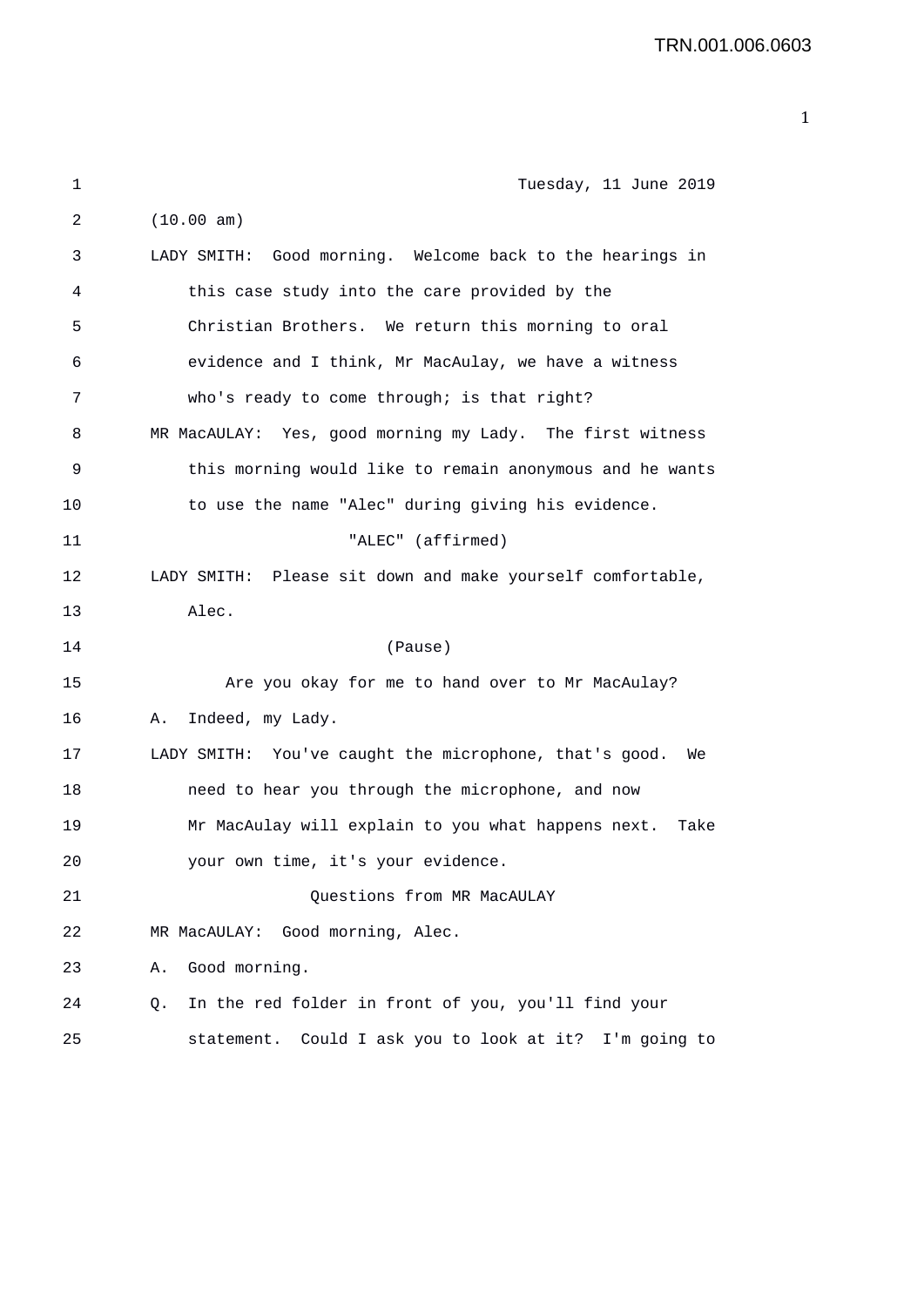| 1  |    | give the reference of the statement so it can be in the  |
|----|----|----------------------------------------------------------|
| 2  |    | transcript. That's WIT.001.002.3489. What I would like   |
| 3  |    | you to do, Alec, is go to the very last page of the      |
| 4  |    | statement. Can I ask you to confirm that you have        |
| 5  |    | signed the statement?                                    |
| 6  | Α. | I have signed the statement, yes.                        |
| 7  | Q. | Do you say in the final paragraph:                       |
| 8  |    | "I have no objection to my witness statement being       |
| 9  |    | published as part of the evidence to the inquiry"?       |
| 10 |    | Is that correct?                                         |
| 11 | Α. | That's correct.                                          |
| 12 | 0. | You go on to say:                                        |
| 13 |    | "I do not wish my name to be published in any            |
| 14 |    | document."                                               |
| 15 |    | Is that right?                                           |
| 16 | А. | That's absolutely correct.                               |
| 17 | Q. | You also say:                                            |
| 18 |    | "I believe the facts stated in this witness              |
| 19 |    | statement are true."                                     |
| 20 |    | Is that right?                                           |
| 21 | Α. | That's correct.                                          |
| 22 | Q. | Alec, because you want to remain anonymous, I don't want |
| 23 |    | your date of birth, but I do need the year of your birth |
| 24 |    | so I can get a time frame for your evidence. Am I right  |
| 25 |    | in thinking that you were born in 1966?                  |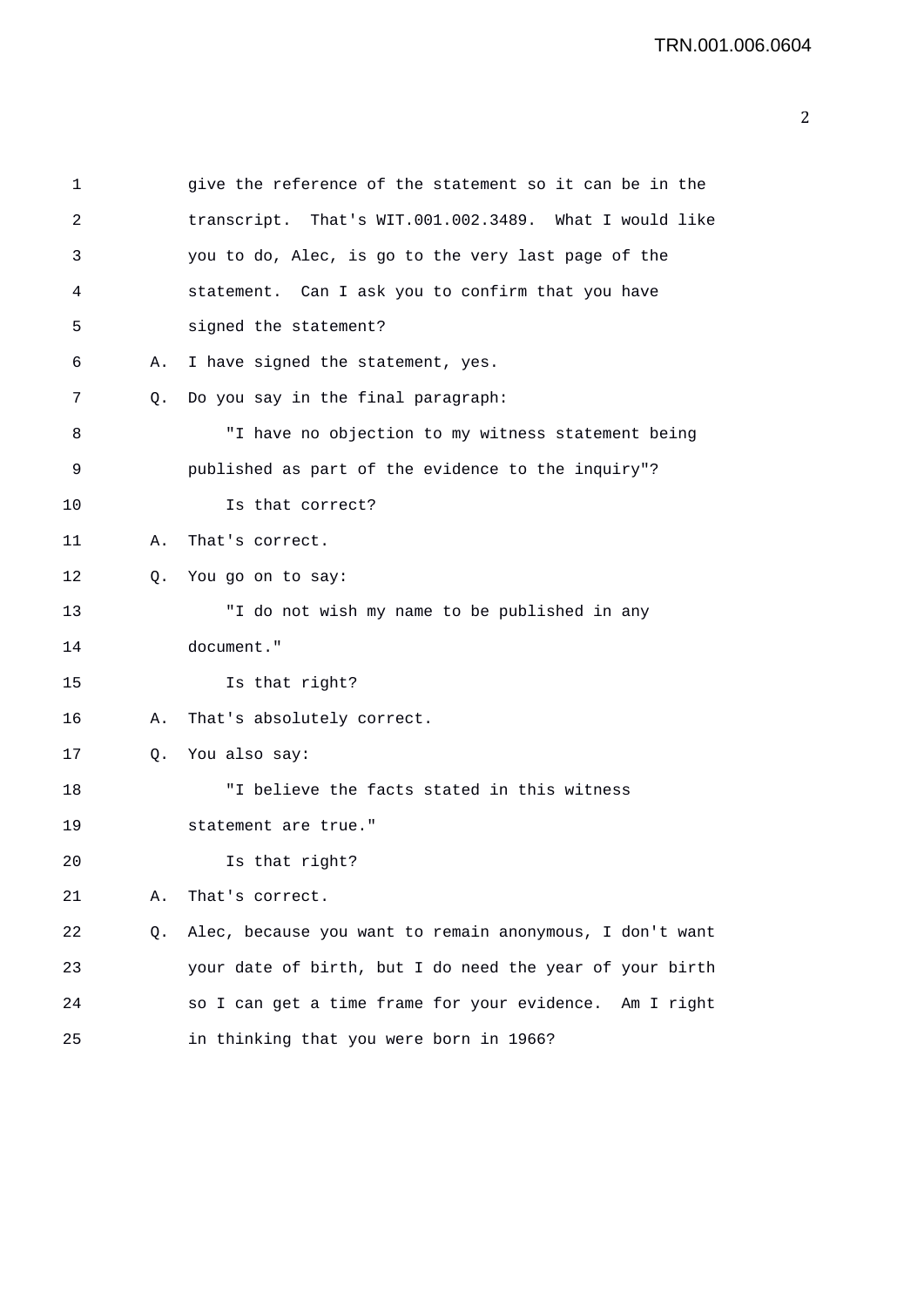| 1  | Α. | 1966, yes, that's correct.                               |
|----|----|----------------------------------------------------------|
| 2  | Q. | At the beginning of your statement, you provide the      |
| 3  |    | inquiry with some background evidence as to your life    |
| 4  |    | before you went into care. In particular, you provide    |
| 5  |    | evidence about your family and your brothers and         |
| 6  |    | sisters; is that right?                                  |
| 7  | Α. | That's correct, yes.                                     |
| 8  | Q. | I think, putting it shortly, aspects of your family life |
| 9  |    | were relatively unhappy, is that correct, at an early    |
| 10 |    | stage?                                                   |
| 11 | Α. | That's correct, yes.                                     |
| 12 | Q. | Before you went to St Ninian's -- and it's St Ninian's   |
| 13 |    | we'll be looking at in detail today -- were you put into |
| 14 |    | care in a place called the Ladymary School, which was    |
| 15 |    | run by the Good Shepherd Sisters?                        |
| 16 | Α. | Yes.                                                     |
| 17 | Q. | According to the records that the inquiry has seen, the  |
| 18 |    | suggestion is that that may have been in about 1972 when |
| 19 |    | you were aged about 5 or so. I think in your statement   |
| 20 |    | you thought it was maybe 1970 or 1971, but you were      |
| 21 |    | roughly about five years of age when you went to         |
| 22 |    | Ladymary. Is that right?                                 |
| 23 | Α. | Okay, yes.                                               |
| 24 | Q. | Again, looking to the records that the inquiry has seen, |
| 25 |    | these records suggest that you left Ladymary in late     |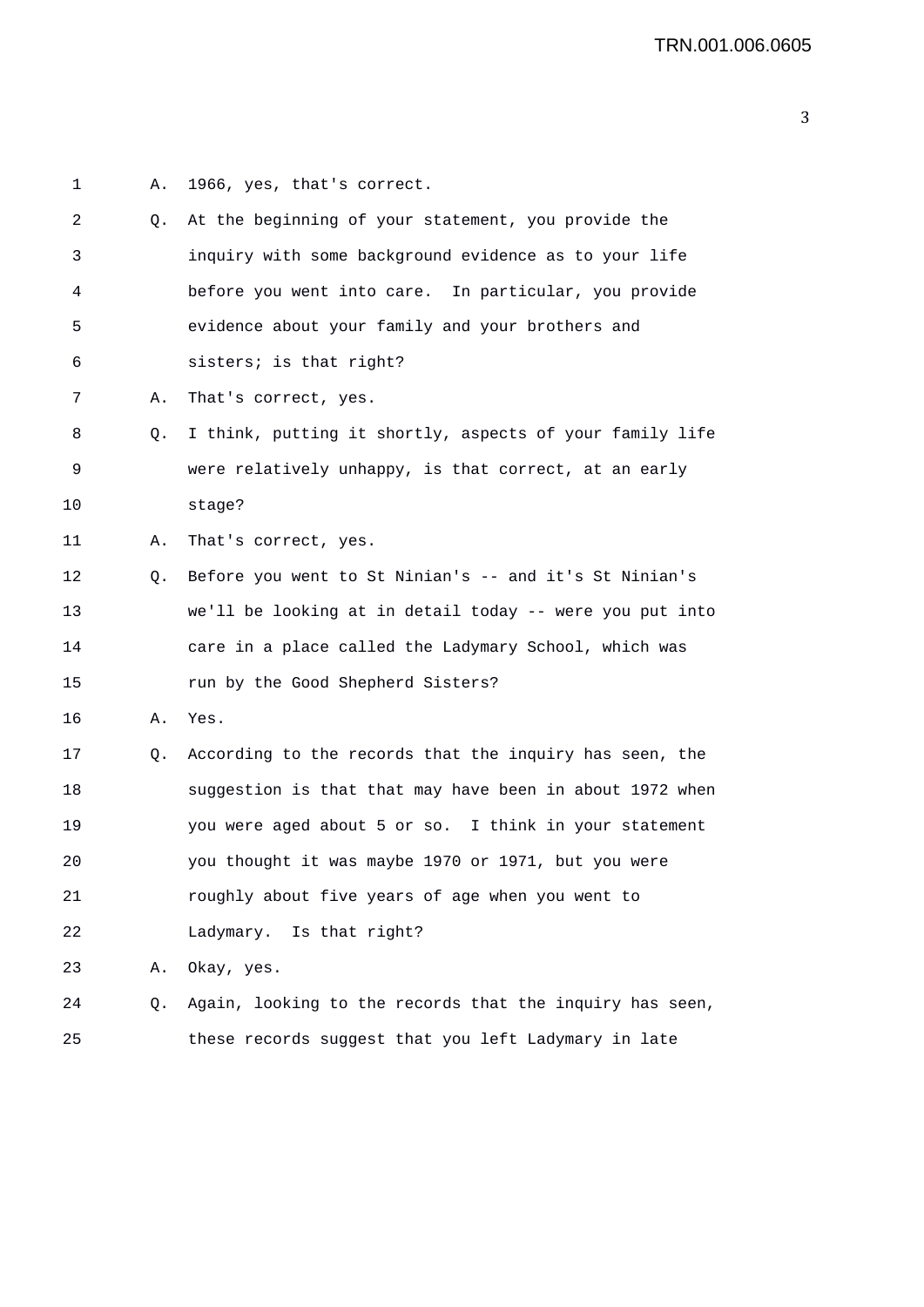| 1  |    | 1977 when you'd be aged about 11.                        |
|----|----|----------------------------------------------------------|
| 2  | Α. | That's correct, yes.                                     |
| 3  | Q. | Am I right in saying, Alec, that you were the only       |
| 4  |    | sibling in your family who was put into care at this     |
| 5  |    | time?                                                    |
| 6  | Α. | At this time, yes, that's correct.                       |
| 7  | Q. | In the first part of your statement, from paragraphs 10  |
| 8  |    | through to 51, you provide some information about your   |
| 9  |    | time at Ladymary, and then, thereafter, at paragraphs 52 |
| 10 |    | through to 66, you give some information about things    |
| 11 |    | that happened to you when you were there; is that right? |
| 12 | А. | That's correct.                                          |
| 13 | Q. | Sadly, for you, one of the things that did happen to you |
| 14 |    | is that you encountered a man by the name of             |
| 15 |    | Brian Dailey; is that right?                             |
| 16 | Α. | Yes.                                                     |
| 17 | Q. | And I think, from what you say, he was in your life for  |
| 18 |    | a period of about 18 months or so.                       |
| 19 | Α. | That's correct, yes.                                     |
| 20 | Q. | I don't want to look at the detail as to what happened,  |
| 21 |    | but is it the case from what you say in your statement   |
| 22 |    | that you were sexually abused by Brian Dailey?           |
| 23 | Α. | That's correct.                                          |
| 24 | Q. | And indeed, subsequently, in 2017, did you give evidence |
| 25 |    | at a trial in which Brian Dailey was the accused?        |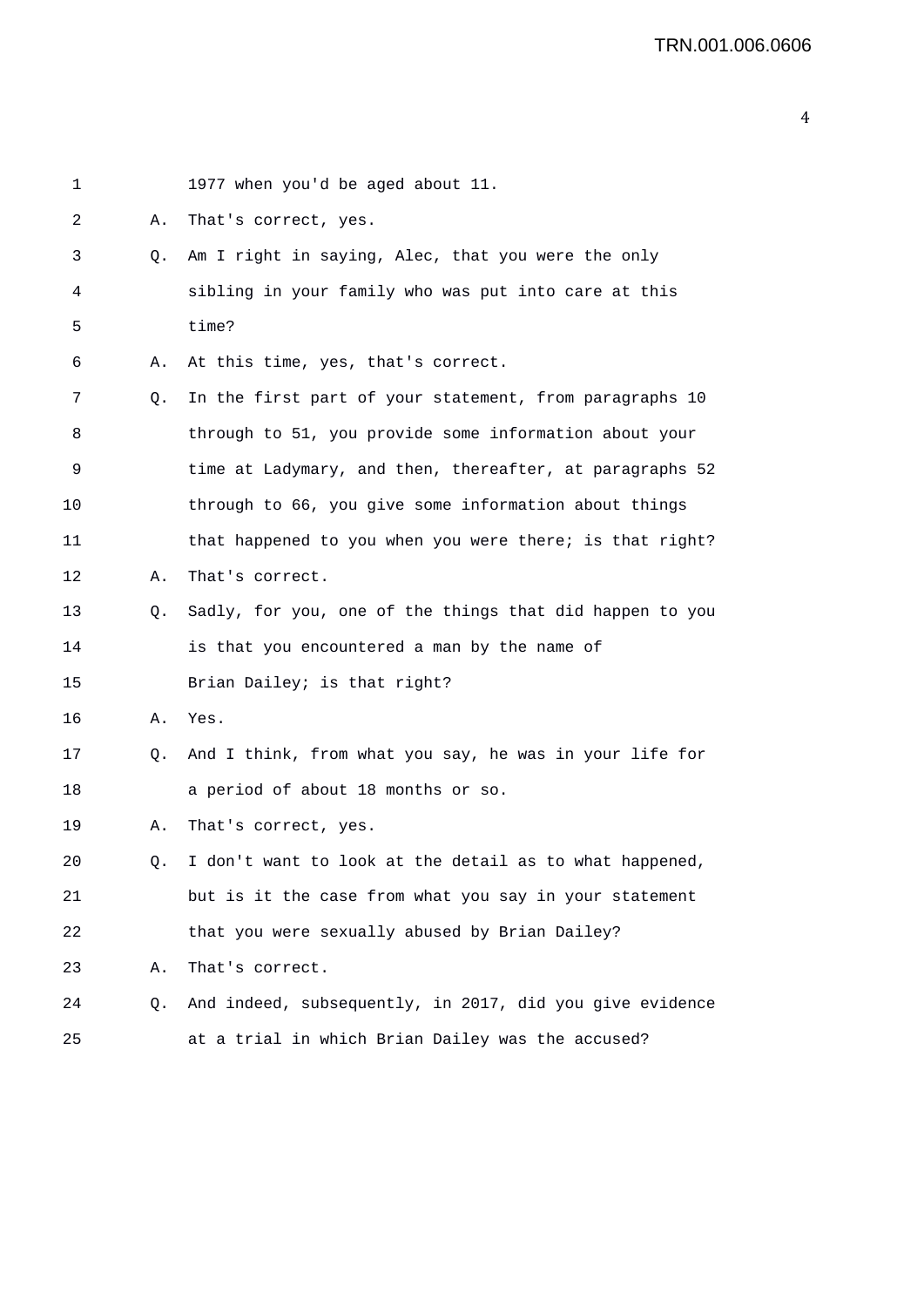| 1  | Α. | That's correct.                                          |
|----|----|----------------------------------------------------------|
| 2  | Q. | And was Brian Dailey convicted on the basis of evidence  |
| 3  |    | that you provided to the court?                          |
| 4  | Α. | He was.                                                  |
| 5  | Q. | And I think he was sentenced to 10 years' imprisonment;  |
| 6  |    | is that correct?                                         |
| 7  | Α. | Yes.                                                     |
| 8  | Q. | Again, I'm not looking at the detail of that today;      |
| 9  |    | I just wanted to get these facts out.                    |
| 10 |    | When you left Ladymary in late 1977, did you go back     |
| 11 |    | home?                                                    |
| 12 | Α. | Yes.                                                     |
| 13 | Q. | But again, did you go back into care, and in particular  |
| 14 |    | did you go to a place called Ballikinrain Boys' School,  |
| 15 |    | which is in Stirlingshire?                               |
| 16 | Α. | That's correct, once I left Ladymary I was home for      |
| 17 |    | a few months, maybe, and then straight to Ballikinrain.  |
| 18 | Q. | Again, the records suggest that you went there some time |
| 19 |    | in 1978, you might have been aged about 11 or 12;        |
| 20 |    | is that about right?                                     |
| 21 | Α. | Yes.                                                     |
| 22 | Q. | Was it from there that you went to St Ninian's in        |
| 23 |    | Falkland?                                                |
| 24 | Α. | Yes, after Ballikinrain, I went into an assessment       |
| 25 |    | centre called Larchgrove. I'd been in and out of         |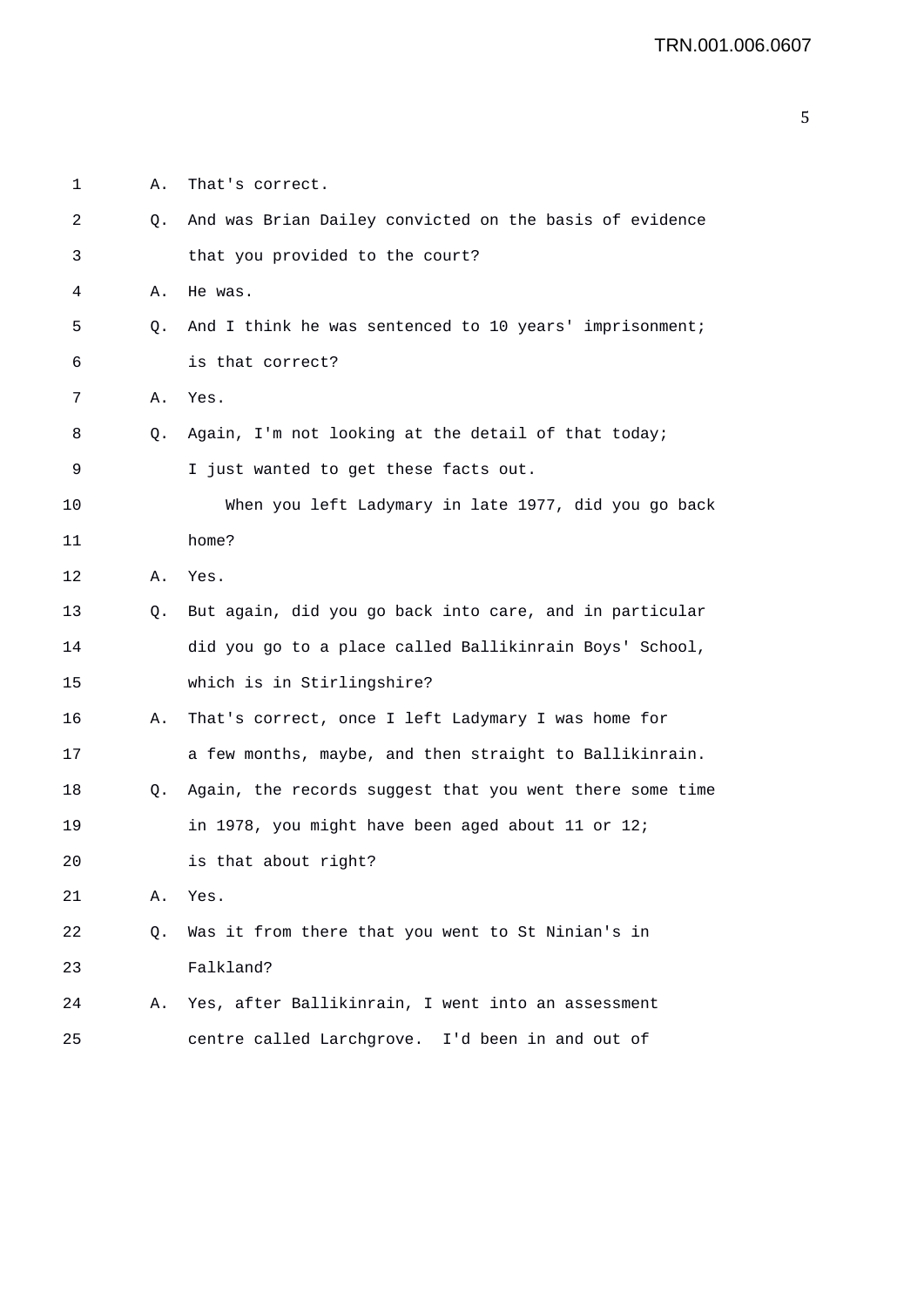```
1 Larchgrove and various assessment centres, but then 
2 I went into St Ninian's. That was my next port of -- 
3 yes. 
4 Q. And so far as Ballikinrain is concerned, we're not 
5 looking at that today, but you do discuss your time 
6 there at paragraphs 72 through to 82 or so. Indeed, 
7 then you say you may have been in Larchgrove Assessment 
8 Centre for a period of time before you went to 
9 St Ninian's. 
10 A. Yes. 
11 Q. Let's then just focus on the time you spent at 
12 St Ninian's. Again, according to the records provided 
13 to us by the Christian Brothers, you were admitted to 
14 St Ninian's on 1979 when you were aged 12. 
15 Would that be about correct? 
16 A. I thought I was admitted into St Ninian's when I was 
17 11 -- 
18 Q. Okay. 
19 A. -- because I remember being in St Joseph's when I was 
20 12. 
21 Q. I think that is the case I think when we look at 
22 St Joseph's where you went to after St Ninian's, you 
23 were aged 12 there as well, because I think the reality 
24 was that you were only in St Ninian's for a relatively 
25 short period of time.
```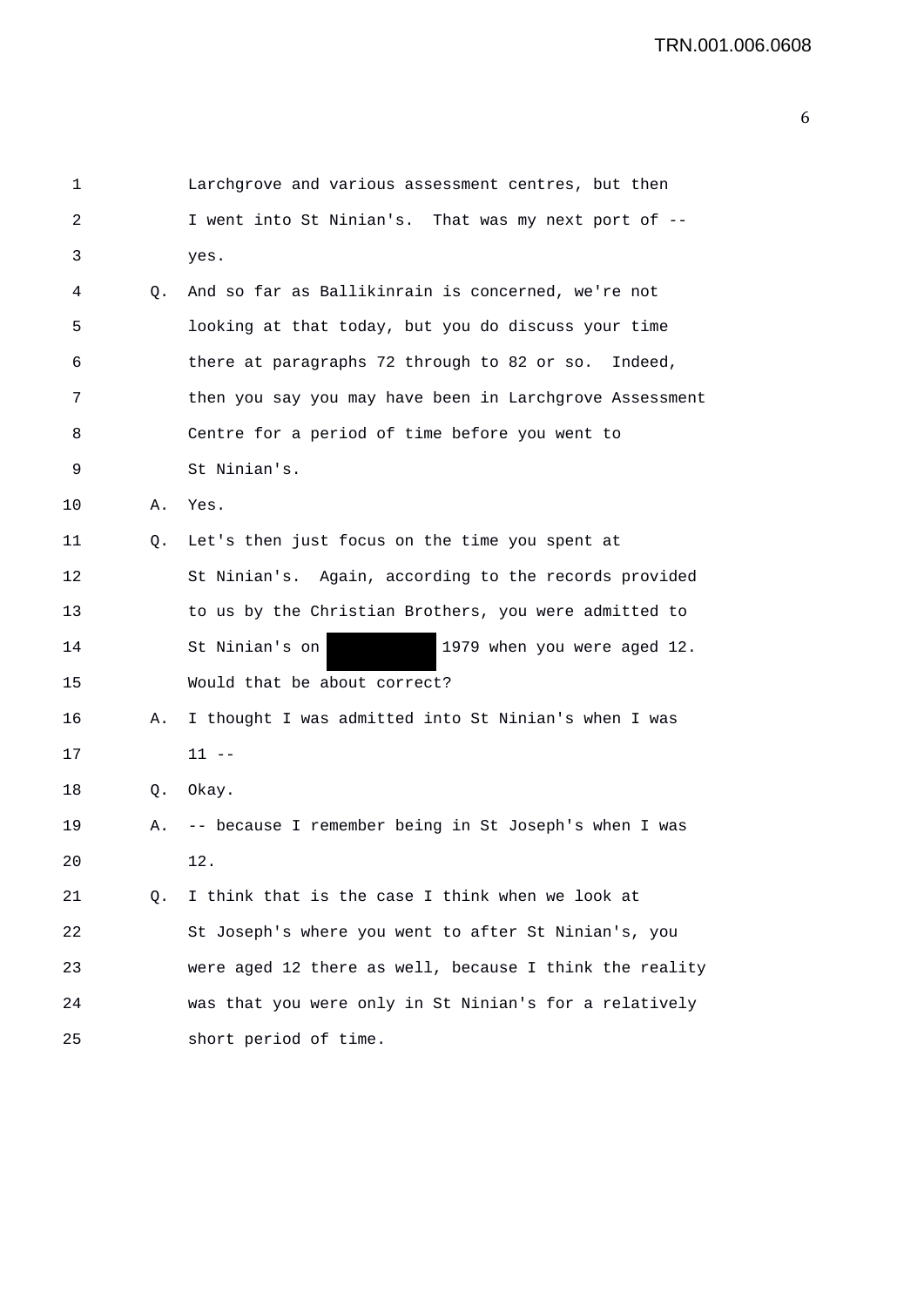| 1       | Α.          | Yes.                                                     |
|---------|-------------|----------------------------------------------------------|
| 2       | Q.          | And certainly, according to their records, you went in   |
| 3       |             | 1979 and you left on<br>1979.<br>in about<br>So          |
| 4       |             | you were there for under four months according to these  |
| 5       |             | records.                                                 |
| 6       | Α.          | Okay.                                                    |
| 7       | Q.          | Would that be roughly about the sort of time you --      |
| 8       | Α.          | I thought I was in there for two to three months, but if |
| 9       |             | it's on record, then                                     |
| $10 \,$ | Q.          | Well, whether it's three months or four months, it's     |
| 11      |             | that $--$                                                |
| 12      | Α.          | It's a relatively short time, yes.                       |
| 13      | Q.          | As you mentioned, you also went to St Joseph's Tranent,  |
| 14      |             | and I'll touch upon that later. When you were at         |
| 15      |             | St Ninian's, and you were there for a short period of    |
| 16      |             | time, was the period even shorter because you ran away   |
| 17      |             | on several occasions?                                    |
| 18      | Α.          | Yes, there was a fair bit of absconding on a daily basis |
| 19      |             | for short bursts, and there was a few long -- well,      |
| 20      |             | trying to make it long bursts, but eventually getting    |
| 21      |             | caught.                                                  |
| 22      | $Q_{\star}$ | Let's then look at some aspects of your life at          |
| 23      |             | St Ninian's, Alec. Were you able to work out if there    |
| 24      |             | was a particular brother who was in charge of            |
| 25      |             | St Ninian's?                                             |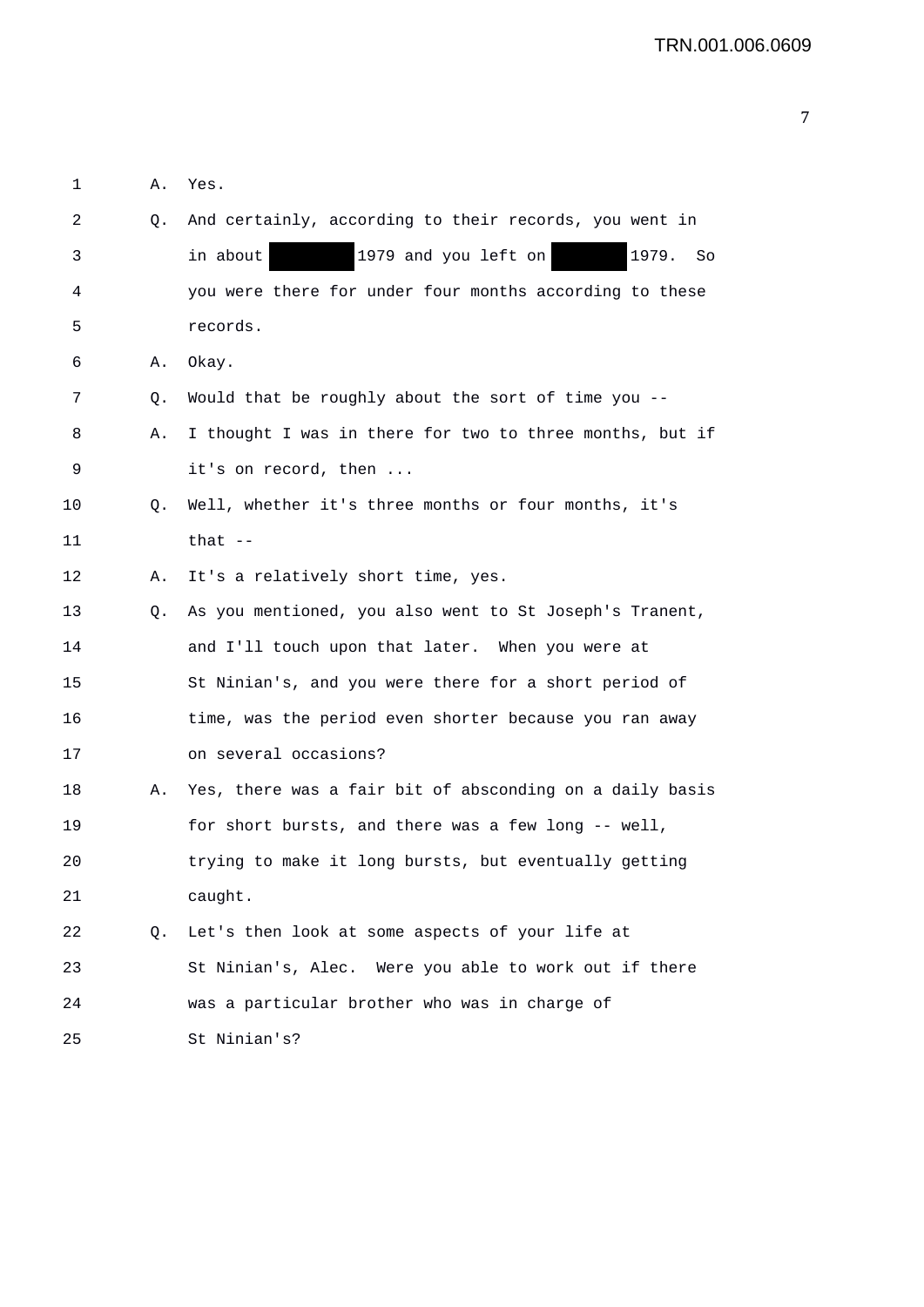1 A. When I first arrived in St Ninian's, I was with the 2 social work department in Glasgow, and I was greeted at 3 5 St Ninian's with Brother LNA who was at that time the 4 , and also my older brother. 5 Q. I think that was one of the attractions, was it, for you 6 to go to St Ninian's, that you had an older brother who 7 was there already? 8 A. Yes, it was, yes. 9 Q. In your early period there, did you meet other brothers? 10 A. I'd met a few brothers, but I don't remember all the 11 brothers' names. There was probably about six, six 12 brothers maybe, maybe seven. 13 Q. What about civilian staff? Do you remember coming 14 across civilian staff? 15 A. There was -- yes, there was the art teacher. There was 16 the cooks. Yes, there was a few civilian staff there. 17 Not a few, there was a group of civilian staff. 18 Q. Can you give us your first impressions of the building 19 itself then when you got there? What did you make of 20 the building? 21 A. As an 11-year-old, it was ... It was like a fairytale 22 sort of castle type with huge windows. I mean, it was 23 just a beautiful place. It was a beautiful building set 24 in acres of land. Yes, it was just a beautiful 25 building.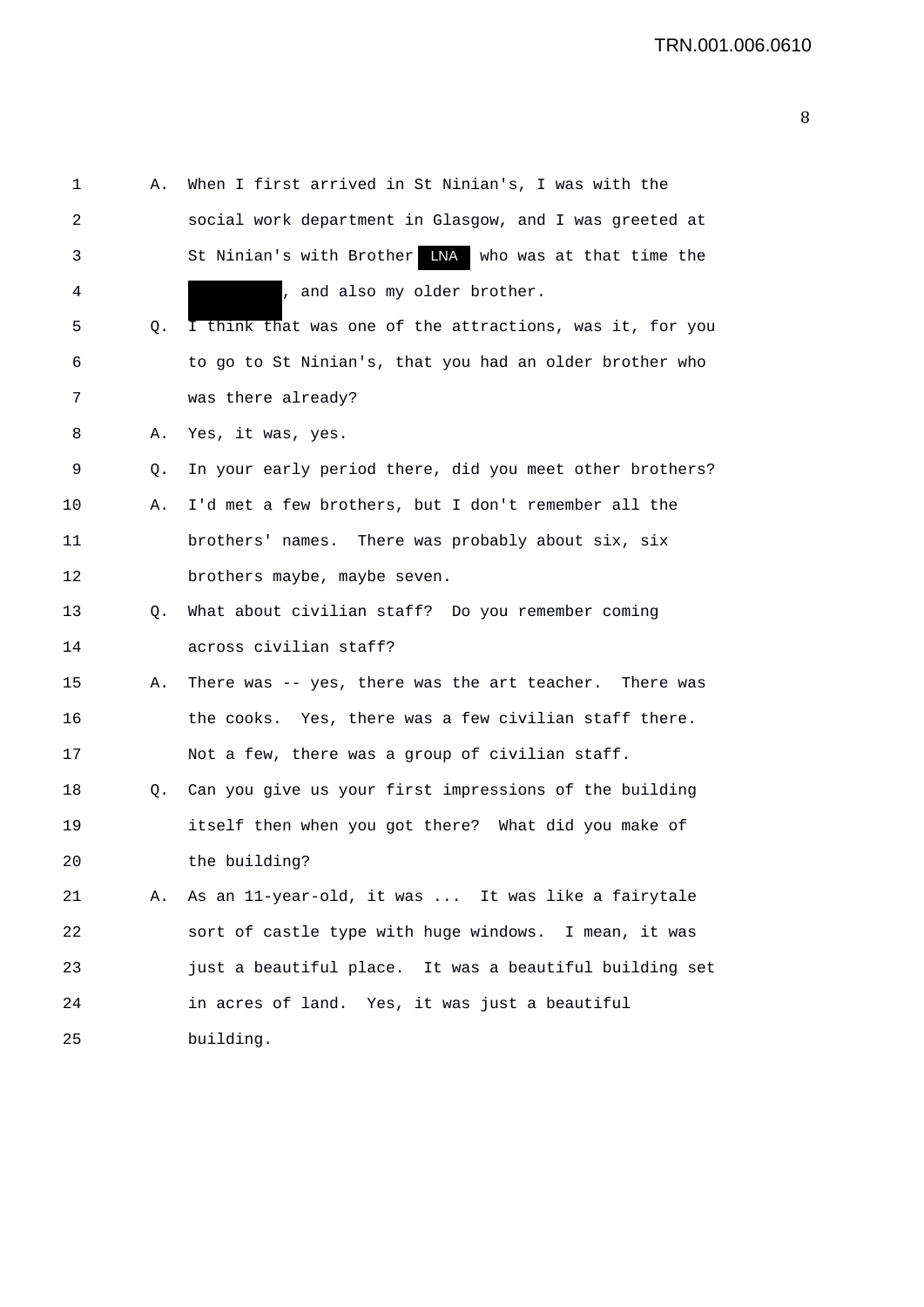1 Q. Let's look at some of the arrangements within the 2 building, and first of all focus on the sleeping 3 arrangements. Can you help me with that? Was there an 4 area where there were dormitories where you would go to 5 sleep? 6 A. Yes, the dormitories, as far as I remember, were 7 upstairs in the building. The main part of the 8 building, the main door of the building was -- as soon 9 as you walked in, there was a sort of huge vestibule 10 that continued into a huge hallway, with a staircase 11 coming off to the right, with beautiful panelled walls 12 and cornicing on the ceilings. It was a beautiful 13 place. 14 Q. Can I ask you to look at a layout plan for me? This 15 will come on the screen in front of you, Alec. It's at 16 CFS.001.006.8297. 17 If you get your bearings, Alec, you'll see the car 18 park, where that's indicated, and then you can work out 19 where the front door is, entering into the entrance 20 hall. That's what you called the vestibule a moment 21 ago; is that correct? 22 A. Yes. 23 Q. Then you move into the main hall that you mentioned? 24 A. That's correct, yes. 25 Q. If you look between the letters N and H, you'll see an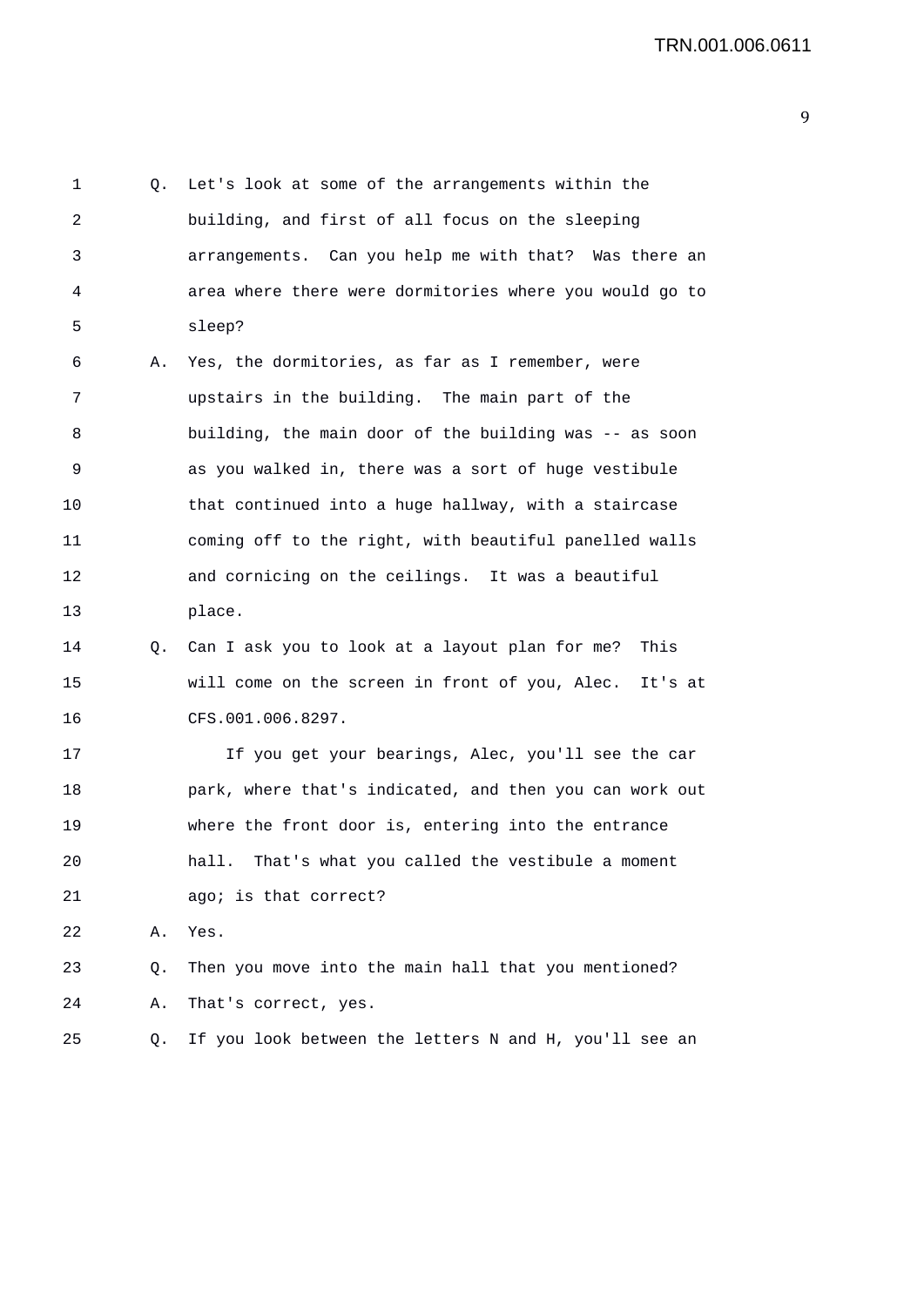| 1  |    | indication of a stairway that's going up to an upper    |
|----|----|---------------------------------------------------------|
| 2  |    | level.                                                  |
| 3  | Α. | Yes.                                                    |
| 4  | Q. | If we just stay in the main hall for a moment or two,   |
| 5  |    | for example there's an area that's been designated as   |
| 6  |    | the headmaster's office. Is that your recollection of   |
| 7  |    | where the headmaster's office was or was your           |
| 8  |    | recollection that it was somewhere else?                |
| 9  | Α. | The headmaster's office was  as soon as you walked      |
| 10 |    | into the main hall, it was into the right there, yes.   |
| 11 | О. | So in that area?                                        |
| 12 | Α. | Yes, within that area, yes.                             |
| 13 | Q. | Then if we go back to the area of the entrance hall and |
| 14 |    | you turn right, can we see that you can go along        |
| 15 |    | a corridor and then we can see that there's an          |
| 16 |    | indication, just outside the brothers' dining room, of  |
| 17 |    | stairs that take you to an upper level; is that right?  |
| 18 | Α. | Yes. That's right, yes.                                 |
| 19 | Q. | Is that where the dormitory area was?                   |
| 20 | Α. | Yes, the dorms were up there. That was another way to   |
| 21 |    | get to the dorms, yes.                                  |
| 22 | Q. | Was there another route you could take to the           |
| 23 |    | dormitories?                                            |
| 24 | Α. | Yes.                                                    |
| 25 | Q. | But looking at the dormitory area then, are you able to |
|    |    |                                                         |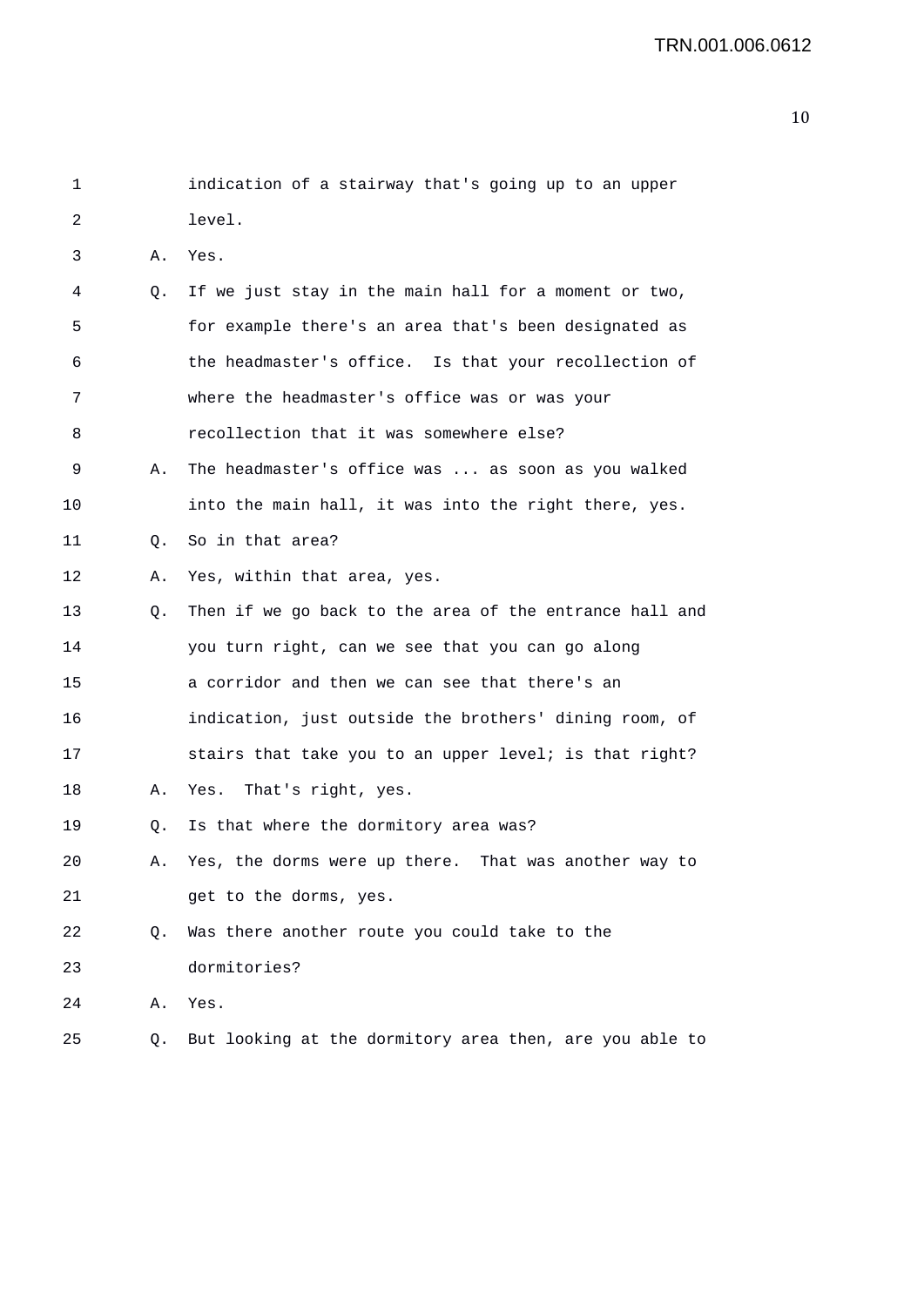| 1  |    | indicate where you think your dormitory, when you first  |
|----|----|----------------------------------------------------------|
| 2  |    | went there, was located?                                 |
| 3  | Α. | I remember brushing my teeth and it wasn't -- from my    |
| 4  |    | dormitory to the toilets, but I don't remember showers   |
| 5  |    | being in that toilet.                                    |
| 6  | Q. | It may be there weren't showers there, but in any event  |
| 7  |    | there was a toilet area there; is that right?            |
| 8  | Α. | Yes. It could have been one of the two dorms off either  |
| 9  |    | side of the toilets.                                     |
| 10 | Q. | Did you share a dormitory at that time with anybody?     |
| 11 | Α. | I shared it with my brother and a few other lads.        |
| 12 | Q. | How many altogether were in the room?                    |
| 13 | Α. | I think there was about four, four or five of us.        |
| 14 | Q. | Was there a brother who appeared to be in charge of the  |
| 15 |    | dormitory area?                                          |
| 16 | Α. | Brother INA was he was in charge of everything in my     |
| 17 |    | I couldn't differentiate if there was a brother<br>eyes. |
| 18 |    | who would look after the dormitory section; it was just  |
| 19 |    | LNA who was there.<br><b>Brother</b>                     |
| 20 | Q. | Did Brother INA have a room in the dormitory area?       |
| 21 | Α. | Yes, he had a room. Yes, he had a room just off the      |
| 22 |    | dormitory areas, yes.                                    |
| 23 | Q. | Are you able to identify where that may have been with   |
| 24 |    | reference to the layout plan?                            |
| 25 |    | (Pause)                                                  |
|    |    |                                                          |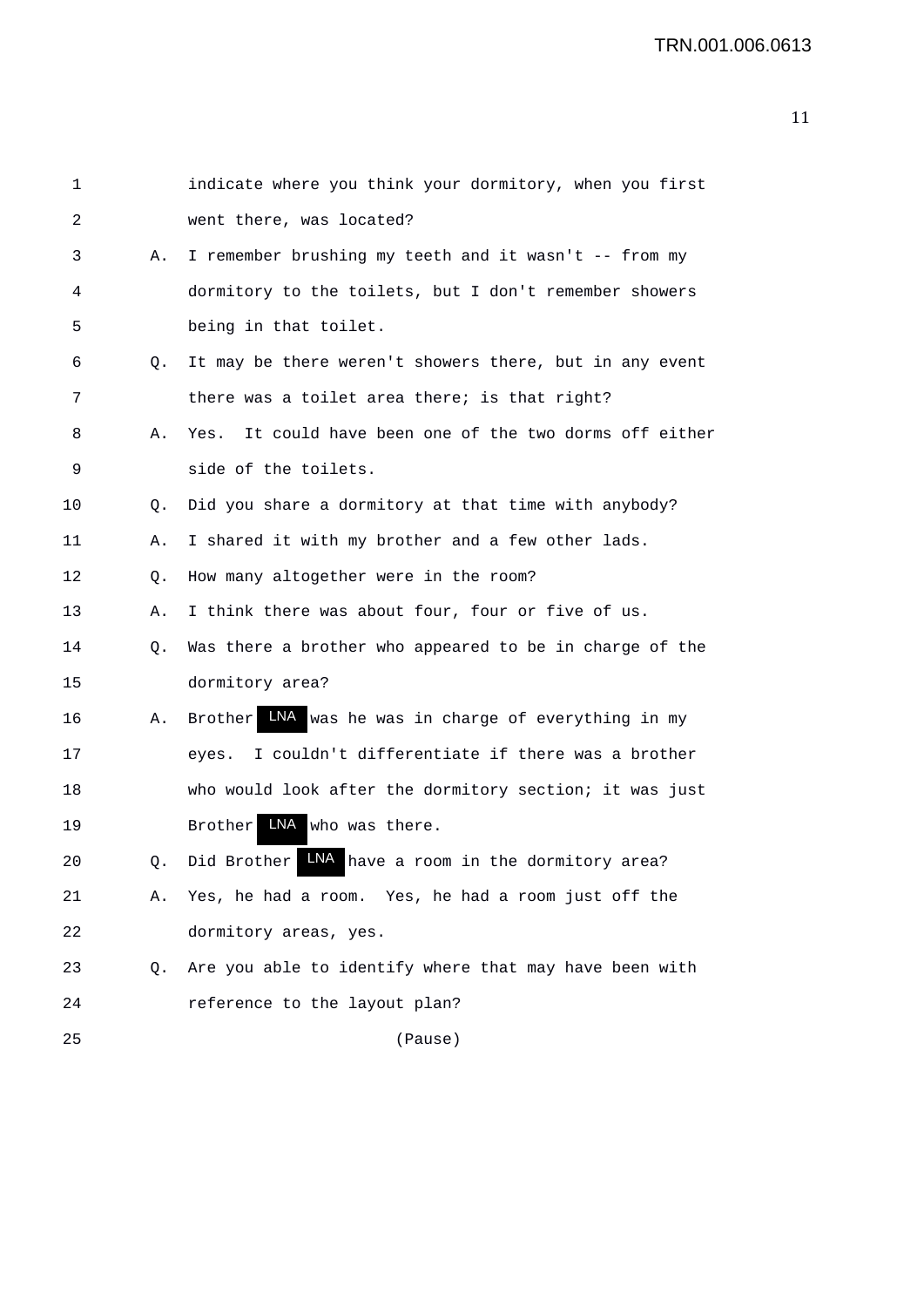| 1  |    | If you can't, just say so.                               |
|----|----|----------------------------------------------------------|
| 2  | Α. | Sorry, I can't say. Looking at the plan, I can't see     |
| 3  |    | what room I was in.                                      |
| 4  | Q. | What you're saying is his room was in that area?         |
| 5  | Α. | Absolutely, yes.                                         |
| 6  | Q. | Just looking at some aspects of the routine then, we can |
| 7  |    | put the plan aside for the moment. You say in your       |
| 8  |    | statement at paragraph 99 that there were two            |
| 9  |    | assemblies, one after breakfast and one later in the     |
| 10 |    | afternoon. Can you just help me with that? What would    |
| 11 |    | happen at these assemblies?                              |
| 12 | Α. | The assembly in the morning would be about what was      |
| 13 |    | happening on that day, what was planned for that day,    |
| 14 |    | who would be working where, whether it be cleaning,      |
| 15 |    | taking bins, just general helping. There was education,  |
| 16 |    | there was classes, but I didn't attend classes, I didn't |
| 17 |    | have the motivation, if you like, to attend classes.     |
| 18 | Q. | Who was in charge of the assembly?                       |
| 19 | Α. | LNA<br>Brother                                           |
| 20 | Q. | And are you saying then that he would allocate certain   |
| 21 |    | jobs to certain individuals in this morning assembly?    |
| 22 | Α. | Yes, in the morning assembly there would be allocation   |
| 23 |    | of jobs and finding out whether I've got football on     |
| 24 |    | that afternoon or rugby or activities in that sense,     |
| 25 |    | yes.                                                     |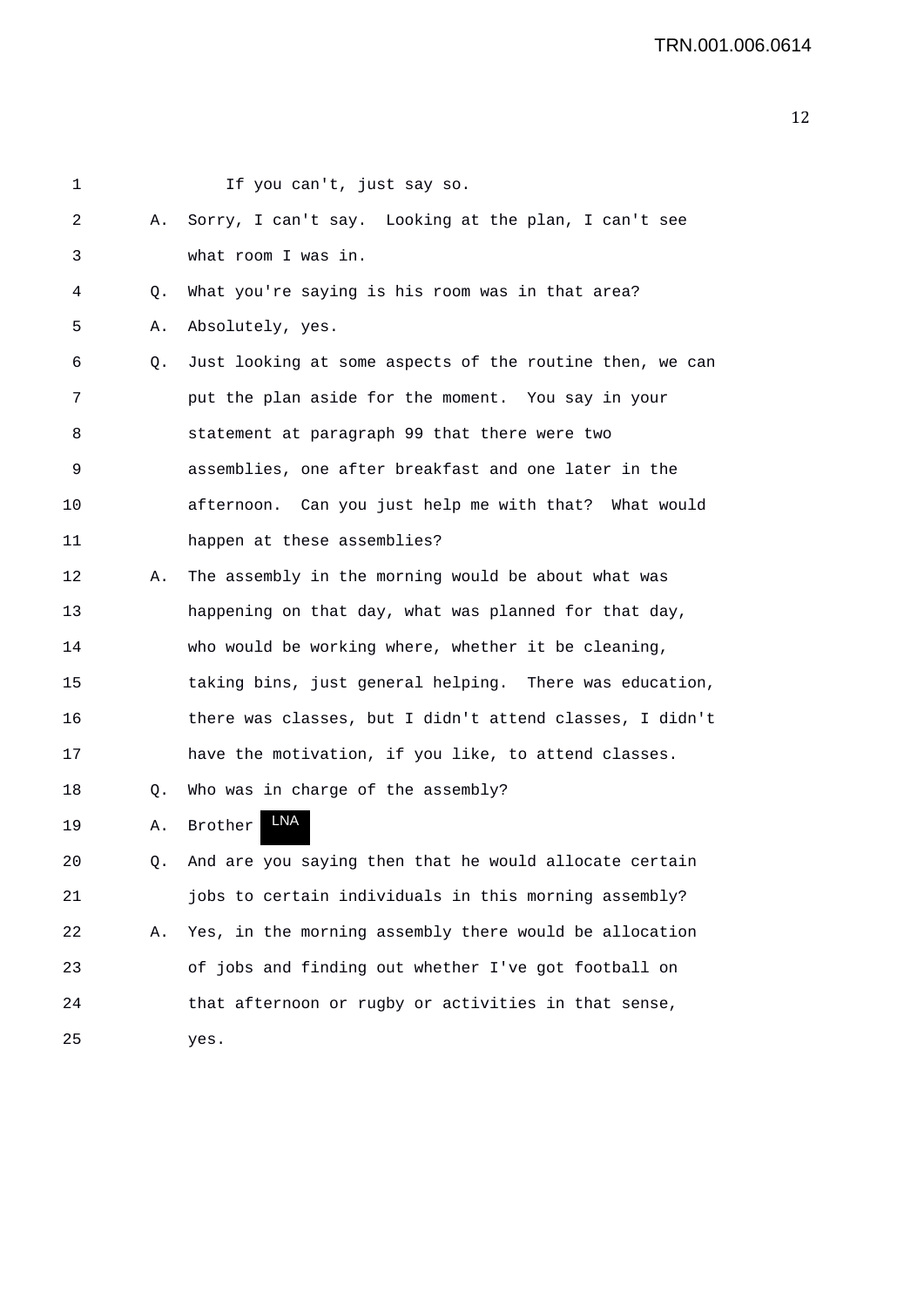| 1  | Q. | And what sort of jobs were being allocated; can you help     |
|----|----|--------------------------------------------------------------|
| 2  |    | me on that?                                                  |
| 3  | Α. | It could be groundwork, picking up litter or taking out      |
| 4  |    | bins, cleaning of the main hallway, the sweeping. Just       |
| 5  |    | sweeping and just cleaning, domestic cleaning, if you        |
| 6  |    | like.                                                        |
| 7  | Q. | Were you given a job or jobs?                                |
| 8  | Α. | I was given several jobs, but wasn't keen on taking part     |
| 9  |    | in them.                                                     |
| 10 | Q. | But did you?                                                 |
| 11 | Α. | I remember going round with a dustbin bag and picking up     |
| 12 |    | litter, but                                                  |
| 13 | Q. | If we look at the location of the assemblies then, if we     |
| 14 |    | go back to the plan, CFS.001.006.8297, the plan will         |
| 15 |    | come back onto the screen.                                   |
| 16 |    | There is an area on the ground level that's                  |
| 17 |    | described as the assembly hall. Do you see that towards      |
| 18 |    | the top to the left? You come along the main hall.           |
| 19 |    | Is that where the assembly was?                              |
| 20 | Α. | LNA<br>No, no, the assembly was in the main hall.<br>Brother |
| 21 |    | would have the boys lined up and he would then go on to      |
| 22 |    | explain the morning assembly. I don't remember going         |
| 23 |    | into any assembly hall. I remember anything that was         |
| 24 |    | done, it was done in the main hall with a line of boys,      |
| 25 |    | whether that be in the morning or the afternoon's            |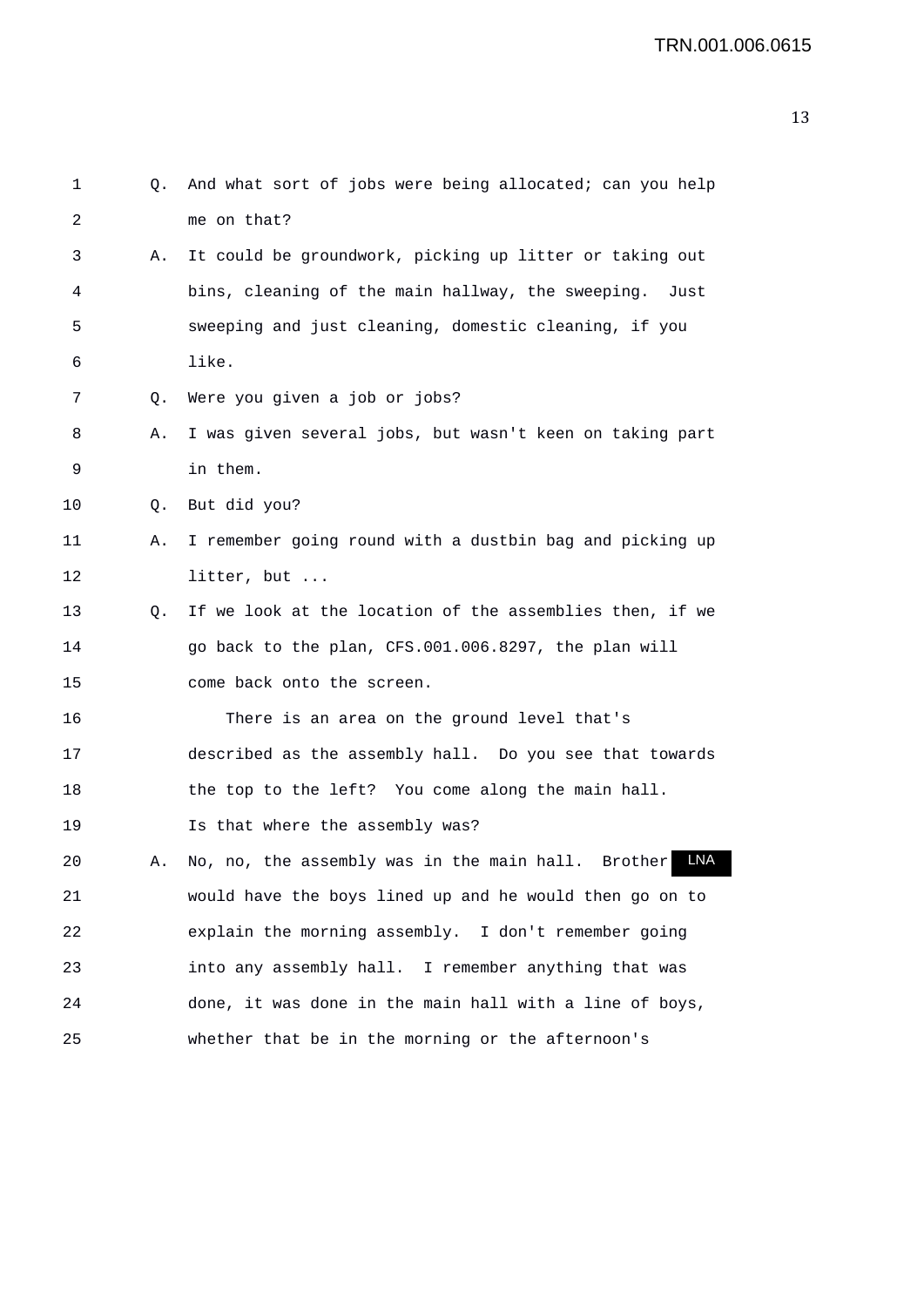1 assembly.

| 2  | Q. | Did you form any impression at that time as to how many          |
|----|----|------------------------------------------------------------------|
| 3  |    | boys were there in St Ninian's?                                  |
| 4  | Α. | There could have been anything between 40 and 50.                |
| 5  | Q. | Okay. That's the range you're thinking of?                       |
| 6  | Α. | When I was in the dining room, and you'd see all the             |
| 7  |    | boys at the dining room, you'd start counting heads.             |
| 8  |    | Yes, there were quite a few kids there.                          |
| 9  | Q. | And the age range? You thought you were maybe 11,                |
| 10 |    | possibly 12. Age range, you think?                               |
| 11 | Α. | Well, I thought -- well, I would say  I would say                |
| 12 |    | between 10, maybe 11, until 16.                                  |
| 13 | Q. | You've mentioned the morning assembly. Was there                 |
| 14 |    | another assembly then in the course of the day?                  |
| 15 | А. | Yes, there was an afternoon, a late afternoon assembly.          |
| 16 |    | Assembly was more about -- my experience of the                  |
| 17 |    | assembly, the afternoon assembly, was always about               |
| 18 |    | LNA<br>picking out faults of certain boys that<br><b>Brother</b> |
| 19 |    | day. I would always be number one or number two.<br>That         |
| 20 |    | was more of a punishment, more of the strap, there was           |
| 21 |    | So Brother LNA would look for things to be<br>a belt.            |
| 22 |    | peed off with and, later on in the assembly, he would            |
| 23 |    | get his belt, his strap, the strap out, and strap your           |
| 24 |    | hands in front of the boys.                                      |
| 25 | Q. | Did that happen to you?                                          |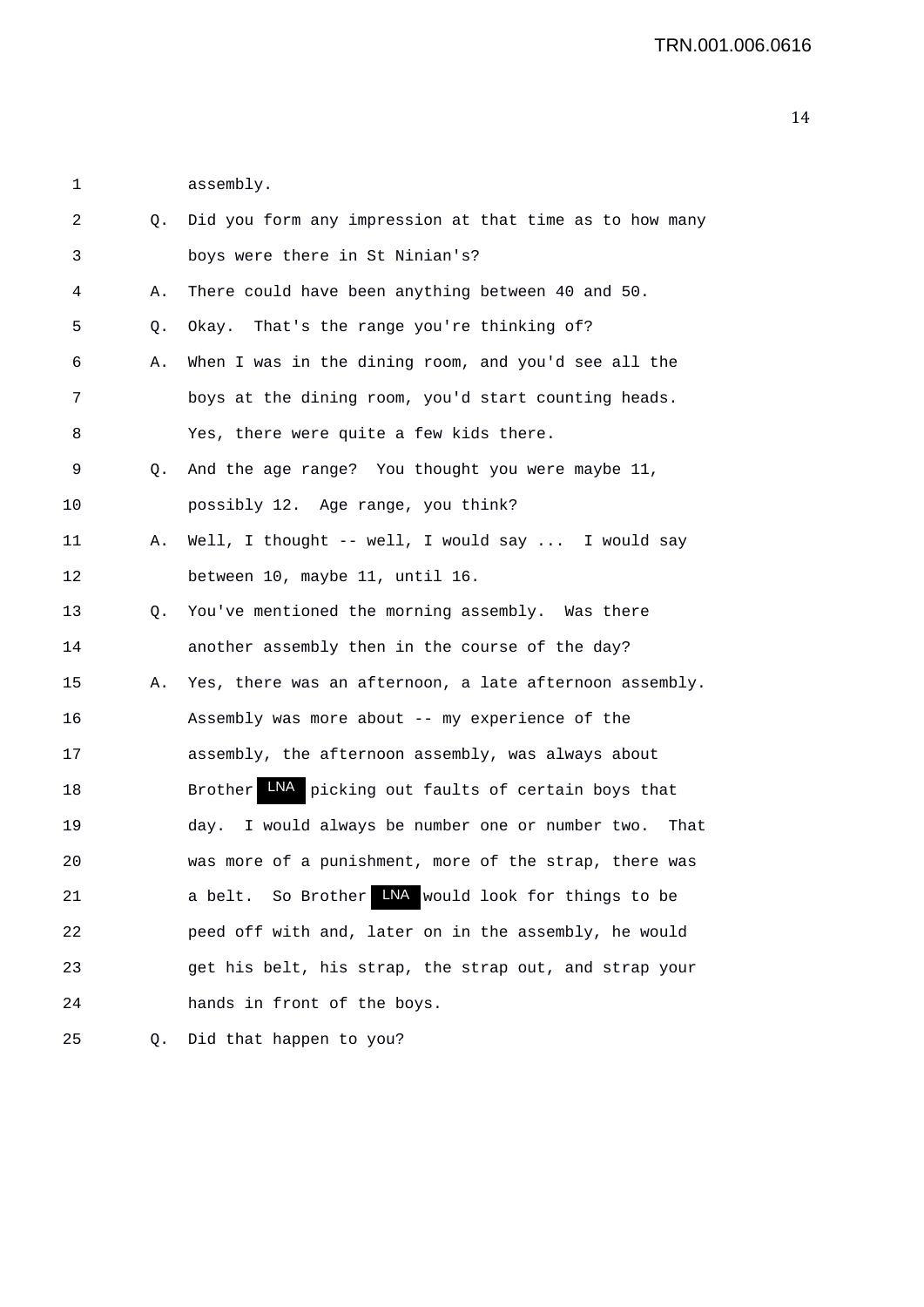1 A. Yes, that happened to me, that happened to me -- like 2 I said, I was number one or number two so that happened 3 to me practically every day or every time. 4 Q. What reasons would Brother LNA give? 5 A. For backchat, being cheeky, being disrespectful, not 6 doing what was required from me, whether that be work or 7 eating. Just anything. Everything. It felt like I was 8 just being constantly picked on. 9 Q. When you got the strap, how was that administered? How 10 would he give it? 11 A. By his hand he would raise his hand up above -- take the 12 strap over his shoulder so the strap was hanging on to 13 his shoulder blade and then he would come down with one 14 thud of the strap. 15 Q. On what part of your body? 16 A. On the hands, on the hands. But sometimes I used to 17 move my hands away because it was so stinging and so 18 sore that I would be belted then on the knee, on the leg 19 or the thigh, the outside thigh. I would be belted on 20 the legs. 21 Q. And how many strokes do you think you'd get? 22 A. I used to -- three strokes for the strap. If you took 23 it on the hand it would be three. If you refused to 24 take it, you could have five or six to the leg. 25 Q. This, you say, happened to you; did you see this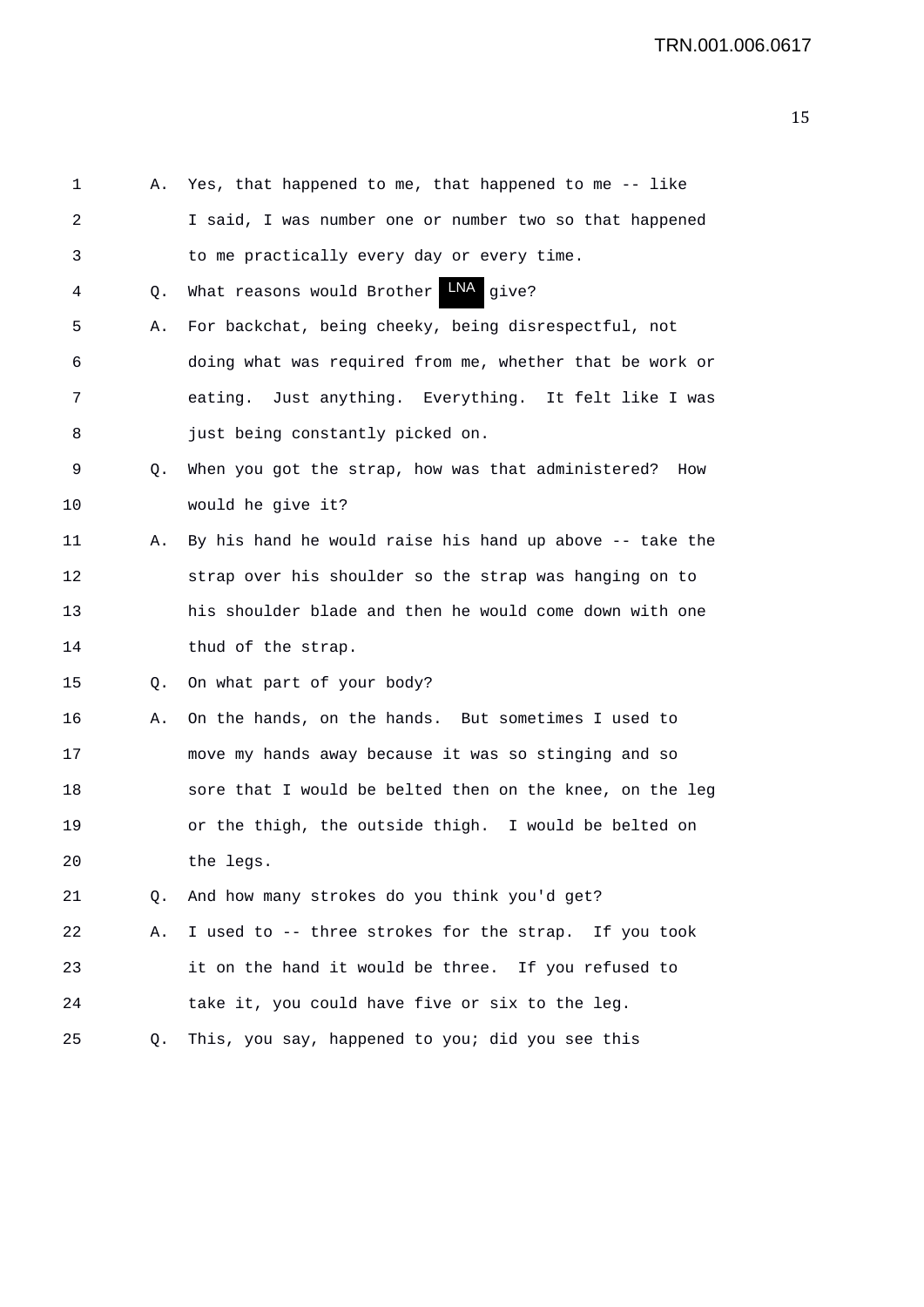| 1  |    | happening to other boys?                                 |
|----|----|----------------------------------------------------------|
| 2  | Α. | Yes. Yes, I had seen my brother, unfortunately, receive  |
| 3  |    | the strap. That was sad.                                 |
| 4  | Q. | And other boys that were there for the assembly?         |
| 5  | Α. | Yes, I mean, if I'm allowed to mention names, I will,    |
| 6  |    | but                                                      |
| 7  | Q. | You don't have to mention names, you can give us a first |
| 8  |    | name if you remember first names. That's all we need.    |
| 9  | Α. | There's nicknames like<br>there's                        |
| 10 |    | There's loads of guys who received the                   |
| 11 |    | All these lads.<br>strap.                                |
| 12 | Q. | You're telling us then this was a public exercise at     |
| 13 |    | this assembly that Brother LNA was in charge of?         |
| 14 | Α. | Yes, it was a public exercise, public embarrassment.     |
| 15 | Q. | Sticking with the general routine, I think you give us   |
| 16 |    | some comments on the food and you make a comparison      |
| 17 |    | between, I think, Ladymary and Ballikinrain, and you say |
| 18 |    | the food was better there than at St Ninian's.           |
| 19 | Α. | The food was -- yes, I mean, for me at that age,<br>Yes. |
| 20 |    | I'd seen differences in the food.                        |
| 21 | Q. | Looking at other aspects of the routine, let's look at   |
| 22 |    | washing and showering. I think we understand that, for   |
| 23 |    | example, sport was a big thing at St Ninian's; is that   |
| 24 |    | correct?                                                 |
| 25 | Α. | Yes, there was football, rugby, field games like tug of  |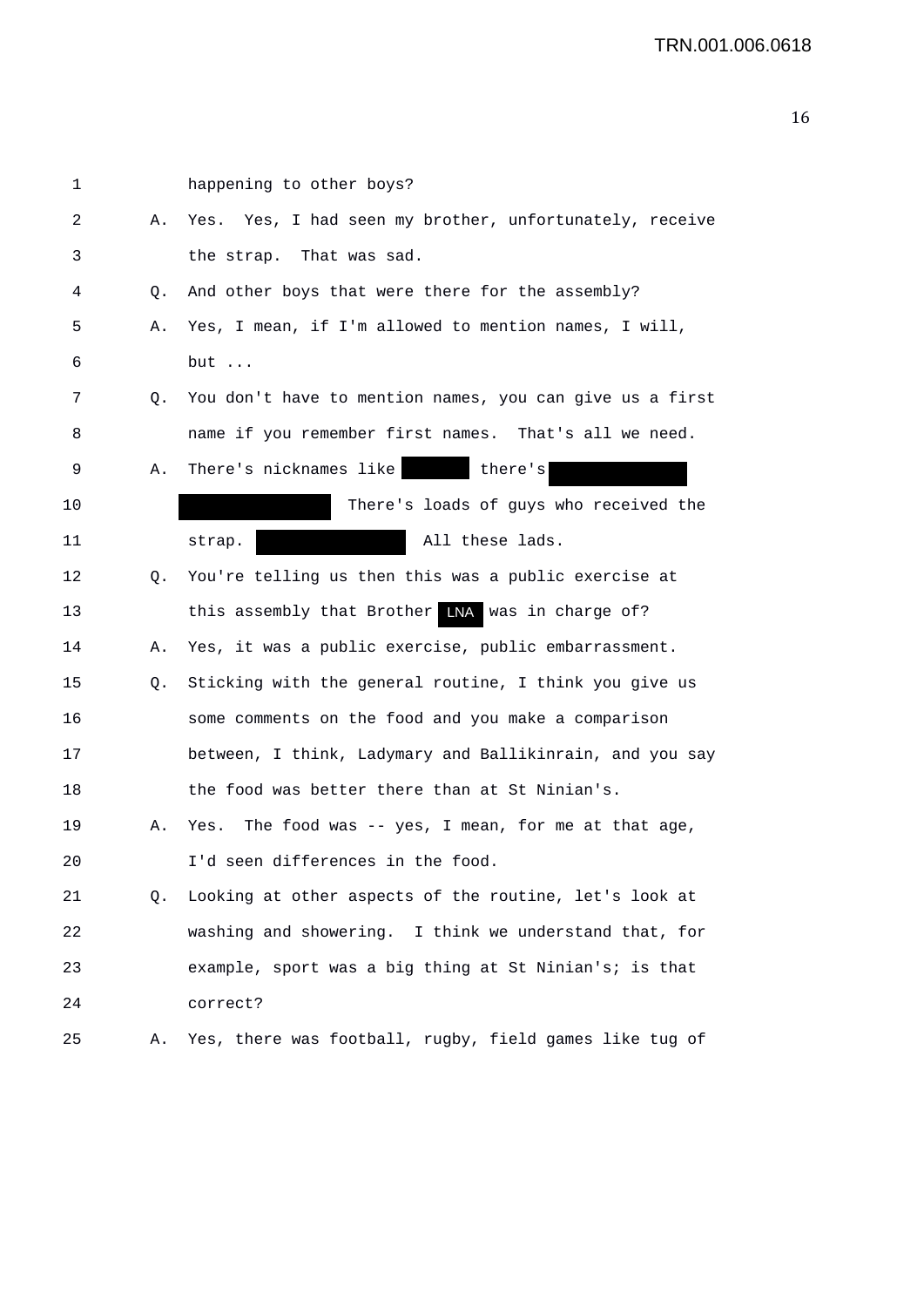| 1  |    | war and competitive games for the boys, like teams.      |
|----|----|----------------------------------------------------------|
| 2  | Q. | Did you participate in the sports?                       |
| 3  | Α. | I participated in rugby. I was built like a matchstick,  |
| 4  |    | so it was difficult, but football, yes, you know,        |
| 5  |    | I tried my best, yes. Hockey.                            |
| 6  | Q. | So far as showering was concerned then, was there an     |
| 7  |    | area where you'd go to have your shower, if, for         |
| 8  |    | example, you'd been playing rugby or any other sport?    |
| 9  | Α. | Yes, the showers were downstairs. These were huge        |
| 10 |    | showers. There weren't cubicles, they were just shower   |
| 11 |    | rooms with five -- maybe five or six, maybe seven shower |
| 12 |    | heads coming out of the wall. And yeah, we'd go into     |
| 13 |    | the shower room and shower.                              |
| 14 | Q. | Was there any privacy in the showers?                    |
| 15 | Α. | No, no, there were no cubicles. Like I say, there were   |
| 16 |    | five or six shower heads coming out of the wall and all  |
| 17 |    | the boys were naked in front of one another, so there    |
| 18 |    | was no covering up, if you like. But that was also       |
| 19 |    | that was also supervised.                                |
| 20 | Q. | Can you help me with that? Can you tell me what the      |
| 21 |    | supervision consisted of?                                |
| 22 | Α. | The supervision consisted of Brother LNA<br>and some of  |
| 23 |    | the other brothers -- I don't remember their names --    |
| 24 |    | pouring shampoo on you and just rubbing it into your     |
| 25 |    | head and, "Clean up, clean that up", and rubbing soap on |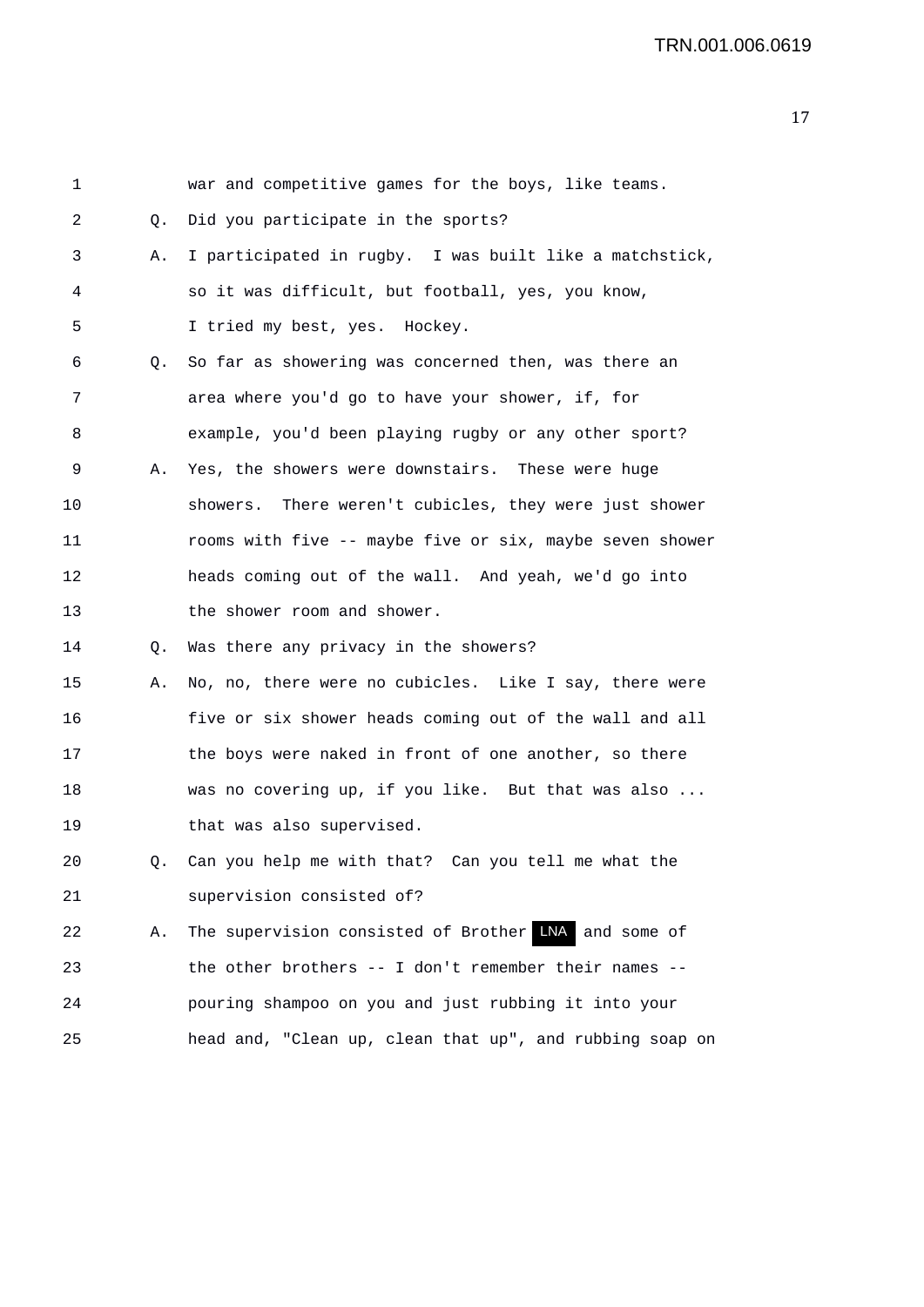| 1  |    | your body. For me, not on my private areas, but             |
|----|----|-------------------------------------------------------------|
| 2  |    | certainly on the back of my shoulders and my neck and my    |
| 3  |    | hair at that moment, at that time.                          |
| 4  | Q. | Who did this?                                               |
| 5  | Α. | That was Brother LNA                                        |
| 6  | Q. | How often would this happen to you when you were having     |
| 7  |    | a shower?                                                   |
| 8  | Α. | I tried to avoid showers so many times because of           |
| 9  |    | Ladymary, but it happened a few times.                      |
| 10 |    | I can understand that. But you were 12 years<br>LADY SMITH: |
| 11 |    | old at this time in St Ninian's?                            |
| 12 | Α. | Yes, that's correct.                                        |
| 13 |    | LADY SMITH: Had you learnt how to wash yourself?            |
| 14 | Α. | Of course, my Lady, yes.                                    |
| 15 |    | LADY SMITH: Did you need help with washing in the shower?   |
| 16 |    | A. I didn't my Lady, no.                                    |
| 17 |    | LADY SMITH: Thank you.                                      |
| 18 |    | MR MacAULAY: So far as other boys were concerned, did you   |
| 19 |    | see this happening to other boys?                           |
| 20 | Α. | I saw it happening to my brother. I used to shower --       |
| 21 |    | when I did shower, I'd try to shower next to my brother.    |
| 22 | Q. | You needn't tell us your brother's age but was he           |
| 23 |    | a younger or an older brother?                              |
| 24 | Α. | He was a year and a half, two years older.                  |
| 25 | Q. | So he'd be possibly up to 14 at this time?                  |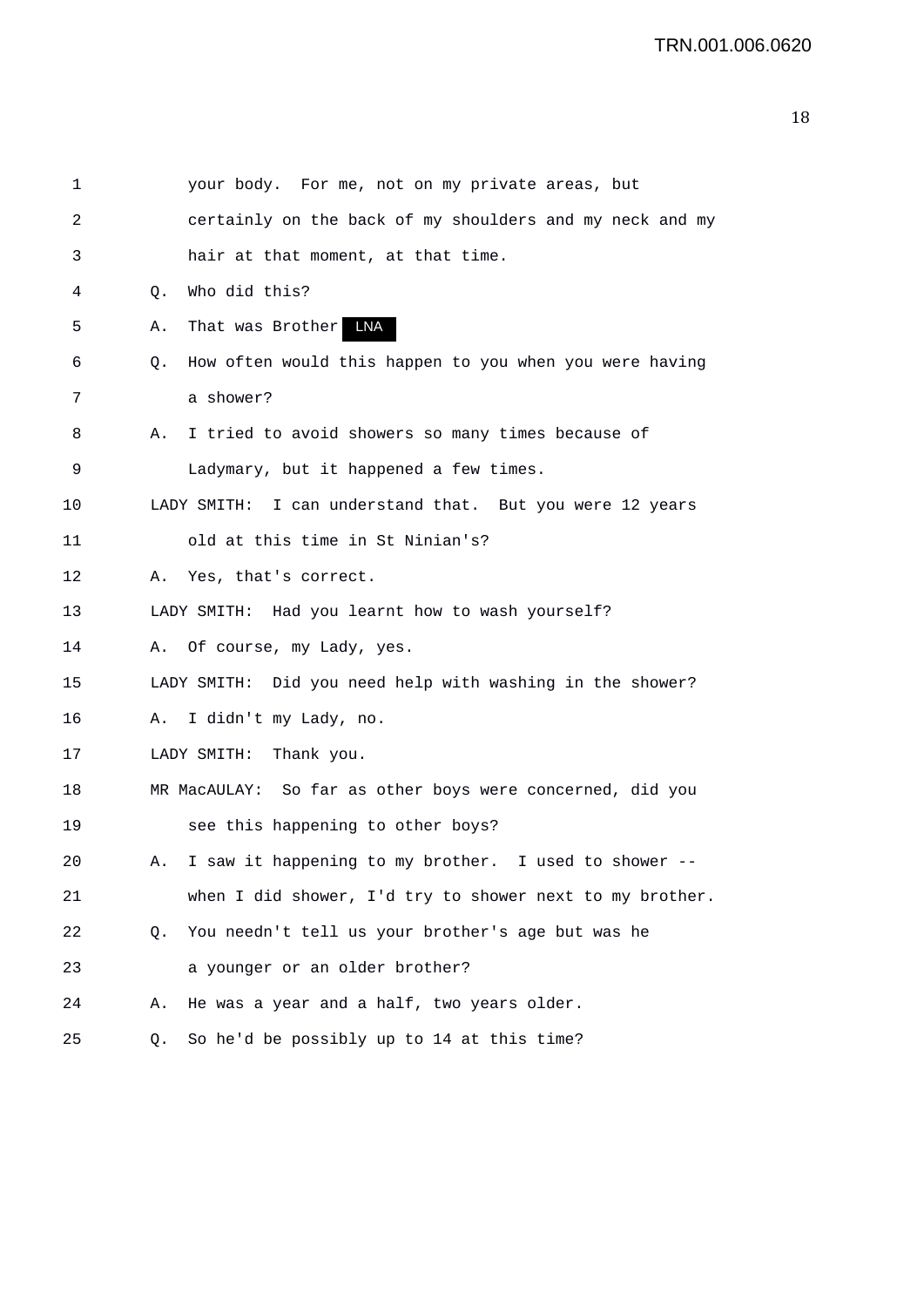| 1  | Α. | Yes. He was about $14$ , yes, $13/14$ .                              |
|----|----|----------------------------------------------------------------------|
| 2  | Q. | And what did you see happen to him?                                  |
| 3  | Α. | He would get a shower, shampoo, and washed and washed by             |
| 4  |    | the brothers.                                                        |
| 5  | Q. | You say "the brothers" and you have mentioned                        |
| 6  |    | LNA<br>Brother                                                       |
| 7  | Α. | LNA but there were a couple of other<br>Yes, Brother                 |
| 8  |    | brothers who would take part in the washing of children,             |
| 9  |    | kids, boys.                                                          |
| 10 | Q. | These were brothers who, while this was being done, were             |
| 11 |    | themselves fully clothed?                                            |
| 12 | Α. | Yes. Well, robes -- Brother LNA had a robe on, but the               |
| 13 |    | other brothers had, like, black trousers, cut sleeve --              |
| 14 |    | just sort of pullovers without sleeves. I can't                      |
| 15 |    | remember what these tops are called. Yeah, they were                 |
| 16 |    | fully clothed.                                                       |
| 17 | Q. | What was your reaction at the time when this was                     |
| 18 |    | happening to you, to this behaviour of a brother,                    |
| 19 |    | LNA<br>, an adult, washing you when you were naked<br><b>Brother</b> |
| 20 |    | in the shower?                                                       |
| 21 | Α. | My reaction was, "I need to get away from here, I need               |
| 22 |    | to get out of here, I need to abscond, I need to take my             |
| 23 |    | brother with me, I need to wake my brother up to this".              |
| 24 | Q. | Can you compare the showering arrangements at                        |
| 25 |    | St Ninian's to the way in which showers were managed at              |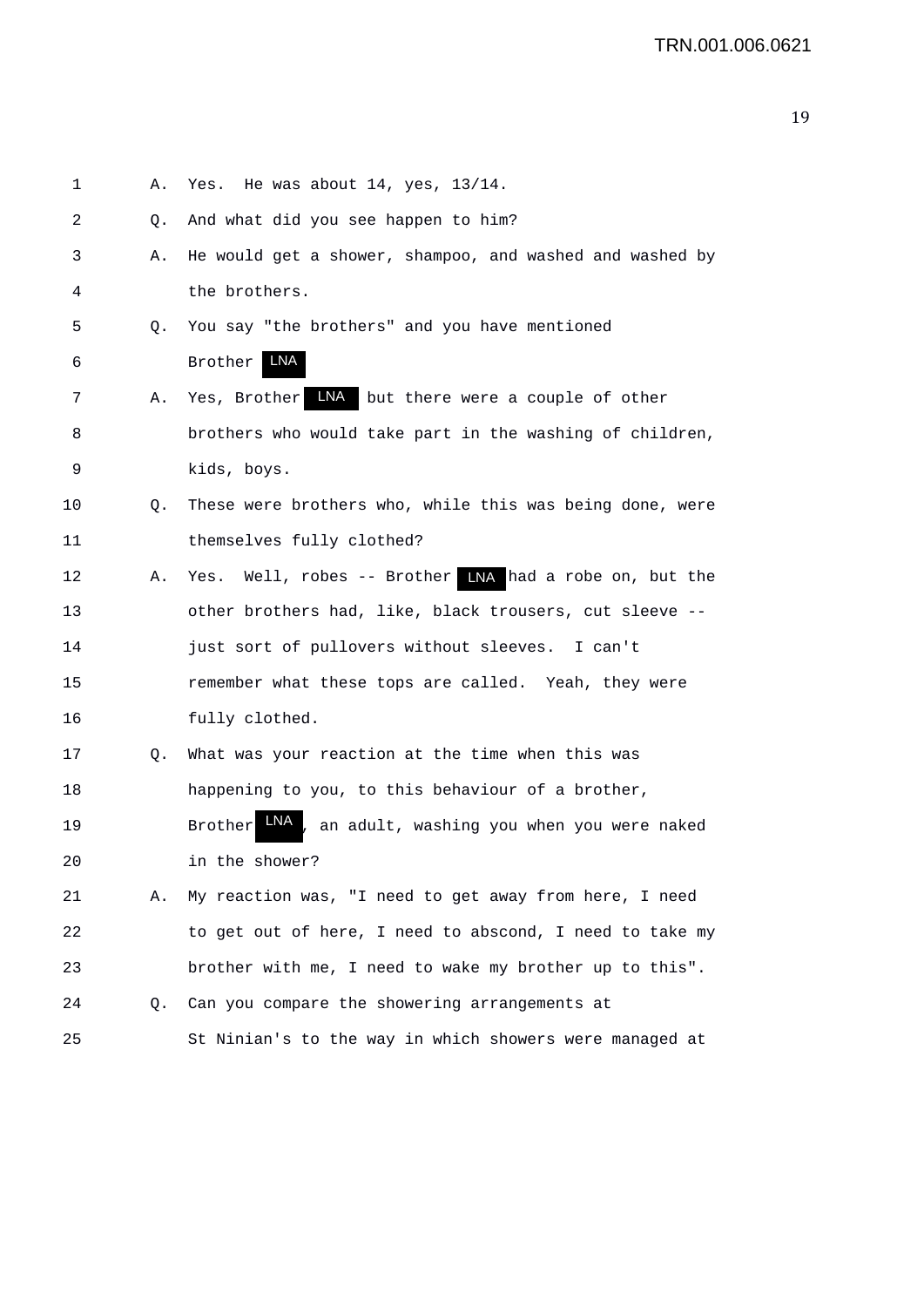1 Ballikinrain?

| 2  | Α. | Yes, showers in Ballikinrain for me was a top unit -- in |
|----|----|----------------------------------------------------------|
| 3  |    | Ballikinrain there was a bottom, middle and top unit.    |
| 4  |    | Showers were private. The bathing, for me, that          |
| 5  |    | I experienced in Ballikinrain, there were private        |
| 6  |    | cubicles, there was a bath there as well, and there was  |
| 7  |    | toilets that were cubicled. So the shower room in        |
| 8  |    | Ballikinrain and the baths -- there was privacy, there   |
| 9  |    | was no supervision of washing. This was in               |
| 10 |    | Ballikinrain.                                            |
| 11 | Q. | You have said before that you ran away from St Ninian's  |
| 12 |    | several times in the short period that you were there.   |
| 13 |    | Can I just, before looking at that, look to see what     |
| 14 |    | happened before you ran away?                            |
| 15 |    | I think you tell us. This is at paragraph 120,           |
| 16 |    | about an incident when you were playing the piano and    |
| 17 |    | something happened; is that correct?                     |
| 18 | Α. | Yes.                                                     |
| 19 | Q. | Were you able to play the piano at that time?            |
| 20 | Α. | Yes, there was a generic tune at that time that probably |
| 21 |    | every kid could play. I can't remember -- was it         |
| 22 |    | "Chopsticks"? I can't remember what the tune was,        |
| 23 |    | but                                                      |
| 24 | Q. | In what area of the building were you when you were      |
| 25 |    | playing the piano?                                       |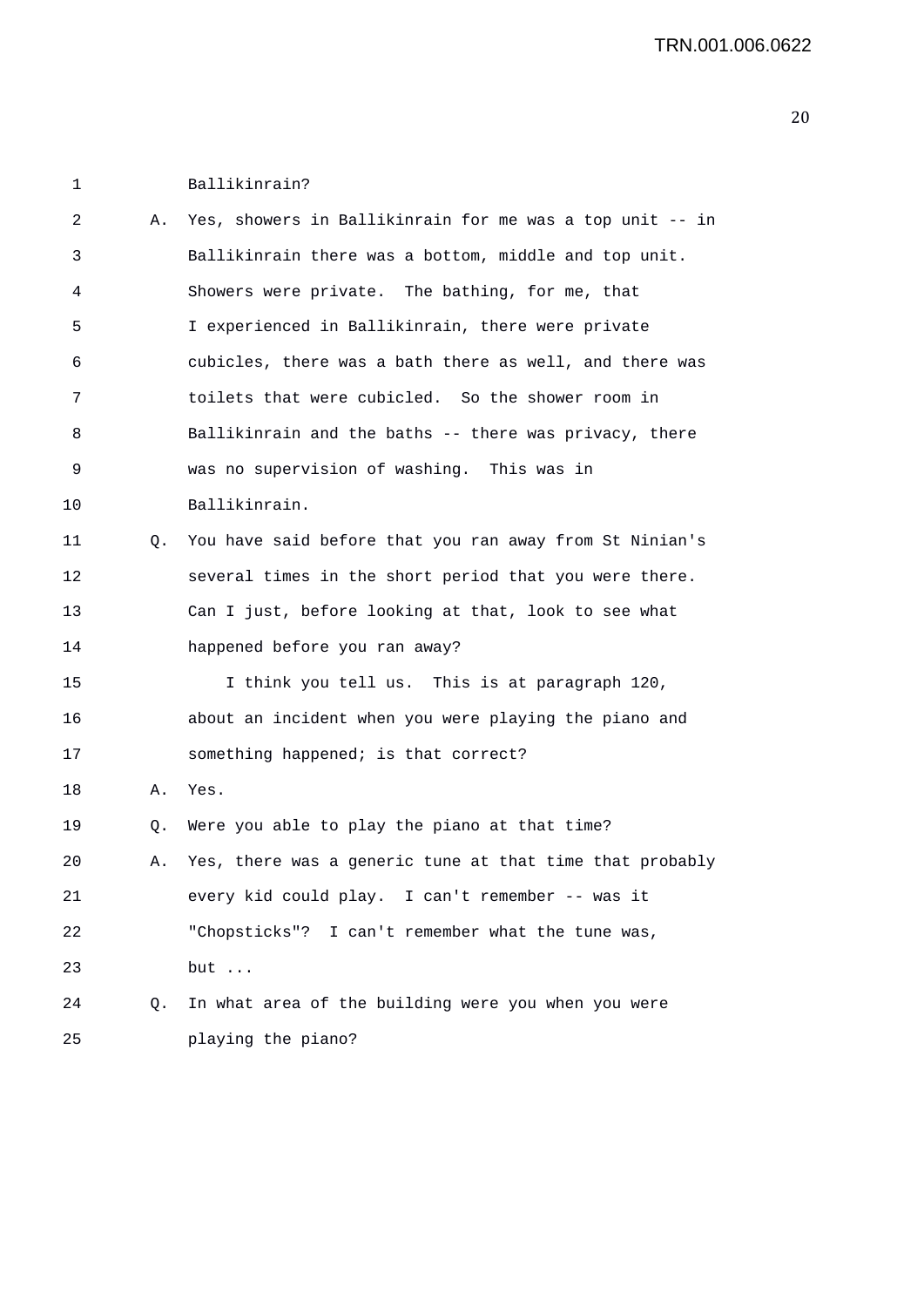| 1  | Α. | That was -- as you go into the main hallway, and the      |
|----|----|-----------------------------------------------------------|
| 2  |    | staircase is on the right, beside the staircase there's   |
| 3  |    | an inlet, and the piano was just next to the staircase.   |
| 4  | Q. | So the piano is in the hallway area, is it?               |
| 5  | Α. | Yes, it's in the hallway area.                            |
| 6  | Q. | And if we go back to the layout plan, CFS.001.006.8297,   |
| 7  |    | again if you look at the screen, Alec, you'll see the     |
| 8  |    | main hall where the staircase is. Are you pointing to     |
| 9  |    | that area to the right of the staircase?                  |
| 10 | Α. | Yes.                                                      |
| 11 | Q. | That's to say there was a piano there --                  |
| 12 | Α. | Yes, just where the mouse is.                             |
| 13 | Q. | -- what then happened? Before that, how long had you      |
| 14 |    | been at St Ninian's by this time?                         |
| 15 | Α. | I'd say maybe a month.                                    |
| 16 | Q. | Can you tell me what happened then?                       |
| 17 | Α. | I was playing the piano. It was a bit noisy because       |
| 18 |    | I was strumming my thumb up and down the keyboard.        |
| 19 |    | LNA had came along and told me to stop playing<br>Brother |
| 20 |    | the piano, stop making a noise, stop making the noise     |
| 21 |    | with the piano. Then he took me into his office.          |
| 22 | Q. | That's the office you indicated before, which is close    |
| 23 |    | to where the piano is --                                  |
| 24 | Α. | Yes.                                                      |
| 25 | Q. | -- or was?                                                |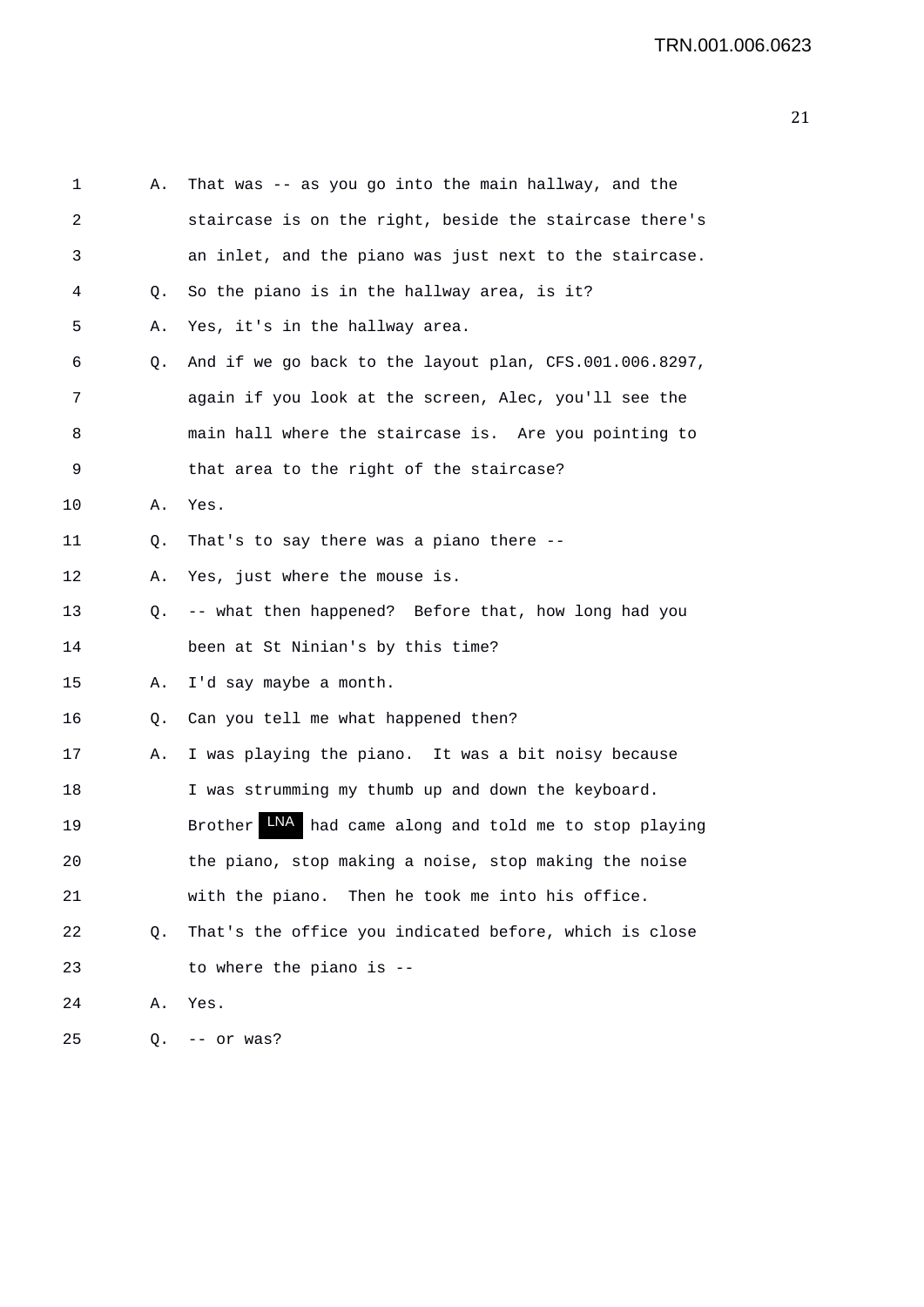| 1  | Α. | He took me into the office to reprimand me.<br>Yes.     |
|----|----|---------------------------------------------------------|
| 2  |    | However, that turned into Brother LNA  Yes, rubbing     |
| 3  |    | himself against me and masturbating himself and trying  |
| 4  |    | to get me to masturbate and force me                    |
| 5  |    | (Pause)                                                 |
| 6  | О. | You have told us that he was masturbating himself; was  |
| 7  |    | he trying to get you to do something?                   |
| 8  | Α. | Yes, he was trying to get me to take part.              |
| 9  | Q. | And what happened?                                      |
| 10 | Α. | I ran out.                                              |
| 11 | Q. | So how long do you think you were in the office for?    |
| 12 | А. | I could have been in there 10, 15 minutes. I could have |
| 13 |    | been there half an hour.                                |
| 14 | Q. | Did he remain clothed during this time?                 |
| 15 | Α. | He had his robe on. He had a brown monk robe.<br>It was |
| 16 |    | a brown robe, like a kaftan. It was that generic        |
| 17 |    | monk-looking robe.                                      |
| 18 | Q. | But you say you ran out of the office at some point?    |
| 19 | А. | Yes.                                                    |
| 20 | Q. | Did he saying anything to you during this process?      |
| 21 | Α. | Yes, he was reprimanding me for being disrespectful     |
| 22 |    | again, cheek. Always  Always the same.<br>Never         |
| 23 |    | listened, just getting on at me, breaking rules.        |
| 24 | Q. | You've told us you ran out of the office then.<br>What  |
| 25 |    | happened next, what did you do?                         |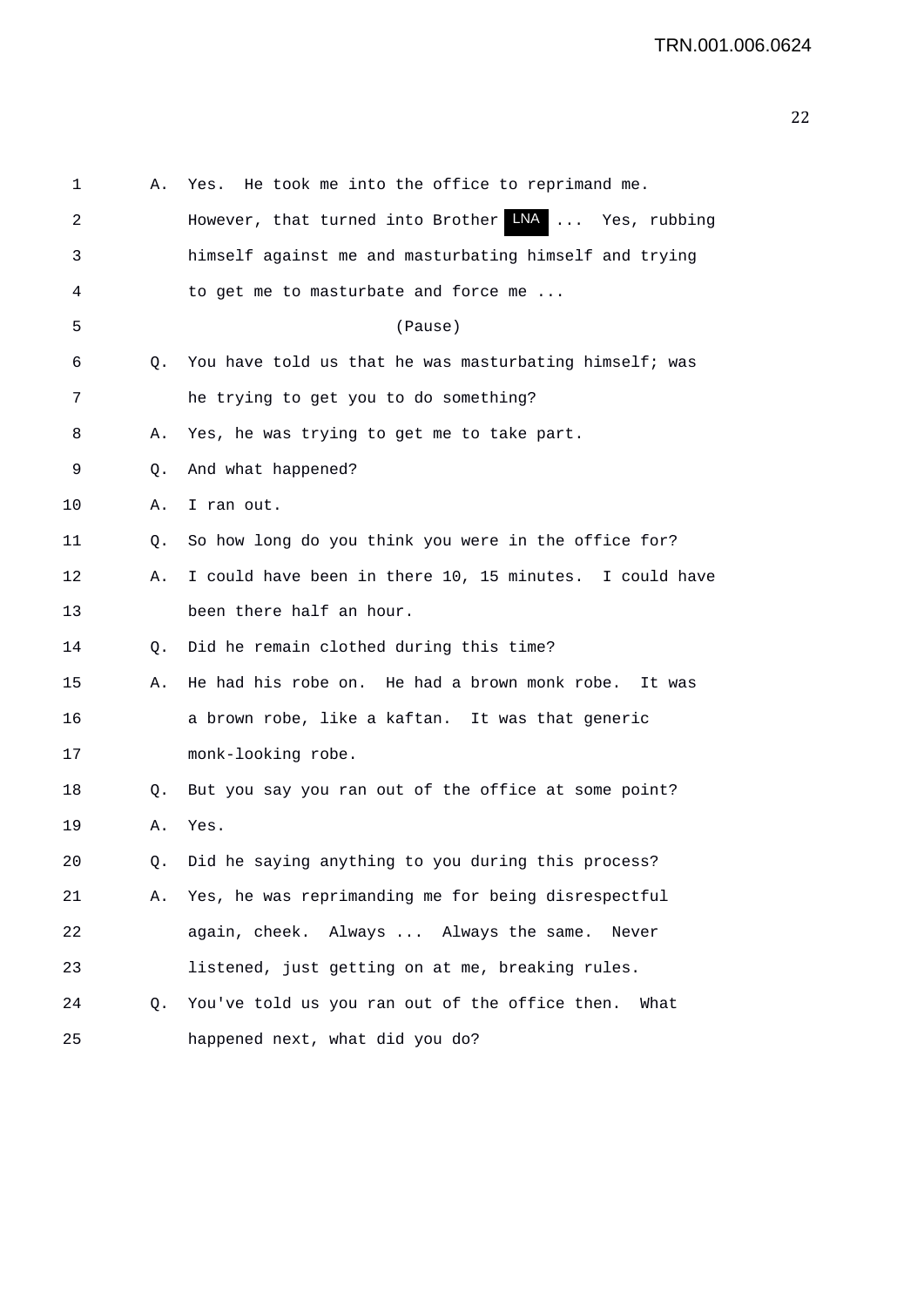1 A. What did I do?

2 Q. Yes.

| 3  | Α. | I spoke to my brother. I spoke to my brother and          |
|----|----|-----------------------------------------------------------|
| 4  |    | I says, "I need to get out of here", and I absconded.     |
| 5  |    | There was so many short bursts of absconding, absconding  |
| 6  |    | maybe for 15, 20 minutes, going into the fields and then  |
| 7  |    | back to the home before I got noticed, if you like.<br>So |
| 8  |    | there was quite a lot of that.                            |
| 9  | Q. | But this is a more sustained absconsion?                  |
| 10 | Α. | Yes, this was -- I absconded  It wasn't the               |
| 11 |    | following day, it was that day, I absconded. I got        |
| 12 |    | caught and brought back.                                  |
| 13 | Q. | Where were you caught?                                    |
| 14 | Α. | I got caught in -- that particular time, it was Cupar     |
| 15 |    | I don't know if it was Cupar police station, but there    |
| 16 |    | was a substation not too far away from Falkland. It was   |
| 17 |    | on the road to Cupar.                                     |
| 18 | Q. | And were you taken to that police substation?             |
| 19 | Α. | Yes, I was, yes. I was taken to that police substation.   |
| 20 | О. | And were you then taken back to St Ninian's?              |
| 21 | Α. | I was taken back. The social worker had taken me<br>Yes.  |
| 22 |    | back.                                                     |
| 23 | Q. | How long do you think you were away for on that           |
| 24 |    | particular occasion?                                      |
| 25 | Α. | Maybe about five hours. Four hours, five hours.           |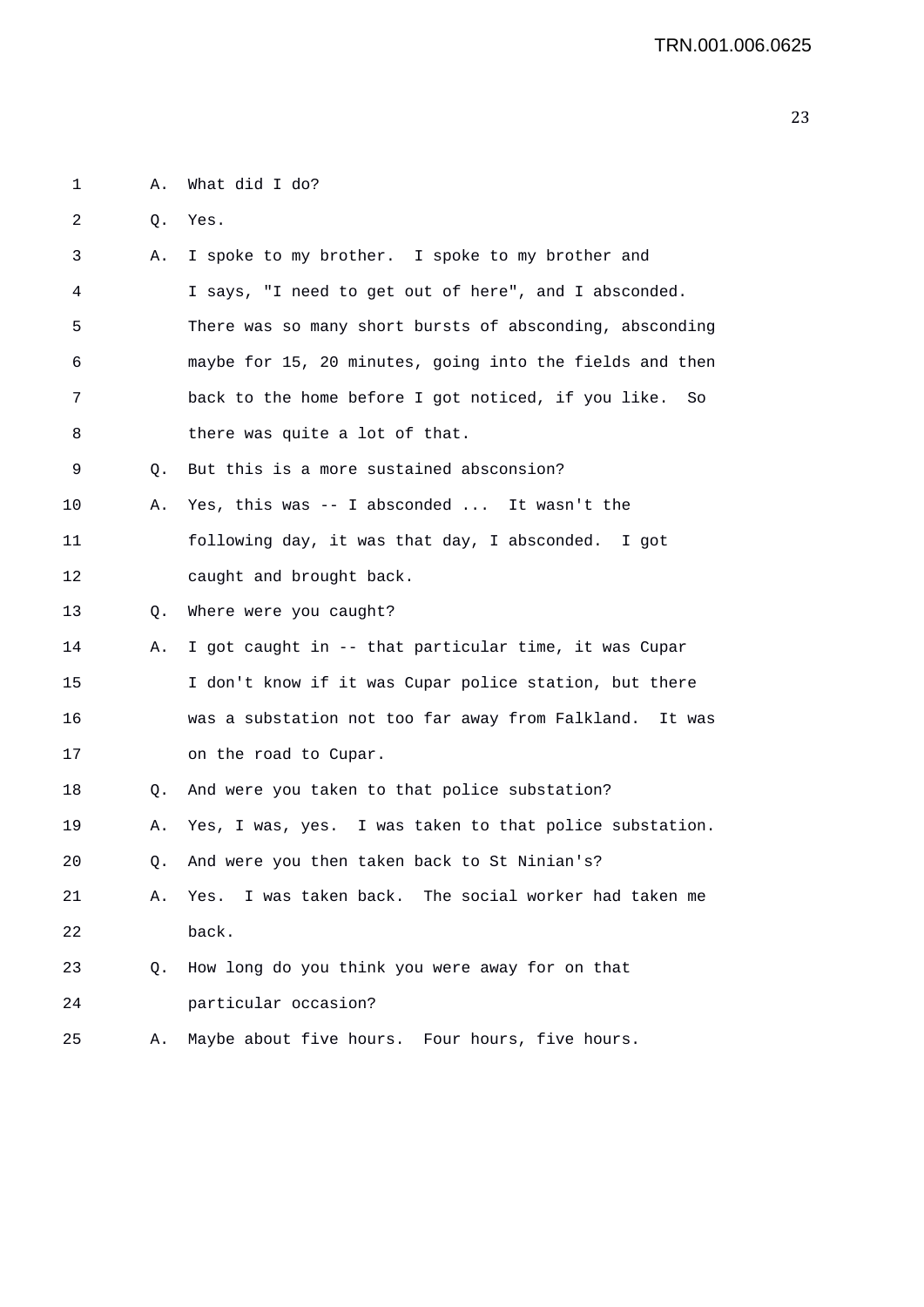| 1  | LADY SMITH: Do you remember what time of day you left the       |
|----|-----------------------------------------------------------------|
| 2  | home?                                                           |
| 3  | Yes, it was in the -- when I ran away, it was in the<br>Α.      |
| 4  | afternoon.                                                      |
| 5  | LADY SMITH: You'd had your lunch, had you?                      |
| 6  | I don't remember, I'm sorry.<br>Α.                              |
| 7  | LADY SMITH: If it's five hours, that would have meant that      |
| 8  | it would be the evening before you got back. Does that          |
| 9  | fit?                                                            |
| 10 | It was late afternoon.<br>Α.<br>Yes.                            |
| 11 | LADY SMITH: Who caught you?                                     |
| 12 | The bus  I remember getting the bus. I remember<br>Α.           |
| 13 | getting the bus to Cupar, my Lady. The bus driver --            |
| 14 | I think because of my age and because of my size, he            |
| 15 | stopped off outside the police station and the police           |
| 16 | had then come out of the substation.                            |
| 17 | LADY SMITH: So you're thinking the police would have been       |
| 18 | alerted to the fact that you were missing, would that be        |
| 19 | right, or would it just be them finding a boy on his            |
| 20 | own?                                                            |
| 21 | Usually, with previous experience, my Lady, when I did<br>Α.    |
| 22 | abscond from institutions, the police were always               |
| 23 | informed.                                                       |
| 24 | Thank you.<br>LADY SMITH:                                       |
| 25 | Then you were taken back to St Ninian's.<br>MR MacAULAY:<br>Did |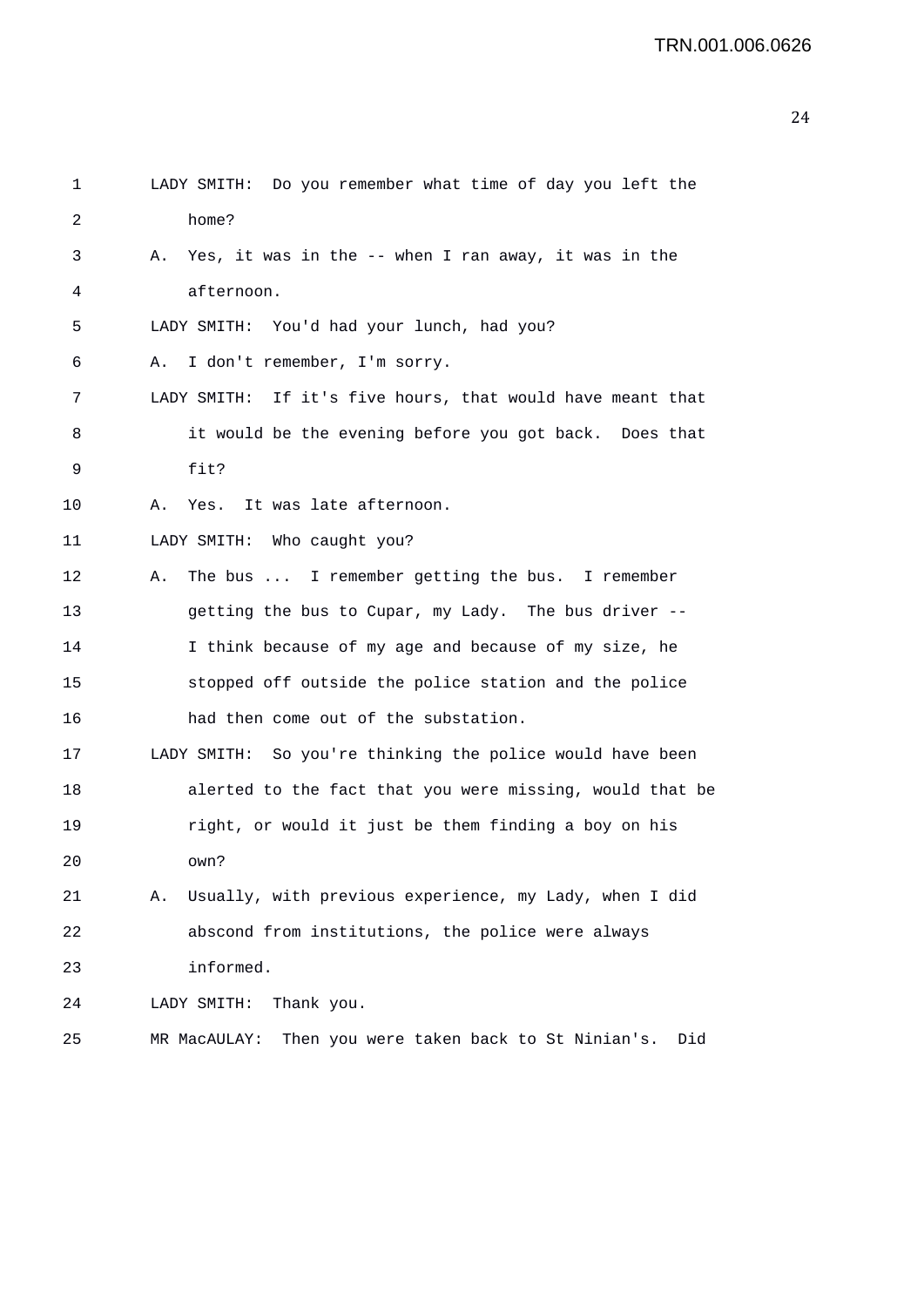| 1       |    | anything happen when you were taken back?               |
|---------|----|---------------------------------------------------------|
| 2       | А. | At that particular time, there was a silence for some   |
| 3       |    | time.                                                   |
| 4       | Q. | So were you punished for running away?                  |
| 5       | А. | Yes, I was punished for everything.                     |
| 6       | Q. | So what sort of punishment did you get for that, for    |
| 7       |    | running away?                                           |
| 8       | А. | Again, the strap. There was also sneaky digs, punches,  |
| 9       |    | slaps.                                                  |
| $10 \,$ | Q. | Who did that?                                           |
| 11      | Α. | LNA<br>Again, Brother                                   |
| 12      | Q. | When you say slaps, what sort of slaps?                 |
| 13      | Α. | Just slaps on the back of the head, struck sometimes    |
| 14      |    | from behind the neck or the collar of my shirt and kind |
| 15      |    | of shook.                                               |
| 16      | Q. | Was this --                                             |
| 17      | А. | Screamed at.                                            |
| 18      | Q. | -- something that generally happened, this sort of      |
| 19      |    | behaviour?                                              |
| 20      | Α. | INA was a force upon himself. He would<br>Yes, Brother  |
| 21      |    | dish out punishments and -- public punishments or       |
| 22      |    | secret.                                                 |
| 23      | Q. | Were there any other brothers who engaged in that sort  |
| 24      |    | of behaviour?                                           |
| 25      | Α. | Yes, I mean, there was other brothers.<br>There was     |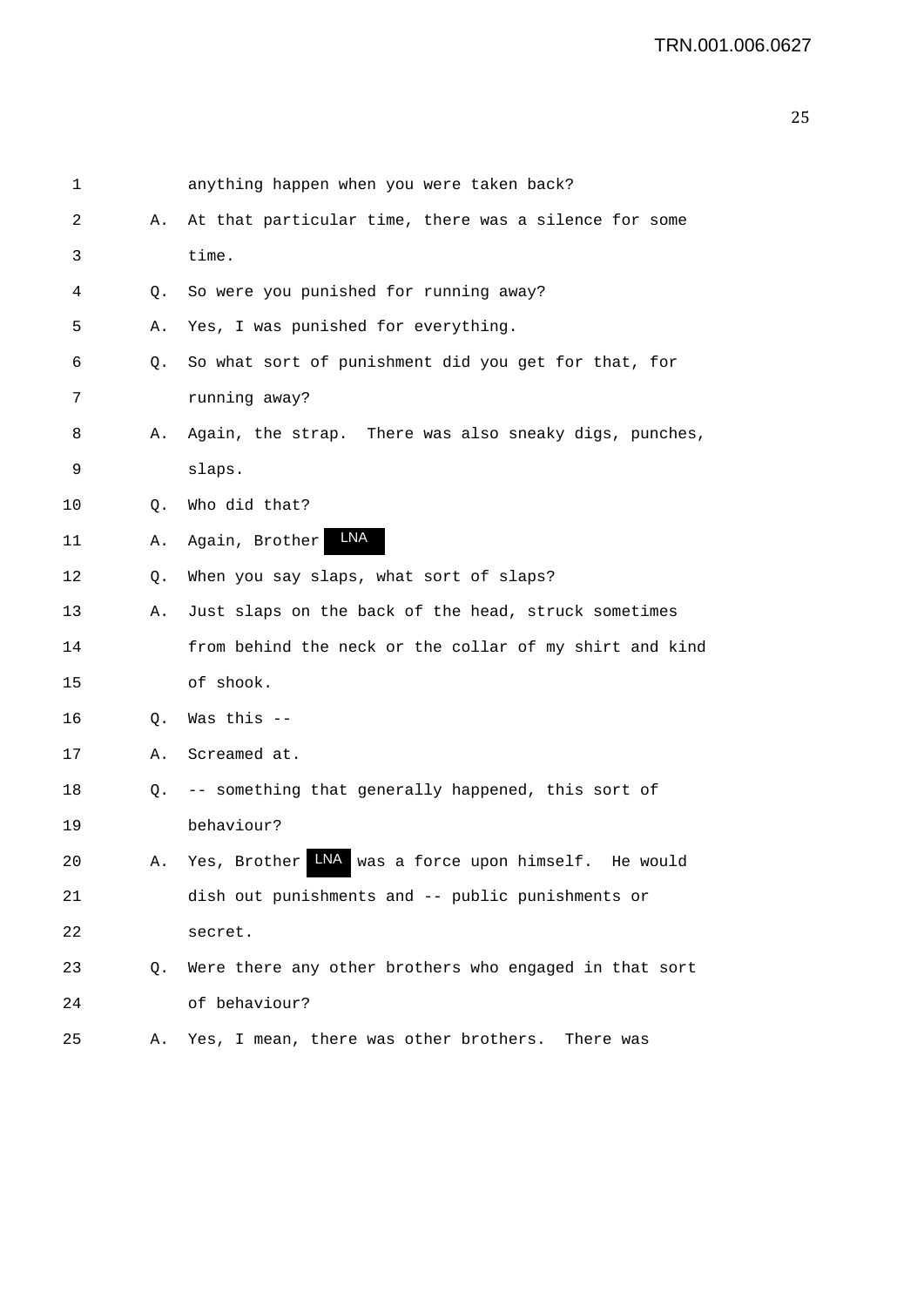```
1 a particular brother, Brother Farrell. He shook me up 
2 physically a couple of times I remember. 
3 Chronologically, I can't put it into times and 
4 events, but I remember being in the chapel -- 
5 Q. I'll come to that in a moment, the chapel episode; 
6 is that when you talk about drinking some altar wine? 
7 A. Yes. 
8 Q. I'll come to that. You also mention in your statement 
9 a Brother MBV. Do you remember coming across
10 a Brother MBV ?
11 A. Brother MBV, that was mentioned in the statement.
12 That could possibly ... That could possibly be 
13 connected with St Joseph's. 
14 
15 Q. We'll touch briefly on St Joseph's when we come to it. 
16 16 I think MBV who was at St Ninian's became
17 a MBV because I think he was Do
18 you remember there being
19 A. MBV, yes.20 Q. Did you have anything to do with
21 A. I can't remember. 
22 Q. You were moving on to describe an incident that happened 
23 when you were in the chapel. And that was, I think, 
24 some time after you had been brought back from running 
25 away; is that correct? 
                       MBV
                   MBV
                                        MBV
                   MB<sub>V</sub>
             MBV
              MBV
```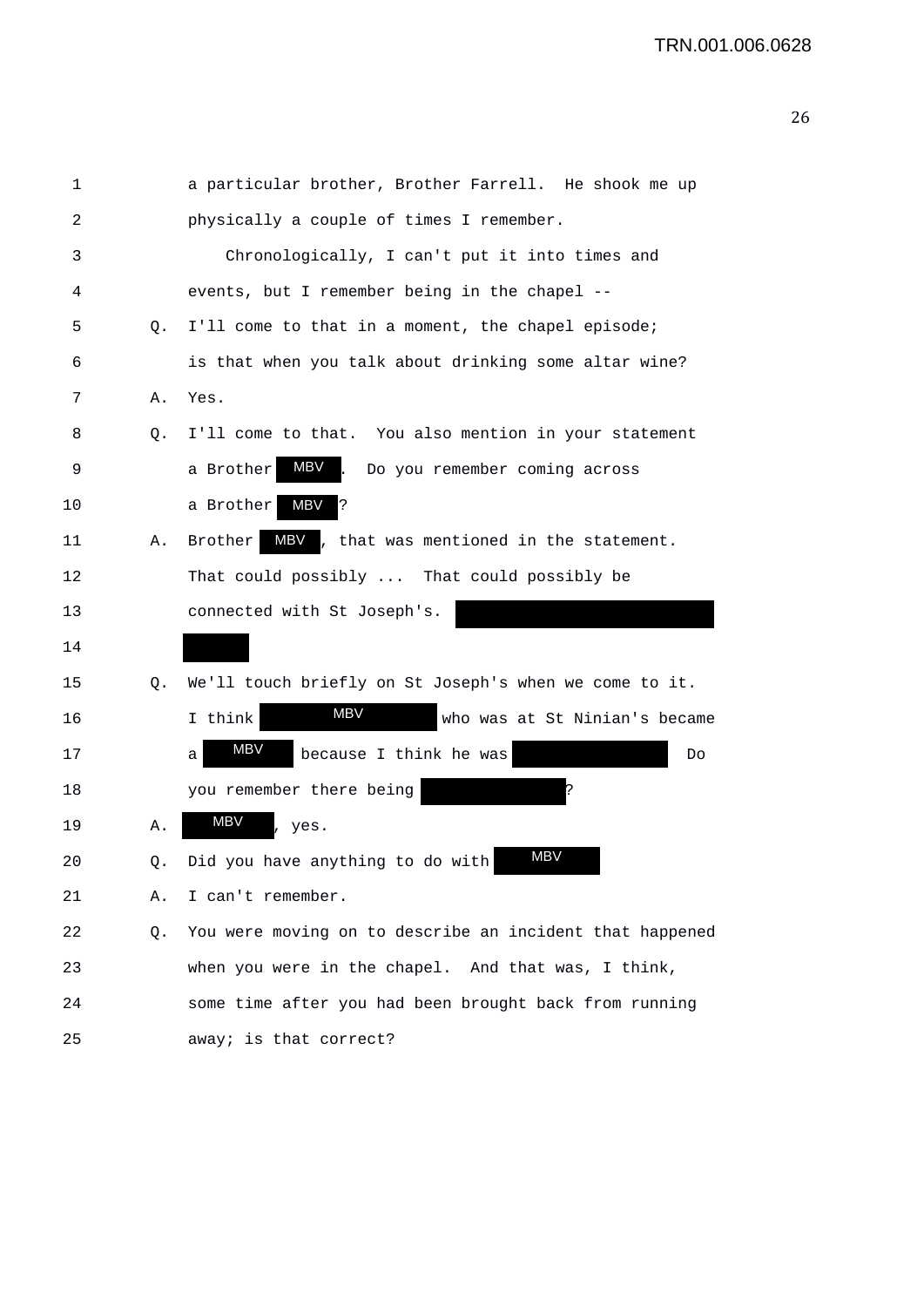1 A. Yes, this was a bit later. 2 Q. What were you doing in the chapel? 3 A. I was up to no good. I shouldn't have been in the 4 chapel that day. Because of the size of the building, 5 there was a lot of secret compartments, which -- 6 I thought as a kid there was a lot of, like, unpanelled 7 walls and mysterious, like, magic panels that might 8 slide open and take us into ... I just went into the 9 chapel and wanted to look around and be nosey. 10 I guess there was a box of bread next to 11 a tabernacle. There was a bottle of wine, several 12 bottles of wine. I drank ... I'd opened a box and I'd 13 eaten some bread, and then I was drinking -- I drank the 14 wine. 15 LADY SMITH: When you say "bread", are you talking about 16 communion wafers? 17 A. The flat ones from the tabernacle. It was communion 18 bread. 19 MR MacAULAY: And you drank some wine? 20 A. I drank a bit of wine, yes. 21 Q. And did something happen? 22 A. Yes, Brother AN had come in and started shouting. At 23 that point, Brother Farrell came in and chased me around 24 the chapel. I managed to get free from them. There was 25 no struggle. I'd ran out.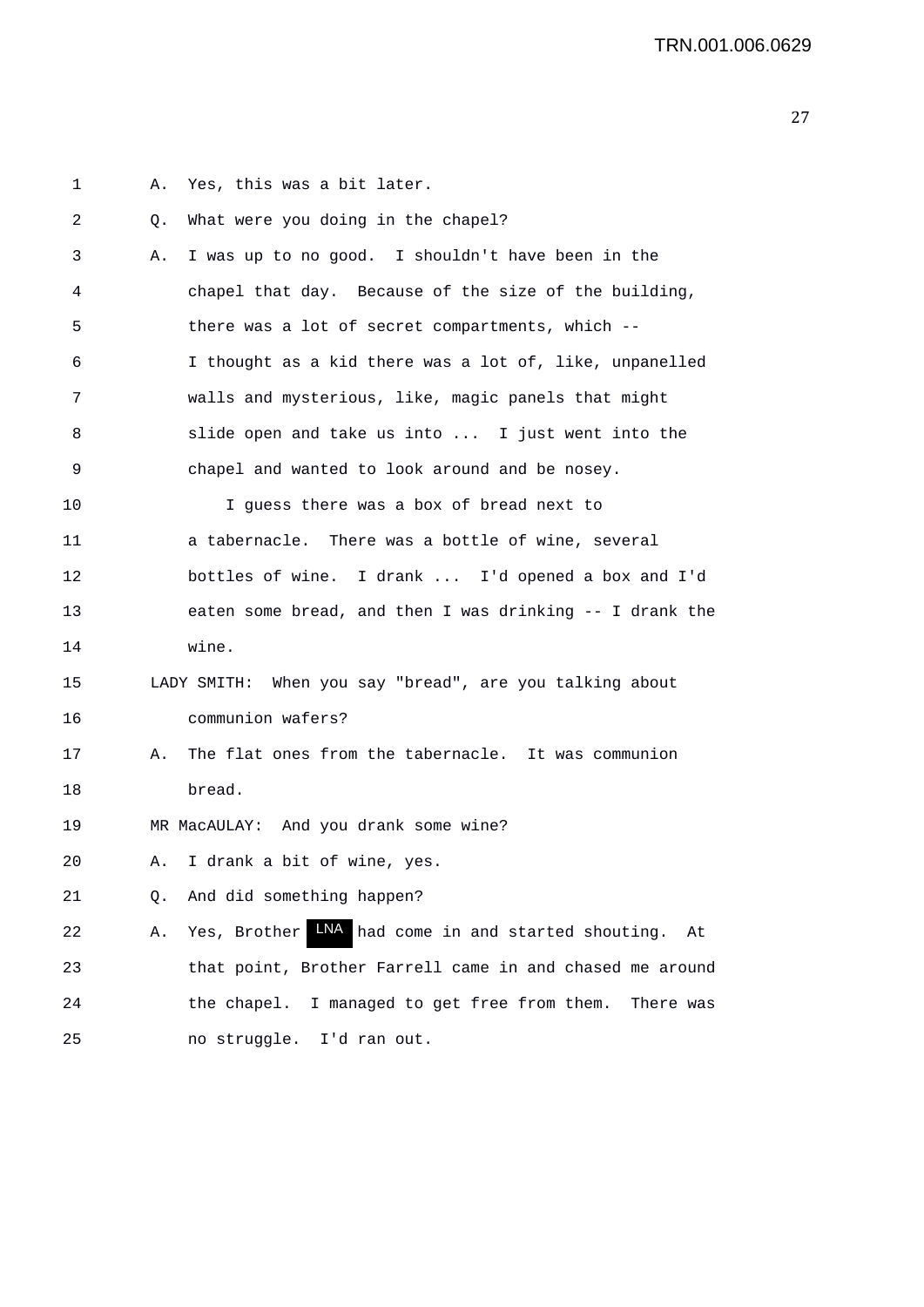| 1  | Q. | So were you able to avoid them?                            |
|----|----|------------------------------------------------------------|
| 2  | Α. | Yes, at that moment in time, yes. And I ran out and        |
| 3  |    | I remember feeling a bit sick because of the eating --     |
| 4  |    | eating the bread and drinking the wine.                    |
| 5  | Q. | Did anything happen after that before you went to your     |
| 6  |    | bed? Did you manage to --                                  |
| 7  | Α. | I was sick later on. I was sick. There was nothing         |
| 8  |    | said.                                                      |
| 9  |    | Later on that evening $\ldots$                             |
| 10 |    | (Pause)                                                    |
| 11 |    | Later on that evening, I went to bed, went to the          |
| 12 |    | LNA<br>dormitory. The lights went out. Brother<br>came in, |
| 13 |    | Brother LNA<br>came into the room and took me into his     |
| 14 |    | room.                                                      |
| 15 | Q. | Had you been asleep before Brother LNA came in?            |
| 16 | Α. | I think, yes, I mean  There was a lot of carry-on.         |
| 17 |    | The brothers would come in, you'd go to your bed, the      |
| 18 |    | lights would be switched off and the brothers would        |
| 19 |    | disappear, you'd switch the lights back on and carry on,   |
| 20 |    | As soon as the brothers would<br>and have a carry-on.      |
| 21 |    | approach the door, there would always be somebody          |
| 22 |    | switching the light off as if to say there was no          |
| 23 |    | messing here.                                              |
| 24 |    | LNA<br>To cut a long story short, Brother<br>had come in   |
| 25 |    | and, into the bedroom, into the dormitory. I was sort      |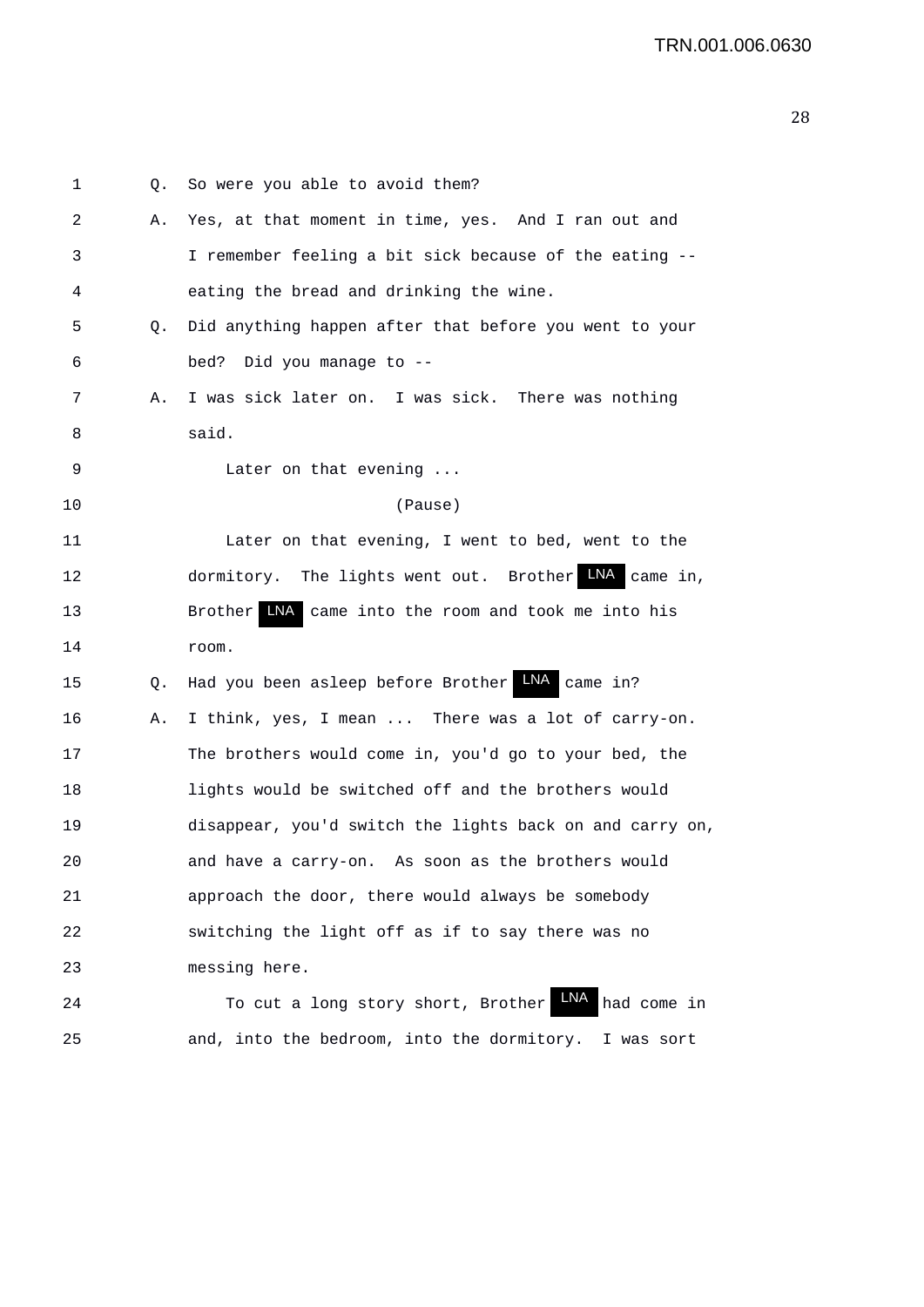| 1  |    | of half asleep but not sleeping.                             |
|----|----|--------------------------------------------------------------|
| 2  | Q. | What did he do?                                              |
| 3  | Α. | He took me to his room.                                      |
| 4  | Q. | But physically, did he make contact with you at that         |
| 5  |    | point?                                                       |
| 6  | Α. | No, he come into the room and he pulled back the blanket     |
| 7  |    | and took me by my wrist and said, "Come with me".            |
| 8  | Q. | The room that you're talking about, is that the room in      |
| 9  |    | the general area you mentioned before which was close to     |
| 10 |    | your dormitory?                                              |
| 11 | Α. | The room was quite close to the dormitory, yes.<br>Yes.      |
| 12 | Q. | And was this a bedroom?                                      |
| 13 | Α. | <b>LNA</b><br>It was Brother<br>bedroom. It was his bedroom. |
| 14 |    | I remember when you go along the corridor from --            |
| 15 |    | I remember coming along the corridor from my room and        |
| 16 |    | taking a left up on to three stairs, and then there was      |
| 17 |    | a door on the left of the stair, and that took us into       |
| 18 |    | LNA<br>Brother<br>room.                                      |
| 19 | Q. | LNA<br>What happened then once you were in Brother<br>room?  |
| 20 | Α. | Brother INA had laid me down on the bed. He took             |
| 21 |    | into his bedroom, lay me down on his bed and started         |
| 22 |    | caressing himself and caressing me.                          |
| 23 | Q. | What was he wearing at this time?                            |
| 24 | Α. | He was wearing his robe, if I remember.                      |
| 25 | Q. | And when you say he was caressing himself, what do you       |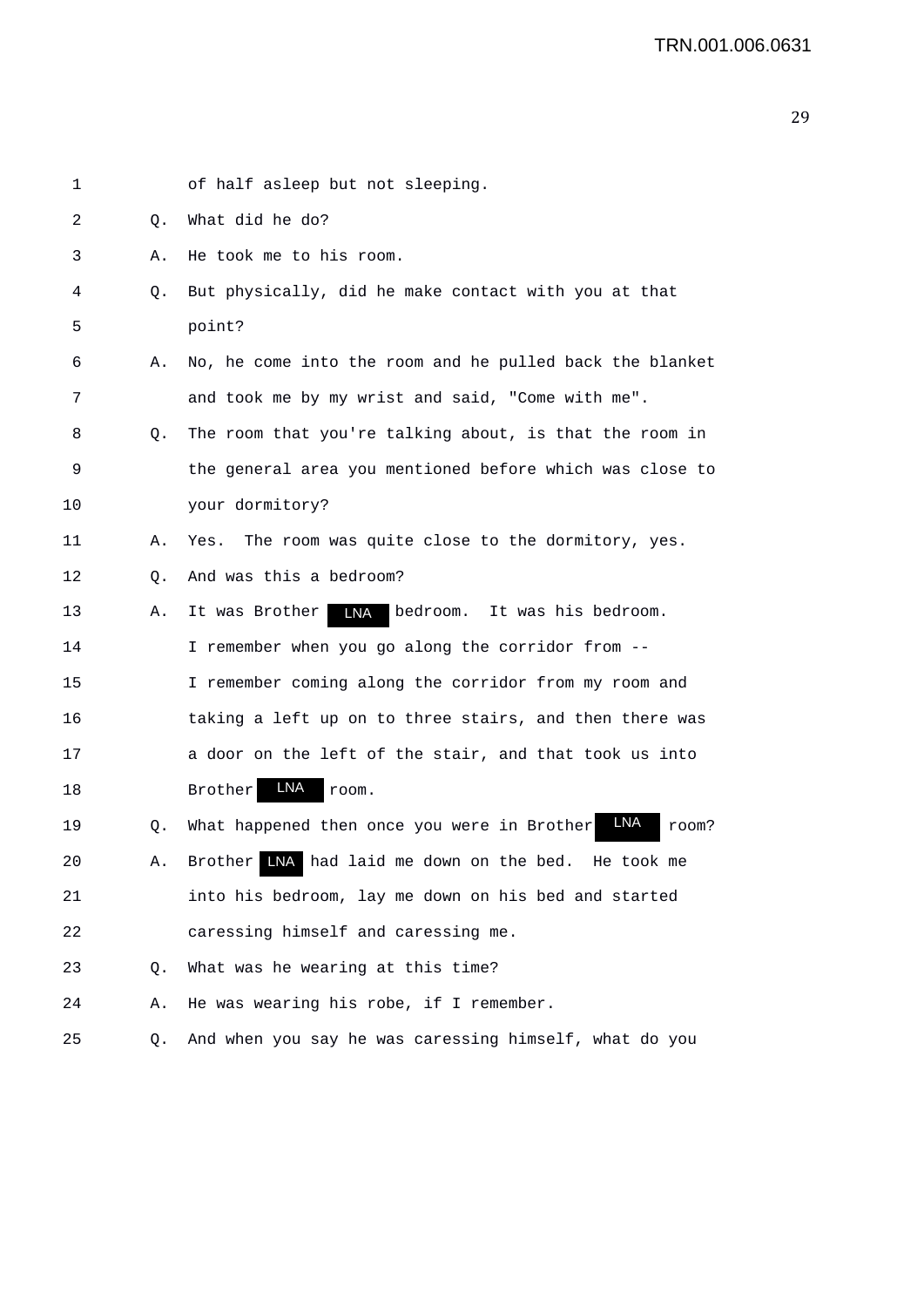3 Q. Were his private parts visible? 4 A. Not at that time. 5 Q. As far as caressing you would be concerned, what was he 6 doing at that time? 7 A. He started caressing my chest and eventually moving on 8 to my groin. 9 Q. Were you still wearing your pyjamas? 10 A. Yes, at that point I was still wearing pyjamas. 11 Q. Did he say anything to you at this point? 12 A. He was telling me that -- he was saying to me how 13 much ... just words like maladjusted, cheeky. Just 14 verbal. Just verbal. 15 Q. Okay. 16 A. But there was times when there was quiet, there was 17 complete silence. 18 Q. What next do you remember of this episode? 19 A. I remember -- let me just go back a little bit. 20 I remember when I first initially went into the bedroom, 21 I walked in and there was a small window, as if it was 22 at the top of the building, and by the window there was 23 a desk with a table lamp. I remember just by the desk, 24 by the other part of the wall, there was a second 25 brother in there, and he was just sitting on the chair,

1 mean by that?

2 A. He was touching his private parts.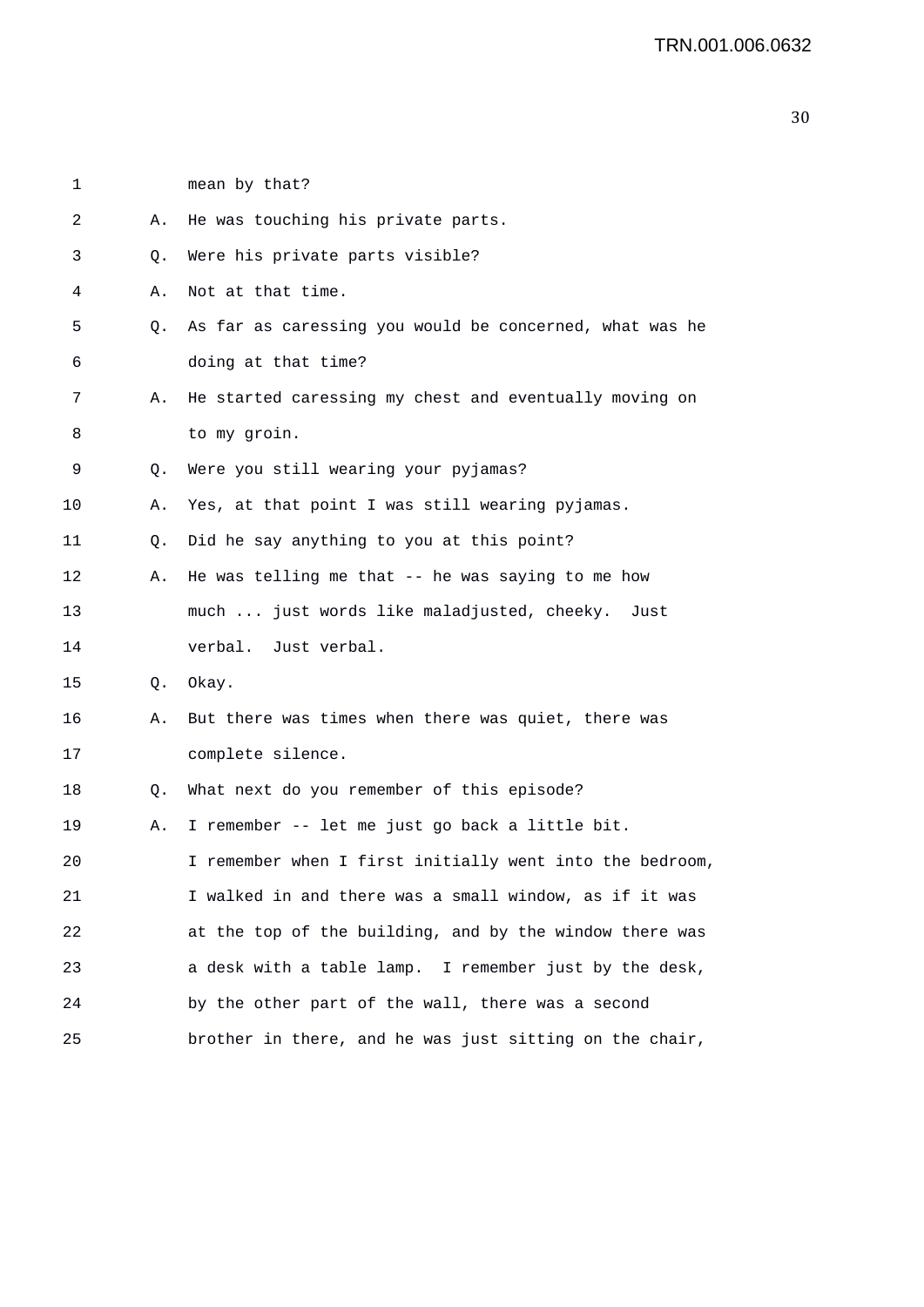| 1  |    | not saying anything. I believe that this brother was             |
|----|----|------------------------------------------------------------------|
| 2  |    | MBP<br>called Brother                                            |
| 3  | Q. | Had you come across this brother before?                         |
| 4  | Α. | MBP<br>I'd saw Brother<br>once, and the once that I'd            |
| 5  |    | seen him is when I got cigarettes -- I got a cigarette           |
| 6  |    | off him. It was an Embassy filter and I remember he put          |
| 7  |    | the cigarettes back in the drawer and then, the next             |
| 8  |    | time I seen -- I'd taken those cigarettes, I remember            |
| 9  |    | that.                                                            |
| 10 | Q. | You had stolen them?                                             |
| 11 | Α. | Yes, I didn't take them, I'd stolen them because I knew          |
| 12 |    | exactly where they were. I remember that evening, that           |
| 13 |    | <b>MBP</b><br>night, Brother<br>was in the bedroom, but I hadn't |
| 14 |    | MBP<br>seen Brother<br>for a while within St Ninian's.           |
| 15 | Q. | MBP<br>I'll come back to Brother<br>in a moment or two.          |
| 16 |    | The picture you're presenting is that you became                 |
| 17 |    | MBP<br>aware of this other brother, Brother<br>sitting           |
| 18 |    | in the room that you had been brought into by                    |
| 19 |    | Brother<br>LNA<br>?                                              |
| 20 | Α. | I lay on the bed -- I was taken to<br>That's correct, yes.       |
| 21 |    | LNA was molesting<br>the bed and I was laid down.<br>Brother     |
| 22 |    | MBP<br>me. I noticed that Brother<br>had also been part          |
| 23 |    | <b>MBP</b><br>of that but not on me. Brother<br>was              |
| 24 |    | masturbating himself. He was touching himself.                   |
| 25 |    | After that time, Brother Farrell, another brother --             |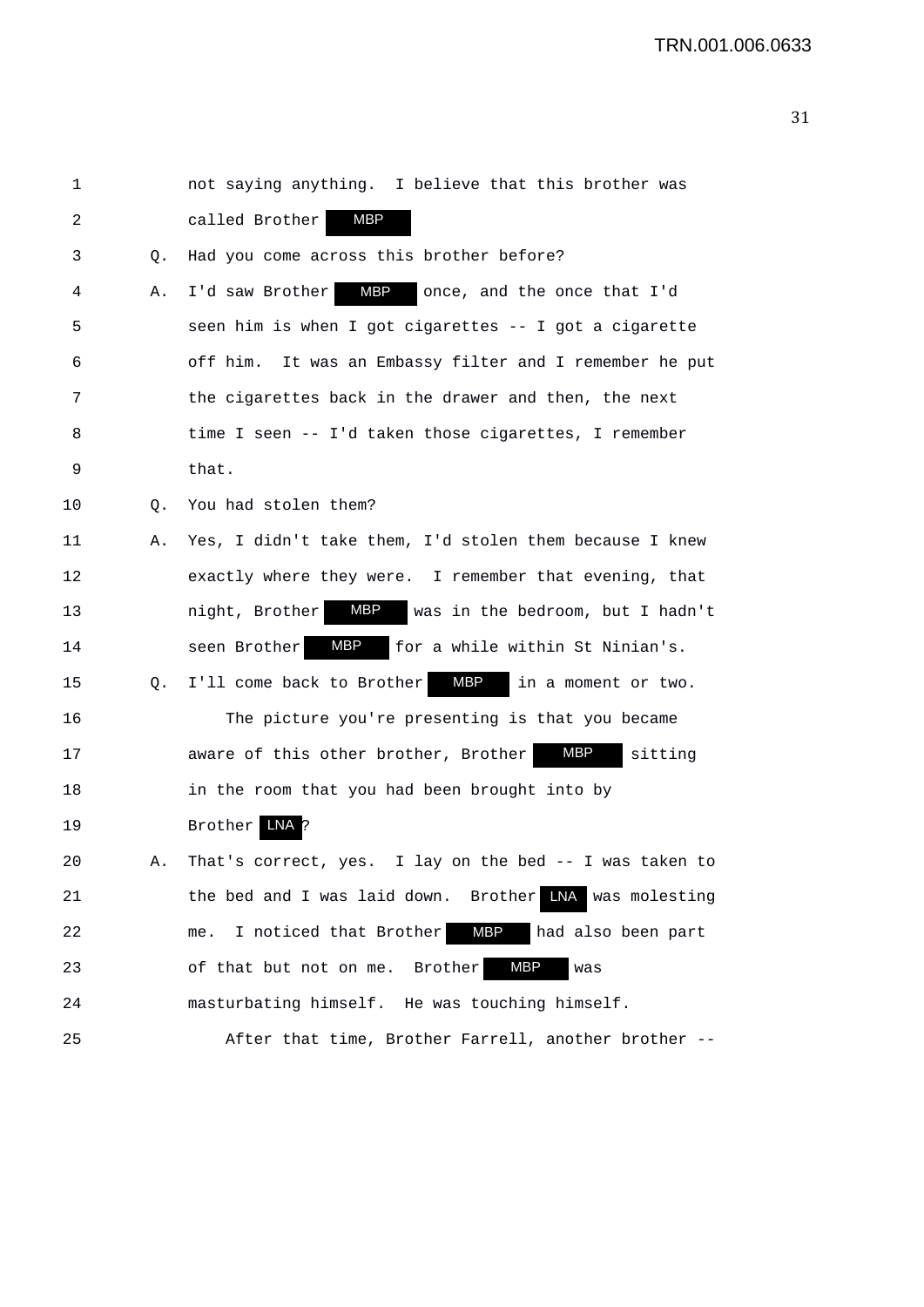| 1  | Q. | Before we come to Brother Farrell, did Brother LNA<br>do  |
|----|----|-----------------------------------------------------------|
| 2  |    | anything more to you than you have just described?<br>Did |
| 3  |    | he make any further contact with you?                     |
| 4  | Α. | Yes, he got on top of me and started masturbating,        |
| 5  |    | masturbating himself.                                     |
| 6  | Q. | Can you just describe, when he got on top on you, what    |
| 7  |    | do you mean? How was he positioned in relation to         |
| 8  |    | yourself?                                                 |
| 9  | Α. | He was on the bed, he was on the bed without touching     |
| 10 |    | the floor, and he was next to me.                         |
| 11 | Q. | Do you still have your pyjamas on?                        |
| 12 | Α. | At that point, yes.                                       |
| 13 | Q. | Was he making contact with you?                           |
| 14 | Α. | There was no verbal then.                                 |
| 15 | Q. | But any physical contact?                                 |
| 16 | Α. | Yes, I mean, he was -- yes.                               |
| 17 | Q. | Again --                                                  |
| 18 | А. | He was masturbating, trying to masturbate me, rub me,     |
| 19 |    | and being furious.                                        |
| 20 | Q. | Was he making any contact with any other part of your     |
| 21 |    | body? Was he trying to hold you down?                     |
| 22 | Α. | Yes, I was  It was hard to break free from him, so        |
| 23 |    | I was not pinned down but it was hard for me to move.     |
| 24 | Q. | Then you mentioned Brother Farrell. Can you just tell     |
| 25 |    | me what happened there?                                   |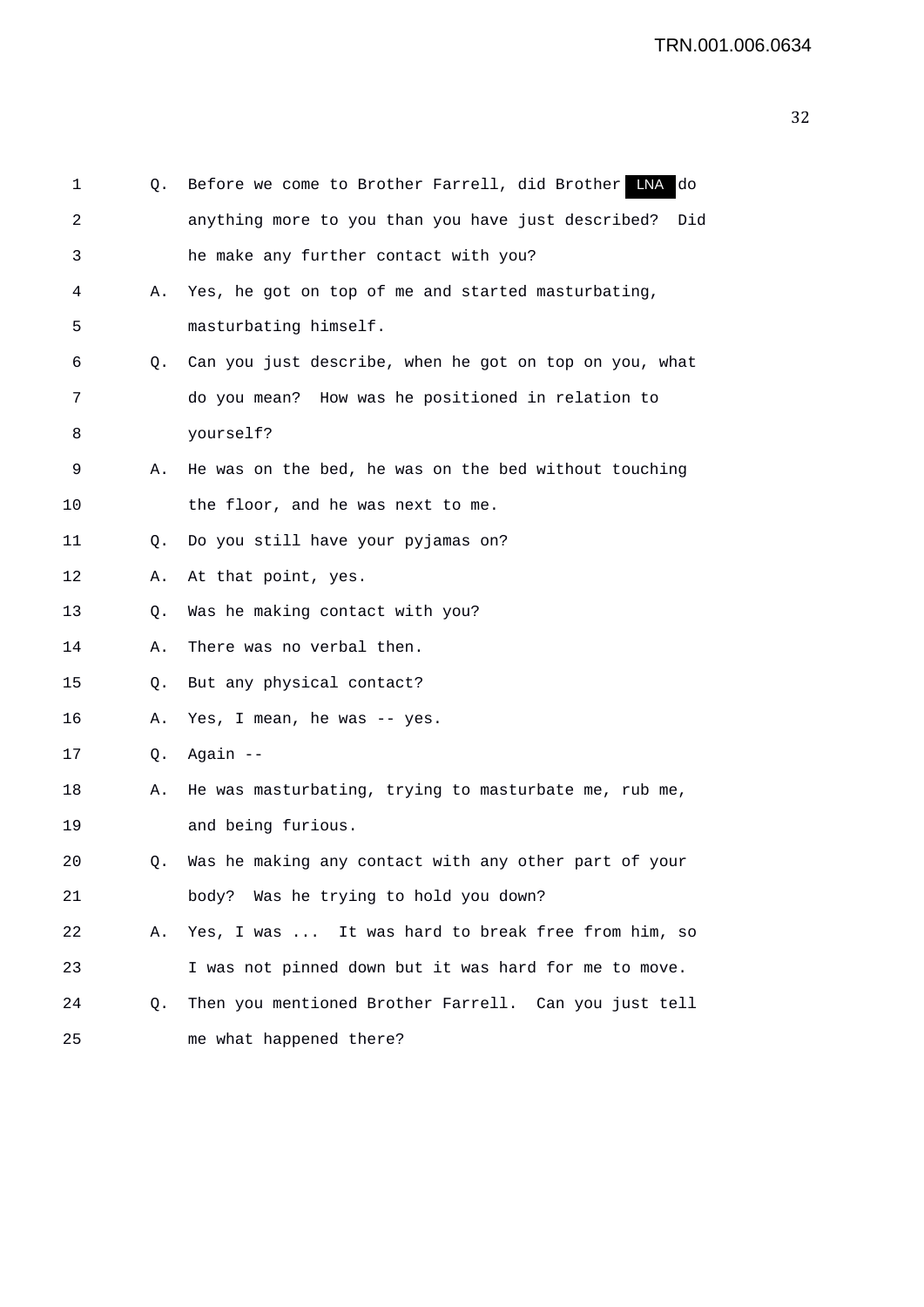| 1  | Α. | Brother Farrell came into the room and moved to the      |
|----|----|----------------------------------------------------------|
| 2  |    | right side of the bed, moved to the right side of the    |
| 3  |    | bed as you come into the room, and he got on the bed.    |
| 4  | Q. | Are you able to tell me what happened next?              |
| 5  | Α. | Brother Farrell had got on the bed and started sexually  |
| 6  |    | abusing me by getting his penis out, tried to insert it  |
| 7  |    | into my mouth. At that time Brother LNA was still        |
| 8  |    | caressing me, rubbing me. It was just  Yeah, it was      |
| 9  |    | filthy.                                                  |
| 10 |    | Q. Okay. I think the picture you've presented is that by |
| 11 |    | this time there were three brothers in the room.         |
| 12 | А. | Yes, there were three brothers in the room.              |
| 13 | Q. | And two were making direct contact with you and one was  |
| 14 |    | watching on; is that the position?                       |
| 15 | Α. | Yes.                                                     |
| 16 | Q. | How did this come to an end then, this episode?          |
| 17 | Α. | Eventually, I was let out of the room. Because it was    |
| 18 |    | dark, I had my pyjamas on, I was terrified, I went back  |
| 19 |    | to my room, and absconded the next day.                  |
| 20 | Q. | How long do you think -- it'd be very difficult, but how |
| 21 |    | LNA<br>long do you think you were in Brother<br>room for |
| 22 |    | this episode?                                            |
| 23 | Α. | It seemed like ages. It could have been 40 -- it could   |
| 24 |    | have been half an hour, 40 minutes, it could have been   |
| 25 |    | It's hard to calculate time sometimes.<br>an hour.       |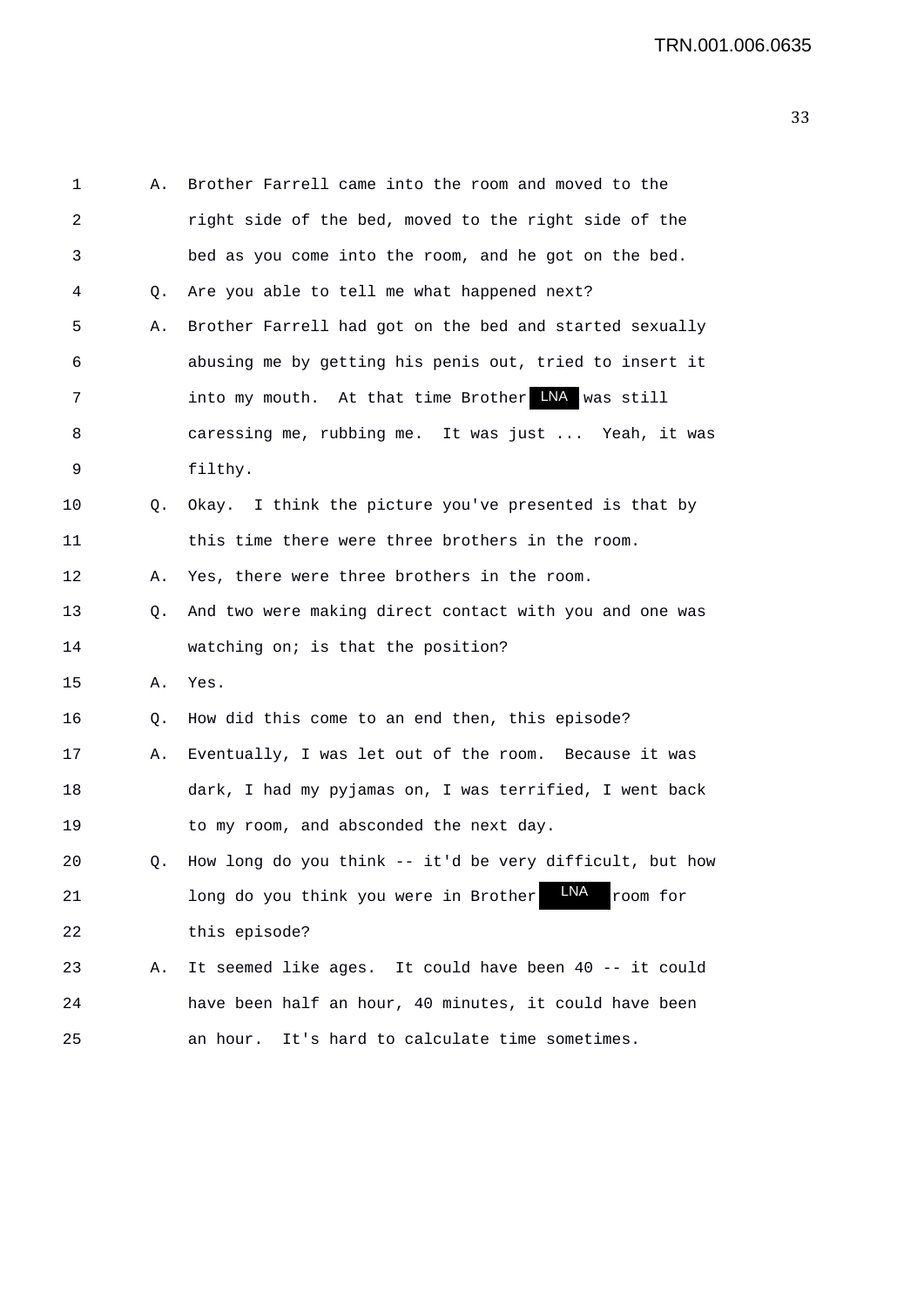|    |    | MBP                                                          |
|----|----|--------------------------------------------------------------|
| 1  | Q. | You've mentioned Brother<br>; are you able to                |
| 2  |    | describe him?                                                |
| 3  | Α. | <b>MBP</b><br>was quite short, quite short,<br>Yes, Brother  |
| 4  |    | quite barrel type, with grey hair -- with white hair,        |
| 5  |    | not grey hair, with white hair. He was a smoker. He'd        |
| 6  |    | always wear a black suit, trousers and jacket, with          |
| 7  |    | a pullover.                                                  |
| 8  | Q. | What age do you think he was?                                |
| 9  | Α. | MBP<br>Brother<br>in my eyes, I reckon he was in his         |
| 10 |    | 70s.                                                         |
| 11 | Q. | And you mentioned his smoking habit. Was there               |
| 12 |    | a particular brand of cigarettes that he smoked?             |
| 13 | Α. | Yes, it was the Embassy -- you've got the Embassy Regal      |
| 14 |    | and the red Embassy. I don't know whether that's called      |
| 15 |    | Embassy filters.                                             |
| 16 | Q. | I think you are aware, Alec, because you gave evidence       |
| 17 |    | at a criminal trial, that from the perspective of the        |
| 18 |    | order, the Christian Brothers say there was not              |
| 19 |    | MBP<br>a Brother<br>on the staff at St Ninian's at this      |
| 20 |    | particular time.<br>What I want to ask you is this: did      |
| 21 |    | you get an impression if he was on the staff, and by         |
| 22 |    | that I mean working there, or not?                           |
| 23 | Α. | Like I says, I didn't really see much of                     |
| 24 |    | MBP<br>within, like, assemblies or roaming<br><b>Brother</b> |
| 25 |    | around the building as much as the other brothers.<br>But    |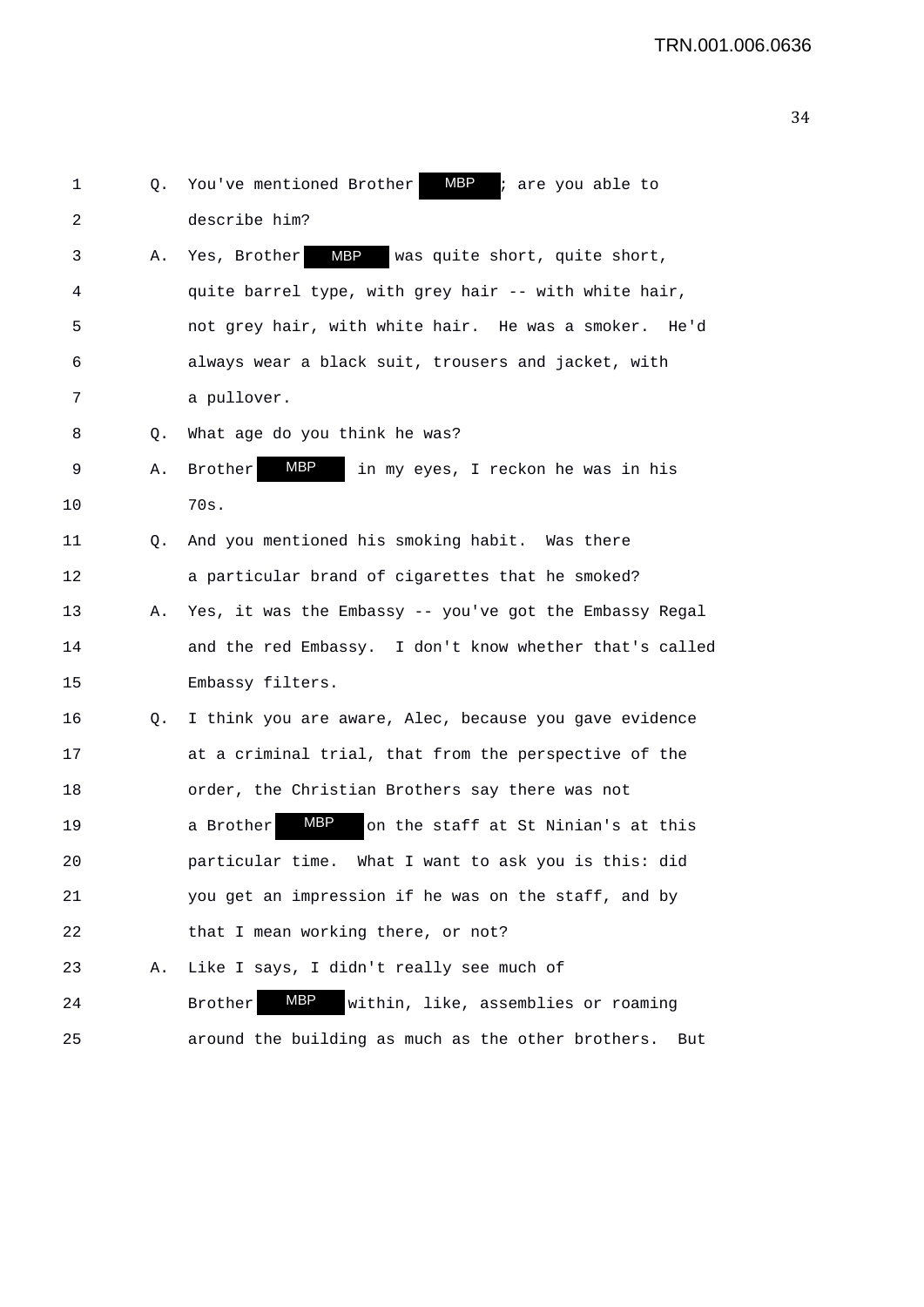| 1  |    | he was there.                                               |
|----|----|-------------------------------------------------------------|
| 2  |    | LADY SMITH: Alec, did I pick up from you earlier            |
| 3  |    | <b>MBP</b><br>in relation to the cigarettes that Brother    |
| 4  |    | actually gave you a cigarette?                              |
| 5  | Α. | Yes, he gave me one cigarette, my Lady.                     |
| 6  |    | LADY SMITH: And you were about 13 at the time, 12, 13,      |
| 7  |    | something like that?                                        |
| 8  | Α. | I would say 12, 11, 12.                                     |
| 9  |    | LADY SMITH: Was it against St Ninian's rules to smoke for   |
| 10 |    | the boys?                                                   |
| 11 | Α. | The boys were smoking.                                      |
| 12 |    | LADY SMITH: They may have been smoking, but --              |
| 13 | Α. | Sorry, yes, I think it was against the rules, yes.<br>Yes.  |
| 14 |    | LADY SMITH: Anyway, this brother you remember giving you    |
| 15 |    | a cigarette?                                                |
| 16 |    | <b>MBP</b><br>A. Yes, Brother<br>gave me one of his Regals, |
| 17 |    | my Lady.                                                    |
| 18 |    | LADY SMITH:<br>Thank you.                                   |
| 19 |    | MR MacAULAY: The other brother you mentioned being involved |
| 20 |    | at this stage was Brother Farrell.                          |
| 21 | Α. | Yes, Brother Farrell.                                       |
| 22 | Q. | Had you seen much of Brother Farrell before this?           |
| 23 | Α. | No, I didn't see much of Brother Farrell whatsoever.        |
| 24 |    | The first time I'd seen Brother Farrell, I'd been in        |
| 25 |    | St Ninian's for quite a bit before I came across            |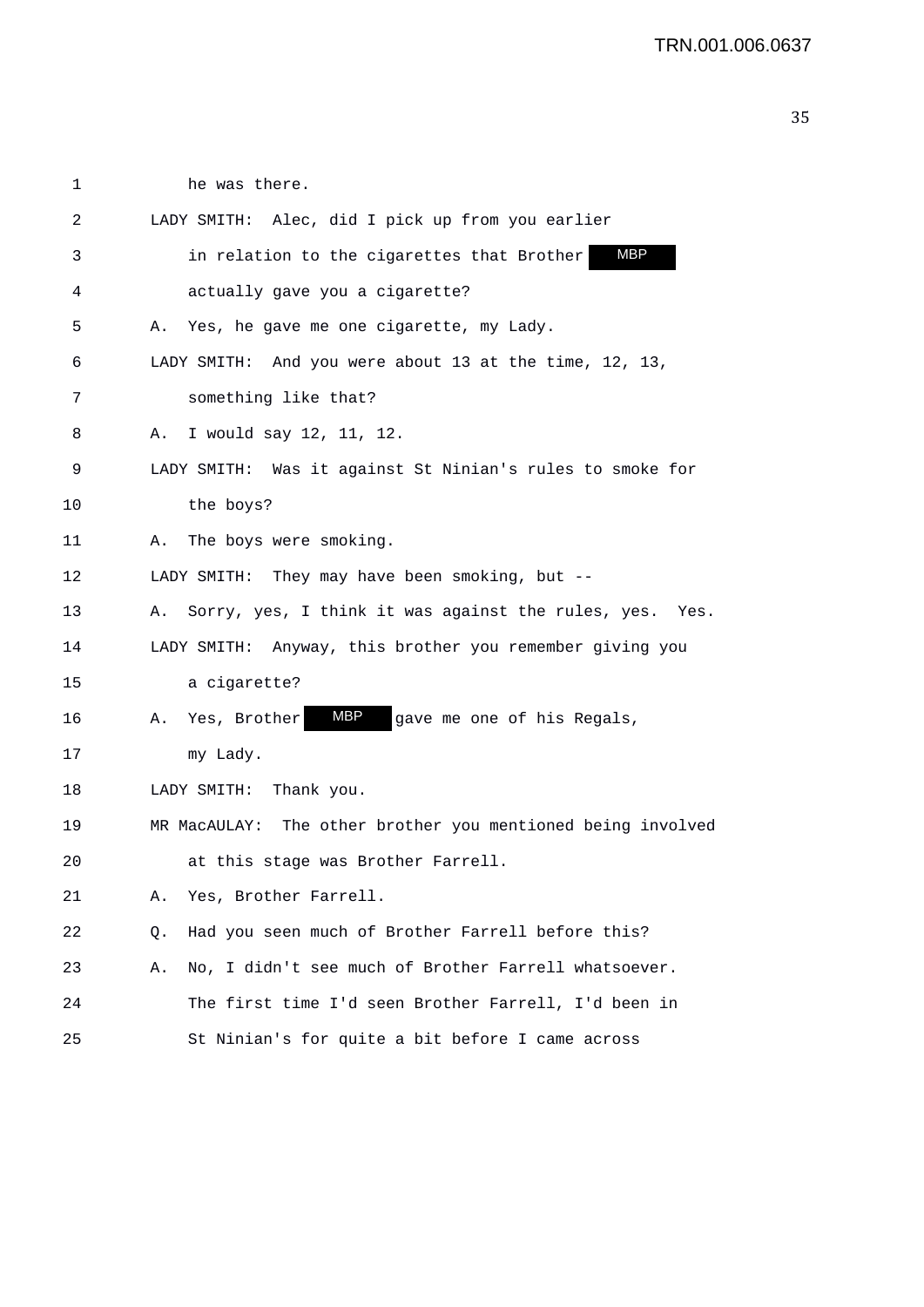```
1 Brother Farrell. 
2 Q. I'll come back to that shortly. What you have just told 
3 us a little while ago is that you ran away again; 
4 is that correct? 
5 A. Yes. 
6 Q. The following day? 
7 A. Yes, the following day, yes. 
8 Q. And can you tell me what time was it that you left? 
9 A. It was first thing in the morning. 
10 0. Where did you end up this time?
11 A. At that time, I'm sure I ended up in Glasgow. See, 
12 I was in the police station, I did actually go into
13 Cupar police station as well. I'd been down there 
14 a couple of times, and the Falkland police, if 
15 I remember, they were part of my return to the school 
16 one day. But that particular time, I think I ended up 
17 in Glasgow. 
18 Q. Perhaps I can see if I can clarify this. If you look at 
19 your statement at paragraphs 125 and 126. At 125 you 
20 say: 
21 "The first time I ran away from St Ninian's I got 
22 caught by the police in Cupar." 
23 I think you have told us about that. Then you say 
24 at 126: 
25 "The second time I got to Falkland Palace Hotel at
```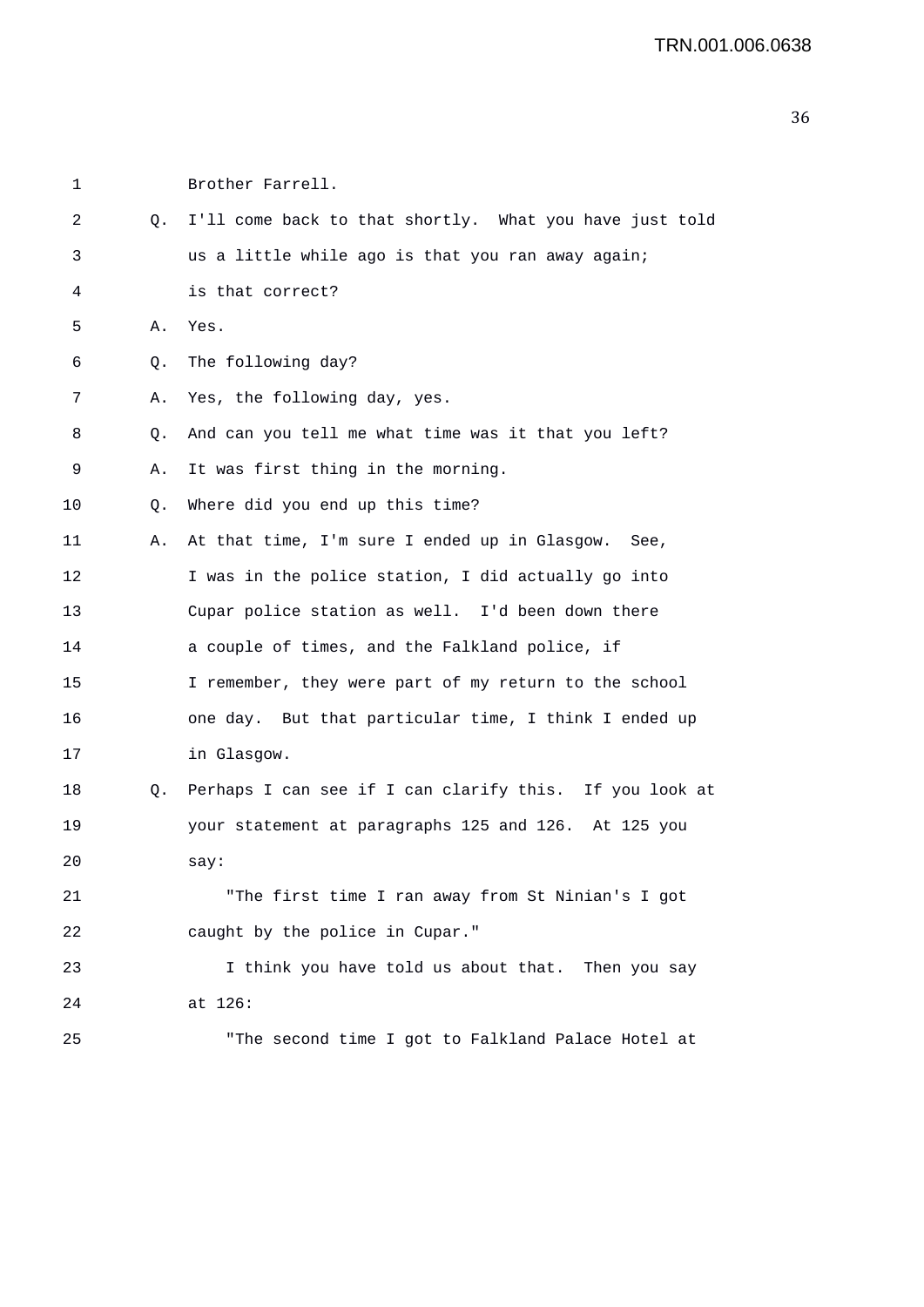| 1  |    | about 7 am [that's early morning] and I stole money from          |
|----|----|-------------------------------------------------------------------|
| 2  |    | behind the bar but I was caught on the bus with the               |
| 3  |    | money."                                                           |
| 4  | Α. | That wasn't after this time. That wasn't after<br>Yes.            |
| 5  |    | <b>MBP</b><br>LNA and<br>the Farrell and<br>incident in the room. |
| 6  | Q. | At paragraph 128 you say:                                         |
| 7  |    | "The third time I absconded and was caught by the                 |
| 8  |    | police in Glasgow."                                               |
| 9  | Α. | That was the third time because I remember when $I \ldots$        |
| 10 |    | I remember when I went into the Falkland Arms Hotel and           |
| 11 |    | took that money, I remember jumping on the bus and                |
| 12 |    | getting caught with that money.                                   |
| 13 | Q. | Okay. Can I look at this? You ran away at least three             |
| 14 |    | times, as you've set out in your statement. If you look           |
| 15 |    | at the first time you ran away, and you have told us it           |
| 16 |    | was a reaction to what had happened to you in relation            |
| 17 |    | LNA<br>to Brother<br>is that right?                               |
| 18 | Α. | I'd like to say -- I think I did remember saying<br>Yes.          |
| 19 |    | to you that I'd ran away multiple times in short bursts.          |
| 20 |    | It wasn't just three times I ran away from St Ninian's.           |
| 21 | Q. | Let's say the three major --                                      |
| 22 | Α. | The three significant ones.                                       |
| 23 | Q. | And that one that you ended up in the -- what you                 |
| 24 |    | thought was perhaps a sub-police station, did you tell            |
| 25 |    | the police why you had run away?                                  |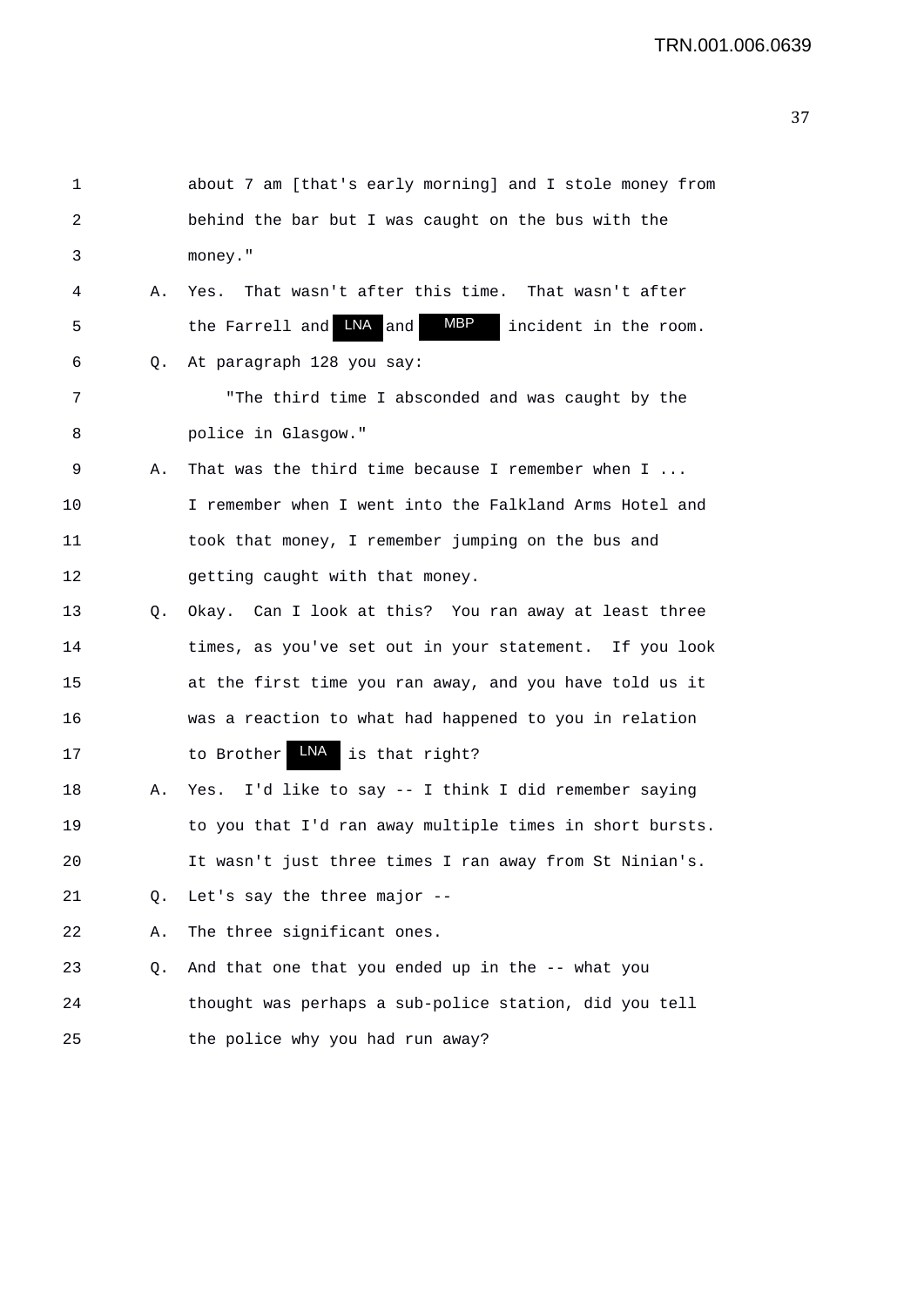| 1  | Α. | Yes, I told the police. I told the police, I told          |
|----|----|------------------------------------------------------------|
| 2  |    | Margaret McDonald -- Jean McDonald, sorry.                 |
| 3  | Q. | Was that a social worker?                                  |
| 4  | Α. | Jean McDonald was my social worker. I told Jean, I told    |
| 5  |    | Harry who was a social worker of mine. I told police       |
| 6  |    | officers. Yes, I told --                                   |
| 7  | Q. | Let's take it bit by bit. So far as the police officers    |
| 8  |    | on that occasion when you reacted to what had happened     |
| 9  |    | LNA what did you say to the police?<br>with Brother        |
| 10 | Α. | I told the police that the brothers had been -- I didn't   |
| 11 |    | use the word "sexually abused", I remember using the       |
| 12 |    | word "nonce". Nonce, the brothers were nonces:             |
| 13 |    | LNA<br>"Brother<br>a nonce, Farrell's a nonce". A nonce at |
| 14 |    | that time, it was slang for paedophile.                    |
| 15 | Q. | So that was the sort of language you'd use?                |
| 16 | Α. | It was -- yes.                                             |
| 17 | Q. | And what reaction did you get from the police?             |
| 18 | Α. | There were sighs, there were sighs, there were looks,      |
| 19 |    | but also they'd written -- I remember the sergeant         |
| 20 |    | at the substation writing stuff down. I remember it as     |
| 21 |    | clear as yesterday. I don't know what he was writing,      |
| 22 |    | but while I was telling him about the brothers being       |
| 23 |    | nonces, he was writing this down and asking me when did    |
| 24 |    | it happen? I said, "Look, it happened last night", and     |
| 25 |    | I said, "If you take me back, I think I'm going to still   |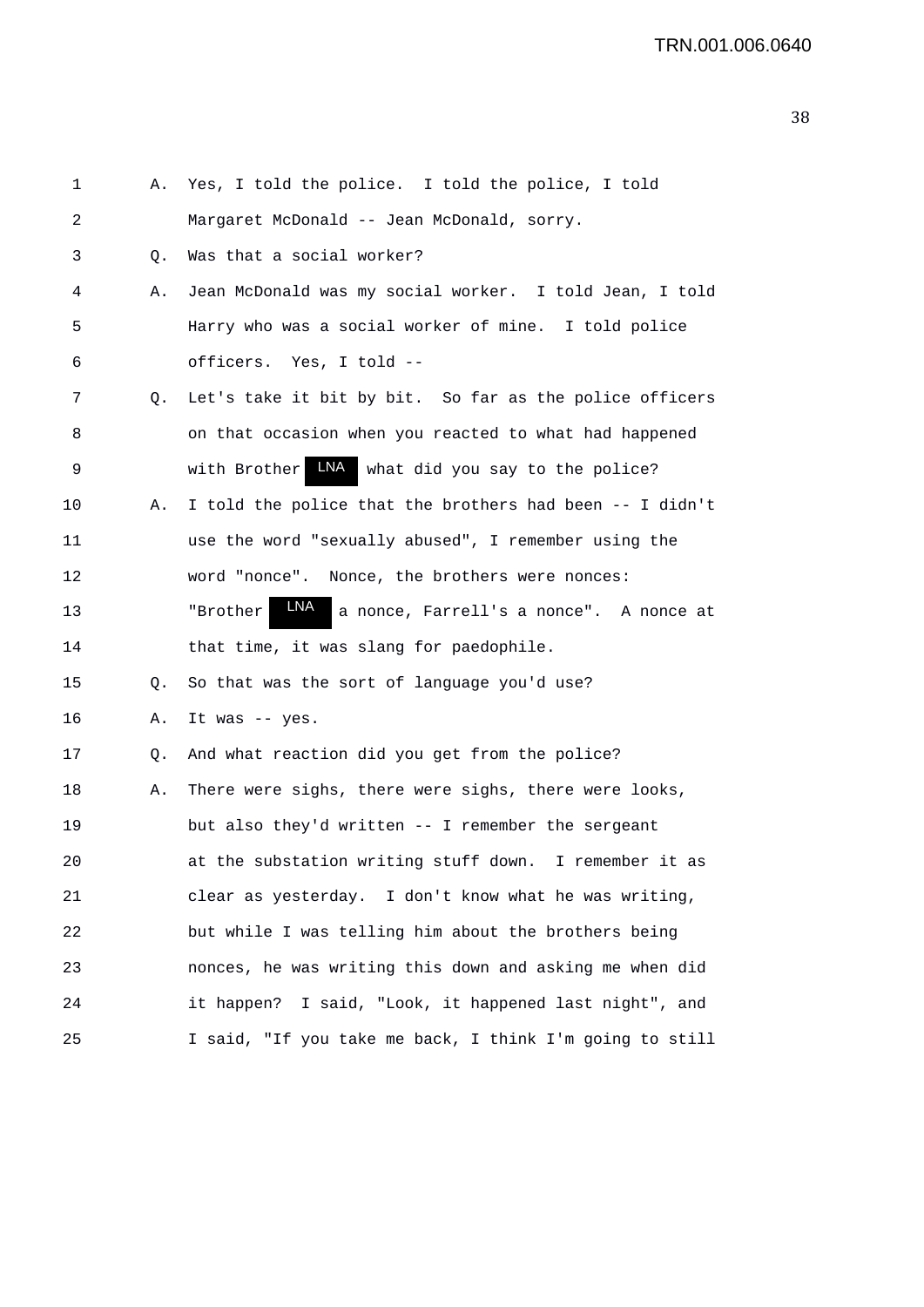1 abscond".

| 2  | Q. | And the second significant time when you were caught on     |
|----|----|-------------------------------------------------------------|
| 3  |    | the bus, again did you tell the police?                     |
| 4  | Α. | That was the time, yes.                                     |
| 5  | Q. | That's when you told the police? What about the first       |
| 6  |    | time when you were in the substation near Cupar?            |
| 7  | Α. | I told the police twice.                                    |
| 8  | Q. | So that's the language you used, you used words like        |
| 9  |    | nonce and so on to try and convey the message of what       |
| 10 |    | was happening?                                              |
| 11 | А. | I didn't have any other choice of vocabulary because it     |
| 12 |    | was limited.                                                |
| 13 | Q. | In relation to the social workers that you've mentioned,    |
| 14 |    | you've mentioned a lady and a man. When did you tell        |
| 15 |    | them that you had been abused?                              |
| 16 | Α. | I told Jean McDonald when I was in Larchgrove.              |
| 17 | Q. | So that's later?                                            |
| 18 | Α. | On the St Ninian's -- yes. But Jean McDonald was --         |
| 19 |    | I told Jean McDonald about Ladymary before I went into      |
| 20 |    | St Ninian's.                                                |
| 21 |    | Q. And again, insofar as Ladymary and Brian Dailey would be |
| 22 |    | concerned, what sort of language would you use to           |
| 23 |    | express what had been happening to you?                     |
| 24 | Α. | The same language with  With<br>The same.                   |
| 25 |    | Jean McDonald and the nuns, it was a bit more  yes,         |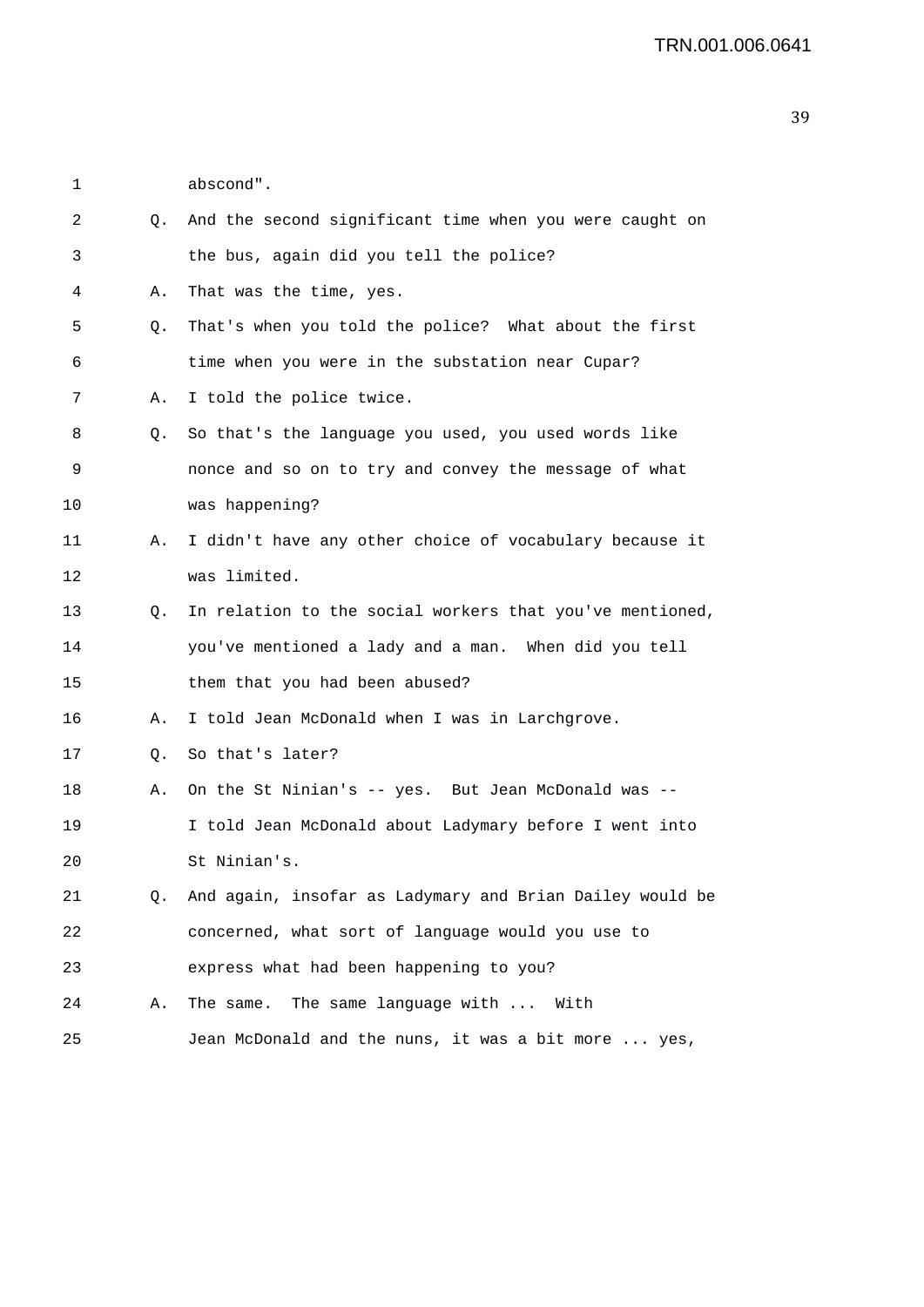| 1       |    | it was a bit more cruder language.                        |
|---------|----|-----------------------------------------------------------|
| 2       | 0. | And you mentioned the nuns. We're not looking at that     |
| 3       |    | in any particular detail today --                         |
| 4       |    | LADY SMITH: Yes. I'm quite interested to know what        |
| 5       |    | language, if you can remember, what words you used to     |
| 6       |    | try and tell the social workers what had been happening   |
| 7       |    | to you.                                                   |
| 8       | Α. | If you don't mind me saying, my Lady --                   |
| 9       |    | LADY SMITH: Not at all, it would really help me to know   |
| $10 \,$ |    | what they were hearing.                                   |
| 11      | Α. | I was calling them nonces, dirty bastards, and this type  |
| 12      |    | of language.                                              |
| 13      |    | LADY SMITH: Right.                                        |
| 14      |    | MR MacAULAY: What reaction did you get from the           |
| 15      |    | social workers?                                           |
| 16      | Α. | From Jean McDonald, it was more, "We'll sort "            |
| 17      |    | Sympathetic, "We'll look into this, yeah, we'll look      |
| 18      |    | into this, we'll make a note of it, we'll try and get     |
| 19      |    | you to another -- to get you out of there and get you     |
| 20      |    | into another institution". Jean McDonald was              |
| 21      |    | responsible for my movement to various institutions,      |
| 22      |    | along with Harry.                                         |
| 23      |    | LADY SMITH: I think you told me that you weren't the only |
| 24      |    | person who was running away; is that right?               |
| 25      | Α. | From St Ninian's?                                         |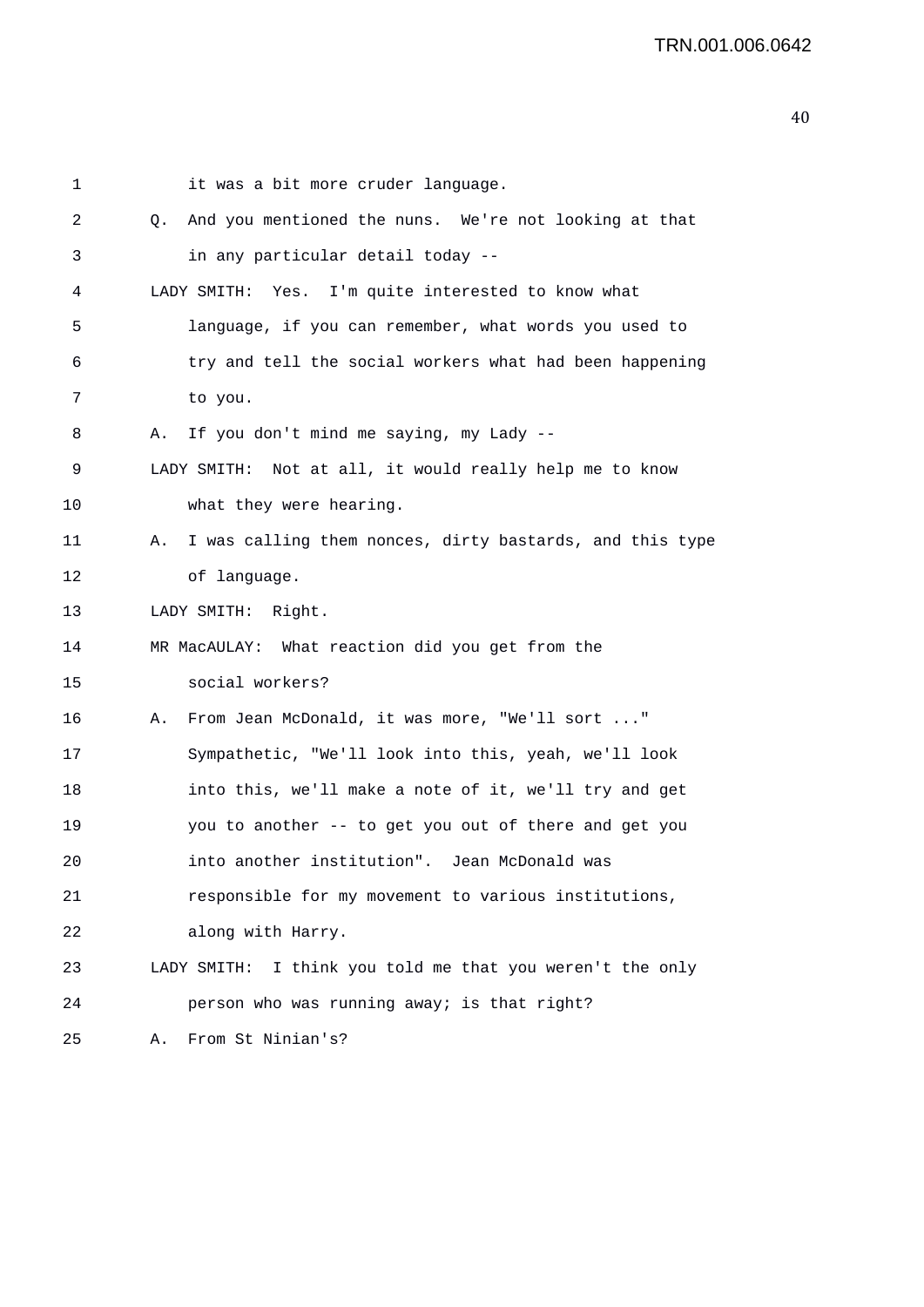```
1 LADY SMITH: From St Ninian's. 
2 A. There was a couple of kids that ran away from there, 
3 my Lady. 
4 LADY SMITH: You were there about four months -- 
5 A. Yes. 
6 LADY SMITH: -- and you weren't the only person that was 
7 leaving the home? 
8 A. I remember two other guys that had left, but I'm sure 
9 there was absconding happening -- I'm sure there was 
10 absconding happening, yes. 
11 LADY SMITH: Thank you. Mr MacAulay. 
12 MR MacAULAY: The third significant time that you ran away 
13 and you ended up in Glasgow, was it after that that you 
14 were sent to Larchgrove again? 
15 A. I'd been in Larchgrove a few times, yes. 
16 Q. Did you go back to St Ninian's or not? 
17 A. No, I didn't go back to St Ninian's. 
18 Q. So that's how your time at St Ninian's came to an end, 
19 the fact that you've told us about what happened, you 
20 ran away -- 
21 A. Yes. When I ran away from St Ninian's, there was no 
22 more coming back to St Ninian's, it was from Larchgrove. 
23 There was an assessment centre in Glasgow called 
24 Gilshochill, Gilshochill Hill, that I hadn't mentioned 
25 to youse guys. That was another assessment centre.
```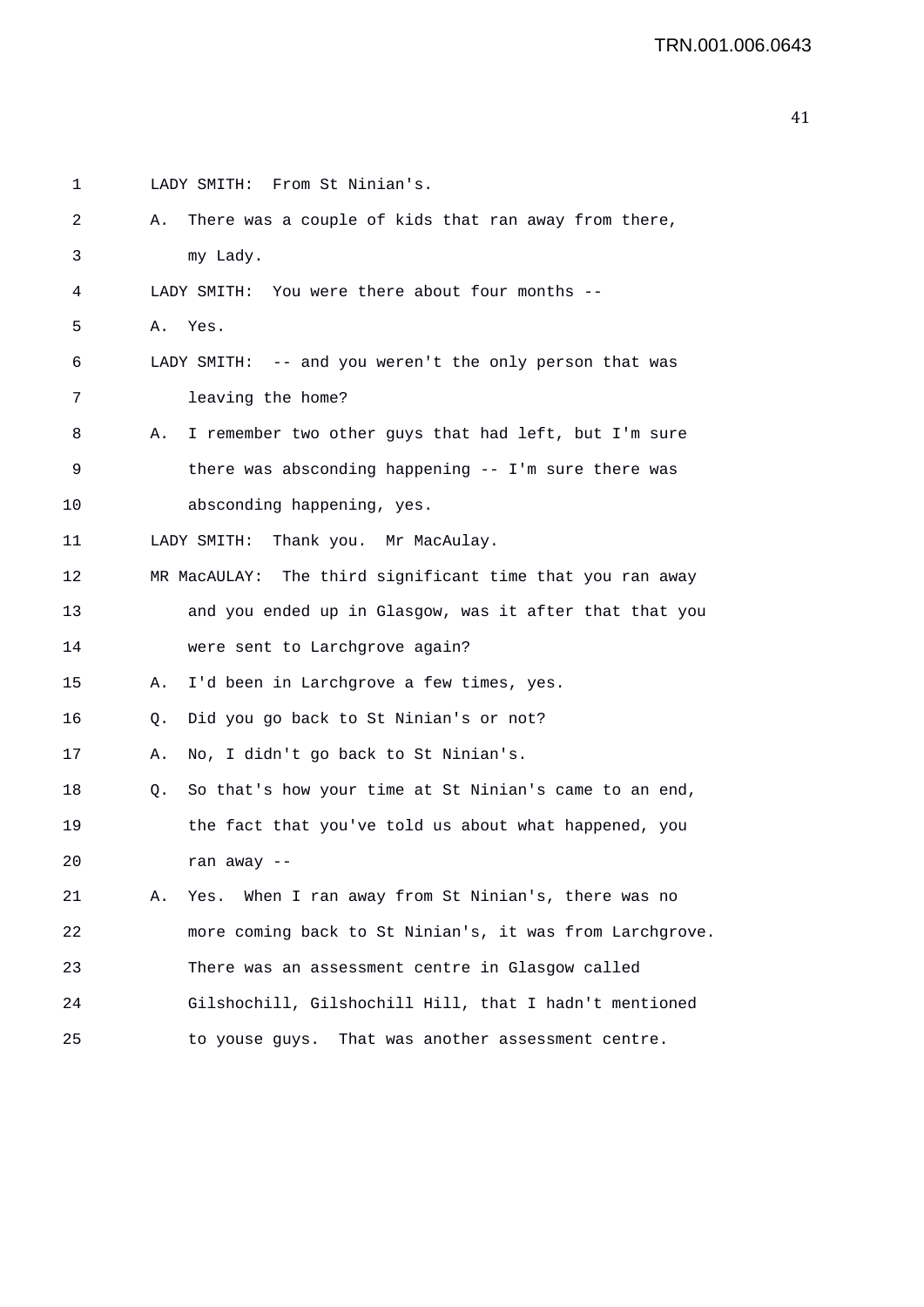1 It's now closed down, but that was in the Maryhill side, 2 the north side of Glasgow, and I was in there for a few 3 weeks. Again, that would have been Larchgrove or 4 Gilshochill Hill, but the last time that I saw 5 St Ninian's was when I went to Larchgrove. 6 Q. You also say in your statement that when you appeared 7 before the Children's Panel at about this time, you told 8 the Children's Panel what had happened to you at 9 St Ninian's. 10 A. That's correct. 11 Q. Again, can I ask you about that? What sort of language 12 did you use to convey the message that you wanted to 13 convey? 14 A. The panel was told by me that I'm not going back to 15 St Ninian's because, "They're all fucking nonces, 16 they're dirty bastards, they're poofs". 17 Q. So that's how you expressed it? 18 A. There was derogatory language going on there, yes. 19 Q. And what sort of reaction did you get from the panel? 20 A. Jean McDonald would touch my knee sometimes and squeeze 21 it and tell me not to use -- try and behave yourself. 22 I was always pre-warned. I'd spent quite a few -- I'd 23 been to panels, Children's Panels, I would probably say 24 about nine or ten times. 25 Q. I think you had a panel appointment at this time, after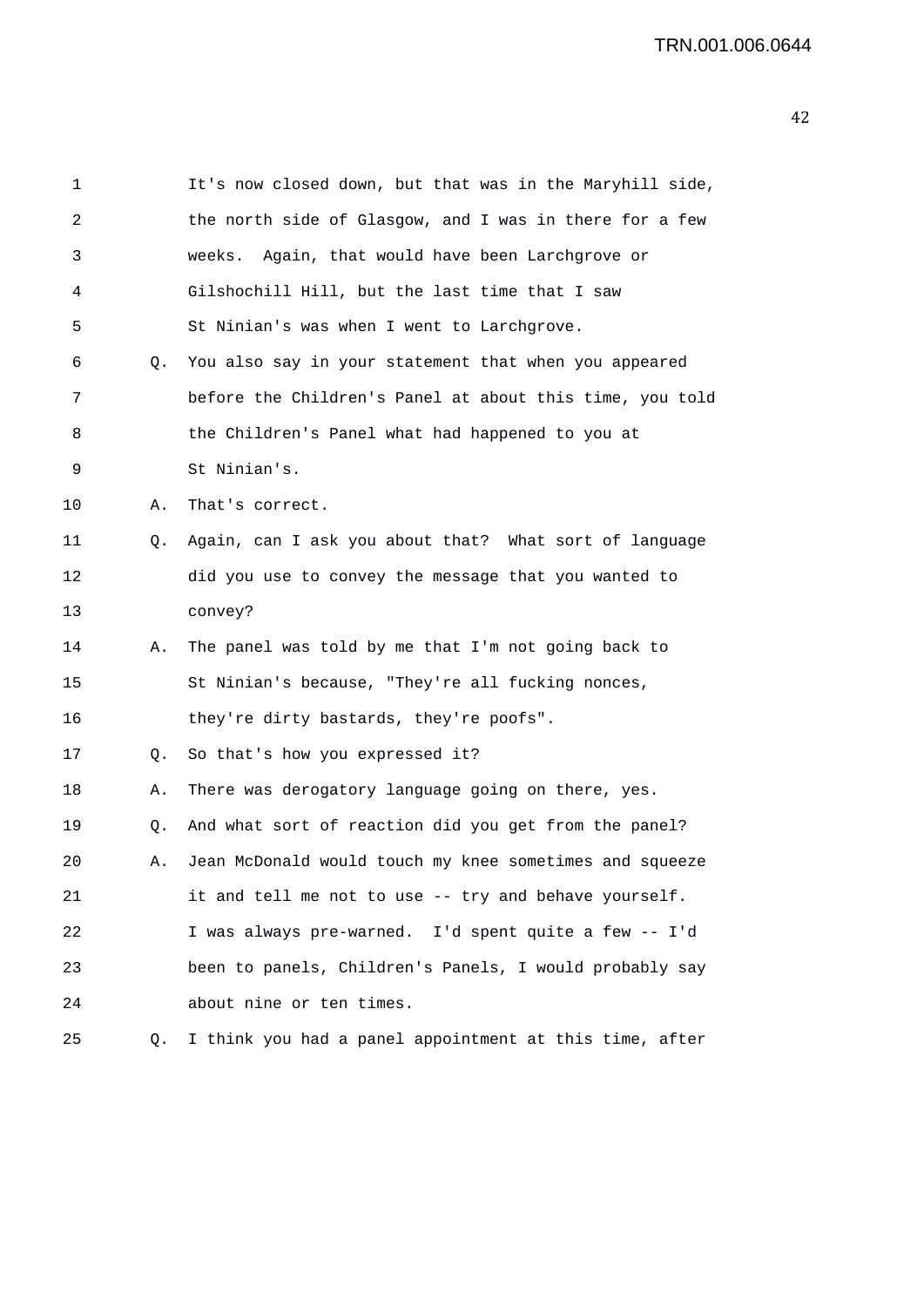| 1  |    | you left St Ninian's?                                      |
|----|----|------------------------------------------------------------|
| 2  | Α. | I had explained to the panel members that I wasn't<br>Yes. |
| 3  |    | going to go back to St Ninian's, I was going to keep on    |
| 4  |    | absconding, and using derogatory names.                    |
| 5  | Q. | What reaction did you get from the panel, having given     |
| 6  |    | them this particular message?                              |
| 7  | Α. | I didn't get nothing from the panel. I didn't get          |
| 8  |    | nothing whatsoever. I got put on another -- I can't        |
| 9  |    | remember what it was called, it was a rule, section 53     |
| 10 |    | or  rule 44, was it?                                       |
| 11 |    | LADY SMITH: Don't worry. There are quite a few provisions  |
| 12 |    | of the Social Work (Scotland) Act 1968 that would have     |
| 13 |    | applied to your situation.                                 |
| 14 |    | Tell me this: did anybody on the panel ask you why         |
| 15 |    | you had run away from St Ninian's?                         |
| 16 | Α. | Jean McDonald knew.                                        |
| 17 |    | LADY SMITH: But she was your social worker. Did anyone on  |
| 18 |    | the Children's Panel that you appeared in front of ask     |
| 19 |    | you why you'd been running away?                           |
| 20 | Α. | Yes. Yes, I explained to the Children's Panel. When        |
| 21 |    | they asked me questions, I did say to them that they       |
| 22 |    | were nonces and                                            |
| 23 |    | LADY SMITH: Okay. So that was when you were talking about  |
| 24 |    | the brothers being, as you put it, nonces, et cetera, in   |
| 25 |    | response to being asked?                                   |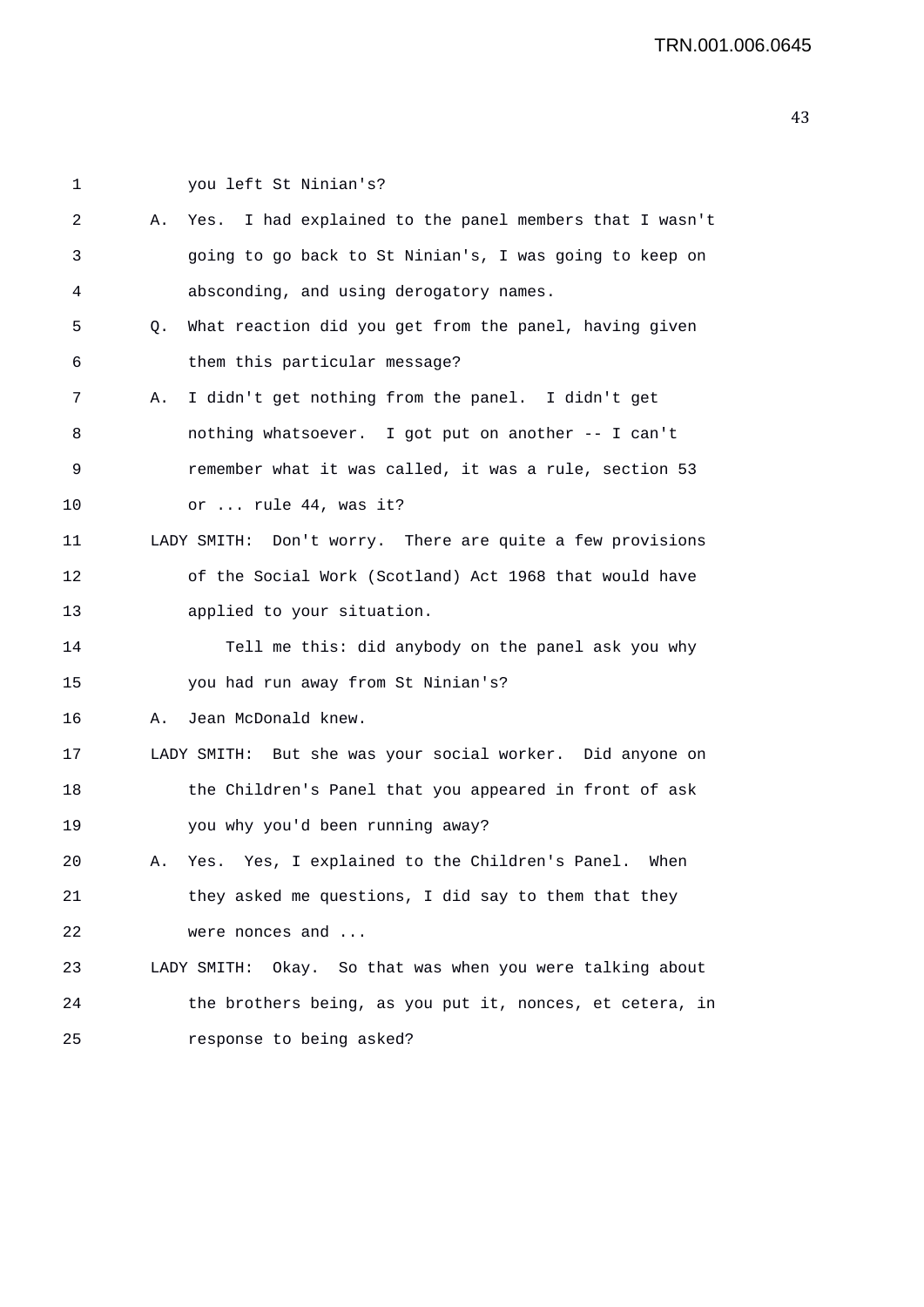| 1  | Α. | Yes, the Children's Panel were wanting to send me back   |
|----|----|----------------------------------------------------------|
| 2  |    | to St Ninian's. I threatened them verbally by saying:    |
| 3  |    | if you take me back there, I'm going to keep on          |
| 4  |    | absconding. The panel was broken -- they took a break,   |
| 5  |    | I remember going back into the panel.                    |
| 6  |    | LADY SMITH: Right, thank you.                            |
| 7  |    | MR MacAULAY: Was then the decision made to send you to   |
| 8  |    | St Joseph's?                                             |
| 9  | Α. | I got kept in Larchgrove.                                |
| 10 | Q. | For a short period of time I think.                      |
| 11 | Α. | Yes, I think it was  I'd been in Larchgrove multiple     |
| 12 |    | times, but I think this particular one was a six-week    |
| 13 |    | assessment. It was normally three weeks, but I think     |
| 14 |    | I was there for six weeks. And from then, I got placed   |
| 15 |    | into St Joseph's in Tranent after St Ninian's. After     |
| 16 |    | St Ninian's it was St Joseph's.                          |
| 17 | Q. | And that was also run by a religious order, but this was |
| 18 |    | the                                                      |
| 19 | Α. | Yes, that's correct.                                     |
| 20 | Q. | Again, in your statement, you provide us with details,   |
| 21 |    | paragraph 133, right through to paragraph 174, about     |
| 22 |    | your time at St Joseph's and what happened to you in     |
| 23 |    | St Joseph's; is that right?                              |
| 24 | Α. | Yes.                                                     |
| 25 | Q. | Again you were the victim of sexual abuse at             |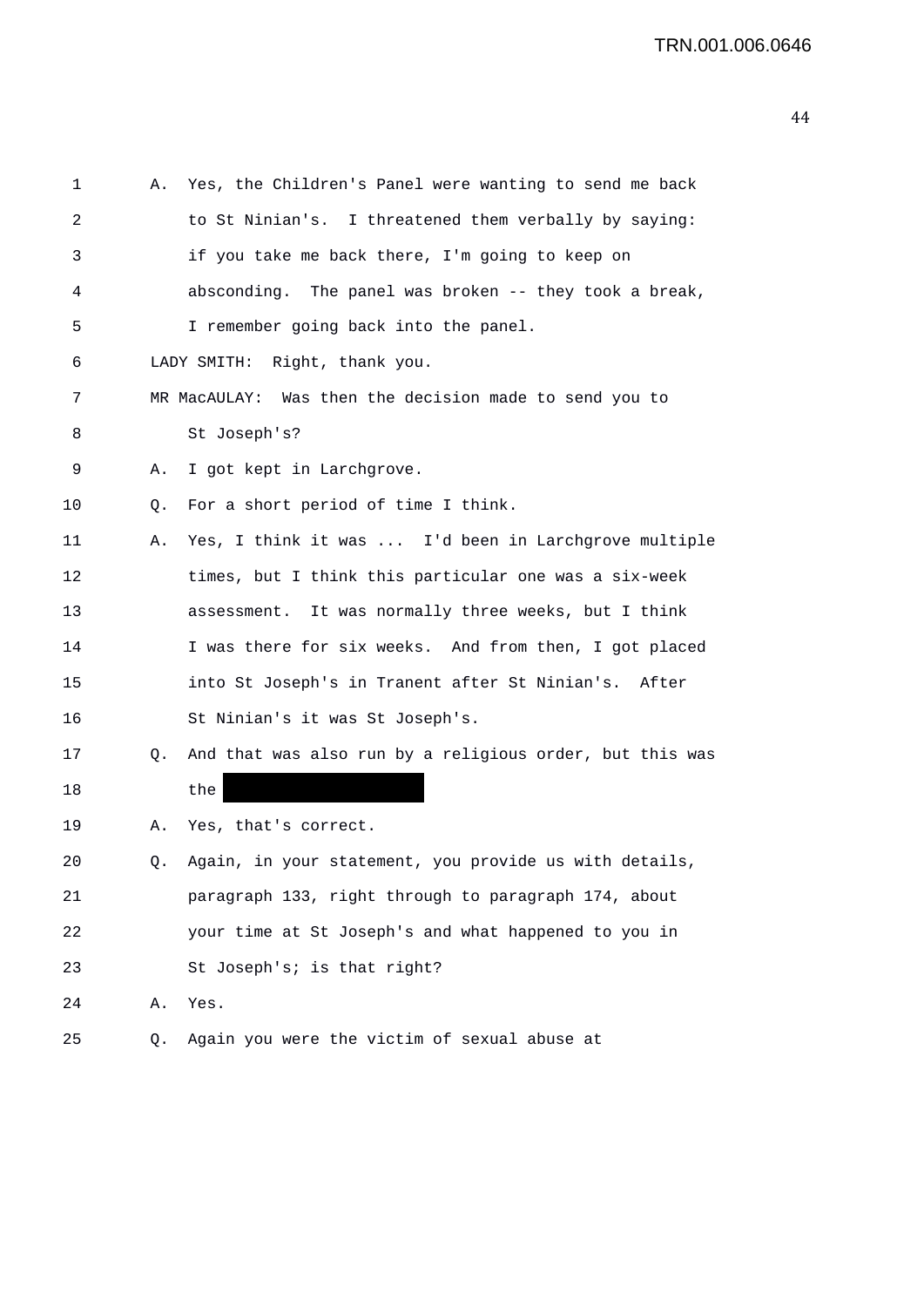| 1  |    | St Joseph's; is that correct?                            |
|----|----|----------------------------------------------------------|
| 2  | Α. | Yes, again, yes.                                         |
| 3  | Q. | That's for another time to look at in detail.<br>But     |
| 4  |    | am I right in thinking that the brother in particular    |
| 5  |    | that abused you, and it's a matter of public record,     |
| 6  |    | that he, known as Brother Ben or Michael Murphy, was     |
| 7  |    | convicted on the basis of evidence you gave at           |
| 8  |    | a criminal trial?                                        |
| 9  | Α. | That's correct.                                          |
| 10 | Q. | Absconding, I think, was something you carried on doing  |
| 11 |    | even at St Joseph's; is that right?                      |
| 12 | Α. | Yes.                                                     |
| 13 | Q. | And was that the background then to you being sent to    |
| 14 |    | St Mary's Kenmure, which had both a secure and           |
| 15 |    | non-security unit?                                       |
| 16 | Α. | The absconding led us into $-$ yes, they took us<br>Yes. |
| 17 |    | into the St Mary's boys' home.                           |
| 18 | Q. | And I think I'm right in saying that also had a secure   |
| 19 |    | unit where you could be locked up.                       |
| 20 | Α. | That was Kenmure.                                        |
| 21 | О. | St Mary's Kenmure?                                       |
| 22 | Α. | St Mary's Kenmure, yes. So there was the boys' home and  |
| 23 |    | then there was the secure unit built next to it.         |
| 24 | Q. | And were you in the secure unit for a period of time?    |
| 25 | Α. | I was in a secure unit I'd say from about  for five      |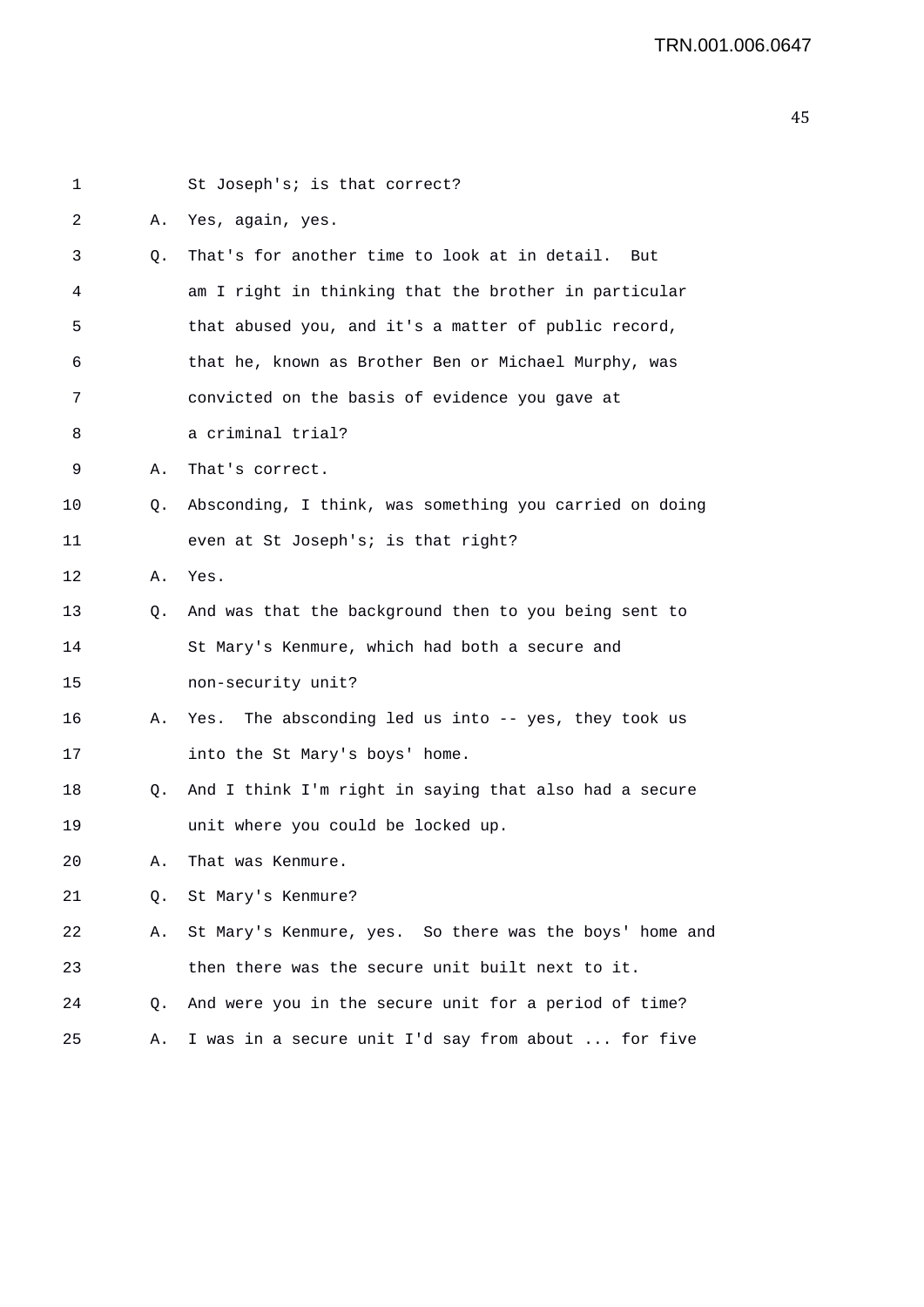1 months, five or six months maybe.

| 2  | Q. | And again, Alec, you provide us with some detail of your  |
|----|----|-----------------------------------------------------------|
| 3  |    | time at St Mary's Kenmure from paragraphs 175 through to  |
| 4  |    | 234. Again, that's not something we're looking at         |
| 5  |    | today, but just simply to have that in the background.    |
| 6  |    | Then there's a section in your statement where you        |
| 7  |    | look at your life after your care in Scotland. What you   |
| 8  |    | tell us is that you stole money and you went to           |
| 9  |    | Folkestone when you were aged about 15; is that right?    |
| 10 | Α. | I went to -- after I left St Mary's Kenmure, when<br>Yes. |
| 11 |    | I left the secure unit in Kenmure -- sorry, there was     |
| 12 |    | a set of cottages in the St Mary's Kenmure grounds --     |
| 13 |    | I think it was Columbus cottages they were called. But    |
| 14 |    | there was a set of cottages and they were to integrate    |
| 15 |    | people from the secure unit back into the community by    |
| 16 |    | offering work placements in Bishopbriggs. That's where    |
| 17 |    | St Mary's Kenmure was, in Bishopbriggs in Glasgow.        |
| 18 |    | For example, I'd got a placement in a baker's and we      |
| 19 |    | had to go back to the cottages at night. I stole some     |
| 20 |    | money and decided to head south.                          |
| 21 | Q. | Is that how you ended up in Folkestone?                   |
| 22 | Α. | Yes.                                                      |
| 23 | Q. | Aged about 15 or so?                                      |
| 24 | Α. | I was in Folkestone when I was 15, yes.                   |
| 25 |    | MR MacAULAY: I'm now going to move on to look at some     |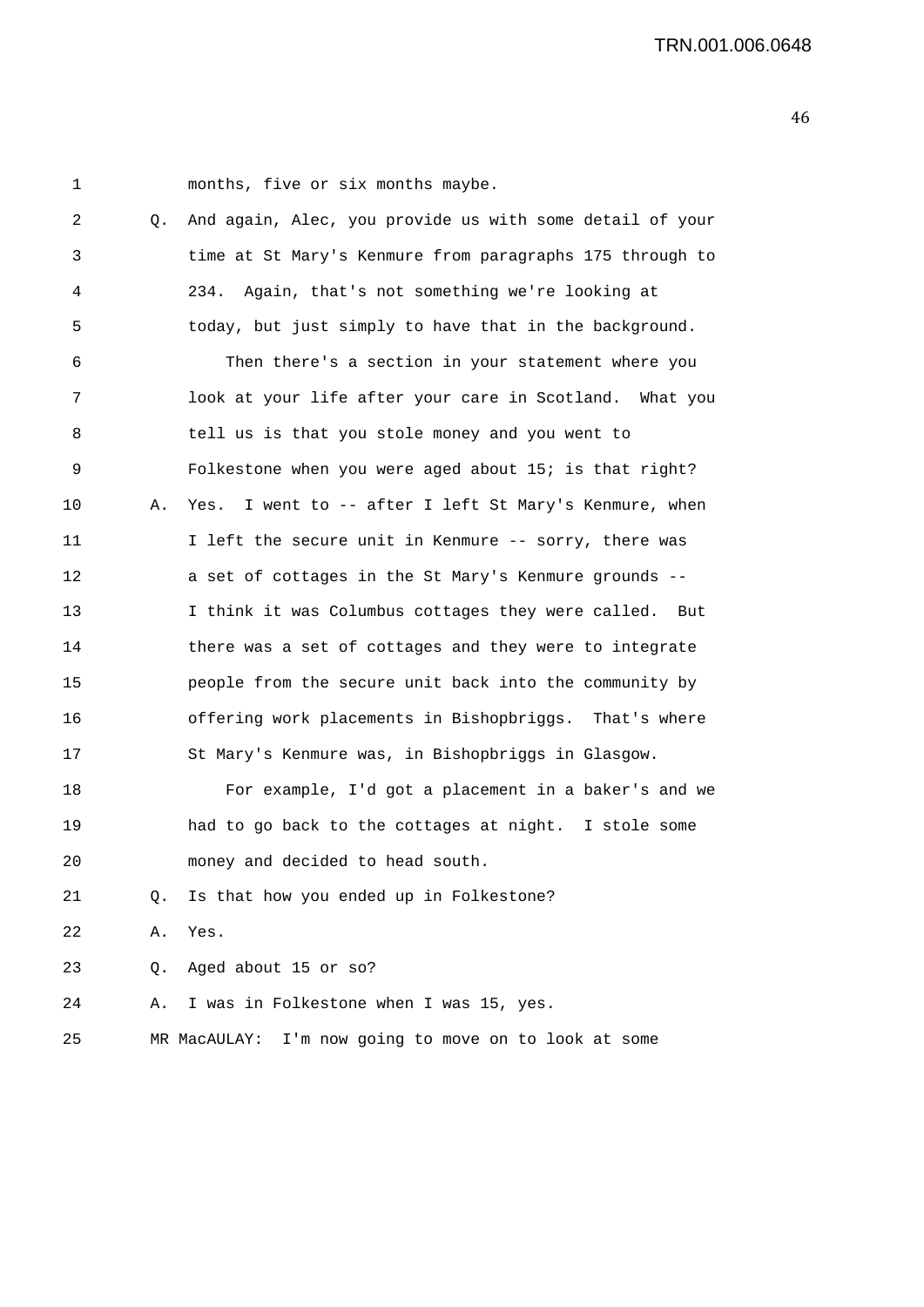| 1  |    | aspects of that. But perhaps, my Lady, since it's          |
|----|----|------------------------------------------------------------|
| 2  |    | 11.30, we should have a short break.                       |
| 3  |    | LADY SMITH: Alec, we normally take a break around now for  |
| 4  |    | about 15 minutes. Would that be all right with you?        |
| 5  | Α. | That's fine, my Lady.                                      |
| 6  |    | (11.30 am)                                                 |
| 7  |    | (A short break)                                            |
| 8  |    | (11.45 am)                                                 |
| 9  |    | LADY SMITH: Alec, is it all right with you if we carry on  |
| 10 |    | now?                                                       |
| 11 | Α. | Yes, please.                                               |
| 12 |    | MR MacAULAY: Before the break, we had taken you down to    |
| 13 |    | Folkestone, where you had gone off with some money.<br>Did |
| 14 |    | you get into trouble when you were down there?             |
| 15 | Α. | In Folkestone, yes. I did, yes.                            |
| 16 | Q. | And I think you spent some time in a detention centre;     |
| 17 |    | you tell us about that in paragraphs 235 to 238.           |
| 18 |    | Thereafter, I think you also got into trouble in           |
| 19 |    | Gibraltar; is that right?                                  |
| 20 | Α. | That's correct, yes.                                       |
| 21 | Q. | Was that in connection with drugs?                         |
| 22 | Α. | It was indeed, yes.                                        |
| 23 | Q. | You served, I think you tell us in your statement,         |
| 24 |    | 22 months in prison in Gibraltar.                          |
| 25 | Α. | That's correct, yes.                                       |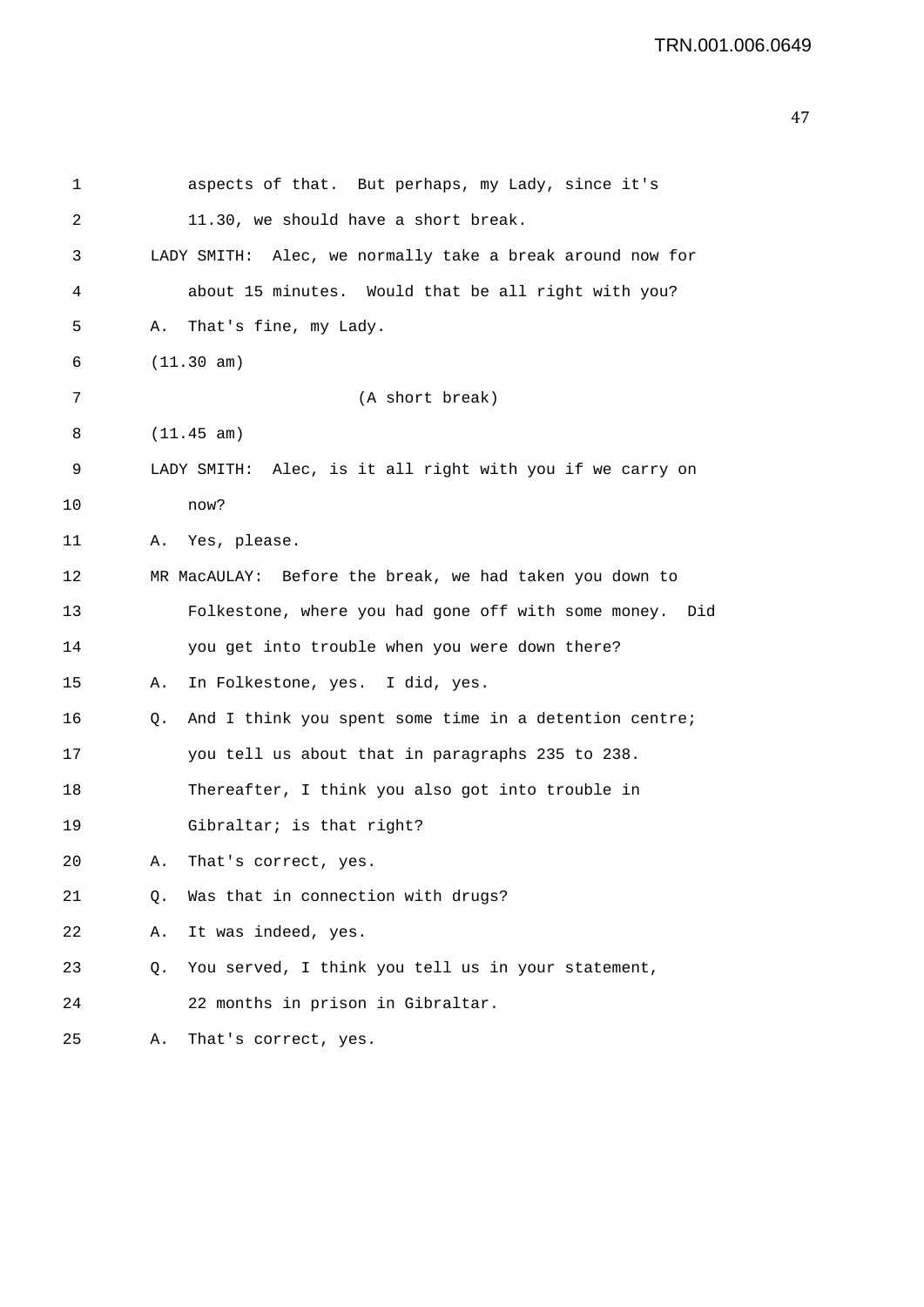1 Q. What you do say is that prison in Gibraltar, at least at 2 that time, changed your life; is that right? 3 A. Yes, Gibraltar did change me, yes. 4 Q. Can you explain how that came to be? 5 A. Gibraltar was a castle, it was built by the Moors in 6 North Africa, and it was situated -- it was on the Rock 7 of Gibraltar. The views were stunning, the views looked 8 from Gibraltar to Spain, across the Straits of Gibraltar 9 to Morocco. It was a castle, it was a beautiful castle, 10 with kind of like breeze block pens, with bars built 11 inside the castle in rows. 12 But because of the age, because of the age I was, 13 away from the UK, I decided to reflect more time in, 14 I guess, travel and soaking up the cultures that the 15 Gibraltar prison was offering as such. There was -- 95% 16 of the guys there were Muslim. When I say soaking up 17 the culture, it was more like Ramadan and finding out 18 about Muslim music and -- Moroccan music, sorry -- and 19 just -- they were Moroccans -- and just listening to 20 them and sharing stories with them and telling them what 21 I'd been through criminally. They didn't agree to it. 22 I think -- yes, my cell, my cell window as well,

23 looked out into the Straits of Gibraltar on to the 24 Straits of Gibraltar and Spain. And it was just an 25 eye-opener, but it wasn't ... Gibraltar wasn't like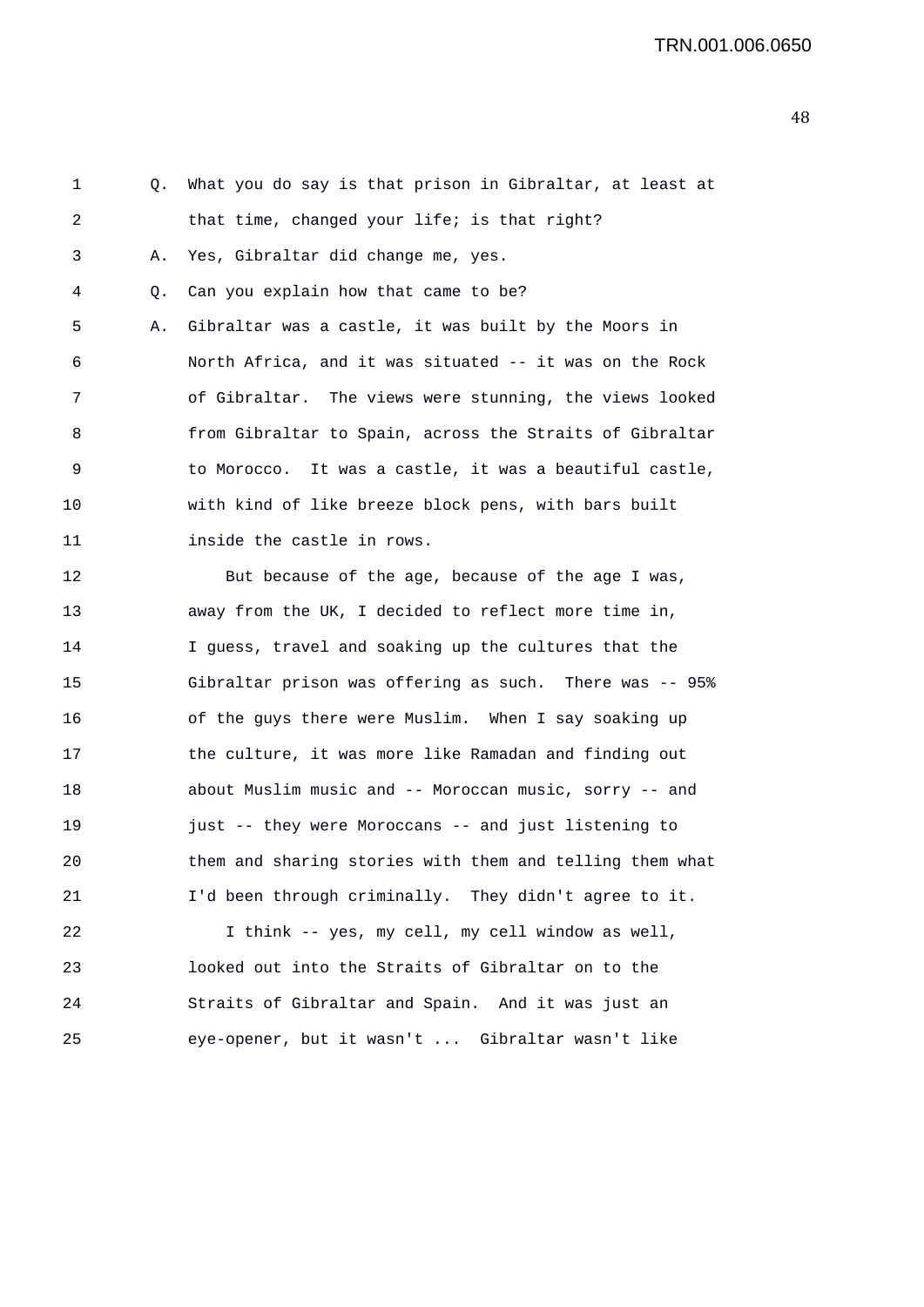1 a British prison.

| 2  | Q. | One thing you tell us in your statement is that it was     |
|----|----|------------------------------------------------------------|
| 3  |    | at this time you became interested in photography.         |
| 4  | Α. | Some of the prisoners in there gave me -- they<br>Yes.     |
| 5  |    | were interested in guitar, speaking languages, doing       |
| 6  |    | elocution lessons, talking about photography, reading,     |
| 7  |    | This was all prisoner controlled, this was nothing<br>art. |
| 8  |    | to do with the Gibraltarian prison system, which was       |
| 9  |    | a British colony, so it was HMP, the guards wore the       |
| 10 |    | uniforms. But yeah, I got interested in so many things     |
| 11 |    | that  knowing that these things were out there to          |
| 12 |    | take and to learn about.                                   |
| 13 | Q. | And when you left prison, I think you worked as            |
| 14 |    | a photographer; is that correct?                           |
| 15 | Α. | Yes. Well, not straightaway. However, a couple of          |
| 16 |    | years later, I became that interested that I bought        |
| 17 |    | myself a Zenit-EM camera with a couple of lenses and       |
| 18 |    | decided to -- yes, I decided to take pictures and          |
| 19 |    | experiment with pictures and exposures and before I knew   |
| 20 |    | it I was working towards getting a better camera.<br>It    |
| 21 |    | was always second-hand cameras, it was trade-ins, it was   |
| 22 |    | Williamson & Wolfe Photography -- they were based on       |
| 23 |    | Sauchiehall Street, just at the Charing Cross end,         |
| 24 |    | they're closed down now for many years, but I used to go   |
| 25 |    | in there quite a lot with various cameras and try and      |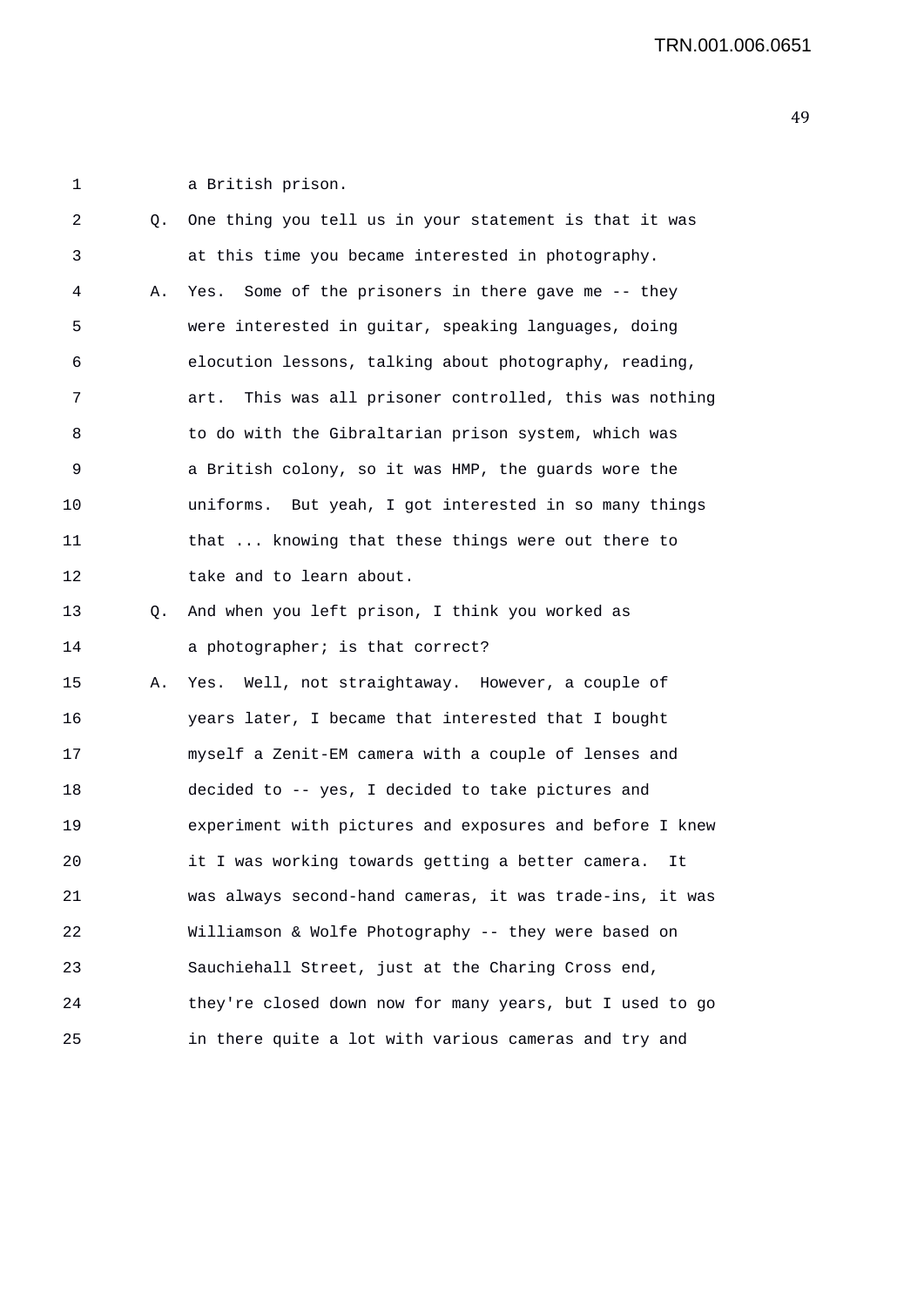| 1  |    | get the next better camera for me.                       |
|----|----|----------------------------------------------------------|
| 2  | Q. | You worked as an industrial photographer?                |
| 3  | Α. | Again, this was all later on. I worked -- well,          |
| 4  |    | I worked as a commercial photographer, commercial and    |
| 5  |    | industrial photographer. I was employed by various       |
| 6  |    | organisations, companies in Scotland and Glasgow, like,  |
| 7  |    | for instance, I worked for the Chinese community.        |
| 8  |    | I also worked for a company called<br>and                |
| 9  |    | were responsible for making huge amounts                 |
| 10 |    | of food and serving it to hospitals. They had            |
| 11 |    | a contract at that time. So there was a lot of annual    |
| 12 |    | reports that had to be done, backed up by photographs.   |
| 13 |    | So I was part of that. But that was a little while       |
| 14 |    | later.                                                   |
| 15 | Q. | You also, I think, at a point in time moved from that    |
| 16 |    | type of work and became a diver.                         |
| 17 | Α. | That's correct. Yes, eventually I'd been over to         |
| 18 |    | south-east Asia and spent a considerable amount of time  |
| 19 |    | in Hong Kong. That was in 1995, I went to Hong Kong.     |
| 20 |    | And because Britain was taking (sic) back Hong Kong i    |
| 21 |    | July 1997, I wanted to be there for the handover to      |
| 22 |    | document it on to film. I'd worked in Hong Kong as       |
| 23 |    | a photographer as well with the                          |
| 24 |    | During my time in Hong Kong I had met a man              |
| 25 |    | from Kilmarnock in Ayrshire on the same ferry and we got |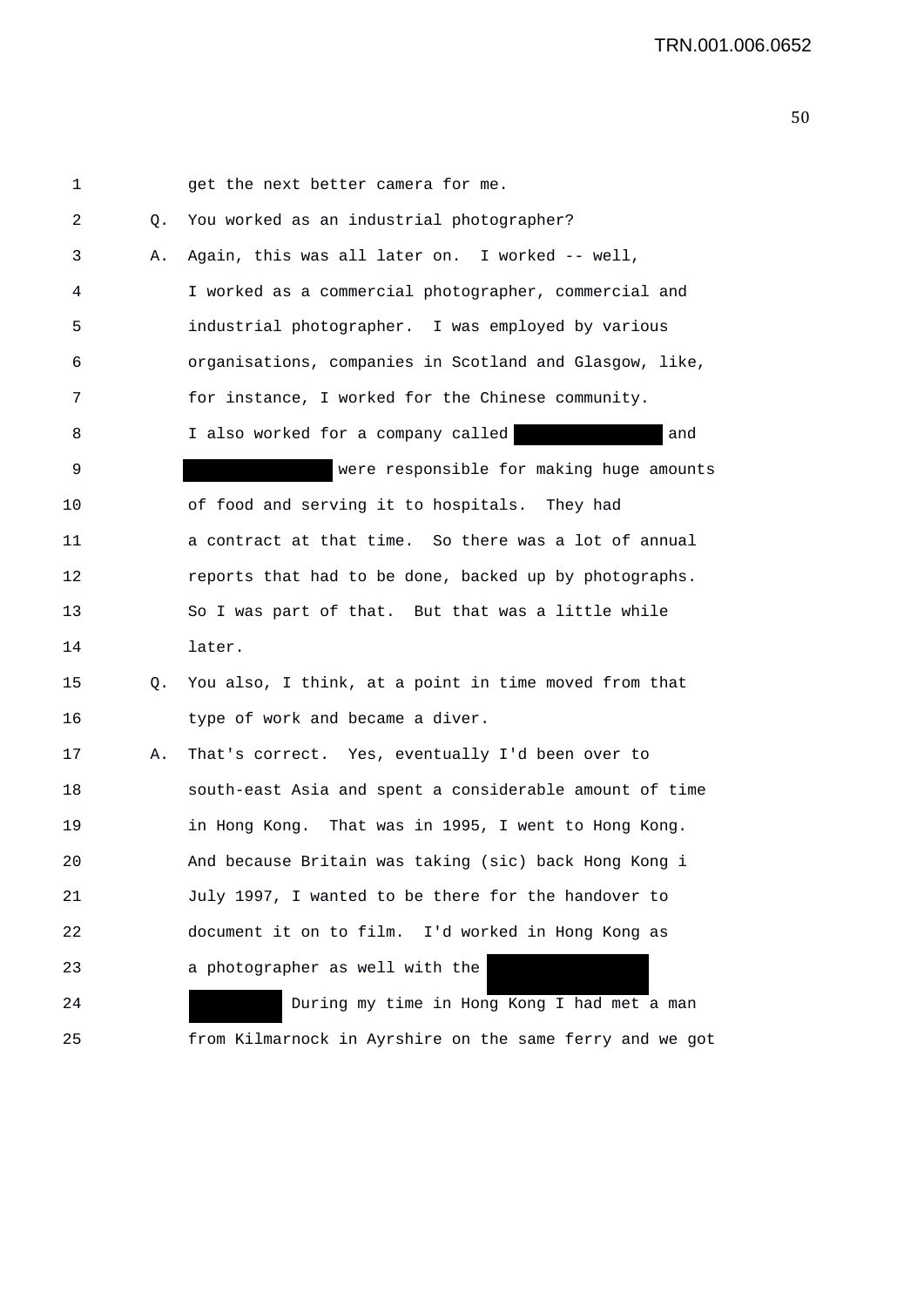1 chatting. He told me he was a commercial diver, he was 2 a diver, but I thought, what, like Red Sea, just 3 sporting, recreational diving? 4 But he told me that it was commercial diving and 5 I became interested and when I got back from Hong Kong 6 in 1997/1998 I had applied to become a commercial diver 7 in the in Fort William and did 8 a 16-week commercial diving course, split into four 9 parts. It was 431, and then there was -- the second 10 part was the SAT course. That was later on. 11 I did the 431 12 I thought by going into the 13 commercial diving field -- sorry, that was about taking 14 pictures underwater. It didn't turn out like that way. 15 Most of the diving equipment that we used was hard hat 16 17s or 27s with video attachments connected to -- well, 17 connected to the surface and two wee communication 18 systems. 19 Q. And you worked as a diver, you tell us from about 1999 20 to 2004? 21 A. Yes. I worked inshore for a year. I got my logbook 22 stamped, signed, and that took me to an offshore job, 23 and I'd been working offshore quite happily in Norway, 24 the Norwegian sector and also the North Sea. 25 Q. Did something happen then that changed the way you were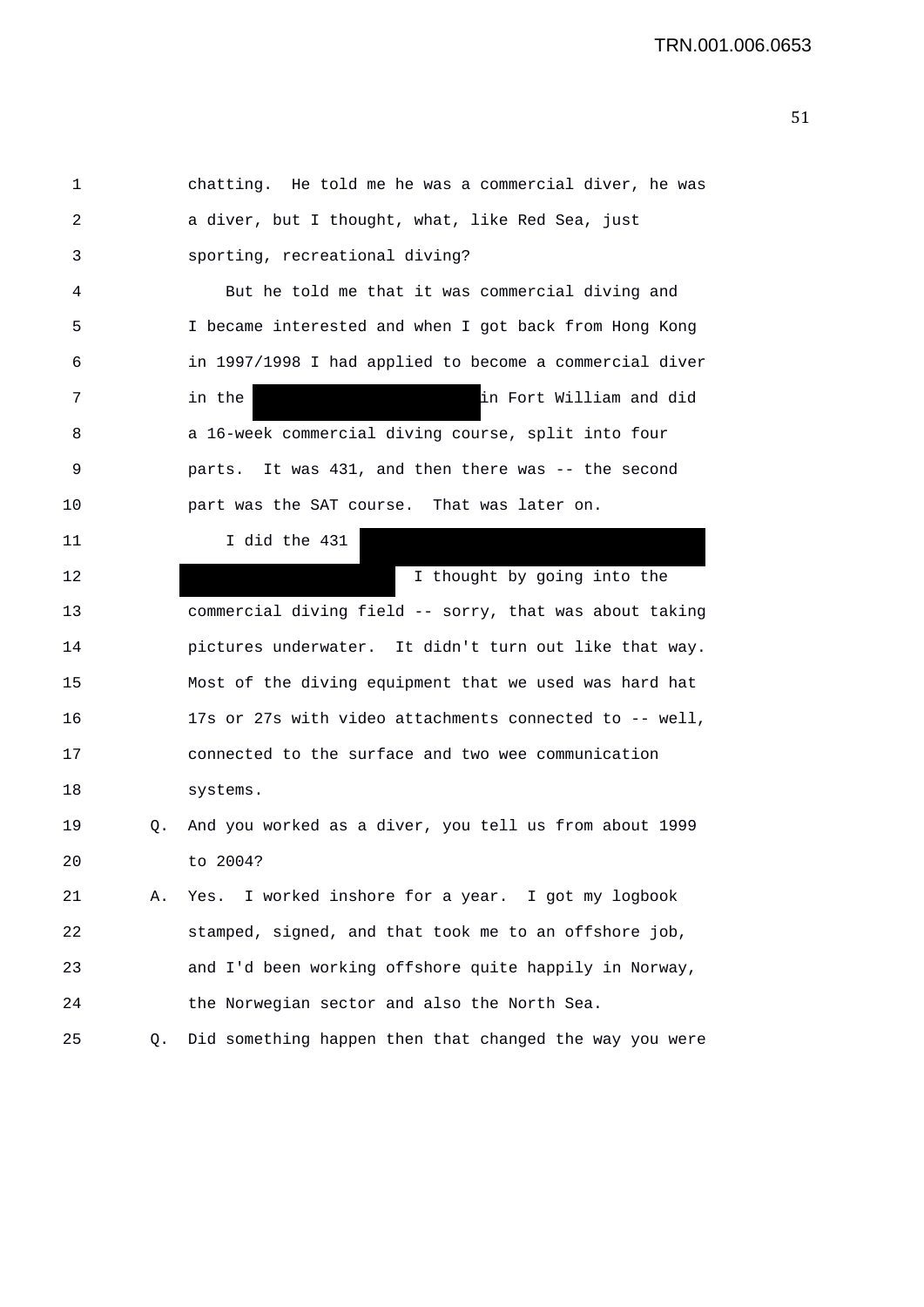| 1  |           | qoing?                                                   |
|----|-----------|----------------------------------------------------------|
| 2  | А.        | Yes. It was weird. Yes, such a shame.<br>There was       |
| 3  |           | a newspaper called the<br>It was                         |
| 4  |           | sitting on a friend's table in their house, and I picked |
| 5  |           | the paper up and saw Brother Ben or Brother Murphy,      |
| 6  |           | whatever you want to call him. He'd been brought         |
| 7  |           | forward for sexual crimes against children. And when     |
| 8  |           | I seen that, yeah, just  I blame the                     |
| 9  |           |                                                          |
| 10 | 0.        | I think the position was that brother Ben, as he was     |
| 11 |           | known, he went to trial twice, once in about 2002 --     |
| 12 |           | A. Yes.                                                  |
| 13 |           | Q. -- and then the trial that you participated in much   |
| 14 |           | later on?                                                |
| 15 | Α.        | Yes.                                                     |
| 16 |           | Q. And it's this first trial that was drawn to your      |
| 17 |           | attention by this newspaper article?                     |
| 18 | Α.        | Yes.                                                     |
| 19 | Q.        | You weren't involved in that trial?                      |
| 20 | А.        | I didn't want to become involved in it, I didn't want    |
| 21 |           | anything to do with it.                                  |
| 22 | $\circ$ . | Having seen it, did that then impact upon your life?     |
| 23 | Α.        | Dramatically, drastically, sadly. It took me<br>Yes,     |
| 24 |           | I was earning a substantial amount of money and within   |
| 25 |           | the latter year or so, two years maybe, I became         |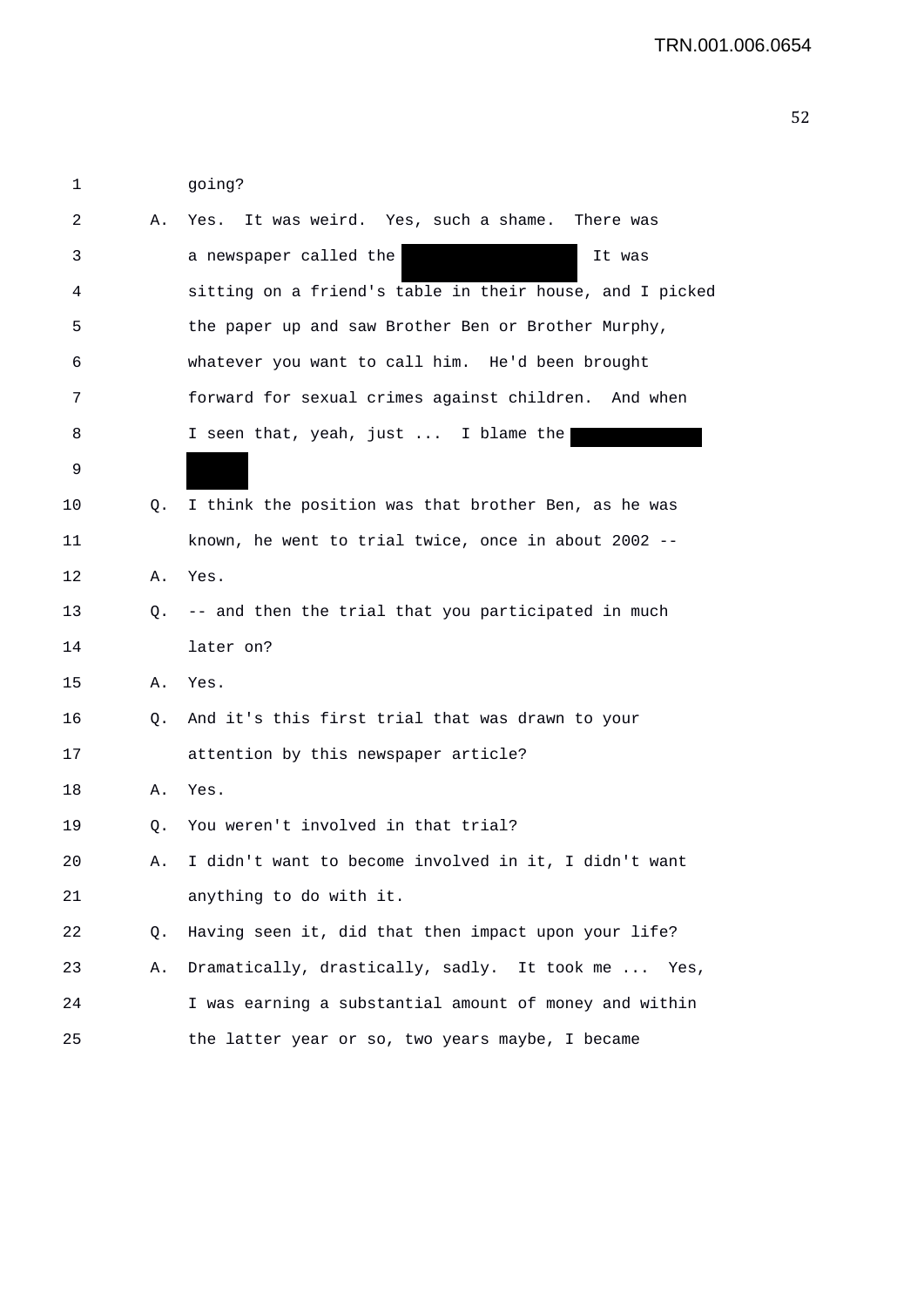| 1  |    | dependant on class A drugs. It started off with cocaine  |
|----|----|----------------------------------------------------------|
| 2  |    | and then moved on to other drugs, like crack, and also   |
| 3  |    | heroin.                                                  |
| 4  | Q. | Was it the drug taking, really, that caught you out,     |
| 5  |    | because when you got tested for your diving --           |
| 6  | Α. | $No$ --                                                  |
| 7  | Q. | -- you failed the test?                                  |
| 8  | Α. | Yes, I failed a medical. We got a yearly medical, but    |
| 9  |    | this was a random test. I was offshore at the time.      |
| 10 |    | I got a random drugs test from the HSE and I was found   |
| 11 |    | positive on cocaine, so they took my medical off me,     |
| 12 |    | faxed it through to my doctor -- well, the HSE doctor,   |
| 13 |    | and the following morning I was back in Aberdeen and     |
| 14 |    | lost my job. But I had a substantial amount of money     |
| 15 |    | still in the bank. I then took that to Edinburgh and,    |
| 16 |    | with the car and everything, and just slowly faded away. |
| 17 | Q. | I think you have been diagnosed with having mental       |
| 18 |    | health issues now; is that right?                        |
| 19 | Α. | Yes, I mean, there was a diagnosis in 2013 from the      |
| 20 |    | psychiatrist in Crosshouse Hospital in Kilmarnock,       |
| 21 |    | saying there was clinical depression, mental health      |
| 22 |    | issues, and childhood abuse issues.                      |
| 23 | Q. | We've touched briefly on the Brian Dailey episode, when  |
| 24 |    | you were at Ladymary. Do you consider, looking back,     |
| 25 |    | that that really did have an impact particularly on the  |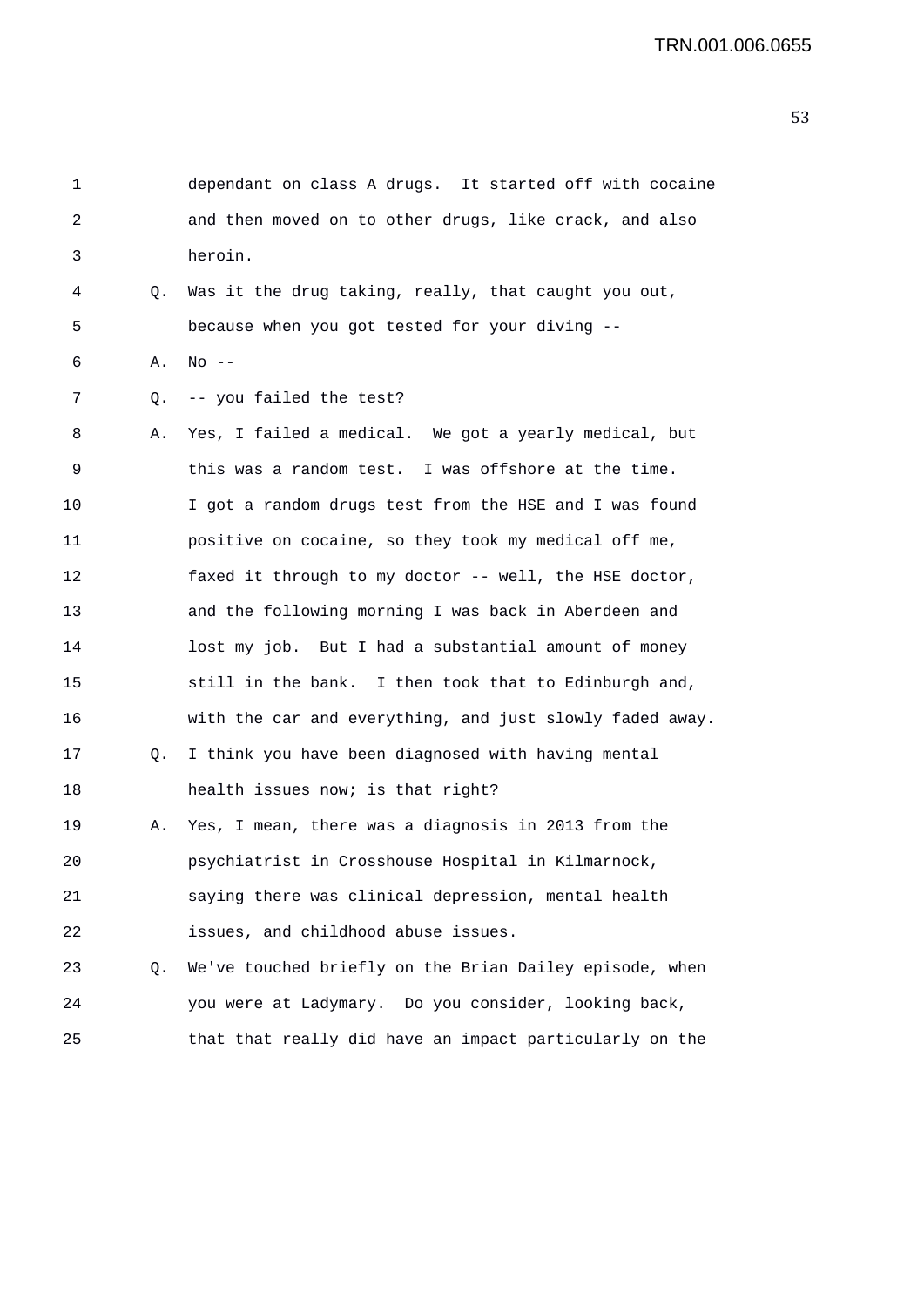1 way you behaved?

| 2  | Α. | Ladymary -- I blame my parents for putting me in         |
|----|----|----------------------------------------------------------|
| 3  |    | Ladymary. I blame my stepdad primarily. My mum didn't    |
| 4  |    | really have much of a say, but it came to a point where  |
| 5  |    | social work had to get involved. I went to Ladymary --   |
| 6  |    | out of all my brothers and sisters, I was the only one   |
| 7  |    | that went to Ladymary, but I know I went to Ladymary     |
| 8  |    | because of my first name, because of my real name. It's  |
| 9  |    | the same name as my father, who lives in Cork, and my    |
| 10 |    | stepfather didn't like that name being mentioned.        |
| 11 |    | I felt because there would be -- yeah  but Ladymary      |
| 12 |    | wrecked me, basically, yeah.                             |
| 13 | Q. | And you've told us about what happened at various -- at  |
| 14 |    | St Ninian's and also at St Joseph's latterly. For        |
| 15 |    | a while, you put all that behind you when you became     |
| 16 |    | a photographer and diver?                                |
| 17 | Α. | Yes.                                                     |
| 18 | Q. | But the trigger seems to have been seeing this article   |
| 19 |    | about Brother Ben and that brought matters back?         |
| 20 | Α. | It did, yes, yes.                                        |
| 21 | Q. | Do you think about your time in care?                    |
| 22 | Α. | Do you know, I do think about my time in care a lot.     |
| 23 |    | I think about the nuns, I think about the Good           |
| 24 |    | Shepherd -- I think about the Good Shepherd nuns and how |
| 25 |    | they looked after me in the sense of how they physically |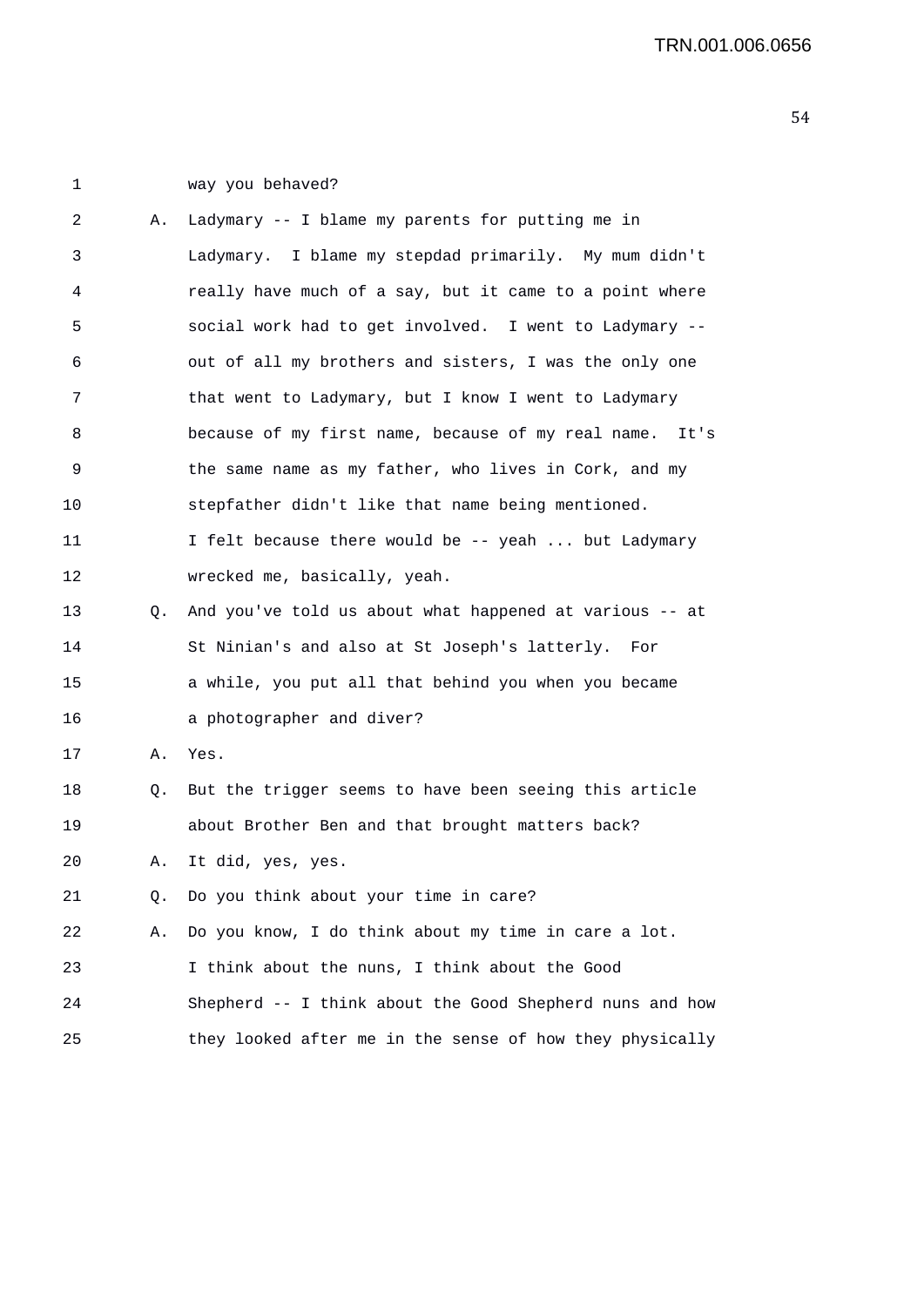1 looked after me, you know, the baking, the Victoria 2 sponges, the scones, the pastry, the licking of the 3 bowl, the ballet. I went to ballet through -- I had 4 some beautiful times in Ladymary; Brian Dailey took that 5 away from me.

6 However, the nuns were good to me, and I always take 7 that through me, throughout life, that at least the 8 nuns -- the nuns were good to me. And members of staff 9 as well throughout other times and institutions, 10 throughout my life. So I do think about care, but 11 I still think about the abuse and it makes me sad 12 talking about it just now, because trying to maintain my 13 trust in a relationship with anybody is impossible. 14 It's stopped me from many things, from being loving and 15 physical to anyone. It's just stopped me from so many 16 things. Trust, loads of stuff.

17 So yeah, I do think about it, yeah, and when I was 18 taking drugs, drugs was just escapism, just to 19 camouflage it. But I had to deal with it when I went to 20 Castle Craig.

21 I went to Castle Craig rehab in the Borders, and ... 22 Q. You've also had counselling I think as well. 23 A. Yes, I went to counselling later, later on, after

24 Castle Craig.

25 Q. And has that been helpful to you?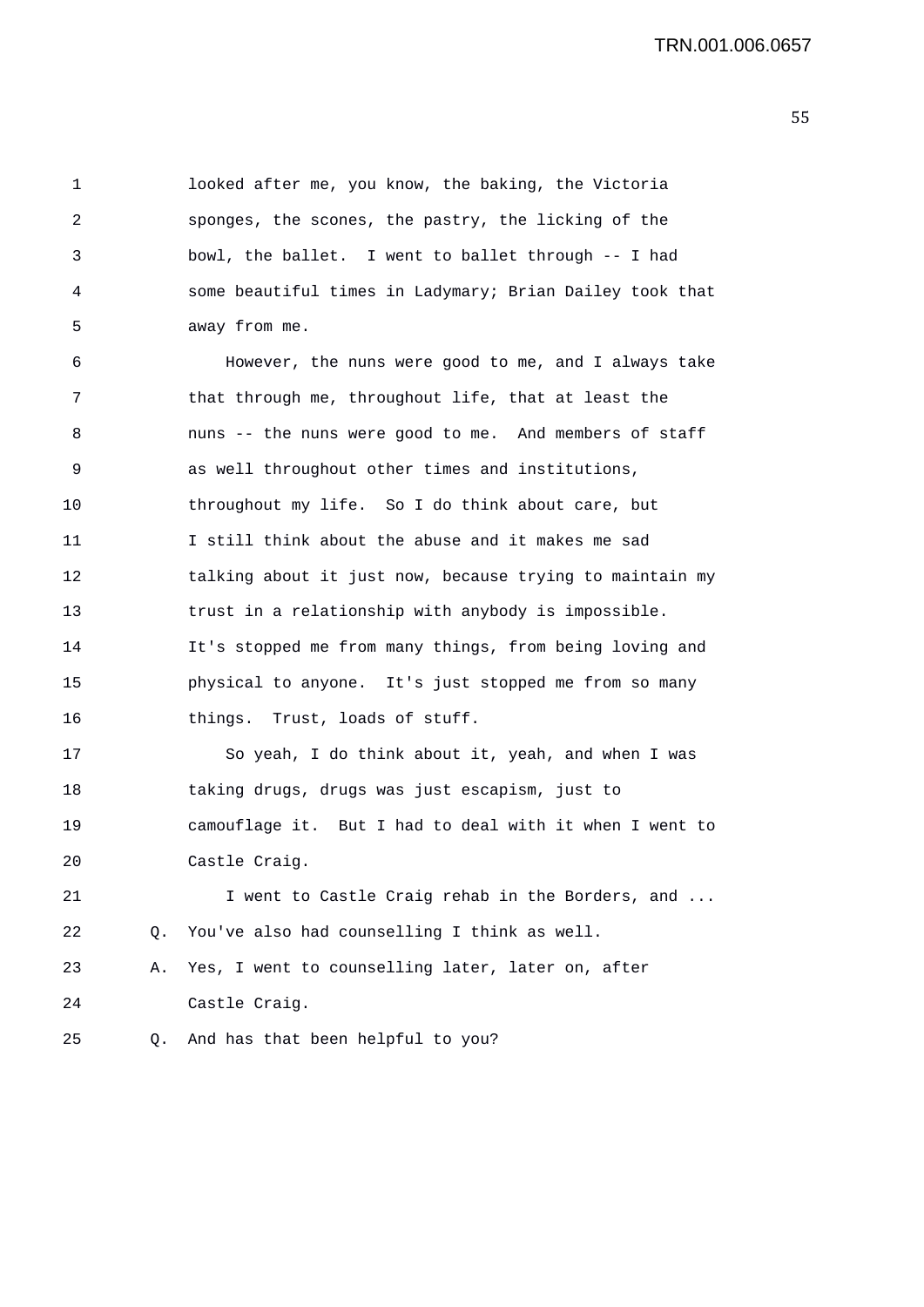1 A. I've been to a couple of counsellors. Just now I'm 2 involved in an association in Edinburgh, 3 Future Pathways. Counselling is hard for me. Sometimes 4 I feel it helps, sometimes I feel it doesn't help. 5 Sometimes I have different ... I don't know what could 6 help me. I don't know what can help me, I mean ... 7 Sometimes things work and sometimes they don't, but 8 that's my issue of the trust and the commitment and the 9 motivation. 10 0. I've already taken you to look at the three court cases 11 that you were involved in. I think, as you tell us in 12 your statement, in a way they were back to front -- 13 A. Yes. 14 Q. -- in the sense that the Brian Dailey trial was the last 15 of the three trials, although that was the first abuse 16 that you suffered. 17 I think, as I took from you, Brian Dailey was 18 convicted in June 2017 of charges that included relating 19 to you and the sexual abuse that he inflicted on you and 20 he was sentenced to 10 years' imprisonment. I think 21 you're aware of that. 22 A. That's correct, yes. 23 Q. And I think Brother Ben, he was also unanimously guilty 24 of charges that involved yourself, and he was sentenced 25 to seven years' imprisonment in 2016; is that right?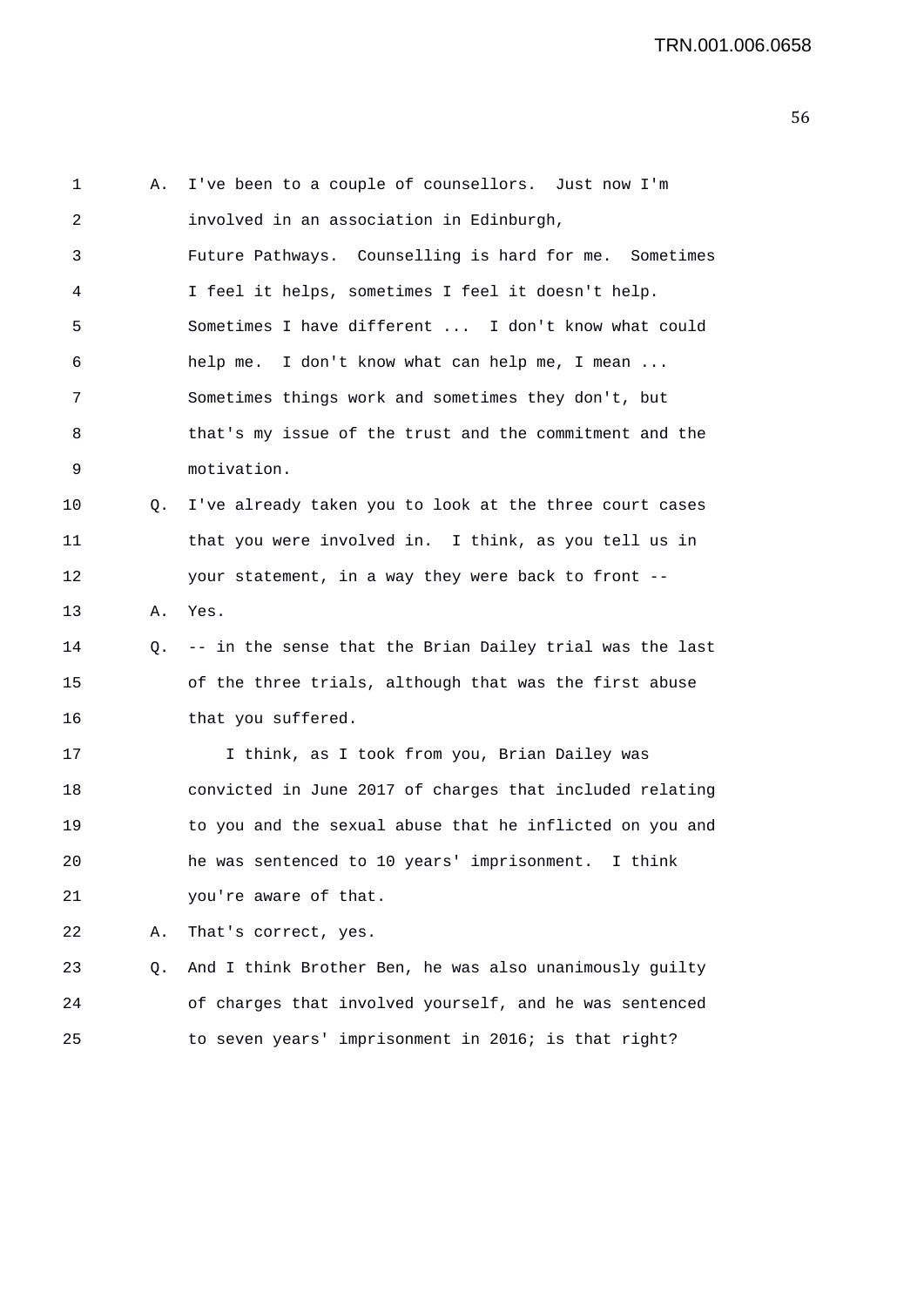| 1  | Α. | Yes.                                                       |
|----|----|------------------------------------------------------------|
| 2  | Q. | LNA<br>is concerned, of course by the<br>So far as Brother |
| 3  |    | time there was a trial in connection with the              |
| 4  |    | Christian Brothers, I think you were aware that            |
| 5  |    | <b>LNA</b><br>Brother                                      |
| 6  | Α. | LNA<br>I was told by Police Scotland that                  |
| 7  | Q. | But Farrell, Brother Farrell, or Father Farrell, as he     |
| 8  |    | became, he was charged in connection with allegations      |
| 9  |    | that you made; is that correct?                            |
| 10 | Α. | Yes.                                                       |
| 11 | Q. | And I think his defence was that he was not at             |
| 12 |    | St Ninian's during this short period of time that you      |
| 13 |    | were there.                                                |
| 14 | Α. | That's correct, yes.                                       |
| 15 | Q. | But I think you've explained today that, so far as you     |
| 16 |    | were concerned, you may not have seen him a lot of the     |
| 17 |    | time, but he was there.                                    |
| 18 | Α. | He was in St Ninian's when I was there. Not all the        |
| 19 |    | time, not all the time, but he was there that night.       |
| 20 |    | He was there the day before. I'd seen Brother Farrell      |
| 21 |    | about four, five times in my time, in different stages     |
| 22 |    | of my stay.                                                |
| 23 | Q. | I think you are aware that his position is that, over      |
| 24 |    | this period of time, he was away on a course, and that     |
| 25 |    | was his position, that he essentially had an alibi.        |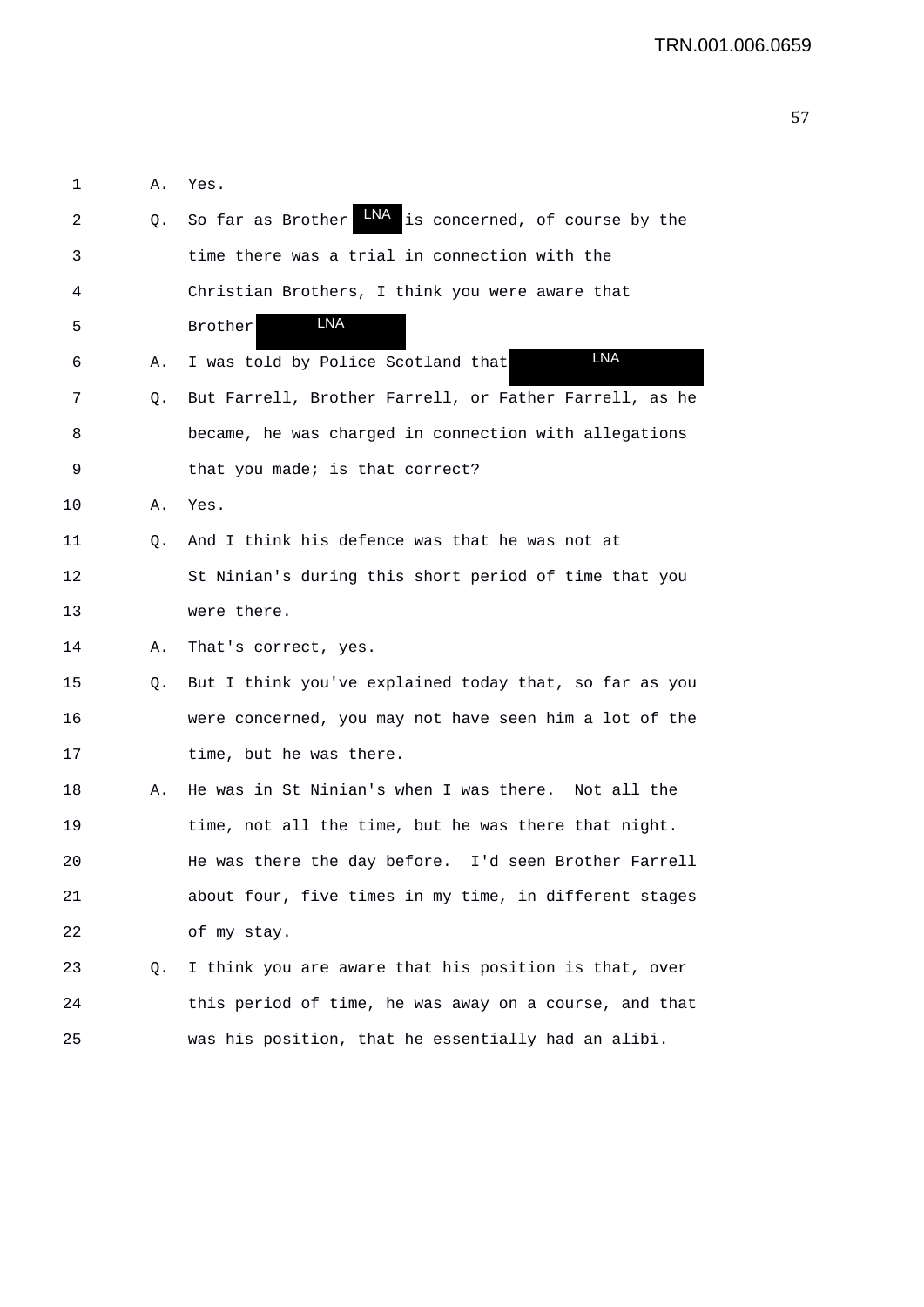| 1  | Α. | Yes.                                                     |
|----|----|----------------------------------------------------------|
| 2  | Q. | But your position is that he was there?                  |
| 3  | Α. | He was there. He was there.                              |
| 4  | Q. | Or at least he was there at points in time?              |
| 5  | Α. | Yes.                                                     |
| 6  | Q. | Can I then just take you to the final section of your    |
| 7  |    | statement, and it's the section beginning on page --     |
| 8  |    | perhaps before I do that, actually, you gave evidence at |
| 9  |    | Father Farrell's trial; is that right?                   |
| 10 | Α. | I did indeed, yes.                                       |
| 11 | Q. | Did you identify Father Farrell in the dock?             |
| 12 | Α. | I did.                                                   |
| 13 | Q. | I was going to take --                                   |
| 14 | Α. | Through photographs. There was no face-to-face           |
| 15 |    | identification.                                          |
| 16 | Q. | But you understood the person who you were identifying   |
| 17 |    | was Farrell?                                             |
| 18 | Α. | That's correct, yes.                                     |
| 19 | Q. | If we then look at the final section of your statement,  |
| 20 |    | Alec, at paragraph 291; this will come on the screen for |
| 21 |    | you. This is where you deal with lessons to be learned.  |
| 22 |    | These are suggestions you're putting forward to the      |
| 23 |    | inquiry. You say, for example:                           |
| 24 |    | "Anyone who works in the care setting should be          |
| 25 |    | properly trained and vetted."                            |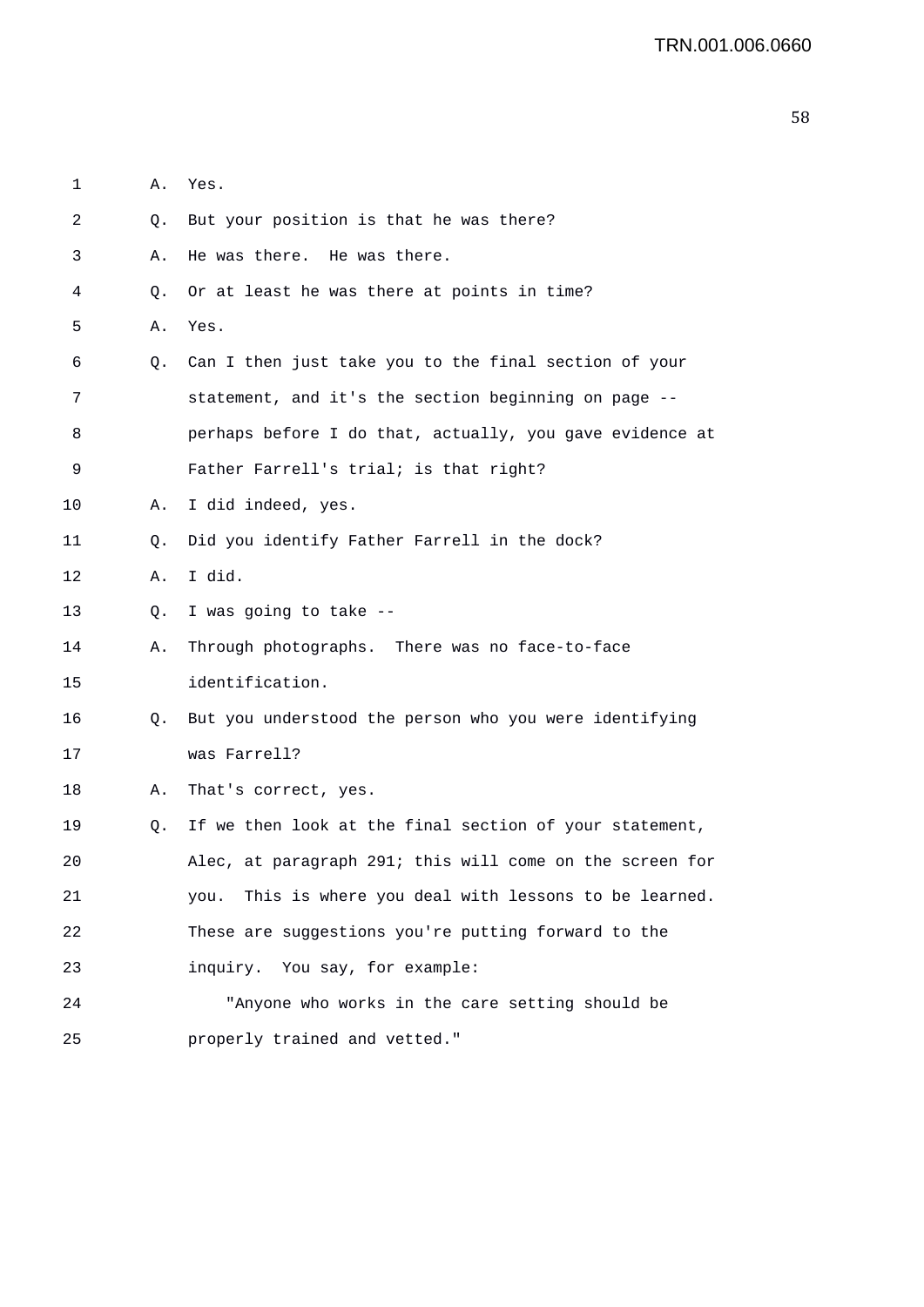1 Do you see that? 2 A. Yes. 3 Q. So far as your involvement with the Christian Brothers 4 was concerned, did you consider that they were trained 5 to look after children? 6 A. Because they're religious, because the 7 Christian Brothers was the first male religious order 8 that I'd experienced, because the religious order was 9 the Good Shepherd Convent and I seen nuns as just holy 10 women that gave their lives to making -- this is my 11 perception of my experience as well -- that they gave 12 their life to kids like me that were in trouble. 13 The nuns never physically abused me and I was 14 shocked at the fact that any religious order could 15 abuse, physically, even to the point of sexually, 16 because, like I says, the nuns never abused me; 17 Brian Dailey did. 18 But the brothers sexually abused me and physically 19 abused me, and that was a shock. So I thought that any 20 religious order were a really nice people and really 21 giving and loving, and just loving folk, yes. 22 Q. And that's the other point you make there, that children 23 must be nourished, loved and cared for? 24 A. I got that from -- I never got that from St Ninian's. 25 I got that from other institutions. Just certain staff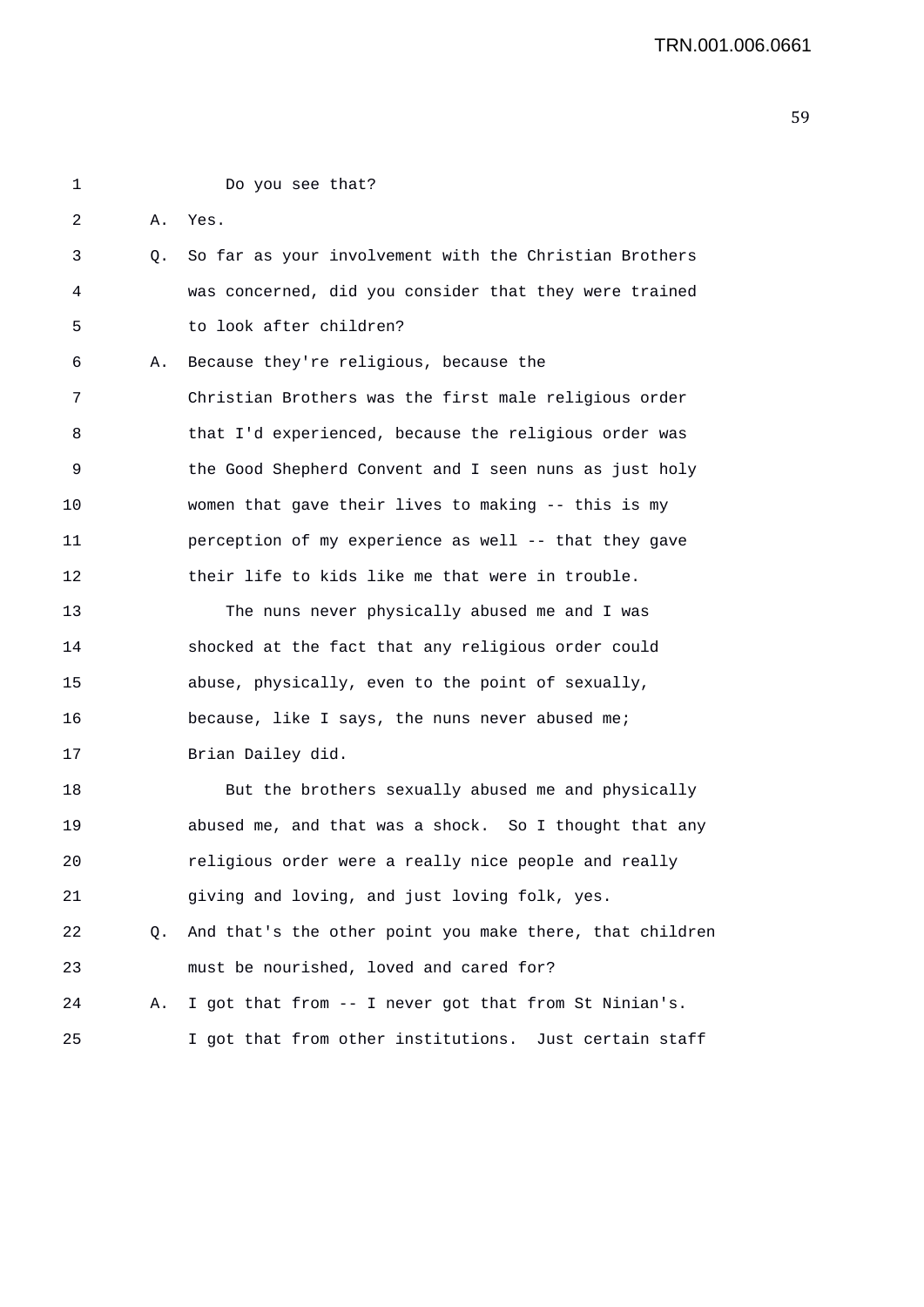| 1  |    | would display those qualities. Other staff, like in      |
|----|----|----------------------------------------------------------|
| 2  |    | St Mary's, were a bit more -- or Larchgrove -- they were |
| 3  |    | tougher and more Glaswegian because they were dealing    |
| 4  |    | with unruly kids and children who had serious social     |
| 5  |    | problems.                                                |
| 6  | Q. | And if I can just finally take you to paragraph 295.     |
| 7  |    | What you say there is:                                   |
| 8  |    | "I always put up my hands to things I'd done when        |
| 9  |    | I spoke to the police or was at court. I was honest.     |
| 10 |    | I want the abusers to be honest."                        |
| 11 | А. | Yes. Any time that I'd been in front of the courts,      |
| 12 |    | Folkestone magistrates, I didn't do this "Not guilty,    |
| 13 |    | I'm innocent", I always put my hands up. Honesty was     |
| 14 |    | the best policy when it came to a magistrate and a court |
| 15 |    | hearing because I always knew that if you didn't tell    |
| 16 |    | the truth, it would refer to your sentence, when the     |
| 17 |    | magistrate did find you were telling lies, you were      |
| 18 |    | probably going to get 18 months to 2 years rather than   |
| 19 |    | get 3 months or a fine and walk out. So yes, honesty     |
| 20 |    | was the best policy and it still is to this day.         |
| 21 | 0. | As I took from you this morning at the very beginning of |
| 22 |    | your evidence, you tell us in the last sentence that the |
| 23 |    | facts stated in your witness statement are true.         |
| 24 | Α. | The facts stated in my statement are absolutely true,    |
| 25 |    | without a doubt.                                         |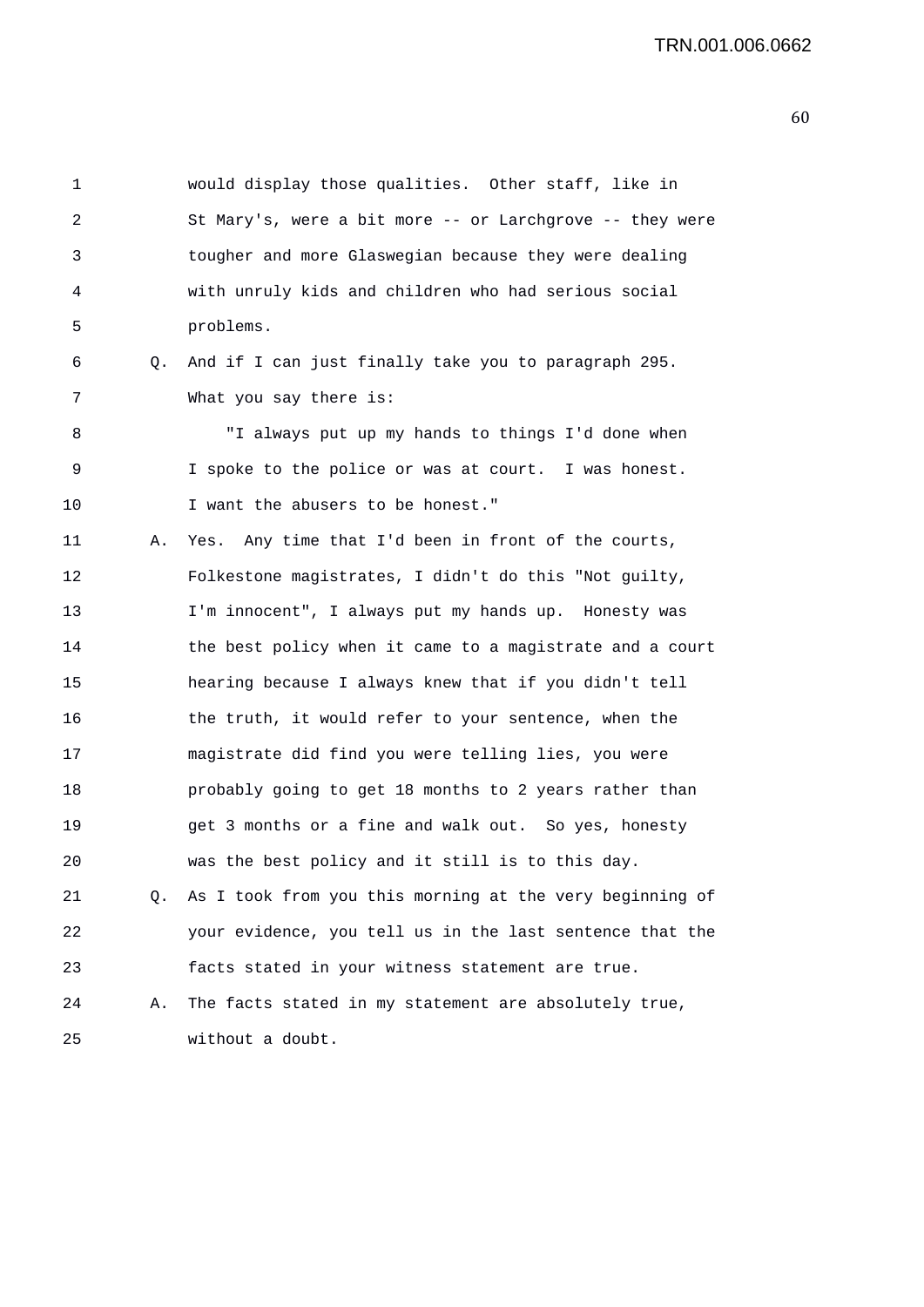```
1 Q. Very well, Alec. Thank you for coming along today to 
2 give evidence. I can see it's been quite difficult for 
3 you, and in particular, I think your experience at the 
4 criminal trial was not a pleasant one for you; is that 
5 correct? 
6 A. Yes, the three criminal trials was -- I was actually 
7 tilting on the edges of going back into class A drugs, 
8 but my beautiful partner beside me had supported me 
9 throughout that and I will love her for evermore because 
10 of that. 
11 Q. I think that's one of the points you make in your 
12 statement, that you consider that witnesses who give 
13 evidence at such trials should be well treated. 
14 A. Should be respected. 
15 Q. How were you treated? 
16 A. On my criminal trials? 
17 Q. Yes. 
18 A. On the criminal trials? 
19 Q. Yes. 
20 A. I felt that the support workers that were involved in 
21 the trials were nice, the court -- it was fine. 
22 However, I went from one trial straight into another 
23 trial within three weeks and didn't have time to get 
24 over the first -- that second trial, I didn't have time 
25 to get over the first trial before I went into the
```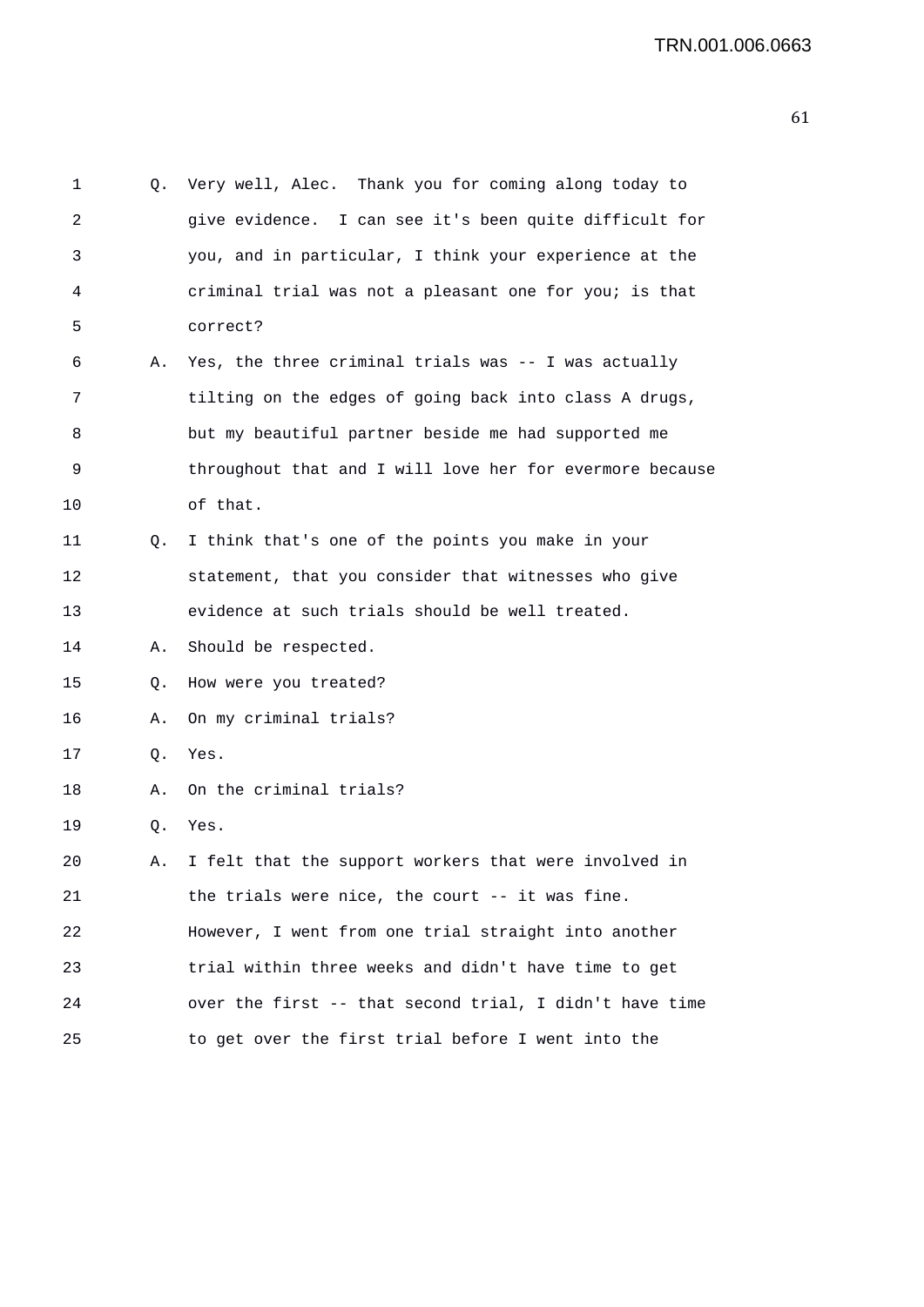| 1       | second trial. So the first trial was --                       |
|---------|---------------------------------------------------------------|
| 2       | LADY SMITH: That was Brian Dailey, was it or not?             |
| 3       | He was last, my Lady. The first trial was St Joseph's,<br>Α.  |
| 4       | Brother Benedict, and the second trial was St Ninian's.       |
| 5       | Kath Harper, who was my depute advocate                       |
| 6       | MR MacAULAY: I think she was the prosecutor.                  |
| 7       | Right, sorry, yes. She told me, "Your trial is starting<br>Α. |
| 8       | in three weeks' time", and I says, "This can't be --          |
| 9       | I can't do this, I can't go into this trial so early.         |
| $10 \,$ | Can you take my name and maybe put it into the list and       |
| 11      | bring me up as a witness maybe in two or three months'        |
| 12      | Because the St Ninian's trial itself was an<br>time?"         |
| 13      | extensively long trial with so many witnesses involved        |
| 14      | in that, and therefore that's why I wanted to go maybe        |
| 15      | to the end of the list so I could get more time just to       |
| 16      | get over St Joseph's, get my thoughts back together, and      |
| 17      | then head into Glasgow High Court to go through the same      |
| 18      | procedure. That didn't happen.                                |
| 19      | MR MacAULAY: Very well, Alec. Thank you very much indeed      |
| 20      | for coming to give evidence today.                            |
| 21      | My Lady, I haven't been sent any questions to put to          |
| 22      | Alec, so I think that will be the end of his evidence.        |
| 23      | Are there any outstanding applications for<br>LADY SMITH:     |
| 24      | questions of this witness?<br>No.                             |
| 25      | Alec, those are all the questions we have for you             |
|         |                                                               |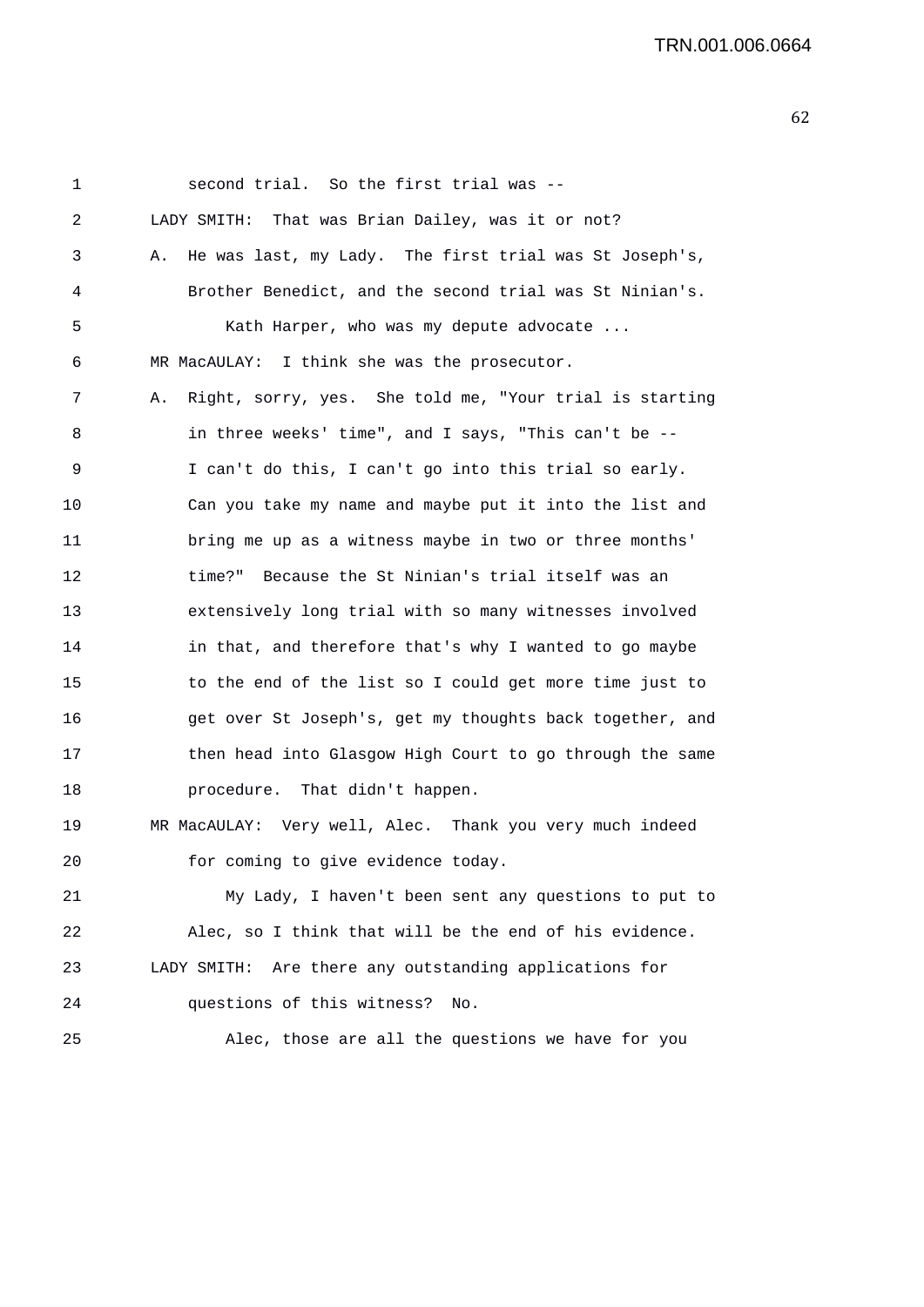1 today. I am acutely aware of the fact that you've been 2 asked to come here to tell us again accounts that 3 you have already given in the High Court in Scotland on 4 three occasions. I'm very grateful to you for facing up 5 to doing it, both in liaising with us over getting your 6 written statement from you, which we have and it has 7 many valuable details in it, and for coming here today. 8 So can I thank you and your support for getting you here 9 and coming and talking to us. I'm now able to let you 10 go. Thank you. 11 A. Thank you, my Lady. 12 (The witness withdrew) 13 LADY SMITH: I am going to rise in a moment just for a few 14 minutes while we get organised with the next witness, 15 but I just want to mention, for anyone who didn't 16 notice, one or two names of other children who were in 17 care with Alec were mentioned. They, of course, do have 18 the protection of my general restriction order, and that 19 means those names cannot be repeated outside the hearing 20 room. Those people are entitled to anonymity and 21 I would ask everybody to remember that, please. 22 Thank you. 23 Five minutes for the next witness? 24 MR MacAULAY: Yes. 25 (12.15 pm)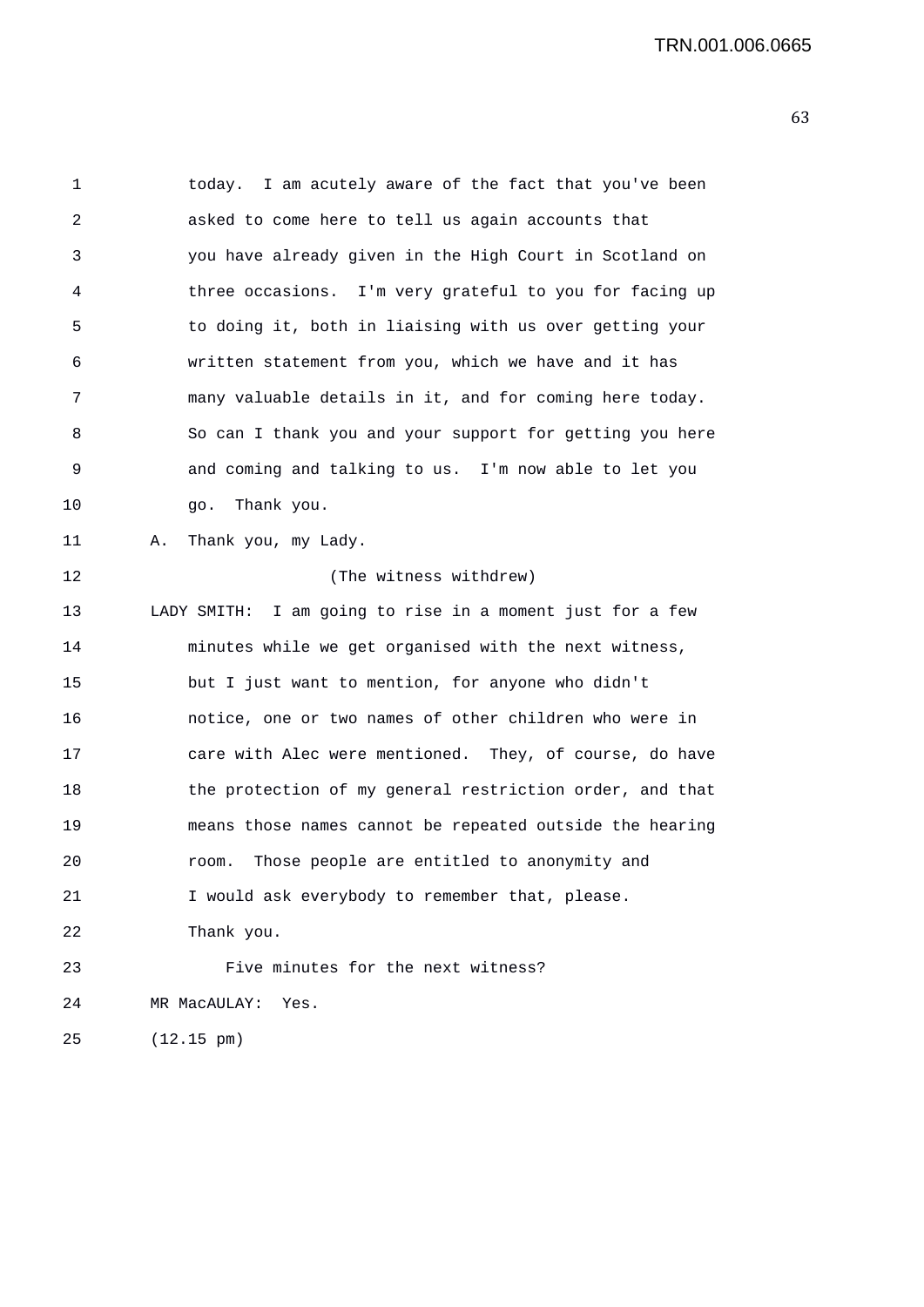| 1  | (A short break)                                                |
|----|----------------------------------------------------------------|
| 2  | $(12.23 \text{ pm})$                                           |
| 3  | LADY SMITH:<br>Ms MacLeod, the next witness, is he ready?      |
| 4  | He is, my Lady. The next witness is an<br>MS MACLEOD:          |
| 5  | applicant who wishes to remain anonymous and to use the        |
| 6  | pseudonym "Alan" in giving his evidence.                       |
| 7  | "ALAN" (sworn)                                                 |
| 8  | LADY SMITH: Please sit down and make yourself comfortable,     |
| 9  | Alan.                                                          |
| 10 | When you're ready, I'll hand over to Ms MacLeod and            |
| 11 | she will explain whether she needs you to do something         |
| 12 | with the red file, which I expect she will. One thing          |
| 13 | I would ask is that you stay in a good position for the        |
| 14 | microphone. I'll let you know if you drift away from           |
| 15 | it.                                                            |
| 16 | If you're ready, I'll hand over to Ms MacLeod; is              |
| 17 | that all right?                                                |
| 18 | Yes, thank you.<br>Α.                                          |
| 19 | Questions from MS MacLEOD                                      |
| 20 | MS MACLEOD: Good afternoon, Alan                               |
| 21 | Good afternoon.<br>Α.                                          |
| 22 | I don't need your full date of birth, but could you<br>Q.      |
| 23 | confirm for me that you were born in 1966?                     |
| 24 | Yes, I was.<br>Α.                                              |
| 25 | You have provided a statement for the inquiry and a copy<br>Q. |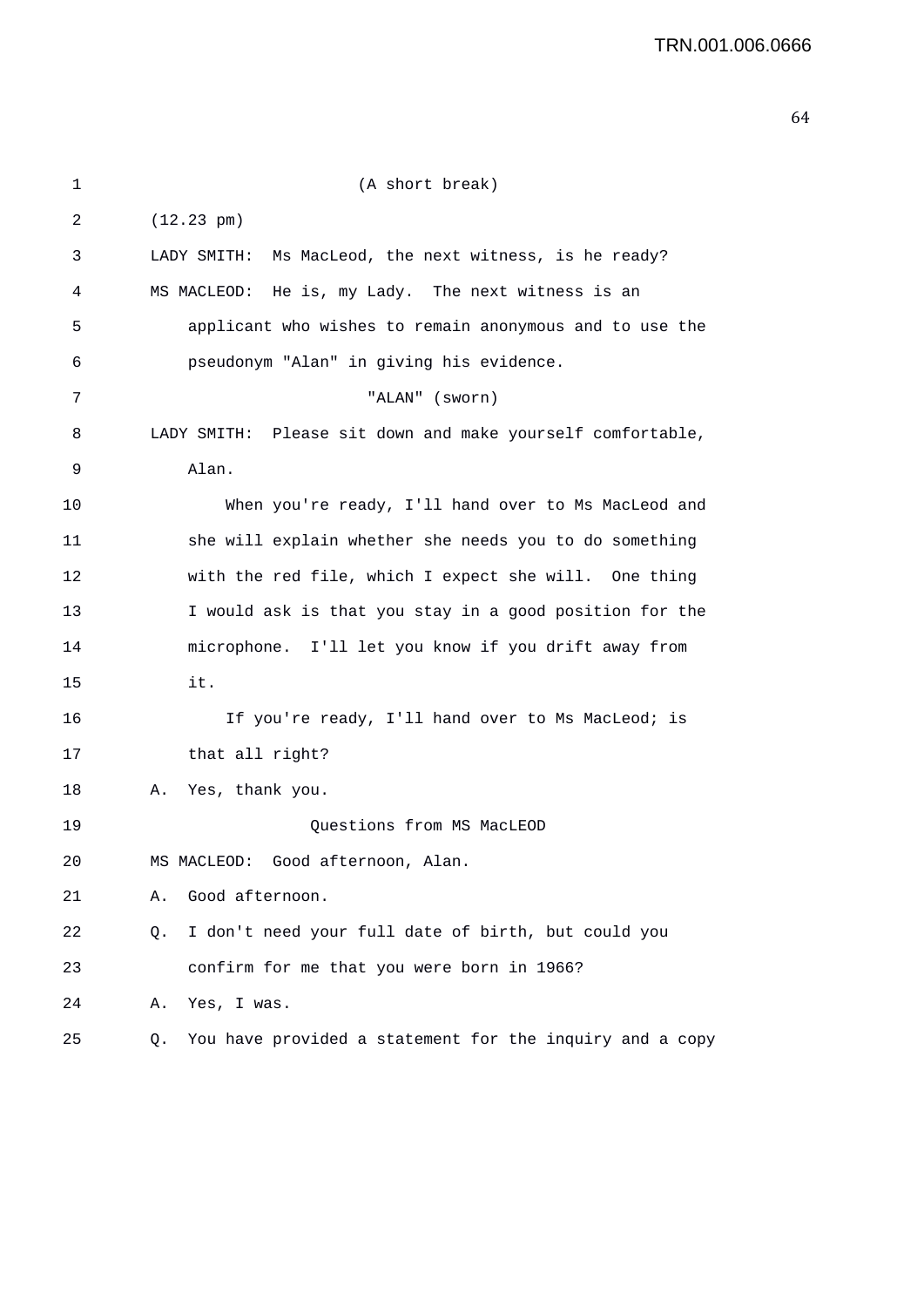| 1  |    | of your statement is in that red folder in front of you. |
|----|----|----------------------------------------------------------|
| 2  |    | The relevant parts will also come on the screen in front |
| 3  |    | of you, so you can look at it there. I'll give the       |
| 4  |    | reference for the transcript: WIT.001.001.6082.          |
| 5  |    | Alan, could you look at the last page of the             |
| 6  |    | statement for me; have you signed the statement?         |
| 7  | Α. | Yes.                                                     |
| 8  | Q. | Do you tell us in the last paragraph that you have no    |
| 9  |    | objection to your witness statement being published as   |
| 10 |    | part of the evidence to the inquiry?                     |
| 11 | Α. | No.                                                      |
| 12 | Q. | And do you believe the facts stated in your witness      |
| 13 |    | statement are true?                                      |
| 14 | Α. | Yes.                                                     |
| 15 | Q. | I would like to start, Alan, by looking fairly briefly   |
| 16 |    | at your life before care, if that's all right. I think   |
| 17 |    | you tell us that you were brought up in Perth and spent  |
| 18 |    | your early years there.                                  |
| 19 | Α. | Yes.                                                     |
| 20 |    | Q. You say you were the youngest in your family --       |
| 21 | Α. | Yes.                                                     |
| 22 | Q. | -- with four older brothers and an older sister?         |
| 23 | Α. | Yes.                                                     |
| 24 | Q. | You tell us that your parents separated when you were    |
| 25 |    | quite young.                                             |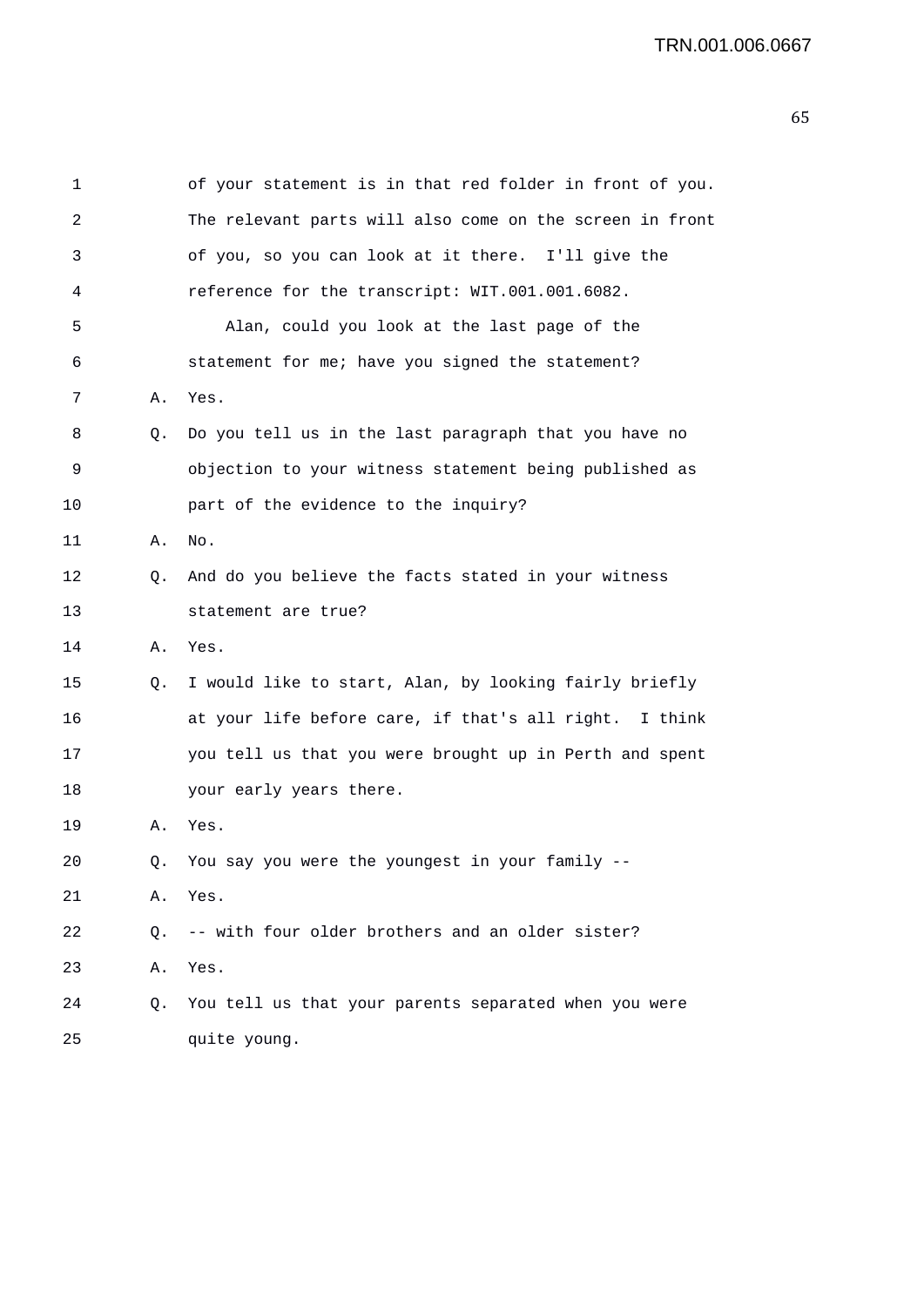| 1  | Α.        | Yes.                                                     |
|----|-----------|----------------------------------------------------------|
| 2  | Q.        | How was life for you after that?                         |
| 3  | Α.        | After?                                                   |
| 4  | О.        | I think you say your mother struggled for a number of    |
| 5  |           | years.                                                   |
| 6  | Α.        | Yes, after they split up, yes.                           |
| 7  | Q.        | And that your sister and one of your brothers was        |
| 8  |           | involved in assisting with running the house?            |
| 9  | Α.        | Yes.                                                     |
| 10 | Q.        | Did there come a time, Alan, when you had an issue with  |
| 11 |           | your health?                                             |
| 12 | А.        | Yes, I was asthmatic.                                    |
| 13 | Q.        | Did that have an effect on your schooling?               |
| 14 | Α.        | Yes.                                                     |
| 15 | $\circ$ . | Did you require to take time off school?                 |
| 16 | Α.        | Yes.                                                     |
| 17 | Q.        | I think you tell us that as well as having time off for  |
| 18 |           | health reasons to do with your asthma, you were skipping |
| 19 |           | school at times as well.                                 |
| 20 | Α.        | Yes.                                                     |
| 21 | Q.        | Was there a particular reason why you were skipping      |
| 22 |           | school?                                                  |
| 23 | Α.        | Just basically, at the secondary school, I wouldn't go   |
| 24 |           | to school on a Friday, because I was guaranteed to get   |
| 25 |           | four of the belt from the English teacher.               |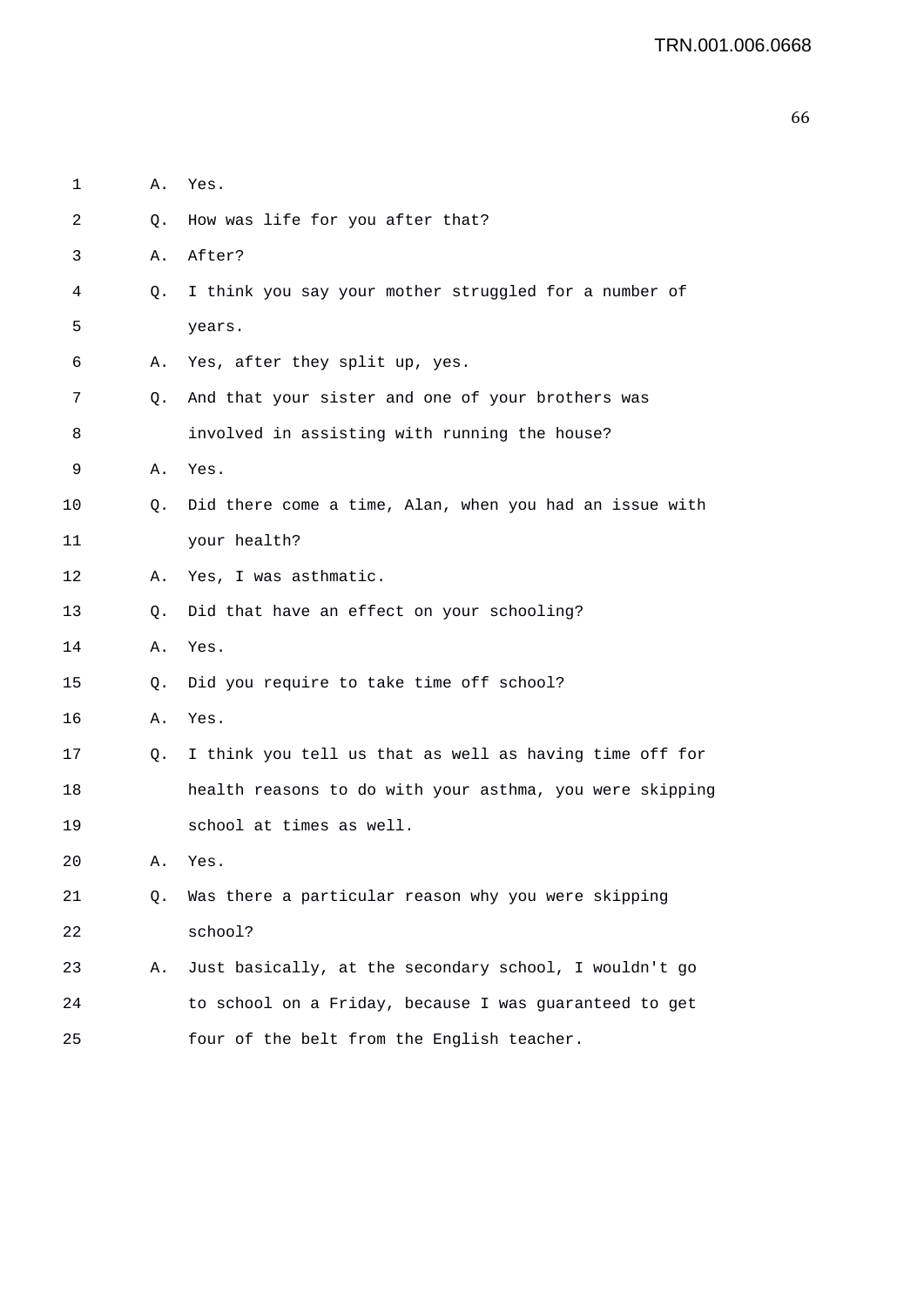| 1  | Q. | I think you tell us that there was an essay you had to   |
|----|----|----------------------------------------------------------|
| 2  |    | hand in on Fridays.                                      |
| 3  | Α. | Yes, I didn't know how to write an essay and I got       |
| 4  |    | punished for it every week.                              |
| 5  | Q. | I think you also tell us that you had some difficulty    |
| 6  |    | doing sport at school because of your asthma.            |
| 7  | Α. | Yes, I couldn't participate in sport.                    |
| 8  | Q. | You tell us there came a time when you were put before   |
| 9  |    | a Children's Panel.                                      |
| 10 | Α. | Yes.                                                     |
| 11 | Q. | Was there anything in particular that led up to that?    |
| 12 | Α. | Yes, I was brought -- I got into a lot of problems with  |
| 13 |    | a couple of boys from a different school. My friend      |
| 14 |    | punched a boy off his bike and jumped on the boy's --    |
| 15 |    | the wheel of his bike and buckled it and that was        |
| 16 |    | a report that was sent.                                  |
| 17 |    | LADY SMITH: Alan, could you move slightly, closer to the |
| 18 |    | microphone, so you're more directly in front of it?      |
| 19 |    | Thank you.                                               |
| 20 | А. | So I damaged the boy's bike and then there was a report  |
| 21 |    | to the police and then I got put in front of the         |
| 22 |    | Children's Panel.                                        |
| 23 |    | MS MACLEOD: Was there a social worker allocated to you?  |
| 24 | Α. | <b>MCF</b><br>Yes, Ms                                    |
| 25 | Q. | Was that around the time when you were first referred to |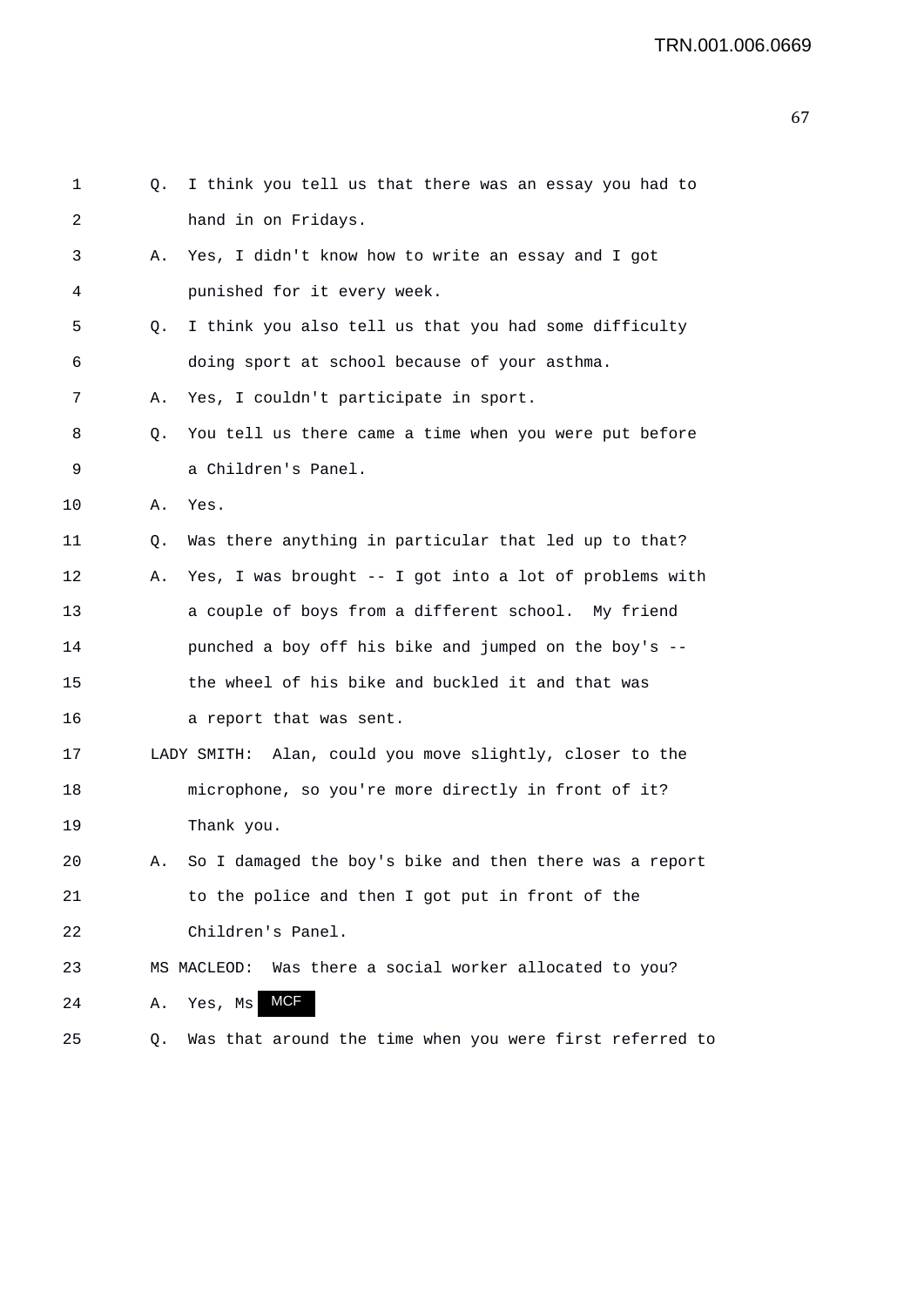1 the panel?

2 A. Yes.

| 3           | Q. | How did you get on with your social worker at that time? |
|-------------|----|----------------------------------------------------------|
| 4           | Α. | I didn't really get on with her. She was a bit           |
| 5           |    | heavy-handed and moody. When she got a hold of you, it   |
| 6           |    | was like firm grips, or if you done anything, it would   |
| 7           |    | be a firm warning you would get from her. But she was    |
| 8           |    | a bit -- well, to me, she was a bully.                   |
| 9           | Q. | When you say heavy-handed, what do you mean by that?     |
| 10          | Α. | The way she grabbed me and she hauled you about with her |
| 11          |    | hand, holding my arm, or what have you.                  |
| 12          | Q. | When did she grab you?                                   |
| 13          | Α. | She grabbed me on a number of occasions.                 |
| 14          | Q. | Would there be a reason for that?                        |
| 15          | Α. | I tried to run away. When I met up with her after I ran  |
| 16          |    | away, it was like getting a firm talking-to, but she was |
| 17          |    | squeezing into your arm, inflicting pain.                |
| 18          | Q. | We know from your statement, Alan, that the decision of  |
| 19          |    | the Children's Panel was to place you in St Ninian's --  |
| 20          | Α. | Yes, for six months.                                     |
| 21          | Q. | -- for six months when you were around 13; is that       |
| $2\sqrt{2}$ |    | right?                                                   |
| 23          | Α. | Yes.                                                     |
| 24          | Q. | I'll come on to look at that in a moment. But what you   |
| 25          |    | also tell us is that you went to St Ninian's for         |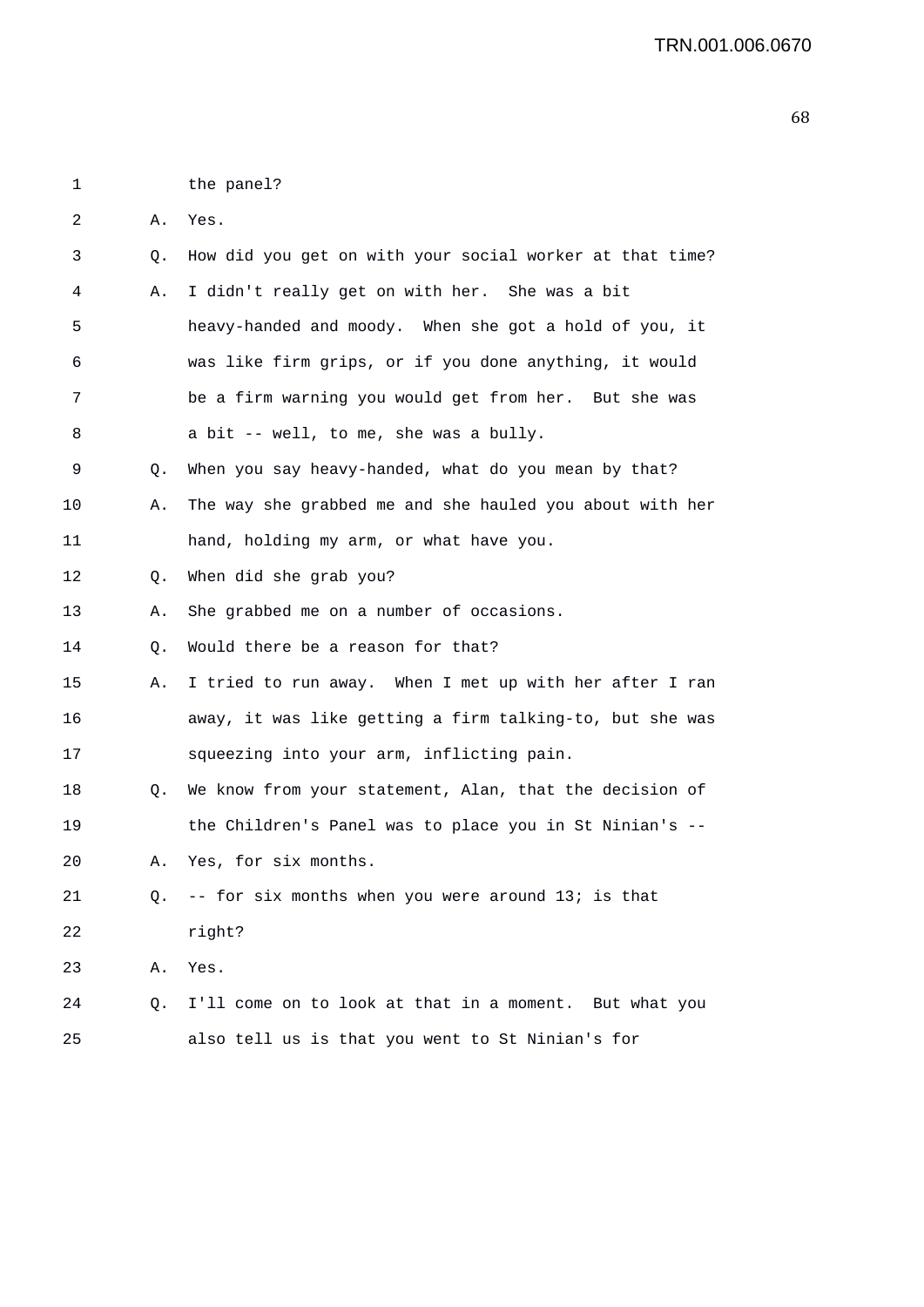1 a visit -- 2 A. Yes. 3 Q. -- beforehand. Was that before the decision was made to 4 send you there? 5 A. No. I went to the panel. They done a report. And then 6 they said, "You're going to get put there for six 7 months", and I went for a day visit to have a look 8 at the place. 9 Q. I think you tell us the visit was about two months 10 before you actually went to St Ninian's? 11 A. Yes. 12 Q. What did you know about St Ninian's before you went for 13 your visit? 14 A. I didn't know much about it at all, apart from one of my 15 best friends was in there. When I went to visit on that 16 occasion, he was showing me around the place. 17 Q. Did something happen while your friend was showing you 18 around St Ninian's? 19 A. Yes. I got assaulted from two of the pupils -- well, 20 one started and then his brother jumped in. 21 Q. I think you tell us that this was something that 22 happened while you were being shown the dormitory area. 23 A. Yes. 24 Q. So can you remember exactly what happened? 25 A. Yes. The boy tried to take -- I think there was about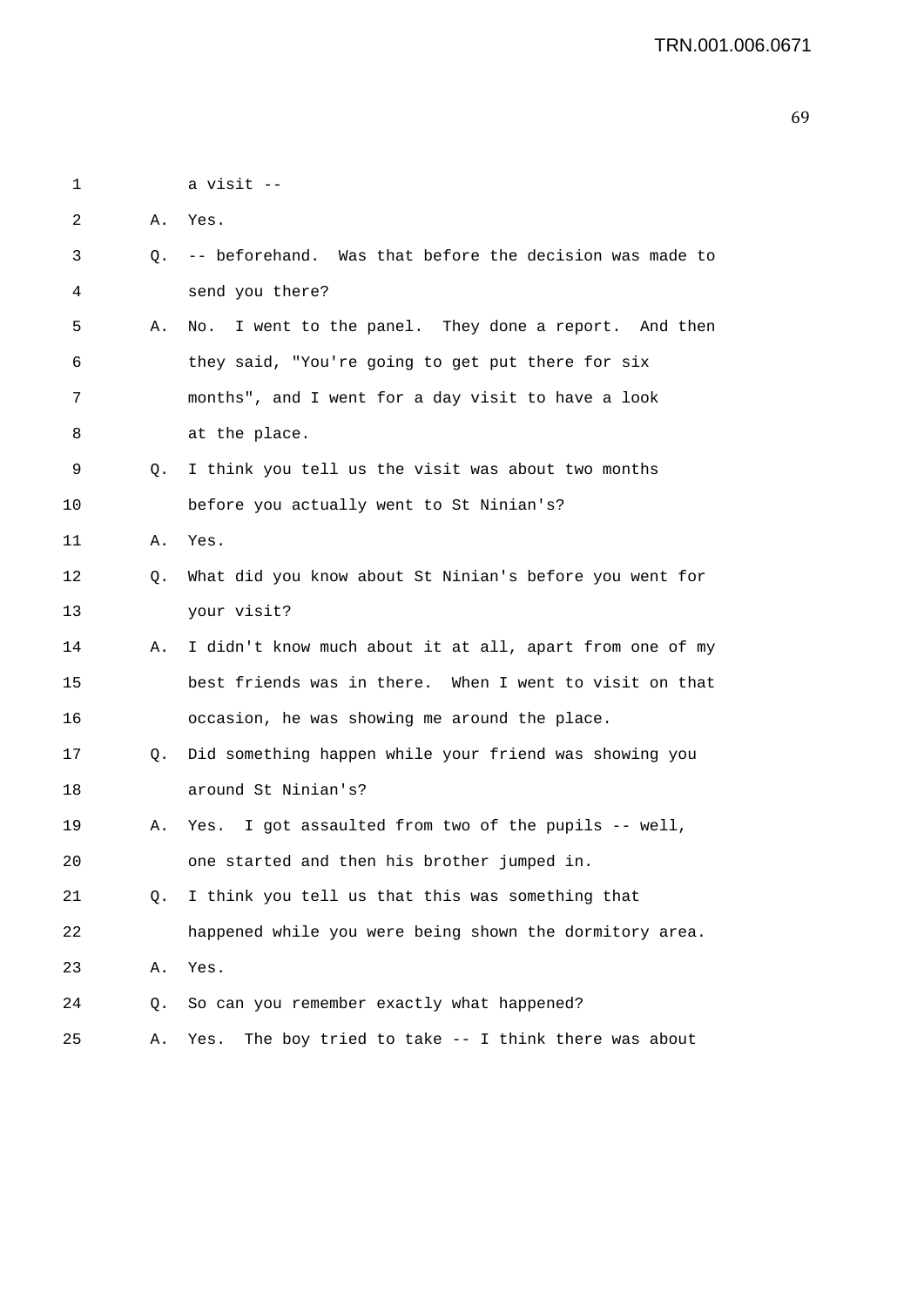```
1 12p or something in my pocket, and he tried to take it 
2 off me, and I wouldn't let him. So we had a struggle on 
3 the bed, and then his brother came in, his older 
4 brother, and that was basically it. I got beat up. 
5 Q. You said you got beat up? 
6 A. Yes. 
7 Q. What happened? 
8 A. Well, the young brother, he assaulted me first 
9 to try and get my money. 
10 0. In what way did he assault you?
11 A. Punching, punching at my face, and he was trying to get 
12 his hand in my pocket. That's when his brother, his 
13 older brother, came in and he sort of beat me up. It 
14 was sort of a fair fight with the younger brother when 
15 he tried to take the money, and he came in and
16 beat me up. 
17 Q. How did this situation come to an end? 
18 A. When they stopped doing it. They just left it at that. 
19 Q. Did you tell anyone about what had happened to you on 
20 that occasion? 
21 A. No. I don't think I did. No, I don't think I did. 
22 I didn't know who to tell or I didn't want the 
23 social worker finding out that I was in bother. 
24 Q. Is that your main memory of that initial visit you had 
25 to St Ninian's?
```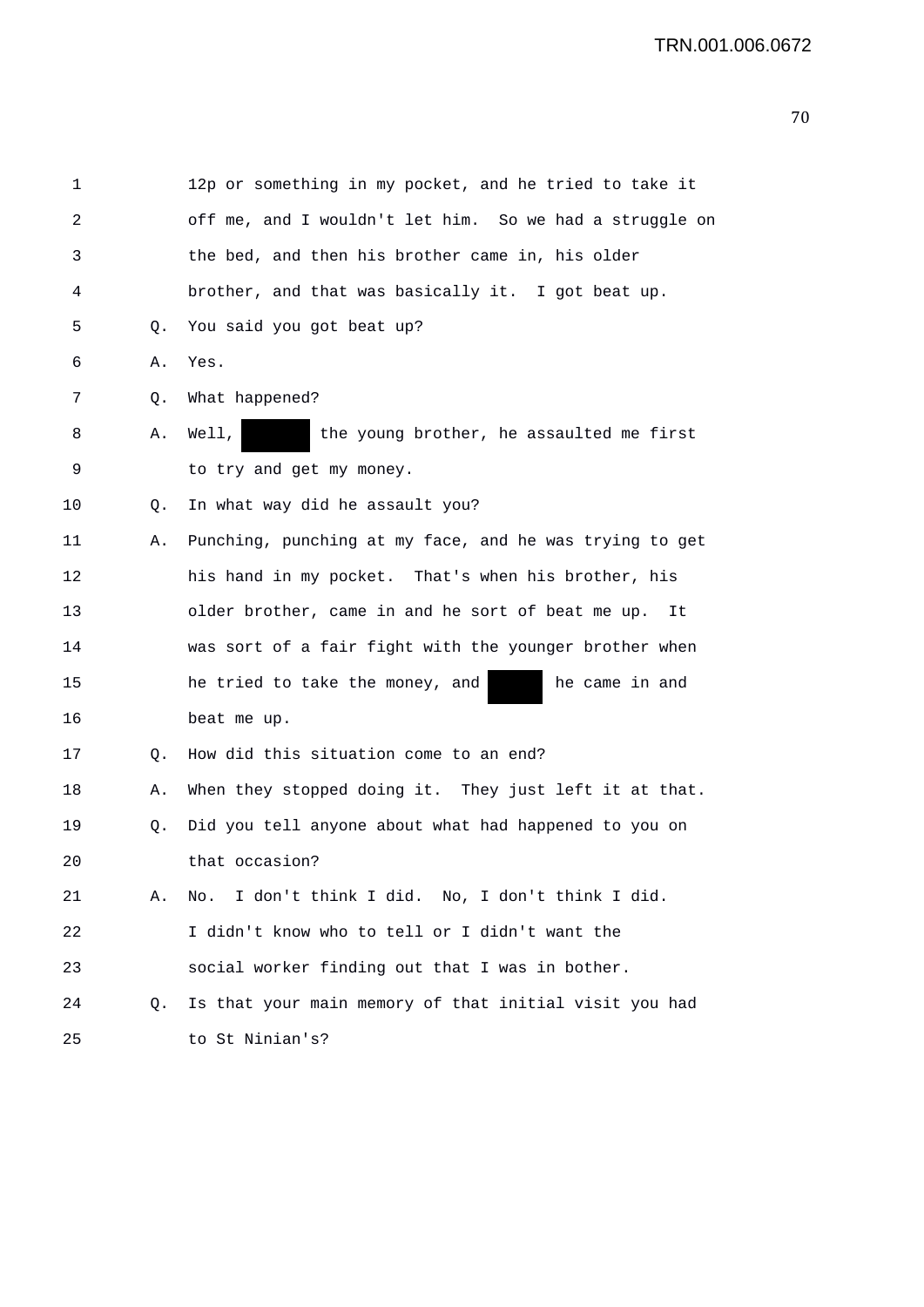| 1  | Α. | Yes.                                                     |
|----|----|----------------------------------------------------------|
| 2  | Q. | I think what you say in your statement is that:          |
| 3  |    | "From day one at the school, there was violence, and     |
| 4  |    | I had two months to think about it before I even went    |
| 5  |    | there."                                                  |
| 6  | Α. | Yes.                                                     |
| 7  | Q. | According to records that the inquiry has recovered from |
| 8  |    | the Christian Brothers, you are noted as being admitted  |
| 9  |    | to St Ninian's in<br>1979 when you would have been       |
| 10 |    | 13.                                                      |
| 11 | Α. | I was 12. I think I was at court when I was 12,<br>Yes.  |
| 12 |    | at a hearing, I think, it might have been when I was 12, |
| 13 |    | but I was $\ldots$                                       |
| 14 | Q. | Maybe just turned 13?                                    |
| 15 | Α. | Turned 13 when I was actually put into St Ninian's, in   |
| 16 |    | I think it was<br>No,                                    |
| 17 |    | maybe                                                    |
| 18 | Q. | That's certainly the date in the records.                |
| 19 | Α. | Because it wasn't long before Christmas because<br>Yes.  |
| 20 |    | I didn't know if I was getting out for the Christmas     |
| 21 |    | because I'd just got put in there.                       |
| 22 | Q. | You have mentioned already, Alan, that your              |
| 23 |    | understanding, I think, was that you were going to go    |
| 24 |    | there for six months?                                    |
| 25 | Α. | Yes.                                                     |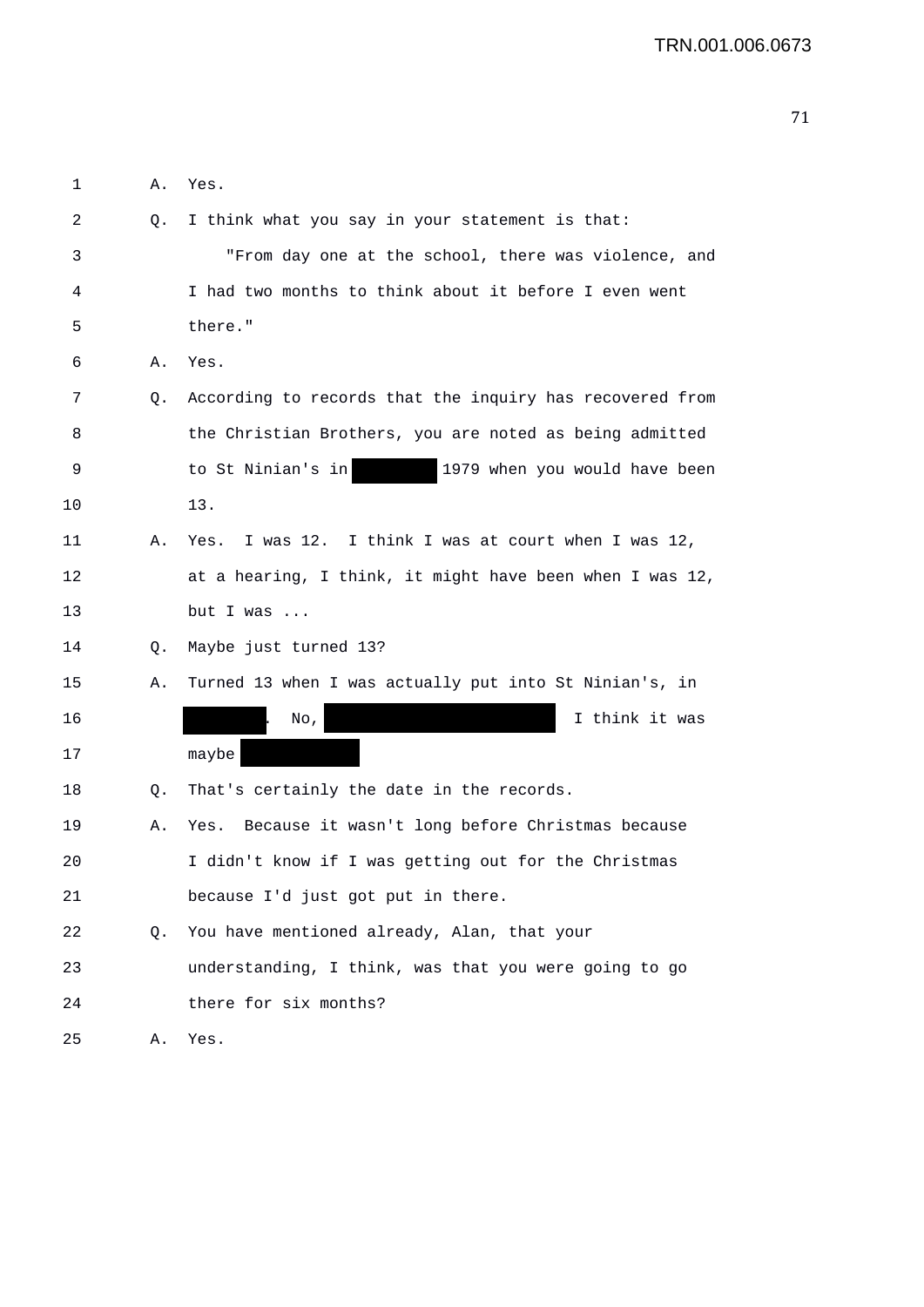| 1  | Q. | What's your first recollection of arriving at                   |
|----|----|-----------------------------------------------------------------|
| 2  |    | St Ninian's?                                                    |
| 3  | Α. | Getting my clothes that they supplied, shoes, that was          |
| 4  |    | I went with the social worker and it seemed okay.<br>it.        |
| 5  | Q. | Did your own social worker take you there?                      |
| 6  | Α. | Yes.                                                            |
| 7  | Q. | And who did you meet when you got there?                        |
| 8  | Α. | MBV<br>Mr                                                       |
| 9  | Q. | What was his role?                                              |
| 10 | Α. | He was a                                                        |
| 11 | Q. | was he based at St Ninian's?<br>So he was a                     |
| 12 | Α. | Well, that was his school, but he stayed in Kirkcaldy,          |
| 13 |    | but he actually worked there during the day.                    |
| 14 | Q. | So this was a social worker from your school who took           |
| 15 |    | you to St Ninian's?                                             |
| 16 | Α. | <b>MCF</b><br>No, my own social worker, Ms<br>took me and we    |
| 17 |    | $met \dots$                                                     |
| 18 | Q. | MBV<br>Mr                                                       |
| 19 | Α. | We met him when I arrived at the school.<br>That was when       |
| 20 |    | I was going to pick up my clothes and plimsolls and what        |
| 21 |    | <b>MBV</b><br>That was<br>have you.                             |
| 22 | Q. | Which brothers do you remember being at St Ninian's when        |
| 23 |    | you got there?                                                  |
| 24 | Α. | <b>MBS</b><br><b>LNA</b><br>Brother Kelly. Brother<br>Brother   |
| 25 |    | <b>MHJ</b><br>Brother<br>and there was another brother, I can't |
|    |    |                                                                 |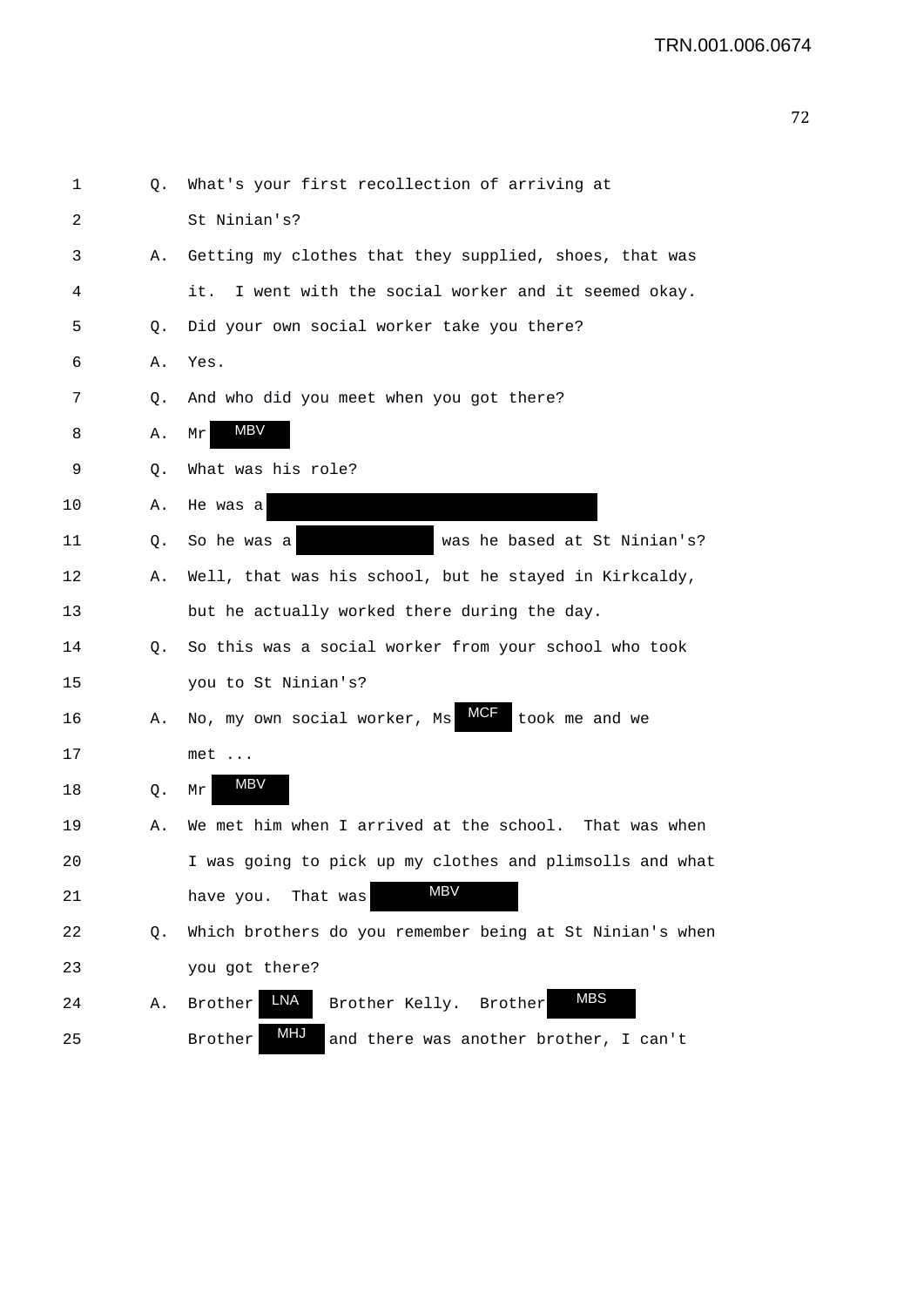```
1 remember his name. That was the ones that were there 
2 when I first went in. 
3 Q. What about other staff? You've already mentioned 
 4 Mr MBV the
 5 A. Yes. And teacher, Mr MCG There was Ethel Phillips.
6 She was a teacher. There was Mrs Mitchell, she was my 
7 English teacher. Mr MIK he was the
8 teacher.
 9 Q. Mr BHB is, I think, another one.
10 A. Sir BHB He was the teacher. He'd been
11 there since it opened, I think, in the 1950s or ... And 
12 there was the lady in the kitchen. There was 
13 Mrs Baines. She was the sort of matron sort of woman 
14 that done the sewing and the laundry. And the cook -- 
15 there were two ladies working in the kitchen. One 
16 stayed at the farm just at the back of the house, the 
17 back of the home, the school, in the farm. And 
18 Mrs Baines' husband, he was the groundsman. 
19 Q. You mentioned that there were some brothers who arrived 
20 during your time there. 
21 A. Yes. 
22 Q. Do you remember who they were? 
23 A. Brother Brown. Brother Farrell was first. And then 
24 Brother Brown came along a while after that. But 
25 Brother Farrell
                BHB
                             MIK
```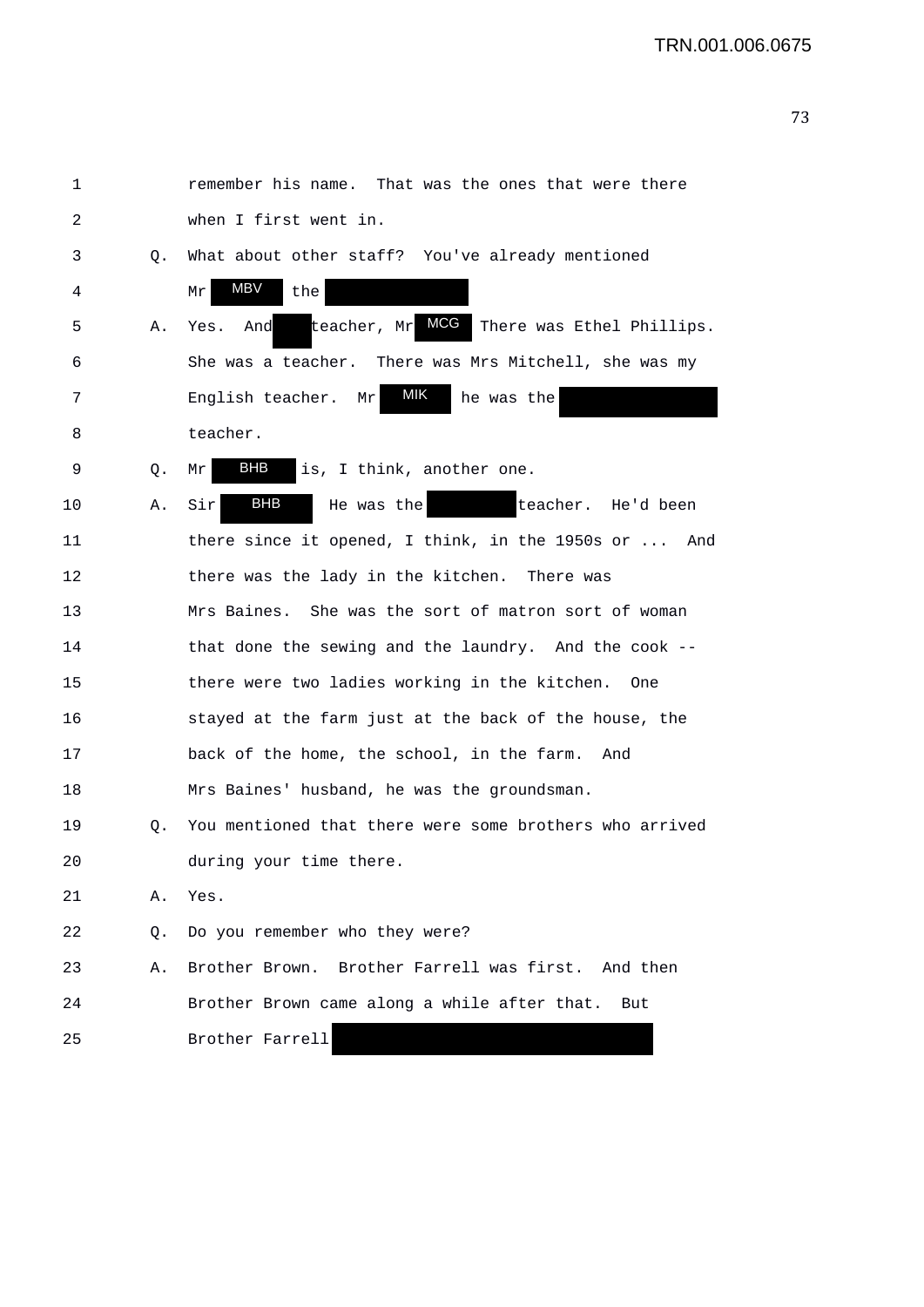| 1  | Q. | We'll come to look at that; I think that happened while  |
|----|----|----------------------------------------------------------|
| 2  |    | you were at St Ninian's.                                 |
| 3  |    | And Brother MHG was another you mentioned.               |
| 4  | Α. | That was the one I couldn't mind his name. The other     |
| 5  |    | one, he was a big tall man, so he was very quiet, never  |
| 6  |    | spoke much. He sort of just kept his distance away from  |
| 7  |    | everybody.                                               |
| 8  | Q. | We'll come back and look at some of these people you've  |
| 9  |    | mentioned during the course of your evidence.            |
| 10 |    | What about the boys that were there, Alan? What's        |
| 11 |    | your recollection of the number of boys that were there? |
| 12 | А. | It was anything from mid-30s to 44. I think 44 was the   |
| 13 |    | maximum beds that we had.                                |
| 14 | Q. | The age range of boys?                                   |
| 15 | Α. | Twelve -- it was supposed to be 12, until they were 16.  |
| 16 |    | But I'm sure there was a younger boy. I think his name   |
| 17 |    | I think he was under 12. He looked<br>was                |
| 18 |    | under 12.                                                |
| 19 | Q. | Were you accommodated in a dormitory?                    |
| 20 | Α. | Yes. It was all dormitories.                             |
| 21 | Q. | I'm going to put a plan on the screen for you if that's  |
| 22 |    | okay, and ask you to have a look at that. It's at        |
| 23 |    | CFS.001.006.8297.                                        |
| 24 |    | If you take a few minutes just to orientate yourself     |
| 25 |    | on the plan, do you see the car park outside marked?     |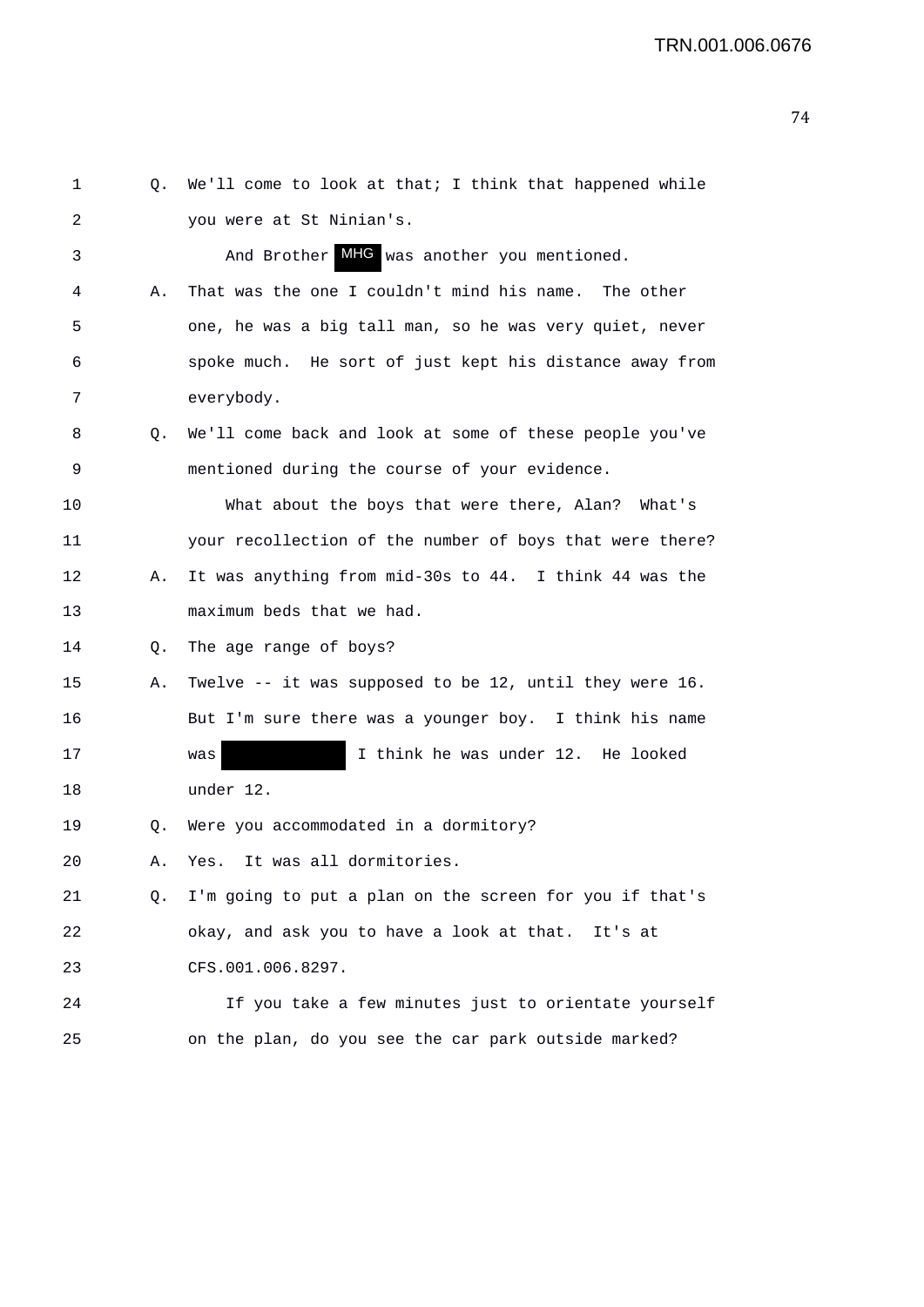| 2  | Q. | And then do you see the entrance hall?                            |
|----|----|-------------------------------------------------------------------|
| 3  | Α. | Yes.                                                              |
| 4  | Q. | And then going into the main hall --                              |
| 5  | Α. | Yes.                                                              |
| 6  | Q. | -- do you recognise that?                                         |
| 7  | Α. | Oh yes. I used to clean it every day, polish it with              |
| 8  |    | a buffer.                                                         |
| 9  | Q. | Is that the hall?                                                 |
| 10 | Α. | Yes.                                                              |
| 11 | Q. | If you're at the entrance hall, how would you get to the          |
| 12 |    | dormitories?                                                      |
| 13 | Α. | You'd take a right, you would go across and you've got            |
| 14 |    | the sewing room, you've got two bedrooms.                         |
| 15 |    | -- when you first take the right to<br>MBS<br><b>Brother</b>      |
| 16 |    | that passage way, there's two rooms there, which was              |
| 17 |    | <b>MBS</b><br>MHJ<br>bedrooms, and then<br>and Brother<br>Brother |
| 18 |    | you've got the matron's room and then you've got the              |
| 19 |    | start of the dormitories.                                         |
| 20 | Q. | Alan, the plan is actually also on a large screen behind          |
| 21 |    | Would you be able to stand up and look at the plan<br>you.        |
| 22 |    | for me so you can indicate a few things for me?                   |
| 23 | Α. | Yes.                                                              |
| 24 | Q. | Which dormitory were you allocated to when you first              |
| 25 |    | went to St Ninian's?                                              |

1 A. Yes, I see the thing there.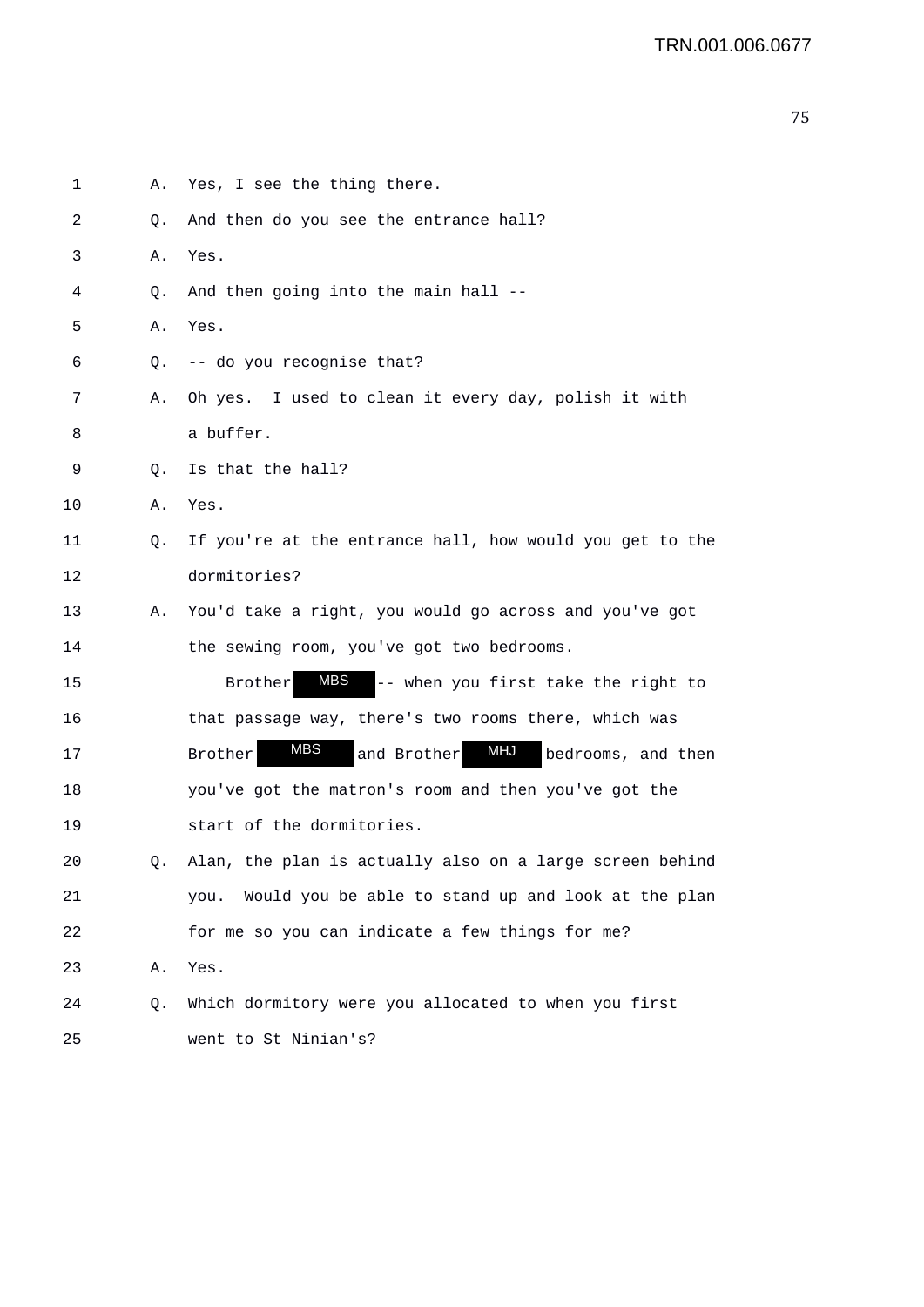1 A. Number 13.

| 2  | You're pointing to the top row, the far left dormitory;<br>Q.        |
|----|----------------------------------------------------------------------|
| 3  | is that dormitory 13?                                                |
| 4  | That's dormitory 12 (indicating).<br>Yes.<br>Α.                      |
| 5  | I think you tell us in your statement that the<br>Q.                 |
| 6  | dormitories were numbered from 1 to 13. How were these               |
| 7  | arranged in terms of the age of boys that stayed in                  |
| 8  | them?                                                                |
| 9  | By your date of birth. Your actual date of birth.<br>Α.<br>You       |
| 10 | got moved along. So somebody who was born in                         |
| 11 | 11 September, or whatever, they'd be the youngest, so                |
| 12 | they'd be put in number 13, and then you worked your way             |
| 13 | down.                                                                |
| 14 | So when you arrived and you were put in dormitory 13 --<br>Q.        |
| 15 | Ms MacLeod, have we finished with the plan<br>LADY SMITH:            |
| 16 | because at the moment the microphone is not picking Alan             |
| 17 | Do you see what I mean?<br>up.                                       |
| 18 | MS MACLEOD:<br>Yes.                                                  |
| 19 | LADY SMITH:<br>Thank you.                                            |
| 20 | When you were put in dormitory 13 initially,<br>MS MACLEOD:          |
| 21 | the one you've pointed out to me, were you in a group of             |
| 22 | the younger children in the school?                                  |
| 23 | The very youngest would be in that dorm.<br>Yes.<br>Α.               |
| 24 | And did there come a time when you were moved up to the<br>$\circ$ . |
| 25 | next dorm?                                                           |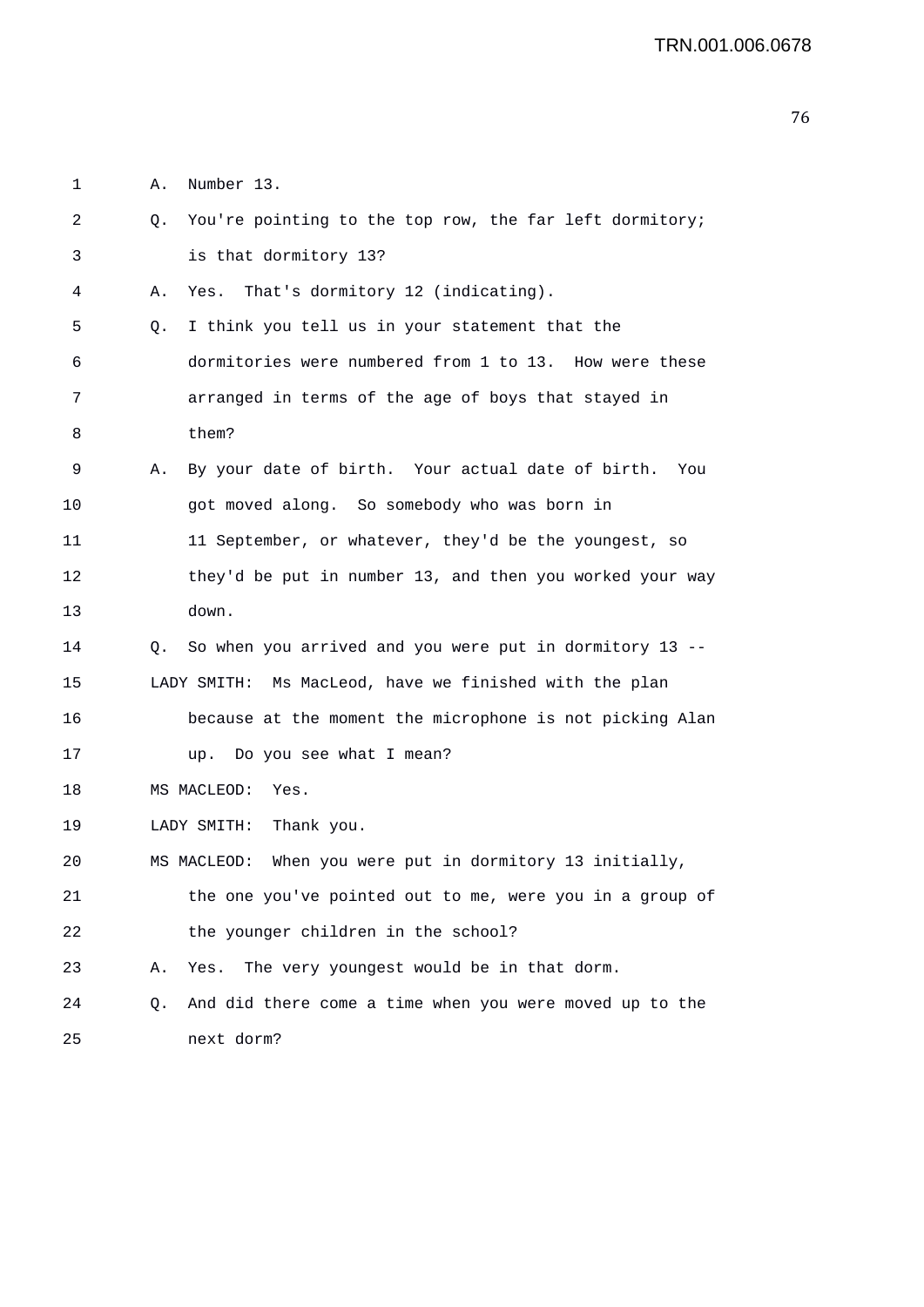| 1  | Α. | When the older ones left, they were getting moved<br>Yes. |
|----|----|-----------------------------------------------------------|
| 2  |    | along, so you were only maybe there three months,         |
| 3  |    | six months, and you got moved along if someone else       |
| 4  |    | So if one person left at the senior end, one<br>left.     |
| 5  |    | person from each dorm would be moved along one to the     |
| 6  |    | next one.                                                 |
| 7  | Q. | So was there a particular side for junior dormitories     |
| 8  |    | and the another side for senior dormitories?              |
| 9  | Α. | Yes.                                                      |
| 10 | Q. | Were there brothers who had rooms in the same area as     |
| 11 |    | the boys' dormitories?                                    |
| 12 | Α. | LNA<br>Yes, brother Kelly and Brother                     |
| 13 | Q. | Would you mind, again, pointing out on the plan behind    |
| 14 |    | LNA<br>you which room was Brother<br>room and which room  |
| 15 |    | was Brother Kelly's?                                      |
| 16 | Α. | Brother Kelly was around about here (indicating).         |
| 17 | Q. | So for Brother Kelly's dorm you're pointing around the    |
| 18 |    | middle dorm on the bottom row?                            |
| 19 | Α. | Yes.                                                      |
| 20 | Q. | <b>LNA</b><br>And what about Brother                      |
| 21 | Α. | That was his room up here (indicating).                   |
| 22 | Q. | So you're pointing to the room, second from the right on  |
| 23 |    | the top row?                                              |
| 24 | Α. | Yes.                                                      |
| 25 | Q. | Thank you.                                                |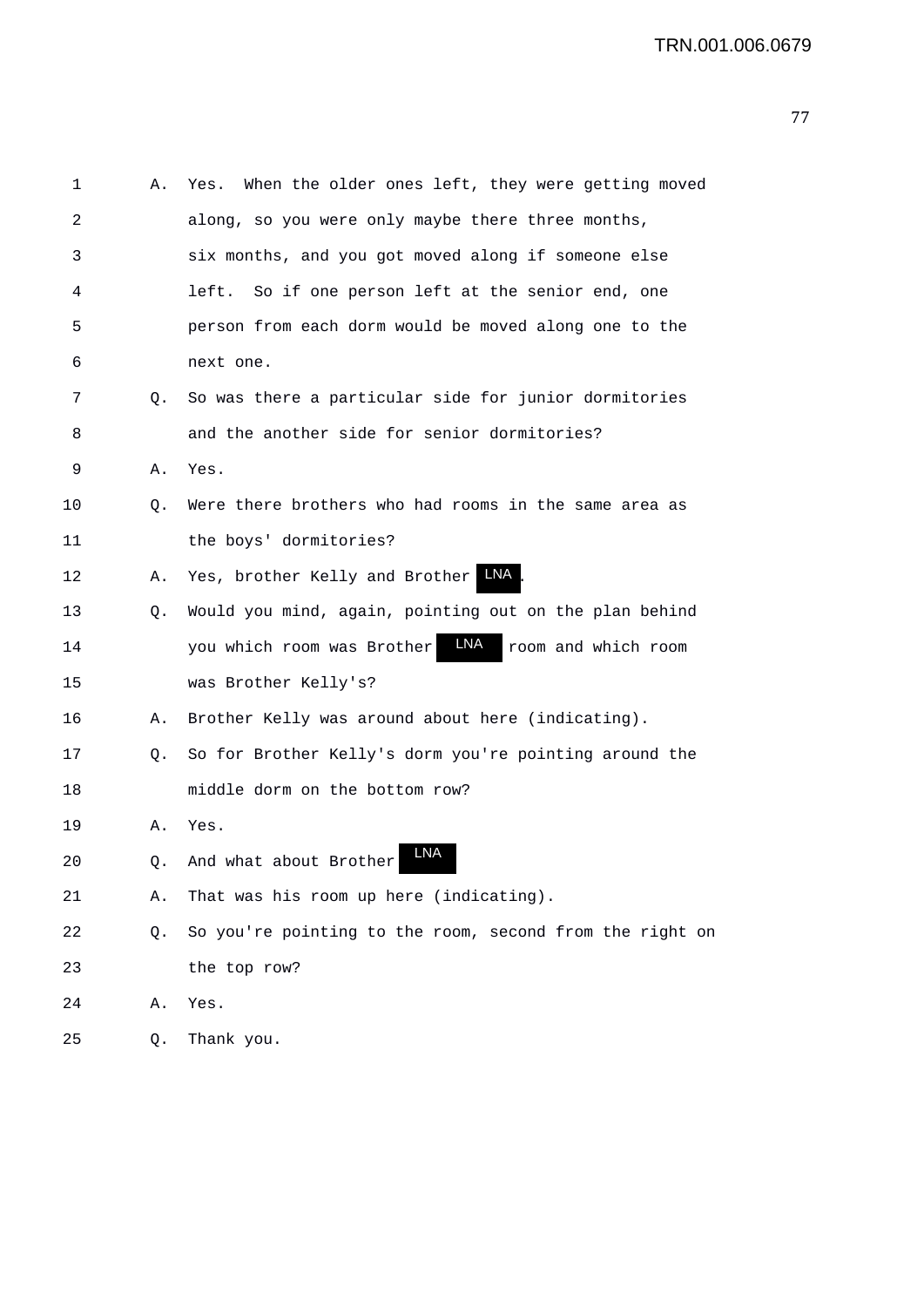| 1  |    | Can you remember how long you spent, roughly, in          |
|----|----|-----------------------------------------------------------|
| 2  |    | your first dormitory, 13?                                 |
| 3  | Α. | A very short period. I think it might have been           |
| 4  |    | a couple of weeks.                                        |
| 5  | Q. | And how many beds were in the dorm?                       |
| 6  | Α. | I think that one had five, I think.                       |
| 7  | Q. | What about the other dorms you moved to; did they have    |
| 8  |    | similar numbers?                                          |
| 9  | А. | Similar numbers. I think they went, most of them was      |
| 10 |    | four, five, six, and I think there were a couple that     |
| 11 |    | was three. I think that was up in the top row, this one   |
| 12 |    | (indicating) at the bottom of the wee steps, the second   |
| 13 |    | one down, the corner, the second room down. I think       |
| 14 |    | there were only two or three in that, and the same        |
| 15 |    | in the one down here (indicating) at the corner.<br>They  |
| 16 |    | were wee bedrooms.                                        |
| 17 | Q. | So some of the dorms on the senior side had fewer beds?   |
| 18 | Α. | Yes.                                                      |
| 19 | Q. | You mentioned polishing the hall floor.                   |
| 20 | А. | Yes.                                                      |
| 21 | Q. | Was that one of the chores you had to do?                 |
| 22 | Α. | I used to get put into like the basement to sweep<br>Yes. |
| 23 |    | up, but I didn't want to do that job because I was        |
| 24 |    | getting picked on by the kids because you're down in the  |
| 25 |    | basement and you got beat up.                             |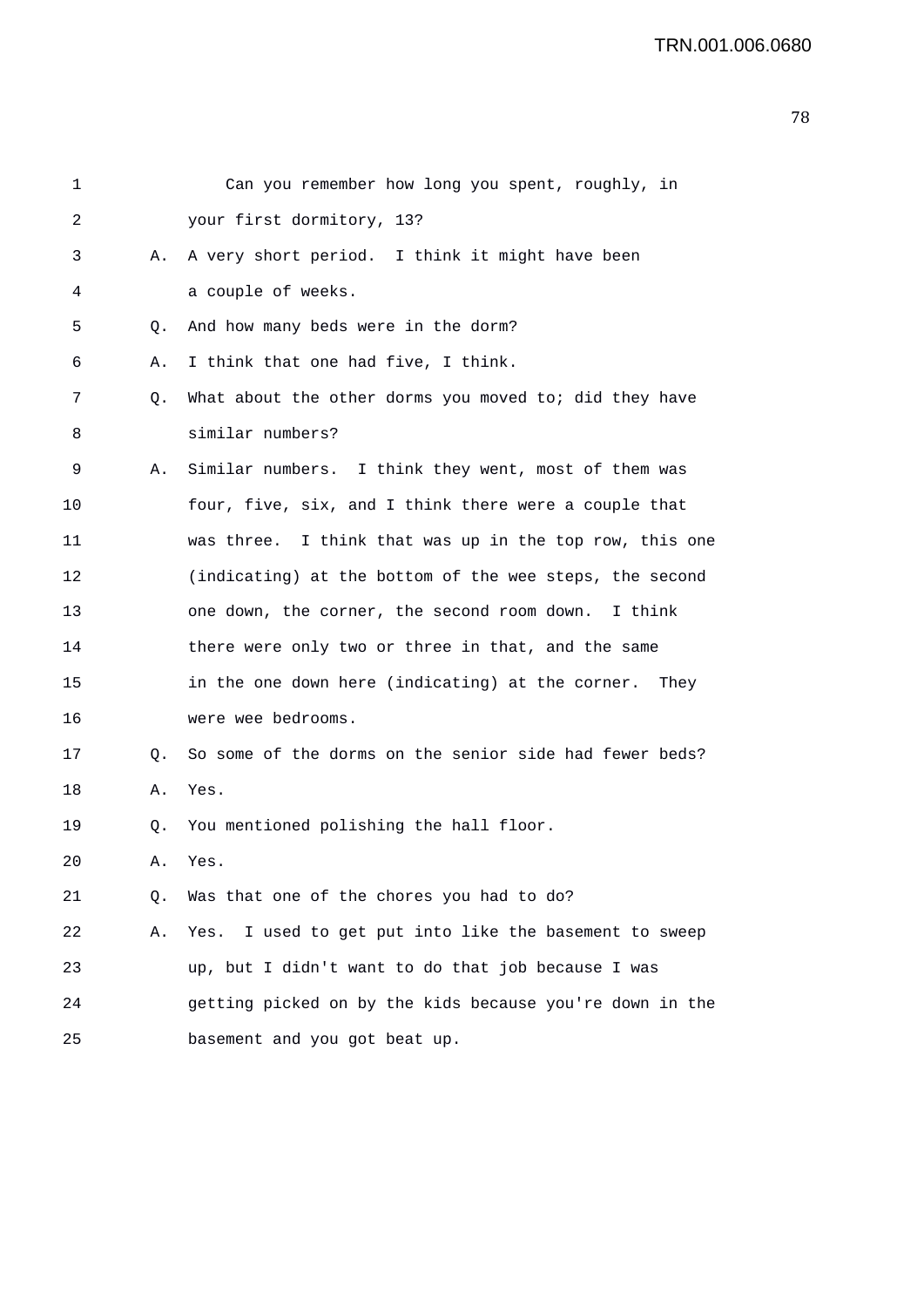| Okay. |  |
|-------|--|

| 2  | Α. | So when I went to the main hall, because I spent a lot   |
|----|----|----------------------------------------------------------|
| 3  |    | of time polishing it, I made a better job than the rest  |
| 4  |    | that were doing it, they kept me doing it. I felt safer  |
| 5  |    | doing that job.                                          |
| 6  | Q. | Who arranged the chores, who told you what chores to do? |
| 7  | Α. | It was normally the brothers.                            |
| 8  | Q. | Was there a particular brother?                          |
| 9  | Α. | It was -- normally, it'd be the top two brothers that    |
| 10 |    | were in charge that gave you your chores.                |
| 11 | Q. | When you first arrived at St Ninian's, who was the       |
| 12 |    |                                                          |
| 13 | Α. | LNA<br><b>Brother</b>                                    |
| 14 | Q. | And did that change while you were there?                |
| 15 | Α. | He left, I don't know where he went, he just<br>Yes.     |
| 16 |    | disappeared, and                                         |
| 17 |    |                                                          |
| 18 | Q. | Was there a particular time in the morning at which you  |
| 19 |    | had to get up?                                           |
| 20 | Α. | Yes, we woke up every morning, I think it was            |
| 21 |    | I think it was about 7-ish, half 7, I think, because we  |
| 22 |    | had to get our breakfast and then go and do our chores   |
| 23 |    | and then go to school -- classes.                        |
| 24 | Q. | What about bedtime? Was there a particular time at       |
| 25 |    | which you had to go to bed?                              |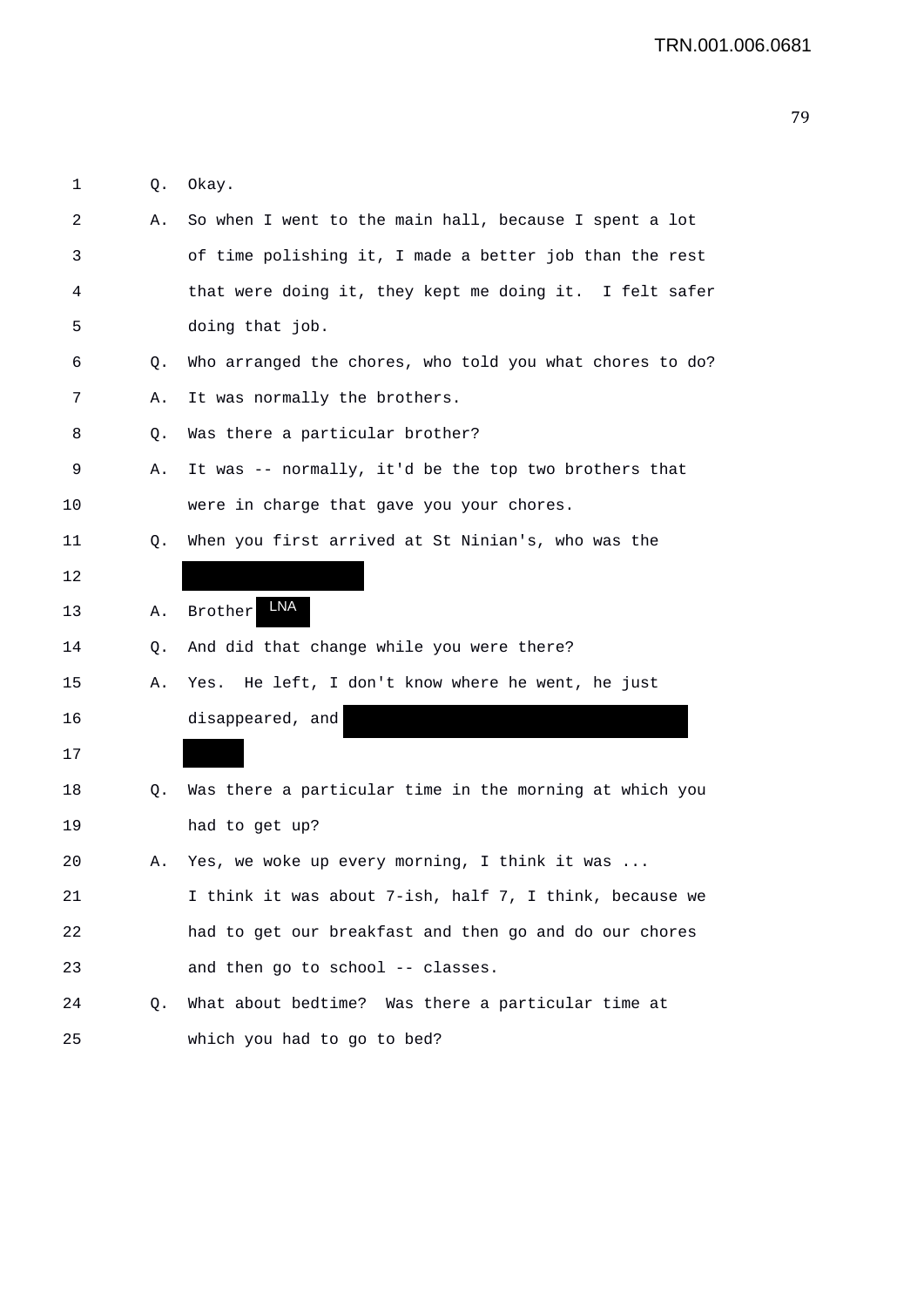| 1  | Α. | Yes, you had to be in bed and lights out -- I think it   |
|----|----|----------------------------------------------------------|
| 2  |    | was 9 o'clock. Because we sometimes did sports at night  |
| 3  |    | in two groups, the Ramsays and the Stuarts and it was    |
| 4  |    | probably playing hockey indoors or crab football or      |
| 5  |    | things. Then we'd get our tea, maybe have team games as  |
| 6  |    | well as sports during the day. So we got across and got  |
| 7  |    | showered and then we played about in the dormitories for |
| 8  |    | a spell, and then we were put to our bed.                |
| 9  | Q. | I think you say that there was music played at night.    |
| 10 | Α. | Yes, music played, yes. They played music.               |
| 11 | Q. | Were you allowed to talk in the dormitories at           |
| 12 |    | night-time?                                              |
| 13 | Α. | No, no.                                                  |
| 14 | Q. | What would happen if you did?                            |
| 15 | Α. | You got punished.                                        |
| 16 | Q. | Who would punish you?                                    |
| 17 | Α. | LNA<br>Brother                                           |
| 18 | Q. | What would he do?                                        |
| 19 | Α. | He would skelp you or put you down -- if it was severe   |
| 20 |    | enough, he'd stick you outside the doors.                |
| 21 |    | Where dorm 13, there's a door right opposite that        |
| 22 |    | takes you to a spiral staircase that'll take you up to   |
| 23 |    | church or to the basement. He'd put you outside that     |
| 24 |    | door or he would take you to the very start of the       |
| 25 |    | dormitories outside the matron's office, the sewing      |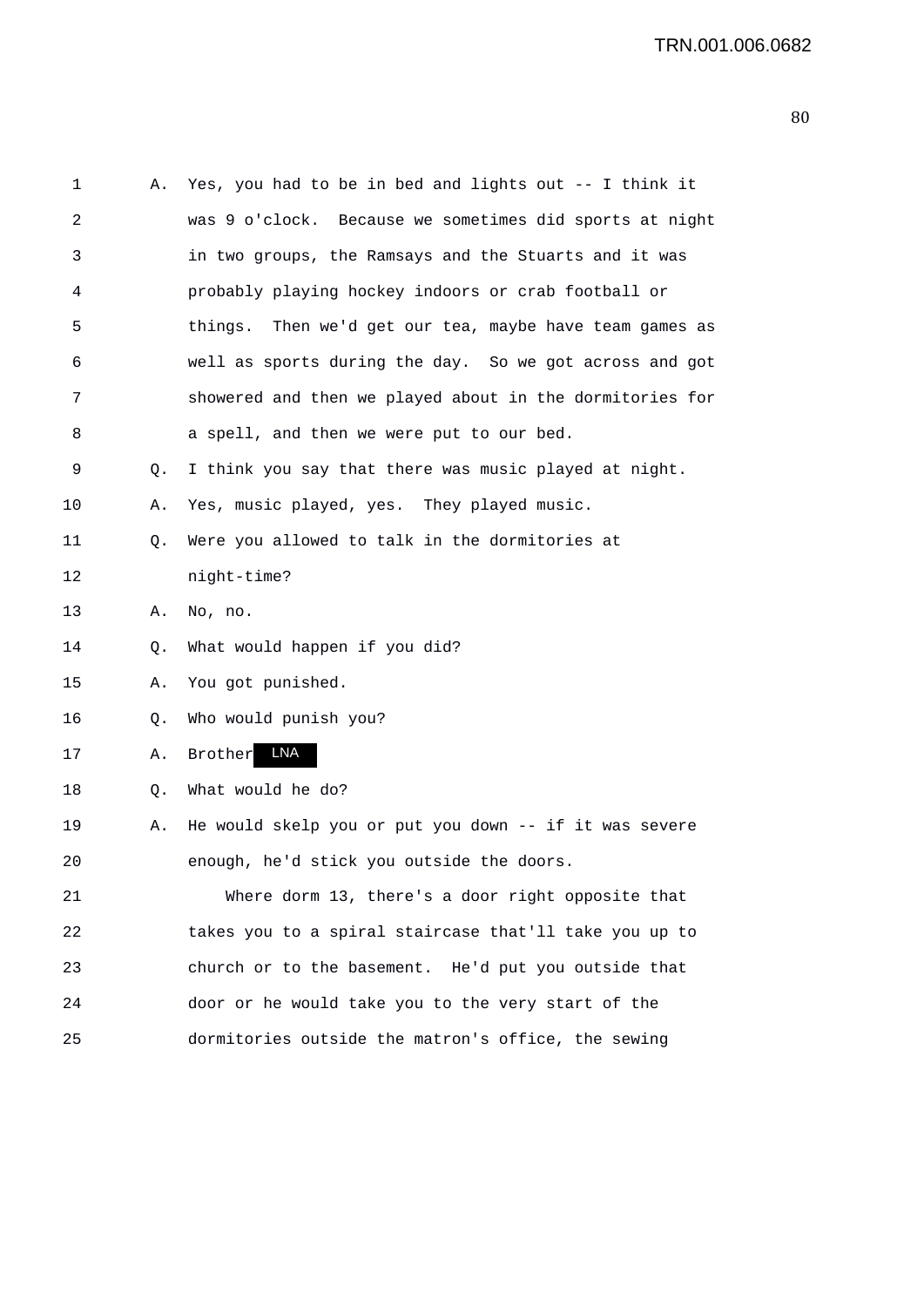| $\mathbf{1}$ |    | room, and stand at that door, and that had a snib door     |
|--------------|----|------------------------------------------------------------|
| 2            |    | on it as well.                                             |
| 3            | Q. | Would you have to stand there for quite some time?         |
| 4            | Α. | You had to stand there and there was a boy that            |
| 5            |    | I remember, I can't remember his name, but they actually   |
| 6            |    | forgot about him. The young boy slept on the concrete      |
| 7            |    | LNA<br>spiral stairs overnight because, obviously, Brother |
| 8            |    | had forgotten about him.                                   |
| 9            | Q. | Is that something you remembered hearing about at the      |
| 10           |    | time?                                                      |
| 11           | Α. | Yes, that was something that I remember happened at the    |
| 12           |    | time.                                                      |
| 13           | Q. | Were you sometimes made to stand for a period of time?     |
| 14           | Α. | Yes.                                                       |
| 15           | Q. | How long would you be asked to stand?                      |
| 16           | Α. | Sometimes half an hour, an hour. And then you would get    |
| 17           |    | a slap from him and be put back in the dorms. They sort    |
| 18           |    | of kept you until people were asleep in the dorm and       |
| 19           |    | maybe that was the reason why they kept you standing so    |
| 20           |    | long, so you had nobody to talk to.                        |
| 21           | О. | You mentioned showers there when you were speaking about   |
| 22           |    | what would happen before you went to bed. You tell us      |
| 23           |    | in your statement that you had a shower every night.       |
| 24           | Α. | Yes.                                                       |
| 25           | Q. | Where were the showers in St Ninian's when you were        |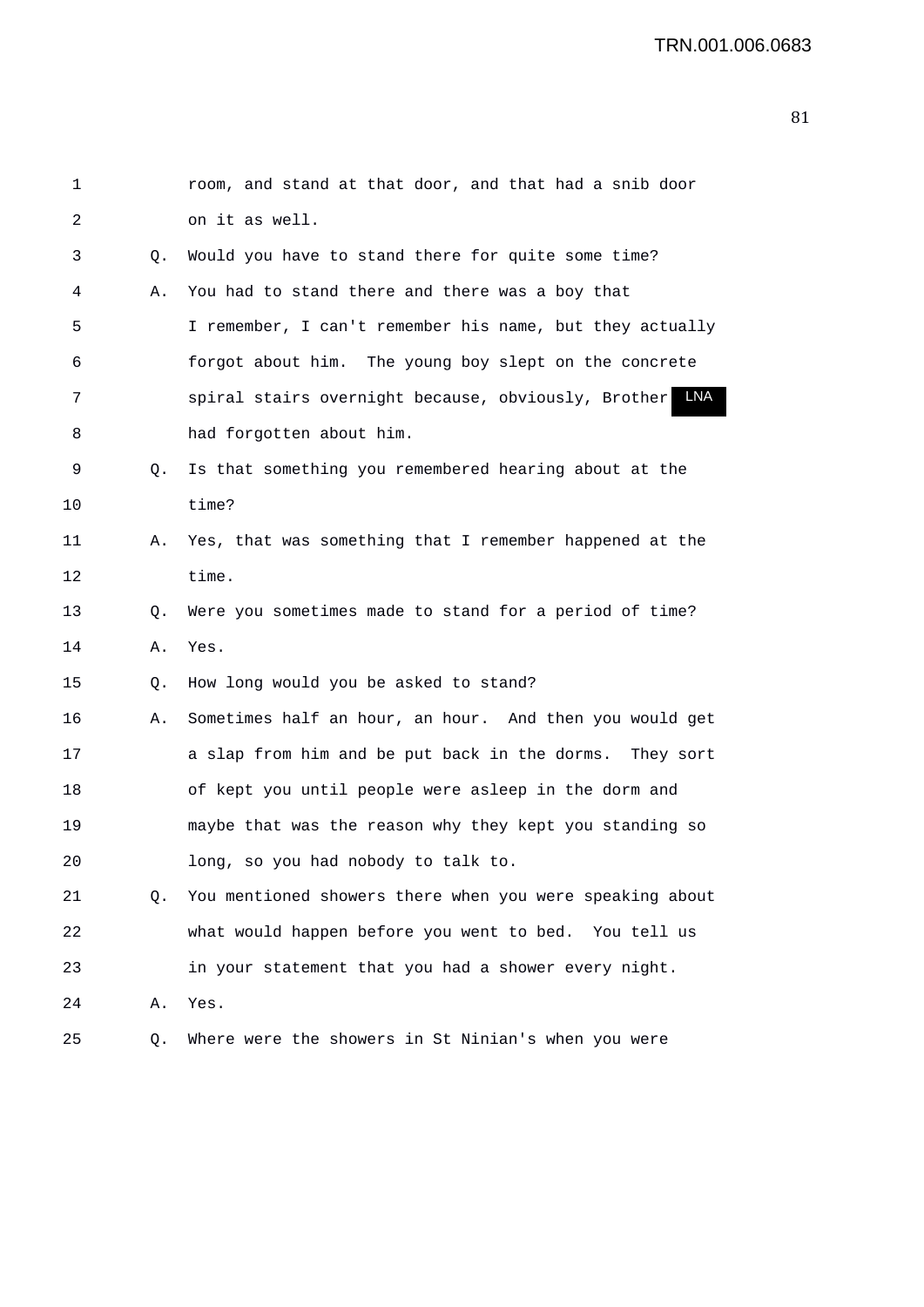| 1  |    | there?                                                      |
|----|----|-------------------------------------------------------------|
| 2  | А. | In between the seniors and juniors dormitories, in the      |
| 3  |    | middle.                                                     |
| 4  | Q. | So the showers were on the same floor --                    |
| 5  | Α. | Same floor.                                                 |
| 6  | Q. | -- as the dormitories?                                      |
| 7  | А. | LNA room -- as you go towards<br>Yes, in between Brother    |
| 8  |    | the senior room, it was in the middle.                      |
| 9  | Q. | Were the showers open-plan or were there cubicles?          |
| 10 | А. | Yes, there were six showers -- I think it was six           |
| 11 |    | showers -- just open-plan showers.                          |
| 12 | Q. | So when you were showering and there was another boy        |
| 13 |    | showering, could you see that other boy?                    |
| 14 | Α. | Yes. We all stood in line until we got showered.            |
| 15 | Q. | Was there any supervision of the showering?                 |
| 16 | Α. | There was two, Brother Kelly and Brother MA<br>and it       |
| 17 |    | was like they were there to stop any nonsense.              |
| 18 | Q. | Were they there at the same time?                           |
| 19 | Α. | At the same time and separate times. There would            |
| 20 |    | definitely be one there at all times. But sometimes         |
| 21 |    | LNA would come in and stand.<br><b>Brother</b>              |
| 22 | Q. | LNA<br>So when Brother<br>was supervising the showers, what |
| 23 |    | would he do?                                                |
| 24 | Α. | He would stand there and watch the kids, watch us           |
| 25 |    | shower.                                                     |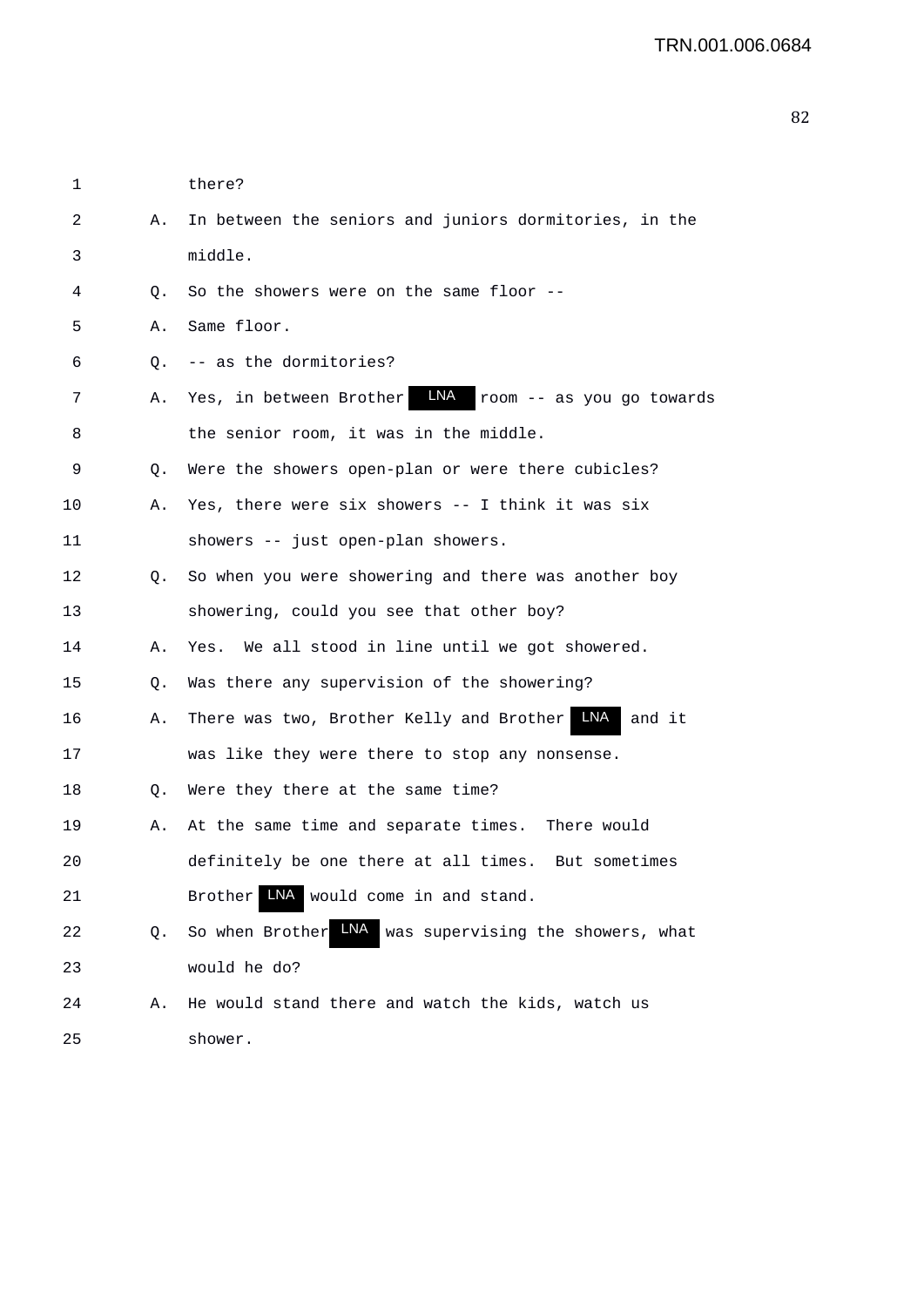| 1  | Q. | Would he say anything?                                         |
|----|----|----------------------------------------------------------------|
| 2  | Α. | Just, "Get yourself washed", or, "Wash yourself right,         |
| 3  |    | mind you brush your teeth". That's about it. They just         |
| 4  |    | kept on watching us shower.                                    |
| 5  | О. | And what about Brother Kelly when he was supervising the       |
| 6  |    | showers?                                                       |
| 7  | Α. | The exact same. The two of them were the exact same.           |
| 8  | О. | What about when they were there together?                      |
| 9  | Α. | They hardly spoke. It was just like they were watching         |
| 10 |    | us, making sure we were getting cleaned properly.              |
| 11 |    | My Lady, I think it's almost 1 o'clock.<br>MS MACLEOD:         |
| 12 |    | LADY SMITH:<br>Would that be a useful point at which to break? |
| 13 |    | MS MACLEOD:<br>Yes.                                            |
| 14 |    | We normally take a break about now for the<br>LADY SMITH:      |
| 15 |    | lunch adjournment, if that's all right with you, Alan,         |
| 16 |    | we'll do that just now and I'll sit again at 2 o'clock.        |
| 17 | Α. | Yes, thank you.                                                |
| 18 |    | $(1.00 \text{ pm})$                                            |
| 19 |    | (The lunch adjournment)                                        |
| 20 |    |                                                                |
|    |    |                                                                |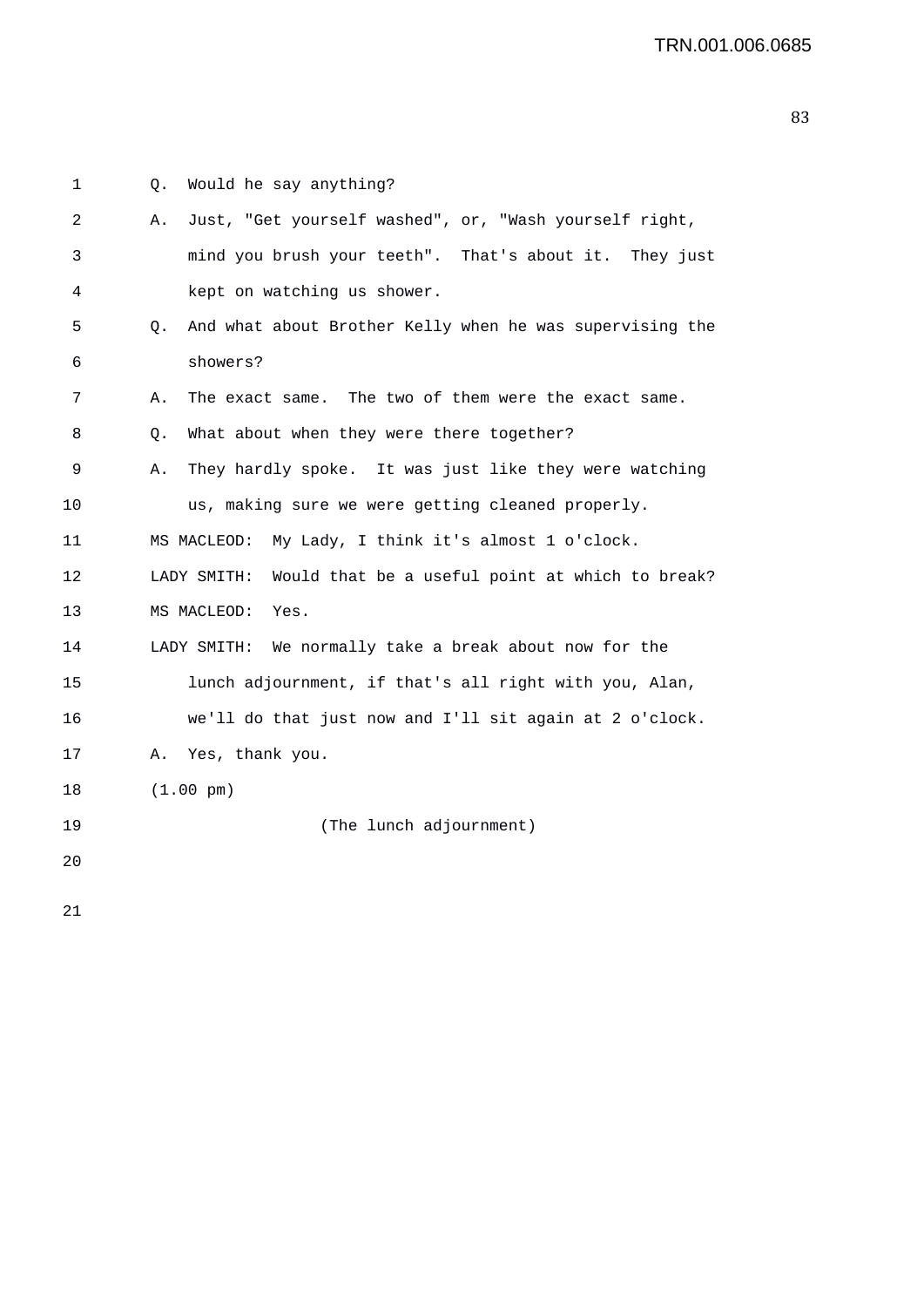1 (2.00 pm)

| 2       |    | LADY SMITH: Alan, I hope after the break you're ready to |
|---------|----|----------------------------------------------------------|
| 3       |    | carry on; is that all right?                             |
| 4       |    | A. Yes.                                                  |
| 5       |    | LADY SMITH: Thank you very much.                         |
| 6       |    | Ms MacLeod, when you're ready.                           |
| 7       |    | MS MACLEOD: Good afternoon, Alan. Can I ask you about    |
| 8       |    | sport at St Ninian's? Which sports were on offer for     |
| 9       |    | the boys?                                                |
| $10 \,$ | Α. | Cross-country. Rugby. Football. Athletics. Hockey.       |
| 11      |    | Gymnastics. Cricket. I think most sports. There was      |
| 12      |    | indoor sports as well, unihoc and things like that.      |
| 13      | Q. | Was sport then quite a big part of school life?          |
| 14      | Α. | A very big part. In the morning time, after we done our  |
| 15      |    | chores, we went to class, up to lunchtime, and after     |
| 16      |    | lunch was sports until teatime.                          |
| 17      | Q. | Given your asthma, how did you get on with sport in      |
| 18      |    | light of that?                                           |
| 19      | Α. | I struggled since the very start with doing              |
| 20      |    | cross-countries. Sometimes if you weren't quick enough   |
| 21      |    | you would be punished by getting no tea. But as that     |
| 22      |    | went on, with fresh air and that, my asthma was sort of  |
| 23      |    | improving, so when you end up running about half a mile  |
| 24      |    | up to 8.5 mile cross-country runs in the Lomonds, I was  |
| 25      |    | able to complete them in a reasonable time.              |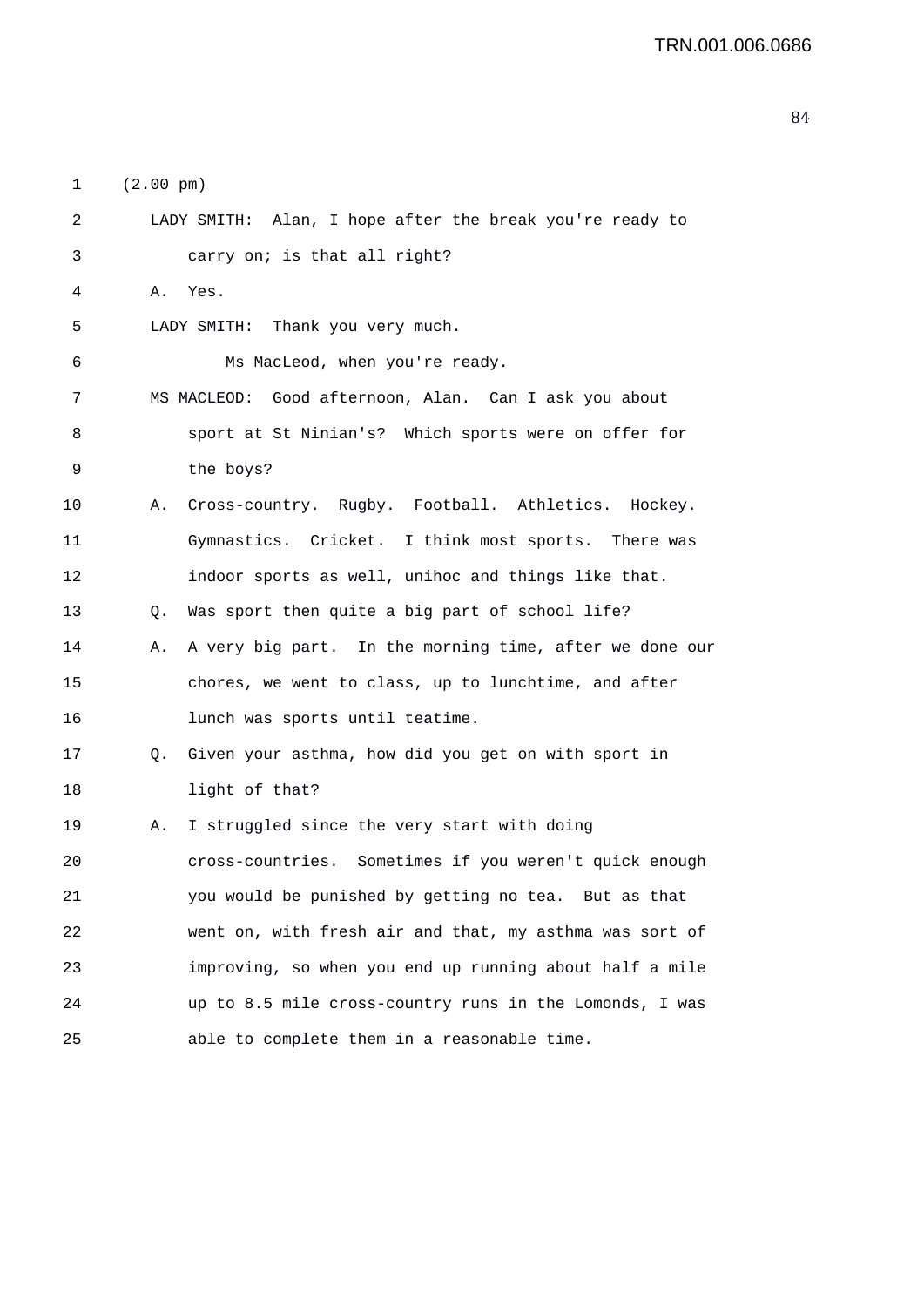1 But yeah, my asthma improved by the time I left 2 there. I didn't have any breathing problems after that. 3 Q. You mentioned there that you would sometimes miss meals. 4 A. Yes, if you were too slow or the last person in would 5 miss their tea. 6 Q. And I think you tell us that you would be the last in on 7 some occasions and you'd be too late to get your tea? 8 A. Yes, when I first started, I was late most -- well, all 9 the time, and if I couldn't manage it, one of the boys 10 would be told to stay back to run -- well, to walk with 11 me, in case something did happen, for assistance. 12 Q. If you missed your meal, would you get something later 13 on? 14 A. No. That was it, you got your breakfast the next 15 morning. It was only a biscuit and a tea for your tea 16 anyway. Well, a wee cake and a cup of tea. That's what 17 you got for your tea anyway. 18 Q. Was your main meal then in the middle of the day? 19 A. Yes. 20 Q. I think you tell us that as well as improving 21 in relation to the cross-country, you won the 22 most-improved rugby player award? 23 A. Yes, I did that. 24 Q. So was the school quite good then at bringing on your 25 sporting ability?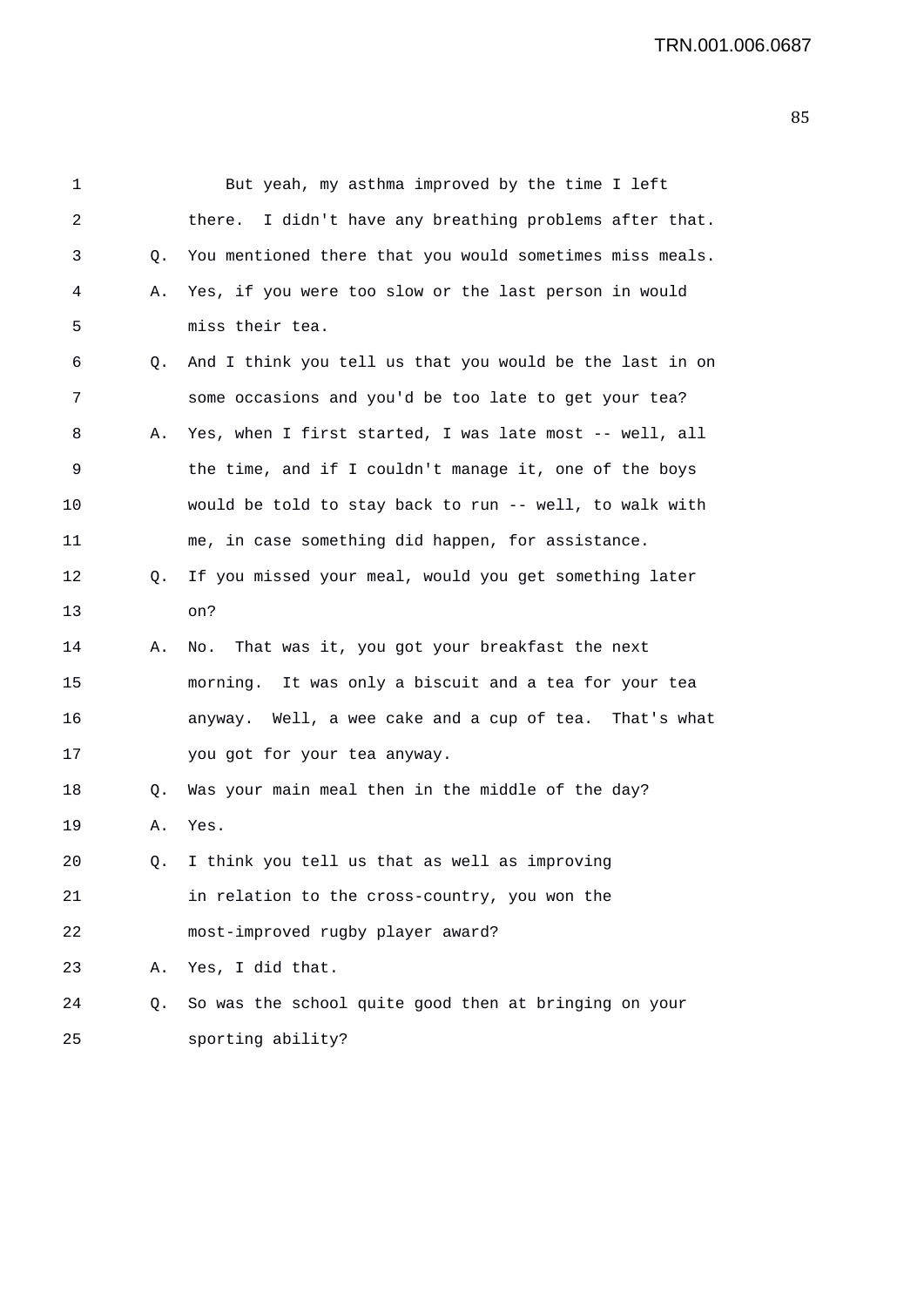| 1  | Α.          | Yes, they done trophies, the best team, the best player, |
|----|-------------|----------------------------------------------------------|
| 2  |             | and most improved player at rugby. I did get a Scottish  |
| 3  |             | rugby outfit. When I left in the summertime and went     |
| 4  |             | back, it was away                                        |
| 5  | Q.          | Was that a prize you got?                                |
| 6  | Α.          | That was a prize for being the most-improved rugby       |
| 7  |             | player, I got the Scotland rugby strip, rugby A team.    |
| 8  | Q.          | Did you get any medication to help with your asthma?     |
| 9  | Α.          | Just an inhaler, a blue inhaler.                         |
| 10 | Q.          | By the time you were coming up to leaving St Ninian's,   |
| 11 |             | were you able to partake in all the sport that was going |
| 12 |             | on?                                                      |
| 13 | Α.          | Every sport. Swimming as well. We done swimming every    |
| 14 |             | Wednesday in Perth swimming pool.                        |
| 15 | Q.          | Can I ask you how were you addressed by the brothers?    |
| 16 |             | Would they use your first name, your surname or          |
| 17 |             | something else?                                          |
| 18 | Α.          | family name<br>Mostly it was                             |
| 19 | Q.          | And how would you address a brother?                     |
| 20 | А.          | You'd say Brother Brown or Brother<br>and then their     |
| 21 |             | surname, Kelly or whatever.                              |
| 22 | $Q_{\star}$ | Something you mentioned --                               |
| 23 |             | LADY SMITH: Just before you go on to anything else, can  |
| 24 |             | I reassure you that although you're choosing for that    |
| 25 |             | purpose to mention your own surname, it is protected and |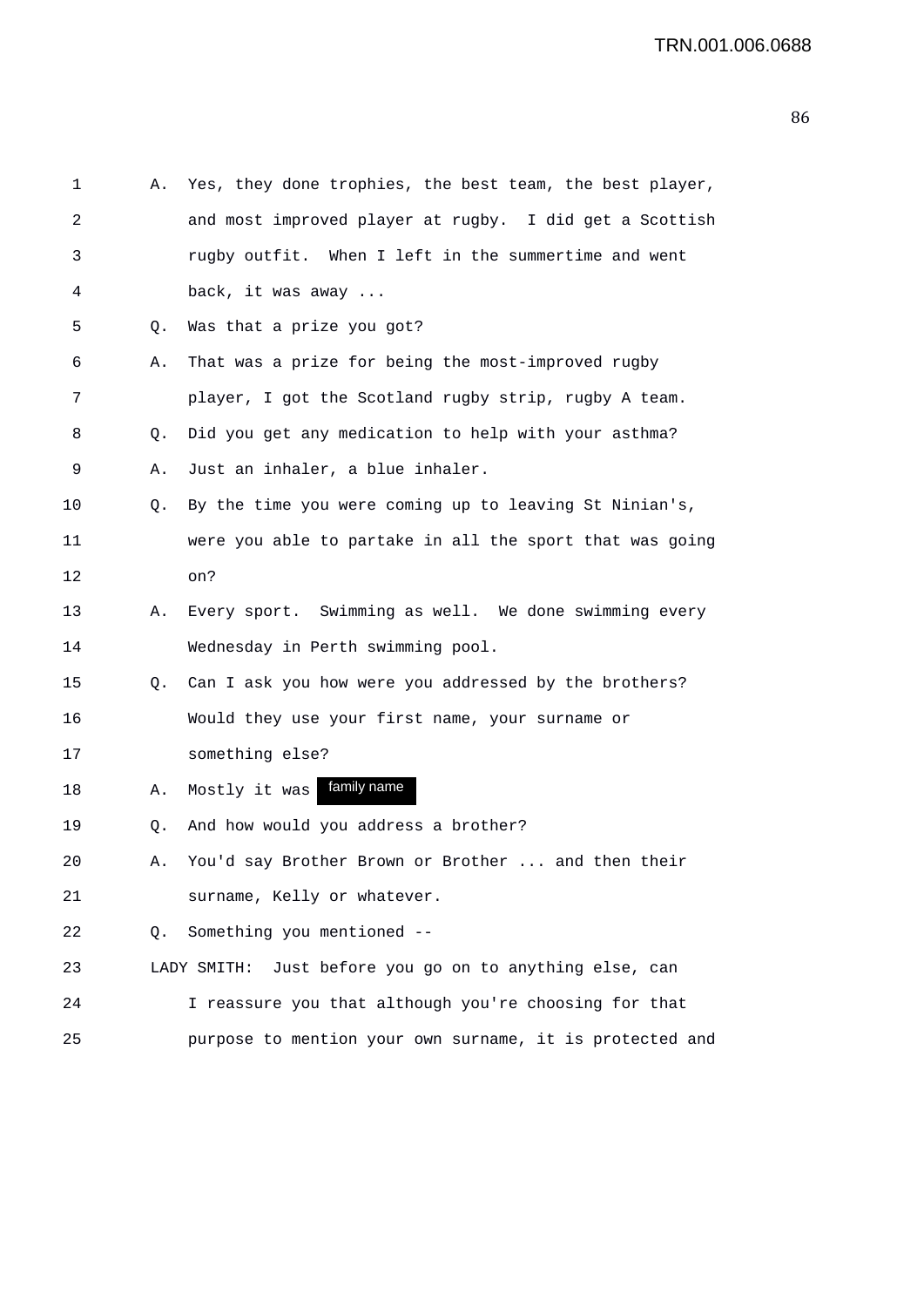| 1       |    | it will not be repeated and must not be repeated outside    |
|---------|----|-------------------------------------------------------------|
| 2       |    | the hearing room. Don't worry about that.                   |
| 3       |    | Thank you.                                                  |
| 4       |    | MS MACLEOD: Something you mention at various points in your |
| 5       |    | statement, Alan, is the bullying that you say was going     |
| 6       |    | on at St Ninian's.                                          |
| 7       | Α. | Yes.                                                        |
| 8       | Q. | You say that you realised the only way to survive was to    |
| 9       |    | take on the bullies.                                        |
| $10 \,$ | Α. | Yes.                                                        |
| 11      | Q. | Can I ask you, first of all, who was doing the bullying?    |
| 12      |    | I don't want names, but was it --                           |
| 13      | Α. | The kids.                                                   |
| 14      | О. | It was the boys?                                            |
| 15      | Α. | Boys.                                                       |
| 16      | Q. | Were you bullied at St Ninian's?                            |
| 17      | Α. | Yes. Quite a lot, because  I was one of the people          |
| 18      |    | from outside Glasgow. The Glasgow boys were sticking        |
| 19      |    | together against the boys from other parts of the           |
| 20      |    | It was mostly the Glaswegians that were doing<br>home       |
| 21      |    | the bullying.                                               |
| 22      | Q. | You mentioned earlier when you were talking about the       |
| 23      |    | basement, I think, in relation to chores --                 |
| 24      | Α. | Yes.                                                        |
| 25      |    | Q. -- that maybe there were things going on in the          |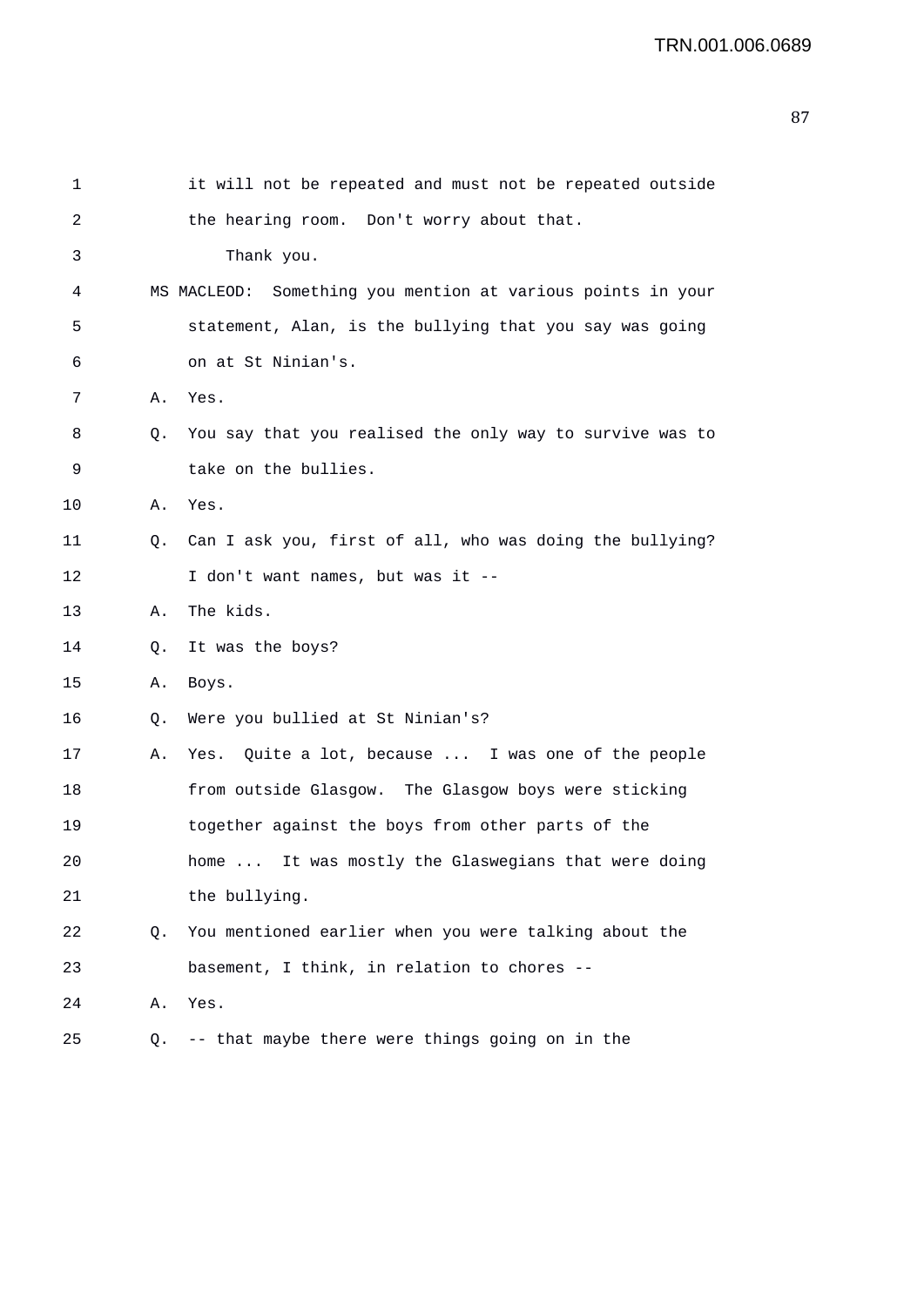1 basement.

2 A. Yes.

3 Q. What was going on in the basement in relation to 4 bullying?

5 A. If you were sent down there for any reason, if you 6 wanted to get changed from your shoes into plimsolls or 7 if you had chores to clean or sweep the basement out or 8 you went to classes at the woodwork or to the crafts, 9 arts and crafts, that's when you'd most likely get 10 bullied. It was the best place to be jumped, jumped 11 from them.

- 12 Q. So when you were being bullied, what was happening to 13 you?
- 14 A. It was night-time when we went for our tea -- that was 15 in the basement level, the dining room and the kitchen, 16 that was in the basement -- and we had to walk down the 17 spiral stairs and along this dark corridor. You knew -- 18 there were some spaces going along and there were 19 a couple of doorways, and they'd turn the lights off. 20 You knew when everything was quiet something was going 21 to happen because you didn't hear nothing at all falling 22 about or that. You used to run between that bit of 23 corridor because you knew folk would be standing there 24 in the alleyways waiting to belt you.
- 25 Q. What would they be waiting to do?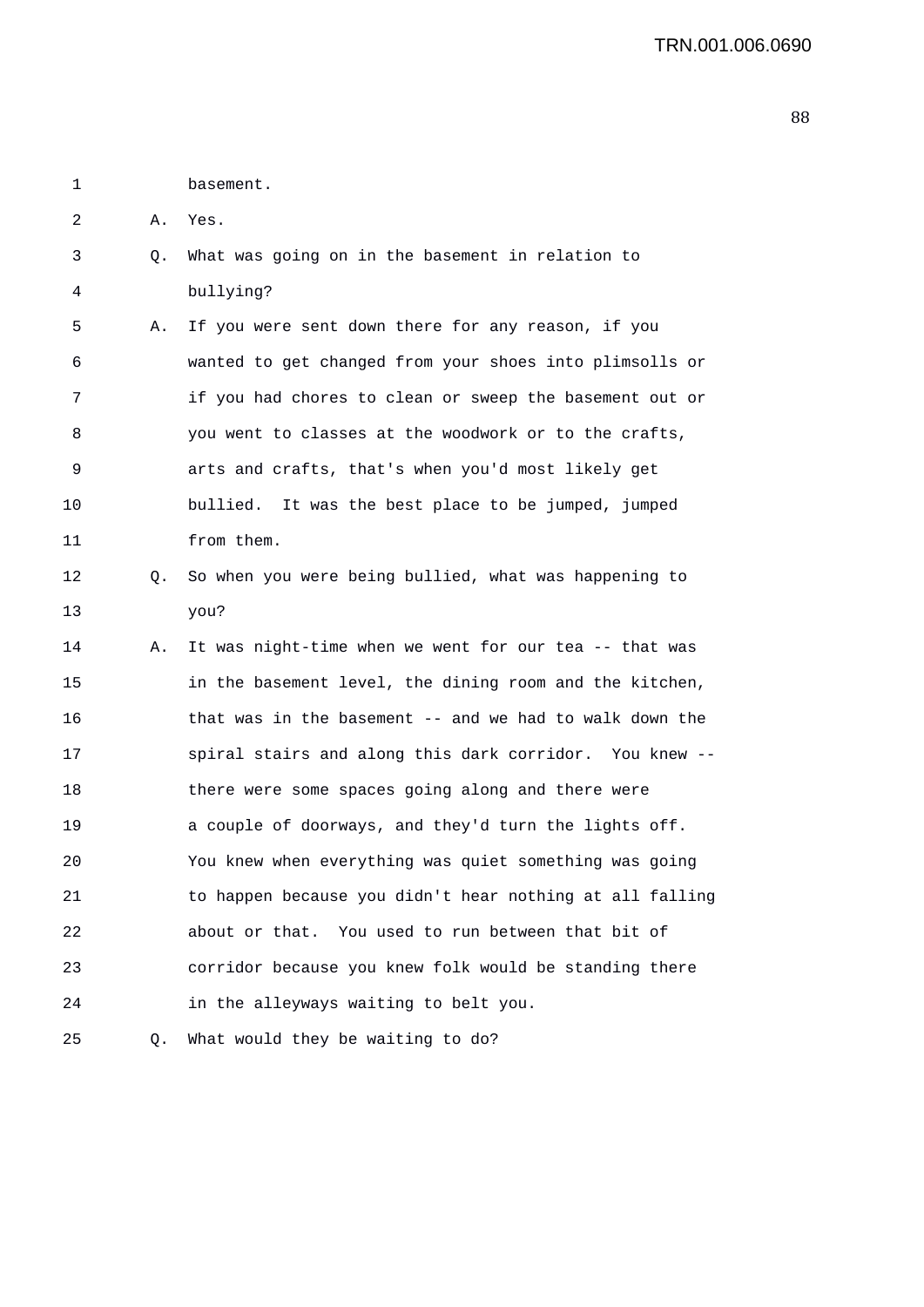| 1  | Α. | To beat you up, and it was like -- it could be 10,       |
|----|----|----------------------------------------------------------|
| 2  |    | 20 guys waiting. It was like running a gauntlet and      |
| 3  |    | they'd just boot and kick you. If you fell you got       |
| 4  |    | a severe beating. There were times when you would be     |
| 5  |    | knocked unconscious, basically.                          |
| 6  | Q. | Did that happen to you?                                  |
| 7  | Α. | Yes, it happened to me a few times, I would say, that    |
| 8  |    | I've hit the deck and  because it's big stone floors     |
| 9  |    | and if they're stamping on your head, you end up getting |
| 10 |    | knocked out.                                             |
| 11 | Q. | So would you be walking through there on your own?       |
| 12 | Α. | Yes. You all might be going for lunch at the same time,  |
| 13 |    | but if you're called back to do something or straighten  |
| 14 |    | the chairs in the TV room or whatever, so you didn't go  |
| 15 |    | about with the crowd, in case you were slapped and       |
| 16 |    | punched on the way. Sometimes you went thinking they're  |
| 17 |    | in the dining hall and you're going  and they'd be       |
| 18 |    | sitting waiting for you to come down for lunch and       |
| 19 |    | that's when they'd turn the light off. It was dark       |
| 20 |    | anyway, but they would turn the lights off and sometimes |
| 21 |    | there would be screaming and that and you'd get one of   |
| 22 |    | the brothers coming back from the dining room to see     |
| 23 |    | what was going on.                                       |
| 24 | Q. | On any of the times that that happened to you, were you  |
| 25 |    | injured?                                                 |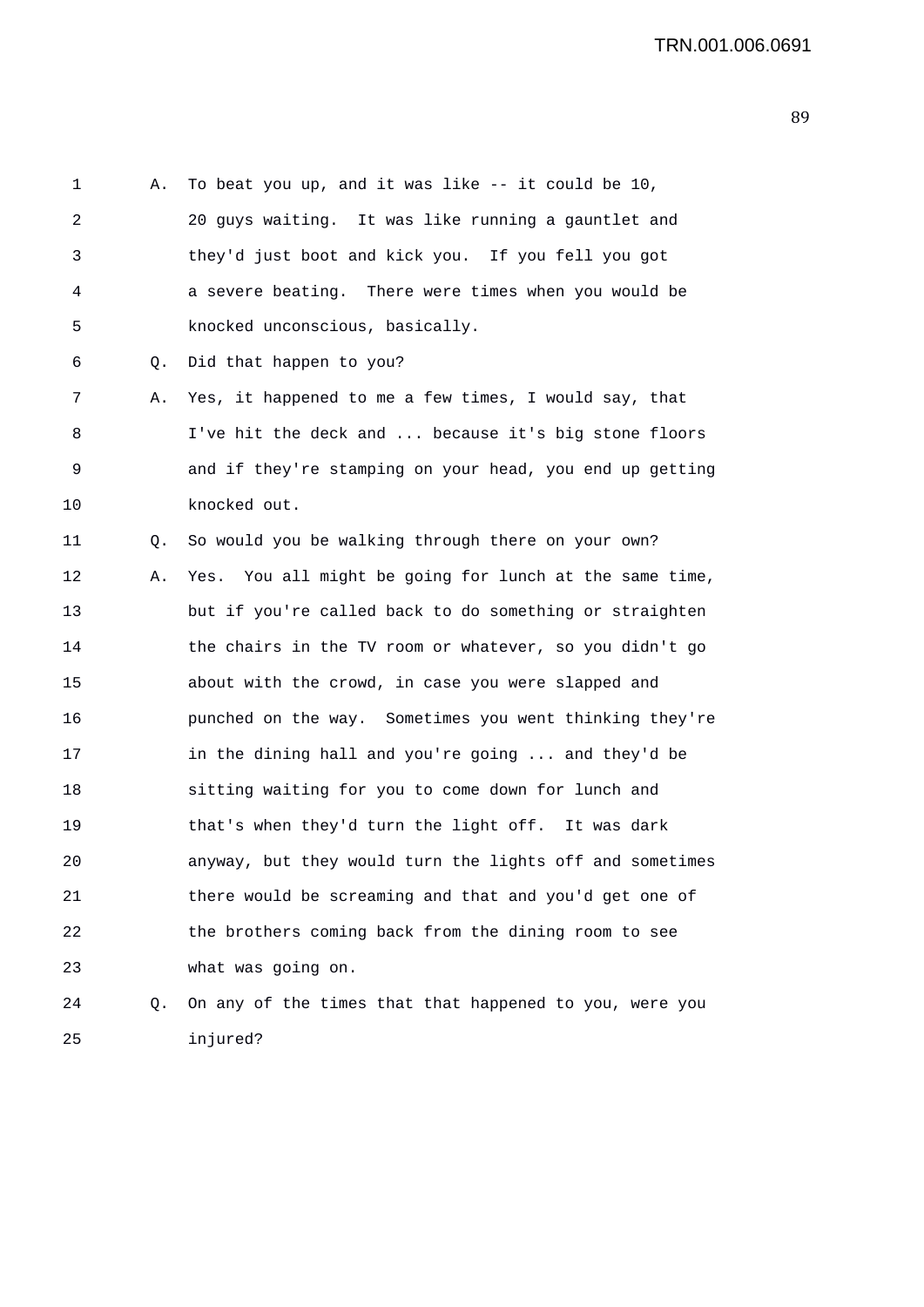| 1       | Α. | Not really, just knocked out, bruised, grazes,          |
|---------|----|---------------------------------------------------------|
| 2       |    | scratched  ripped top, whatever.                        |
| 3       | Q. | Did any brothers come along after that had happened to  |
| 4       |    | you on any occasion?                                    |
| 5       | Α. | Yes. They've heard a commotion. By the time they've     |
| 6       |    | come, they're walking away and you're either picking    |
| 7       |    | yourself up or you're lying there. You couldn't say     |
| 8       |    | nothing because you'd get a beating in the dormitories  |
| 9       |    | at night.                                               |
| $10 \,$ | Q. | So what would happen then when the brother came on the  |
| 11      |    | scene?                                                  |
| 12      | Α. | Everybody'd start walking. As soon as they'd start      |
| 13      |    | shouting, screaming at them to stop, they would start   |
| 14      |    | walking because they knew the brother was going through |
| 15      |    | the canteen, the kitchen area.                          |
| 16      |    | It was about, say, 10 metres -- it was like             |
| 17      |    | an L-shape -- to get to the dining hall. It was just    |
| 18      |    | round the corner. When they heard the screaming, they   |
| 19      |    | would come around.                                      |
| 20      | Q. | Would anything happen to the boys who had done this to  |
| 21      |    | you?                                                    |
| 22      | Α. | No. No. Because you couldn't say who it was, else       |
| 23      |    | you'd get beat up at night in the dormitories.          |
| 24      |    | Beat up by whom?<br>LADY SMITH:                         |
| 25      | Α. | By the kids as well.                                    |
|         |    |                                                         |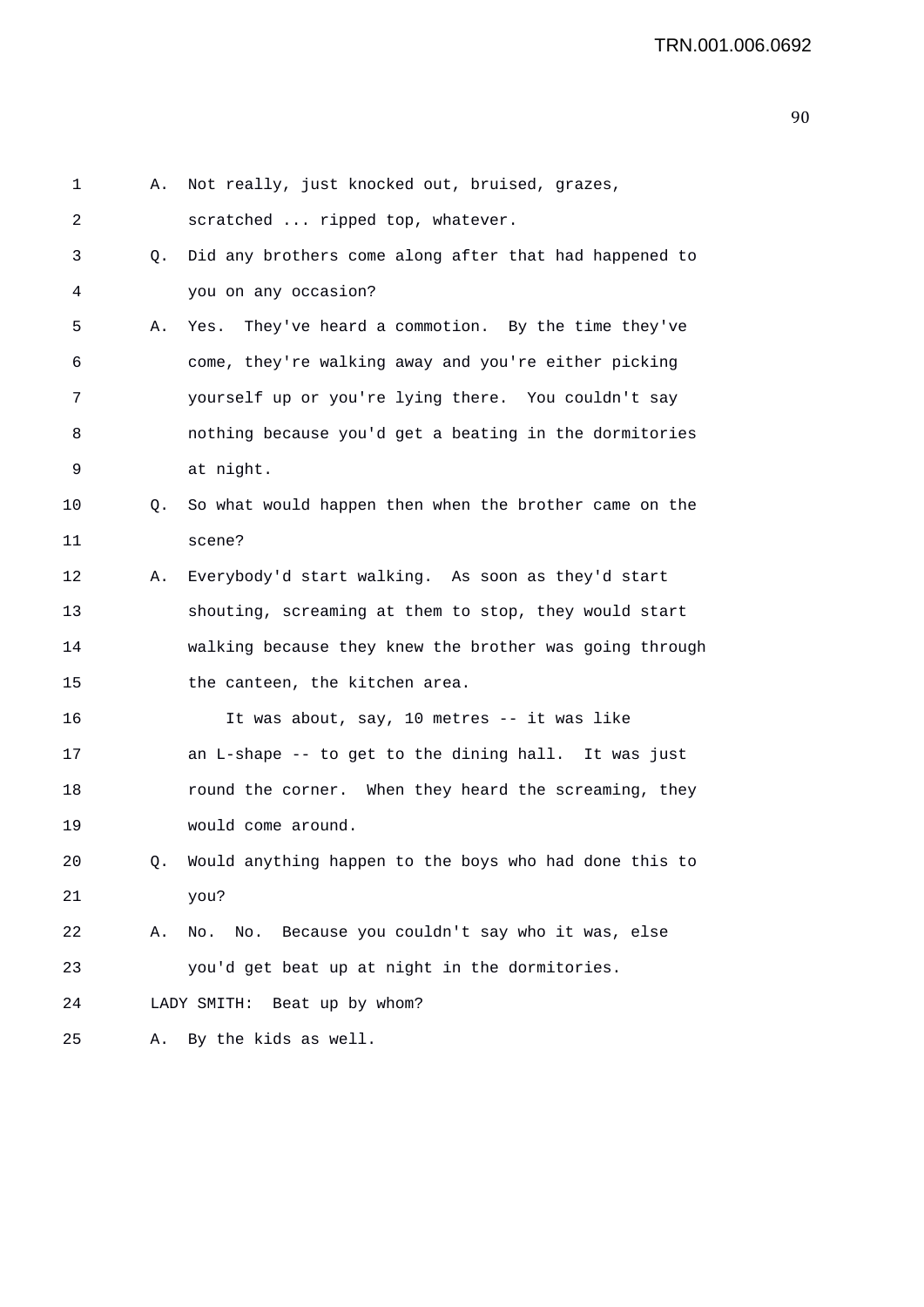| 1  |    | The bullies?<br>LADY SMITH:                              |
|----|----|----------------------------------------------------------|
| 2  | Α. | Yes, if you told on them, you'd get beat up even more,   |
| 3  |    | and that's what was wrong. It was just continuous        |
| 4  |    | bullying. A couple of the kids were bullying, knowing    |
| 5  |    | that they were going to get away with it because they    |
| 6  |    | were the Christian Brothers' favourite guys -- well,     |
| 7  |    | kids.                                                    |
| 8  |    | MS MACLEOD: Something you say in your statement, Alan,   |
| 9  |    | is that the staff were too frightened to intervene.      |
| 10 | Α. | Yes, in some of the cases, I felt they were intimidated  |
| 11 |    | by -- if they wanted to do something -- there was one    |
| 12 |    | boy, for instance, that bullied me on a daily basis and  |
| 13 |    | the Christian Brother knew and wouldn't do nothing to    |
| 14 |    | stop it. And I retaliated one time and the               |
| 15 |    | Christian Brother slapped me about, punching.            |
| 16 | Q. | We'll come on to look at that because that's something   |
| 17 |    | you tell us in a bit of detail. You refer to this        |
| 18 |    | bullying as a gang culture.                              |
| 19 | Α. | It was like a Glaswegian gang against the rest of the    |
| 20 |    | boys life from Perth -- there was a couple of guys from  |
| 21 |    | Dundee, a couple of guys from Edinburgh, and they were   |
| 22 |    | scared to stick up for themselves because there were too |
| 23 |    | many Glaswegians who were getting involved.              |
| 24 | Q. | You mentioned there that this happened to you almost on  |
| 25 |    | a daily basis.                                           |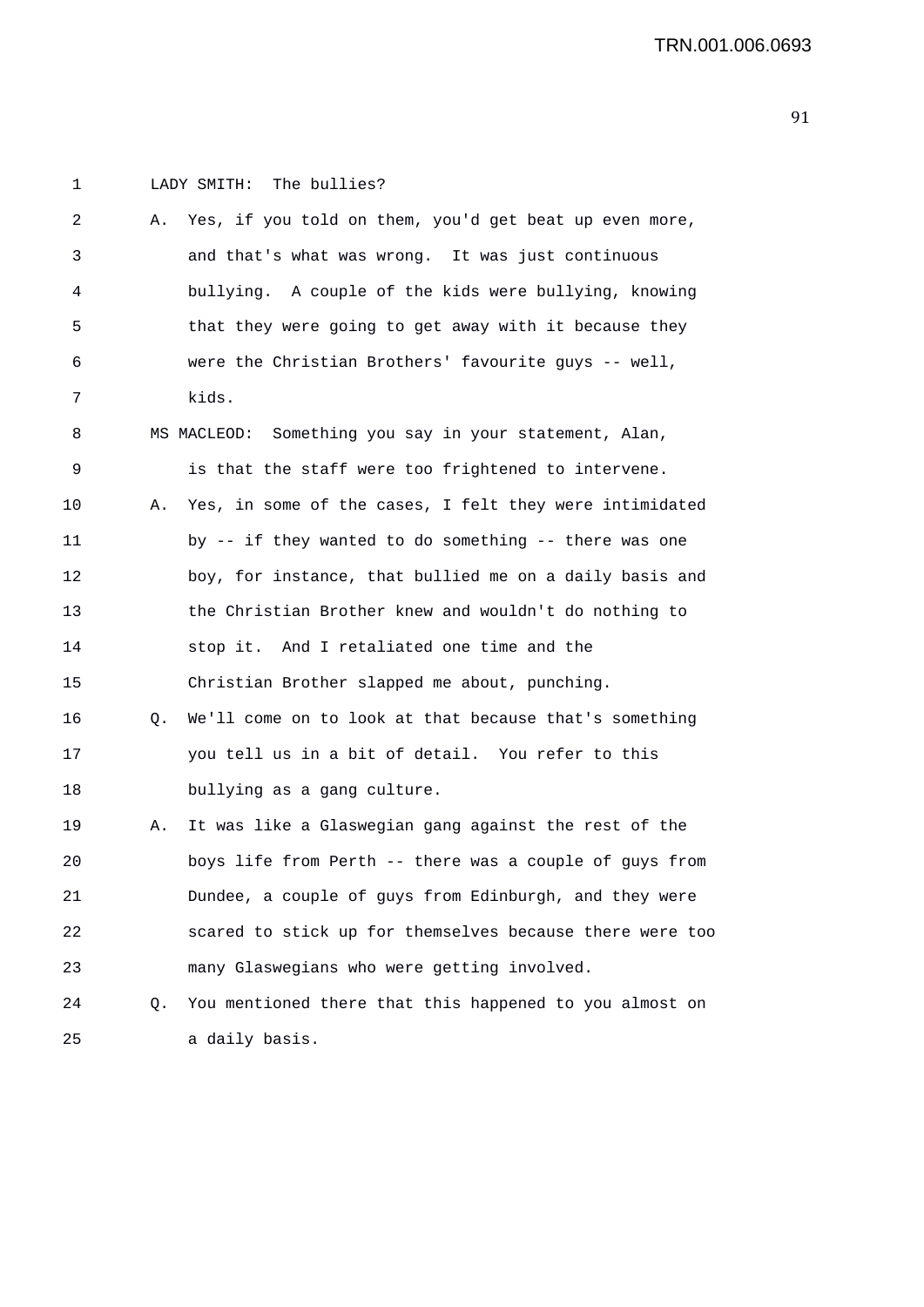1 A. Yes, I was bullied quite often until I started fighting 2 back when the older ones left, the boys in the year 3 above me and my year, I started going back down to them 4 to -- and that was when I started fighting back and 5 bullied the bullies. 6 Q. And this bullying gang culture you describe, did this go 7 on for the whole time you were at St Ninian's? 8 A. The whole time. By the time I was 14, I was starting to 9 stick up for the younger ones that were getting bullied 10 same as what I got a couple of years before, a year 11 before, and it was like I was able to stick up for them, 12 the kids that were ... 13 Q. You have mentioned some of the brothers becoming aware 14 of this by hearing a commotion and things like that. Do 15 you think all the brothers at St Ninian's would have 16 been aware of this bullying culture you're describing? 17 A. Yes, and some of the teachers as well. There was one 18 teacher that wouldn't report major incidents -- on days 19 out and things like that, if a big fight happened, he 20 wouldn't report it because he knew the 21 Christian Brothers would have been angry and hit the 22 kids for misbehaving, so he sort of kept it away from 23 them. 24 Q. Which teacher are you referring to there? 25 A. Mr MIK He stayed in Strathmiglo, not far from the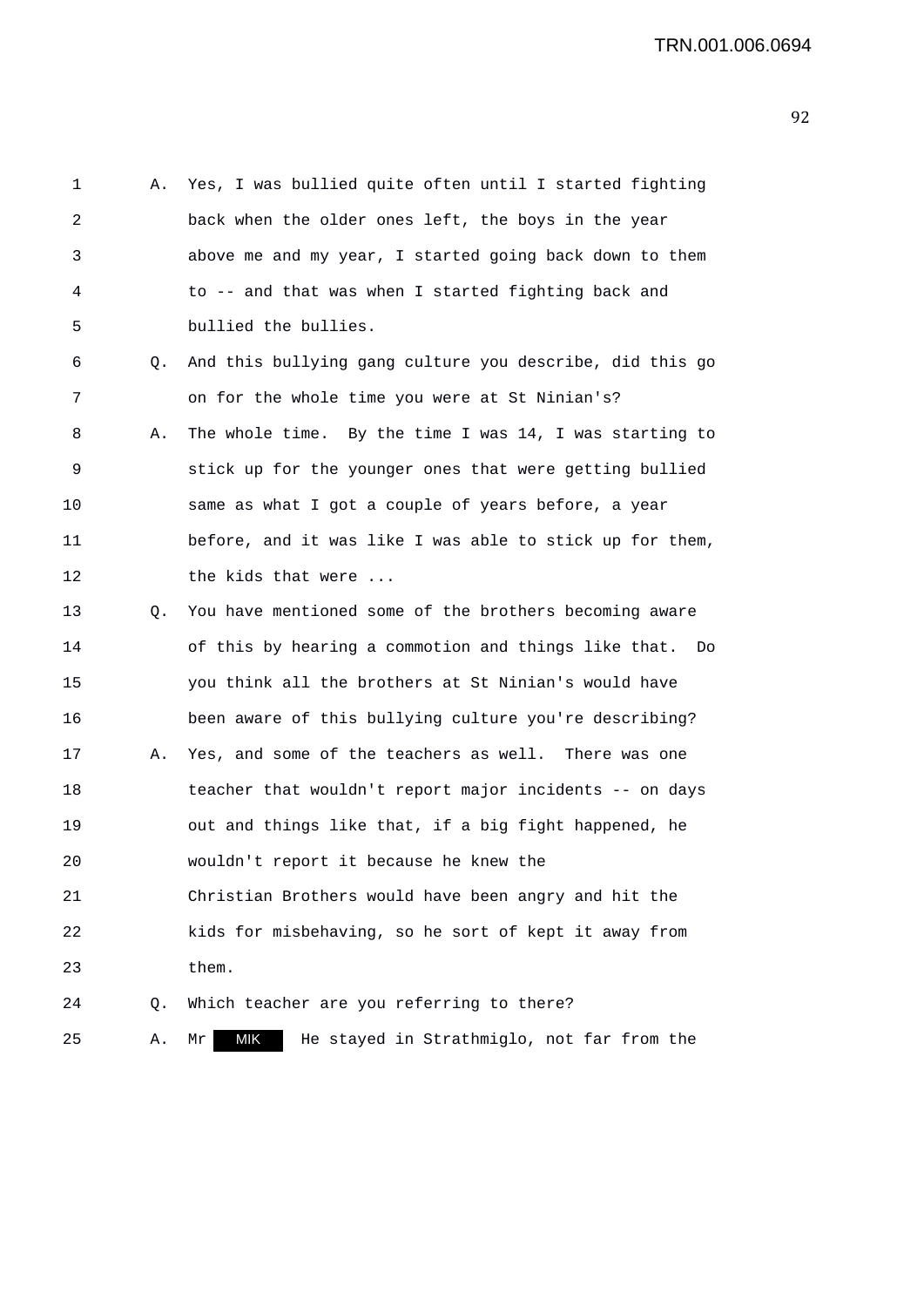| 1  |    | home. He was the<br>teacher and he was                   |
|----|----|----------------------------------------------------------|
| 2  |    | actually scared to report any incidents to the           |
| 3  |    | Christian Brothers.                                      |
| 4  | Q. | What makes you think he was too scared to report         |
| 5  |    | incidents to the Christian Brothers?                     |
| 6  | Α. | Because he threatened to use that to us if we didn't     |
| 7  |    | behave -- not me, but to some of the boys that were      |
| 8  |    | getting out of hand. He used to say, "I'll report        |
| 9  |    | youse", but he'd never report them because he knew       |
| 10 |    | there'd be violence, it would have ended up with the     |
| 11 |    | kids he complained about would have been picked on.      |
| 12 | Q. | You mentioned swimming a few moments ago.                |
| 13 | Α. | Yes.                                                     |
| 14 | Q. | And that you went swimming at the pool in Perth; is that |
| 15 |    | right?                                                   |
| 16 | Α. | Yes.                                                     |
| 17 | Q. | Was there a time when some of your family members came   |
| 18 |    | to visit you at the swimming pool?                       |
| 19 | Α. | My sister come pretty regular, but my brother come down  |
| 20 |    | one time because two of the boys had knocked me out      |
| 21 |    | in the TV room, and I went home and told my brother, so  |
| 22 |    | when he turned up one day, to confront the two boys, two |
| 23 |    | older boys, he approached them, but the                  |
| 24 |    | Christian Brothers stood in and Brother<br>and           |
| 25 |    | Brother Kelly stood in and put a stop to it.<br>The boys |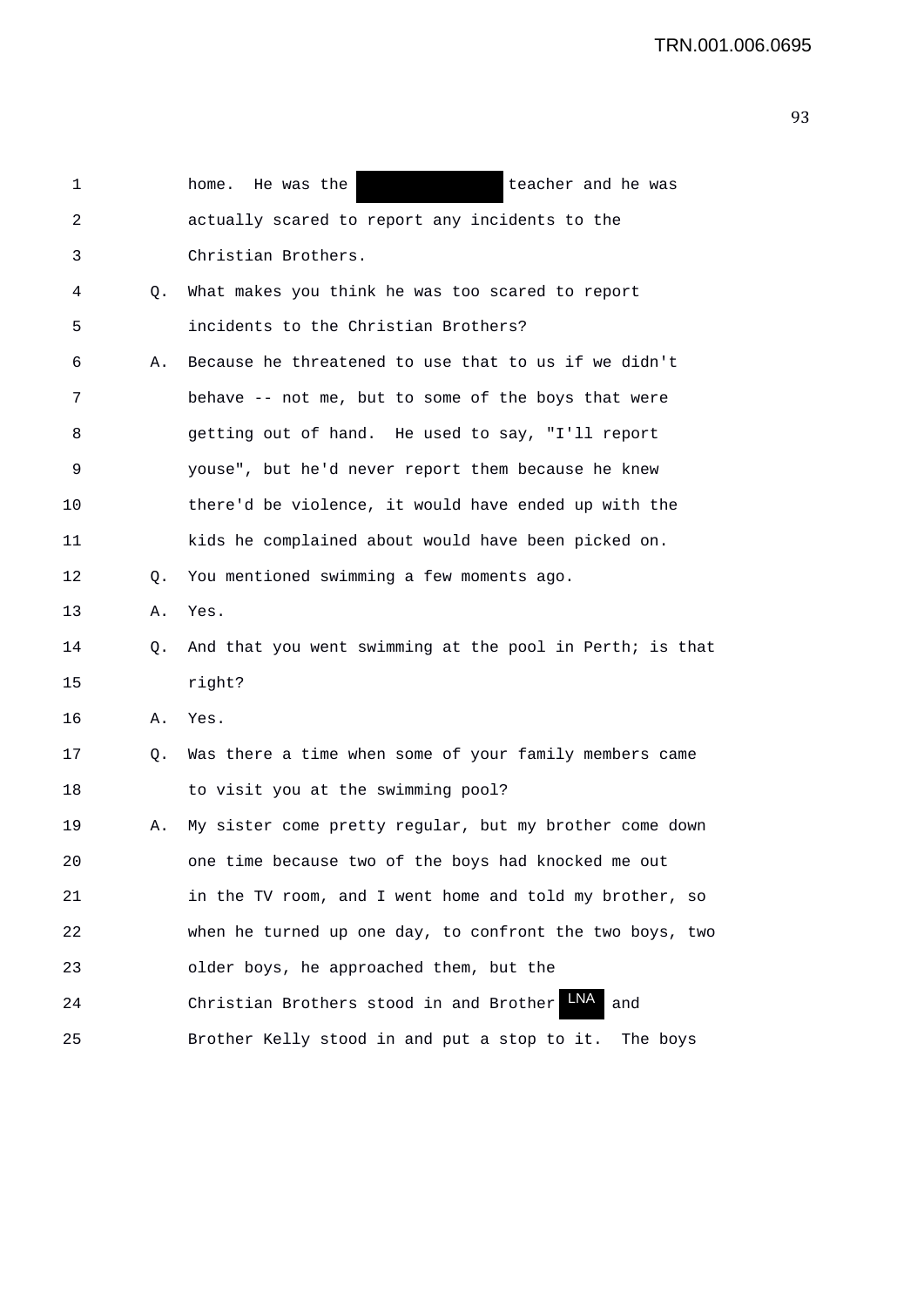| 1  |    | went on the bus and they were banging at the window and     |
|----|----|-------------------------------------------------------------|
| 2  |    | making suggestions to my brother. My brother was            |
| 3  |    | getting angry and started banging at the bus and I got      |
| 4  |    | LNA<br>a belt in the head from Brother<br>because it was my |
| 5  |    | fault. So we stopped coming to Perth for a couple of        |
| 6  |    | weeks until that was sorted out so my family wouldn't be    |
| 7  |    | coming back to the pool. So we had to go swimming in        |
| 8  |    | Rothes swimming pool.                                       |
| 9  | Q. | I think you tell us that after that your family weren't     |
| 10 |    | allowed to come in to the pool.                             |
| 11 | Α. | They weren't allowed. It was only my sister only.<br>Мv     |
| 12 |    | brothers and the other family weren't allowed in, but       |
| 13 |    | even that, my sister  she only come for a period            |
| 14 |    | after that. But then she started coming again and           |
| 15 |    | taking me to the canteen for a cup of soup and a packet     |
| 16 |    | of crisps or whatever.                                      |
| 17 | Q. | Which brothers became involved in that incident at the      |
| 18 |    | pool?                                                       |
| 19 | Α. |                                                             |

- 20 Q. Sorry, which Christian Brothers.
- 21 A. Oh, Brother Kelly and Brother LNA.

22 Q. Did they ask you what had happened?

23 A. I think they knew. They knew. The boys that had kicked 24 me and knocked me out -- it was obvious that they did 25 know about that. When my brother approach the two boys,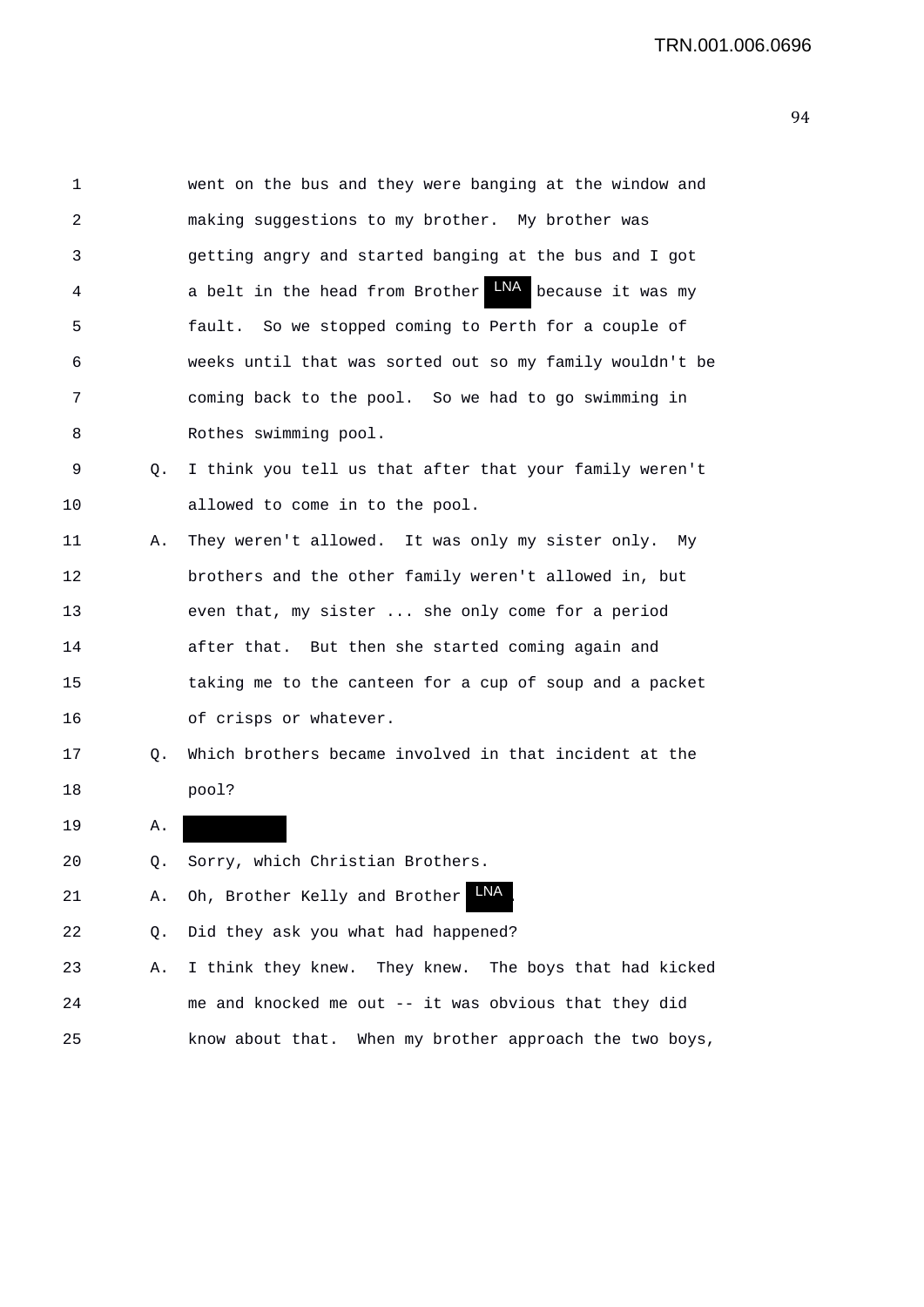| 1  |           | that's when they sort of intervened.                     |
|----|-----------|----------------------------------------------------------|
| 2  | Q.        | And when you had been knocked out, did you say that was  |
| 3  |           | in the TV room?                                          |
| 4  | Α.        | Yes.                                                     |
| 5  | Q.        | And did any of the Christian Brothers become involved    |
| 6  |           | in that incident?                                        |
| 7  | Α.        | It was after that when I was wakening up. I can't<br>No. |
| 8  |           | remember which one it was. When I woke up, I was lying   |
| 9  |           | on the chairs, padded chairs, I was lying on top of them |
| 10 |           | when I come through. I can't remember what the           |
| 11 |           | Christian Brother was there was there at the time.       |
| 12 | Q.        | What did he say?                                         |
| 13 | Α.        | I can't remember much about this, I might have been      |
| 14 |           | knocked out. Not the two guys' names that done it.       |
| 15 |           | Sorry, I've forgotten their names.                       |
| 16 | $\circ$ . | Did they receive any punishment for that?                |
| 17 | Α.        | I can't remember if they did or not.                     |
| 18 | Q.        | The schooling in St Ninian's was done on site, is that   |
| 19 |           | right, within the building itself?                       |
| 20 | А.        | Yes.                                                     |
| 21 | Q.        | How did you find the schooling?                          |
| 22 | Α.        | There was only one class that I liked and that was       |
| 23 |           | English with Mrs Mitchell. She would take me on          |
| 24 |           | one-to-one to help me with my reading.                   |
| 25 | Q.        | You tell us that in your statement. You say she was      |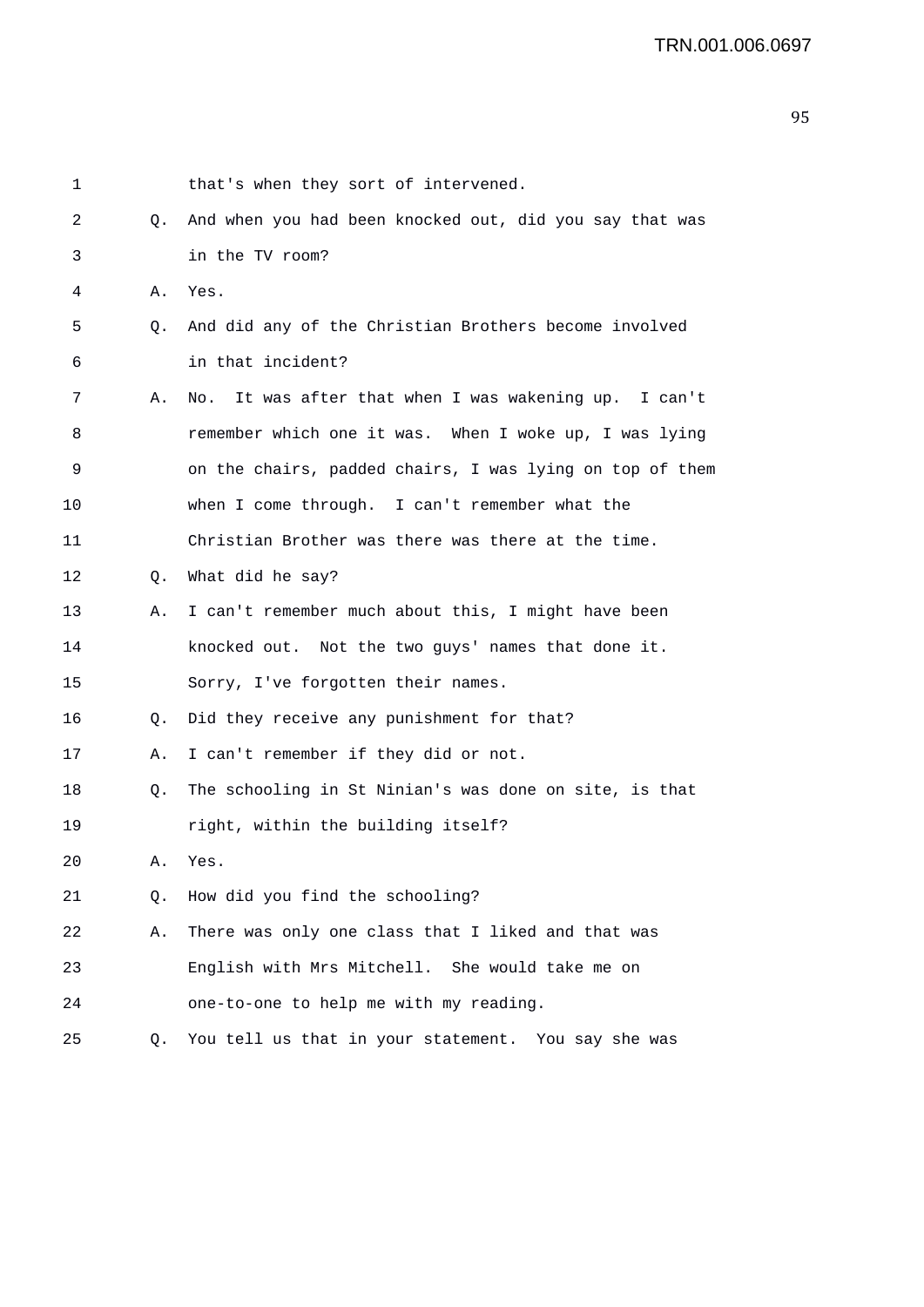2 A. Yes. She took me aside and if she had spare time and 3 that, I'd stay back and she would sit and help me to 4 understand vowels and things like that. 5 Q. I think you say that you never learned much in 6 Brother MBS and Brother MHJ classes? 7 A. No, no. Brother MBS was a bit dirty. You didn't 8 want to go in his classroom if you were on your own. 9 Q. In what way was he dirty? 10 A. He'd sit you on his knee and sort of ... He used to get 11 aroused, and that's when you realised to get away from 12 him. 13 Q. Did that happen to you, did you have to sit on his knee? 14 A. That happened a couple of times and that's when 15 I realised not to go near him because he was stinking of 16 drink during the day. 17 Q. On those occasions that you sat on his knee, did he ask 18 you to sit on his knee? 19 A. Yes, "Come here", and there would be maybe four or five 20 of us, and because of the space, he says, "You come 21 round here". It was like he was shifting, moving about 22 when you were sitting on him and it was -- and you get 23 off him as quickly as you can because you realise what 24 was happening. That was it. And that's why nobody sort 25 of went near him. That happened during the class when MBS

1 very good to you.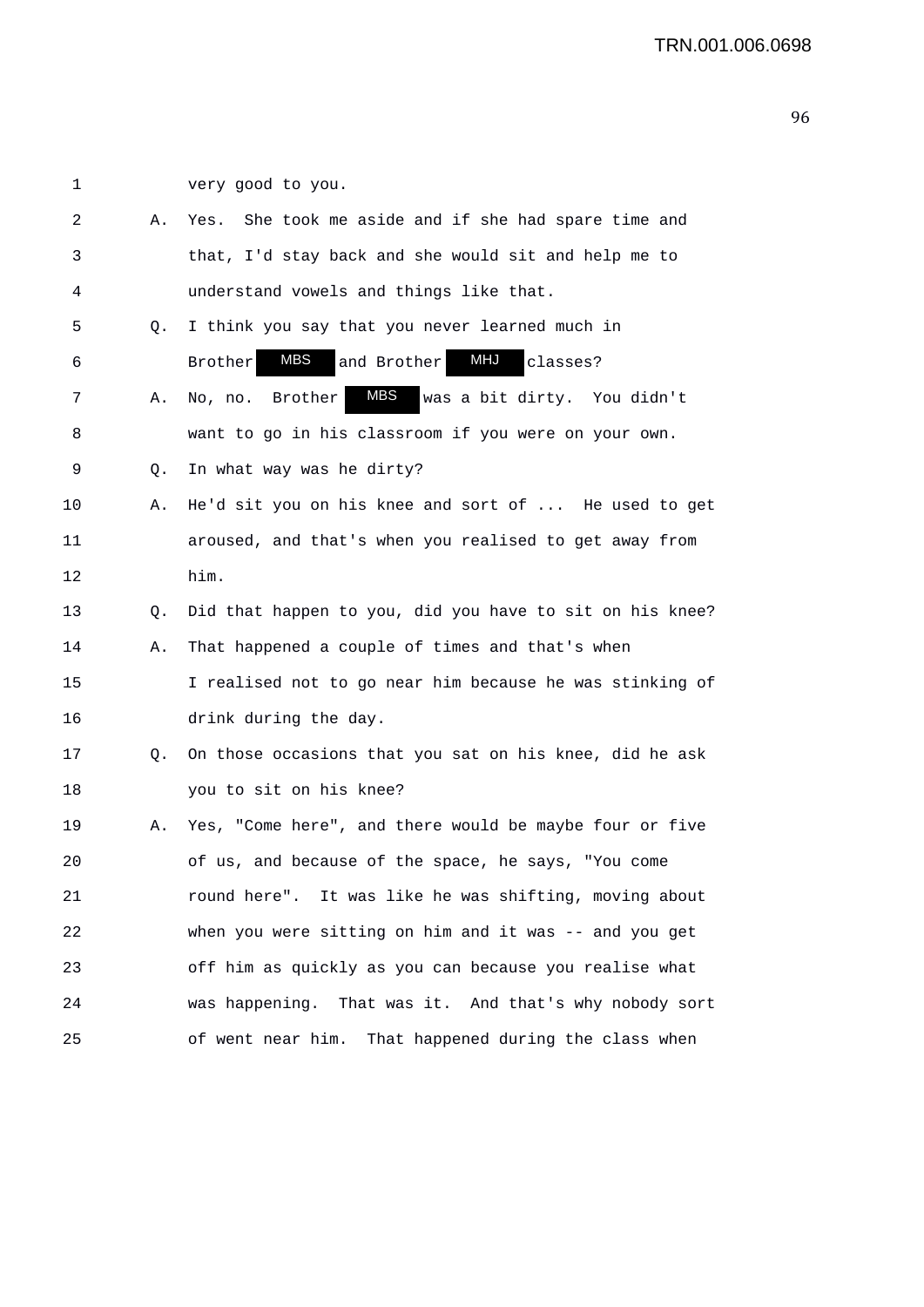1 that was going on.

| 2  | Q. | And you've said that this happened to you and you were   |
|----|----|----------------------------------------------------------|
| 3  |    | sitting on his knee. Did you see other boys sitting on   |
| 4  |    | his knee?                                                |
| 5  | Α. | It was other boys, but we all stopped because I think    |
| 6  |    | they toppled on that he was doing that to get aroused or |
| 7  |    | whatever.                                                |
| 8  | Q. | Were you able to go home at weekends?                    |
| 9  | Α. | To start off with, it was every second weekend, and then |
| 10 |    | later on it became every weekend because everybody was   |
| 11 |    | allowed to go home every second weekend, but then they   |
| 12 |    | made it you started going home every weekend.            |
| 13 | Q. | Did you automatically get to go home or were there times |
| 14 |    | when you weren't able to do so?                          |
| 15 | Α. | There were times, a couple of times, when I was being    |
| 16 |    | punished and I was told I wasn't allowed home. So I ran  |
| 17 |    | away because basically I was just fighting back,         |
| 18 |    | fighting the bullies and then I ended up getting         |
| 19 |    | punished for a weekend when they had bullied me for two  |
| 20 |    | years or whatever, and when I started fighting them      |
| 21 |    | back, that was when I was getting punished and missing   |
| 22 |    | a weekend.                                               |
| 23 | Q. | So not letting you go home for the weekend was something |
| 24 |    | that was used as punishment?                             |
| 25 | Α. | Yes, it was for me.                                      |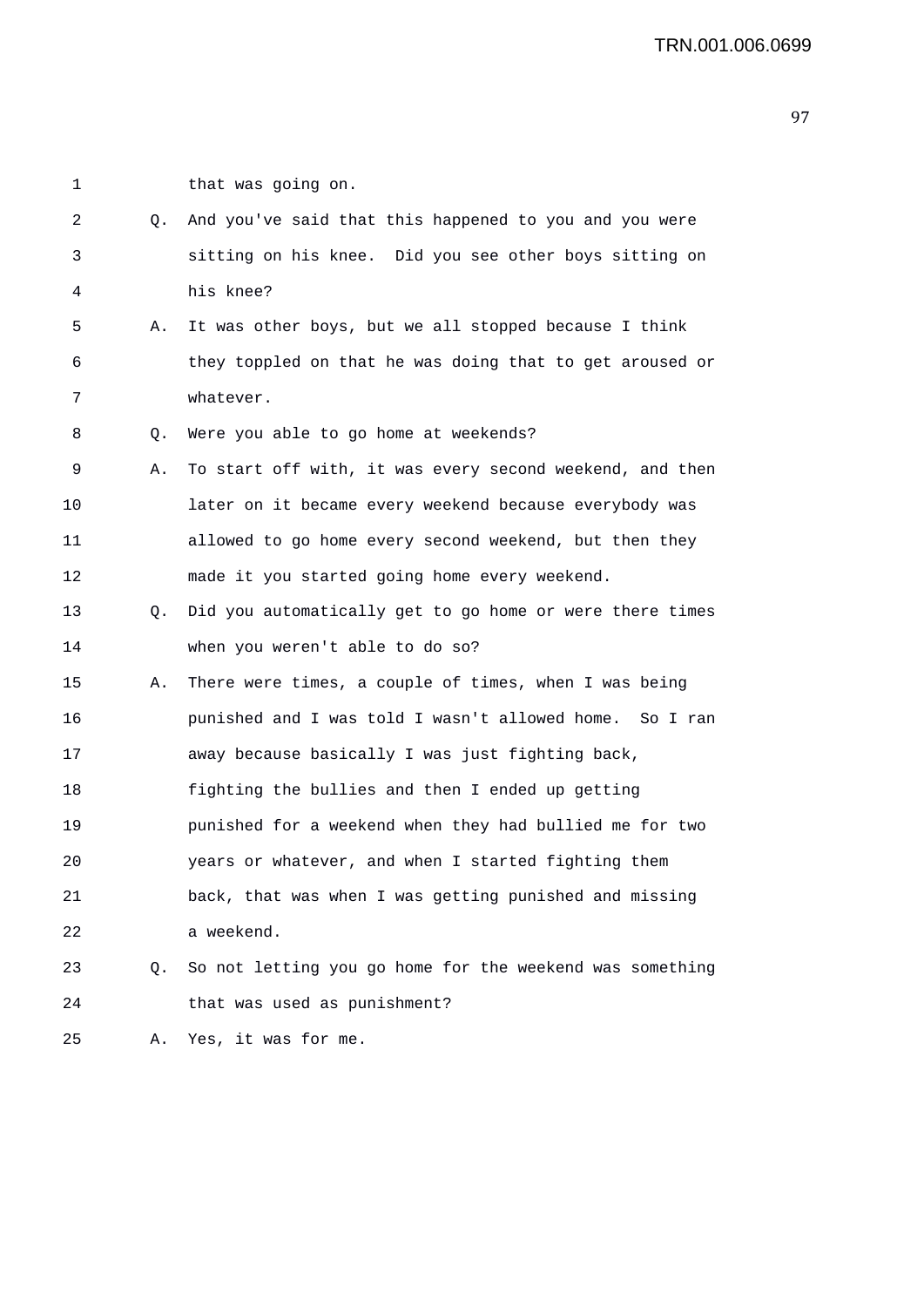| 1  | Q. | Was there a particular brother who would tell you that  |
|----|----|---------------------------------------------------------|
| 2  |    | you couldn't go home?                                   |
| 3  | Α. | Brother Farrell or Brother Kelly.                       |
| 4  |    | They were sort of  I think Brother Farrell was          |
| 5  |    | Brother Kelly<br>the one                                |
| 6  |    | was below -- even Brother Kelly was there all the time  |
| 7  |    | for all the time I was there. Brother Farrell was       |
| 8  |    |                                                         |
| 9  | Q. | Did you go on any trips with St Ninian's while you were |
| 10 |    | there?                                                  |
| 11 | Α. | Yes. Up skiing, went down to Wales on holiday. Went on  |
| 12 |    | tour playing rugby round England. Sometimes we'd maybe  |
| 13 |    | have two, three  trips to Glenshee. If there were       |
| 14 |    | cancellations, the school would get a phone call. So we |
| 15 |    | In the summertime we went to Wales and in the<br>did.   |
| 16 |    | wintertime we were at Glenshee.                         |
| 17 | Q. | Were these trips you enjoyed, Alan?                     |
| 18 | Α. | I enjoyed the skiing. The ones in Wales, I enjoyed      |
| 19 |    | Some of the time at night-time, we were all<br>them.    |
| 20 |    | in the same area, and getting bullied and what have     |
| 21 |    | you  And in Glenshee as well, it was great during       |
| 22 |    | the day to get away -- you can go and do your own thing |
| 23 |    | with the skis, get away from the crowd and the bullies  |
| 24 |    | and things like that. So yes, they were good trips.     |
| 25 |    | The rugby trips were good. There wasn't much bullying   |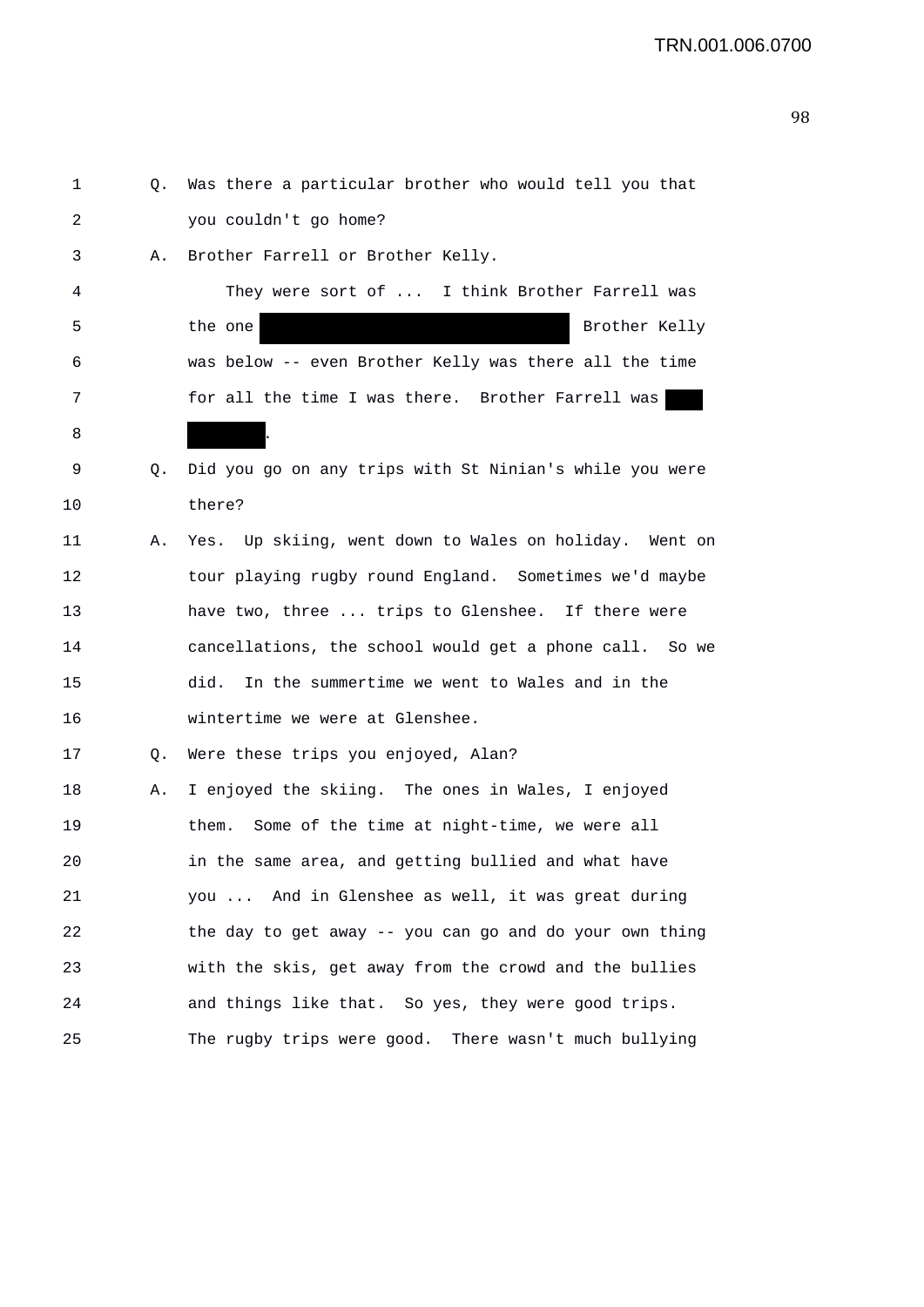| 1       |    | done when we were playing rugby and that because we had |
|---------|----|---------------------------------------------------------|
| 2       |    | to play as a team.                                      |
| 3       | 0. | And the bullies you mentioned on these trips, is that   |
| 4       |    | the same bullies that were operating in the school?     |
| 5       | Α. | Yes.                                                    |
| 6       | Q. | A place you speak about in your statement at            |
| 7       |    | paragraph 33 is Leitcham House.                         |
| 8       | Α. | That was a place beside Liverpool.                      |
| 9       | Q. | What kind of place was it?                              |
| $10 \,$ | Α. | I thought it was a retired place for priests,           |
| 11      |    | Christian Brothers, and things like that, because there |
| 12      |    | were no young people; it was just old men.              |
| 13      | Q. | Did you go there during your time in St Ninian's?       |
| 14      | Α. | We stayed there for a few nights, a couple of nights    |
| 15      |    | I think it was. I think it was twice.                   |
| 16      | Q. | You stayed there twice for about a couple of nights?    |
| 17      | Α. | Yes.                                                    |
| 18      | Q. | Would that be on your way to Wales?                     |
| 19      | Α. | No, that'd be playing rugby.                            |
| 20      |    | Q. When you were playing rugby in Liverpool?            |
| 21      | Α. | Yes, because we stayed at places, hostels, and some     |
| 22      |    | family houses as well in an area like Stoke-on-Trent,   |
| 23      |    | Sunderland, Liverpool, St Helens. So we stayed with     |
| 24      |    | some families, but other times we stayed in hostel sort |
| 25      |    | Leitcham House was a place that was -- we know<br>of    |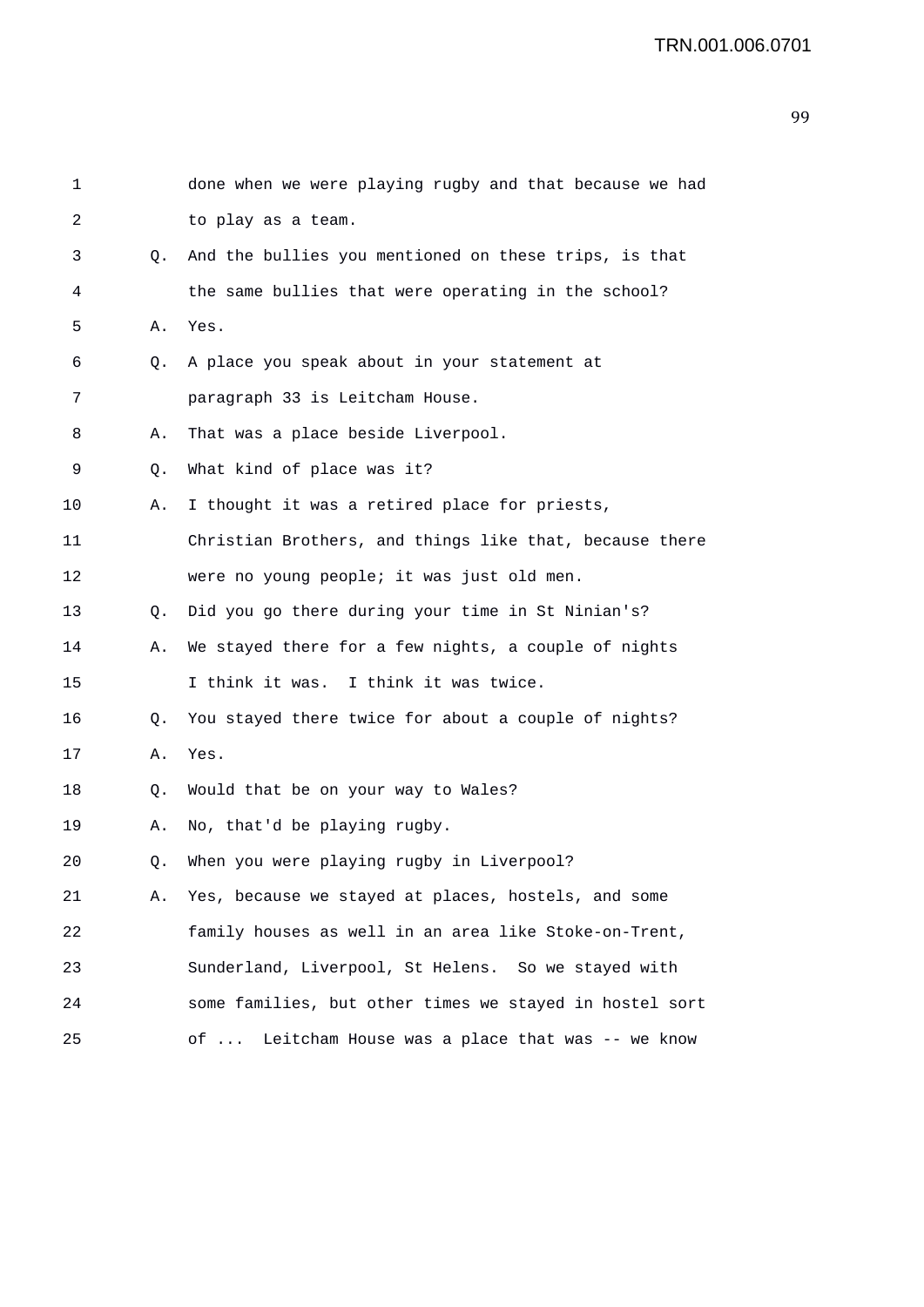| 1  |    | it was run by the Christian Brothers.                    |
|----|----|----------------------------------------------------------|
| 2  | Q. | You tell us in your statement about some things you were |
| 3  |    | told about what happened at Leitcham House and I will    |
| 4  |    | ask you about that in a moment. But can you tell me,     |
| 5  |    | did anything happen while you were at Leitcham House?    |
| 6  |    | Did you see anything happen that you want to tell me     |
| 7  |    | about?                                                   |
| 8  | А. | I didn't really see it, apart from the old guys were     |
| 9  |    | coming into the rooms after lights out and they were     |
| 10 |    | snooping about the bedrooms. They were sort of like      |
| 11 |    | dormitories as well. They were wee narrow things, but    |
| 12 |    | they were bunk beds.                                     |
| 13 | Q. | When you were staying there, you were in dormitories     |
| 14 |    | with bunk beds?                                          |
| 15 | Α. | Yes.                                                     |
| 16 | Q. | How many boys were in your dormitory?                    |
| 17 | Α. | There were maybe six beds and there was ones, I think,   |
| 18 |    | with about four beds.                                    |
| 19 | Q. | Who came into your room during the night?                |
| 20 | Α. | Some old guy that I don't know.                          |
| 21 | Q. | Was it somebody from St Ninian's or somebody you didn't  |
| 22 |    | know?                                                    |
| 23 | Α. | Someone we didn't know, someone that belonged to that    |
| 24 |    | building.                                                |
| 25 | Q. | How many people came into your room?                     |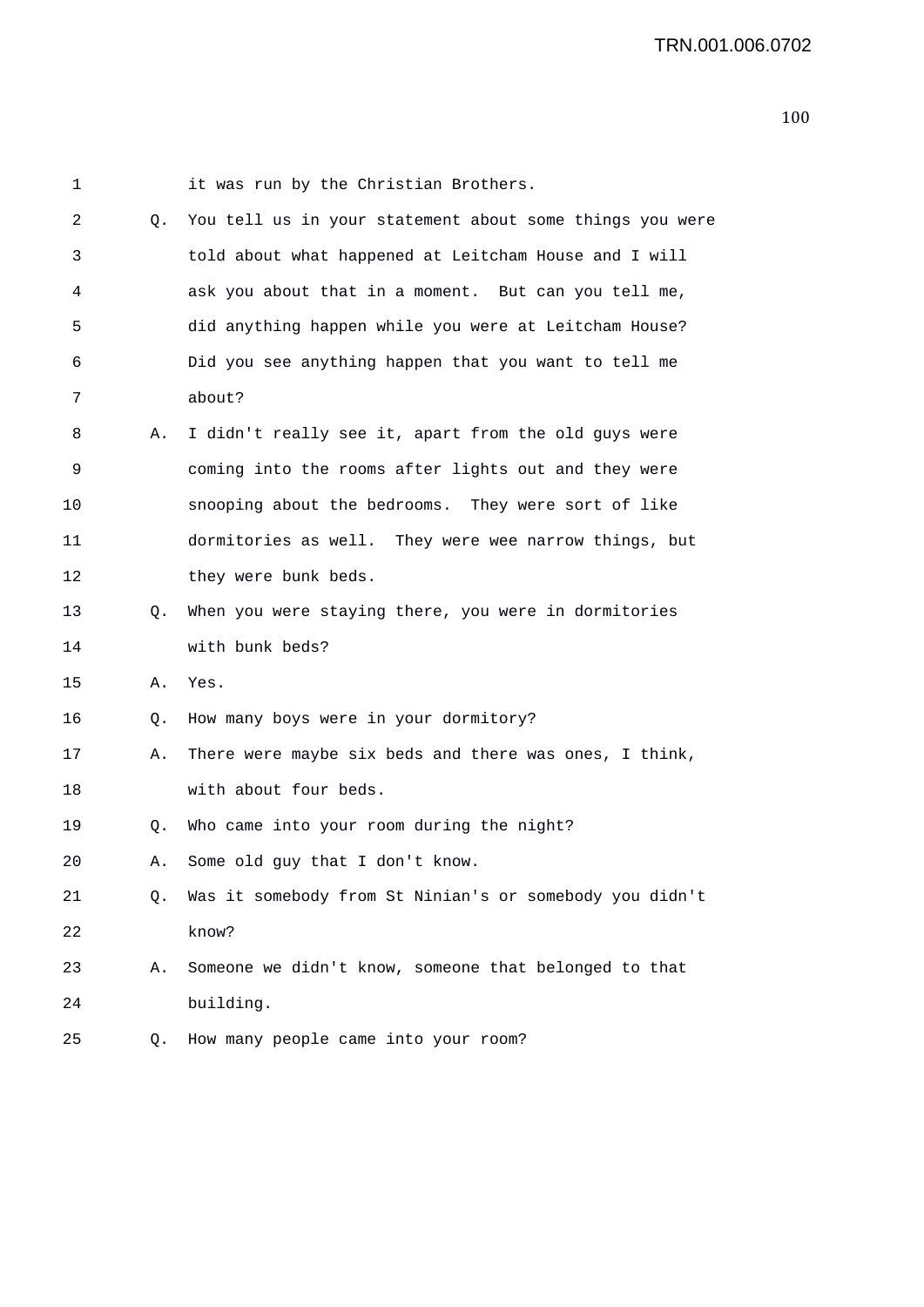| 1  | Α. | I would say one for sure, but because the lights were in |
|----|----|----------------------------------------------------------|
| 2  |    | darkness and he had this croaky voice -- I reckon there  |
| 3  |    | might even have been two. It was hard to tell because,   |
| 4  |    | like, you were under the covers with your head and kind  |
| 5  |    | of hearing them talking. Like a croaky voice sort        |
| 6  |    | $of \ldots$                                              |
| 7  | Q. | Did people come into your room on both occasions you     |
| 8  |    | were there?                                              |
| 9  | Α. | Just the first visit we had there.                       |
| 10 | Q. | Just the first visit you had there?                      |
| 11 | Α. | Yes.                                                     |
| 12 | Q. | What did the people do in the room?                      |
| 13 | Α. | Nothing. I couldn't see nothing. It was pitch black.     |
| 14 |    | You couldn't see. All you're hearing is a voice, but     |
| 15 |    | there was something just not right with the snooping     |
| 16 |    | about the bedrooms. I just think that was weird,         |
| 17 |    | a weird place, because everybody's meant to be sleeping  |
| 18 |    | and these guys are snooping about.                       |
| 19 | Q. | Did they have contact with any of the boys?              |
| 20 | Α. | Not that I know of. I don't  I didn't hear from          |
| 21 |    | anybody about that.                                      |
| 22 | Q. | So apart from the people coming into your room at night, |
| 23 |    | was there anything else that happened while you were     |
| 24 |    | there that caused you concern?                           |
| 25 | Α. | Not when I was there.                                    |
|    |    |                                                          |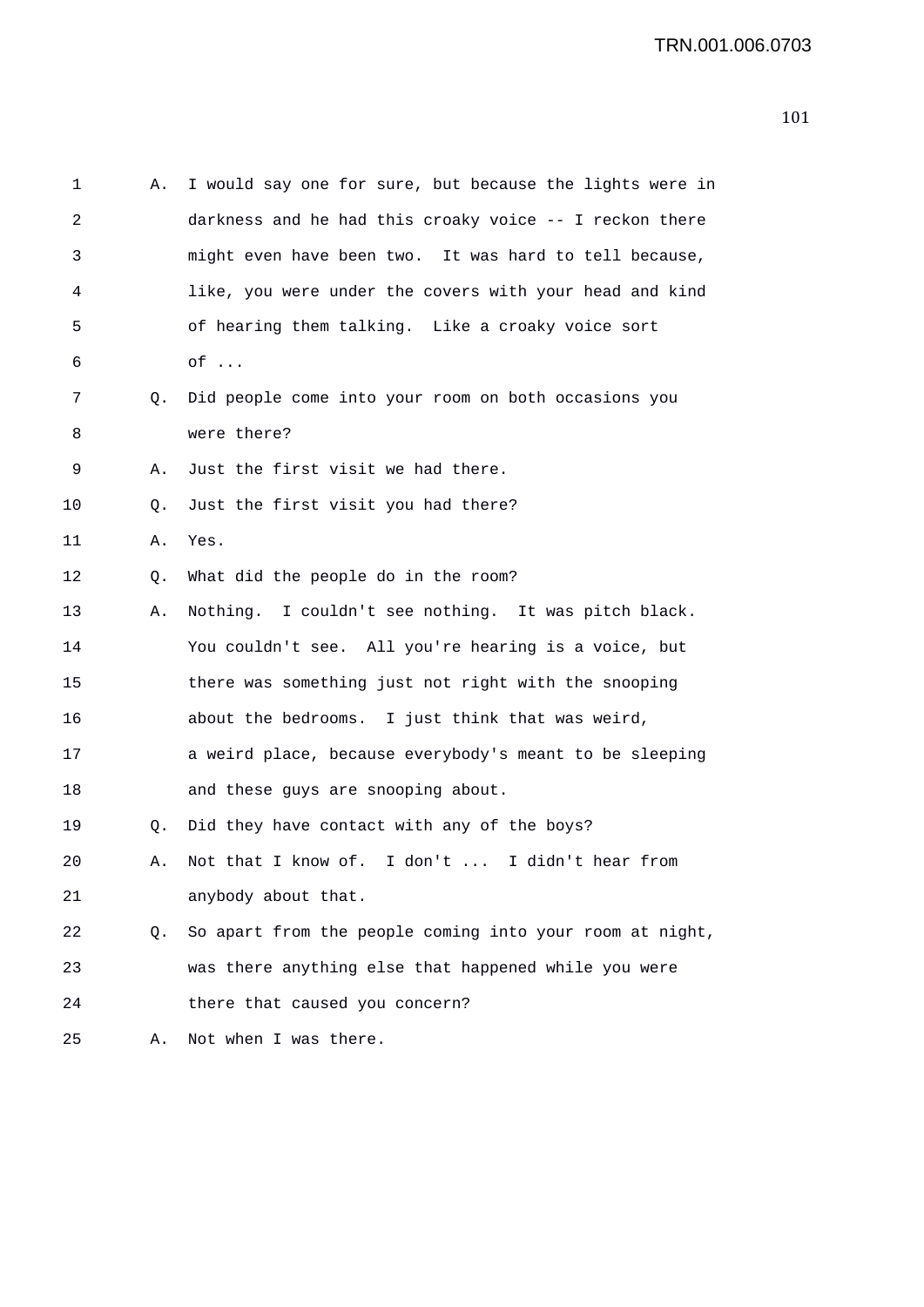| 1  | Q. | Okay. You tell us in your statement that you remember    |
|----|----|----------------------------------------------------------|
| 2  |    | being told a story about one of the boys who had jumped  |
| 3  |    | through a window there.                                  |
| 4  | Α. | The boy was still in St Ninian's when I arrived and      |
| 5  |    | he was still pretty injured.                             |
| 6  | Q. | Okay. Did you see the boy with injuries?                 |
| 7  | Α. | He had cuts on his legs, his hands, his body.<br>Yes.    |
| 8  |    | I think the one on his leg was the worst. It was like    |
| 9  |    | the back-end of his leg had been sliced, like the muscle |
| 10 |    | had been  I think his name was                           |
| 11 |    | I think.                                                 |
| 12 | Q. | We don't need the name.                                  |
| 13 | Α. | Sorry. I remember the guy. He got kept in the room       |
| 14 |    | next to Brother WA but he couldn't go home because of    |
| 15 |    | his injuries and that.                                   |
| 16 | Q. | So he was still there when you arrived at St Ninian's?   |
| 17 | Α. | Yes, he was still there.                                 |
| 18 | Q. | You say that you were told a story that a boy had jumped |
| 19 |    | through a window; who told you that?                     |
| 20 |    | One of my friends in the school at the time.<br>Him and  |
| 21 |    | some of the other boys had told the story of how he got  |
| 22 |    | injured, and it was seemingly down in Leitcham House.    |
| 23 | Q. | What you say is that he was supposed to have been        |
| 24 |    | sleepwalking and was startled by one of the priests.     |
| 25 | Α. | Yes.                                                     |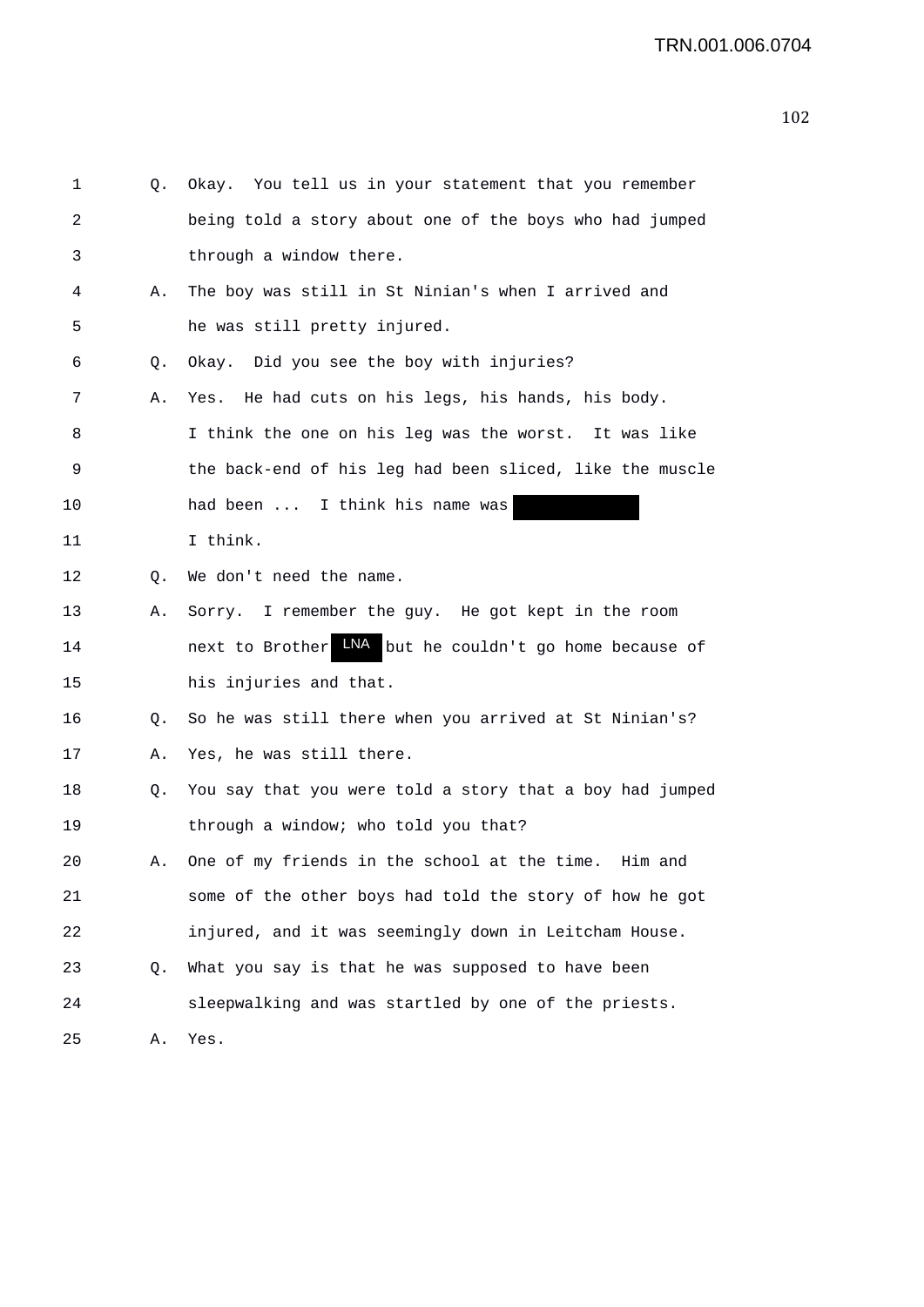1 Q. Is that what you were told by your friend? 2 A. Yes. They've got a walkway on the second floor up, it's 3 glass, and you've got the tennis court just down in 4 front of it. Seemingly he was sleepwalking along there 5 and one of the Christian Brothers or priests, whatever 6 he was, an old guy, had spoke to him and he had woke up 7 and got a fright or something and dived through the 8 window. That was the story that was told. 9 Q. You say in your statement that you can remember him 10 screaming in pain. 11 A. Yes. Yes. It was like ... 12 Q. When he was back at St Ninian's this was? 13 A. Yes, when I moved into St Ninian's, that happened 14 before, and even then he was in a lot of pain. I used 15 to hear him screaming. There was nobody about the 16 dormitories apart from one of the priests must have been 17 going back checking -- one of the Christian Brothers -- 18 must have been going and checking the room again, but 19 the boy was never out his bed or that. 20 Q. And I don't need the name, but I think you tell us this 21 boy had a particular nickname as a result of what had 22 happened? 23 A. Yes. 24 Q. Do you remember that? 25 A. Yes.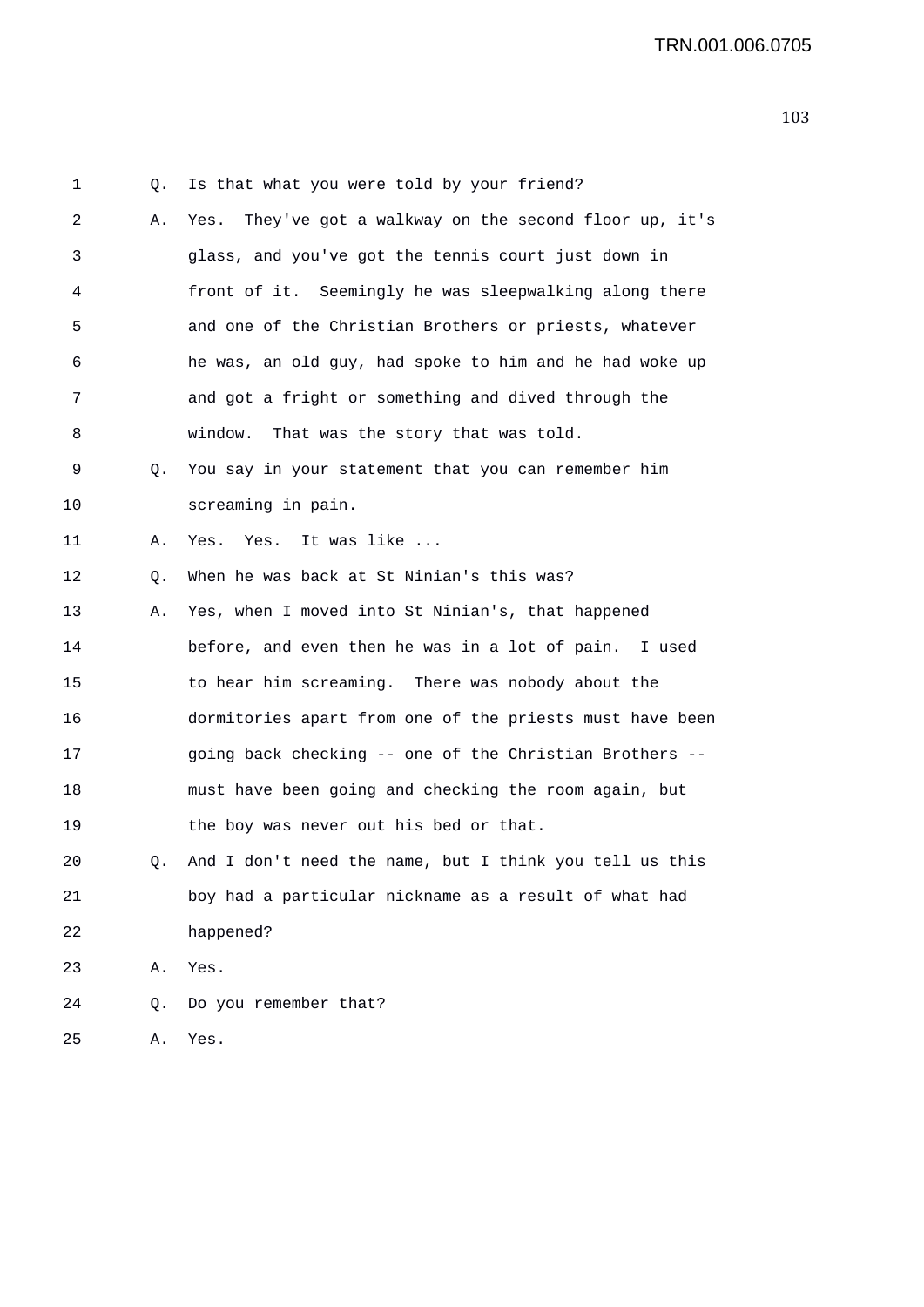| 1       | Q. | Okay. Did you go home for Christmas while you were at    |
|---------|----|----------------------------------------------------------|
| 2       |    | St Ninian's?                                             |
| 3       | Α. | I can't remember.                                        |
| 4       | Q. | Do you remember if your birthday was celebrated?         |
| 5       | Α. | I got a birthday cake from the kitchen lady, who made me |
| 6       |    | a birthday cake, a sponge cake, because I used to help   |
| 7       |    | her do the dishes and that rather than go out and play.  |
| 8       |    | I stayed out of the road of everybody and helped out.    |
| 9       | Q. | You've told us about your weekend leave. Did you have    |
| $10 \,$ |    | any other contact with your family? Were they able to    |
| 11      |    | come and visit you?                                      |
| 12      | Α. | No, apparently they weren't allowed near the property.   |
| 13      |    | took me back on a motorbike --<br>My brother             |
| 14      | Q. | Was that from your weekend leave?                        |
| 15      | Α. | Weekend leave on a Sunday, and he was told not to come   |
| 16      |    | back near the school.                                    |
| 17      | Q. | Was that after the incident at the swimming pool?        |
| 18      | Α. | Yes, I think it would have been, and my other brother,   |
| 19      |    | him and his friends were on a motorbike run and they     |
| 20      |    | were up that way, and we were in the playing field, and  |
| 21      |    | I said that was one of my brothers and his pals on the   |
| 22      |    | motorbikes. And I was told, "Tell him not to come        |
| 23      |    | back". It was like they just don't want your family      |
| 24      |    | about, to come in -- not just my family, I think any     |
| 25      |    | family, because they never got many visitors, the kids.  |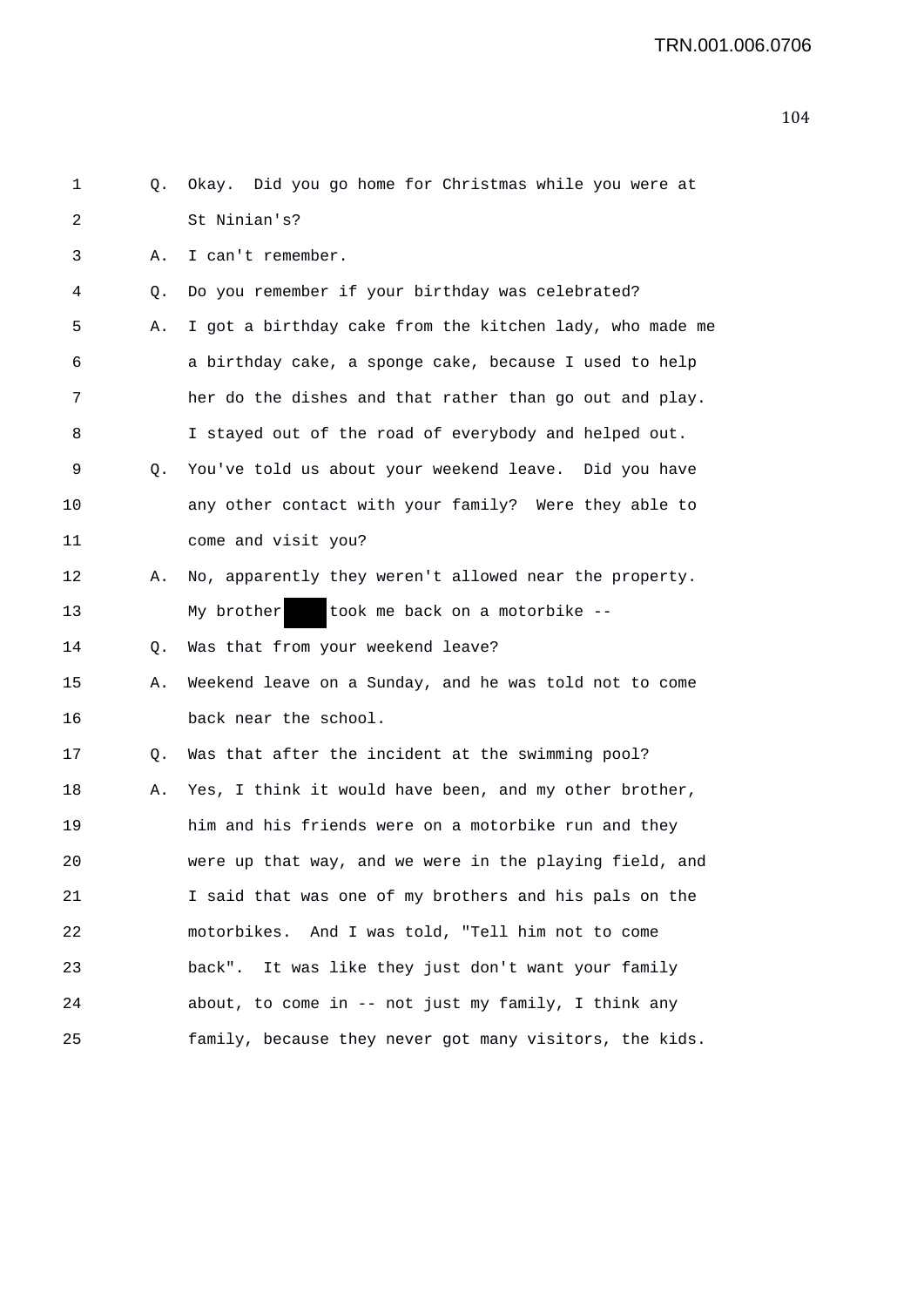| 1  | Q. | You have told us that when you initially went to        |
|----|----|---------------------------------------------------------|
| 2  |    | St Ninian's, your understanding was that you were going |
| 3  |    | to be there for six months.                             |
| 4  | Α. | Yes.                                                    |
| 5  | Q. | But in fact, I think you spent about two and a half     |
| 6  |    | years there; is that right?                             |
| 7  | Α. | Yes.                                                    |
| 8  | Q. | And we know from records that we've recovered from the  |
| 9  |    | Christian Brothers that you left in<br>1982 when you    |
| 10 |    | would have been 15.                                     |
| 11 | Α. | Yes.                                                    |
| 12 | Q. | After you had been at St Ninian's for six months, was   |
| 13 |    | there a Children's Panel hearing?                       |
| 14 | Α. | Yes, that I was meant to go to.                         |
| 15 | Q. | And did you go?                                         |
| 16 | Α. | No, I wasn't allowed.                                   |
| 17 | Q. | I think you tell us that a decision was made without    |
| 18 |    | consulting you that you would remain at St Ninian's.    |
| 19 | Α. | Yes.                                                    |
| 20 | Q. | How did you feel at that time when you heard that news? |
| 21 | Α. | Angry. Really angry. Upset. I just wanted to go home.   |
| 22 | Q. | You say in your statement that you knew the six-month   |
| 23 |    | review date and that you were excited, you were feeling |
| 24 |    | excited about being released?                           |
| 25 | Α. | Yes.                                                    |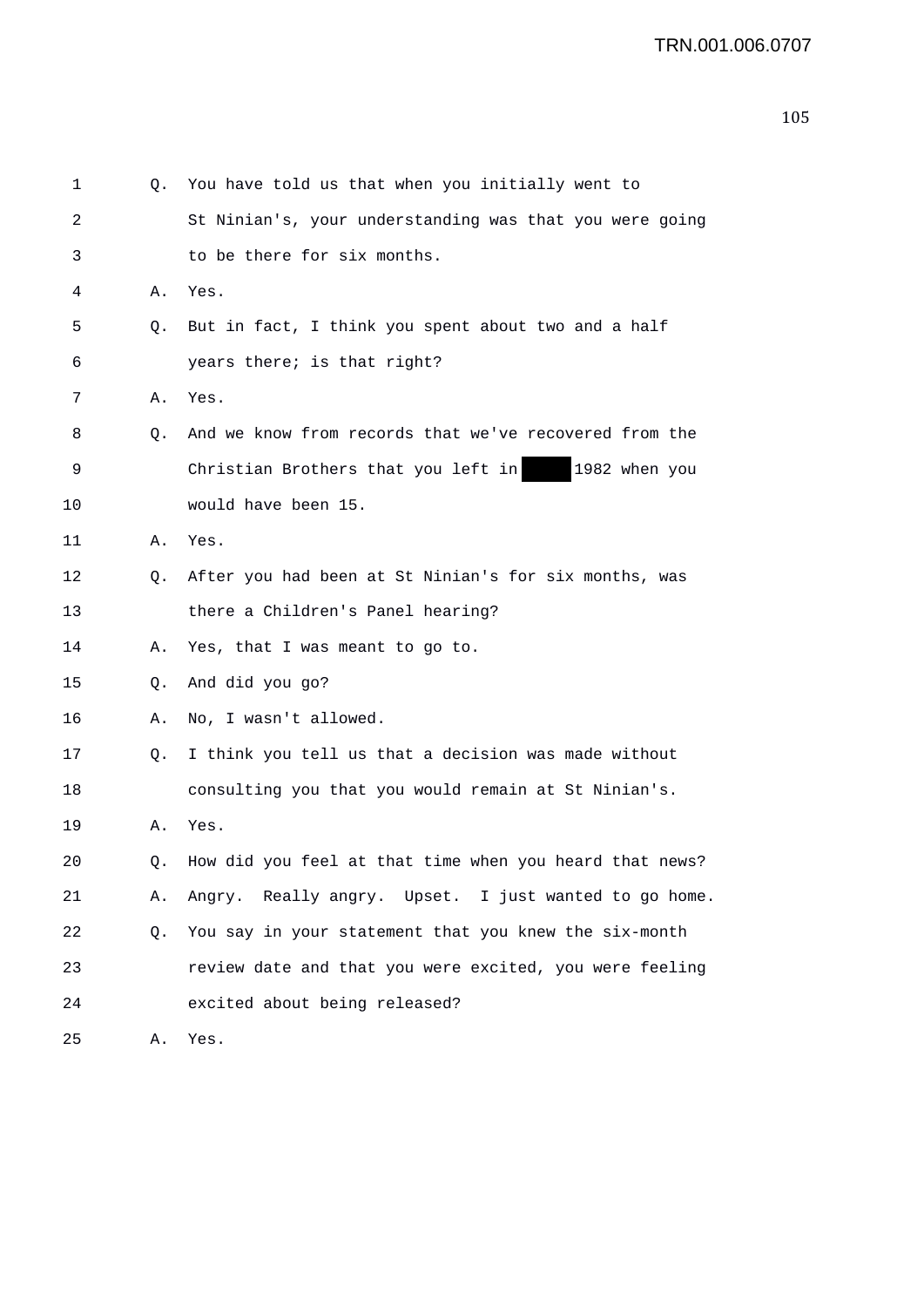1 Q. And that you remember how upset you were? 2 A. Yes. 3 Q. Did you cry? 4 A. Yes. 5 9. Did your social worker Ms MCF come and visit you at 6 St Ninian's? 7 A. I think it was the following week after the hearing. 8 She told me I wasn't getting home and what have you. 9 I rarely ever seen her. I did run away and I met her 10 one time I ran away to come back to the place. And 11 another time, I ran away, I got down as far as 12 Manchester, and then I got taken back home and met her 13 at the train station. I didn't go near the front gate, 14 there was -- sort of like a back door out of the train 15 station. 16 Q. We'll come to look at that. Alan. 17 Was there anybody else who came to visit the home? 18 Do you remember any inspections or anything like that? 19 A. No. 20 Q. Can I ask you then about discipline and how the brothers 21 and staff managed discipline. From your point of view, 22 who did you think was in charge of arranging the 23 discipline at the time when you first started? 24 A. Mr MBV and then Brother LNA. 25 Q. What about the discipline itself then? What was the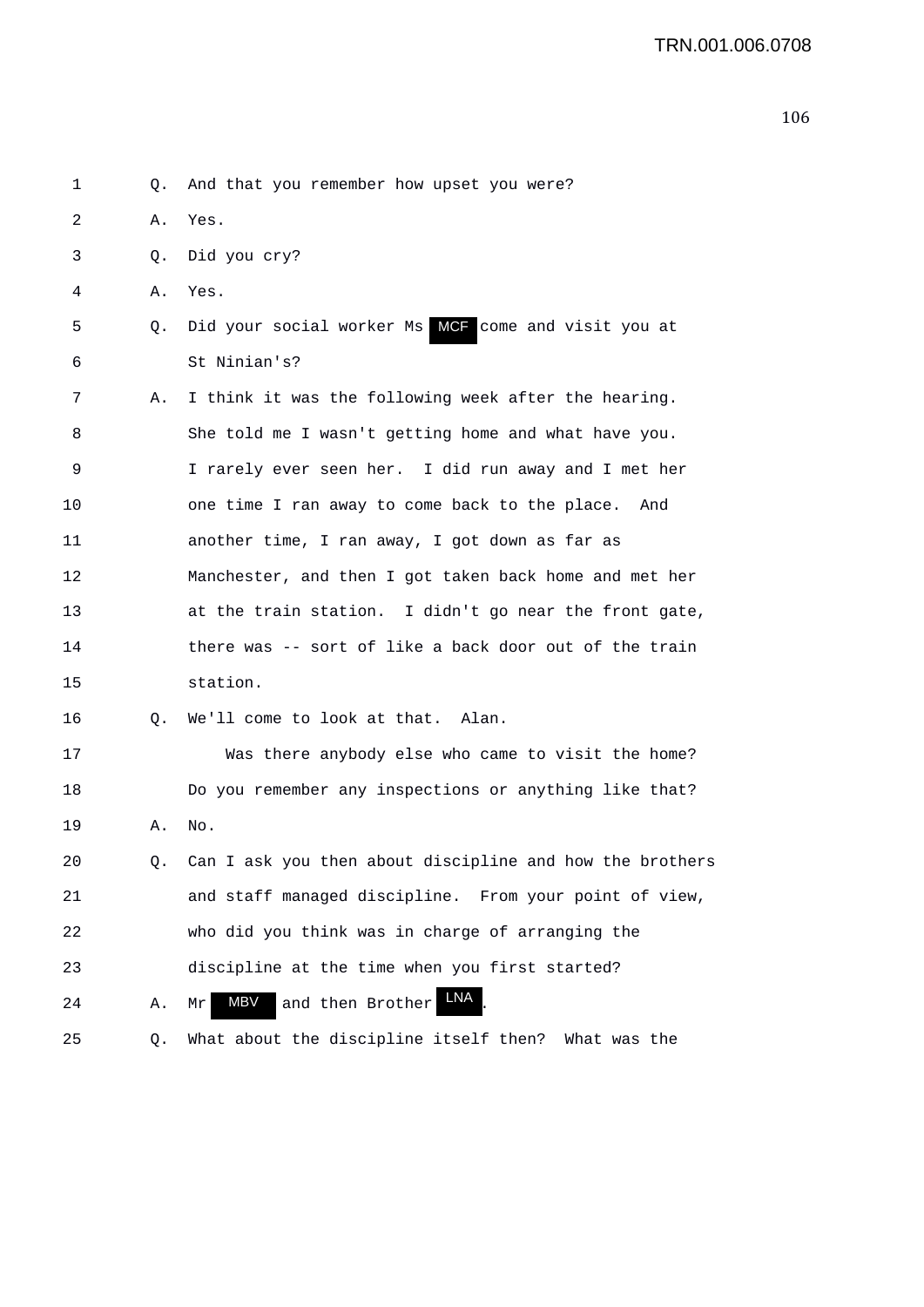| 1       |    | method of discipline used?                                   |
|---------|----|--------------------------------------------------------------|
| 2       | Α. | A slap, punch, knock on the head with the knuckle.<br>And    |
| 3       |    | MBV<br>gave you the belt. That or<br>you got the belt.<br>Mr |
| 4       |    | they would slap you or punch you.                            |
| 5       | Q. | Who would slap you?                                          |
| 6       | Α. | Any of the brothers. Mainly Kelly, WA and Farrell.           |
| 7       | Q. | Which part of your body would they slap you on?              |
| 8       | Α. | It'd be the head, a slap about the head, a clout on the      |
| 9       |    | lug sort of thing. I used to get the knuckle on the top      |
| 10      |    | of my head here (indicating).                                |
| 11      | Q. | You're pointing with your knuckles on top of your head.      |
| 12      | Α. | Yes.<br>They used to whack $-$ -                             |
| 13      | Q. | Who did that?                                                |
| 14      | Α. | That was Brother LNA                                         |
| 15      | Q. | I think you mentioned being punched. Who punched you?        |
| 16      | Α. | Brother Kelly punched me, so he did, when -- one of the      |
| 17      |    | kids that bullied me for a couple of years, he punched       |
| 18      |    | me, and this exact same boy who had done the bullying,       |
| 19      |    | Brother Kelly let him be allowed to bully and wouldn't       |
| $20 \,$ |    | say nothing, or he'd just say, "That's enough". If you       |
| 21      |    | were to do something like that to another boy, you'd be      |
| 22      |    | slapped about or something or punched about.                 |
| 23      | Q. | When you say you'd be "slapped about", what does that        |
| 24      |    | mean?                                                        |
| 25      | Α. | He'd slap you about the head or punched or whatever.         |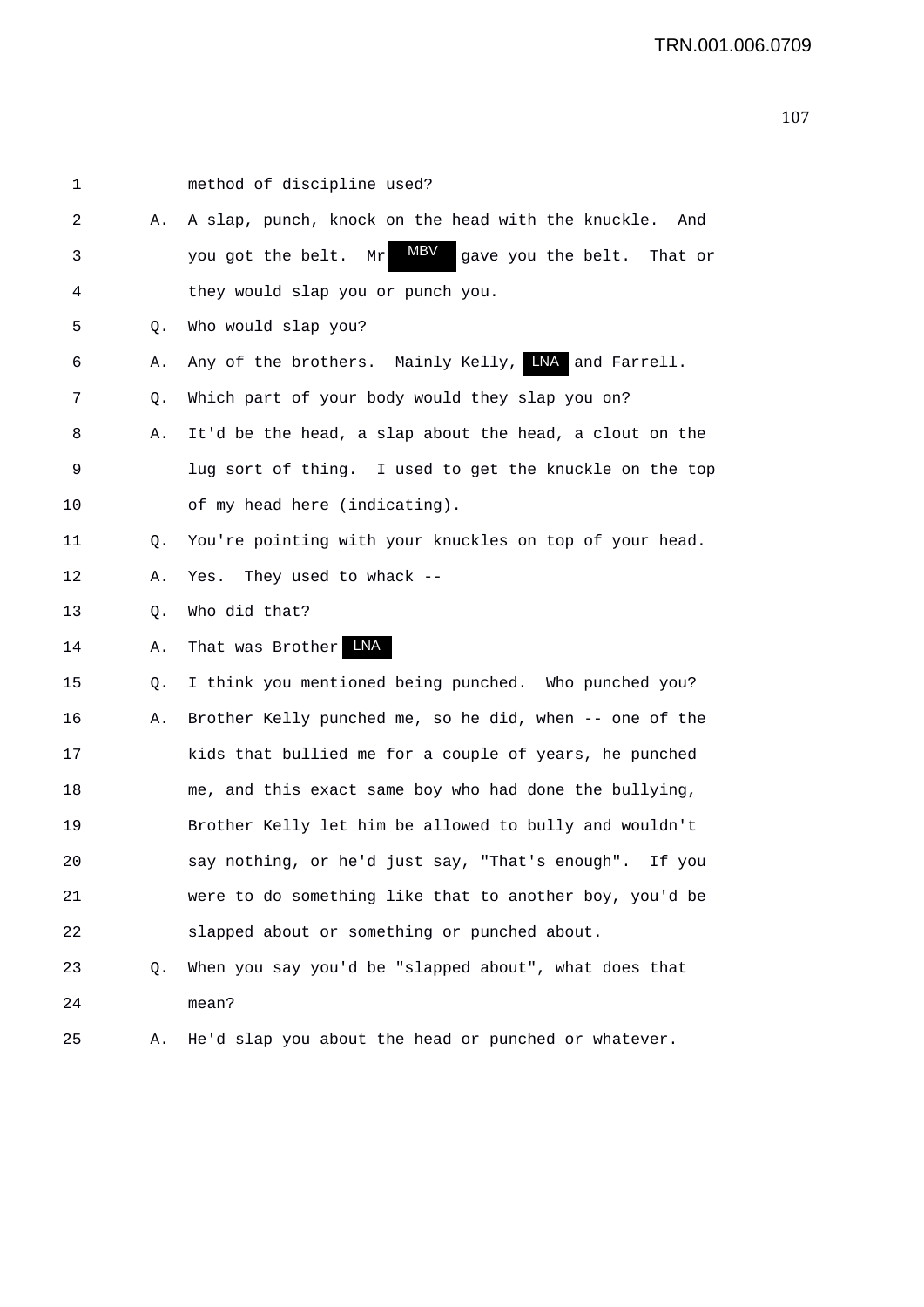1 Q. How many times?

| 2  | Α. | It could be once, twice, three times.                    |
|----|----|----------------------------------------------------------|
| 3  | Q. | Looking at Brother Kelly then, how often did he punish   |
| 4  |    | you physically in the ways you're describing?            |
| 5  | Α. | A rough guess would be maybe about six, seven times.     |
| 6  | Q. | Is that over your period --                              |
| 7  | Α. | That's over the period.                                  |
| 8  | Q. | -- at St Ninian's.                                       |
| 9  | Α. | One time in the dormitory, I hit one of the kids back    |
| 10 |    | and he grabbed me outside the room and pinned me against |
| 11 |    | the wall and punched me a couple of times and got me on  |
| 12 |    | the head. It was like (indicating) this bit here.        |
| 13 | Q. | Which bit?                                               |
| 14 | Α. | This (indicating).                                       |
| 15 | Q. | The palm of his hand?                                    |
| 16 | Α. | Suddenly he was hitting me and had me pinned to<br>Yes.  |
| 17 |    | the wall with his arm, and obviously because I'd hit     |
| 18 |    | this pet, we would call the guy, that would be his pet.  |
| 19 | Q. | I think you tell us in your statement that he had        |
| 20 |    | favourites.                                              |
| 21 |    | Yes, that was his favourite.                             |
| 22 | Q. | Was that one of the people who bullied you?              |
| 23 | Α. | Yes, he was one of the boys who slept in the dormitory.  |
| 24 | Q. | And what about Brother Farrell? How often did he         |
| 25 |    | physically punish you?                                   |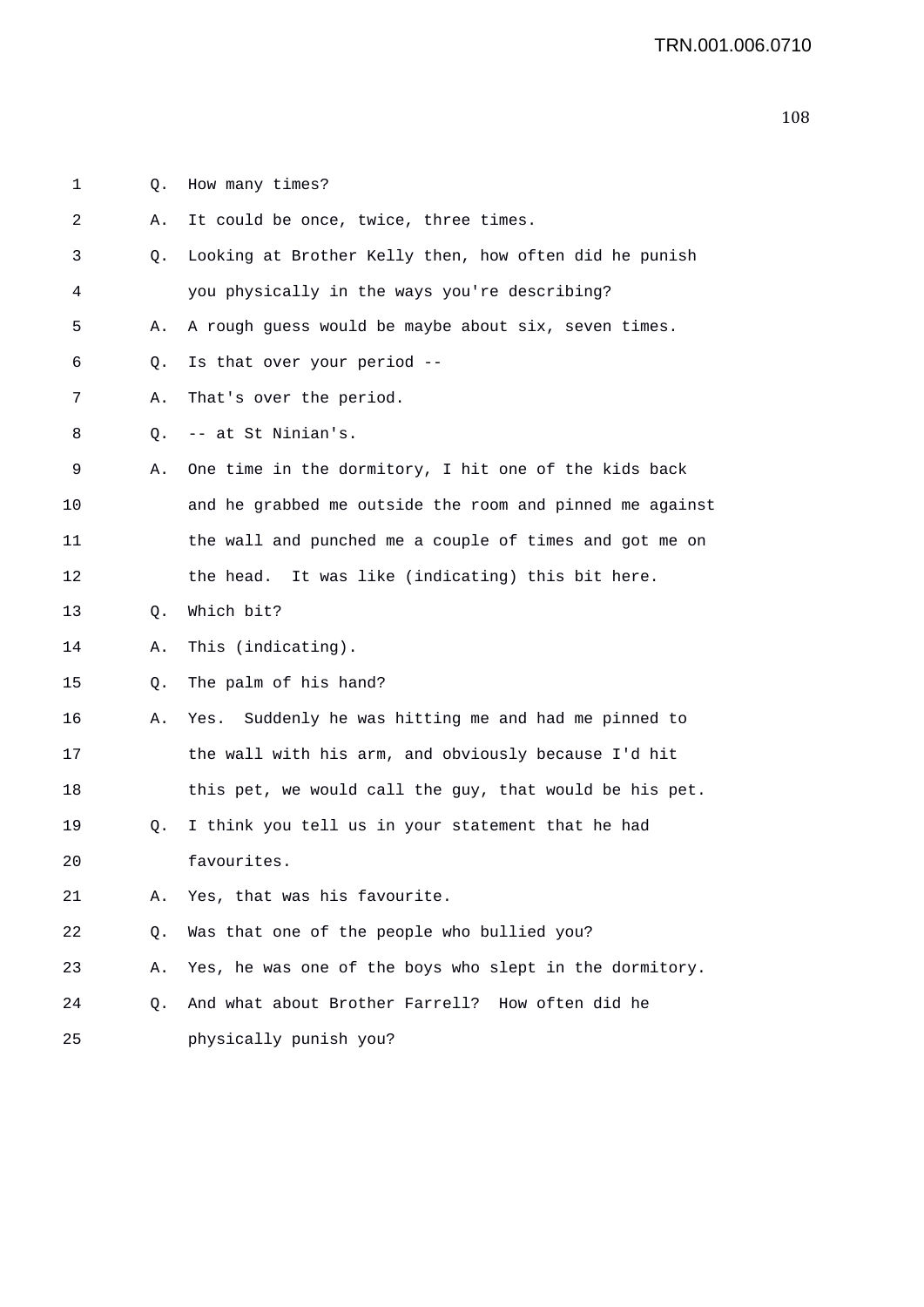| 1  | Α. | Probably more than Kelly, but he wasn't there as long.     |
|----|----|------------------------------------------------------------|
| 2  |    | His weren't severe punching or bruising, kicks to the      |
| 3  |    | backside at that. He used to kick you on the backside      |
| 4  |    | quite a lot, just with the side of his foot. It wasn't     |
| 5  |    | as if it was if it was with his toe  It was sort of        |
| 6  |    | like                                                       |
| 7  | Q. | Brother Farrell?                                           |
| 8  | Α. | Yes.                                                       |
| 9  | Q. | When would he do that?                                     |
| 10 | Α. | If you were misbehaving, going along, if you're in         |
| 11 |    | a queue and you step out of line and that, he would give   |
| 12 |    | you a boot as you're passing, "Move along" --              |
| 13 | Q. | Did that happen to you?                                    |
| 14 | Α. | Oh yes.                                                    |
| 15 | Q. | And did you see it happen to other boys?                   |
| 16 | Α. | It happened to quite a few kids when they stepped out of   |
| 17 |    | Just in general or if you're not doing your work,<br>line. |
| 18 |    | a kick up the backside, and he would plant -- put bits     |
| 19 |    | of dirt certain parts of your chores, and if he went       |
| 20 |    | back and found something in the corridor, you would get    |
| 21 |    | pulled for it.                                             |
| 22 | Q. | This is Brother Farrell checking up on the chores?         |
| 23 | Α. | Yes.                                                       |
| 24 | Q. | And what would he do if he noticed something wasn't as     |
| 25 |    | it should be?                                              |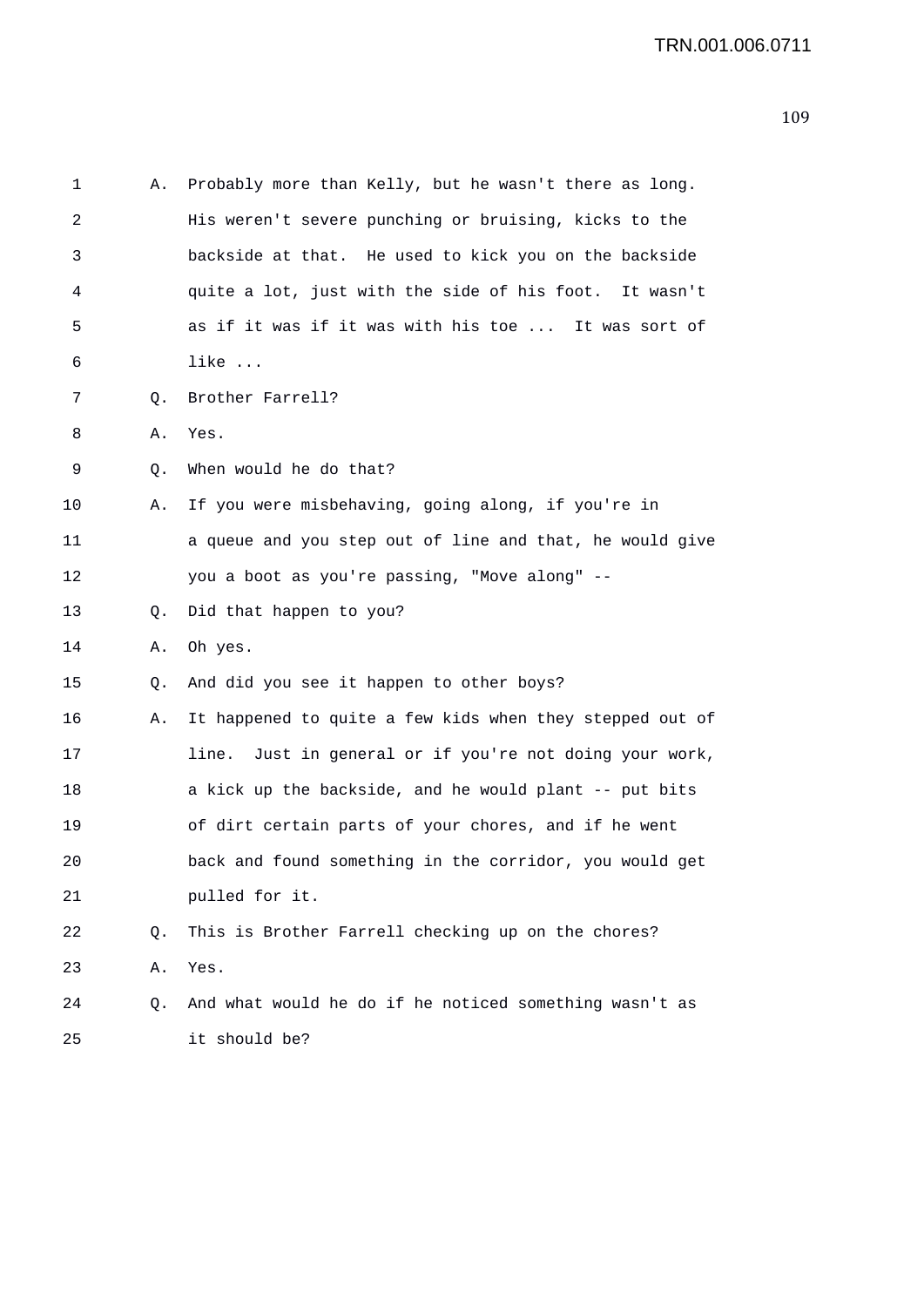| 1  | Α. | He would kick your backside and say, "Do it again".      |
|----|----|----------------------------------------------------------|
| 2  | Q. | Did that happen to you?                                  |
| 3  | Α. | Not really, because I was in the main hall polishing the |
| 4  |    | wooden floor.                                            |
| 5  | Q. | Did you see it happen to other boys?                     |
| 6  | Α. | In the table tennis room they had scissors<br>Yes. Yes.  |
| 7  |    | for going across the floor, sort of like mops. We kind   |
| 8  |    | of went into the corners -- you were meant to sweep      |
| 9  |    | everything out in the middle and use the scissors to     |
| 10 |    | And if there was something that -- he had planks in the  |
| 11 |    | corner and if they hadn't been cleaned up when they went |
| 12 |    | to do an inspection after you finished, he would shout   |
| 13 |    | you back and give you a clout on the lug or a kick up    |
| 14 |    | the backside and, "Get that done properly".              |
| 15 | Q. | You have mentioned Brother Kelly and Brother Farrell     |
| 16 |    | MBV<br>What about Mr<br>there.                           |
| 17 | Α. | MBV<br>he was another one that was aggressive.<br>Mr     |
| 18 |    | I think it was a time when I wasn't allowed out of the   |
| 19 |    | home, when they had that meeting. I'm sure it was that   |
| 20 |    | time or the time after that when he gave me a beating.   |
| 21 |    | He pinned me to the sofa and he was punching about my    |
| 22 |    | head and body because I was so upset and angry I wasn't  |
| 23 |    | getting out.                                             |
| 24 | Q. | Is this after a Children's Panel hearing?                |
| 25 | Α. | There was another time.<br>Yes.                          |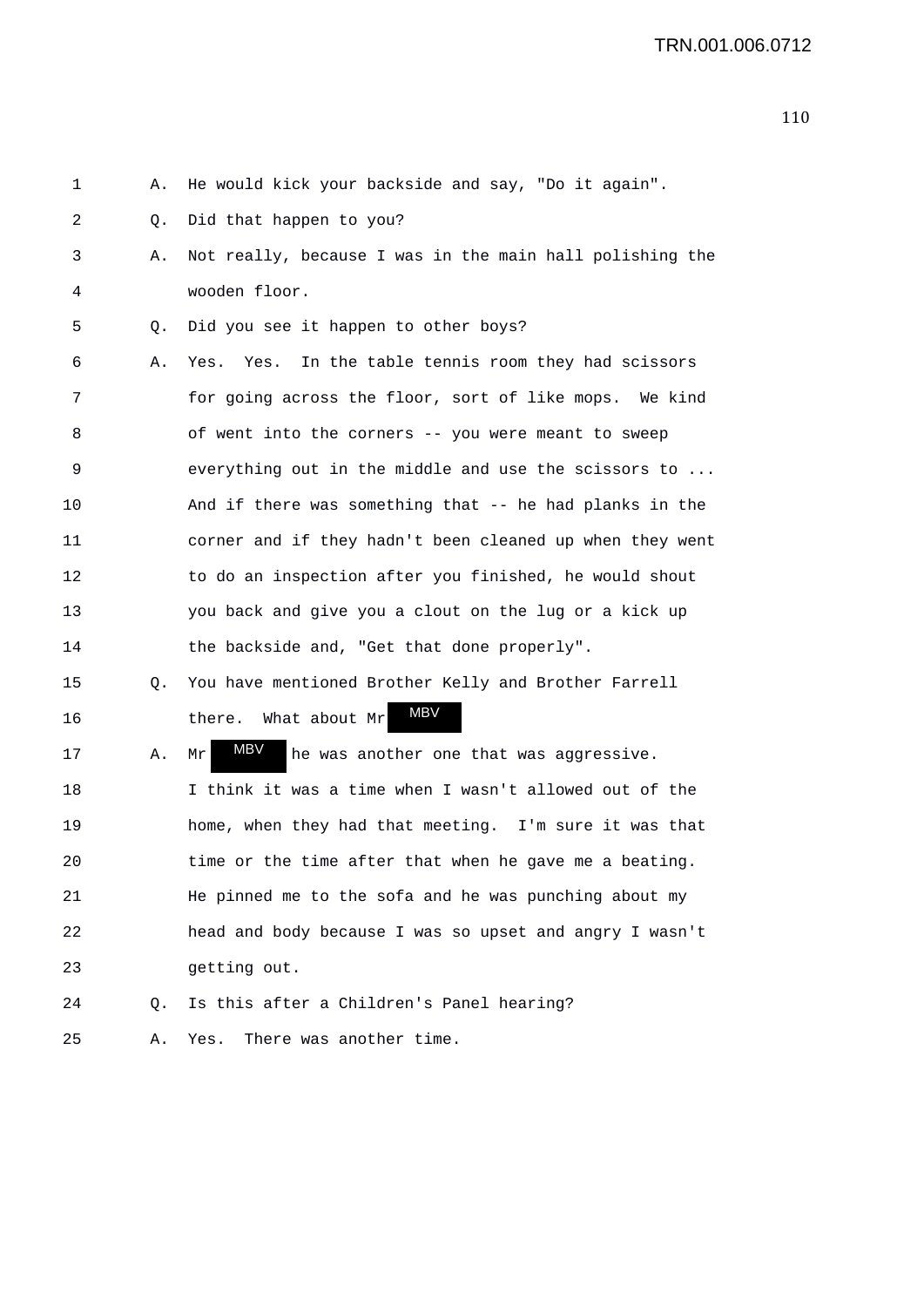| 1  | Q. | Did you have marks as a result of that?                  |
|----|----|----------------------------------------------------------|
| 2  | Α. | Yes, I did have marks, grazes and bruises on the body.   |
| 3  |    | A grazed eye, the side of the eye. There was another     |
| 4  |    | time when I was standing outside in the hallway when I'm |
| 5  |    | sure it was one of the boys from Dundee -- I'll not say  |
| 6  |    | his name, but I'm sure it was him that got  and one      |
| 7  |    | of the brothers was in there, I think it was             |
| 8  |    | Brother Farrell, and that boy was screaming because he   |
| 9  |    | was getting belted, beat up from him.                    |
| 10 | Q. | Where was this?                                          |
| 11 | Α. | MBV<br>That was in<br>office, just next to the hallway.  |
| 12 | Q. | And you heard this?                                      |
| 13 | Α. | I heard the boy screaming.                               |
| 14 | Q. | Who was in the office?                                   |
| 15 | А. | MBV<br>I think it was Brother Farrell -- well, with Mr   |
| 16 |    | and it was Brother Farrell. I don't know which one       |
| 17 |    | MBV<br>I take it it was<br>that was<br>was               |
| 18 | Q. | MBV<br>So there was Mr<br>Brother Farrell and a boy?     |
| 19 | Α. | Yes.                                                     |
| 20 | Q. | Did you see the boy after he came out?                   |
| 21 | Α. | Yes, he was greeting, crying his eyes out. He tried to   |
| 22 |    | go to the front door, but he got grabbed and --          |
| 23 | Q. | Who grabbed him?                                         |
| 24 | Α. | I think that was Brother Farrell that grabbed him and    |
| 25 |    | took him along to the dormitories. This was during the   |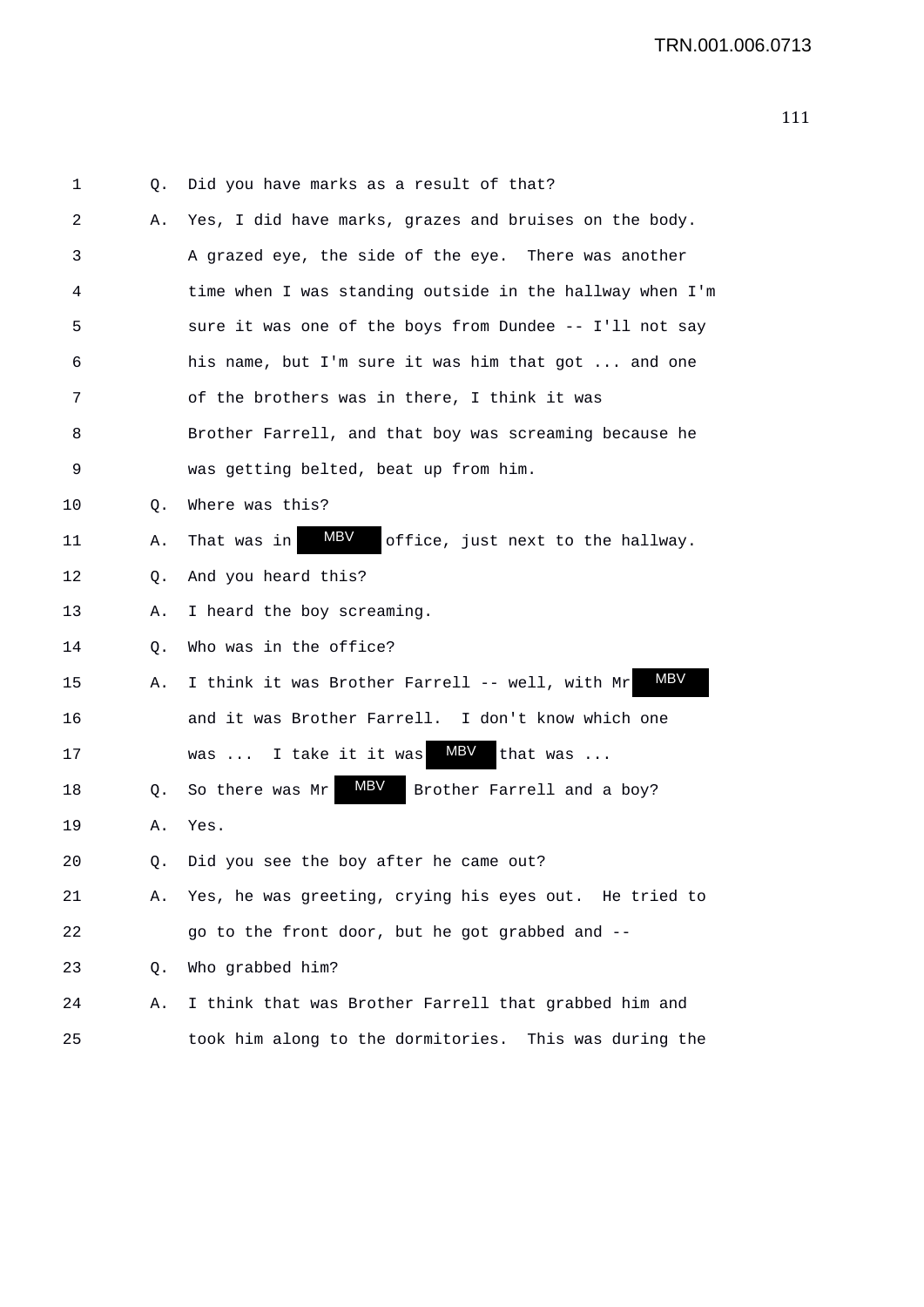| 1  |    | day.                                                        |
|----|----|-------------------------------------------------------------|
| 2  | Q. | Do you know what he was being punished for?                 |
| 3  | Α. | No. He was a bit quiet, the guy, but he did have a bit      |
| 4  |    | of a temper. He was younger than me, but I don't know       |
| 5  |    | exactly what the problem was.                               |
| 6  | Q. | What you tell us in your statement at paragraph 45          |
| 7  |    | is that:                                                    |
| 8  |    | "It was just constant violence and threats."                |
| 9  | Α. | That was what that place was about to me anyway.<br>It was  |
| 10 |    | like violence, threats, and punishments. It was just        |
| 11 |    | like -- there was no justice.                               |
| 12 | Q. | I think you say that the violence and threats were from     |
| 13 |    | both the staff and the bully boys who were running wild.    |
| 14 | Α. | Yes.                                                        |
| 15 | Q. | And when you say staff, do you include the brothers         |
| 16 |    | in that?                                                    |
| 17 | Α. | MBV<br>and Mr MCG<br>The Christian Brothers,<br>The rest of |
| 18 |    | BHB<br>MIK<br>them, Sir<br>and Mr<br>and Ethel and          |
| 19 |    | Mrs Mitchell, they were never violent. Brother Kelly        |
| 20 |    | came into the English class one day to take me out when     |
| 21 |    | I was getting a one-to-one with Mrs Mitchell and she        |
| 22 |    | told him to get back out. I can't remember why, but         |
| 23 |    | he was looking to punish me for something, but I was        |
| 24 |    | sitting there and he came in demanding I leave to get       |
| 25 |    | out and she told him to get away out until she was          |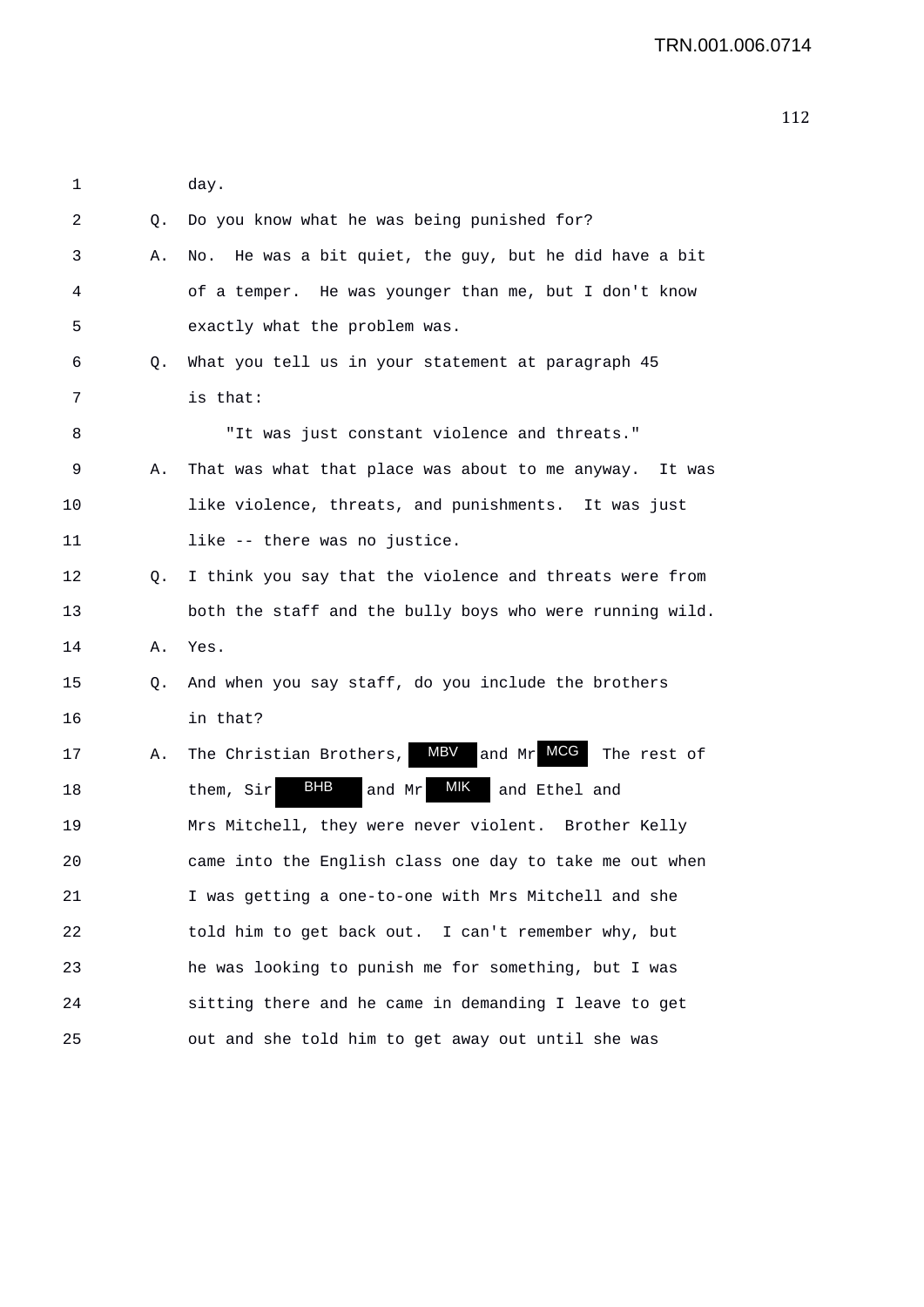| 1  |    | finished with the class.                                |
|----|----|---------------------------------------------------------|
| 2  | Q. | I think you say in your statement that that was a rare  |
| 3  |    | occasion when a staff member stood up to Brother Kelly. |
| 4  | Α. | You could feel the tension even between him and<br>Yes. |
| 5  |    | Brother Farrell and Brother LNA you knew there was      |
| 6  |    | tension. And Brother Brown was a really good            |
| 7  |    | Christian Brother.                                      |
| 8  | Q. | Brother Brown was a good Christian Brother?             |
| 9  | Α. | Yes, he was supportive and he was a caring              |
| 10 |    | Christian Brother. He played rugby with us as well and  |
| 11 |    | that. You know what I mean? I felt safe round about     |
| 12 |    | him. He was one of the -- probably the only one that    |
| 13 |    | I really felt safe about.                               |
| 14 | Q. | The tension there you mentioned between Brother Kelly,  |
| 15 |    | Brother Farrell and Brother LNA could you just tell me  |
| 16 |    | what was that tension? Can you explain that?            |
| 17 | Α. | If one was overruling the other or saying  It's like    |
| 18 |    | you feel the tension or, "He should be punished".       |
| 19 | Q. | Was it tension between the three of them?               |
| 20 |    | A. Just the two                                         |
| 21 | Q. | Which two?                                              |
| 22 | Α. | Farrell and -- at the later stage it'd be Farrell and   |
| 23 |    | <b>LNA</b><br>Kelly. At an earlier stage, Farrell and   |
| 24 |    | You can sense -- it's like they would walk past each    |
| 25 |    | other in the corridor without a hello or anything like  |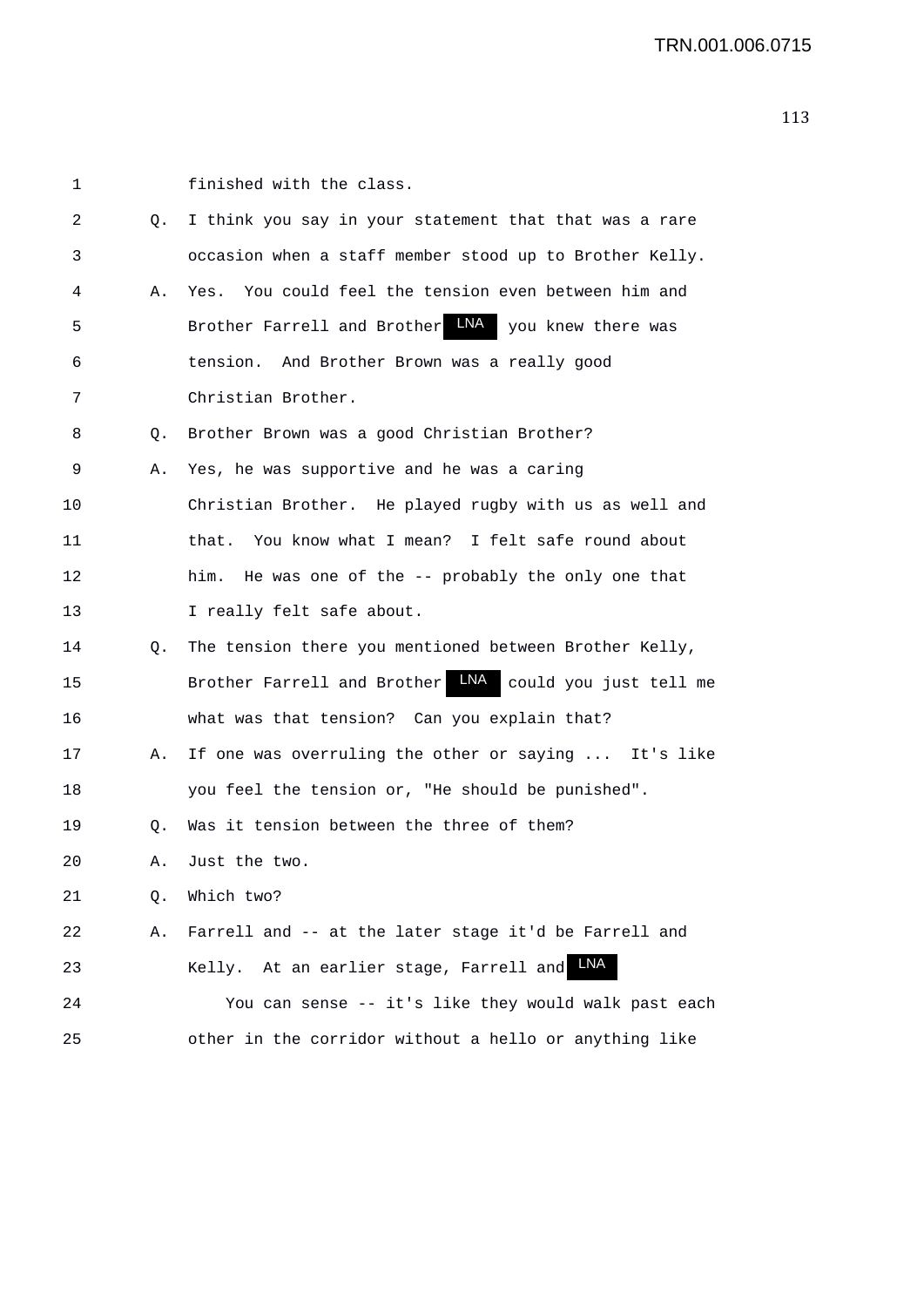1 that and you'd know they'd had a disagreement or 2 whatever. You could feel the tension between them. 3 Q. You tell us in your statement about an occasion when you 4 were in Brother Brown's room listening to music. 5 Can you tell me what happened on that occasion? 6 A. Yes. I come back on the Sunday night and 7 Brother Brown -- when Brother LNA left, Brother Kelly 8 moved into his dormitory, and when Brother Brown 9 arrived, he moved into Brother Kelly's room that 10 he was ... So I went into Brother Brown's office -- 11 well, room -- and a couple of the other kids, we used to 12 sit about and play music. He had a cassette player in 13 there so we'd listened to music. And this guy ... 14 Q. Another boy? 15 A. Another boy, he came in and punched me in the face 16 because I wouldn't turn the music off. But he hung 17 about with Brother Kelly in his room, and all of 18 a sudden he came in that night and tried to demand the 19 run of Brother Brown's room. He came in and bullied me 20 and I wouldn't change the cassette or turn it off. So 21 he punched me in the face. So I turned round and picked 22 up the stool I was sitting on and smacked him over the 23 head with it. 24 Q. The other boy?

25 A. Yes, because he had been bullying me for a couple of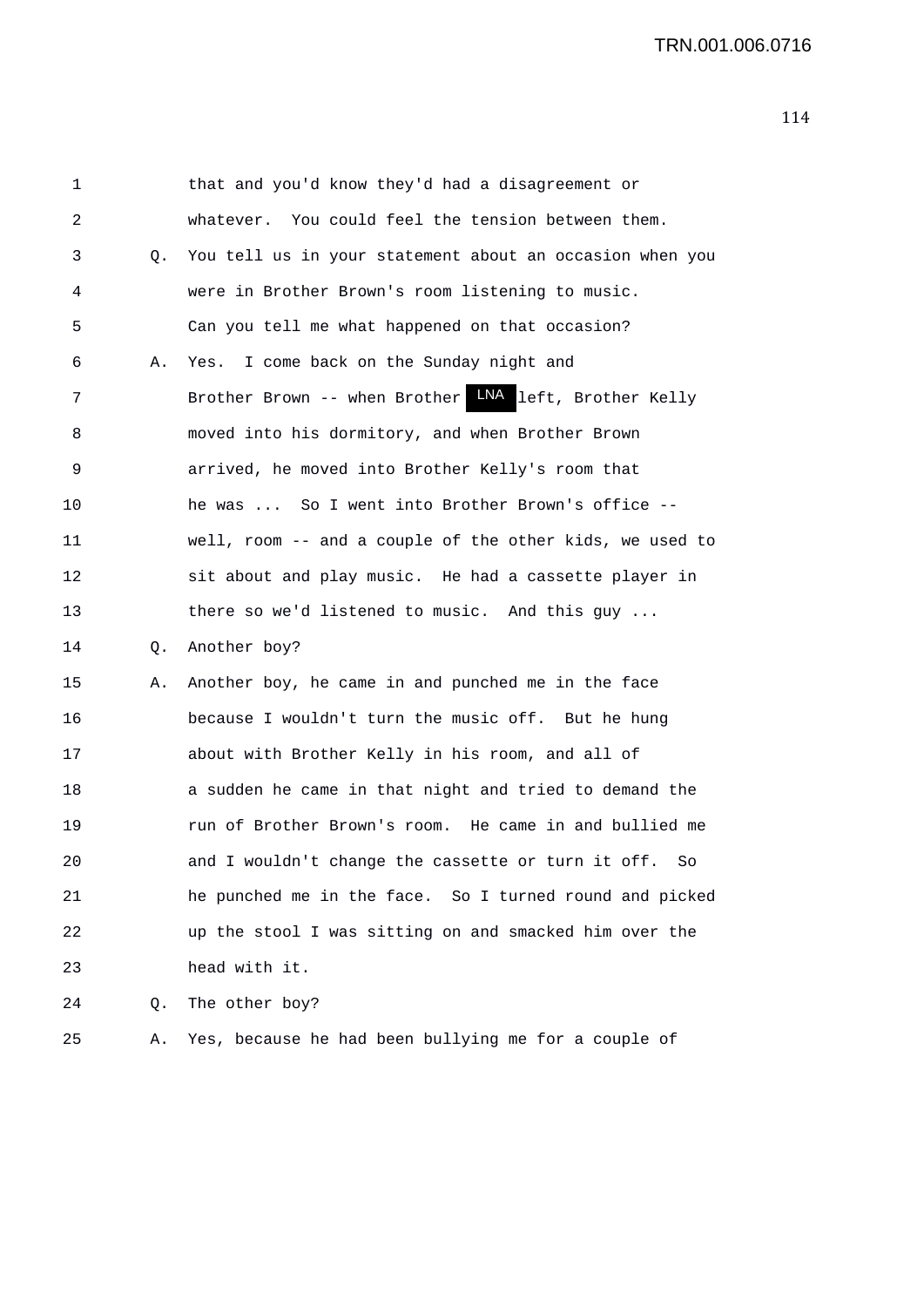| 1  |    | years and this was the final straw.                      |
|----|----|----------------------------------------------------------|
| 2  | Q. | Did Brother Kelly become involved in this?               |
| 3  | Α. | A few minutes later he became involved and he dragged me |
| 4  |    | out of the room.                                         |
| 5  | Q. | Did he come into the room or had he been in the room?    |
| 6  | Α. | He wasn't in the room. He came around to the room and    |
| 7  |    | somebody must have told him that there was a carry-on.   |
| 8  |    | He come in and he grabbed me and out myself at the door  |
| 9  |    | of Brother Brown's dormitory that we were in, shouting,  |
| 10 |    | and pinned me against the wall -- because the            |
| 11 |    | passageway's only about two and a half, three feet wide. |
| 12 | Q. | So he pinned you against the wall, Brother Kelly?        |
| 13 | Α. | Pinned me against the wall and punched me in the stomach |
| 14 |    | a couple of times and on the head. This is when he       |
| 15 |    | whacked me with this part of his hand (indicating).      |
| 16 | Q. | The palm?                                                |
| 17 | Α. | Yes.                                                     |
| 18 | Q. | Where did he whack you?                                  |
| 19 | Α. | On the side of the head, but he had me pinned.<br>It was |
| 20 |    | like he was choking me while this was going on and I had |
| 21 |    | the grazes and that from him because the boy that I hit, |
| 22 |    | that was his favourite pupil.                            |
| 23 | Q. | I think you go on to say about this same boy, that he    |
| 24 |    | would be invited by Brother Kelly to beat you up and     |
| 25 |    | punish you?                                              |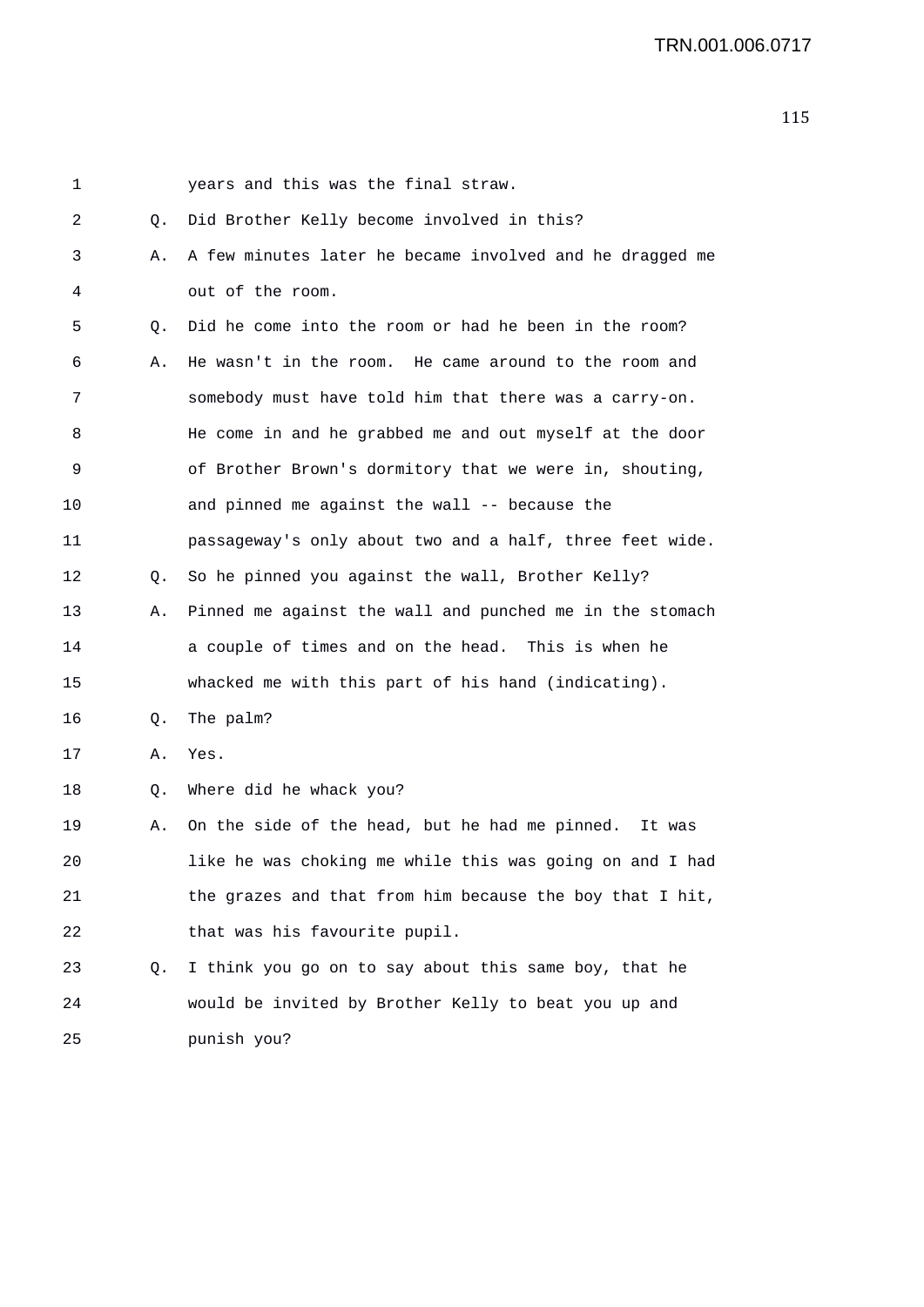1 A. Yes. Brother Kelly didn't ... if I had done something 2 upset him, it was like the guy would come across and 3 smack me in front of Brother Kelly and he done nothing 4 about it. Even on the bus, when I was trying to sit 5 down, and **MCU** is sitting there ... 6 Q. That's the other boy? 7 A. The other boy would come across and smack me. And it 8 was like Kelly's not getting involved in that because -- 9 Q. So when you say he was invited by Brother Kelly to beat 10 you up and punish you, did you see him being invited or 11 is this something -- 12 A. It's not invited, he allowed sort of it to happen. It 13 was not so much he was telling them, it was the fact 14 that he was allowing it. So that was it. It was done 15 right in front of him and he wouldn't do a thing. But 16 if I ever did anything back, I got punished. 17 Q. So as well as what you've told us about you yourself 18 being physically punished by Brother Kelly, you tell us 19 in your statement about a couple of occasions at least 20 when you saw other children being physically punished by 21 him. One of these is -- you mention a boy where 22 something happened on the rugby park involving 23 Brother Kelly. Could you tell me about that? 24 A. Yes. I think he refused to play rugby anyway or he 25 stormed off in a huff and Brother Kelly went after him. MCU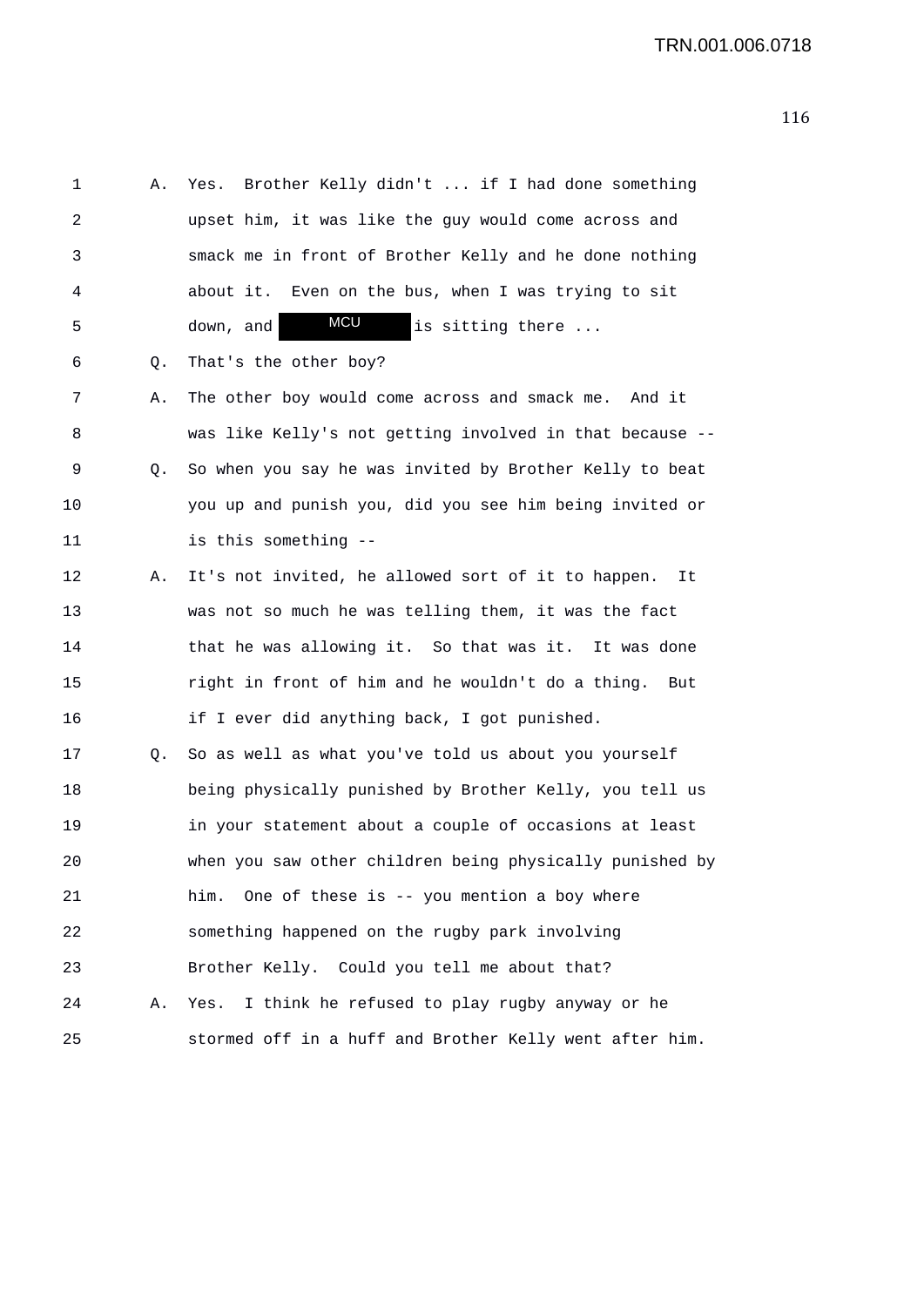| 1  |    | The next minute, it was just -- they had a roll about on |
|----|----|----------------------------------------------------------|
| 2  |    | the ground, both of them were on the ground.             |
| 3  | Q. | Did you see this happening?                              |
| 4  | Α. | Yes, Brother Kelly actually broke the boy's wrist.       |
| 5  | Q. | Did you say they had a roll about on the ground?         |
| 6  | Α. | He ended up pinning the boy $--$ his name was.<br>He     |
| 7  |    | ended up pinning<br>to the ground and it come about      |
| 8  |    | that he had a cut on his eye, he had a broken wrist.     |
| 9  |    | He was taken to hospital, he had a black eye and         |
| 10 |    | I remember his mum coming down to the school. I think    |
| 11 |    | she was under the influence of drink and kicked off.     |
| 12 |    | But I think the police were then called in to            |
| 13 |    | investigate that. The police were called to investigate  |
| 14 |    | that.                                                    |
| 15 |    | Another time, another boy in the changing rooms --       |
| 16 |    | aye, he battered him.                                    |
| 17 | Q. | What happened on that occasion?                          |
| 18 | Α. | I got stabbed in the abdomen with a flagpole off this    |
| 19 |    | boy and Kelly went mental and battered the boy, punching |
| 20 |    | the boy about the shower                                 |
| 21 | Q. | Was this after a game of sport?                          |
| 22 | Α. | Yes.                                                     |
| 23 | Q. | So you had been stabbed with a flagpole by this boy?     |
| 24 | Α. | Yes, in the abdomen.                                     |
| 25 | Q. | And what happened in the shower?                         |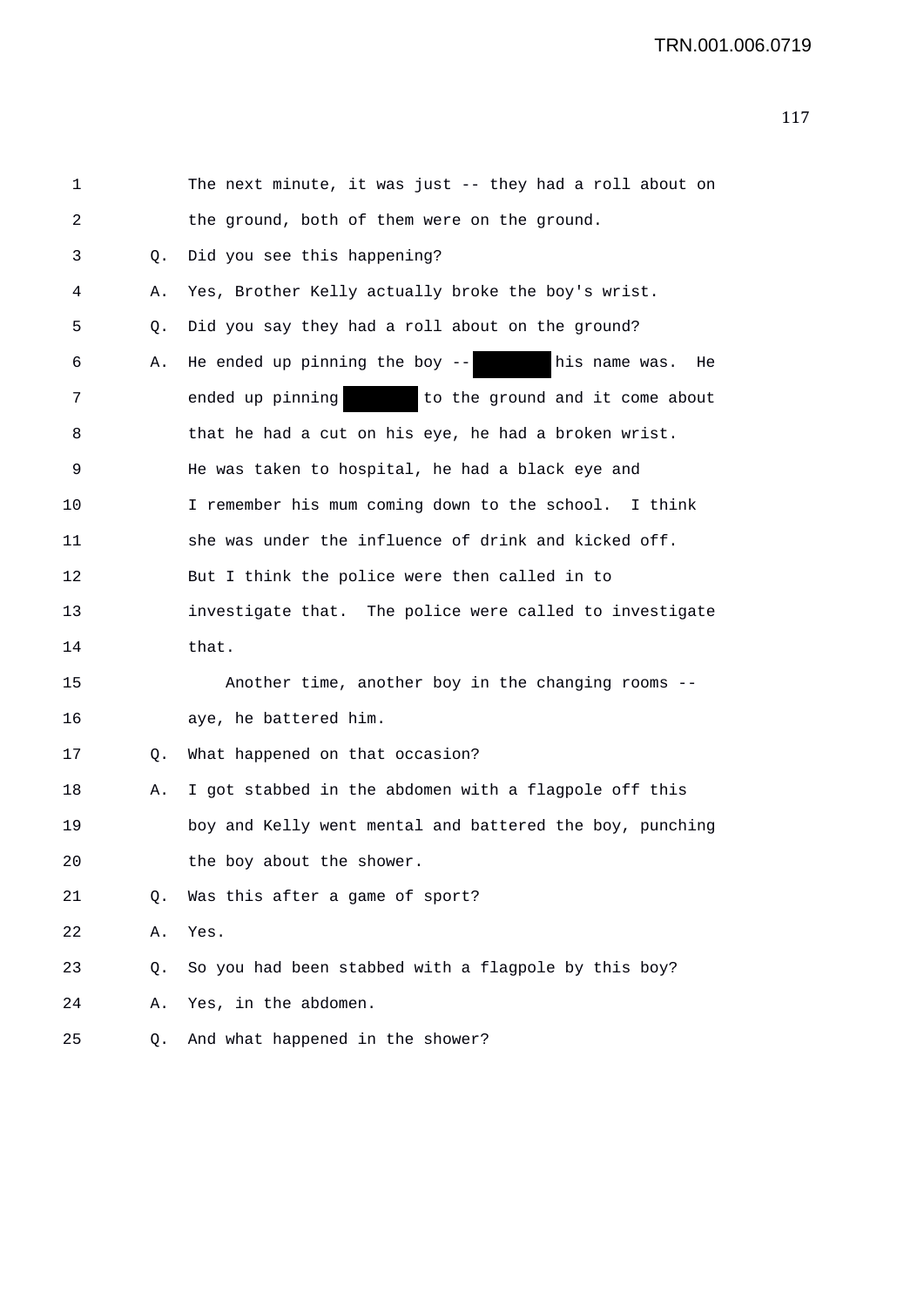| 1  | Α. | Brother Kelly came running in and started belting the    |
|----|----|----------------------------------------------------------|
| 2  |    | boy that had done this, started punching him, went       |
| 3  |    | mental.                                                  |
| 4  | Q. | Where was he punching him?                               |
| 5  | Α. | In the body.                                             |
| 6  | Q. | Did you see that?                                        |
| 7  | Α. | The showers and that were here (indicating) and<br>Yes.  |
| 8  |    | this happened outside. But when he stabbed me, I tried   |
| 9  |    | to fight back, but he was running back the way, and      |
| 10 |    | that's when Brother Kelly come running in and attacked   |
| 11 |    | him.                                                     |
| 12 | Q. | Was the boy injured as a result of what happened?        |
| 13 | Α. | I don't think he was injured like -- the injuries that   |
| 14 |    | he got, I think, he had done that on the football pitch. |
| 15 |    | That's where the fight started, on the football pitch.   |
| 16 |    | It would have been -- the punches you were seeing was    |
| 17 |    | like two grown-up men fighting, the punches that he was  |
| 18 |    | throwing.                                                |
| 19 | Q. | How old was this other boy?                              |
| 20 | Α. | A year older than me.                                    |
| 21 | Q. | And how old were you at the time?                        |
| 22 | Α. | About 14.                                                |
| 23 |    | My Lady, that's pretty much 3 o'clock.<br>MS MACLEOD:    |
| 24 |    | Very well.<br>LADY SMITH:                                |
| 25 |    | Alan, we usually take a five-minute break in the         |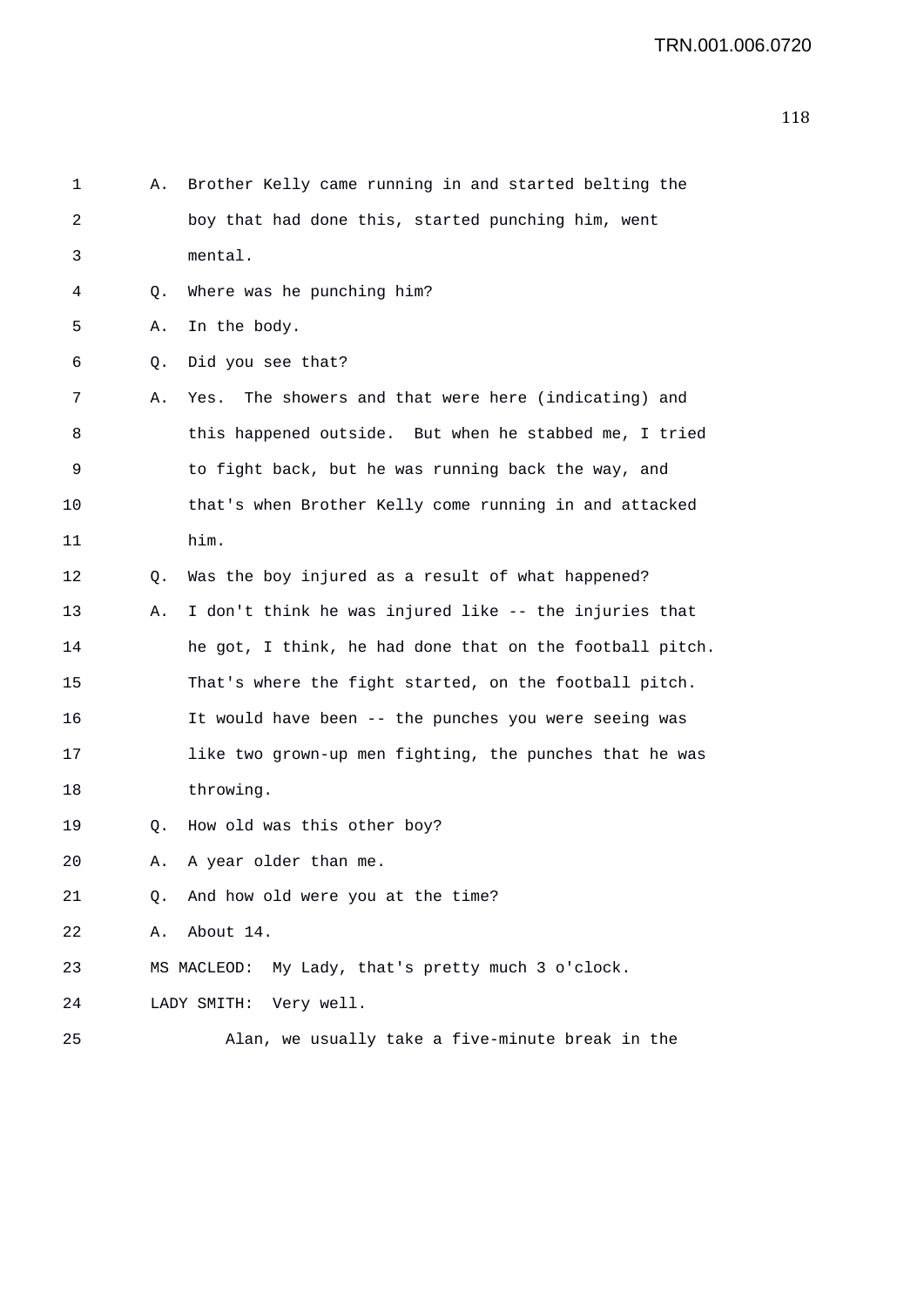```
119
```

| 1  | middle of the afternoon and I'd normally do it about             |
|----|------------------------------------------------------------------|
| 2  | Is that okay for you?<br>now.                                    |
| 3  | Α.<br>Yes.                                                       |
| 4  | $(2.58 \text{ pm})$                                              |
| 5  | (A short break)                                                  |
| 6  | $(3.12 \text{ pm})$                                              |
| 7  | LADY SMITH: Are you okay for us to carry on now, Alan?           |
| 8  | Yes, thank you.<br>Α.                                            |
| 9  | Thank you. Ms MacLeod.<br>LADY SMITH:                            |
| 10 | MS MACLEOD: My Lady.                                             |
| 11 | Alan, you tell us at paragraph 46 of your statement              |
| 12 | that when you first arrived at the school there were             |
| 13 | boys who would get up in the night and go into                   |
| 14 | Brother Kelly's room.                                            |
| 15 | Yes.<br>Α.                                                       |
| 16 | Did you see that happening?<br>Q.                                |
| 17 | Yes.<br>Α.                                                       |
| 18 | Were they boys who were in the same dorm as you?<br>Q.           |
| 19 | Two of them were.<br>Α.                                          |
| 20 | So can you tell me then what would happen? What would<br>Q.      |
| 21 | you see with the two boys in your room?                          |
| 22 | What happened, there was a boy in the room above me.<br>Α.<br>He |
| 23 | started going into the room first. That was for a few            |
| 24 | Then all of a sudden, one of my friends in the<br>months.        |
| 25 | same room as me, he started going up with his duvet and          |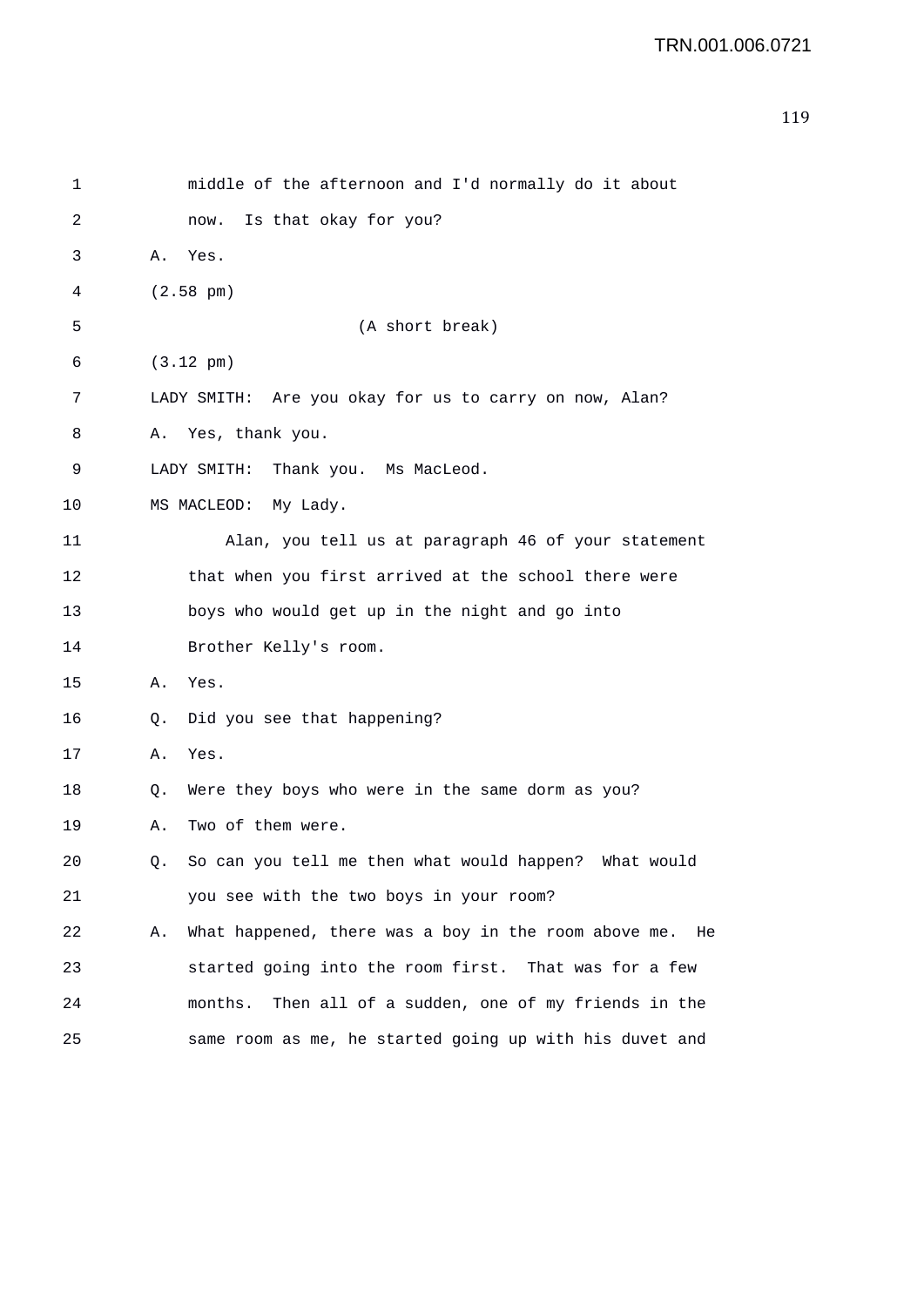| 1  |    | lying there.                                             |
|----|----|----------------------------------------------------------|
| 2  | Q. | So the first boy you mentioned, was he in your dorm?     |
| 3  | Α. | No.                                                      |
| 4  | Q. | Did you see him going --                                 |
| 5  | Α. | Yes, he used to take his blanket in. Before the lights   |
| 6  |    | went out, we were put to our bed and we got half an hour |
| 7  |    | to listen to music and what have you, but he had already |
| 8  |    | taken his duvet from his room next to Brother Kelly's    |
| 9  |    | room.                                                    |
| 10 | Q. | So this was a boy who wasn't in your room, but you saw   |
| 11 |    | him take his duvet into Brother Kelly's room?            |
| 12 | Α. | Yes.                                                     |
| 13 | Q. | And then you said that a boy who was in your dorm        |
| 14 |    | started doing this?                                      |
| 15 | Α. | Yes.                                                     |
| 16 | Q. | What did you see him do?                                 |
| 17 | Α. | He just took his duvet and I said to him, "Where are you |
| 18 |    | going?" "I'm going up to Brother Kelly's room". And      |
| 19 |    | a couple of months later, one of my other friends        |
| 20 |    | started doing the same, so the three of them were going  |
| 21 |    | up there and sleeping in the room.                       |
| 22 | Q. | The third boy you mentioned there, was he in your dorm?  |
| 23 | Α. | Yes, he was another friend of mine from Perth.           |
| 24 | Q. | Did you see him go from the dorm to Brother Kelly's      |
| 25 |    | room?                                                    |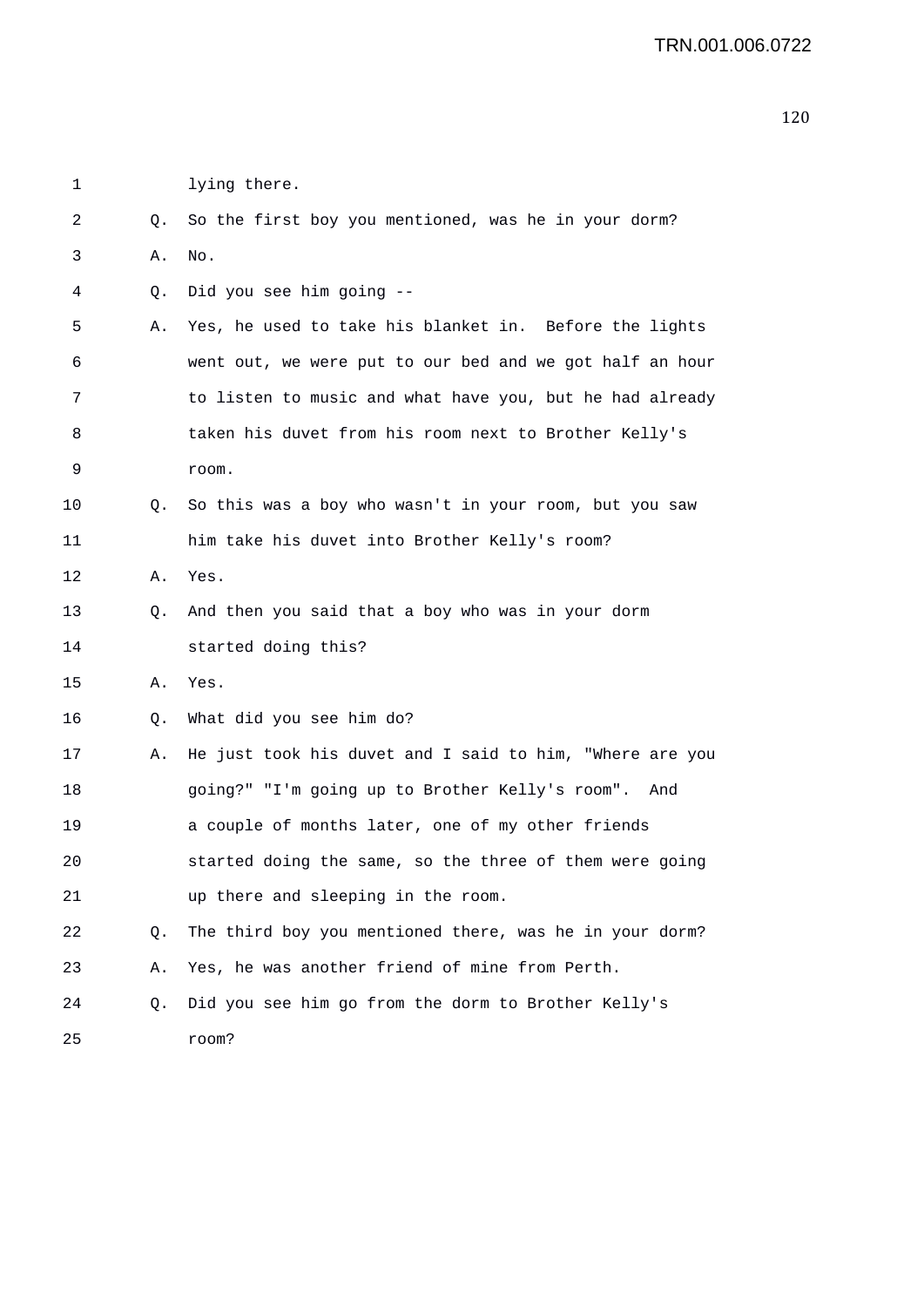```
1 A. Yes, with his duvet. The two of them started going, 
2 after the first one, my first friend, to the dorm. 
3 A couple of months after that, that's when the other one 
4 started going up. 
5 Q. By the time you saw the third one going, were the other 
6 two still going as well? 
7 A. Yes, they were there the whole time, so there was the 
8 three of them in the dorm sleeping there.
9 Q. How long would they spend in Brother Kelly's room? 
10 A. Until the next morning. 
11 Q. Would they come back into you dorm in the morning? 
12 A. They would come back in the morning with their duvets. 
13 Q. What was your understanding at the time, Alan, of what 
14 the two boys in your room were doing in Brother Kelly's 
15 room during the night? 
16 A. I thought they were just going up there and drinking out 
17 of a bottle of cough medicine to get to sleep or get 
18 drowsy with it. 
19 Q. Did they tell you they were drinking cough medicine? 
20 A. They said they were sneaking some, but they didn't 
21 actually tell me the extent or ... because when I told 
22 them -- sometimes if we had a sore throat, a couple of 
23 kids had a sore throat, they would line up outside the 
24 room -- this is prior to the kids sneaking into 
25 Brother Kelly's room. This is when Brother LNA was in
```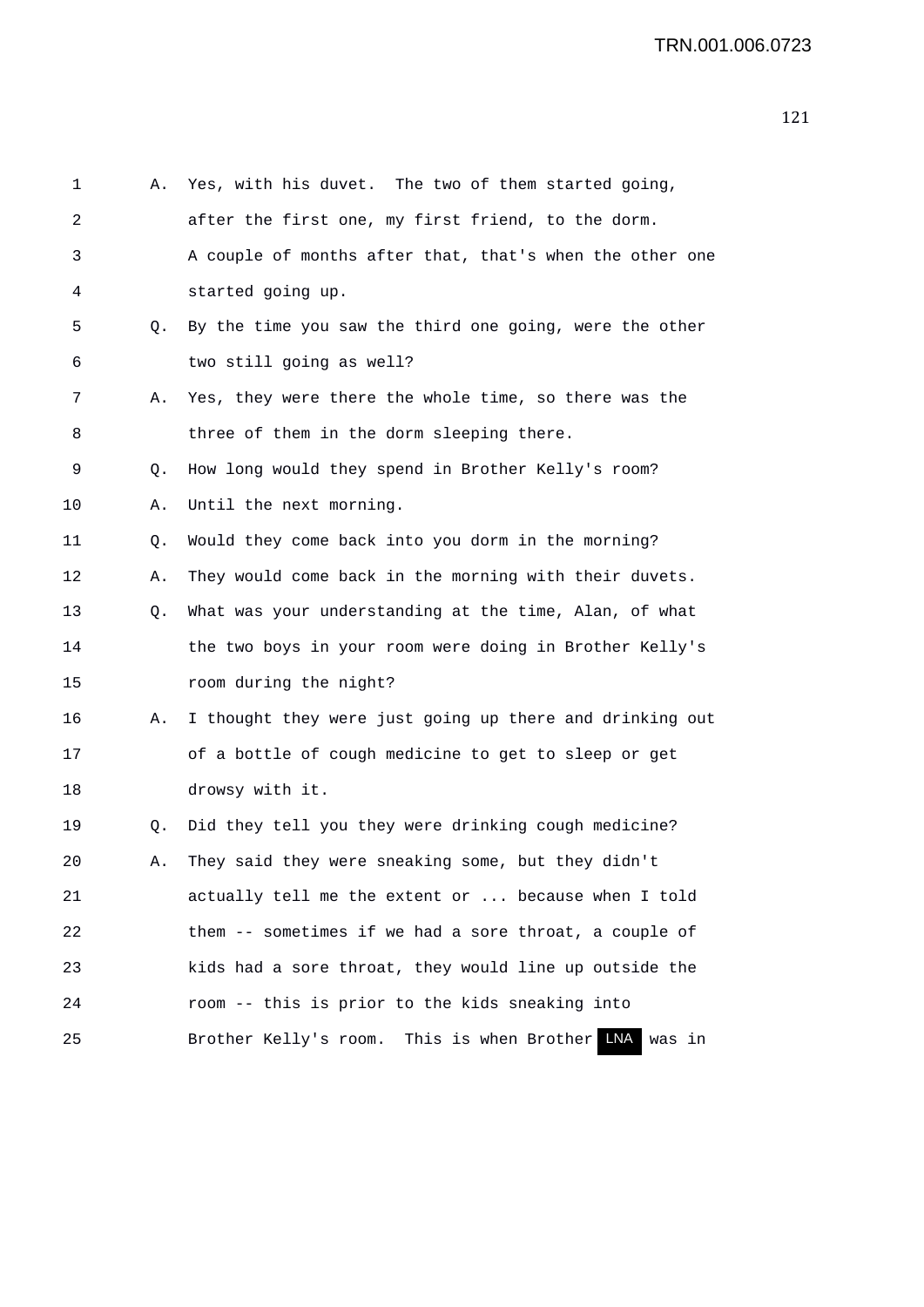1 charge of that dormitory. The kids said that he used to 2 line them up and certain ones would cough and then he'd 3 say, "You'll get some", and the next person in the line 4 would cough, "No, you're not getting" ... the next one, 5 "You're getting", or, "You're not getting". So he 6 selected who he was giving the cough medicine to. So 7 you were swigging out of the bottle. 8 I did say to one of my friends that I had a good 9 night's sleep after taking a swig of that bottle. But 10 10 it was after when Brother LNA left, when Brother Kelly 11 took over, that the boys started sleeping in his room. 12 I thought it was just because he was stealing cough 13 medicine. 14 Q. Okay. During the time you were at St Ninian's, apart 15 from drinking cough medicine in his room, did you think 16 there was anything else the boys were doing during the 17 night in Brother Kelly's room? 18 A. No, I didn't at that time. 19 Q. What was your understanding at the time of where in 20 Brother Kelly's room they were sleeping? 21 A. On the floor. 22 0. Did they tell you that? 23 A. No, sometimes when I've had to get up, Brother Kelly 24 would go across to the TV room or the coffee room or 25 whatever, where he would go and sit, but we always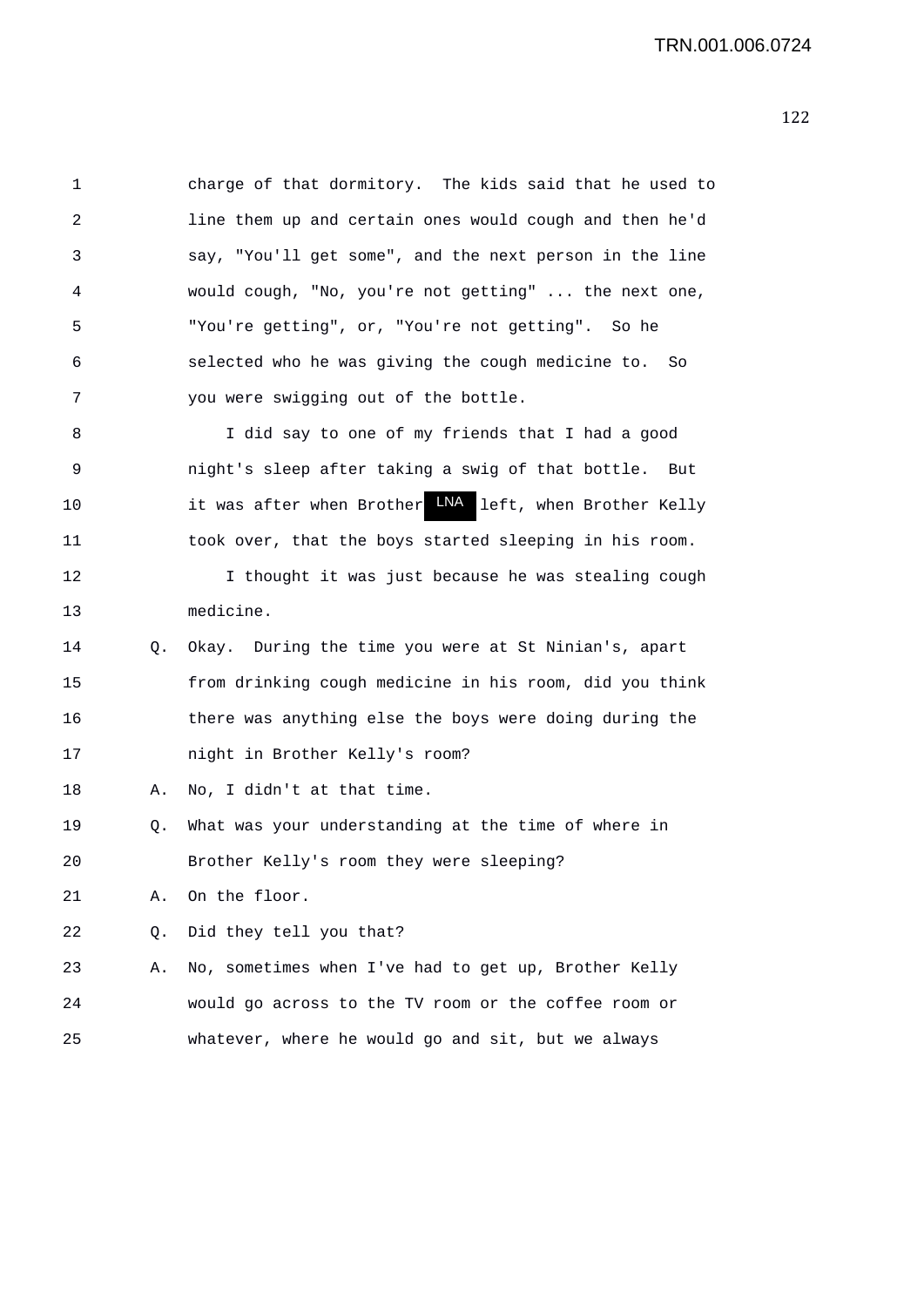| 1  |    | thought it was the TV room -- the office he went to.     |
|----|----|----------------------------------------------------------|
| 2  |    | I went up and sneaked up and looked at the room and they |
| 3  |    | were bunched up on the floor.                            |
| 4  | Q. | So you yourself saw boys on occasions on the floor of    |
| 5  |    | Brother Kelly's room?                                    |
| 6  | Α. | Yes.                                                     |
| 7  | Q. | Did you ever go into Brother Kelly's room and stay       |
| 8  |    | overnight?                                               |
| 9  | Α. | No, no. Me and him never got on.                         |
| 10 | Q. | You say in your statement that this behaviour of boys    |
| 11 |    | going from your dorm and going to Brother Kelly's room   |
| 12 |    | lasted the whole time that you were at St Ninian's.      |
| 13 | Α. | Practically up until then because we left at the same    |
| 14 |    | time.                                                    |
| 15 | Q. | Is that the two same boys who continued to go to his     |
| 16 |    | room?                                                    |
| 17 | Α. | That went on for about a year or more maybe.<br>Yes.     |
| 18 | Q. | What time in the evening did they go to his room?        |
| 19 | Α. | About ten to 9 or something. It was just before lights   |
| 20 |    | were out and they would go up there and get themselves   |
| 21 |    | comfy and lights were out and the music was still on.    |
| 22 |    | Sometimes they'd be away for an hour or two, so the      |
| 23 |    | music is on longer than the normal time, a half -- half  |
| 24 |    | an hour.                                                 |
| 25 | Q. | Something else you tell us in your statement is          |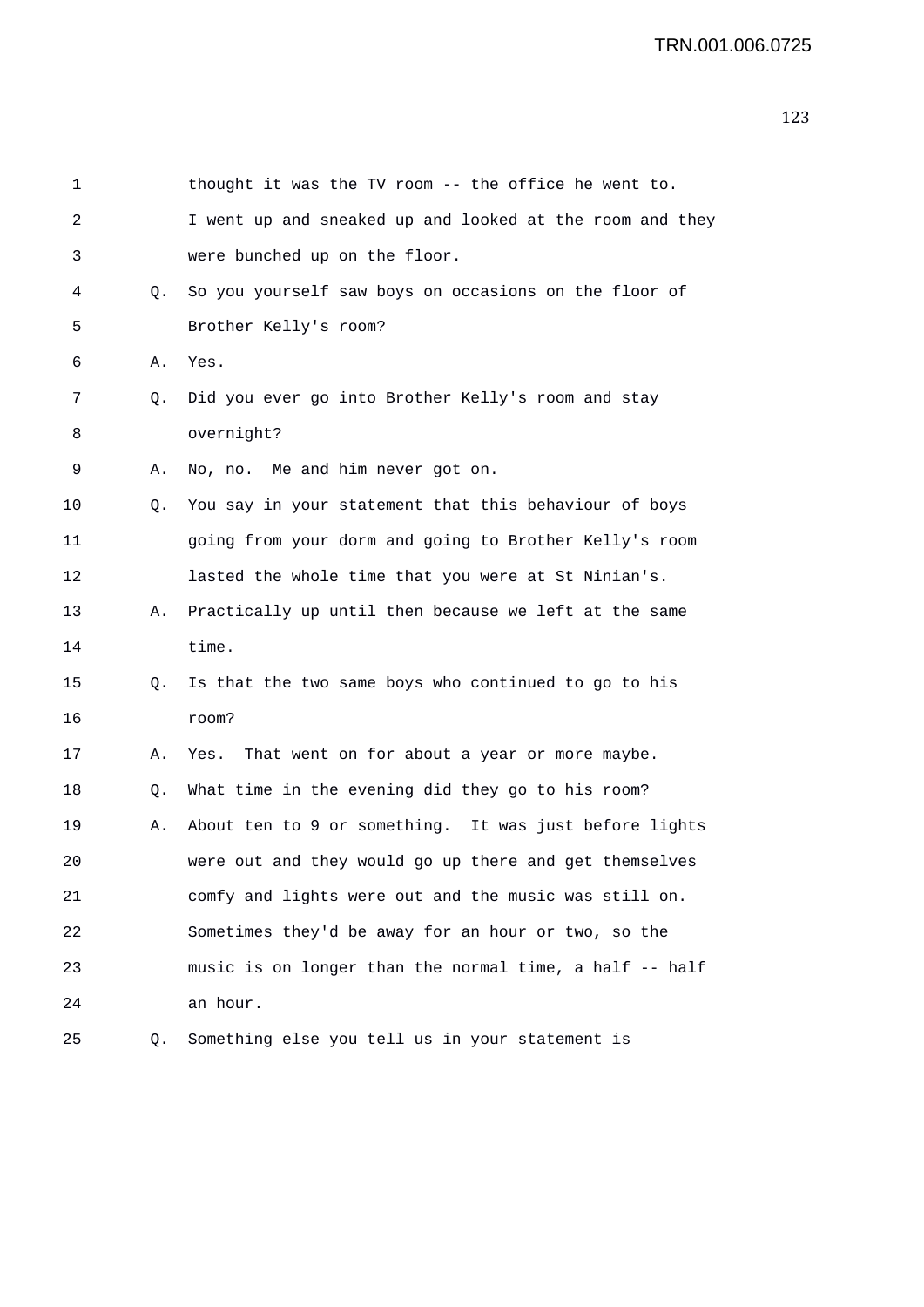| 1  |    | Brother Kelly was someone who used to wander around the           |
|----|----|-------------------------------------------------------------------|
| 2  |    | dormitories.                                                      |
| 3  | Α. | Yes, he was called Snoopy.                                        |
| 4  | Q. | Is that because of his behaviour in the dormitories?              |
| 5  | Α. | I think that was what it was. He was called that before           |
| 6  |    | I was there. He was actually called Snoopy.                       |
| 7  | Q. | Did Brother Kelly wander into your dormitory during the           |
| 8  |    | night?                                                            |
| 9  | Α. | Not so much. Once when he heard a noise. By that time             |
| 10 |    | I'd moved up the dormitory sort of situation.                     |
| 11 | Q. | Did he at any time come into your dormitory during the            |
| 12 |    | night?                                                            |
| 13 | А. | Yes, at one point, just -- I think it was just to look            |
| 14 |    | in and see -- all he did was a headcount, I think.<br>It          |
| 15 |    | wasn't to talk or communicate with any kids in the                |
| 16 |    | dormitory.                                                        |
| 17 | Q. | You also tell us, Alan, that Brother LNA used to wander           |
| 18 |    | about the dormitories after lights out.                           |
| 19 | Α. | Yes.                                                              |
| 20 |    | Q. I think you say he used to creep around dormitories 12         |
| 21 |    | and 13.                                                           |
| 22 | Α. | Yes.                                                              |
| 23 | Q. | Are those the dormitories where the younger boys stayed?          |
| 24 | Α. | Yes, yes.                                                         |
| 25 | Q. | <b>LNA</b><br>Did Brother<br>come into your dormitory at any time |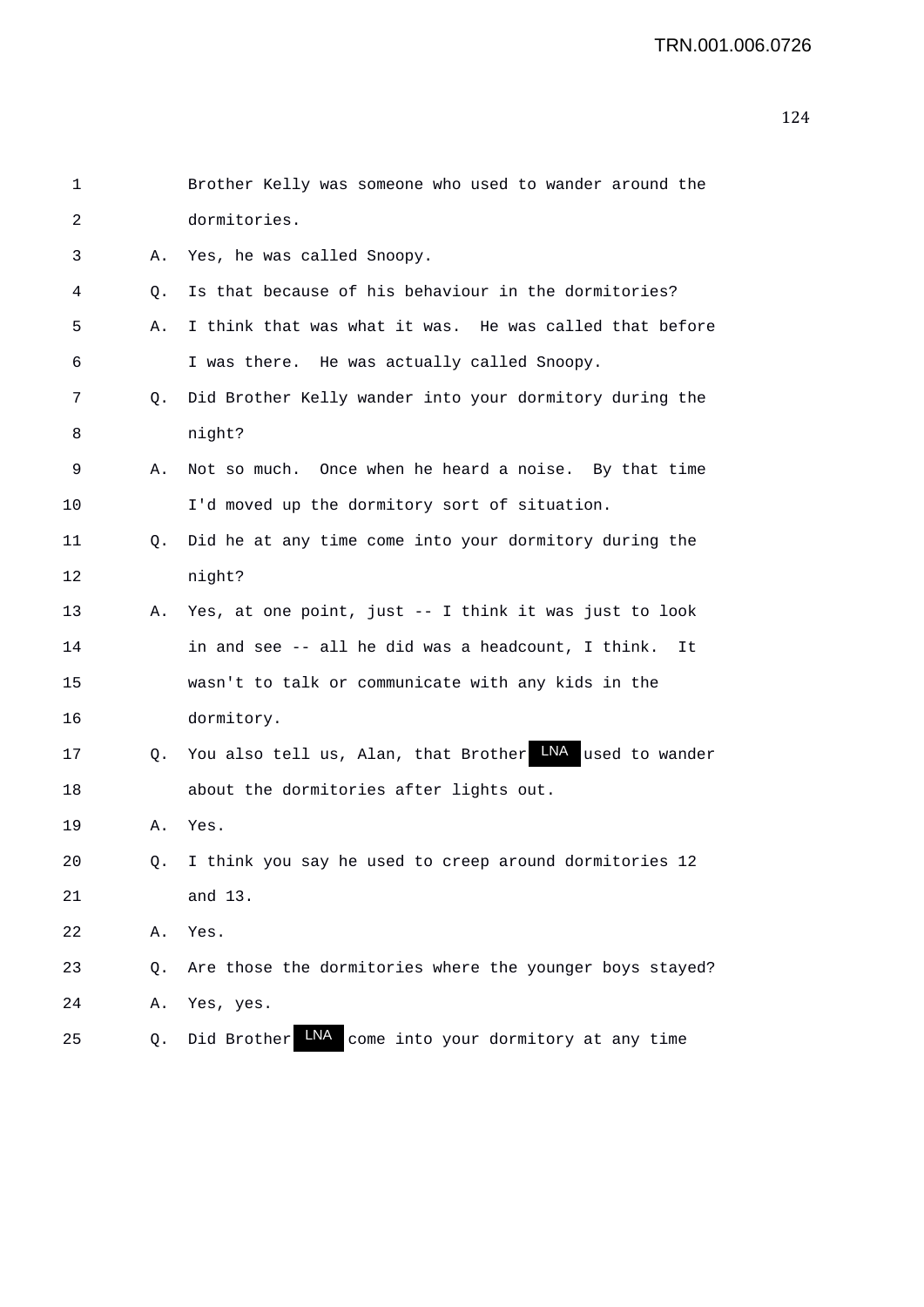| 1  |    | after lights out?                                          |
|----|----|------------------------------------------------------------|
| 2  | Α. | He came in quite a few times.                              |
| 3  | Q. | LNA do when he came into your<br>What did Brother          |
| 4  |    | dormitory?                                                 |
| 5  |    | (Pause)                                                    |
| 6  |    | LADY SMITH: Alan, if it's something that you don't want to |
| 7  |    | say today, let me reassure you that we do have your        |
| 8  |    | written statement, which I think covers what Ms MacLeod    |
| 9  |    | is referring to. And as you've already confirmed to us,    |
| 10 |    | you signed that, and that is part of your evidence.<br>So  |
| 11 |    | it's okay with me if you just want me to take account of   |
| 12 |    | what's in your written statement without you telling us    |
| 13 |    | any more about that today if it's too much for you.        |
| 14 |    | It's up to you.                                            |
| 15 | Α. | He used to come over and sit on the bed, sit beside me     |
| 16 |    | on the bed and say, "Are you okay?" and things like        |
| 17 |    | that. Then he started touching my body. I told him to      |
| 18 |    | stop it.                                                   |
| 19 |    | LADY SMITH: What parts of your body did he touch?          |
| 20 | Α. | My private parts. He tried to go round the back of me      |
| 21 |    | and touch my back passage and that. That's when            |
| 22 |    | I started telling him to get off me, to get away from      |
| 23 |    | Then the next day, I would be getting the knuckle<br>me.   |
| 24 |    | on the head, saying, "That's for misbehaving, for what     |
| 25 |    | you'll be doing later on". I can still feel the pain       |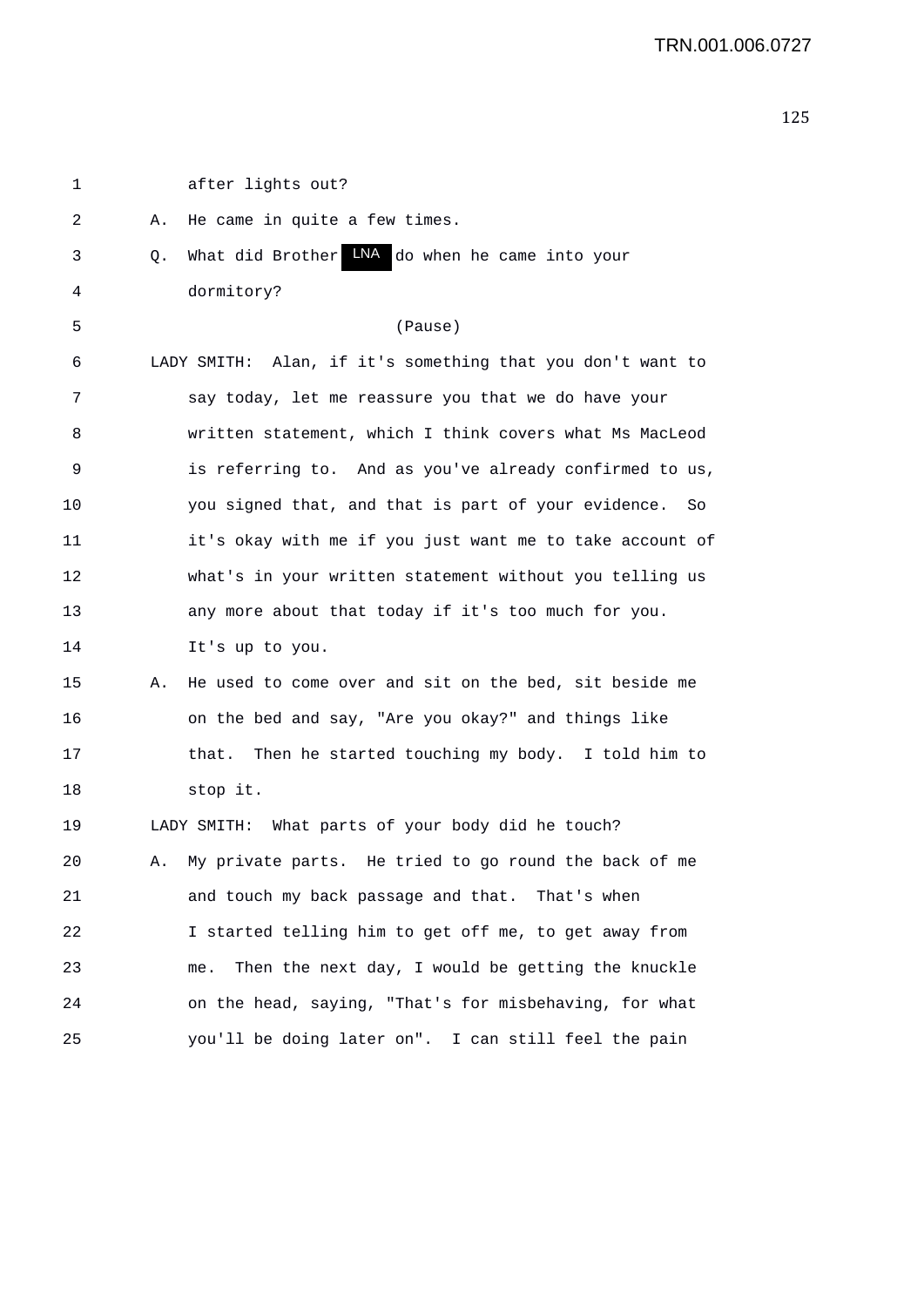| $\mathbf 1$ |    | when he smashed you with that knuckle.                     |
|-------------|----|------------------------------------------------------------|
| 2           |    | LADY SMITH: When Brother MA was touching you in bed, what  |
| 3           |    | part of his body was he using to touch you?                |
| 4           | Α. | His hands.                                                 |
| 5           |    | LADY SMITH: Thank you.                                     |
| 6           | Α. | Obviously, he was doing it to a couple of the other kids   |
| 7           |    | in the dormitory. There was a young boy in there, about    |
| 8           |    | 13, who was actually screaming one night, and everybody    |
| 9           |    | that heard him started shouting to leave him alone.<br>The |
| 10          |    | boy was from Edinburgh and he was screaming like           |
| 11          |    | Everybody started shouting to, "Leave him, you dirty wee   |
| 12          |    | bastard", and what have you. And beforehand, nobody        |
| 13          |    | would ever shout out loud in the dormitories. It was at    |
| 14          |    | night when the boy was screaming and caused everybody to   |
| 15          |    | start shouting back at him.                                |
| 16          |    | LADY SMITH: This was the boys shouting back at             |
| 17          |    | LNA<br><b>Brother</b>                                      |
| 18          | Α. | All the kids were shouting because they were listening     |
| 19          |    | to the boy screaming, "Leave me alone, leave me alone",    |
| 20          |    | and he was screaming and all the kids started shouting,    |
| 21          |    | kind of dorms 12 and 11 and 9 and that and 10. They        |
| 22          |    | were all shouting, "Leave him, leave him, you dirty        |
| 23          |    | bastard".                                                  |
| 24          |    | It was  I know what he was doing with me, but it           |
| 25          |    | was so rough  that young boy,<br>was screaming and         |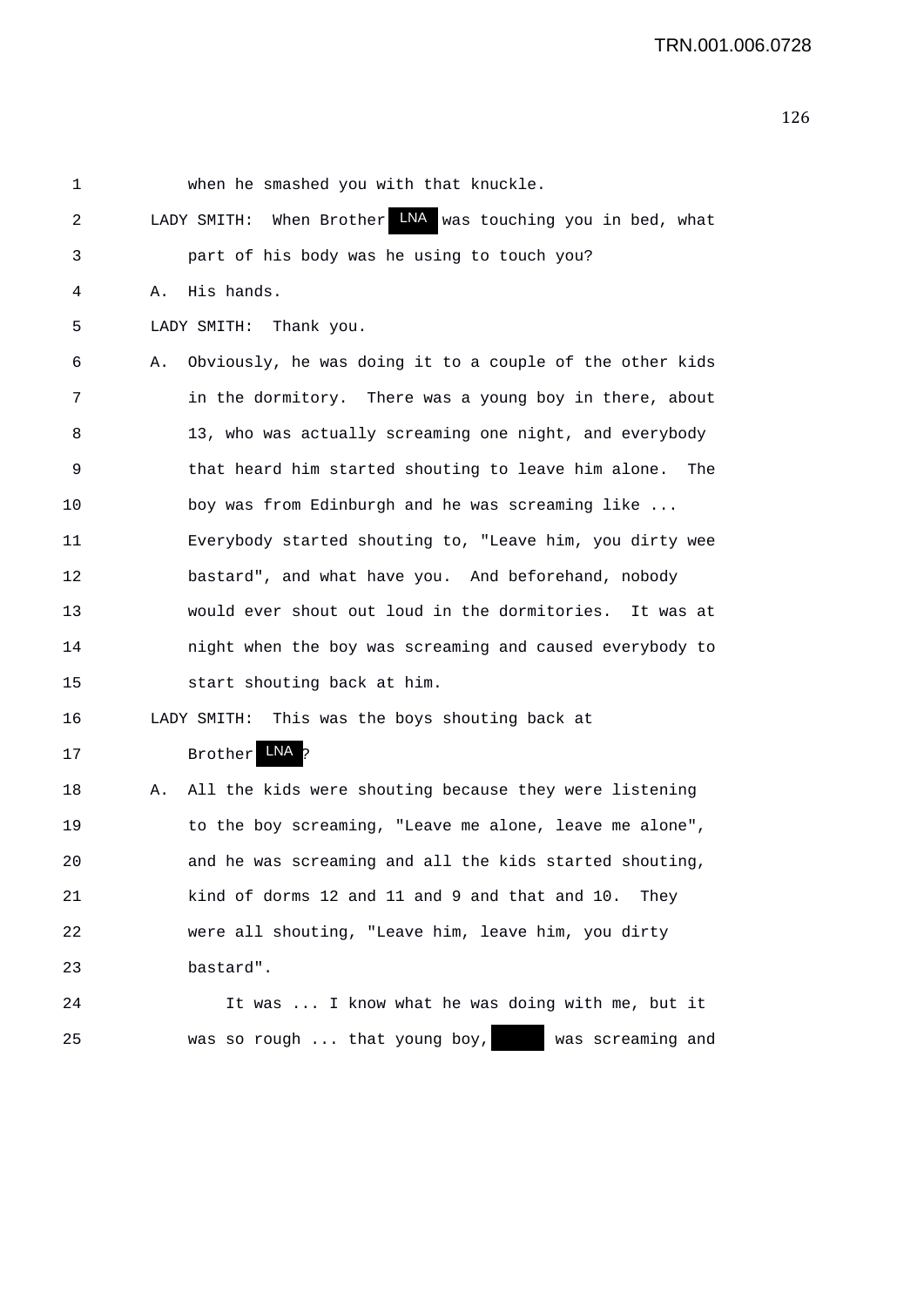1 nobody to help, was ... That's when everybody started 2 shouting. 3 (Pause) 4 MS MACLEOD: Thank you, Alan, for telling us about that. 5 I can see it's very distressing for you. 6 Is there anything else you would like to tell the 7 111 inquiry today about Brother TAM 8 A. Just knowing that he was doing the same to other kids, 9 what he was doing to me and punishing you at a different 10 time of day from what he was doing. I didn't even 11 realise that is what he was meaning when he was belting 12 me on the head. It was because I was telling him to 13 leave me alone the night before and things like that. 14 Then I realised that that's what he meant, and the clout 15 on the head was for something you might do later, he 16 says. I just never thought of the punishment -- 17 I thought it was maybe a punishment for being in trouble 18 because of the environment we were in. Now I'm seeing 19 it as a punishment for telling him to leave me alone. 20 There was a smell of drink that was coming from him 21 as well. You never smelt much drink from the rest of 22 the brothers. Brother **MBS** he was stinking of 23 drink. Even during the day, you smelt the alcohol off 24 him. 25 Brother LNA he must have been swigging at nights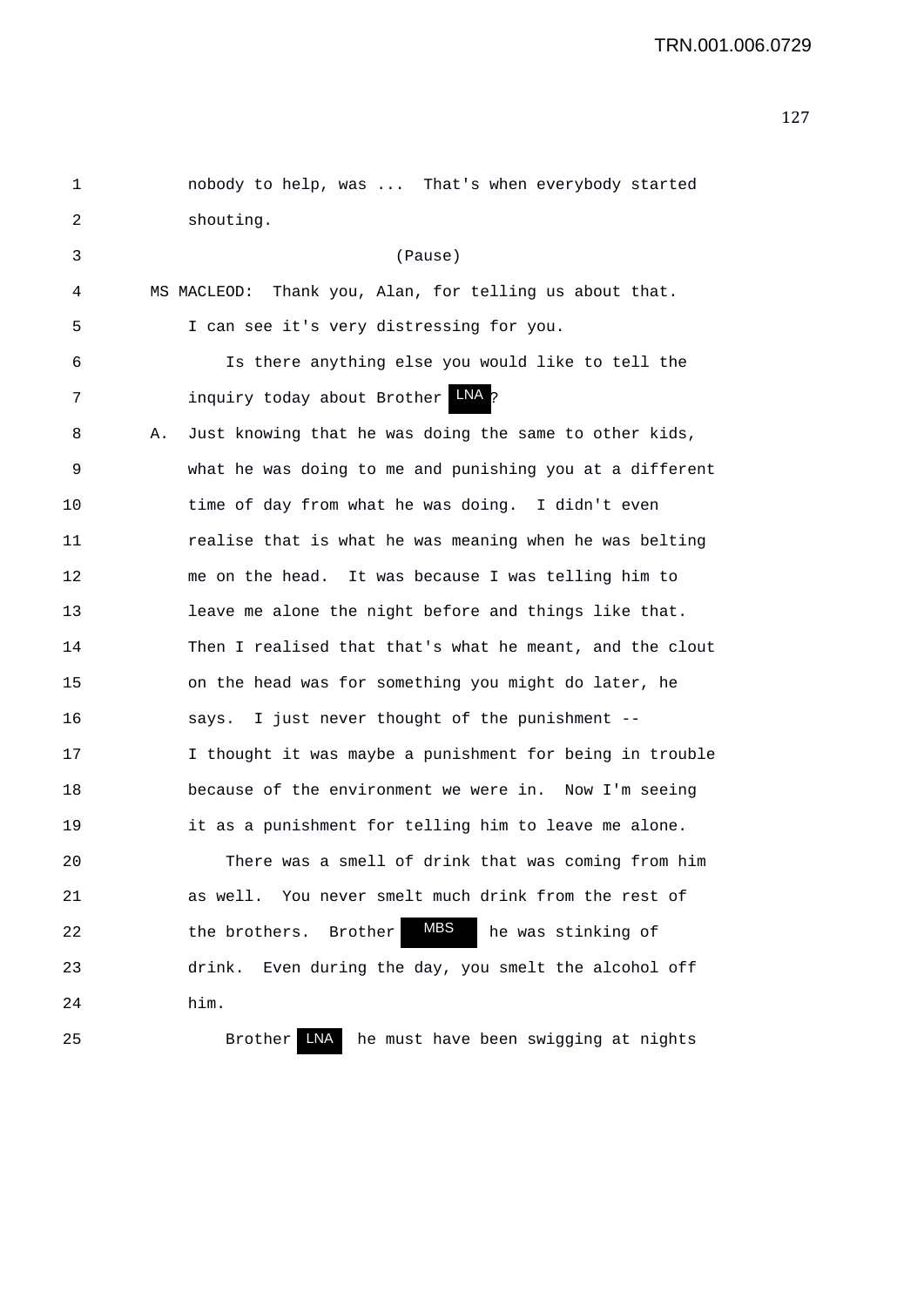| 1  |    | as well because you used to smell the alcohol on him at    |
|----|----|------------------------------------------------------------|
| 2  |    | nights, but Brother Kelly and Brother Brown, you never     |
| 3  |    | really smelt alcohol from them. I don't know if they       |
| 4  |    | drank or not, but you never really smelt alcohol on        |
| 5  |    | them.                                                      |
| 6  | Q. | You tell us, Alan, that you ran away from St Ninian's on   |
| 7  |    | a few occasions; is that right?                            |
| 8  | Α. | Yes.                                                       |
| 9  | Q. | And I think you've already mentioned one occasion where    |
| 10 |    | you headed towards Manchester.                             |
| 11 | Α. | I got down as far as Manchester.                           |
| 12 | Q. | I think you say you handed yourself in to Manchester       |
| 13 |    | police.                                                    |
| 14 | Α. | Yes.                                                       |
| 15 | Q. | And that they arranged for you to stay over somewhere      |
| 16 |    | and put you on a train back to Scotland the following      |
| 17 |    | morning; is that right?                                    |
| 18 | Α. | I think it was Rose Hill Detention Centre, I think<br>Yes. |
| 19 |    | it was called, in Manchester. It was like a young          |
| 20 |    | offenders' place.                                          |
| 21 | Q. | would be waiting<br>What you say is that you knew Ms       |
| 22 |    | for you at the station.                                    |
| 23 | Α. | Yes.                                                       |
| 24 | Q. | And you couldn't stand the thought of meeting her, so      |
|    |    |                                                            |

25 you ran away again?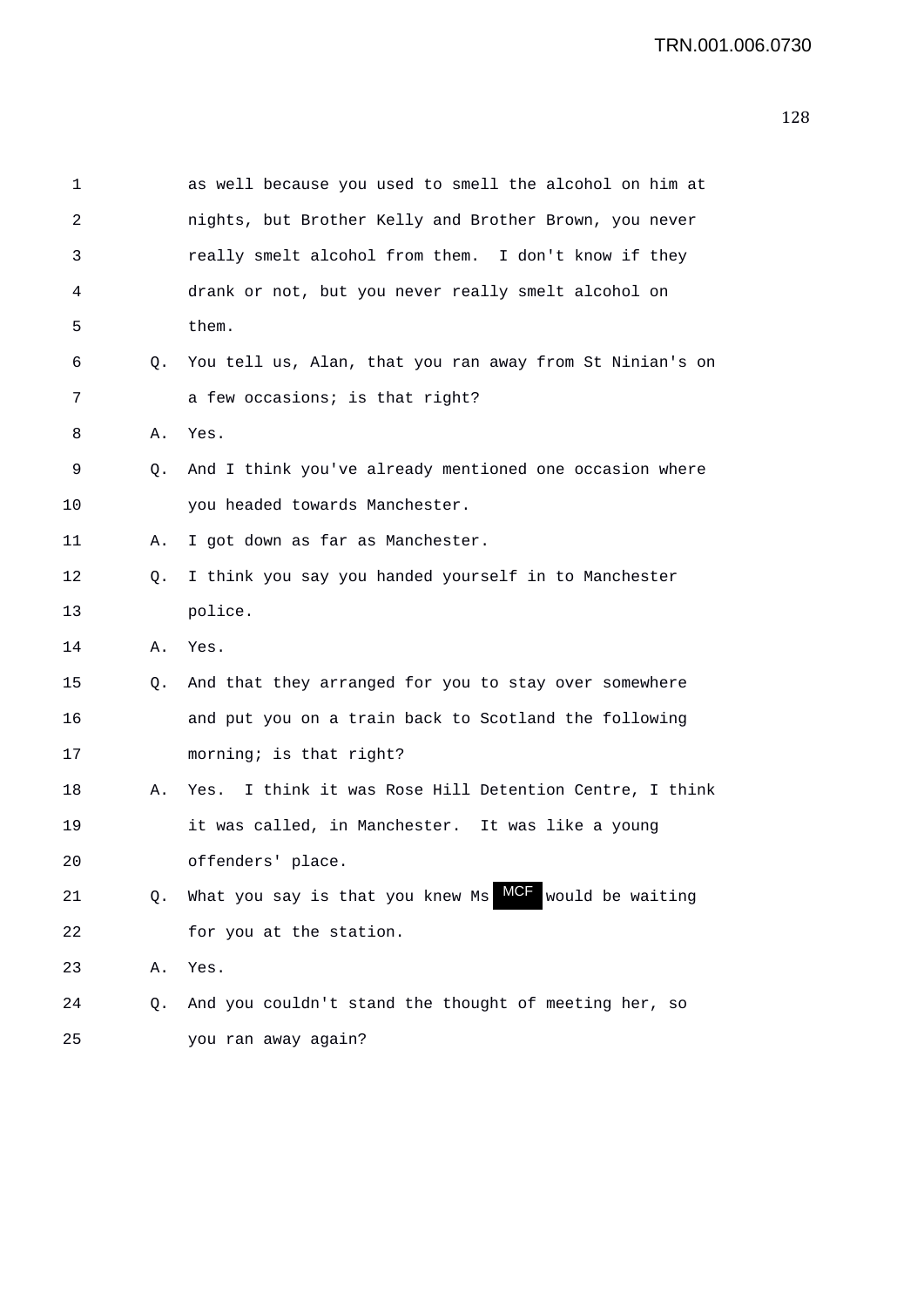| 1  | Α. | I took the back road out of the station because<br>Yes.        |
|----|----|----------------------------------------------------------------|
| 2  |    | she was going to go nuts.                                      |
| 3  | Q. | Well, the inquiry have been able to look at some               |
| 4  |    | records, Alan, which confirm that time you ran away.           |
| 5  |    | The date for that is<br>1981, and there is                     |
| 6  |    | a record. I'm not going to put it on the screen, but           |
| 7  |    | it is at PKC.001.001.0525.                                     |
| 8  |    | It's a note by a social worker in Perth, having                |
| 9  |    | received a call from Manchester that you were there and        |
| 10 |    | that you'd be returned by train.                               |
| 11 | Α. | MCF<br>That was Ms<br>I think it was the<br>Yes.               |
| 12 | Q. | <b>MCF</b><br>after that how you were being<br>Did you tell Ms |
| 13 |    | treated at St Ninian's?                                        |
| 14 | Α. | No, because she was part of their outfit. That was the         |
| 15 |    | impression I got. You couldn't report back. After              |
| 16 |    | MBV<br>seeing the<br>and the way she                           |
| 17 |    | used to treat me, you couldn't tell her nothing because        |
| 18 |    | it went back to the Christian Brothers.                        |
| 19 | Q. | Did anything happen on that occasion when you were             |
| 20 |    | returned to St Ninian's? Did anything happen?                  |
| 21 | Α. | I can't remember. I remember I lost a weekend. But             |
| 22 |    | I think that was about it. Then I ran away again.              |
| 23 | Q. | Did you tell anyone at St Ninian's how you were being          |
| 24 |    | treated by the brothers?                                       |
| 25 | Α. | I tried to say something -- I can't remember what it was       |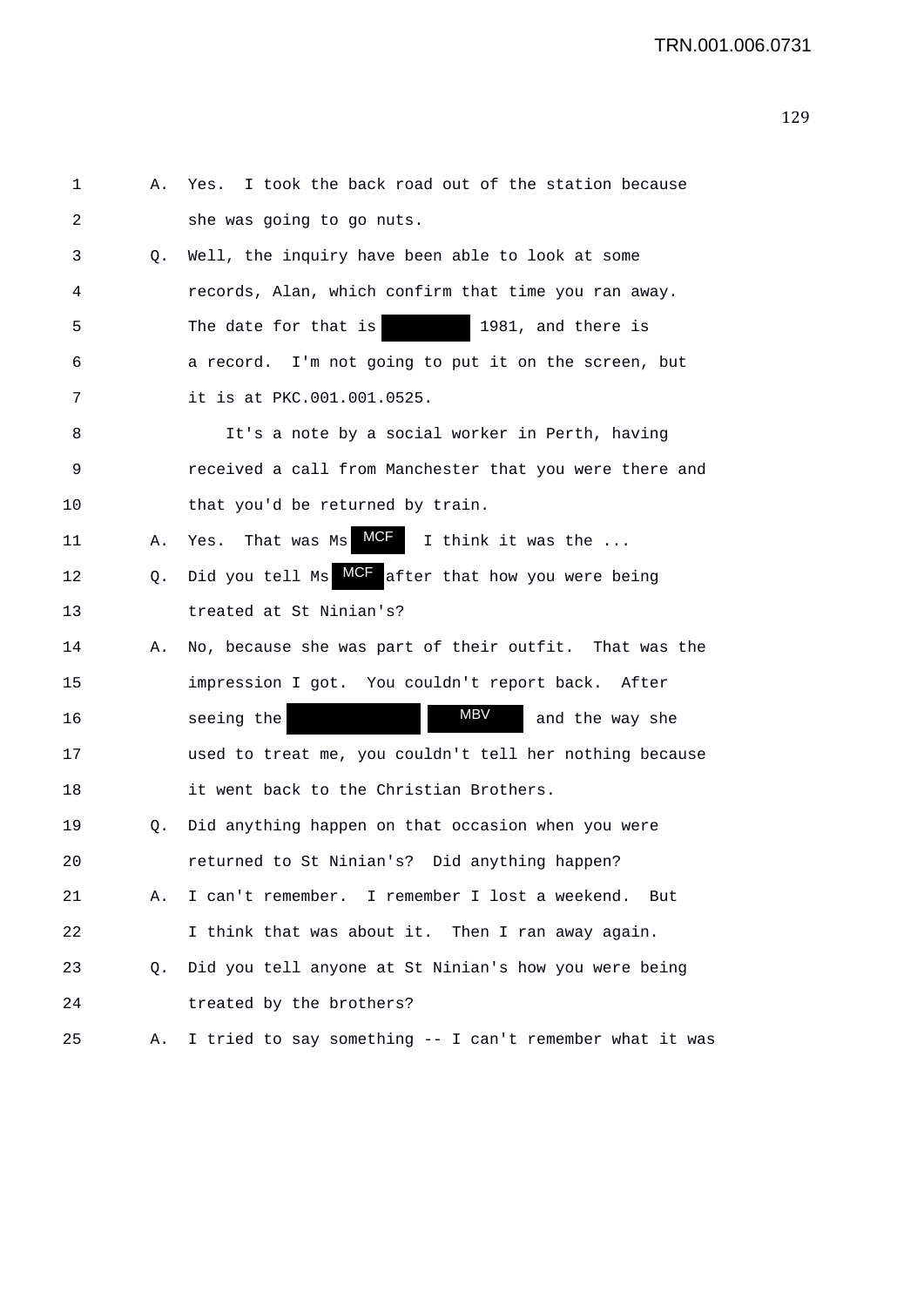| 1  |    | MBV<br>about, but I tried to say to<br>and he told me to   |
|----|----|------------------------------------------------------------|
| 2  |    | shut my mouth and all this carry-on.                       |
| 3  | Q. | I think in your statement you say that:                    |
| 4  |    | "He just went mental at me."                               |
| 5  | Α. | It was like he was on their side, he wasn't taking<br>Yes. |
| 6  |    | the kids into consideration.                               |
| 7  | Q. | Do you remember what you told him was happening?           |
| 8  | Α. | No, to be honest, no, I don't. I think it was to           |
| 9  |    | complain about the brothers at one point and he went       |
| 10 |    | mental, not to be saying that. Obviously, he didn't        |
| 11 |    | want it getting out of the school, and it was like the     |
| 12 |    | time I got stabbed with the flagpole, again, there was     |
| 13 |    | no investigation or nothing done with that. I was just     |
| 14 |    | sent up to the matron's room, she cleaned it and put       |
| 15 |    | a bandage on it. I've still got the scar on my stomach     |
| 16 |    | where I was stabbed.                                       |
| 17 | Q. | There came a time just before you were 16, Alan, that      |
| 18 |    | you left St Ninian's.                                      |
| 19 | Α. | Yes.                                                       |
| 20 | Q. | I think you tell us in your statement, between             |
| 21 |    | paragraphs 69 and 71, a little bit about your life after   |
| 22 |    | care and we can read about that in your statement.<br>One  |
| 23 |    | thing you do say is that you went back to St Ninian's      |
| 24 |    | a couple of years after leaving; is that right?            |
| 25 | Α. | Yes.                                                       |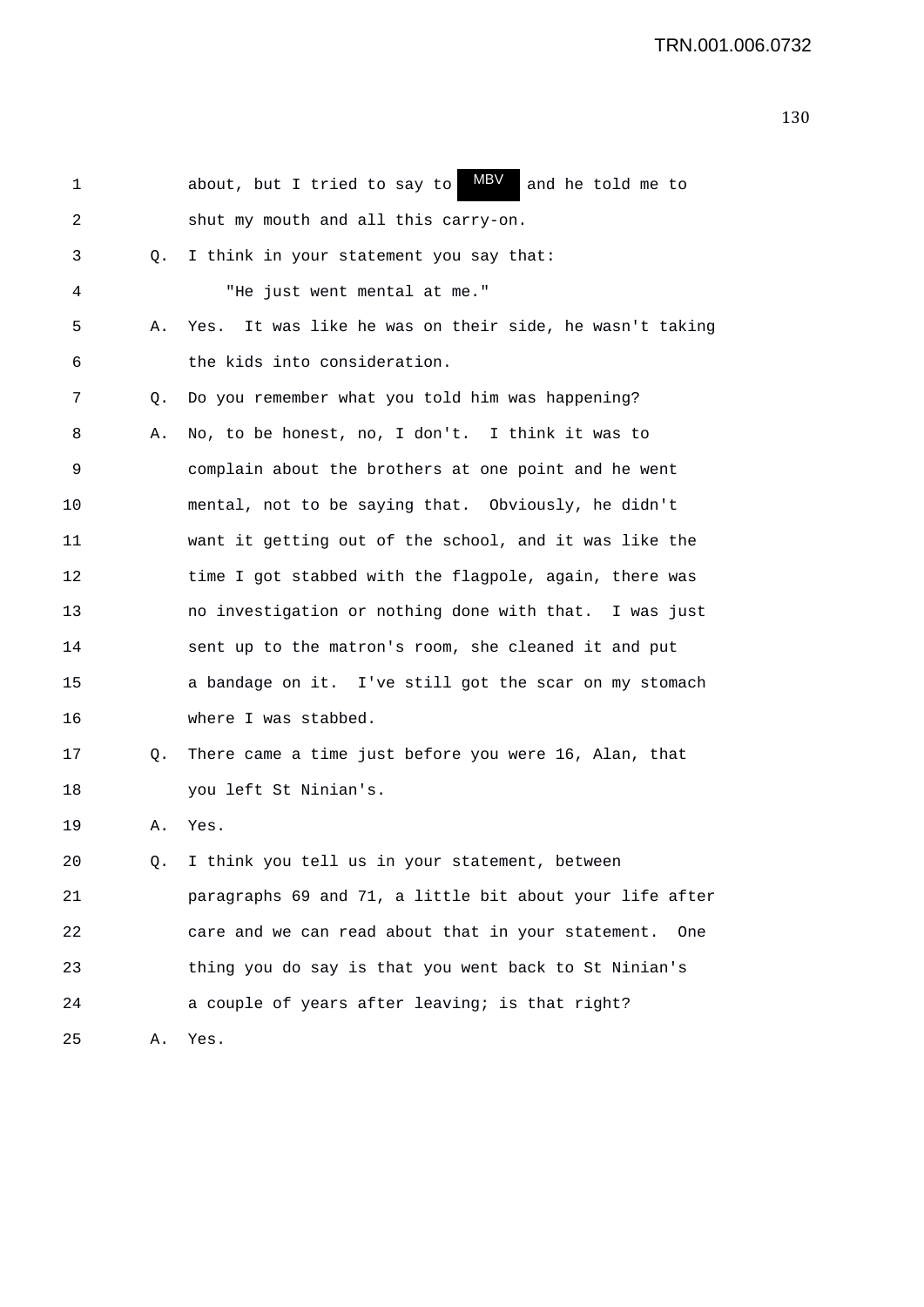| 1  | Q. | What happened on that occasion? Did you meet               |
|----|----|------------------------------------------------------------|
| 2  |    | a particular brother?                                      |
| 3  | Α. | I met Brother Brown. He was down -- they had a rope        |
| 4  |    | swing and a tyre. I was with my niece and nephew on        |
| 5  |    | a day out. I was pretty angry with Brother Kelly, the      |
| 6  |    | way he bullied me.                                         |
| 7  | Q. | And did you say that to Brother Brown?                     |
| 8  | Α. | Yes, and he sort of advised me just to leave it. He        |
| 9  |    | went away and he said, "I've got a present for you".<br>He |
| 10 |    | went away and came back with two crosses. There was        |
| 11 |    | a small one, a couple of inches, and one about 3 inches.   |
| 12 |    | He says, "That's for you". I said thanks and I thanked     |
| 13 |    | him for the help and support that he gave me. We had to    |
| 14 |    | leave because if I'd seen Paul Kelly, Brother Kelly,       |
| 15 |    | I would have probably attacked him at that point, the      |
| 16 |    | hatred I had for the man.                                  |
| 17 | Q. | There came a point in time, some years later, that the     |
| 18 |    | police came to see you in connection with your time at     |
| 19 |    | St Ninian's.                                               |
| 20 | Α. | Yes.                                                       |
| 21 | Q. | I think you tell us in your statement that that was,       |
| 22 |    | from today's date, probably around 16 years ago; is that   |
| 23 |    | about right?                                               |
| 24 | Α. | Yes.                                                       |
| 25 | Q. | I think what you say is:                                   |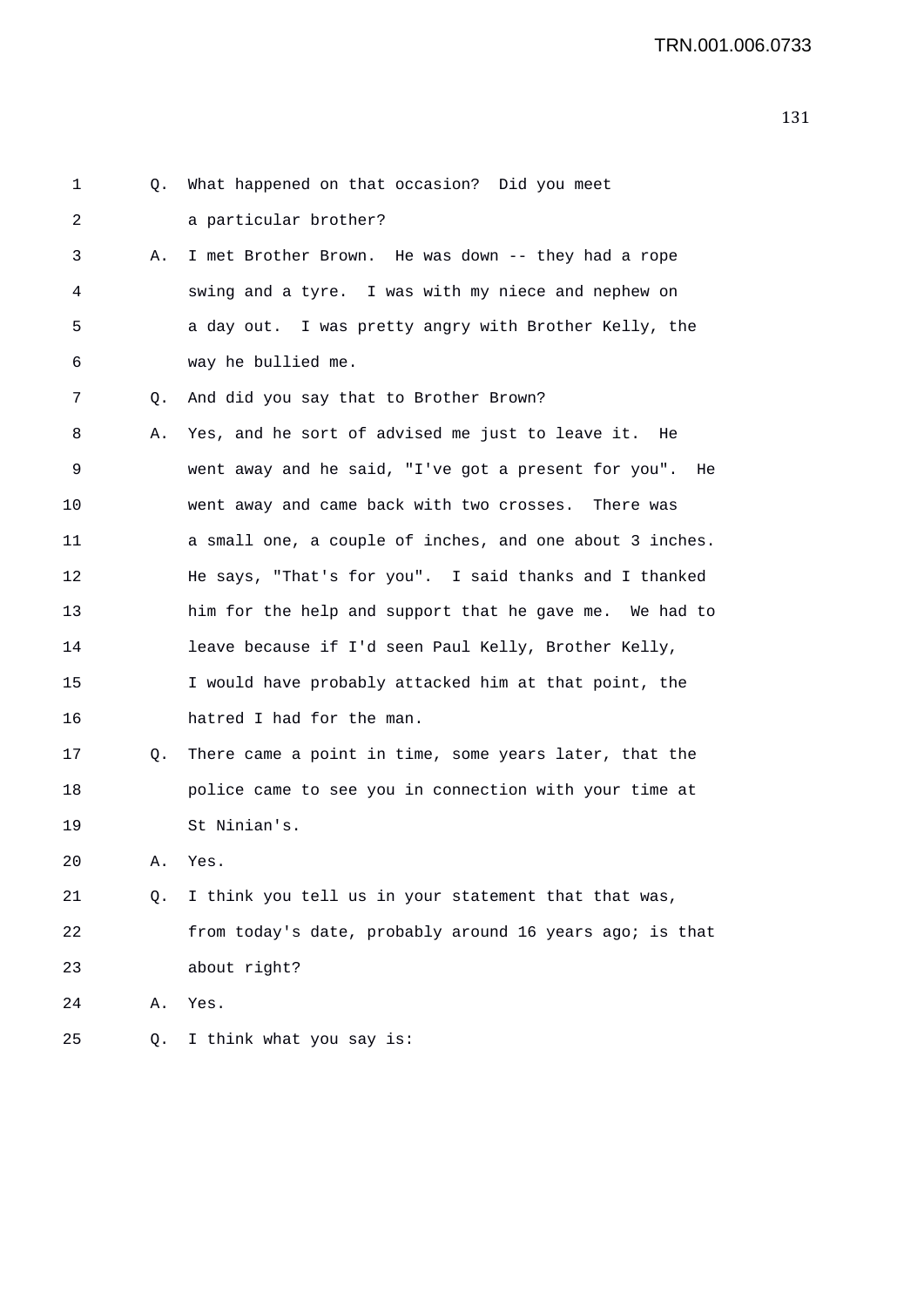| 1  |    | "They arrived at my door and I was shocked to see          |
|----|----|------------------------------------------------------------|
| 2  |    | them."                                                     |
| 3  | Α. | Yes.                                                       |
| 4  | Q. | And the police, you say, came back to your door some       |
| 5  |    | time later, about six years ago from today's date          |
| 6  |    | approximately; is that right?                              |
| 7  | Α. | I think it was maybe three or four years before the        |
| 8  |    | trial date.                                                |
| 9  | Q. | Okay. So is that the trial in 2016?                        |
| 10 | Α. | Yes.                                                       |
| 11 | Q. | You say you were shocked to see them again.                |
| 12 | Α. | Yes, because nothing happened the first time they came     |
| 13 |    | The second time, they says that they were going<br>around. |
| 14 |    | to push for prosecution the second time around.            |
| 15 | Q. | You say in your statement that when the police came to     |
| 16 |    | your door, you couldn't tell them about some of the        |
| 17 |    | aspects of your abuse.                                     |
| 18 | Α. | It was strangers coming into your house and you've<br>Yes. |
| 19 |    | never ever told anyone about the sexual abuse. Never       |
| 20 |    | even thought about it since I left the home until the      |
| 21 |    | police come to the door a few years ago and then they      |
| 22 |    | came back and then they -- they turn up at the door.       |
| 23 |    | You can't expect someone to take a statement and           |
| 24 |    | I was actually shocked that I didn't have the guts to      |
| 25 |    | tell them about the sexual abuse, but just about the       |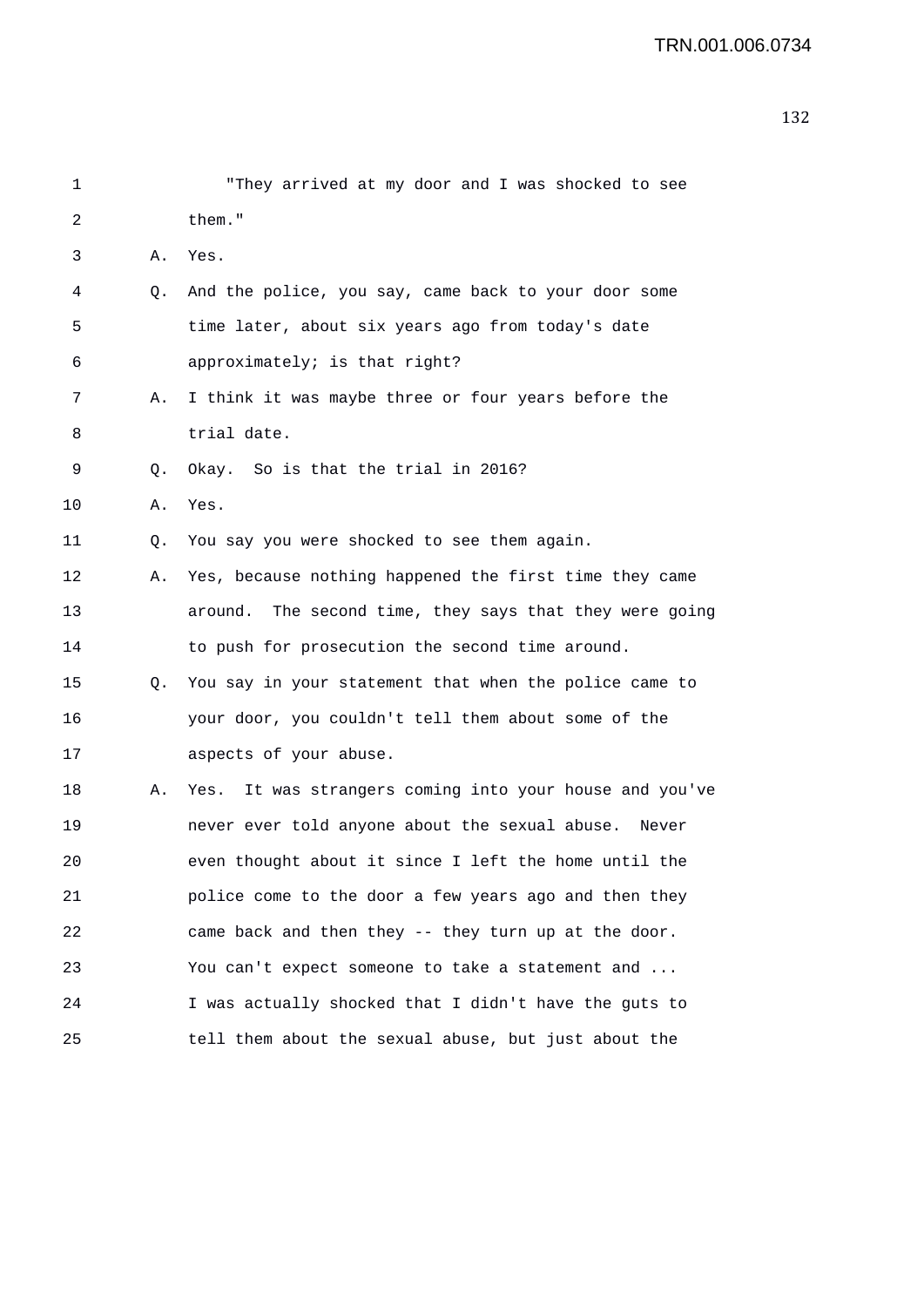| 1  |    | bullying and physical abuse. I was sort of like          |
|----|----|----------------------------------------------------------|
| 2  |    | gobsmacked at the way I felt like it was done, to come   |
| 3  |    | without warning, and then coming back and taking         |
| 4  |    | a statement.                                             |
| 5  | Q. | You hadn't been expecting that?                          |
| 6  | Α. | I wasn't expecting that. I think if I'd expected it and  |
| 7  |    | had more time to take it in and then they come back,     |
| 8  |    | they might have got a better understanding of my         |
| 9  |    | situation.                                               |
| 10 | Q. | You mentioned the trial there, the trial in 2016. Did    |
| 11 |    | you give evidence at the trial?                          |
| 12 | Α. | Yes.                                                     |
| 13 | Q. | How did you find the trial process yourself?             |
| 14 | Α. | It was pathetic. It was a waste of time to bring up my   |
| 15 |    | past, to go through that, for a 10-minute video link, to |
| 16 |    | bring all this back into my life and destroy it for      |
| 17 |    | 10 minutes, and then for a judge to hand out leniency.   |
| 18 |    | It totally gutted me out. But just to get a 10-minute    |
| 19 |    | interview, 10 minutes of evidence, for everything that   |
| 20 |    | went on and not getting a chance to express the extent   |
| 21 |    | of the people that were actually standing trial          |
| 22 |    | There was not much said about them at all. I felt like   |
| 23 |    | it was dummied up and sent away again and they           |
| 24 |    | couldn't  you know what I mean?                          |
| 25 |    | That destroyed me probably just as much as being         |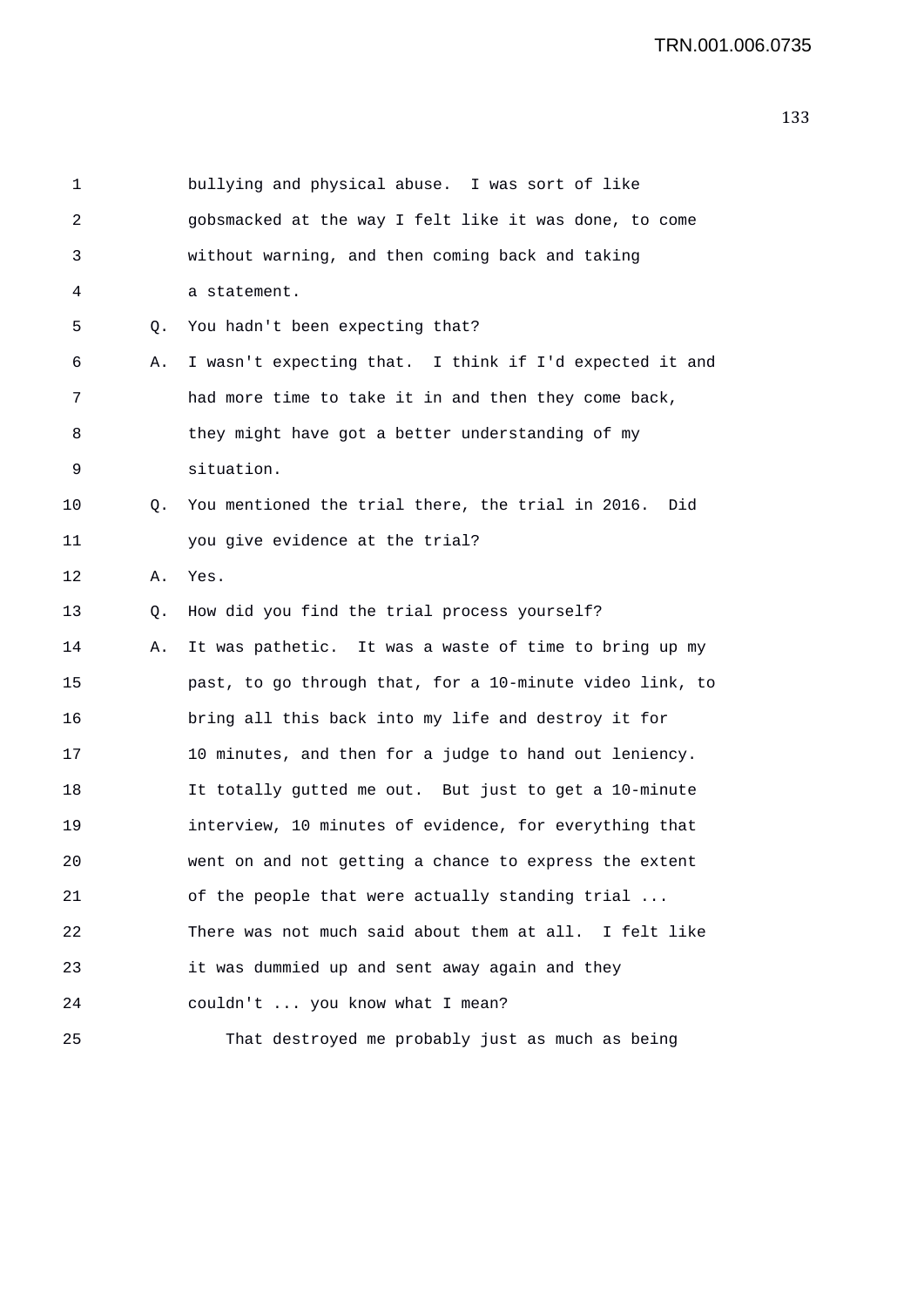| 1  | in that school, going through that court experience.         |
|----|--------------------------------------------------------------|
| 2  | LADY SMITH: Which court was the trial in?                    |
| 3  | In Glasgow.<br>А.                                            |
| 4  | LADY SMITH: In the High Court or the sheriff court?          |
| 5  | Α.<br>The High Court.                                        |
| 6  | LADY SMITH: You say the judge was lenient. What happened?    |
| 7  | With the sentencing. He gave them lenient sentences.<br>А.   |
| 8  | LADY SMITH: Can you remember what they were?                 |
| 9  | A. One got 10 years, one got five years.                     |
| 10 | LADY SMITH: Right, okay, thank you.                          |
| 11 | MS MACLEOD: Alan, I'll just ask you, if it's okay, a little  |
| 12 | bit about the impact your time in care has had on your       |
| 13 | life. What would you say the main impact on your life        |
| 14 | has been?                                                    |
| 15 | It's probably my violence. Violence goes with kindness<br>Α. |
| 16 | as well. I've always been on the defensive and when          |
| 17 | pushed I do strike out with violence. But on the other       |
| 18 | hand, if people are nice, I'm generous towards people        |
| 19 | and help people out. I go out of my way to help people       |
| 20 | that deserve or need the help if it's possible that          |
| 21 | I can help. I've been in scraps with people because          |
| 22 | they've been getting bullied. I hate going into town         |
| 23 | and seeing people being bullied. Even if I don't know        |
| 24 | them, I do interfere and get involved.                       |
| 25 | My life was all right up until the police appeared           |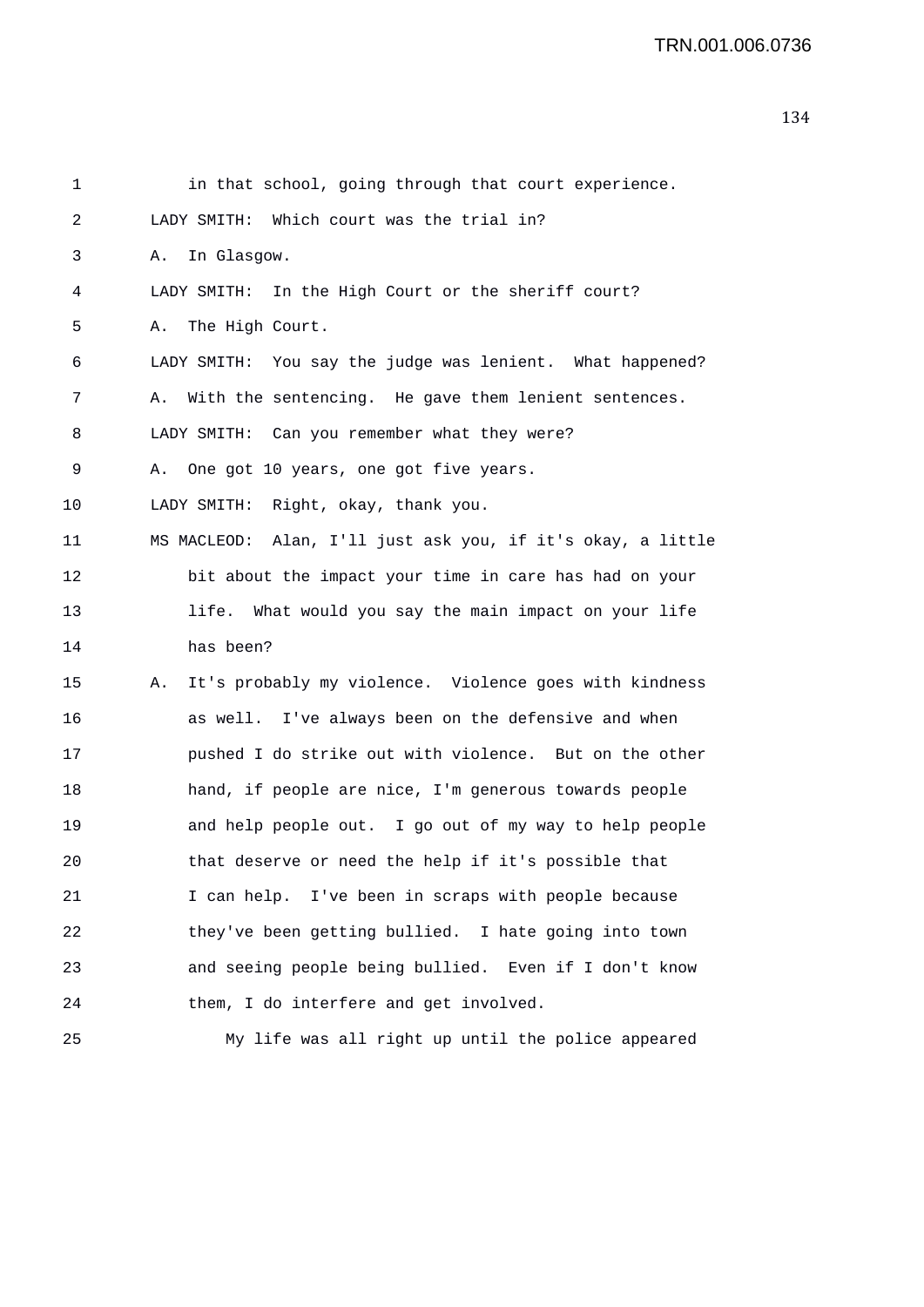| 1  |    | the second time and it's sort of put my life on hold.      |
|----|----|------------------------------------------------------------|
| 2  |    | But the impact has been negative and there is also         |
| 3  |    | positive about it. The negative is the violence that       |
| 4  |    | I'm going to confront or get involved. The positive is     |
| 5  |    | being able to look after my family and support my family   |
| 6  |    | and friends and give them the respect that you should      |
| 7  |    | give your family and friends.                              |
| 8  | Q. | Towards the end of your statement, between paragraphs 81   |
| 9  |    | and 83, you set out some suggestions for the lessons you   |
| 10 |    | think should be learnt from your own experiences in        |
| 11 |    | One of the things you say is that you think there<br>care. |
| 12 |    | should be more inspections; is that right?                 |
| 13 | Α. | Definitely.                                                |
| 14 | Q. | And another thing you say is that you don't think it's     |
| 15 |    | right for the staff to sleep in the same accommodation     |
| 16 |    | as the pupils.                                             |
| 17 | Α. | Yes. They should not.                                      |
| 18 | Q. | You suggest, I think, that there should be other ways of   |
| 19 |    | keeping control through the night.                         |
| 20 | Α. | Yes.                                                       |
| 21 | Q. | Like cameras, I think you suggest.                         |
| 22 | Α. | Cameras, just outside the dormitories, in the hallway,     |
| 23 |    | so you know that they're behaving and what have you, and   |
| 24 |    | there's no mishapping, kids getting abused, because        |
| 25 |    | everything will be on camera.                              |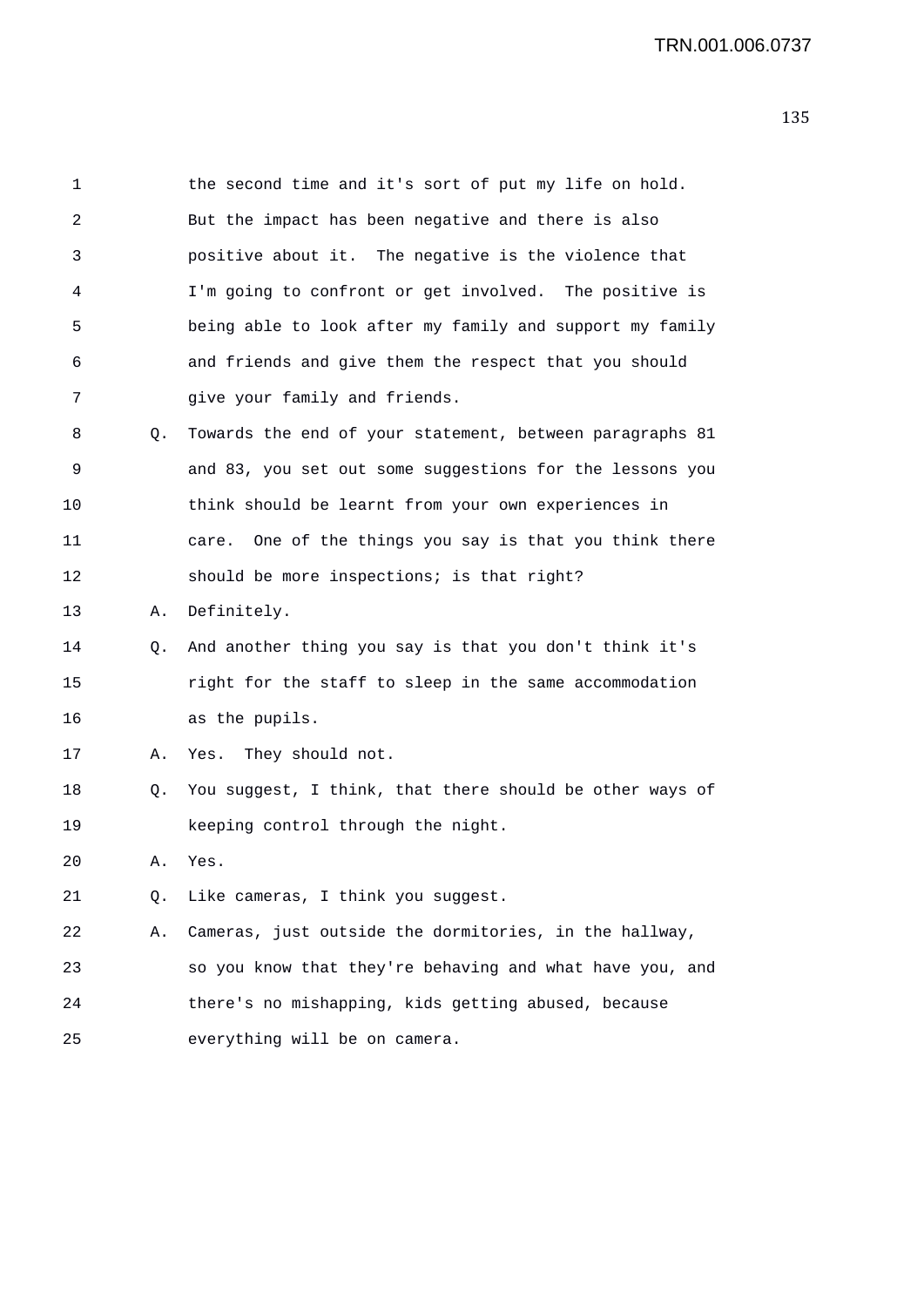| 1  | Q. | Something else you mention is that staff shouldn't         |
|----|----|------------------------------------------------------------|
| 2  |    | ignore bullying.                                           |
| 3  | Α. | They should not ignore it or encourage it.                 |
| 4  | Q. | And you say that any inspections should be carried out     |
| 5  |    | by independent people?                                     |
| 6  | Α. | Yes, people that have no connection with the staff         |
| 7  |    | because you've got social workers against the              |
| 8  |    | Christian Brothers, you've got teachers. One of the        |
| 9  |    | teachers' statements said that she never seen any foul     |
| 10 |    | play or anything like that, from what I read in the        |
| 11 |    | paper, her statement during the trial and  she didn't      |
| 12 |    | know things were going on, scared to lose her job or       |
| 13 |    | whatever. But I think there's got to be someone that's     |
| 14 |    | got no connection at all with the staff or the school.     |
| 15 | Q. | And you say also that there should be confidential,        |
| 16 |    | private consultations outwith the hearing of staff?        |
| 17 | Α. | And it is building up a trust with a person so the<br>Yes. |
| 18 |    | kids can open up to -- they have trust with that person,   |
| 19 |    | that they could confide it, they could do something to     |
| 20 |    | help their situation, because you could go to              |
| 21 |    | a social worker and they might do nothing about it, so     |
| 22 |    | you're still put back in the same environment.             |
| 23 | Q. | The inquiry has spoken to some of those against whom       |
| 24 |    | you've made allegations in your statement and also in      |
| 25 |    | your oral evidence today. The inquiry has spoken to        |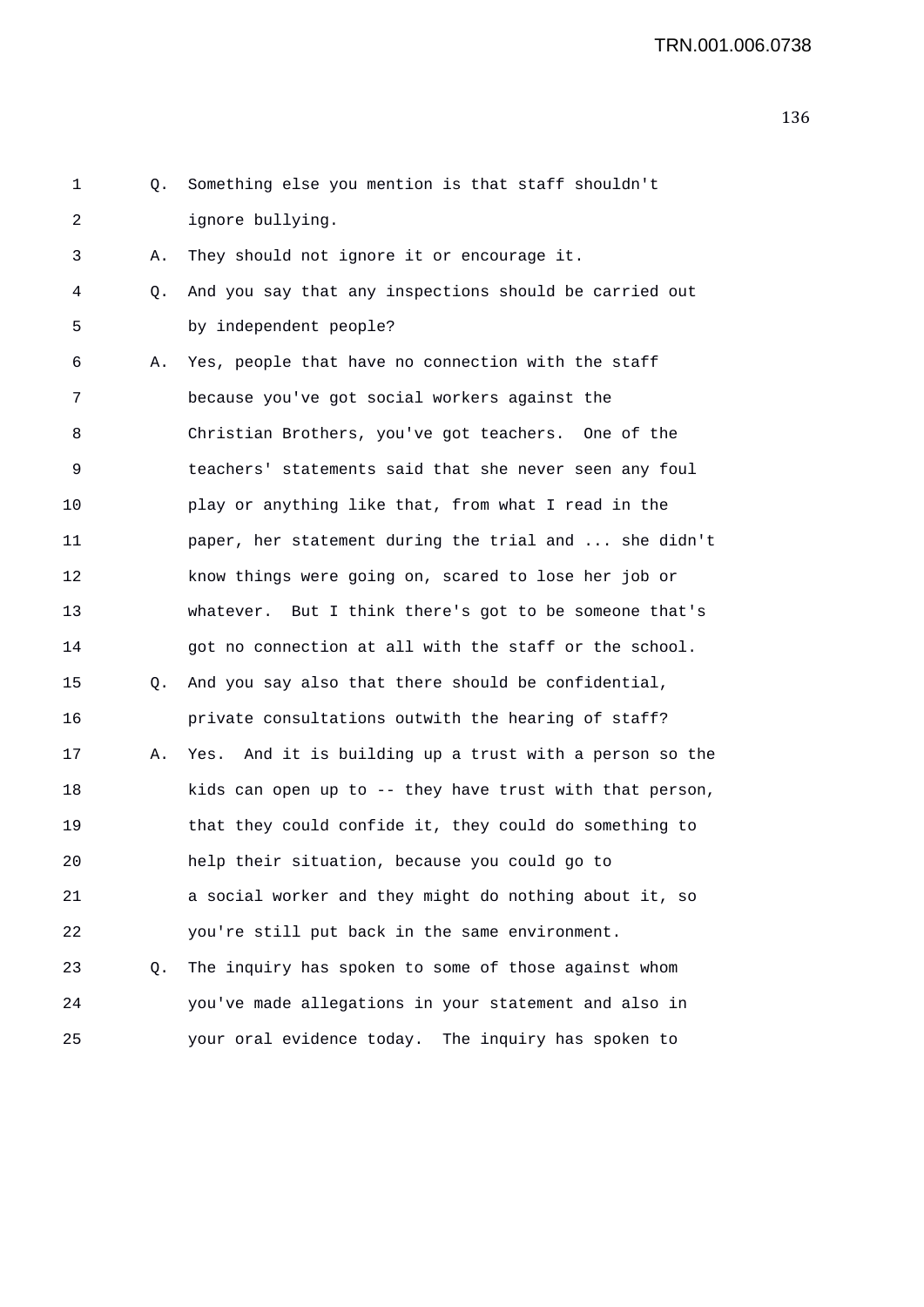| 1  |    | Paul Kelly. While Paul Kelly accepts that boys did         |
|----|----|------------------------------------------------------------|
| 2  |    | sometimes stay over in his room and sleep on the floor,    |
| 3  |    | he doesn't accept the allegations of abuse that you make   |
| 4  |    | against him. What do you say about that?                   |
| 5  | Α. | He definitely did assault me on a number of occasions.     |
| 6  |    | As for the abuse, for the kids sleeping in his room,       |
| 7  |    | it's obvious that he's going to know now -- a big bottle   |
| 8  |    | of medicine being gone down gradually, and he's bound to   |
| 9  |    | have noticed that, not unless he was encouraging them to   |
| 10 |    | be taking this medication.                                 |
| 11 | Q. | <b>MBV</b><br>The inquiry has also spoken with<br>and      |
| 12 |    | MCG<br>and they also deny any involvement in abuse         |
| 13 |    | and deny the allegations you've made against them.<br>What |
| 14 |    | do you make of that?                                       |
| 15 | Α. | I'd love to see them face to face, honestly, and prove     |
| 16 |    | them.                                                      |
| 17 |    | MS MACLEOD: Well, thank you, Alan, for coming forward to   |
| 18 |    | the inquiry. That's all I have to ask you today.<br>I'm    |
| 19 |    | not aware of any other questions for Alan.                 |
| 20 |    | Are there any outstanding applications for<br>LADY SMITH:  |
| 21 |    | questions of this witness? No.                             |
| 22 |    | Alan, those are all the questions we have for you          |
| 23 |    | today. Thank you very much for coming along and giving     |
| 24 |    | all the evidence that you have given. I'm sure it has      |
| 25 |    | been a very tiring experience for you, I'm conscious of    |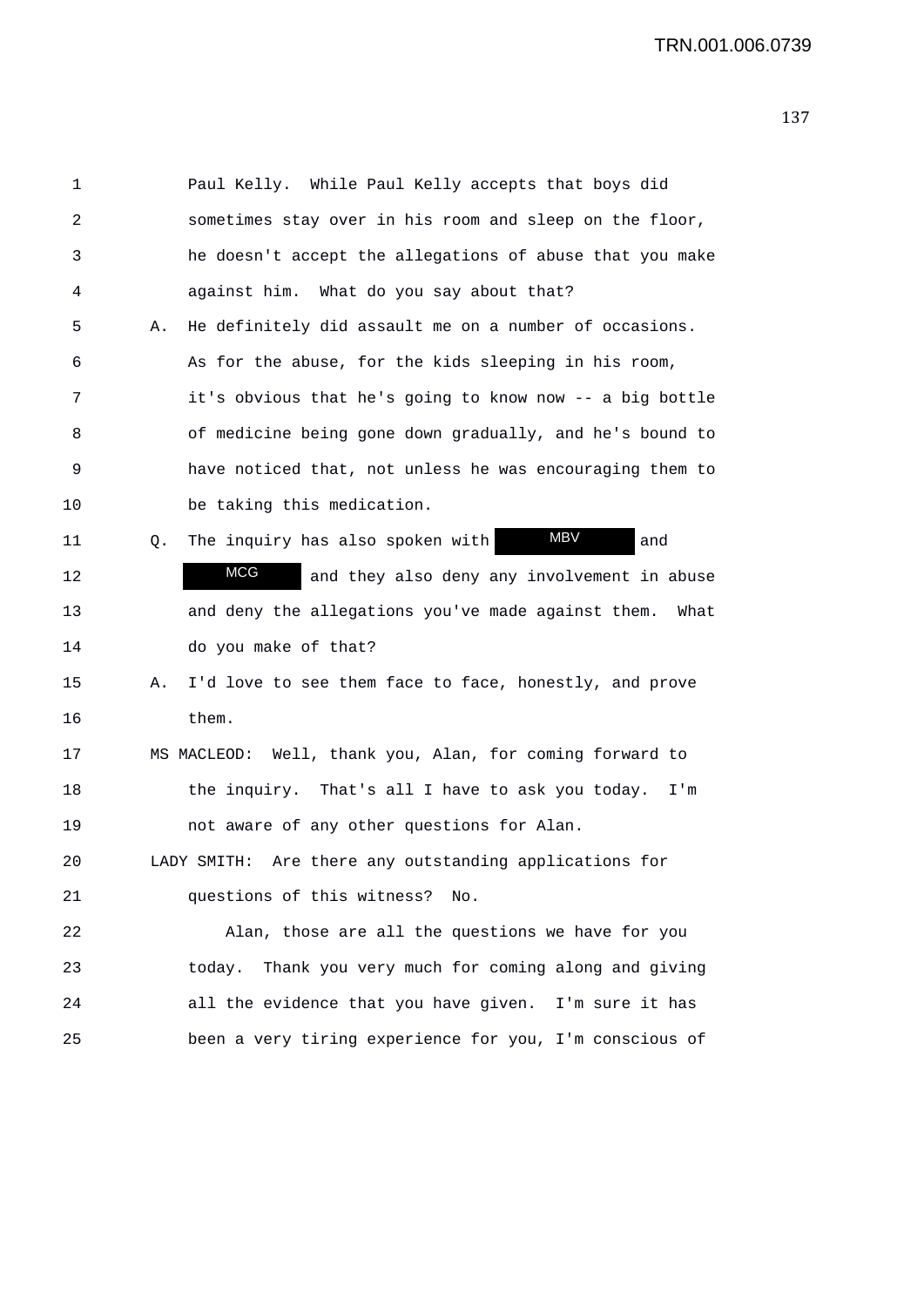```
1 how long you've been in that chair answering questions, 
2 but I'm delighted now to be able to let you go with my 
3 thanks. 
4 A. Thank you for letting me have my say on the matter. 
5 LADY SMITH: Not at all. 
6 (The witness withdrew) 
7 LADY SMITH: Mr MacAulay, I think we do have another witness 
8 who is ready to start evidence today and it'll run into 
9 tomorrow morning; is that right? 
10 MR MacAULAY: My Lady, we'll see how it goes. The next 
11 witness is Alexander Shannon. 
12 LADY SMITH: Shall I rise briefly -- does he needs the 
13 screens? He doesn't need the screens -- just while you 
14 clear the screens? It'll only take a few minutes to do 
15 that.
16 (3.47 pm) 
17 (A short break) 
18 (3.52 pm) 
19 LADY SMITH: Mr MacAulay. 
20 MR MacAULAY: My Lady, the next witness is 
21 Alexander Shannon. 
22 ALEXANDER SHANNON (sworn) 
23 LADY SMITH: Please sit down and make yourself comfortable. 
24 Help me with this, first of all: how do you like to be 
25 addressed?
```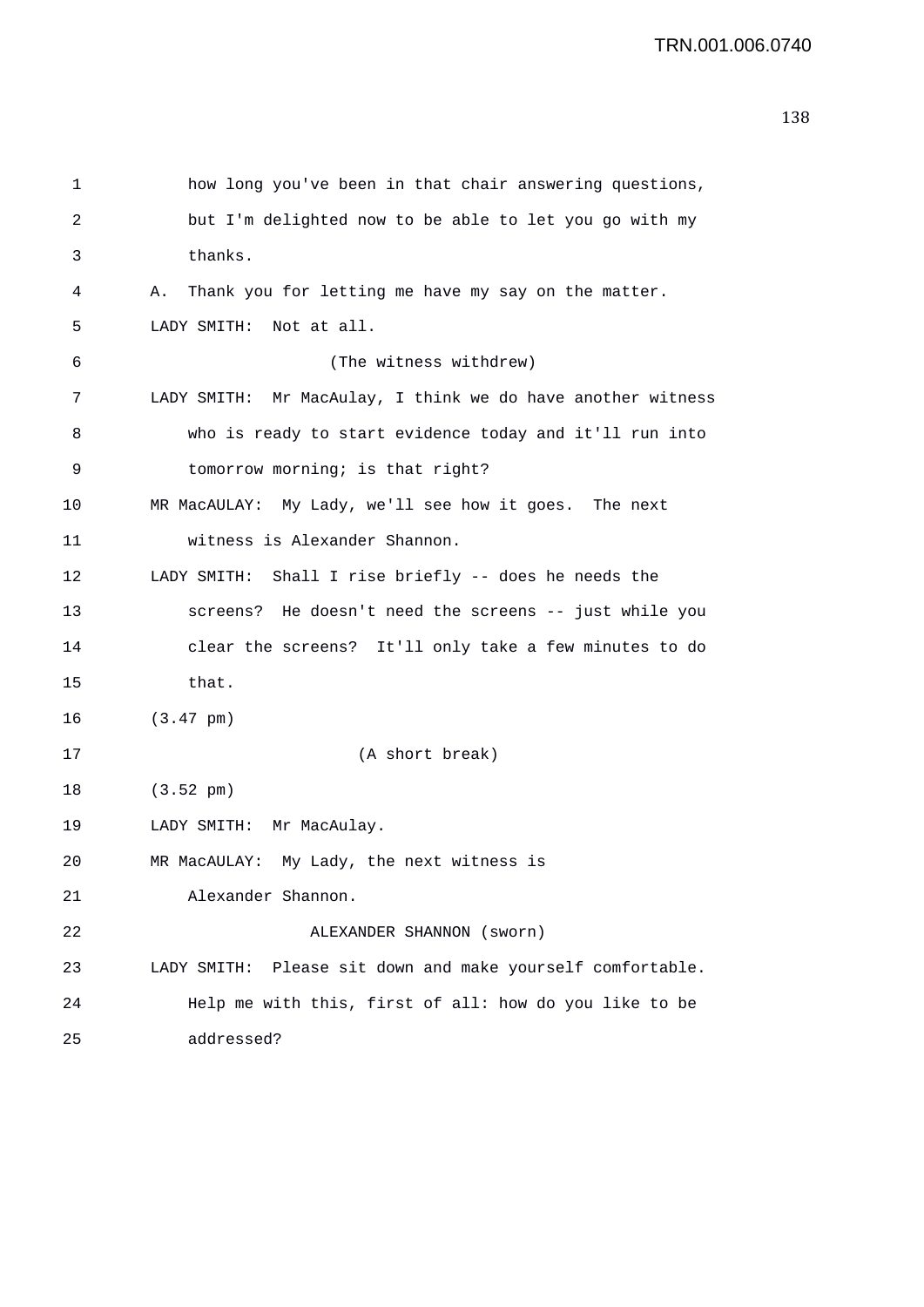1 A. Alex, please.

| 2  |    | LADY SMITH: Well, Alex, when you're ready, I will hand over |
|----|----|-------------------------------------------------------------|
| 3  |    | to Mr MacAulay and he will explain what happens next.       |
| 4  |    | All I would ask is that you make sure that you keep in      |
| 5  |    | a good position for the microphone so we can all hear       |
| 6  |    | you properly.                                               |
| 7  |    | Questions from MR MacAULAY                                  |
| 8  |    | MR MacAULAY: Hello, Alex. Thank you for bearing with us     |
| 9  |    | because I think you're starting a bit later than we had     |
| 10 |    | hoped. The first thing I want you to do is look at your     |
| 11 |    | statement, which is in the red folder. I'll give the        |
| 12 |    | reference for the transcript. It's WIT.001.002.3951.        |
| 13 |    | If you could turn to the very last page, can you            |
| 14 |    | confirm that you have signed the statement.                 |
| 15 | Α. | Yes.                                                        |
| 16 | Q. | And do you also tell us on that page that you have no       |
| 17 |    | objection to your witness statement being published as      |
| 18 |    | part of the evidence to the inquiry?                        |
| 19 | А. | Yes, that's fine.                                           |
| 20 | Q. | And also do you say:                                        |
| 21 |    | "I believe the facts stated in this witness                 |
| 22 |    | statement are true"?                                        |
| 23 | Α. | Yes.                                                        |
| 24 | Q. | 1966?<br>Is your date of birth                              |
| 25 | Α. | Yes, it is.                                                 |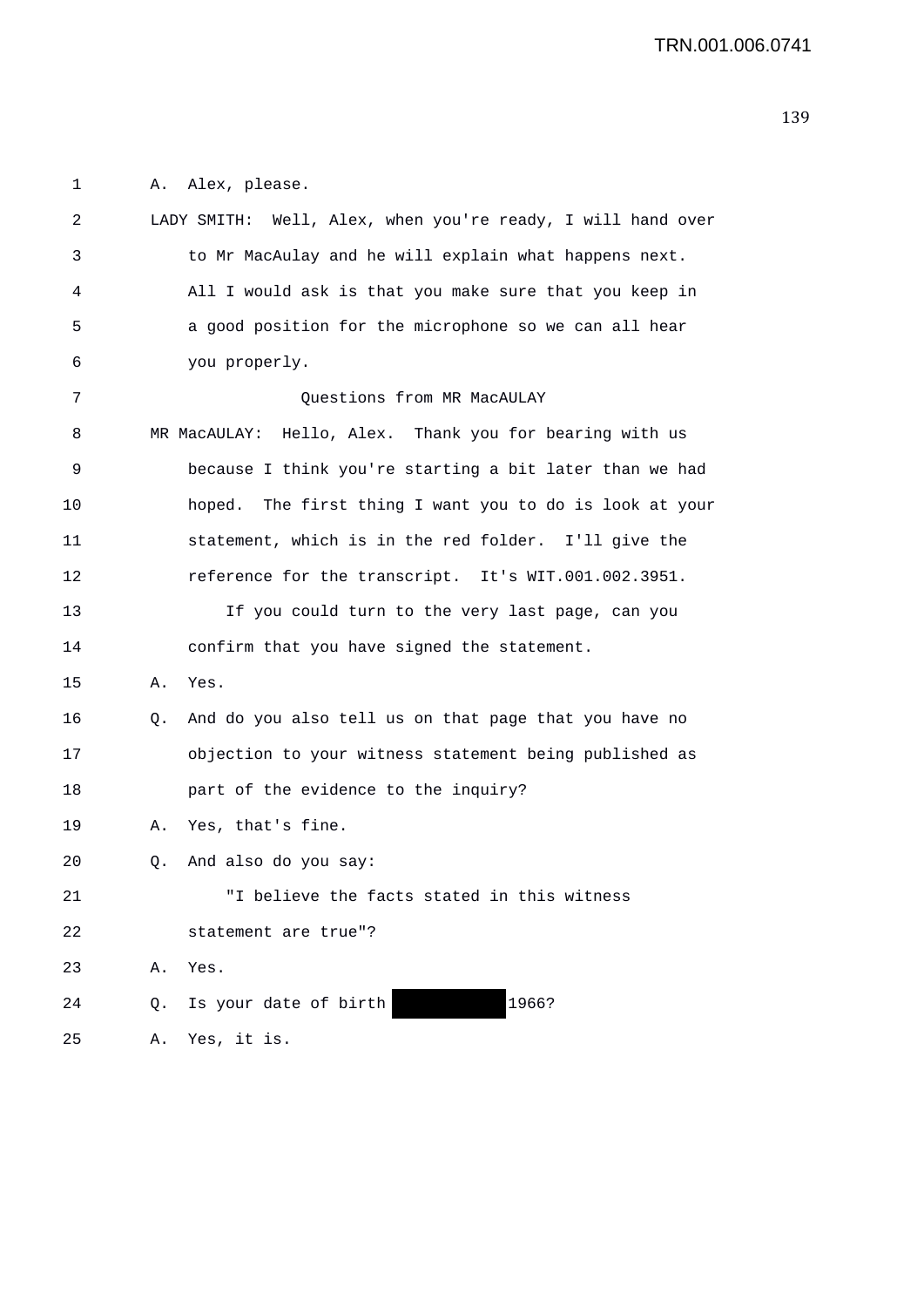| $\mathbf{1}$ | Q.          | And you're now aged 53?                                 |
|--------------|-------------|---------------------------------------------------------|
| 2            | Α.          | Yes.                                                    |
| 3            | Q.          | I think, just to jump ahead a few years, your present   |
| 4            |             | position is that you are a member of the armed forces?  |
| 5            | Α.          | Yes.                                                    |
| 6            | Q.          | And you hold the rank of captain?                       |
| 7            | Α.          | Yes.                                                    |
| 8            | Q.          | I want to begin by looking briefly at your life before  |
| 9            |             | you went into care.                                     |
| 10           |             | First of all, I think you tell us in your statement     |
| 11           |             | at paragraph 3 that you                                 |
| 12           |             | is that right?                                          |
| 13           | Α.          |                                                         |
| 14           | Q.          | But you had a troubled family background?               |
| 15           | Α.          | Yes.                                                    |
| 16           | Q.          | And I think it is the case that, although you started   |
| 17           |             | school at St Aloysius Primary in Glasgow, you were      |
| 18           |             | eventually taken into care at Dunclutha Children's Home |
| 19           |             | in Dunoon.                                              |
| 20           | Α.          | Yes.                                                    |
| 21           | Q.          |                                                         |
| 22           | ${\tt A}$ . |                                                         |
| 23           |             |                                                         |
| 24           |             |                                                         |
| 25           |             |                                                         |
|              |             |                                                         |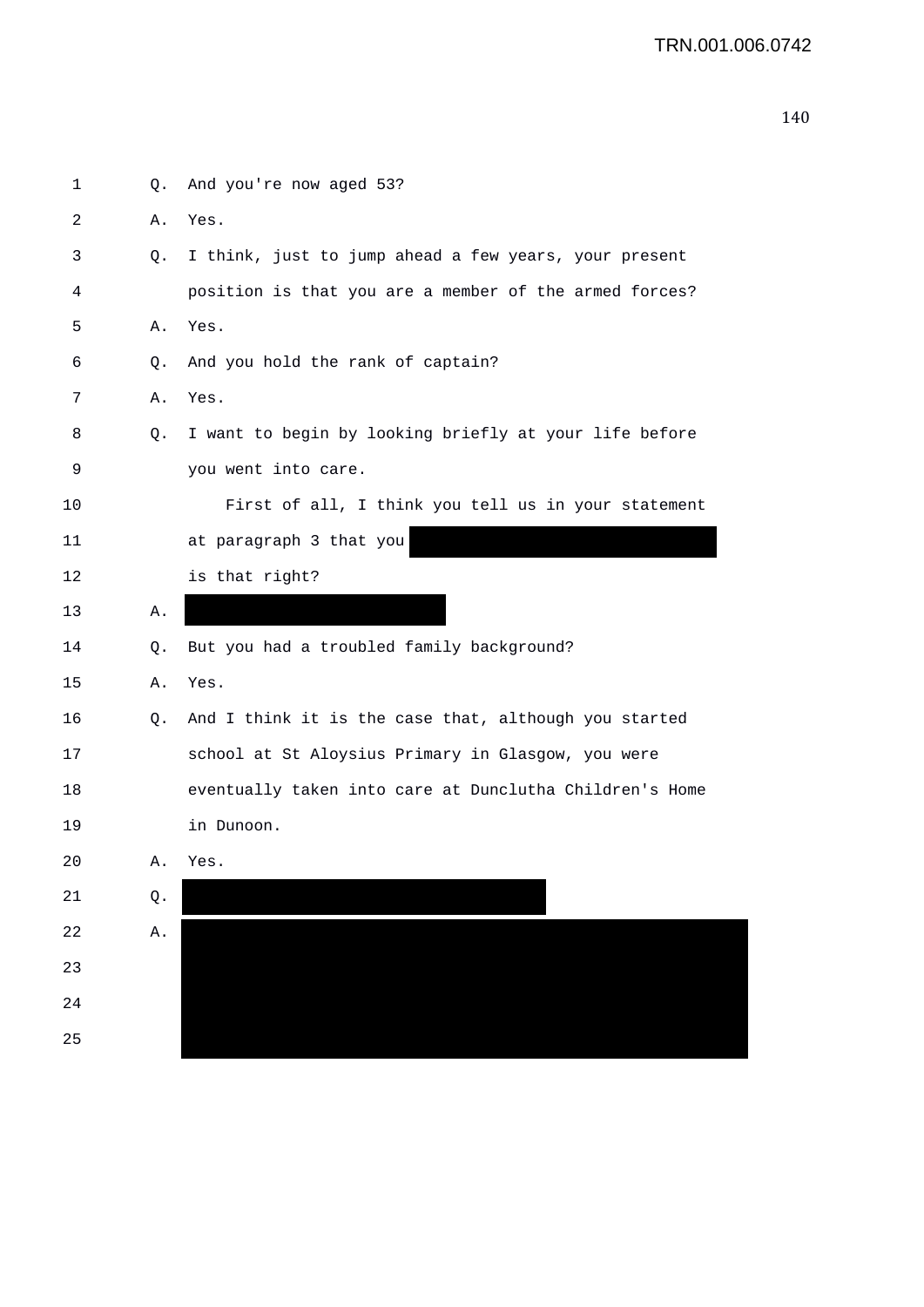| 1  | Q. | Do you think that you were aged about 6 or 7 when you    |
|----|----|----------------------------------------------------------|
| 2  |    | went to Dunclutha?                                       |
| 3  | Α. | Yes.                                                     |
| 4  | Q. | So that would be about 1973 or around that time?         |
| 5  | Α. | Yes.                                                     |
| 6  | Q. | What you tell us thereafter -- from paragraphs 8 through |
| 7  |    | to 35 of your statement, you provide us with some        |
| 8  |    | insight into life at Dunclutha. We're not looking at     |
| 9  |    | that today, we're looking at St Ninian's. But when you   |
| 10 |    | came to leave Dunclutha, I think you thought you'd been  |
| 11 |    | there for 18 months or so.                               |
| 12 | Α. | Yes.                                                     |
| 13 | Q. | So that would take us into 1975 or thereabouts?          |
| 14 | Α. | Yes.                                                     |
| 15 | Q. | But when you returned home, did the family situation     |
| 16 |    | remain relatively troubled?                              |
| 17 | Α. | It was still the same. My mother had a new<br>Yes.       |
| 18 |    | partner and it wasn't much changed                       |
| 19 |    |                                                          |
| 20 |    | Was there social work involvement with your family?      |
| 21 | Α. | I never seen them, either much in Dunclutha or after     |
| 22 |    | being sent home.                                         |
| 23 | Q. | In that next section of your statement, from             |
| 24 |    | paragraphs 36 through to 51, you provide us with some    |
| 25 |    | insight as to what life was like during this particular  |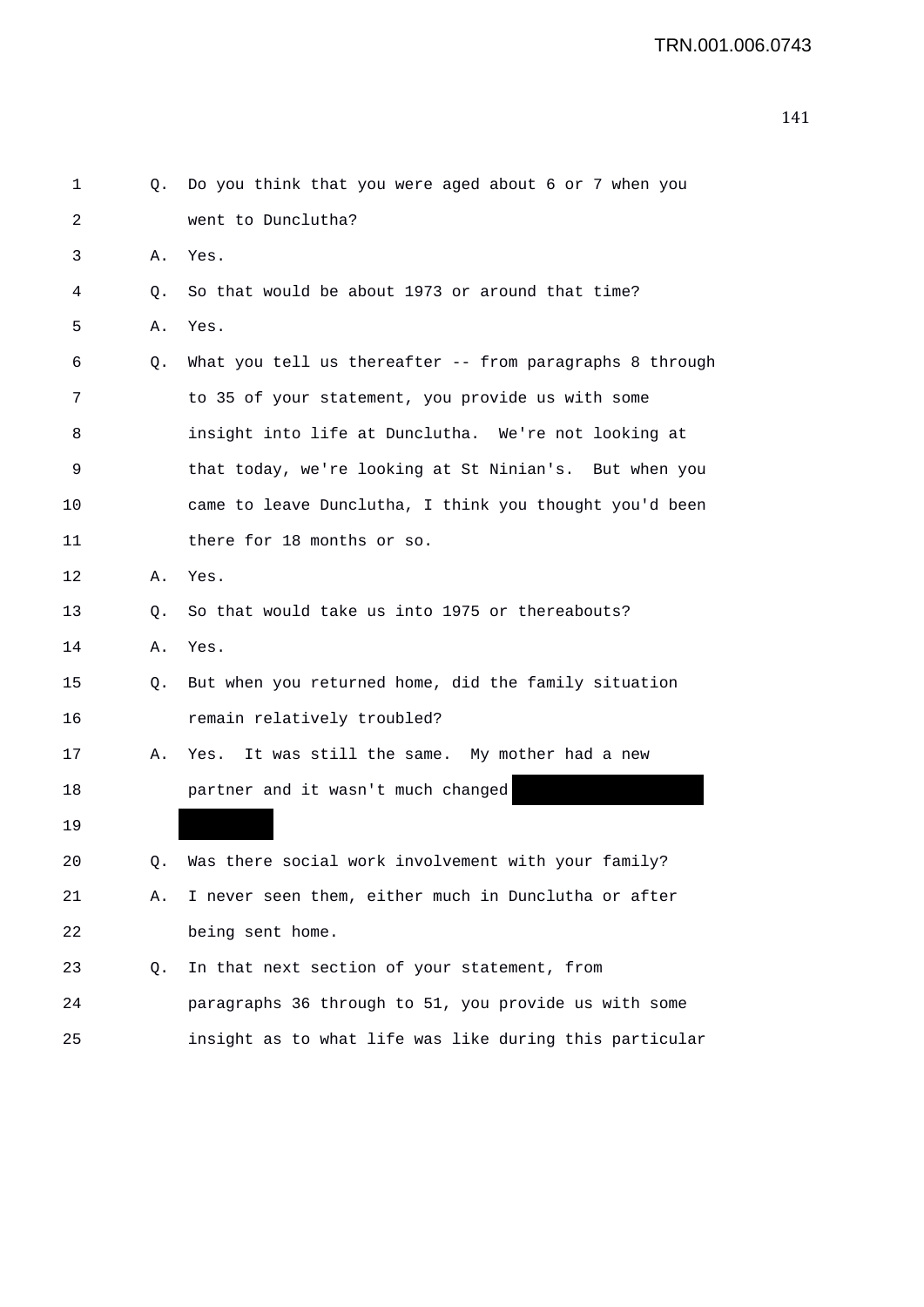| 1  |    | period. Was the situation this, that this led up to you |
|----|----|---------------------------------------------------------|
| 2  |    | being taken into care at St Ninian's in Falkland?       |
| 3  | Α. | It was rough.<br>ended up<br>Yes.                       |
| 4  |    | in St Ninian's, in Falkland, Fife.                      |
| 5  | Q. |                                                         |
| 6  | Α. |                                                         |
| 7  |    |                                                         |
| 8  |    |                                                         |
| 9  | Q. |                                                         |
| 10 | Α. |                                                         |
| 11 | Q. |                                                         |
| 12 | Α. |                                                         |
| 13 | Q. | Who took you to St Ninian's?                            |
| 14 | Α. | Social workers.                                         |
| 15 | Q. | And were you told as to why you were being taken to     |
| 16 |    | St Ninian's in particular?                              |
| 17 | Α. | told where<br>going or why<br>Well, no.                 |
| 18 |    | St Ninian's in particular, but I knew they were under   |
| 19 |    | housed somewhere. And I don't know,<br>pressure to get  |
| 20 |    | but I'd imagine St Ninian's was a place that had spaces |
| 21 |    | at the time.                                            |
| 22 | Q. | According to the Christian Brothers' records that       |
| 23 |    | they've provided us with, you were admitted -- in fact  |
| 24 |    | it would appear to be on your birthday,                 |
| 25 |    | 1980, so on that basis you'd be 14. I think             |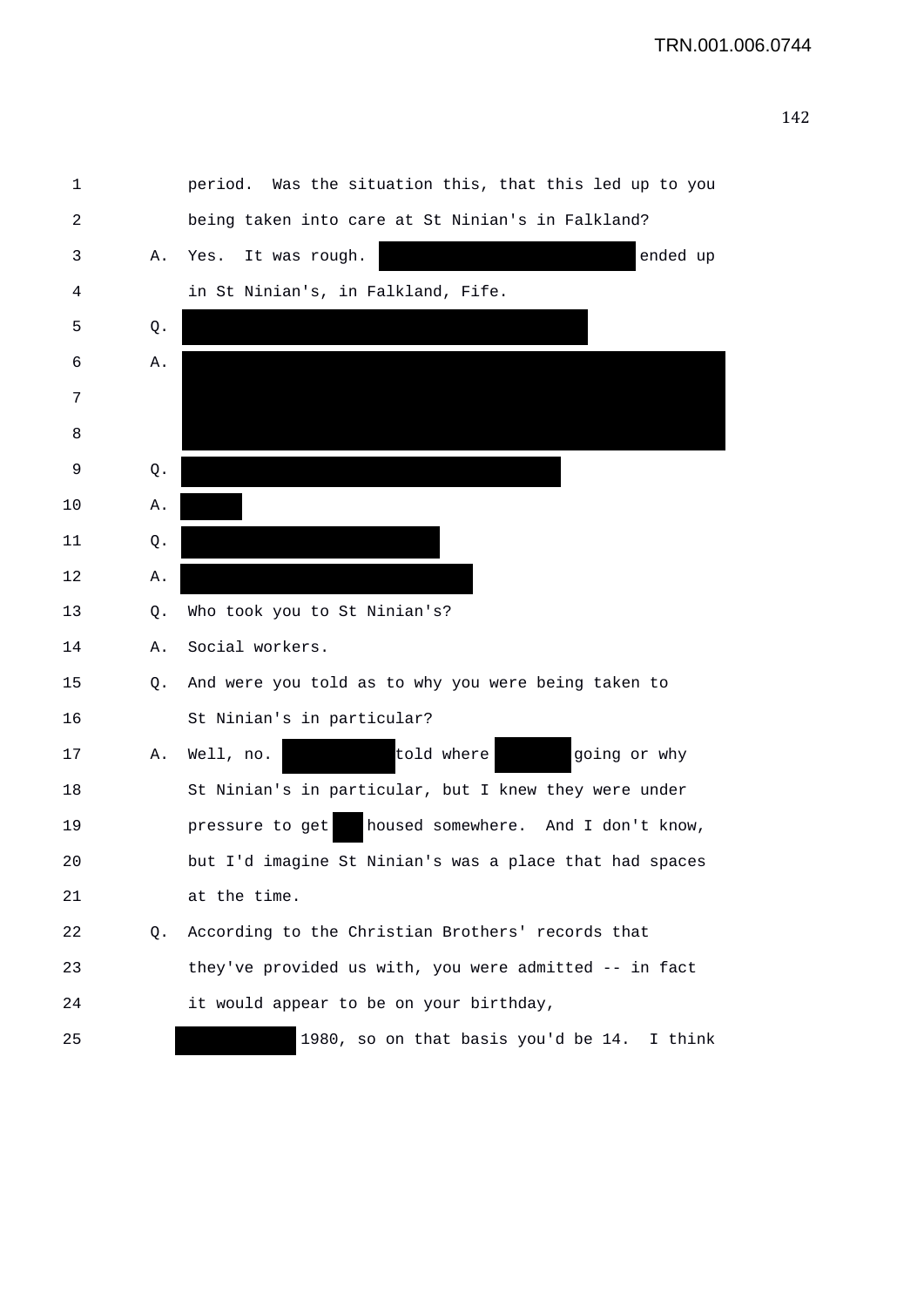```
1 you're not sure if that date is correct. 
2 A. Yes, I was under the impression it was the year before, 
3 1979. 
4 Q. So you'd be aged 13 rather than 14? 
5 A. Yes. 
6 Q. What about the leaving date? According to the records, 
7 the suggestion is you left on 10 April 1981. So you'd 
8 be just over 15. 
9 A. Yes. I would say it was slightly back the way. So it 
10 took us under -- the length of time is approximately 
11 right, but it's a year before.
12 Q. Okay. Can you just give us some insight into what your 
13 first impressions as to the set-up were at St Ninian's? 
14 We know it was run by the Christian Brothers, but 
15 what were your first impressions? 
16 A. had only been used to -- my previous knowledge of 
17 children's homes was Dunclutha and a few other places
18 had been for weeks at a time, but I can't remember the 
19 names now. So expecting something like that,
20 open fields and you have this picture in your mind, but 
21 when drove up to St Ninian's, it was getting into the 
22 evening, it was slightly dark and there was this big 
23 old, grey building. And then fairly shocked 
24 when took there, and introduced to the 
25 Christian Brothers.
```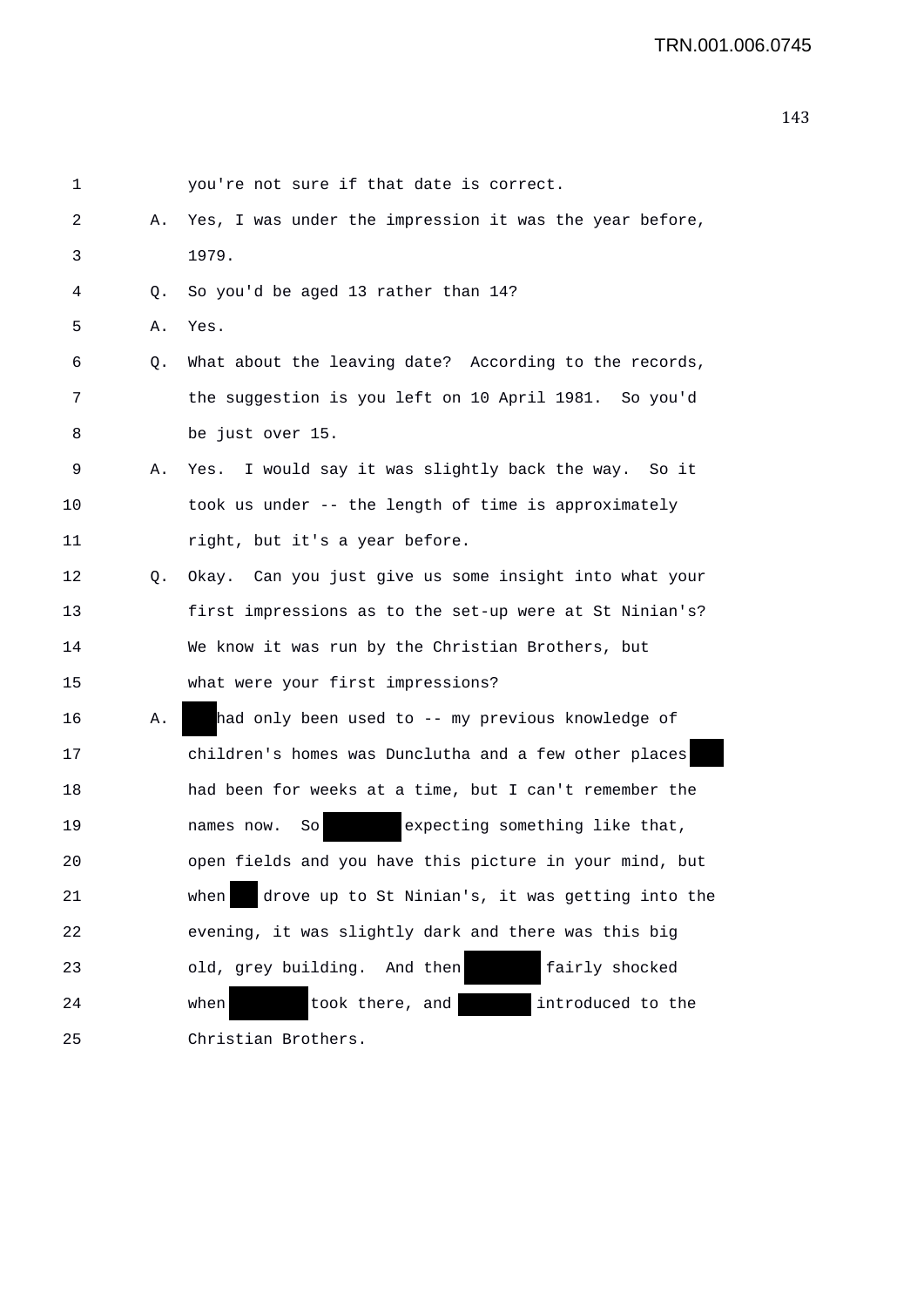| 1  | Q. | Did you meet brothers on that first day?                 |
|----|----|----------------------------------------------------------|
| 2  | Α. | I'm sure. I'm trying to think back now. I'm sure<br>Yes. |
| 3  |    | met by Brother LNA on that first day. Because            |
| 4  |    | it was late in the evening. That was the first time      |
| 5  |    | came across him.                                         |
| 6  | Q. | Is Brother LNA<br>someone that you dealt with throughout |
| 7  |    | your time at St Ninian's?                                |
| 8  | Α. | For about the first eight months or so.                  |
| 9  | Q. | In paragraph 54, apart from the brothers -- and the two  |
| 10 |    | that you remember, you think, are Brother Farrell and    |
| 11 |    | Brother Kelly as well; is that right?                    |
| 12 | Α. | Yes.                                                     |
| 13 | Q. | LNA<br>Farrell and Kelly?<br>So Brothers,                |
| 14 | Α. | Yes.                                                     |
| 15 | Q. | You also make reference to a person you describe as      |
| 16 |    | MBV<br>called<br>а                                       |
| 17 | А. | Yes.                                                     |
| 18 | Q. | Did you understand that he had been a Christian Brother? |
| 19 | А. | Yes, that was my impression.                             |
| 20 |    | You go on to say there was a Brother Burns who you have  |
| 21 |    | a recollection of, and you say he was kind to you.       |
| 22 | А. | Yes, he was Scottish. I'm sure he was from the Glasgow   |
| 23 |    | area.                                                    |
| 24 | Q. | What about lay staff? Were you conscious of what the     |
| 25 |    | lay staff set-up was like?                               |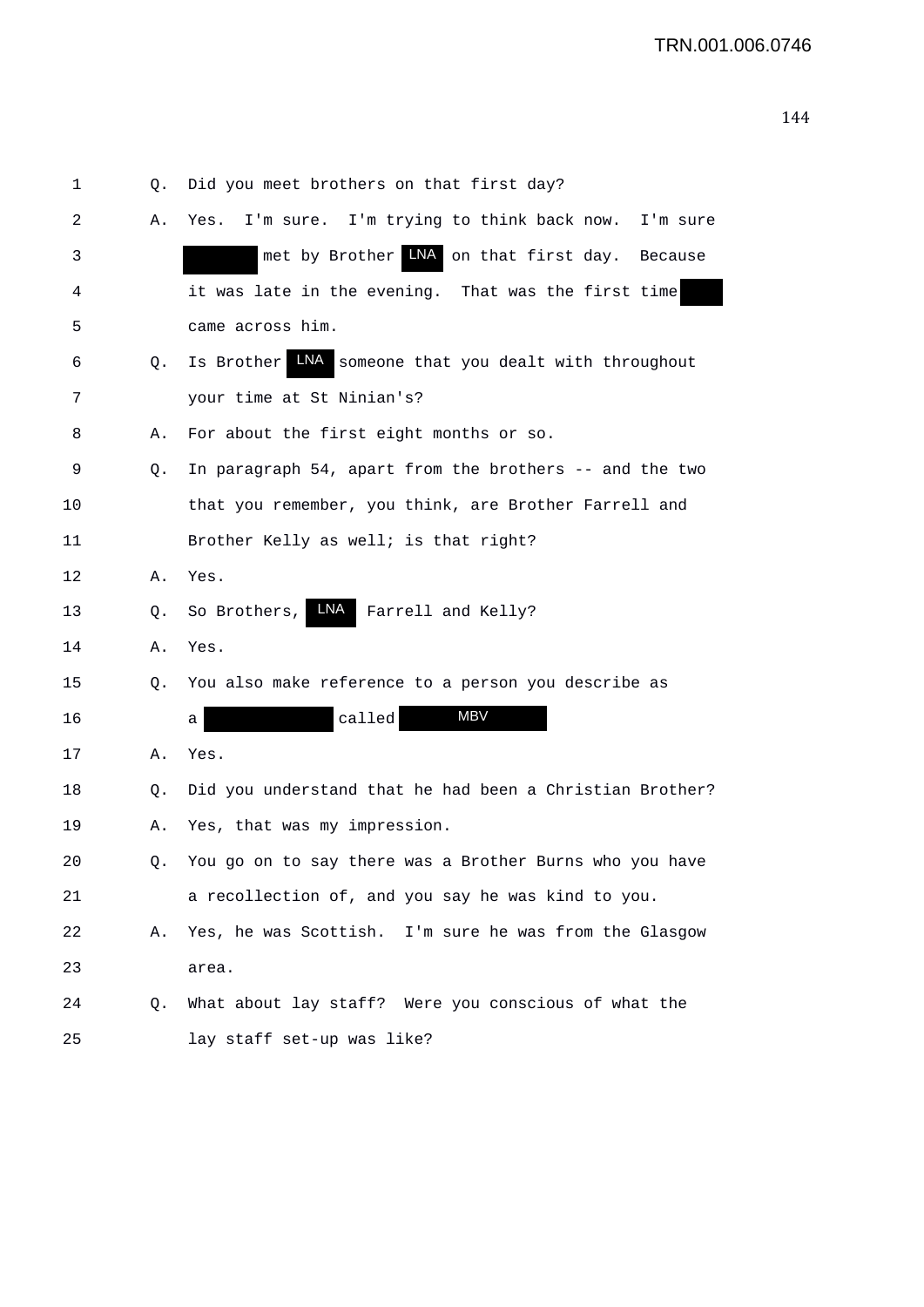| 1  | Α. | I know there was a matron and there was other civilian  |
|----|----|---------------------------------------------------------|
| 2  |    | staff there that done various roles, like the cooking   |
| 3  |    | and suchlike, cleaning. There was also two other        |
| 4  |    | teacher civilians who did<br>and<br>and one did         |
| 5  |    | $\ddot{\phantom{0}}$                                    |
| 6  | Q. | Could I ask you to look at a layout plan? It'll come on |
| 7  |    | the screen in front of you. CFS.001.006.8297.           |
| 8  |    | If you get your bearings, Alex, you'll see the front    |
| 9  |    | door leading into the entrance hall and moving into the |
| 10 |    | main hall; do you see that?                             |
| 11 | Α. | Yes.                                                    |
| 12 | 0. | I'll come back to this in a moment. If you go back to   |
| 13 |    | the entrance hall and move off to your right, does that |
| 14 |    | lead us into a dormitory area?                          |
| 15 | Α. | Yes, it does.                                           |
| 16 | Q. | One of the things you say in your statement at          |
| 17 |    | paragraph 59 is that:                                   |
| 18 |    | "Off the hall on the ground floor was the main          |
| 19 |    | office."                                                |
| 20 |    | Can I just understand where you are pointing to for     |
| 21 |    | what you describe in your statement as the main office? |
| 22 | Α. | Up, coming back the way, it's not an accommodation, it  |
| 23 |    | was where the social work office is and the brothers'   |
| 24 |    | staff common room. That's where we had to go and that's |
| 25 |    | there (indicating).                                     |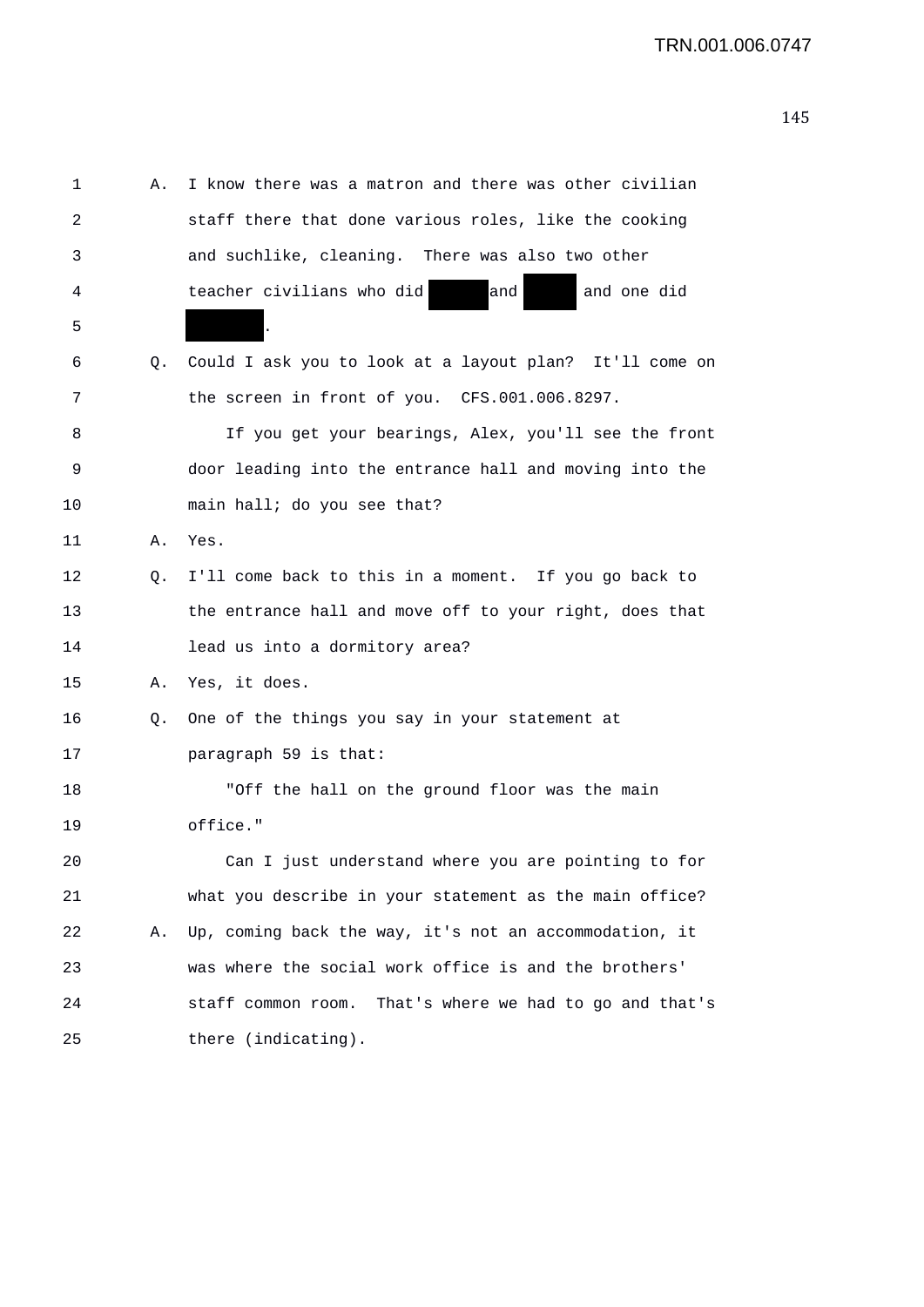```
1 Q. Is that what you called the main office? 
2 A. Yes. 
3 Q. One of the things you say in your statement is that: 
4 "The brothers would normally spend their evenings 
5 drinking in the main office." 
6 A. Yes. 
7 Q. Was that the area you're talking about? 
8 A. Yes. 
9 Q. How do you know that's how evenings were spent? 
10 A. Because we were -- even though we were put in the rooms 
11 and things like that, we were still young boys out and 
12 about, especially at weekends when we didn't go home, 
13 we were left to our own devices, so we could freely move 
14 about and walk about. But anything they done seemed to 
15 be in that area. 
16 Q. Did you see them drinking? 
17 A. Yes. They wouldn't sit and drink with us, but you could 
18 see -- if you went to the door for anything, then you 
19 would see obviously adults sitting having a drink. But 
20 other than that, I had never, ever seen them -- apart 
21 from in those areas -- with alcohol. 
22 Q. Looking back to the plan then, and let's look at the 
23 sleeping arrangements. We understand there were several 
24 dormitories. When you went there first of all was there 
25 a particular dormitory you went to?
```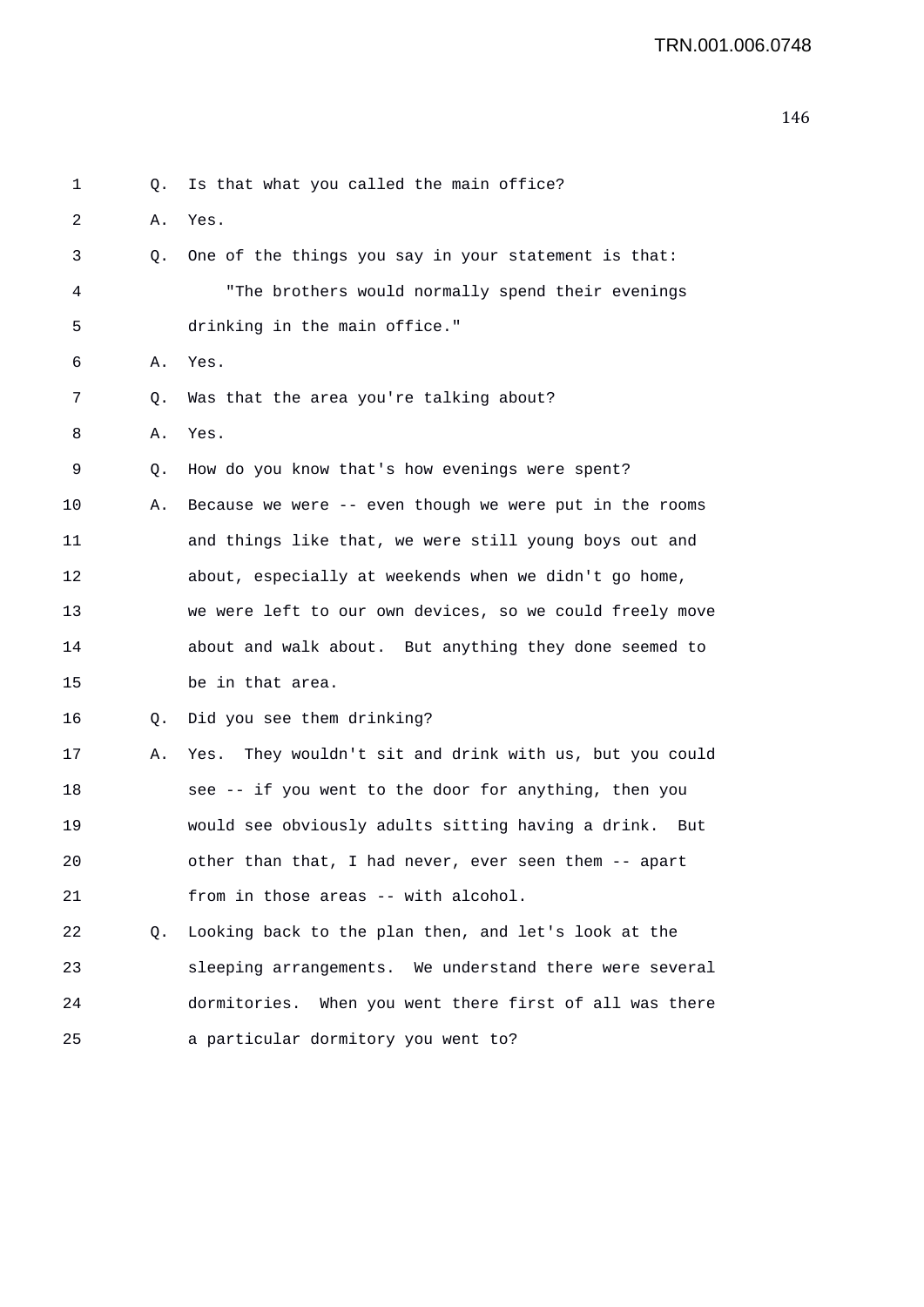| 1  | Α. | Yes. I was in the top left, further right.              |
|----|----|---------------------------------------------------------|
| 2  | Q. | I wonder if I could ask you to stand up and look at the |
| 3  |    | screen behind you and then we can get on to the same    |
| 4  |    | wavelength. Can you point to the first dormitory you    |
| 5  |    | went to?                                                |
| 6  | Α. | That one there (indicating).                            |
| 7  | Q. | That's the top right, in fact?                          |
| 8  | Α. | Yes.                                                    |
| 9  | Q. | And did you move from there during your time?           |
| 10 | Α. | I moved into one of these two (indicating).<br>Yes.     |
| 11 | Q. | So looking at the bottom central area, those two        |
| 12 |    | dormitories?                                            |
| 13 | Α. | Yes.                                                    |
| 14 | Q. |                                                         |
| 15 | Α. |                                                         |
| 16 | Q. |                                                         |
| 17 | Α. |                                                         |
| 18 | Q. | Did you understand the arrangement to be that the       |
| 19 |    | juniors were kept in a particular area and the          |
| 20 |    | seniors --                                              |
| 21 | Α. | Yes.                                                    |
| 22 | Q. | So is the top the juniors and the bottom the seniors?   |
| 23 | Α. | Yes, it seems that way.                                 |
| 24 | Q. | That's fine, thank you.                                 |
| 25 |    | One thing you do tell us in your statement at           |
|    |    |                                                         |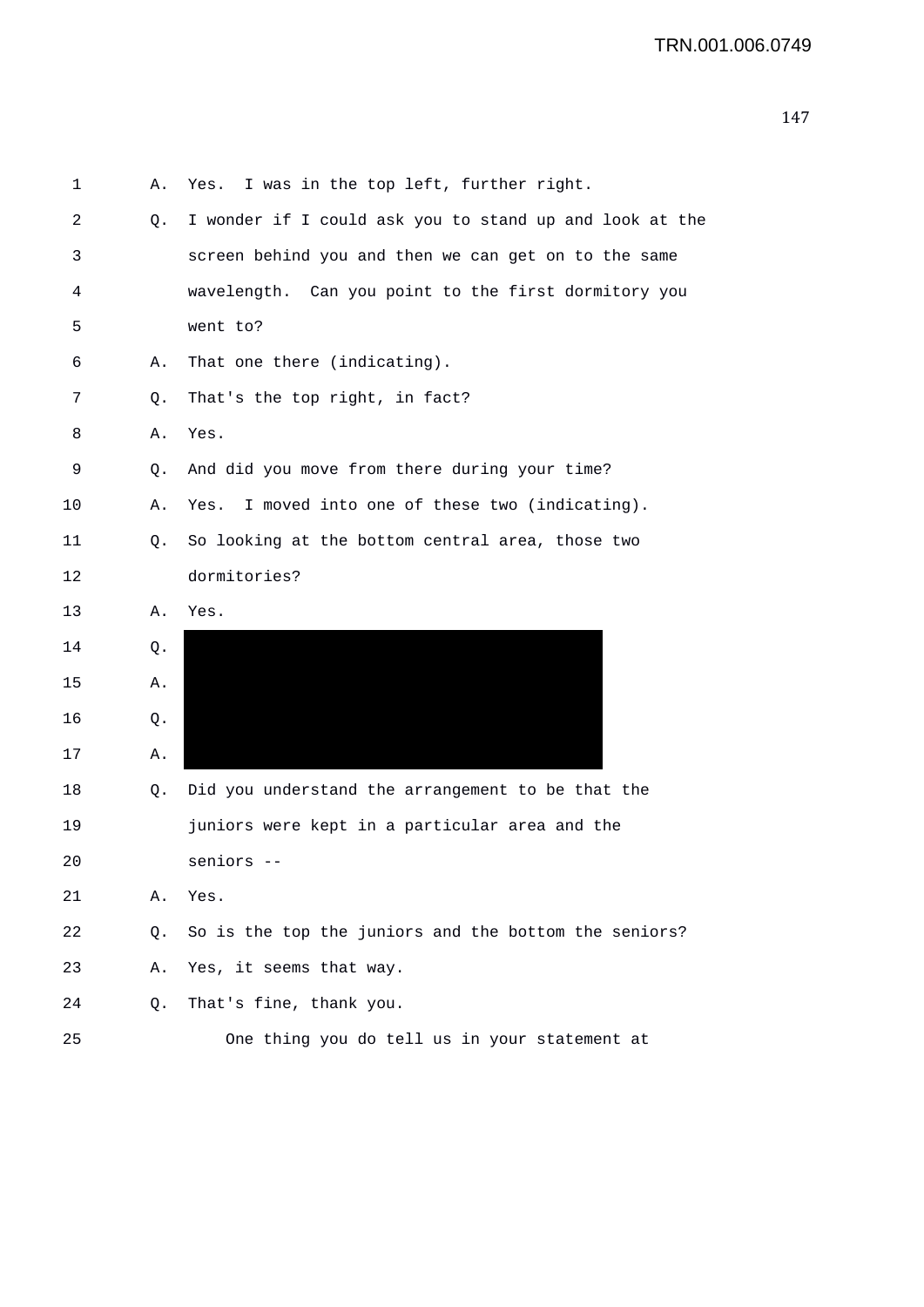1 paragraph 62 is that: 2 "The brothers had their favourite boys." 3 A. Yes. 4 Q. Can you elaborate on that? 5 A. The dorm that I was in, the top right as I look at it, 6 is what we called the favourite boys' room. I didn't 7 realise this at the time or initially when I went in. 8 Generally in there would be mainly bed-wetters as well. 9 I became -- now in hindsight I realise that the 10 favourite boy would become somebody that that particular 11 brother would take a shine to and probably that's the 12 individual that would end up being groomed and sexually 13 abused. I can say that for myself, but we spoke about 14 it freely at the time in the home and in the years 15 since. (Pause). I don't know if you need more. 16 Q. Let's just unpick that a little bit. First of all, you 17 are pointing to the room you're in as being the 18 favourite boys room. Were you a bed-wetter? 19 A. Yes. 20 Q. Were the other boys in there bed-wetters as well? 21 A. Yes, that were in the room with me. 22 Q. How many were in that particular dormitory? 23 A. That room was one of the four-bedroomed rooms. 24 Q. And you mentioned being the favourite boys of a brother 25 or brothers; are you identifying particular brothers?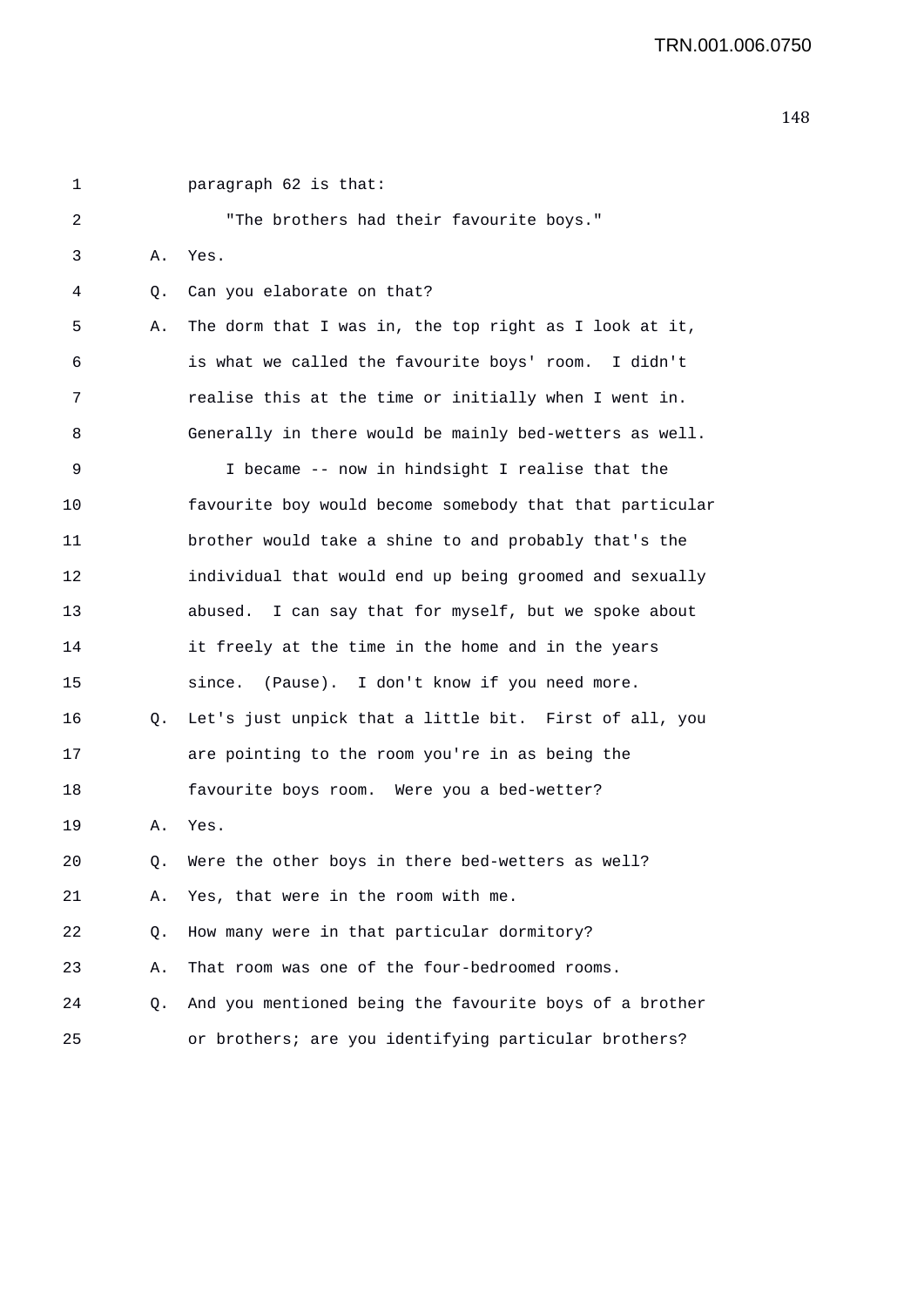| 1  | Α. | Yes.                                                            |
|----|----|-----------------------------------------------------------------|
| 2  | Q. | Who are you talking about?                                      |
| 3  | Α. | LNA<br>Well, Brother Farrell, Brother Kelly and Brother         |
| 4  |    | had all their own favourite boys or boys who would,             |
| 5  |    | I don't know, looking back, sort of clamour for                 |
| 6  |    | attention as well. They would be at the beck and call           |
| 7  |    | of that particular brother for whatever was needing             |
| 8  |    | done.                                                           |
| 9  | Q. | Were there brothers who slept in the dormitory area?            |
| 10 | Α. | Yes.                                                            |
| 11 | Q. | Who were they?                                                  |
| 12 | Α. | <b>LNA</b><br>For the majority of my time it was Brother<br>who |
| 13 |    | slept in the brothers' bedroom.                                 |
| 14 | Q. | And if you perhaps step up again and point to where             |
| 15 |    | LNA<br><b>Brother</b><br>was.                                   |
| 16 | Α. | (Indicating).                                                   |
| 17 | Q. | You're really pointing to the area next to the favourite        |
| 18 |    | boys' room?                                                     |
| 19 | Α. | Yes.                                                            |
| 20 | Q. | Were there any other brothers in that area?                     |
| 21 | Α. | No, apart from that bedroom.                                    |
| 22 | Q. | LNA<br>Did Brother<br>leave during your time?                   |
| 23 | Α. | Yes, he did.                                                    |
| 24 | Q. |                                                                 |
| 25 | Α. | Brother Farrell stayed in the room for a while,                 |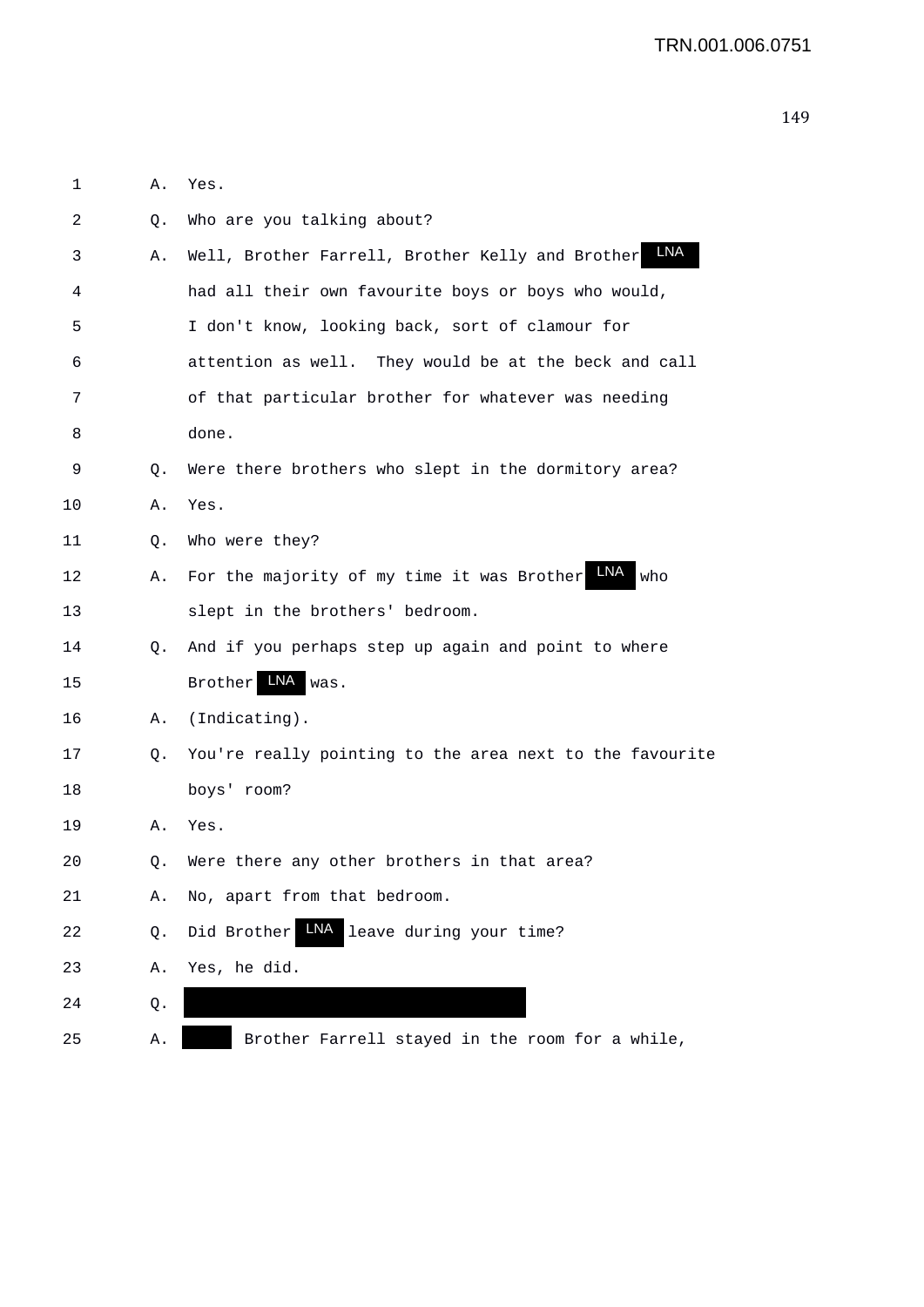| 1  |    | but then Brother Kelly moved in more permanently.                  |
|----|----|--------------------------------------------------------------------|
| 2  | Q. | So you've got Brother INA in that room, then                       |
| 3  |    | Brother Farrell for a period, and finally Brother Kelly?           |
| 4  | Α. | Yes.                                                               |
| 5  | Q. | From paragraphs 64 through to 108, you provide us with             |
| 6  |    | aspects of the routine, and I'm going to focus on some             |
| 7  |    | aspects of that as we go on. But one of the things you             |
| 8  |    | tell us at paragraph 67 is that you were told what the             |
| 9  |    | rules were and if you broke the rules, you'd be                    |
| 10 |    | punished.                                                          |
| 11 | Α. | Yes.                                                               |
| 12 | Q. | Who told you that?                                                 |
| 13 | Α. | LNA<br>Brother                                                     |
| 14 | Q. | <b>LNA</b><br>Were you able to work out what Brother<br>particular |
| 15 |    | role was when you were there first of all?                         |
| 16 | Α. | Within a few, literally, two days or something, we soon            |
| 17 |    | realised what the structure was.                                   |
| 18 | Q. | What was the structure?                                            |
| 19 | Α. | It was fairly disciplined, really disciplined.<br>And              |
| 20 |    | LNA<br><b>Brother</b><br>was                                       |
| 21 | Q. | <b>LNA</b><br>What were you told then by Brother                   |
| 22 | Α. | I can't remember his exact words but we were told that             |
| 23 |    | it was a strict discipline in place and he won't put up            |
| 24 |    | with any of our crap or where we had come from and we              |
| 25 |    | had to abide by the rules. We had to move between                  |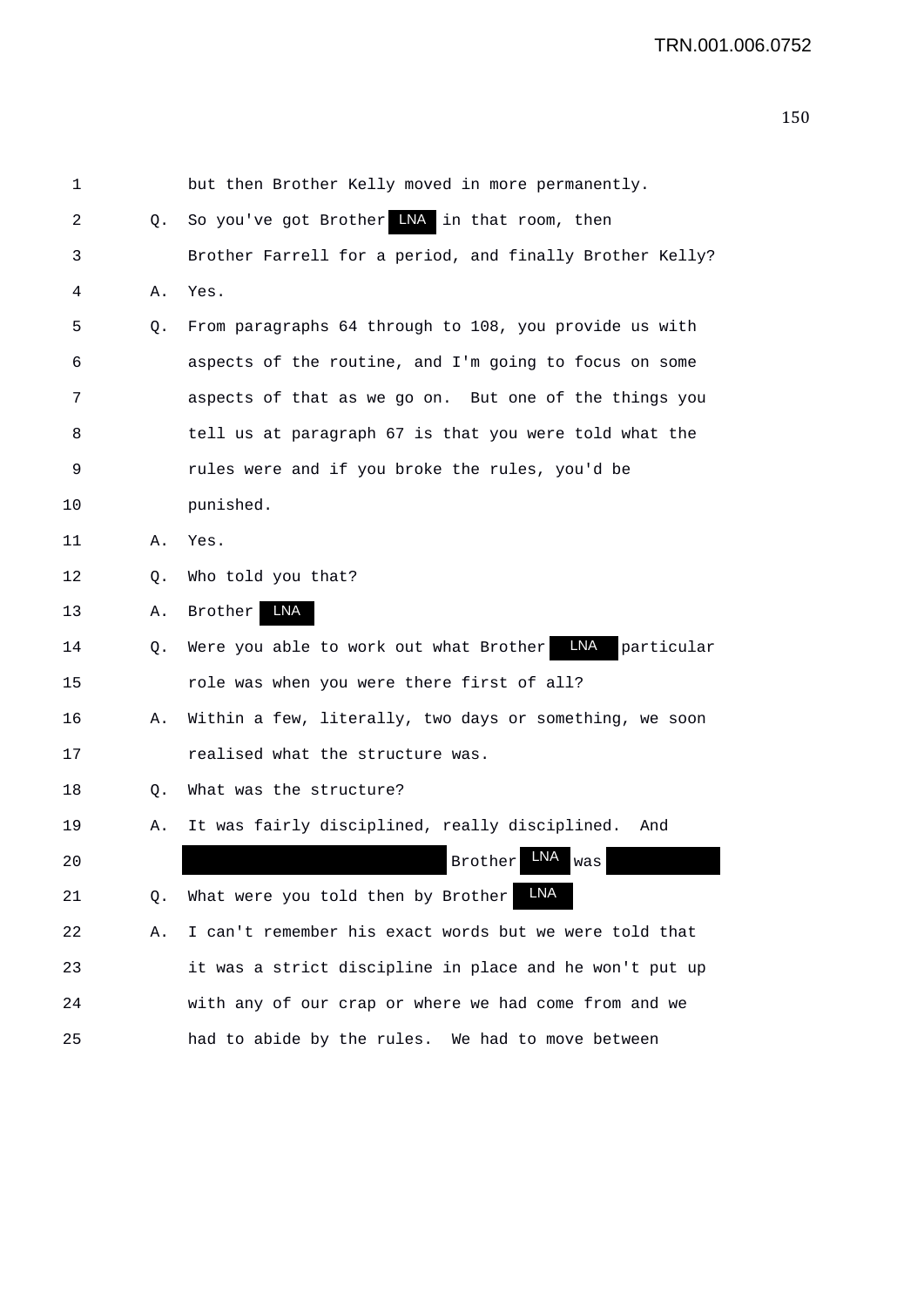| 1  |    | places in lines. It was like regimented, like military   |
|----|----|----------------------------------------------------------|
| 2  |    | type style at the beginning of your training.            |
| 3  | Q. | You have told us already, Alex, that you were            |
| 4  |    | a bed-wetter.                                            |
| 5  | Α. | Yes.                                                     |
| 6  | Q. | How were bed-wetters treated?                            |
| 7  | Α. | Humiliated probably. You got up 15 minutes before        |
| 8  |    | everybody else in the morning and took to the communal   |
| 9  |    | shower room, where predominantly the three main brothers |
| 10 |    | would stand and watch and give you a soap -- carbolic    |
| 11 |    | soap, I remember -- and you just had to stay in there    |
| 12 |    | for a period of time until they said you could come out, |
| 13 |    | and they would encourage you to make sure you were       |
| 14 |    | washed all over. Then the other boys came in and got     |
| 15 |    | washed and brushed their teeth and you were allowed out  |
| 16 |    | of the shower and got back and got the wet laundry and   |
| 17 |    | dropped it off with the matron.                          |
| 18 | Q. | Can I look at the showering arrangements for the         |
| 19 |    | bed-wetters. Where were the showers that were used by    |
| 20 |    | the bed-wetters at this time?                            |
| 21 | Α. | Do you want me to show you on that layout?               |
| 22 | Q. | Yes, if we go back to CFS.001.006.8297.                  |
| 23 | Α. | The showers are just here (indicating).                  |
| 24 | Q. | That's in fact where they're indicated on the plan?      |
| 25 | Α. | Yes.                                                     |
|    |    |                                                          |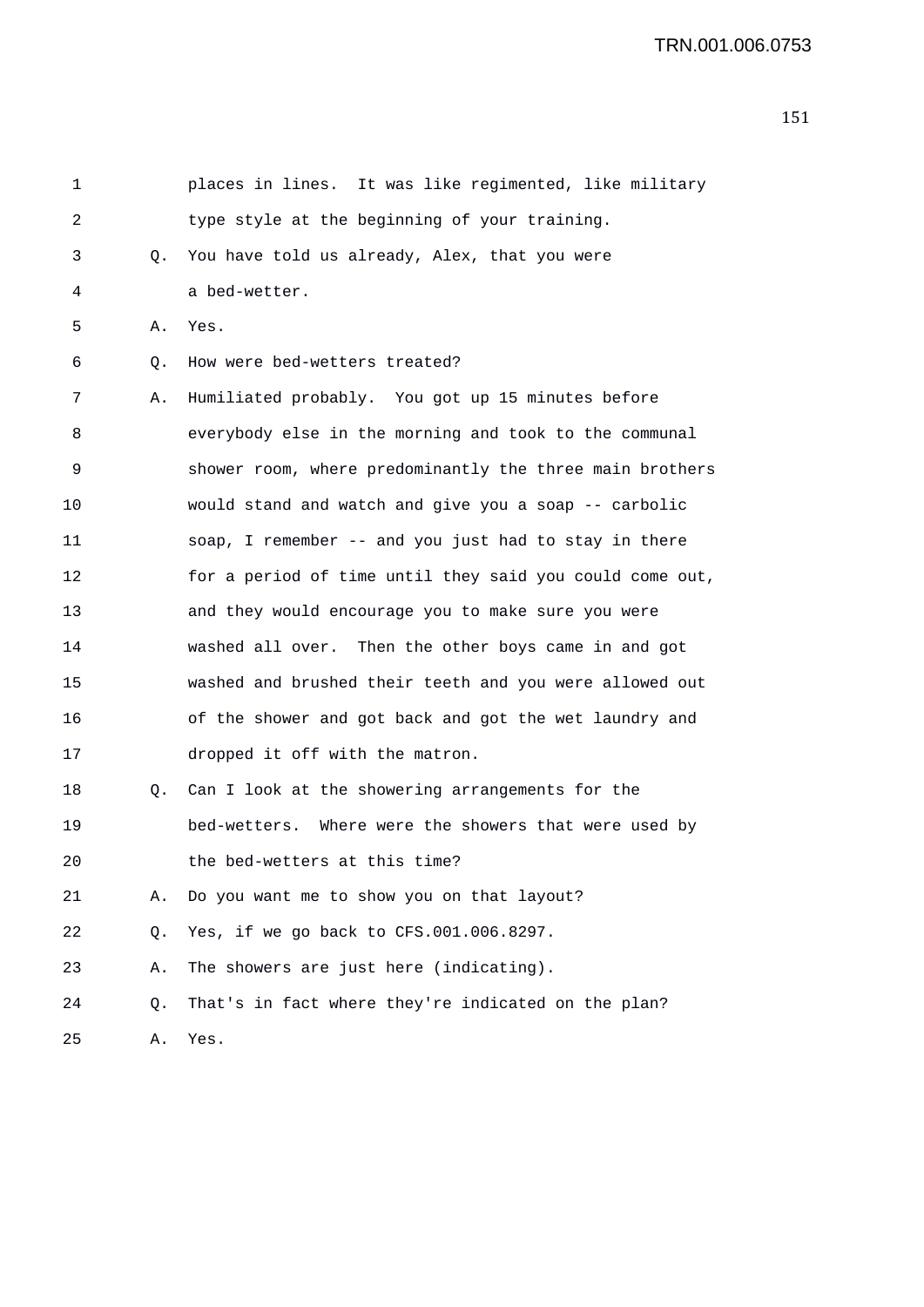| 1  | Q. | Were there showers elsewhere in the building?            |
|----|----|----------------------------------------------------------|
| 2  | Α. | Not that I remember. No communal showers like that.      |
| 3  |    | There was in the changing rooms and suchlike, at various |
| 4  |    | places, but not in the accommodation that I remember.    |
| 5  | Q. | When you are describing this as a communal shower,       |
| 6  |    | can you just explain the arrangement then?               |
| 7  | Α. | With a communal shower, when you open the door, to the   |
| 8  |    | left you've got shower blocks with, I assume, five in    |
| 9  |    | a row on the back wall, and toilets to the right.        |
| 10 | Q. | Would the boys be visible to each other?                 |
| 11 | Α. | Yes.                                                     |
| 12 | Q. | And you mentioned the brothers; would there be brothers  |
| 13 |    | present at the showers?                                  |
| 14 | Α. | Yes.                                                     |
| 15 | О. | Who would be there?                                      |
| 16 | Α. | LNA<br>Brothers Kelly, Farrell and                       |
| 17 | Q. | Can you help me, would they be there together or would   |
| 18 |    | there be times --                                        |
| 19 | Α. | It would be mixed. Whoever was -- I don't know what the  |
| 20 |    | rota was.                                                |
| 21 | Q. | What were they doing there?                              |
| 22 | Α. | As I say, standing, making sure we were all getting in   |
| 23 |    | and out as quickly as possible, the bed-wetters in the   |
| 24 |    | first 15 minutes, making sure we got washed -- "washed   |
| 25 |    | properly" as they would call it -- and soaped and        |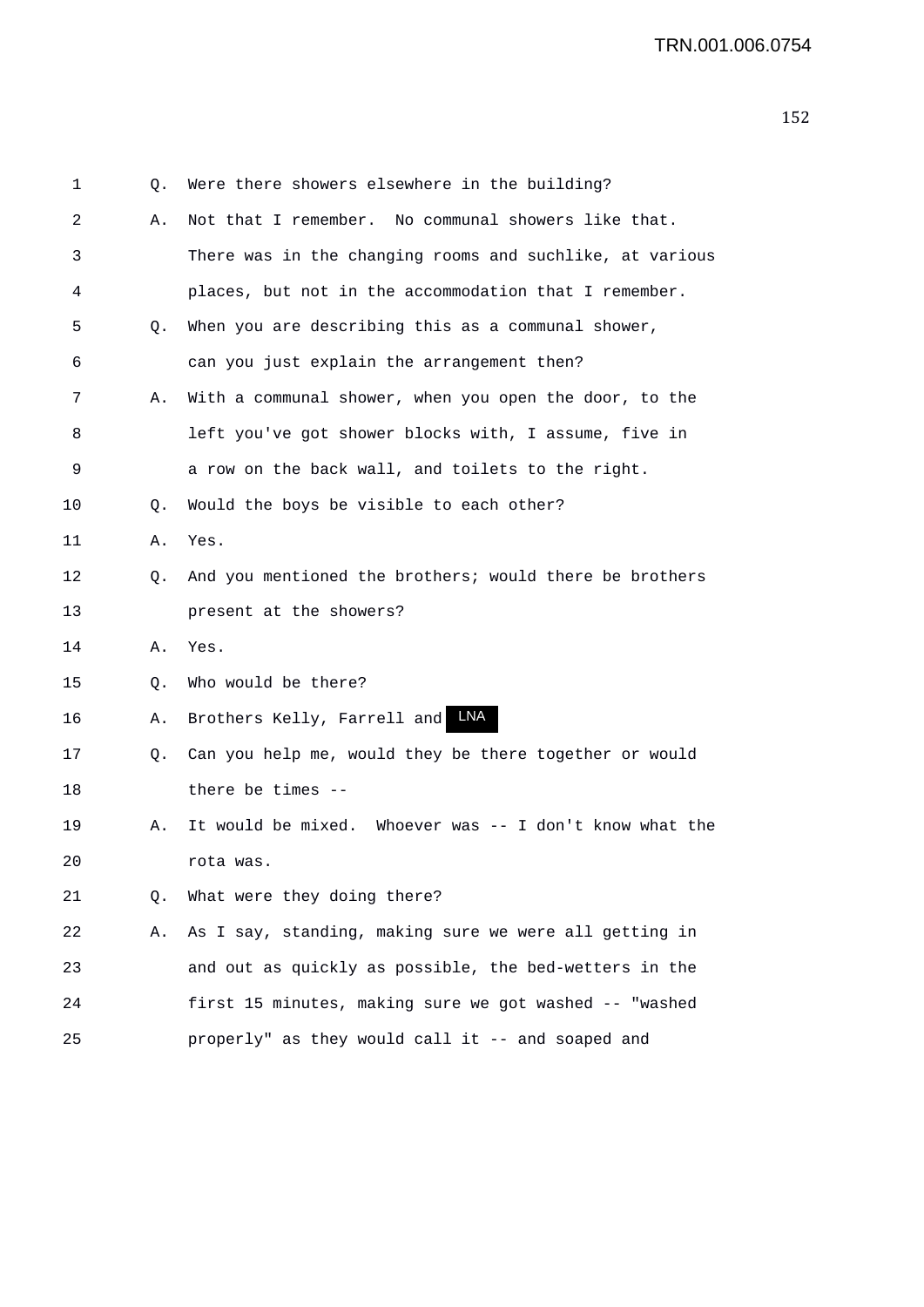| 1  |    | suchlike. We had to stay in the shower and they would  |
|----|----|--------------------------------------------------------|
| 2  |    | supervise all the movements in and out until they said |
| 3  |    | we could get out of the showers.                       |
| 4  | Q. | When you say they made sure you got washed, would they |
| 5  |    | make any contact with you?                             |
| 6  | Α. | Not particularly in the shower, no.                    |
| 7  | Q. | This arrangement of brothers, as it were, supervising  |
| 8  |    | the showers, how did you find that at the time?        |
| 9  | Α. | Uncomfortable.                                         |
| 10 | Q. | Did that remain the position throughout your time at   |
| 11 |    | St Ninian's?                                           |
| 12 | Α. | Yes. I stopped wetting the bed about halfway through.  |
| 13 | Q. | If you were to shower after games, would you use the   |
| 14 |    | showers in another part of the building?               |
| 15 | Α. | Yes. From what I can remember, they were right down in |
| 16 |    | the bottom, there was changing rooms, and I don't know |
| 17 |    | if they're on that.                                    |
| 18 | Q. | They're not on that plan. What about the showering     |
| 19 |    | arrangements in those showers? Can you tell me about   |
| 20 |    | that?                                                  |
| 21 | Α. | I can't really remember. The majority of the time was  |
| 22 |    | spent in the showers up the stairs. But the ones down  |
| 23 |    | at the games, where we got changed, that led on to the |
| 24 |    | courtyard were, again, communal, but there weren't as  |
| 25 |    | many and I'm sure they were old and dated, whereas the |
|    |    |                                                        |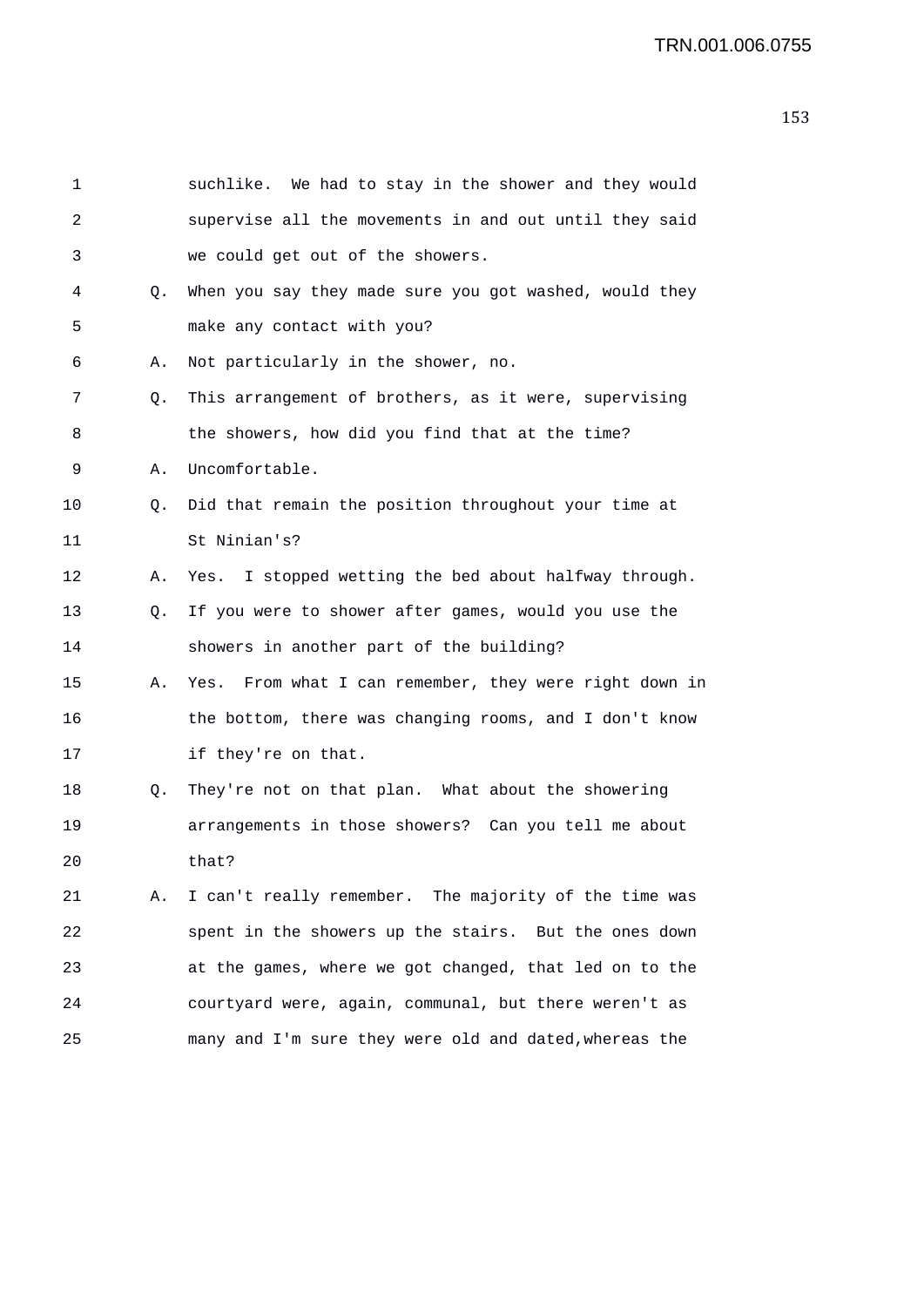| 1  |    | ones upstairs had lighting and suchlike.                    |
|----|----|-------------------------------------------------------------|
| 2  | Q. | The ones downstairs, the ones you might use if you'd        |
| 3  |    | been playing games, again, were these supervised in any     |
| 4  |    | way by the brothers?                                        |
| 5  | Α. | No, normally the sports were supervised by -- they had      |
| 6  |    | teacher in, somebody<br>eventually a<br>I don't             |
| 7  |    | remember his first name. Prior to him coming in, yes,       |
| 8  |    | it was the brothers who would supervise.                    |
| 9  | Q. | Again, would they be present when the boys were having      |
| 10 |    | a shower?                                                   |
| 11 | Α. | Yes.                                                        |
| 12 | Q. | And would the boys be visible to the brothers?              |
| 13 | Α. | Yes.                                                        |
| 14 |    | LADY SMITH: You said that so far as the showers in the      |
| 15 |    | accommodation were concerned, and the arrangements for      |
| 16 |    | the brothers supervising the bed-wetters' showers in the    |
| 17 |    | morning, it made you feel uncomfortable.                    |
| 18 | Α. | Yes.                                                        |
| 19 |    | LADY SMITH:<br>Why?                                         |
| 20 |    | A. Because I was embarrassed by being a bed-wetter to start |
| 21 |    | with. Because I knew it was a nervous thing for us.         |
| 22 |    | And not only that, everybody's going through different      |
| 23 |    | stages of puberty and suchlike, so it was just the first    |
| 24 |    | time I'd come across communal showers like that,            |
| 25 |    | especially in a strict regime. So it was more the           |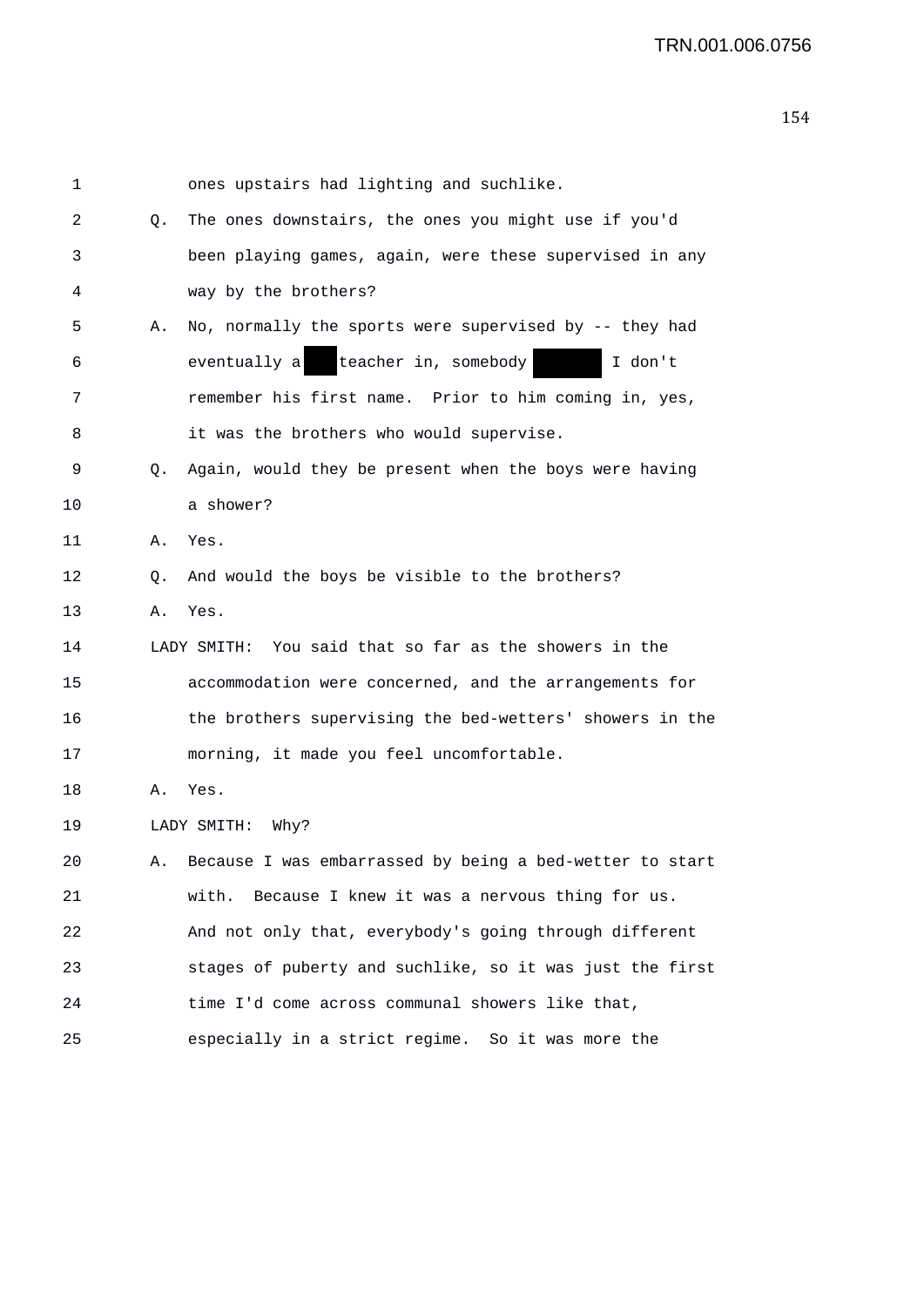| 1  |    | embarrassment and the shame.                              |
|----|----|-----------------------------------------------------------|
| 2  |    | LADY SMITH: Right. Thank you.                             |
| 3  |    | MR MacAULAY: Another aspect of the routine I want to ask  |
| 4  |    | you about, Alex, is the schooling. We do understand       |
| 5  |    | there was a school on the premises. Was that the school   |
| 6  |    | you attended?                                             |
| 7  | Α. | Yes.                                                      |
| 8  | Q. | Can you help me with that? How did you find the           |
| 9  |    | schooling?                                                |
| 10 | Α. | A kind of strange term to use, schooling, because there   |
| 11 |    | was no school on the premises, there was classrooms,      |
| 12 |    | albeit they were just -- I don't even know how you could  |
| 13 |    | call them a classroom. To me it seemed as if there was    |
| 14 |    | no age group or structure to the classes, how they were   |
| 15 |    | divided up. From the minute I went in there, I had just   |
| 16 |    | left first year, so I was young, and then when I left,    |
| 17 |    | I went up to third year, so there was no education        |
| 18 |    | really. We kind of just done our own thing. We did        |
| 19 |    | sometimes get access to books and suchlike. I look back   |
| 20 |    | now and I understand that we were all, you know, kids     |
| 21 |    | that came from a hard background and a rough life.<br>But |
| 22 |    | it was two years lost in education.                       |
| 23 |    | But we did run classes through 10 in the morning          |
|    |    |                                                           |

24 through -- it seemed like classes without a programme

25 until about, I think, 4 in the afternoon. But I can't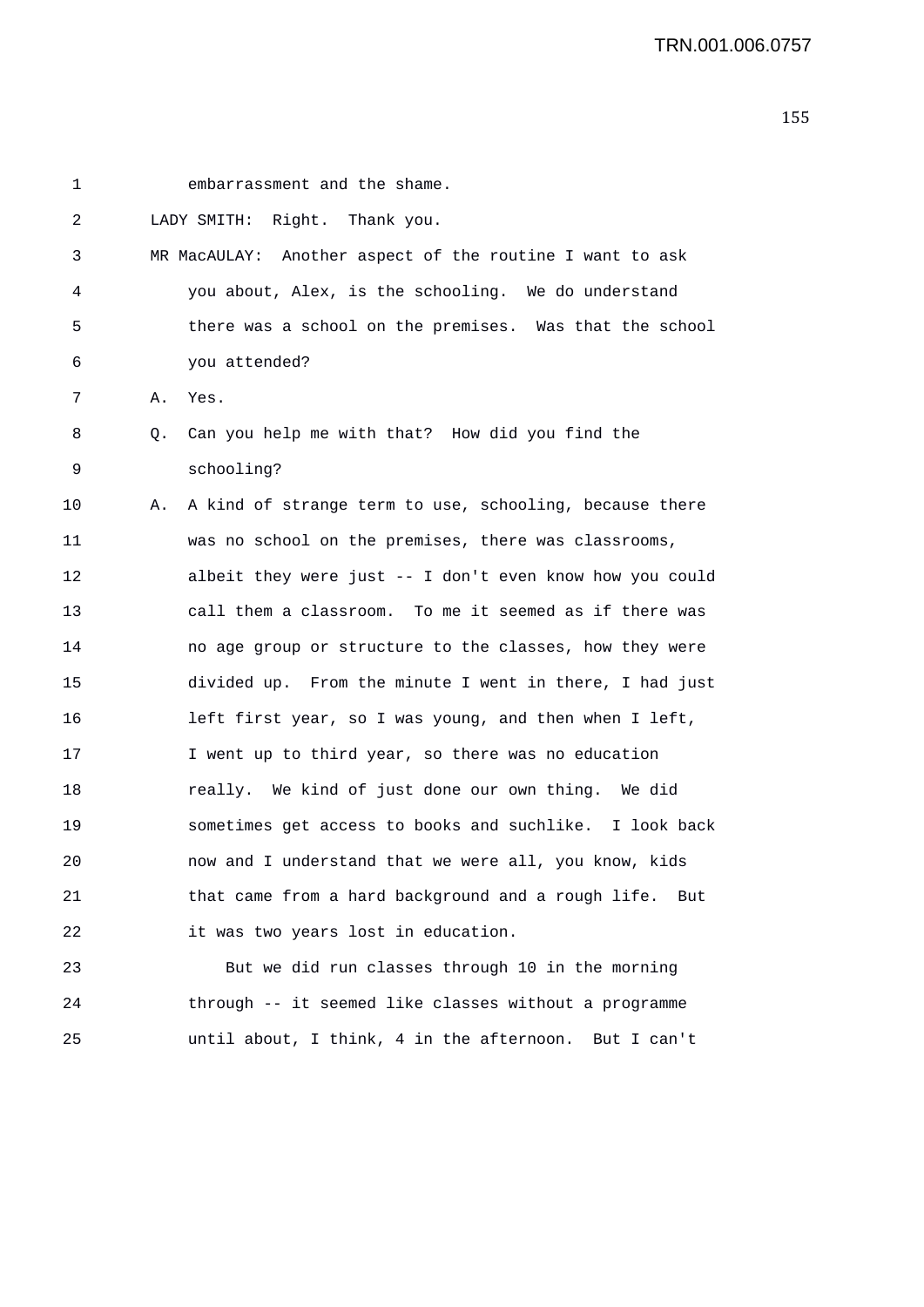| 1  |    | say a lot because there wasn't much to say.              |
|----|----|----------------------------------------------------------|
| 2  | Q. | Were the brothers involved in the teaching?              |
| 3  | Α. | Yes. Like Brother LNA took the<br>Brother Kelly          |
| 4  |    | MIK<br>took the English, and then<br>would take the      |
| 5  |    | and suchlike.<br>And<br>and                              |
| 6  |    | <b>BHB</b><br>would take the<br>So they all had a        |
| 7  |    | sort of set thing that they would take.                  |
| 8  | Q. | You have touched upon this already. I think you          |
| 9  |    | indicated in your evidence that at weekends, although    |
| 10 |    | some boys would go home, you did not go home?            |
| 11 | Α. | Yes.                                                     |
| 12 | Q. | So you stayed on the premises?                           |
| 13 | Α. | Yes, there was a few boys, not many, and different weeks |
| 14 |    | varied, and I'm sure it used to be staggered weekends,   |
| 15 |    | so alternate weekends, so two weekends a month, the kids |
| 16 |    | had<br>would go home. But because                        |
| 17 |    | stayed in the home over the weekend,<br>nowhere to go,   |
| 18 |    | and generally there would be anything between two of us  |
| 19 |    | up to about five of us, and we would stay in the home.   |
| 20 | Q. | What about summer holidays, what happened? When the      |
| 21 |    | school finished for the summer holidays, what would      |
| 22 |    | happen to you?                                           |
| 23 | Α. | There were two options. The first year we went to Wales  |
| 24 |    | and done a trip with the Christian Brothers stopping via |
| 25 |    | Liverpool and Stoke and then over to North Wales.<br>And |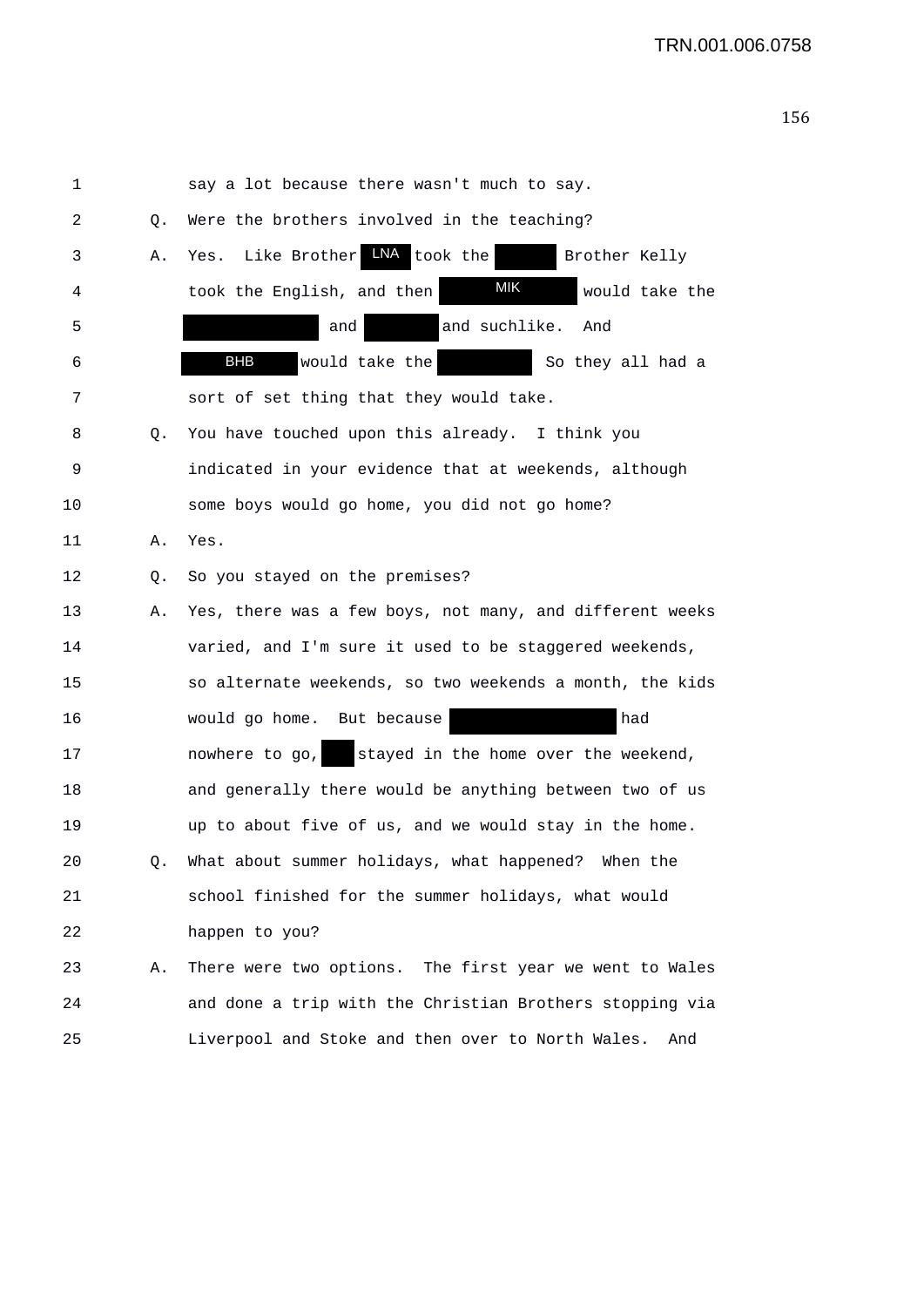| 1  |    | then the second year,<br>went                            |
|----|----|----------------------------------------------------------|
|    |    |                                                          |
| 2  |    | through a different children's homes from Wallacewell to |
| 3  |    | Blairvadach, while the Christian Brothers shut down the  |
| 4  |    | home for that six weeks, or whatever it was, over that   |
| 5  |    | period in the second year.                               |
| 6  | Q. | So are you saying you'd be farmed out to different       |
| 7  |    | places?                                                  |
| 8  | Α. | Yes.                                                     |
| 9  | Q. | Would that be for the six weeks of the summer holidays?  |
| 10 | Α. | For the whole summer holidays, yes.                      |
| 11 | Q. | What about Christmas? Did you stay on the premises?      |
| 12 | Α. | Yes, I think because it was only closed down for a short |
| 13 |    | period, certainly short in comparison to the summer      |
| 14 |    | holidays, we stayed in the facilities with the           |
| 15 |    | Christian Brothers.                                      |
| 16 | Q. | Was there any particular celebrations over Christmas?    |
| 17 | Α. | No.                                                      |
| 18 | Q. | What about birthdays, did you celebrate your birthday    |
| 19 |    | while you were there?                                    |
| 20 |    | I honestly can't remember.                               |
| 21 | Q. | Can I just ask you now about whether you received any    |
| 22 |    | Did you receive any visitors when you were<br>visits.    |
| 23 |    | there during that time?                                  |
| 24 | Α. | No.                                                      |
| 25 | Q. | What about inspection? Were you aware of there being     |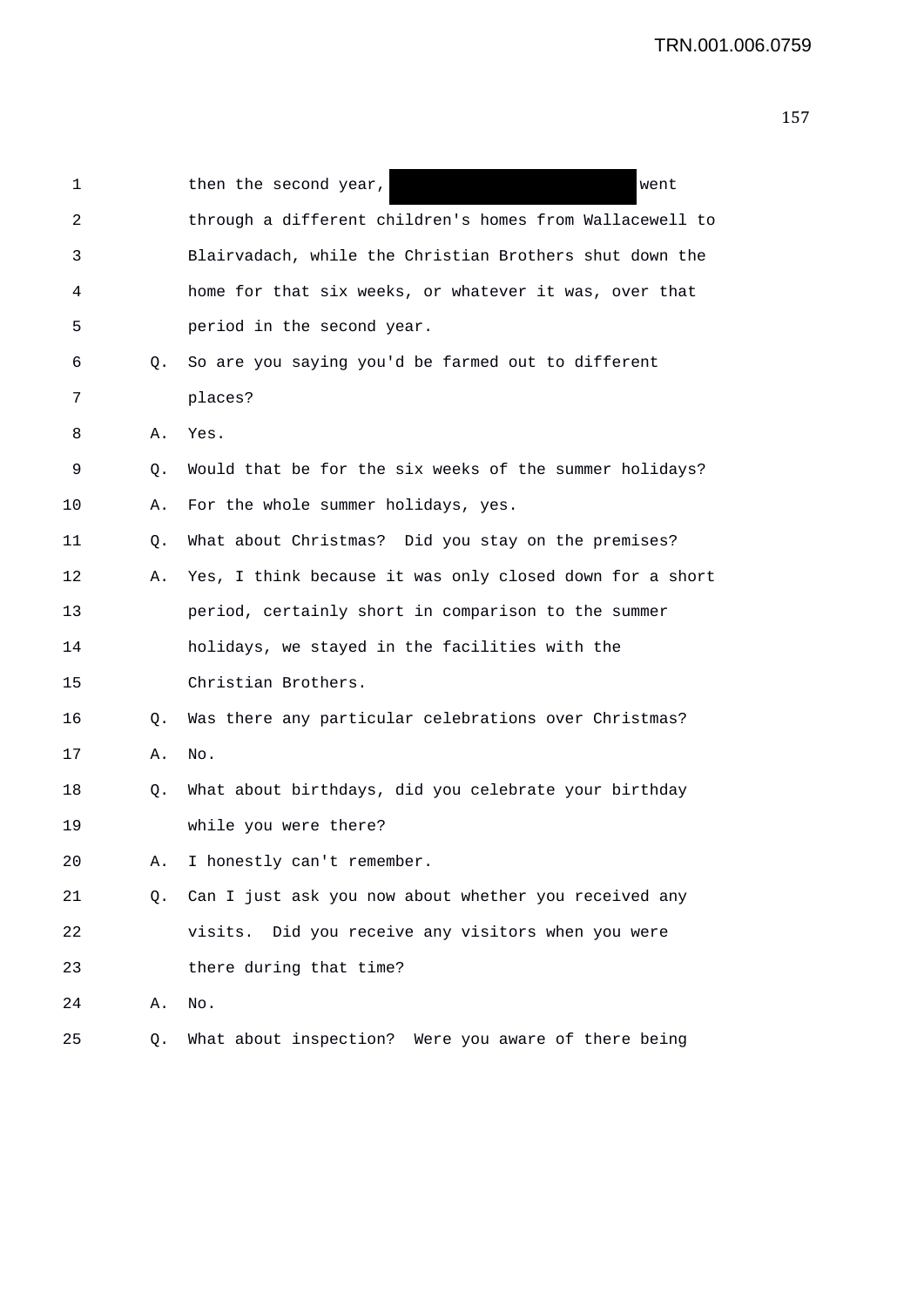1 any inspections?

2 A. None.

| 3  | Q.        | Did you see social workers coming on to the premises?           |
|----|-----------|-----------------------------------------------------------------|
| 4  | Α.        | I used to see the old women coming on, and I just               |
| 5  |           | assumed that would be a social worker, but it was very          |
| 6  |           | rare you would get to see anybody who was coming from           |
| 7  |           | the car park to the offices because we were mainly              |
| 8  |           | at the back of the bedrooms or downstairs in the sports         |
| 9  |           | area, because we done a lot, a lot of sport. So it              |
| 10 |           | wasn't sort of classroom-based or anything. So we               |
| 11 |           | weren't in the main hall to see any visitors coming             |
| 12 |           | in that much.                                                   |
| 13 | Q.        | Can I now ask you a little bit about discipline.                |
| 14 |           | Can you help me with that? What forms of discipline,            |
| 15 |           | punishment, call it what you will, were used during your        |
| 16 |           | time?                                                           |
| 17 | Α.        | There was three types of discipline. The belt, the              |
| 18 |           | cane -- it was only a short cane -- and hands and fists.        |
| 19 |           | They ranged in severity depending on who you were and           |
| 20 |           | what you'd done.                                                |
| 21 | Q.        | Let's take the belt to start with. Who would use the            |
| 22 |           | belt?                                                           |
| 23 | Α.        | <b>LNA</b><br>Predominantly Brother                             |
| 24 | $\circ$ . | Did the other brothers also use the belt?                       |
| 25 | Α.        | LNA<br>The only one I didn't see -- Brother<br>used the<br>Yes. |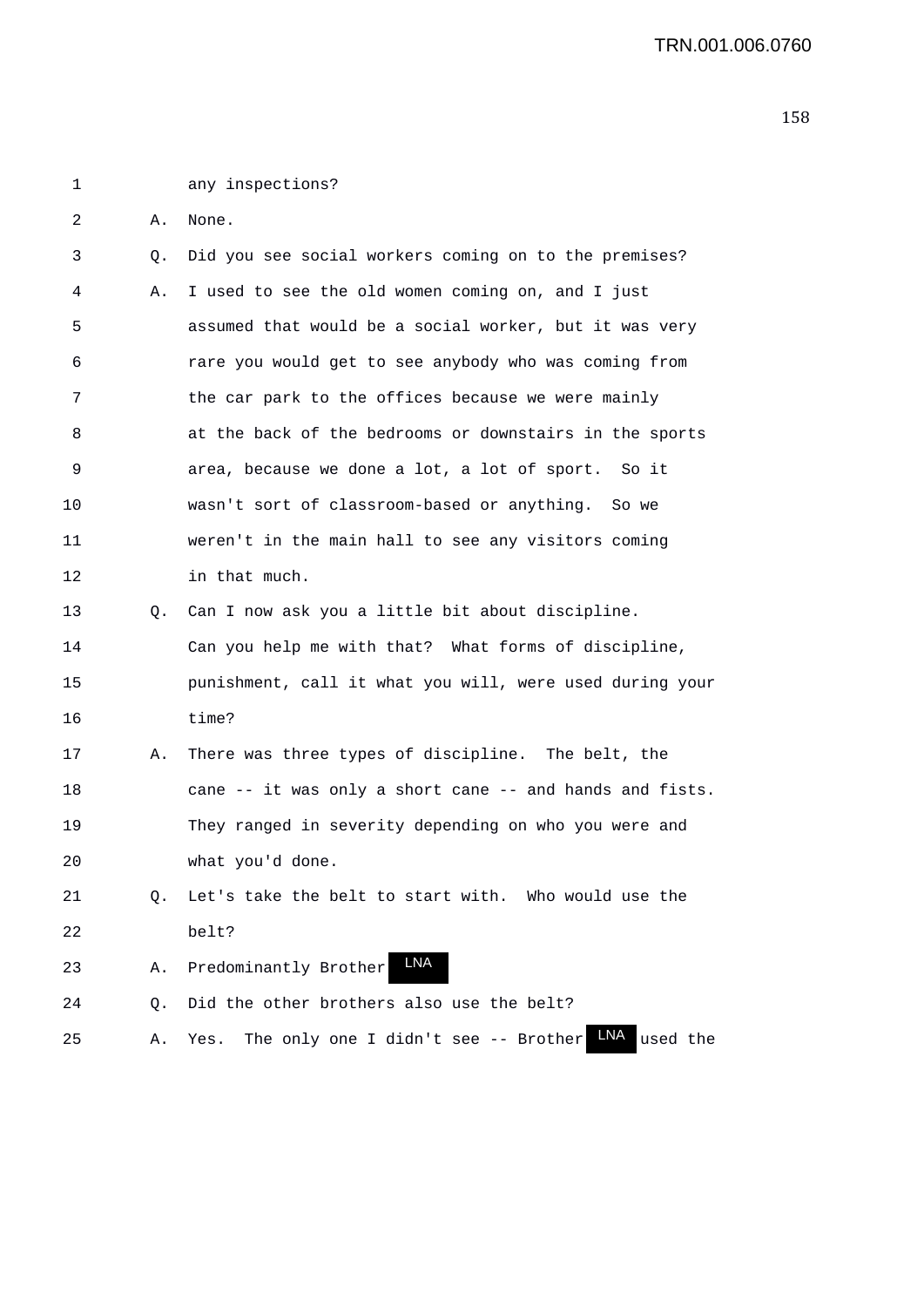| 1  |    | belt and a small cane he carried about with him.<br>It was |
|----|----|------------------------------------------------------------|
| 2  |    | like -- he was the only person that used a cane that       |
| 3  |    | It was as if it was his and his alone.<br>The<br>I seen.   |
| 4  |    | belt was commonly used, like the belt was legal in those   |
| 5  |    | days, the old leather belts that you had in schools.<br>It |
| 6  |    | was just the use of it and how it would be used. As        |
| 7  |    | I say, that depended on the kid and what he'd done         |
| 8  |    | wrong.                                                     |
| 9  | Q. | Let's take yourself as an example: how was the belt used   |
| 10 |    | on you?                                                    |
| 11 | Α. | A lot of this is hindsight -- I was only 13, 14 at the     |
| 12 |    | time, I'm 53 now -- but I remember at the time -- a lot    |
| 13 |    | has come back since this was all brought up -- I tried     |
| 14 |    | to play the right game in there, but the belt was used     |
| 15 |    | on me and I remember on one occasion with                  |
| 16 |    | Brother Farrell, because I'd been fighting down at the     |
| 17 |    | gymnasium, I thought I was going to get the belt on the    |
| 18 |    | hands and I went in to speak to him, but I ended up        |
| 19 |    | getting slapped across the legs with the belt and across   |
| 20 |    | the buttocks and all that area. But again I never had      |
| 21 |    | <b>MBV</b><br>it off<br>I just thought that was the        |
| 22 |    | common thing.                                              |
| 23 |    | Within the home we used to laugh and joke, who you         |
|    |    |                                                            |

24 were going to see, you then knew what the penalty was 25 going to be. So you'd pick and choose your moments.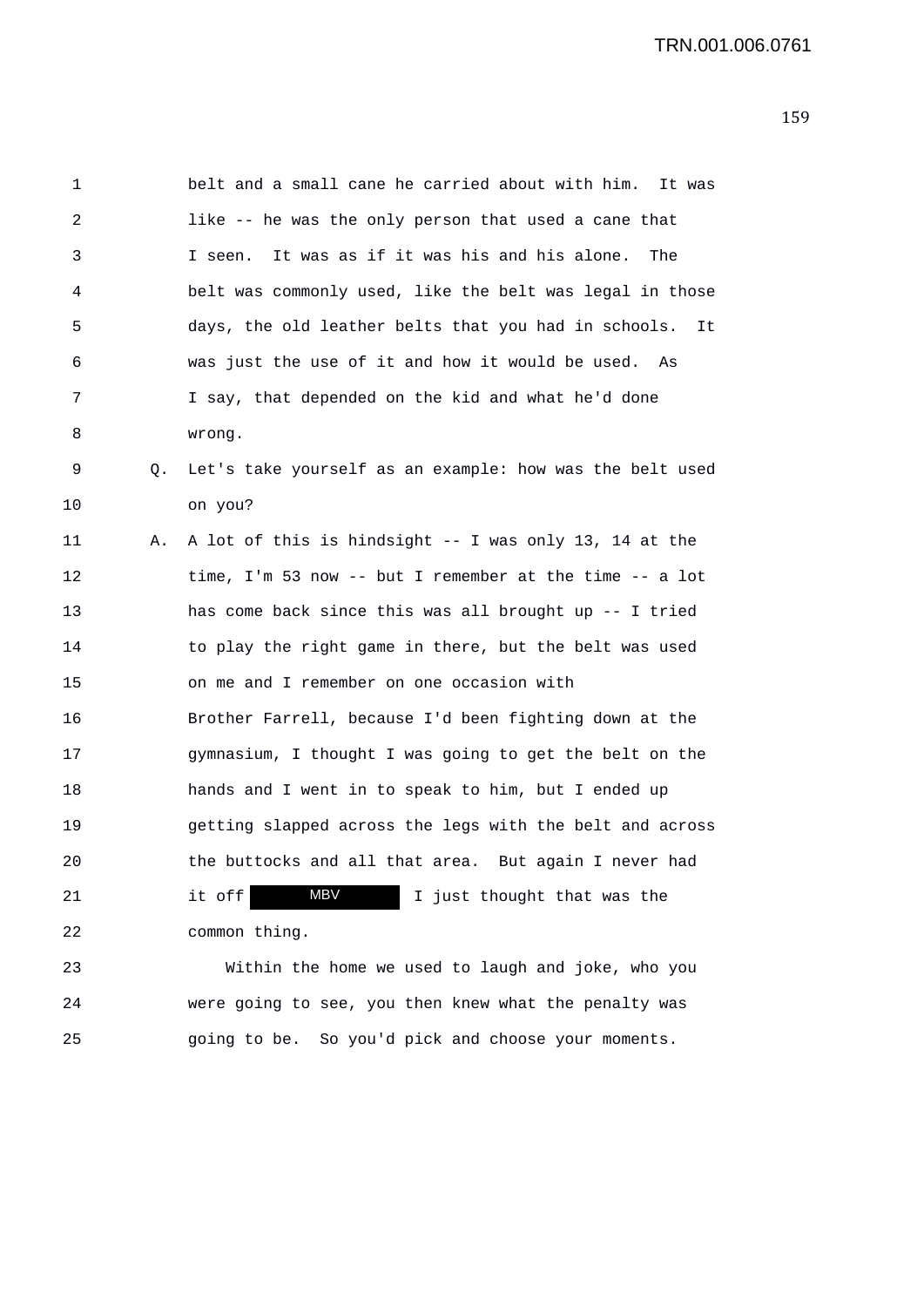| 1    | Q. | If you are looking at the belt and you either get the     |
|------|----|-----------------------------------------------------------|
| 2    |    | belt on the hands -- did you say also on the legs and     |
| 3    |    | the buttocks?                                             |
| 4    | Α. | Yes.                                                      |
| 5    | Q. | Would that be with your clothing on?                      |
| 6    | Α. | Yes. We always had sort of jeans and tops and things,     |
| 7    |    | but it was flimsy type stuff. It wasn't like<br>It        |
| 8    |    | was  Flimsy material. It wasn't the best of stuff.        |
| 9    |    | So anything would go through. You would feel it.          |
| 10   | Q. | And strokes, was there a broad number of strokes?         |
| 11   | Α. | No, it was just 60 seconds, as many as you can get.<br>To |
| 12   |    | me, looking back, it was more to make a point, not just   |
| 13   |    | to -- a lot of the times it was done in front of all the  |
| 14   |    | other kids or the other brothers, and it was more not so  |
| 15   |    | much as making a point to the individual but making       |
| 16   |    | a point to the whole school that this is what happens.    |
| 17   |    | So no, there was no time when -- it would just be         |
| 18   |    | once they start, you know, then 60 seconds later then     |
| 19   |    | stop, even though you'd be lying on the ground howling    |
| $20$ |    | and screaming.                                            |
| 21   | Q. | The cane, you mentioned the cane.                         |
| 22   | Α. | Yes.                                                      |
| 23   | Q. | That was Brother LNA in particular?                       |
| 24   | Α. | That was his favourite thing.<br>Yes.                     |
| 25   | Q. | How would he use the cane?                                |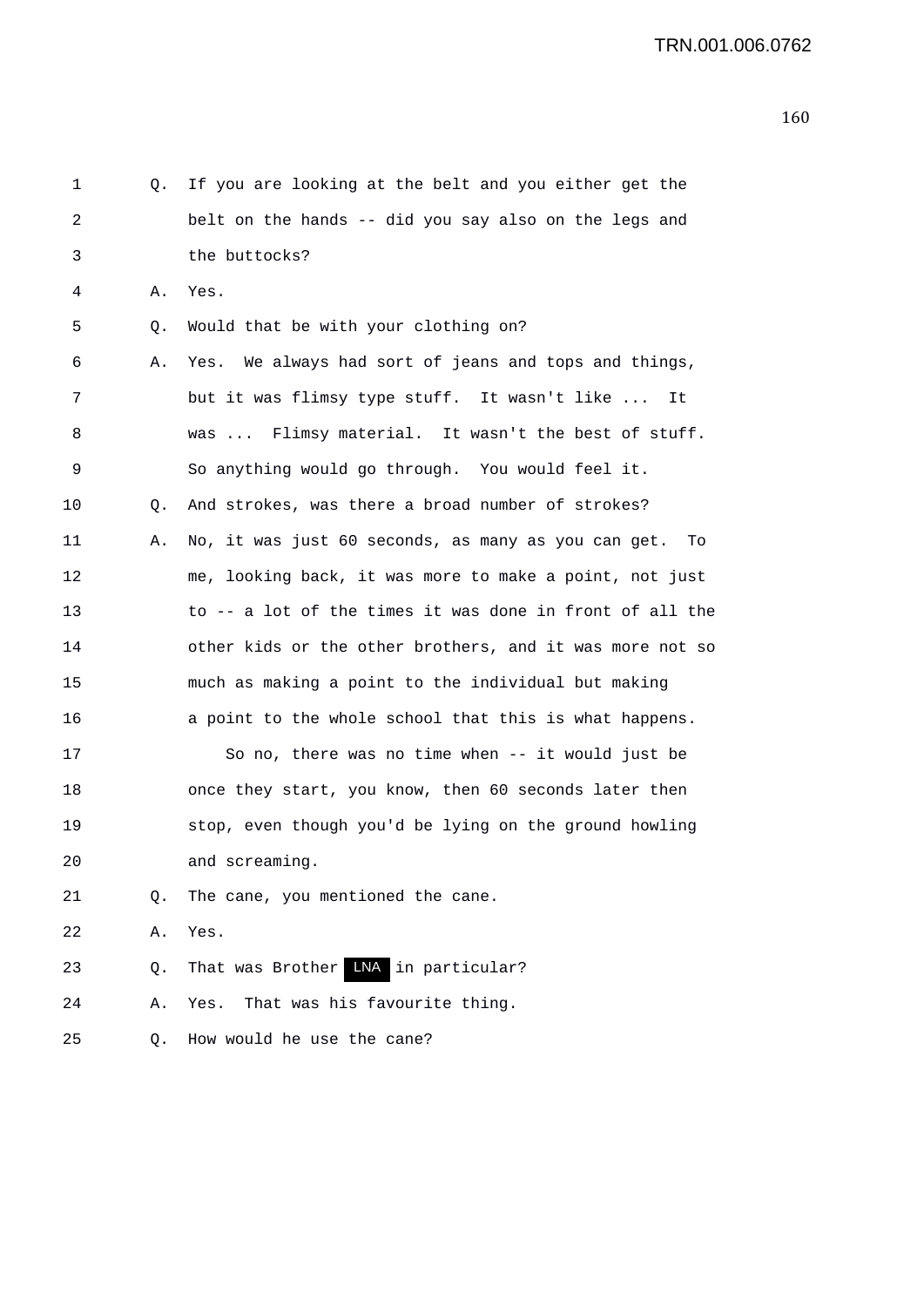| 1  | Α. | He used it like going back to the old days, he would use |
|----|----|----------------------------------------------------------|
| 2  |    | it on the bare buttocks. A few occasions I had got it    |
| 3  |    | off him. Initially for bed-wetting, and then later on    |
| 4  |    | for -- he accused me and<br>of stealing                  |
| 5  |    | some small fund that he had been collecting -- I'm       |
| 6  |    | talking pennies here, like 60p. And it was nothing to    |
| 7  |    | had ran away he took it out on me,<br>do me. Because     |
| 8  |    | so I had to go into his room and take my trousers down   |
| 9  |    | and get the cane. It was only -- it was less than a      |
| 10 |    | metre long, it wasn't a long cane, it was a thin one,    |
| 11 |    | and you just done what you were told.                    |
| 12 | Q. | Was it painful?                                          |
| 13 | Α. | Yes. The cane left a different thing on you -- like the  |
| 14 |    | belt was typical leather. I'd received that many times   |
| 15 |    | at school, whereas the cane was something I'd never      |
| 16 |    | experienced before and that was more of a -- it would    |
| 17 |    | leave a kind of burning line across the cheeks of your   |
| 18 |    | backside. And sometimes he would do it if your trousers  |
| 19 |    | were up $-$ if he was going by and you'd done something  |
| 20 |    | wrong and you would just feel the crack and the whip.    |
| 21 |    | But generally, if it was punishment for a specific       |
| 22 |    | thing, you'd sort out a time and a place and you'd go    |
| 23 |    | and receive your punishment and move on.                 |
| 24 | Q. | You talked about the cane on your bare buttocks.         |
| 25 | Α. | Yes.                                                     |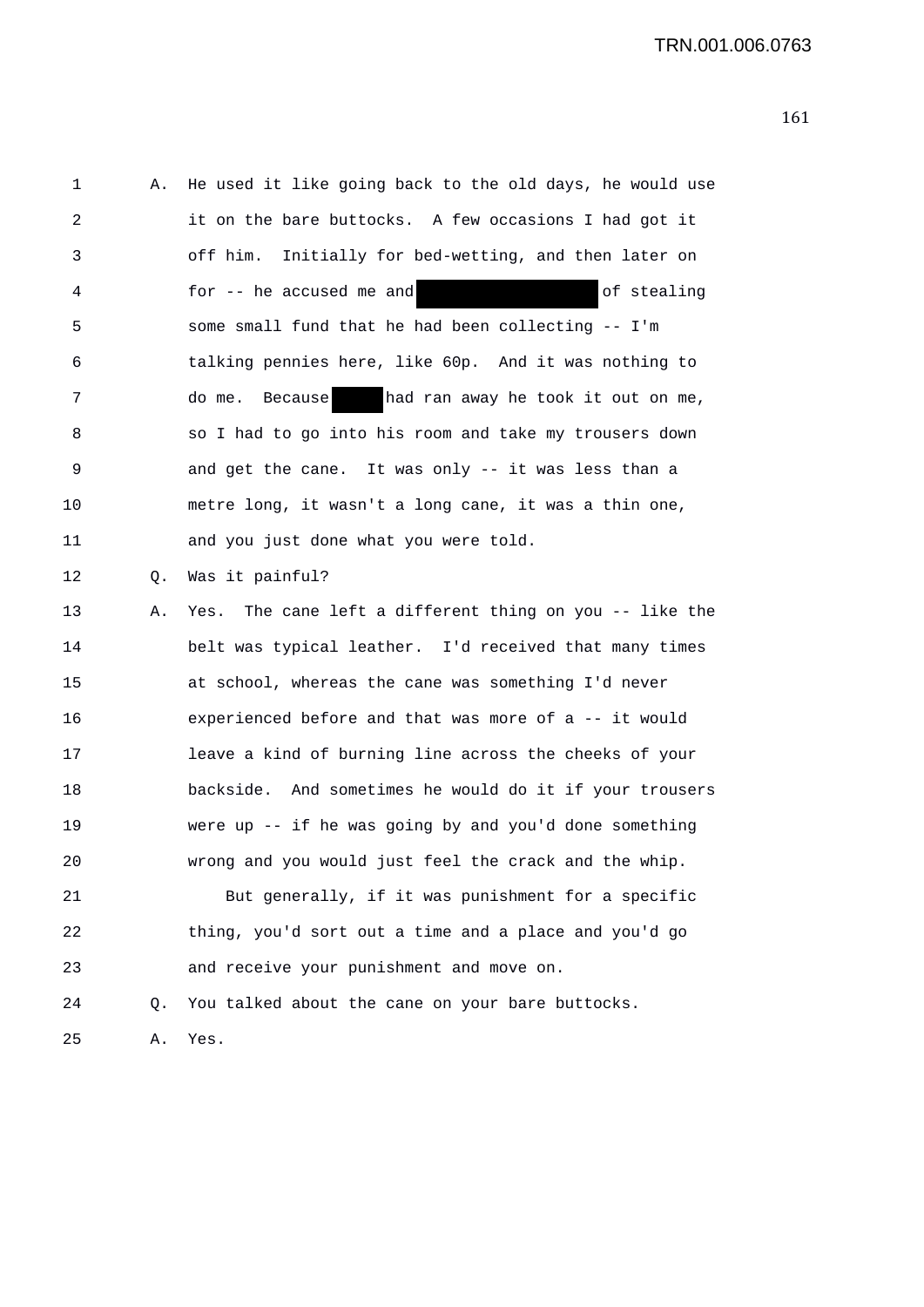| 1  | Q. | Was that at all done in public in front of people?         |
|----|----|------------------------------------------------------------|
| 2  | Α. | No, the majority of time he would do that in his room      |
| 3  |    | that I showed you at the beginning that I stayed in.<br>So |
| 4  |    | you had to go there for that particular punishment.<br>It  |
| 5  |    | was like a special kind of award there. You'd done         |
| 6  |    | something wrong to go and get that.                        |
| 7  |    | LADY SMITH: Did I pick you up correctly in that you said   |
| 8  |    | you got the cane on your bare buttocks --                  |
| 9  | Α. | Yes.                                                       |
| 10 |    | had run away?<br>LADY SMITH: -- because                    |
| 11 | Α. | Yes.                                                       |
| 12 |    | MR MacAULAY: Were you aware of other children having       |
| 13 |    | a similar sort of treatment?                               |
| 14 | Α. | It was common knowledge. We spoke about it then<br>Yes.    |
| 15 |    | in the home. People probably don't understand. When        |
| 16 |    | these things are happening, you get into a position        |
| 17 |    | where it becomes survival of the fittest and as long as    |
| 18 |    | it's not happening to you and it's happening to someone    |
| 19 |    | else, then I'm safe. That's the mode you get into. So      |
| 20 |    | yes, it was common and everybody witnessed it, but it      |
| 21 |    | was good to keep quiet as well.                            |
| 22 | Q. | That's the second example I think you gave of how          |
| 23 |    | punishments could be meted out. The third example          |
| 24 |    | I think you said was with hands.                           |
| 25 | Α. | Yes, hands.                                                |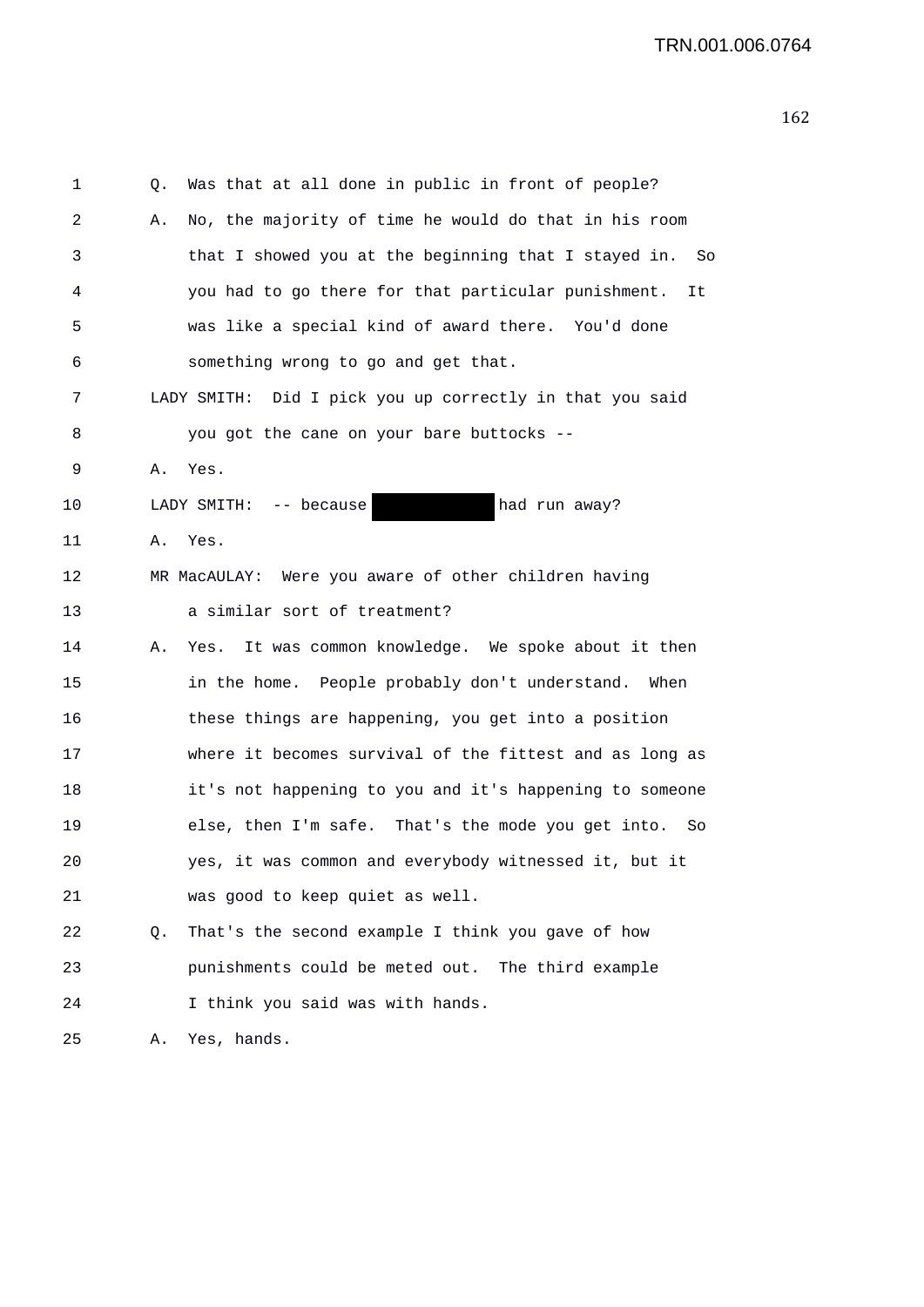1 Q. Can you elaborate on that for me? 2 A. I had a terrible temper back then as a 13-year-old boy, 3 but I was fearful of the brothers and we were all really 4 scared of MBV He was a But 5 at the drop of a hat it could be anything. If any of 6 the boys had done wrong, you were definitely getting 7 slapped around the head or punished, again depending on 8 the brother. Not every one was like that, but the 9 majority of team, and **MBV** in the first two 10 days I was there, I'd been arguing with one of the boys 11 in the dining room, and made a comment and 12 **MBV** turned to me and started shouting at me. 13 I didn't know any different, I said, "Fuck off", and ran 14 away. 15 He then chased me from the dining rooms up to the MBV MBV MBV

16 brothers' -- the social workers' office in there because 17 I didn't know where to run in the home and they cornered 18 me in there and I must have then got punched and kicked 19 for quite a while and I remember it was pitch black 20 I remember howling and screaming and I just wanted away. 21 Q. Did you remain on your feet? 22 A. No, no, I ended up on the ground. 23 Q. And what happened when you were on the ground?

24 A. I just felt the blows coming. It was dark as well and 25 this is teatime, at night, in the middle of winter. So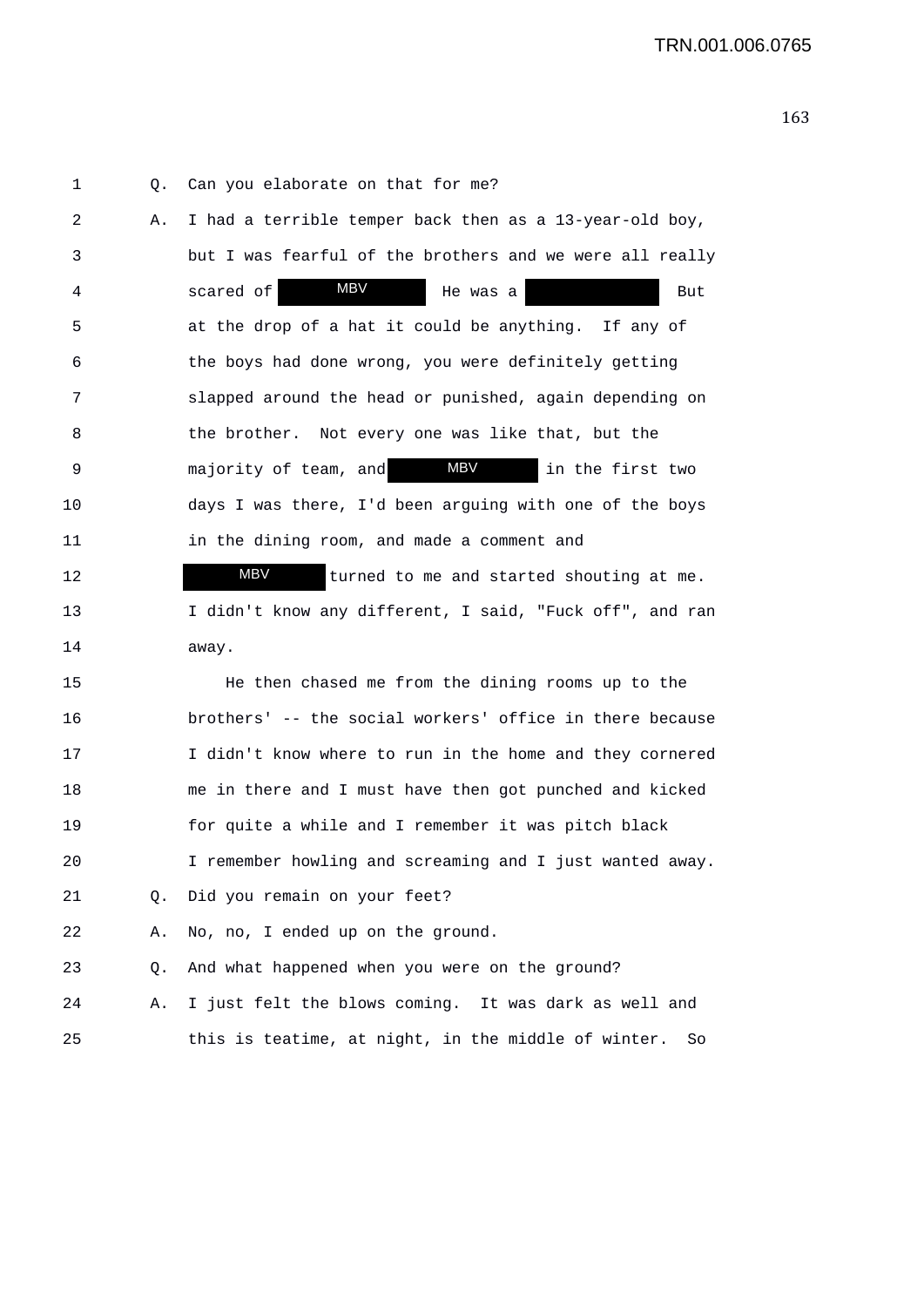| 1  |    | it was  again, it felt like another statement: this          |
|----|----|--------------------------------------------------------------|
| 2  |    | is it, we're in charge here.                                 |
| 3  |    | (Pause)                                                      |
| 4  |    | That's what it felt like: we're in charge. The next          |
| 5  |    | day, my eye and that ended up bruise, and I had              |
| 6  |    | a swollen lip and suchlike. Then I started to realise        |
| 7  |    | how things worked. I wasn't naive, I didn't feel I was       |
| 8  |    | naive or stupid. But I soon learned, you know.               |
| 9  | Q. | I think from what you have said this was early on.           |
| 10 | Α. | This was in the first two days.<br>Yes.                      |
| 11 | Q. | MBV<br>He was at this time<br>That's                         |
| 12 |    | а                                                            |
| 13 | Α. | Yes.                                                         |
| 14 | Q. | <b>MBV</b><br>How did your interaction with Mr<br>go on from |
| 15 |    | there?                                                       |
| 16 | Α. | I completely stayed away from him, albeit at some stage      |
| 17 |    | in my some time there they took me and                       |
| 18 |    | through to his house in Kirkcaldy, for some                  |
| 19 |    | reason, to meet him and his family. It was only for          |
| 20 |    | a couple of hours or something. I think it was               |
| 21 |    | Kirkcaldy or Glenrothes, one of those two towns.<br>But      |
| 22 |    | other than that, I had no dealings with him. I just          |
| 23 |    | stayed away from him completely.                             |
| 24 | Q. | Did you see how he behaved towards other children?           |
| 25 | Α. | He was the same with them. He didn't just single me          |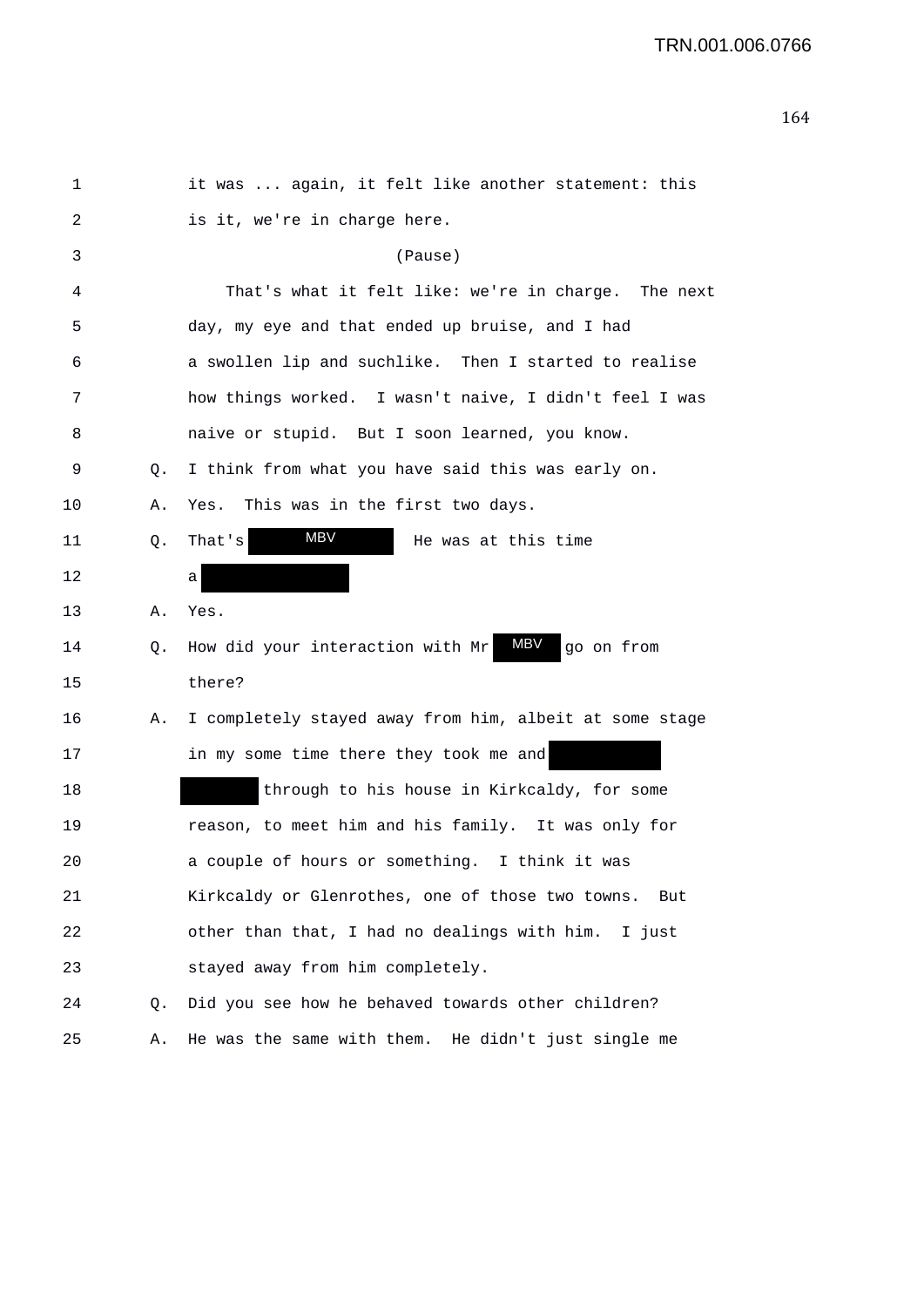| 1  |    | out. It was just his way and everybody knew he had       |
|----|----|----------------------------------------------------------|
| 2  |    | a short temper.                                          |
| 3  | Q. | When you say "it was his way", what sort of $-$ -        |
| 4  | Α. | His way -- the way that we would speak then is that      |
| 5  |    | he had a very short temper and was very quick to react   |
| 6  |    | so therefore it was better to -- the good thing was he   |
| 7  |    | didn't take many classes, so as<br>you'd                 |
| 8  |    | only have to see him, I would imagine, in relation to    |
| 9  |    | or whatever. But other<br>something to do with           |
| 10 |    | than that, he didn't get involved in the classes, so     |
| 11 |    | that was a good thing.                                   |
| 12 | Q. | Did you see how he treated other boys?                   |
| 13 | Α. | Yes. He was<br>but to all intents and                    |
| 14 |    | purposes, he didn't wear a collar -- we all knew he was  |
| 15 |    | a brother of years gone by, and I think he might have    |
| 16 |    | even been a brother in that school. So they were all as  |
| 17 |    | one.                                                     |
| 18 | Q. | What did he do to other boys that you could see?         |
| 19 | Α. | Same again. It was just -- it sounds strange, but to us  |
| 20 |    | it was  in a way we deserved it as such. We pushed       |
| 21 |    | the buttons or whatever, so therefore if you got the     |
| 22 |    | punishment, you took it and I believed that my whole     |
| 23 |    | life right through, right up until I went to court, that |
| 24 |    | we accepted it because we deserved it --                 |
| 25 | Q. | What sort of punishments are you talking about from      |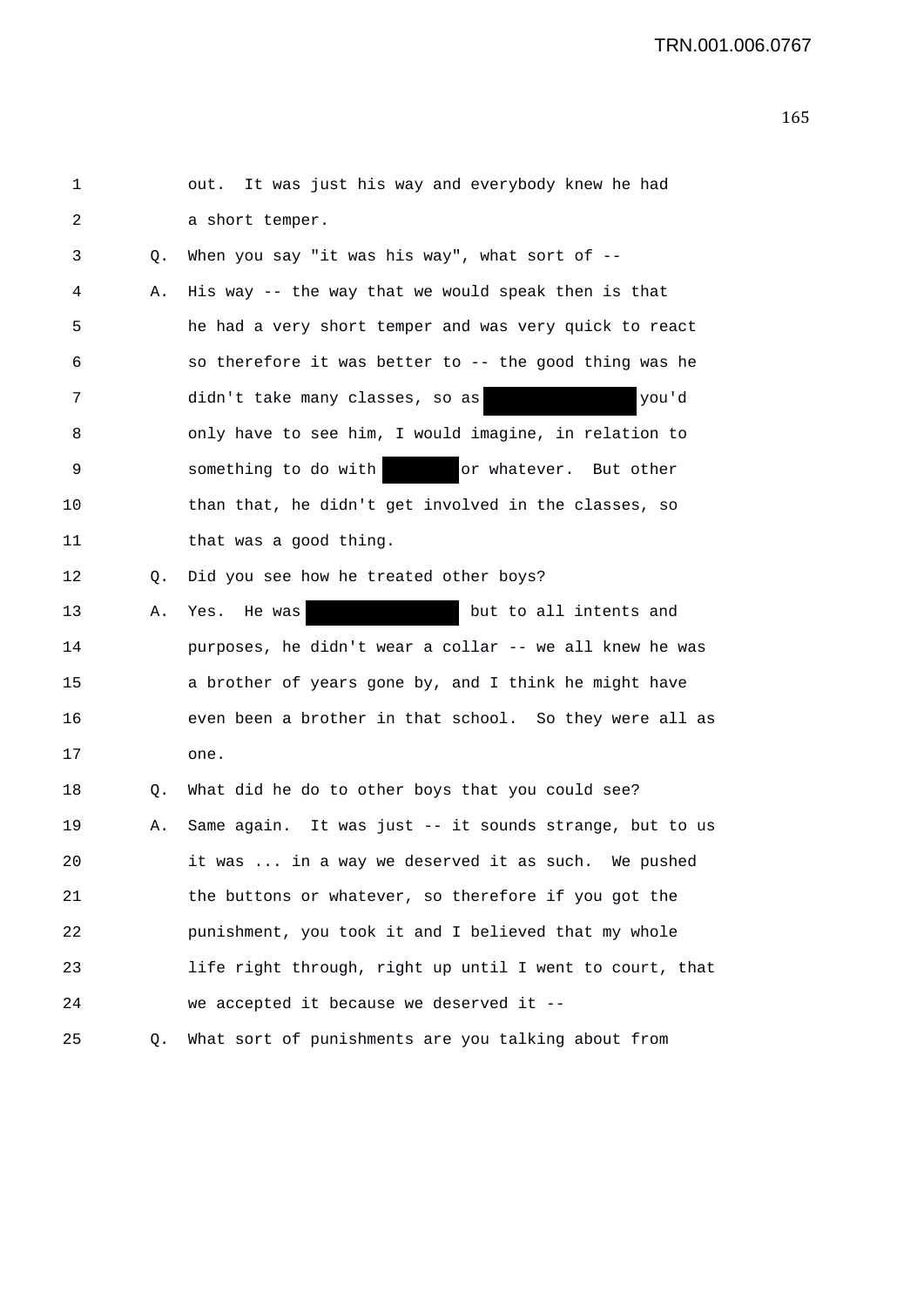```
1 Mr
2 A. It was just -- the main one I had was the beating in the 
3 first two days there. Thereafter, all I would see is 
4 him disciplining kids in the main hall or the offices 
5 when we'd be commuting through to the accommodation. 
6 But I don't think it would have been as hard as that 
7 night he done it on me. I think that was my initial 
8 reception: toe the line.
9 Q. Was he using the strap or something else? 
10 A. I'd be lying if I said I'd seen him with a strap. He 
11 never, ever touched a cane. 
12 0. So what did he do then?
13 A. Used his hands. 
14 Q. What you say in your statement, in fact, is that he was 
15 the most violent with the kids. 
16 A. Yes. 
17 Q. Was that your perception? 
18 A. That was my perception, yes. 
19 Q. And one of the things you do say in your statement is: 
20 "The level of violence they used was like an adult 
21 on an adult." 
22 A. Yes. 
23 Q. What do you mean by that? 
24 A. I'd only seen that kinds of stuff on the streets of 
25 Glasgow, watching adults fighting, with clenched fists 
               MBV
```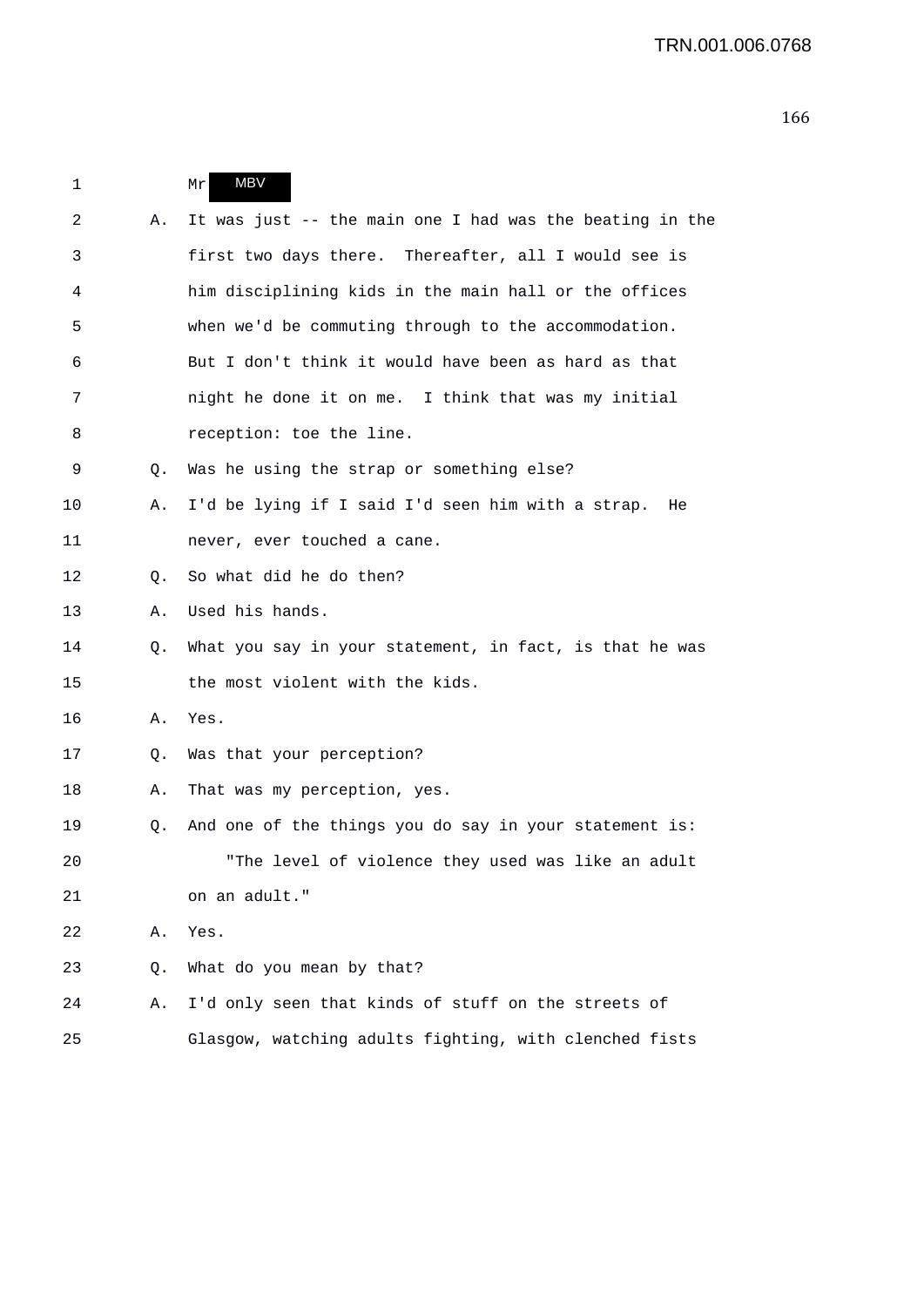| 1  |    | and throwing punches. I hadn't seen anything like that   |
|----|----|----------------------------------------------------------|
| 2  |    | since I left Glasgow. I never seen anything like that    |
| 3  |    | happening to kids, especially from 13 down the ways, and |
| 4  |    | to see that for the first time, it was really, really    |
| 5  |    | scary and worrying. And then to feel it for the first    |
| 6  |    | time, it made an impact. And if it was to teach you a    |
| 7  |    | lesson, it certainly got me thinking and taught me a     |
| 8  |    | lesson.                                                  |
| 9  | Q. | Are you talking really about the level of force being    |
| 10 |    | used --                                                  |
| 11 | Α. | Yes.                                                     |
| 12 | Q. | -- and that it was the type of force you'd expect an     |
| 13 |    | adult to use on another adult?                           |
| 14 | Α. | Yes.                                                     |
| 15 | Q. | Can I ask you a little bit about                         |
| 16 |    | because you do talk about him in your statement.         |
| 17 |    | He was, unlike yourself, somebody who did run away?      |
| 18 | Α. | Yes.                                                     |
| 19 | Q. | Once or more than once?                                  |
| 20 | Α. | I can't really speak for him, he's not here, but I'm     |
| 21 |    | sure he ran away more than once. There was the one       |
| 22 |    | incident I gave there, so that was a definite, but he    |
| 23 |    | definitely did run away quite a few times.               |
| 24 | Q. | Did you see what happened to him on any of the occasions |
| 25 |    | when he came back?                                       |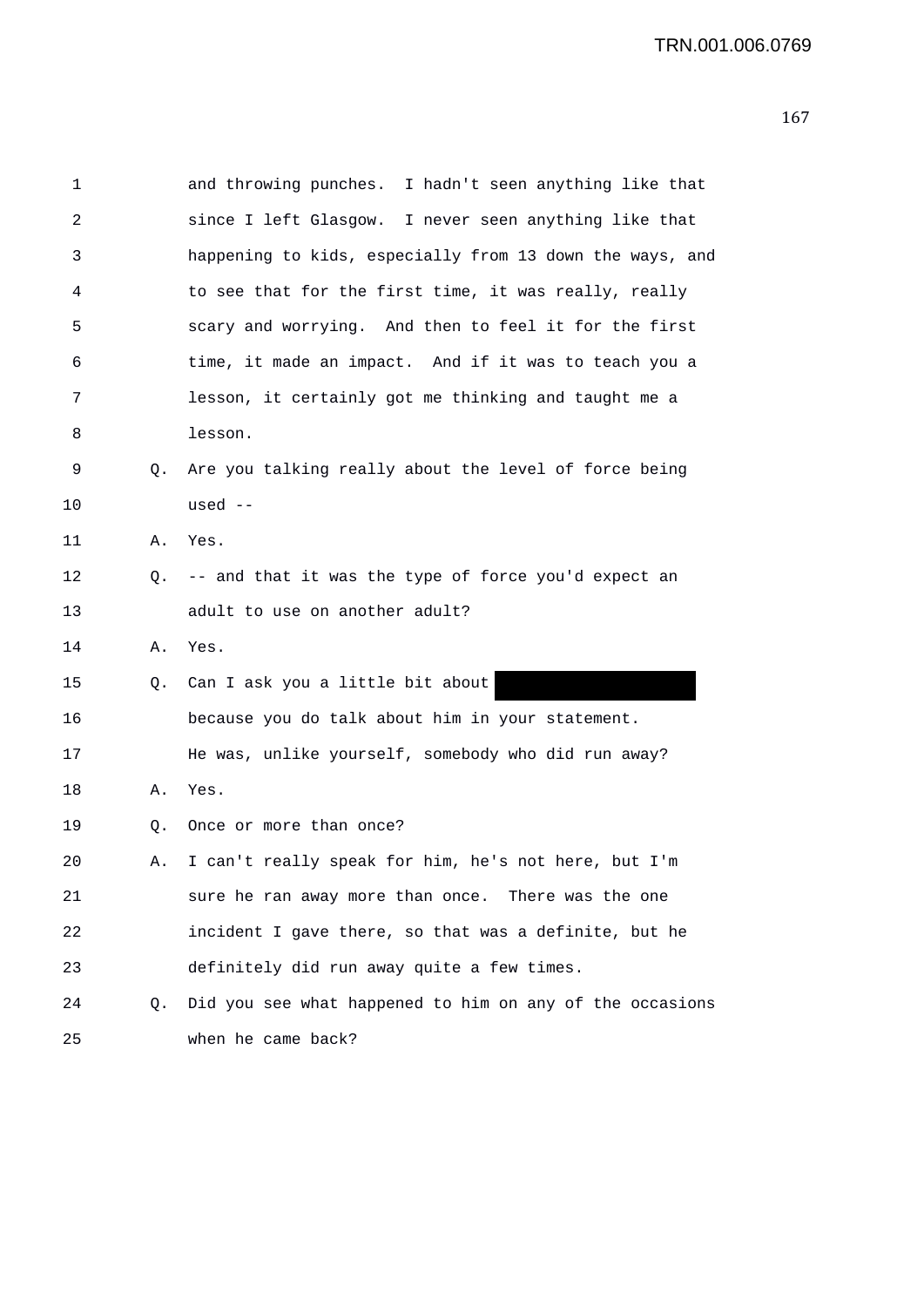| 1  | Yes. He would get the same treatment that<br>would get<br>Α. |
|----|--------------------------------------------------------------|
| 2  | and                                                          |
| 3  | So I would witness him getting -- he                         |
| 4  | actually got more physical abuse than what I did because     |
| 5  | he was persistent in his running away.                       |
| 6  | so I would see him, mainly                                   |
| 7  | Brother Kelly or Brother Farrell, he would get slapped       |
| 8  | about by them, he would get the belt, again over the         |
| 9  | legs and over the buttocks. I never see him get the          |
| 10 | cane.                                                        |
| 11 | So he tended to get more of the treatment than I got         |
| 12 | on the physical side.                                        |
| 13 | LADY SMITH: Alex, can I just interject regarding             |
| 14 |                                                              |
| 15 | but of course, as I think we all know, he is                 |
| 16 | entitled to remain anonymous.                                |
| 17 |                                                              |
| 18 | his name must not be used outside the hearing room, he       |
| 19 | mustn't be identified.                                       |
| 20 | Yes, that's fine, thank you<br>Α.                            |
| 21 | MR MacAULAY: What about the lay teachers? Did the lay        |
| 22 | teachers get involved in any aspects of punishment?          |
| 23 | Sorry, say that again?<br>Α.                                 |
| 24 | <b>MBV</b><br>The non-brothers, leaving aside<br>Q.          |
| 25 | BHB<br>Oh aye.<br>was always walking about with<br>Α.        |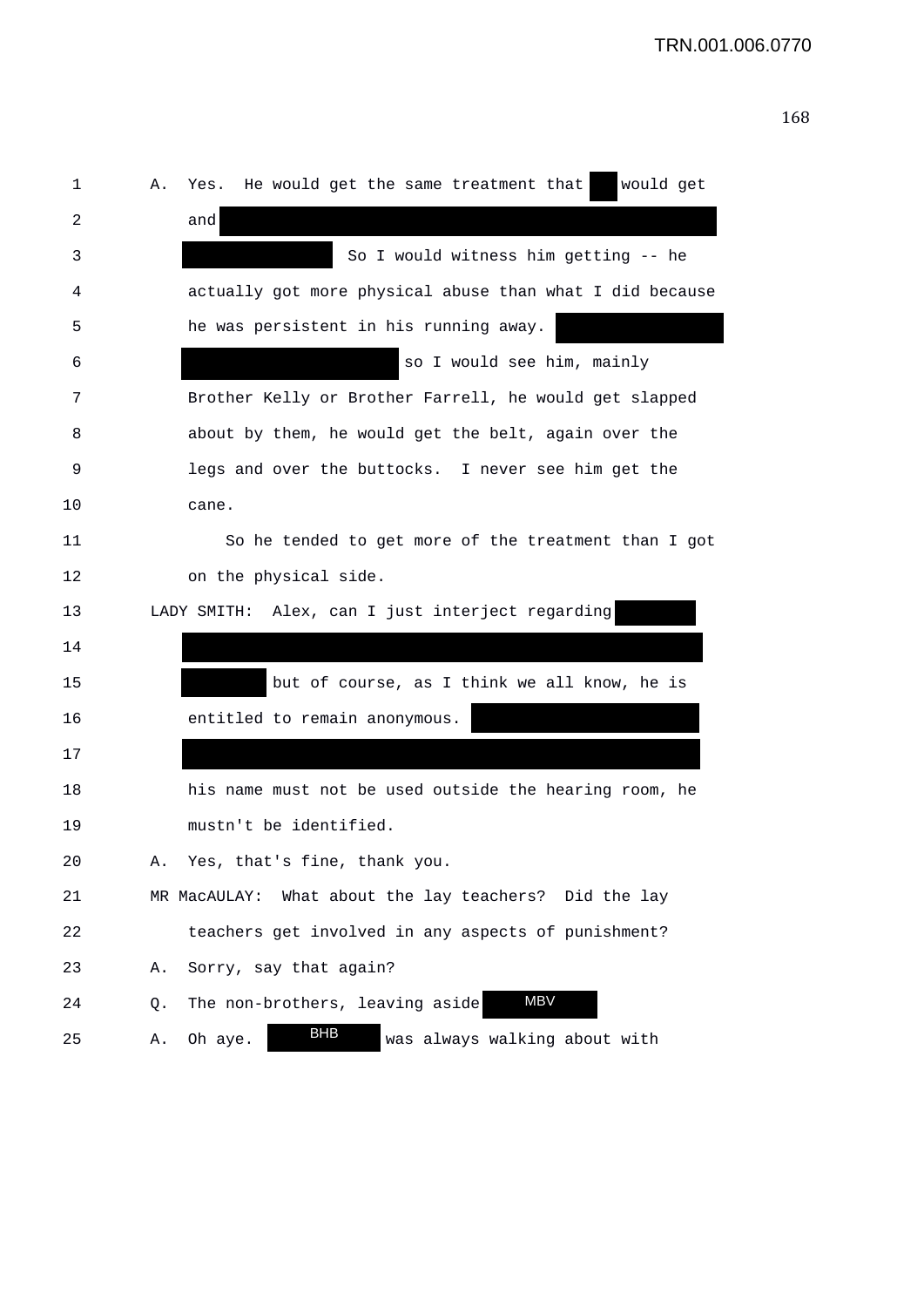| 1  |    | a piece of wood in his hands, and you had to keep your   |
|----|----|----------------------------------------------------------|
| 2  |    | eyes on him, the back of your head, because anything,    |
| 3  |    | then you were getting it right across your buttocks or   |
| 4  |    | over your head, whatever. He used that. He was just an   |
| 5  |    | old guy who was set in his ways and if you were          |
| 6  |    | perceived or whatever -- if he thought you were doing    |
| 7  |    | something wrong, then you were getting hit with that     |
| 8  |    | piece of wood.                                           |
| 9  | Q. | Any particular part of the body?                         |
| 10 | Α. | Generally, the head, buttocks, legs.                     |
| 11 | Q. | Can I just ask you a little bit more about the favourite |
| 12 |    | room and your involvement with Brother LNA<br>Help me    |
| 13 |    | with that. When did you first have some degree of        |
| 14 |    | interaction that was unwelcome to you from Brother LNA   |
| 15 | Α. | It started off  I remember after the incident when       |
| 16 |    | ran away and he accused me of stealing the wee           |
| 17 |    | savings or whatever it was that he was saving up, the    |
| 18 |    | pennies, and I got the cane. This is only all -- a lot   |
| 19 |    | comes back now because I had completely blocked it out   |
| 20 |    | I remember him, because the cane leaves<br>for years.    |
| 21 |    | a kind of blistering thing on your bum. He brought me    |
| 22 |    | back in later that night and said, "Sorry for that", and |
| 23 |    | he put some cream on. I thought nothing of it,           |
| 24 |    | I thought he was apologetic, and then he started --      |
| 25 |    | I started noticing a change. When we would be in the     |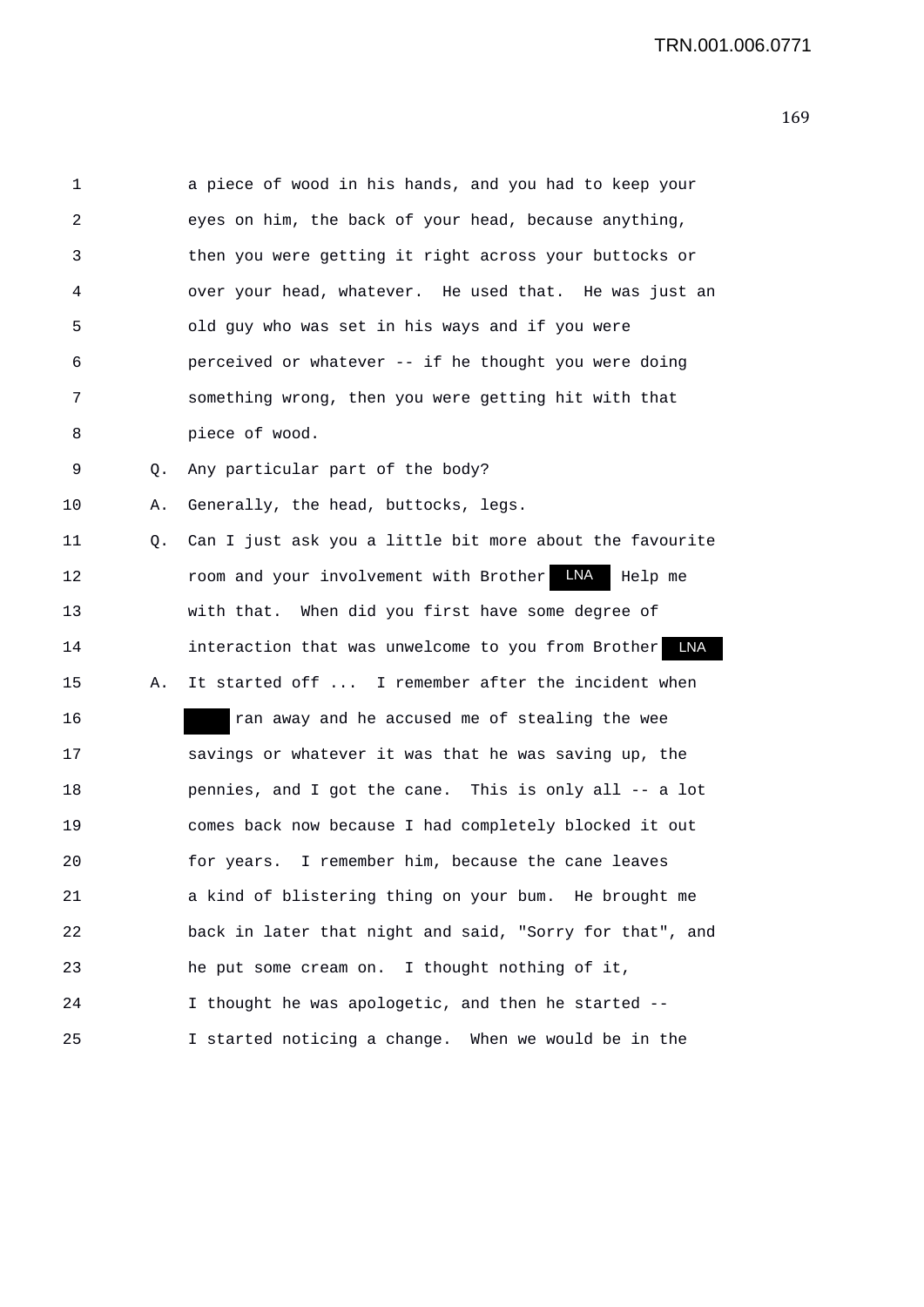| 1  |    | shower rooms in the morning, he would speak us and       |
|----|----|----------------------------------------------------------|
| 2  |    | I started noticing he was treating me a lot better.      |
| 3  |    | I was in the room -- you could touch his door from       |
| 4  |    | my bedroom door. He would come in and speak to us and    |
| 5  |    | get us to pray at the side of my bed and all these       |
| 6  |    | things. Then I became the main altar boy and I seemed    |
| 7  |    | to be getting picked for more things. And then also      |
| 8  |    | I ended up the head of house.                            |
| 9  |    | So in hindsight, I look back, even from the showers      |
| 10 |    | and all that, I was gone a few times because I was       |
| 11 |    | bed-wetting, what he said was a rash on my backside and  |
| 12 |    | down my legs and getting this cream put on. That went    |
| 13 |    | for a while and obviously until                          |
| 14 | Q. | Were you taken somewhere by him?                         |
| 15 | Α. | To his room.                                             |
| 16 | Q. | When you were in his room and he was dealing with this   |
| 17 |    | rash, what about your clothing?                          |
| 18 | Α. | I was naked.                                             |
| 19 | Q. | And were you lying down?                                 |
| 20 |    | A. Yes, on his bed.                                      |
| 21 | Q. | And what was he doing?                                   |
| 22 | Α. | Well, first of all, when I first -- one particular night |
| 23 |    | when I first went in, I noticed he had his black gown on |
| 24 |    | and there was no trousers. The gown would go over the    |
| 25 |    | head and come round the stomach, with a sort of          |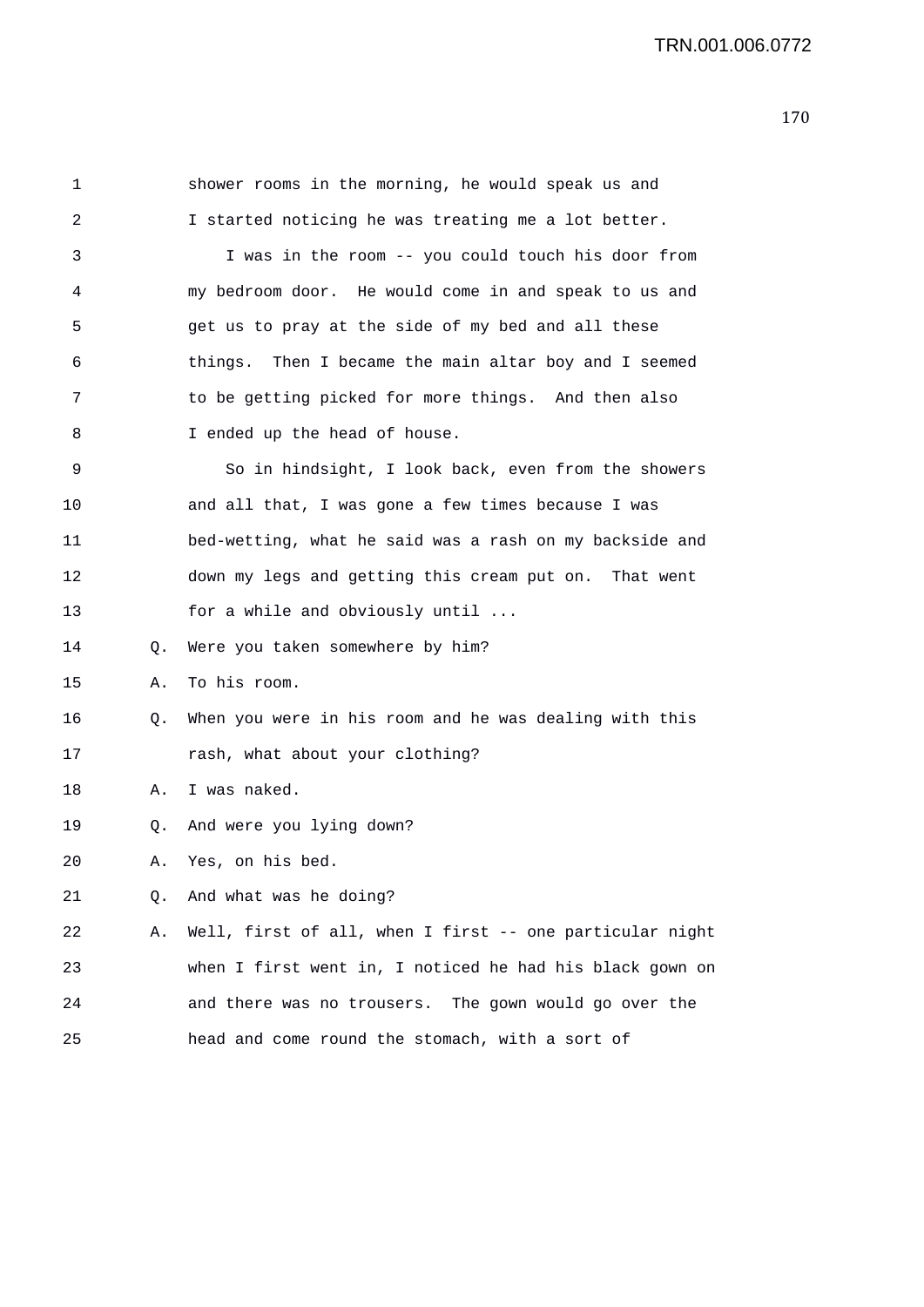1 cummerbund. Straight away, when I could see his legs, 2 I thought, this is not right, this is not -- I've not 3 had this before when I've come in for cream or even 4 punishment or anything. So initially, I was put between 5 his legs to sort of get closer to him. But then on the 6 right-hand side of my leg, I could feel that he had an 7 erection. I wasn't totally stupid. So I could feel 8 that by the side of my leg.

9 So I was trying to, albeit I was feart, scared, 10 I wasn't too sure what he did, I was trying to pull 11 away, but obviously he was being more forceful. It 12 sounds strange, but you then become compliant to an 13 extent as well because you're hoping it gets over and 14 done with as soon as possible so you can get back out 15 again. So I was compliant to a certain extent when 16 I did lie of the bed and he did proceed to rub the cream 17 on my back and my buttocks and the top of my legs. But 18 that particular night was different because that's the 19 first night he'd made me strip completely. So I knew 20 things were going from bad to worse. When I lay on the 21 bed and he started to rub the cream in -- I think by 22 then I'd been in the room 10 minutes, he made me stand 23 before I laid down on the bed with my hands down on my 24 side of me, before he pulled me into him and then lay me 25 on the bed -- I know it's a bit confusing because I'm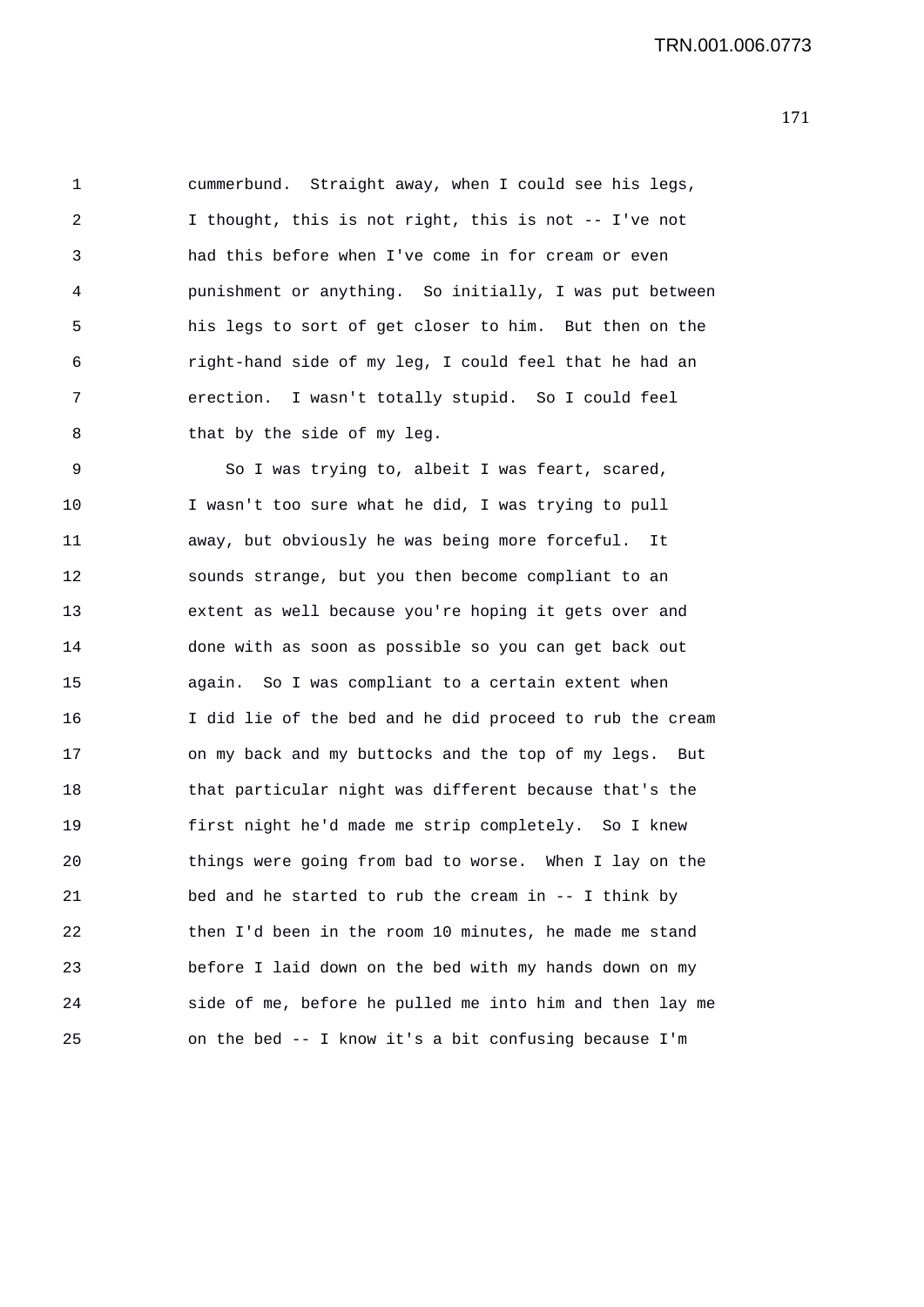1 trying to recall it.

| 2  |    | He then kind of straddled me on the bed where I was        |
|----|----|------------------------------------------------------------|
| 3  |    | lying stomach-down, face into the pillow. He continued     |
| 4  |    | to rub this cream in -- I don't know what the cream        |
| 5  |    | was -- as the cream was getting rubbed in, I could         |
| 6  |    | just -- I couldn't see because my head was on the          |
| 7  |    | pillow, but I could feel the motions and movement behind   |
| 8  |    | my back. And I started to feel his hands getting closer    |
| 9  |    | and closer to my anal passage. Before I knew it --         |
| 10 |    | I knew it was his fingers because I could feel his         |
| 11 |    | finger and I was trying to push away and pull away and I   |
| 12 |    | couldn't $--$                                              |
| 13 | Q. | Where did you feel his finger?                             |
| 14 | Α. | In my anal passage. I was trying to pull away and the      |
| 15 |    | more I was pulling, the tighter -- I was squeezing         |
| 16 |    | myself and the sorer it was getting. So he told me just    |
| 17 |    | to relax and it'll be all right and I'll be out of the     |
| 18 |    | room in a few minutes. This went on for about              |
| 19 |    | 10 minutes, he'd be pulling his fingers out and rubbing    |
| 20 |    | the cream on again. I could honestly feel him at the       |
| 21 |    | back of me, the rocking, the movement and the motion,      |
| 22 |    | and his sounds made me $-$ I knew he was masturbating as   |
| 23 |    | And within about 15, 20 minutes, and then I could<br>well. |
| 24 |    | feel him ejaculating on my back. By then, I was in         |
| 25 |    | a bit of distress. My body was completely rigid and my     |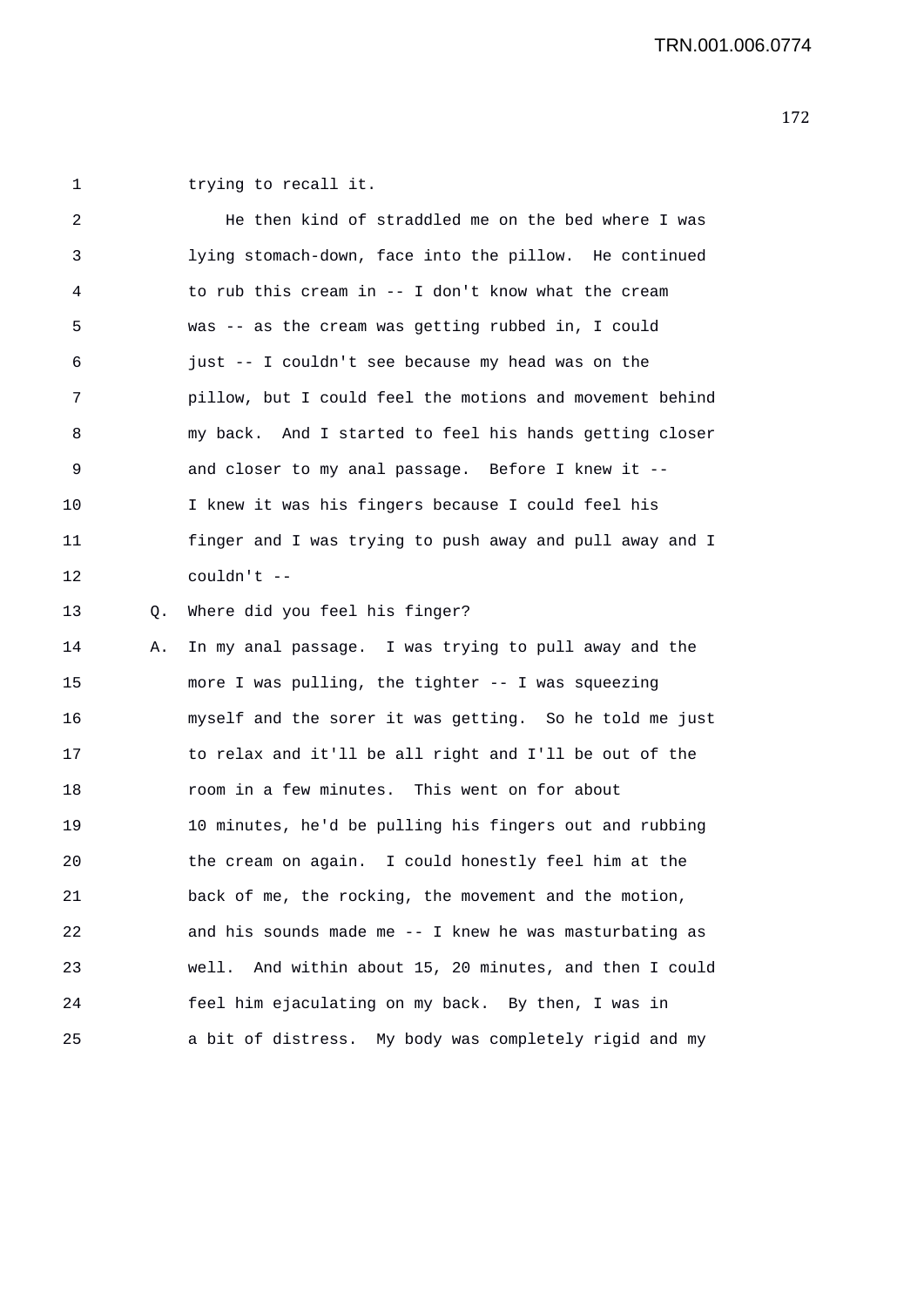| 1  |    | anal passage was sore by then and I was just dying to       |
|----|----|-------------------------------------------------------------|
| 2  |    | get out of the room.                                        |
| 3  |    | Eventually, he did get me to stand up and                   |
| 4  |    | I remember -- I think I said to him, "Can I just please     |
| 5  |    | go back to my bed?" I don't even know how it ended, but     |
| 6  |    | I'm sure eventually I just picked up my pyjama and went     |
| 7  |    | straight back to my bed.                                    |
| 8  | Q. | Before this episode you have been telling us about, what    |
| 9  |    | had the lead-up been like? How many times had you been      |
| 10 |    | in his room before this particular episode?                 |
| 11 | Α. | The odd thing is that I thought he was doing the right      |
| 12 |    | thing, he was being kind and putting cream on. There        |
| 13 |    | had been a number of -- and I was bed-wetting every day,    |
| 14 |    | and, as I said, I was in the favourite boys' room and       |
| 15 |    | I think it just became common to go in and get the          |
| 16 |    | cream.                                                      |
| 17 | Q. | But did you notice before this incident that he had         |
| 18 |    | previously been having an erection as well?                 |
| 19 | Α. | No, no.                                                     |
| 20 |    | Q. So in any event, you have told us that he ejaculated and |
| 21 |    | then you eventually got out of the room?                    |
| 22 | Α. | Yes.                                                        |
| 23 | Q. | Were you bleeding?                                          |
| 24 | Α. | I remember having about two hours' sleep that<br>Yes.       |
| 25 |    | night because I was scared and I went and got toilet        |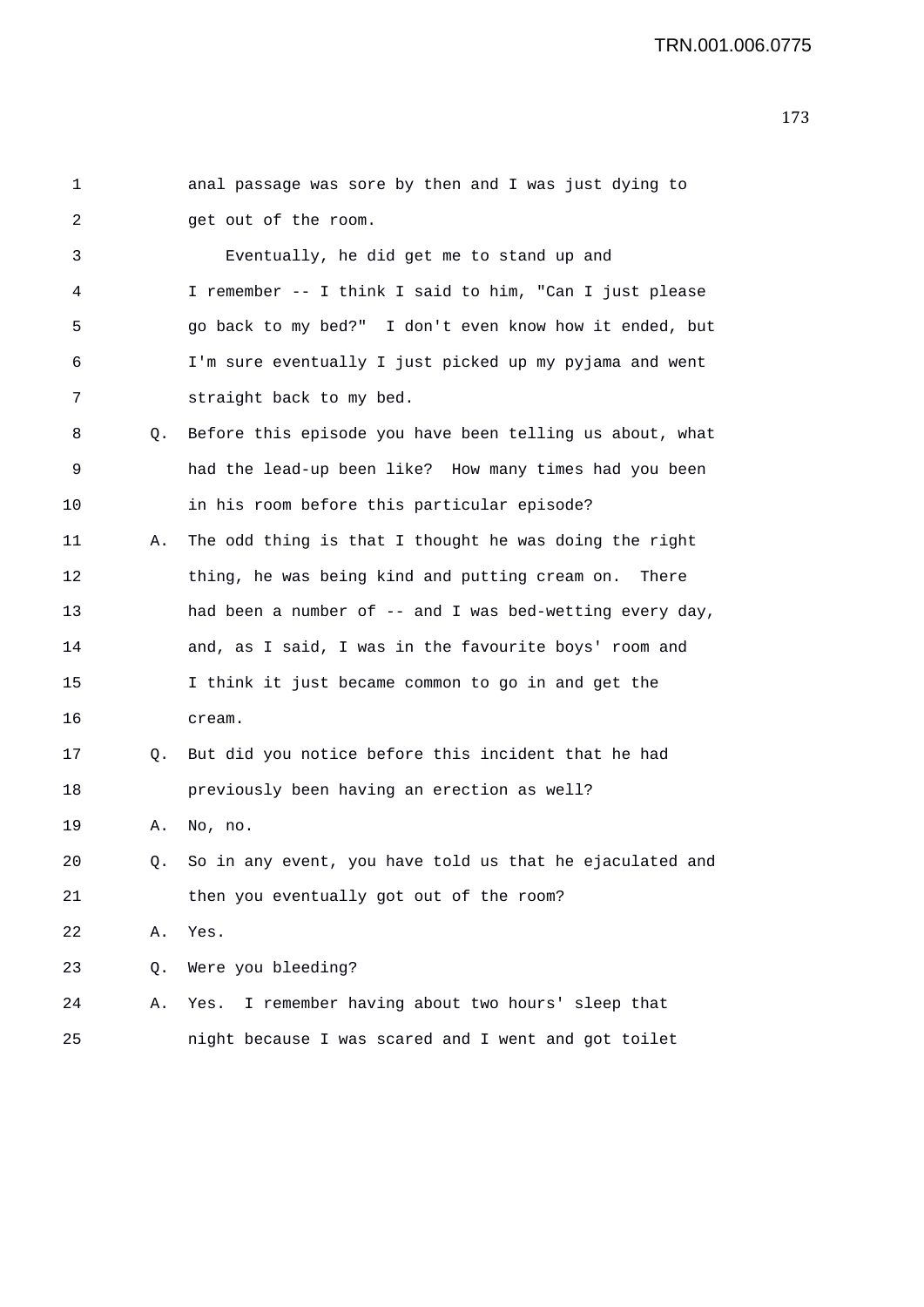TRN.001.006.0776

1 roll and put it down my bum because some of the blood 2 had come on to the sheet. So I kept that there for 3 a while and I never said anything to any of the other 4 boys. It kept cracking every time I did the toilet, it 5 was like cracked lips where your lips crack. So I'd 6 have to keep getting toilet roll and I'd never go back 7 to ask for any cream because I was just fearful.

8 I actually blamed myself and I thought it's my fault 9 because I've allowed -- I then started blaming myself 10 thinking it's because I was going up there for the 11 cream. It got to the stage where you'd ask for the 12 cream because you did have a rash and it was common(?) 13 and you needed to get rid of the rash and you just 14 didn't think it was possible that something like this 15 could happen. Even though the boys would talk and I 16 thought, "It'll not happen to me". So that really 17 freaked us out, and I thought that's not happening 18 again. 19 Q. Was that the position that you didn't --

20 A. Yes, I stopped drinking fluids from 4 o'clock in the 21 evening or the afternoon, I refused to drink any fluids 22 whatsoever, so I believed there was no water that 23 I could wet the bed and that kind of worked. 24 Q. Did he try to get you back into his room again? 25 A. He asked a few times but I think he knew because there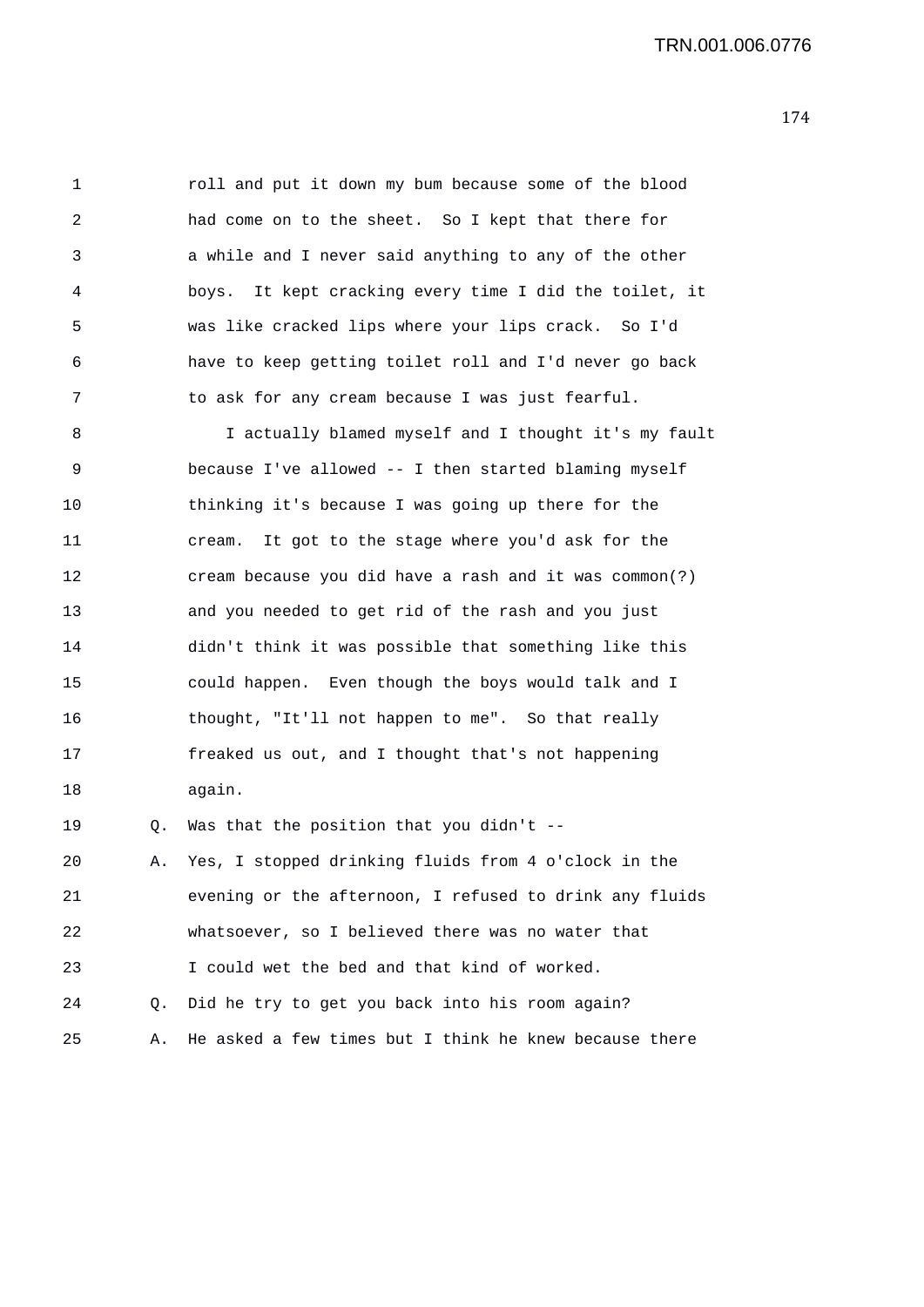| 1  |    | was just an instant fear. I just wouldn't.                    |
|----|----|---------------------------------------------------------------|
| 2  | Q. | Do you know if he took any other boy --                       |
| 3  | Α. | Oh yes. I sat in that room. My bed faced right on             |
| 4  |    | the -- if you go into that particular dorm, there was         |
| 5  |    | a bed that looked like a T-shaped junction so I could         |
| 6  |    | see everybody going in and out of that room. I would          |
| 7  |    | hear young boys -- even when Brother Farrell or               |
| 8  |    | Brother Kelly were there -- I could hear boys going in        |
| 9  |    | there late at night and not coming out until I probably       |
| 10 |    | woke -- although they would wake me up going out the          |
| 11 |    | It would be like laughing, crying, joking.<br>door.           |
| 12 |    | That's what it seemed like once the music had died down.      |
| 13 | Q. | Did you focus on a particular boy that might have taken       |
| 14 |    | over your place, so to speak?                                 |
| 15 | Α. | Yes.                                                          |
| 16 | Q. | Was there a particular boy?                                   |
| 17 | Α. | I can't remember for Brother <b>INA</b> but I remember one of |
| 18 |    | the boys in particular who used to go up to the room          |
| 19 |    | before I was moved to the senior dormitory, which was         |
| 20 |    | one of the young kids,                                        |
| 21 | Q. | What brother was --                                           |
| 22 | Α. | Brother Farrell.                                              |
| 23 | Q. | So that's after Brother LNA has left?                         |
| 24 | Α. | Yes.                                                          |
| 25 | Q. | How long do you think the interaction, if I can call it       |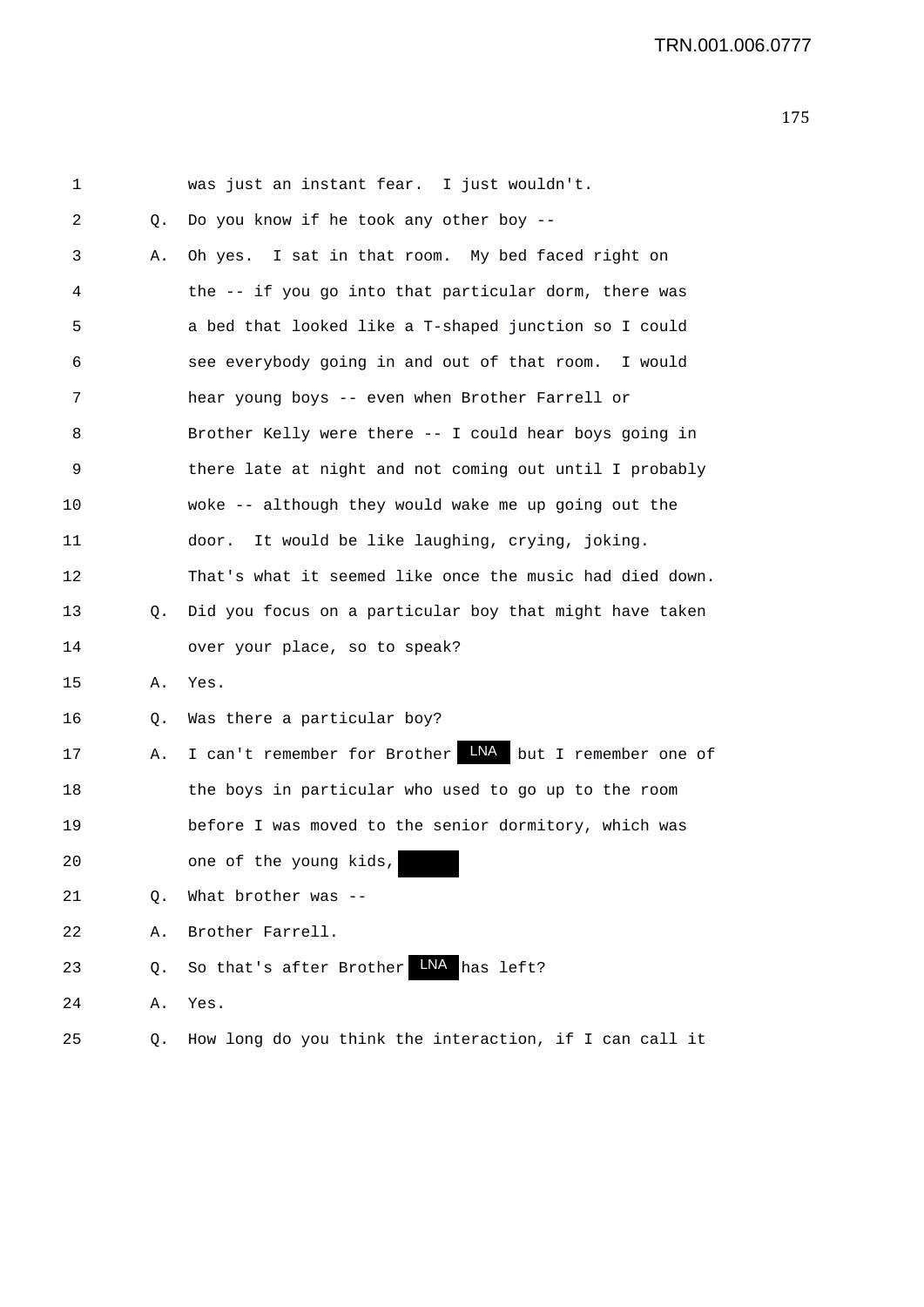| 1  |    | that, involving yourself and Brother LNA<br>lasted from      |
|----|----|--------------------------------------------------------------|
| 2  |    | the beginning of the, let's call it grooming type            |
| 3  |    | process, until the end?                                      |
| 4  | Α. | Up until he left because I got the impression -- because     |
| 5. |    | one of the things that's always stuck in my mind --          |
| 6  |    | I thought that whatever happened -- this is like in          |
| 7  |    | later life -- I believed that whatever happened happened     |
| 8  |    | because he knew he was leaving. We didn't know.<br>And       |
| 9  |    | I think in my own mind, I'm trying to figure out, did he     |
| 10 |    | take his chance or opportunity, did he feel the timing       |
| 11 |    | was right? Because that's often something I ask myself       |
| 12 |    | about.                                                       |
| 13 |    | So fairly soon after that, he had left. I don't              |
| 14 |    | know where he went to. And that's when the room was          |
| 15 |    | starting to be used more by Brother Farrell and              |
| 16 |    | LNA<br>Brother<br>and then I got moved out of that favourite |
| 17 |    | boys' room.                                                  |
| 18 | Q. | That would be Brother Farrell and Brother Kelly,             |
| 19 |    | I think?                                                     |
| 20 | Α. | Yes.                                                         |
| 21 | Q. | You mentioned already that boys would talk about it.         |
| 22 | Α. | Yes.                                                         |
| 23 | Q. | What were these discussions about?                           |
| 24 | Α. | About the brothers and who was their favourite boys and      |
| 25 |    | who was getting took to the room. It's sad to say, but       |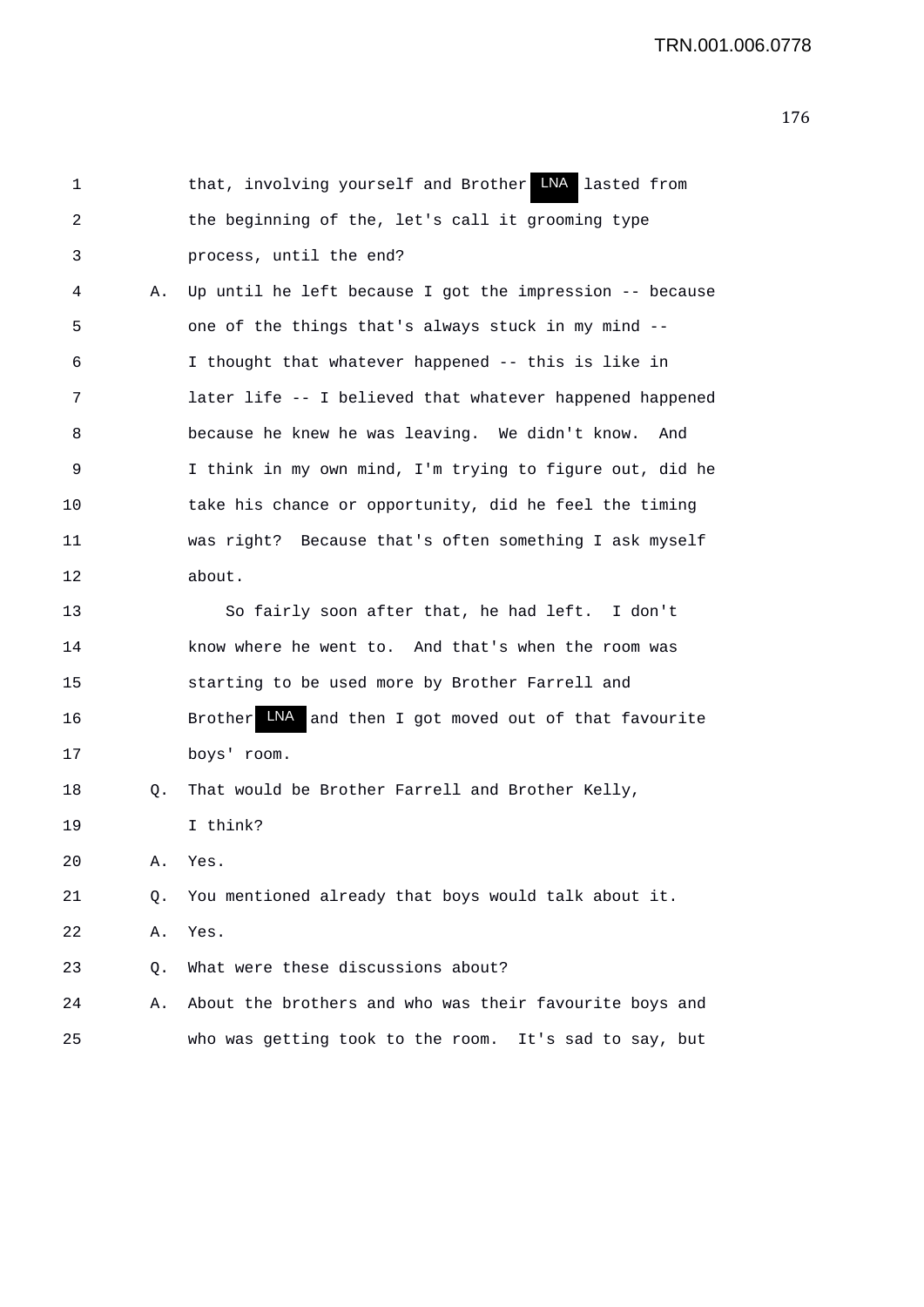| 1  |    | we all knew. Some of them were probably sexually abused  |
|----|----|----------------------------------------------------------|
| 2  |    | as well, but at 13, 14, you're trying to be older and    |
| 3  |    | more strong than you really are, mentally and            |
| 4  |    | physically. So it then became common just to -- instead  |
| 5  |    | of admitting something that's went wrong with you, it'd  |
| 6  |    | be easier to point the finger in another direction to    |
| 7  |    | deflect the embarrassment or the feeling of guilt at     |
| 8  |    | that time for me.                                        |
| 9  | Q. | Did boys actually speak openly about sexual abuse?       |
| 10 | Α. | Yes.                                                     |
| 11 | Q. | What sort of discussions did you have?                   |
| 12 | Α. | I know for a fact, in those days, when we spoke about it |
| 13 |    | in the changing rooms -- I'll go back to<br>in           |
| 14 |    | particular because I felt sorry for him and I could see  |
| 15 |    | he was in the room all the time and I could hear a lot   |
| 16 |    | of the things that were going on there, but obviously    |
| 17 |    | I couldn't see.                                          |
| 18 |    | With my experience in the room and putting two and       |
| 19 |    | two together, I thought this is unfair, but do you know  |
| 20 |    | what, as long as it's not happening to me  We would      |
| 21 |    | openly talk about who had wet and  sad to say, but       |
| 22 |    | LNA<br>people would go on about, like, Brother<br>or     |
| 23 |    | Brother Farrell had tried to get them today, touching    |
| 24 |    | themselves and various other things. But it was more --  |
| 25 |    | and at that age you'll deflect it as a bit of  even      |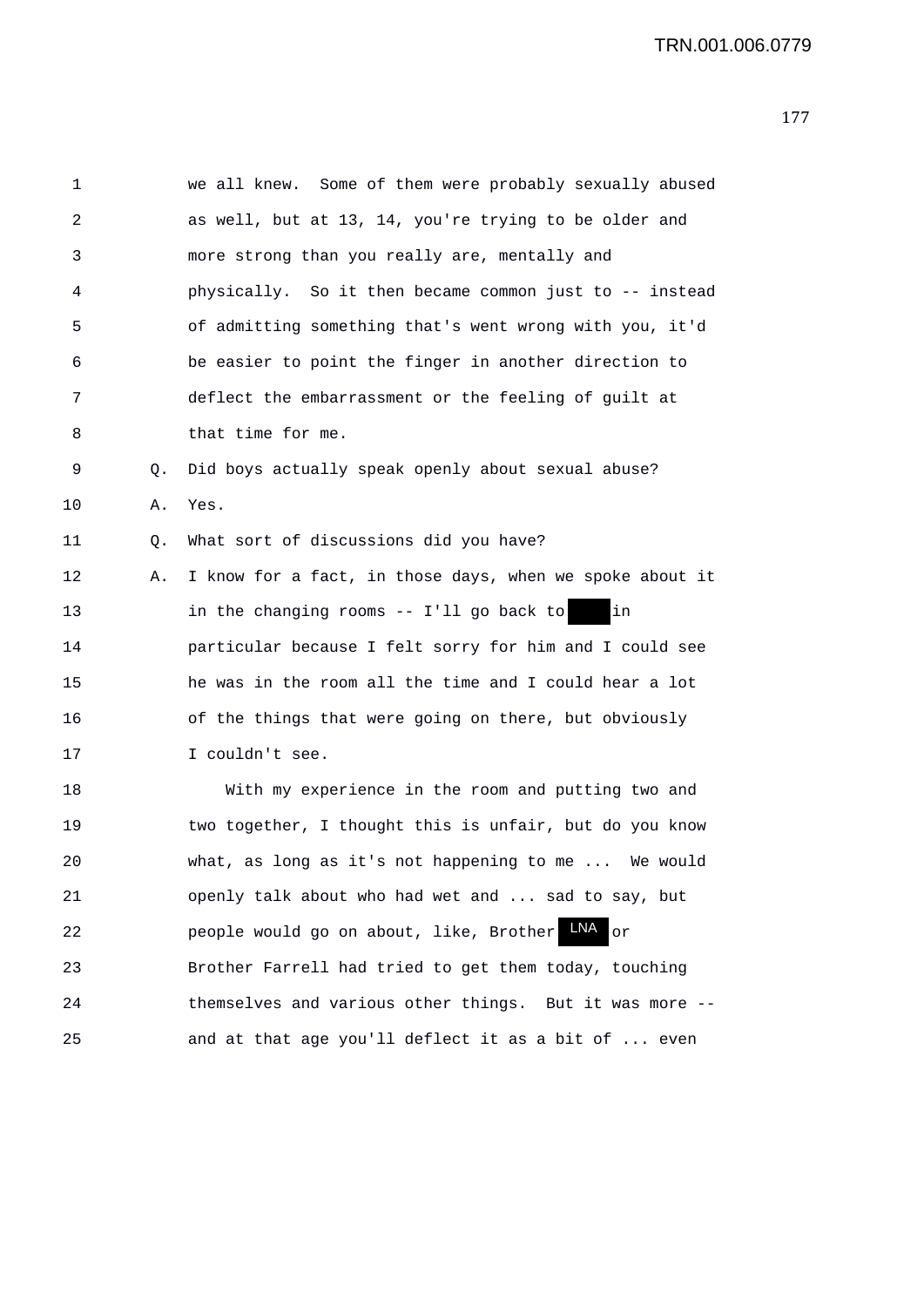| 1  |    | though it's horrible and dirty at the time, you deflect    |
|----|----|------------------------------------------------------------|
| 2  |    | it as, "He tried to get me to do this and I refused",      |
| 3  |    | and all the rest of it and that's the way you kind of      |
| 4  |    | coped.                                                     |
| 5  |    | Certainly I never physically seen anything; all            |
| 6  |    | I done was heard what was going on in the room or          |
| 7  |    | between the kids or speaking. Then in later life,          |
| 8  |    | before even any of this, when you speak to them, even in   |
| 9  |    | my late 40s, we spoke about it then, because               |
| 10 |    | <b>MCU</b><br>Brother Kelly had a favourite boy,<br>and we |
| 11 |    | always said then -- and I spoke to MCU years and years     |
| 12 |    | later -- and although he would never come out with it,     |
| 13 |    | I'm sure -- he's not here now.                             |
| 14 | Q. | Can I just look at Brother Farrell for a moment. He        |
| 15 |    | Did you have any                                           |
| 16 |    | interaction with Brother Farrell?                          |
| 17 | Α. | Brother Farrell, I mean, he fitted in right straight in.   |
| 18 |    | So he                                                      |
| 19 |    | became the sort of main disciplinarian. His say was        |
| 20 |    | final, and he just                                         |
| 21 |    | The                                                        |
| 22 |    | only thing he didn't use was a cane, so his                |
| 23 |    | discipline/set of rules was exactly the same and it was    |
| 24 |    | carried out in the same manner. There was no change to     |
| 25 |    | the way the routine was and he'd obviously have his own    |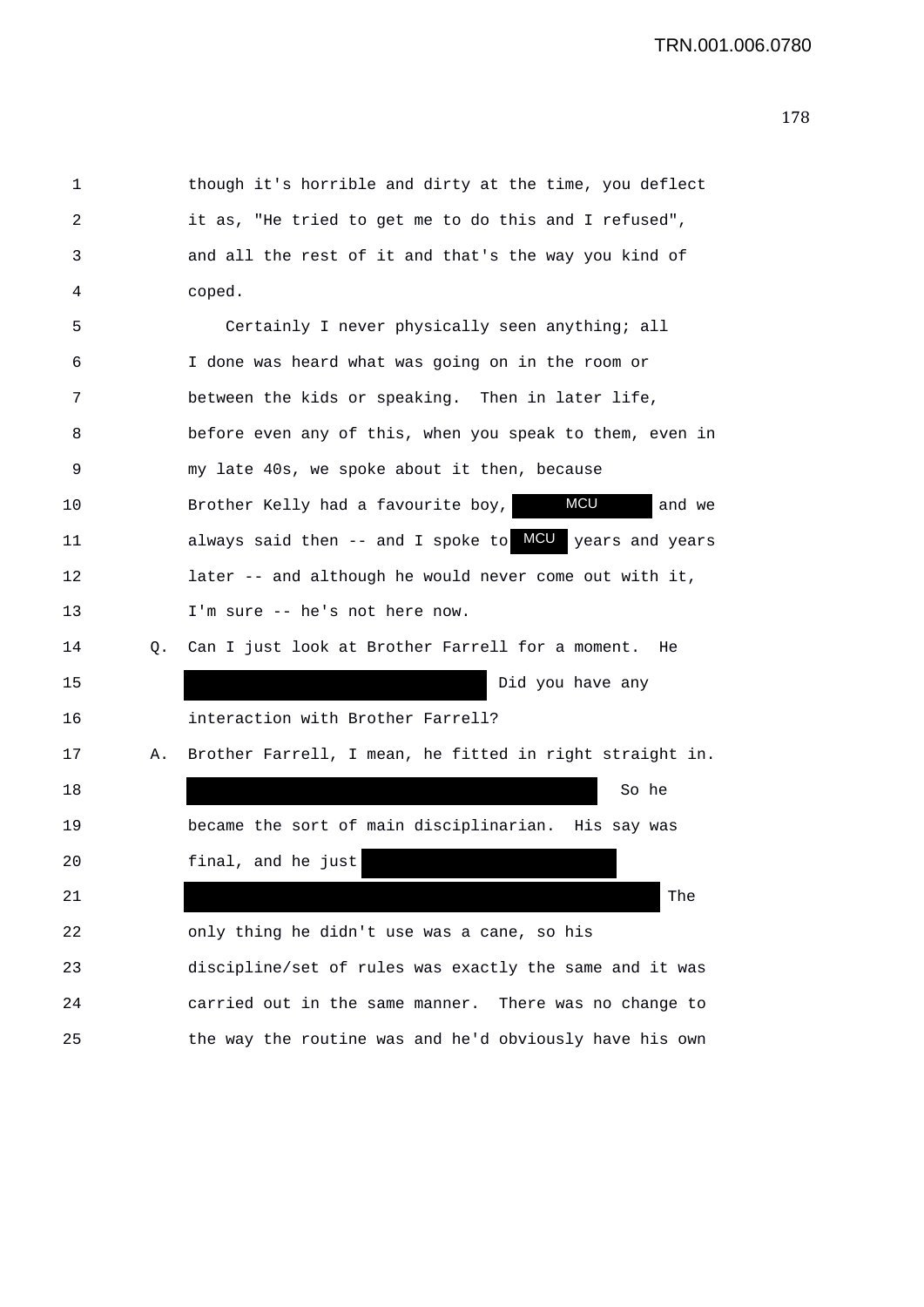| 1  |    | favourite group of boys that would follow him about.      |
|----|----|-----------------------------------------------------------|
| 2  |    | And I was content with that, sadly, at the time.<br>I was |
| 3  |    | happy for me to then get moved rooms.                     |
| 4  | Q. | When you say the same rules with regard to discipline,    |
| 5  |    | was it simply the strap then that Brother Farrell used?   |
| 6  | Α. | Yes.                                                      |
| 7  | Q. | He had no cane?                                           |
| 8  | Α. | No.                                                       |
| 9  | Q. | Would he use his hands?                                   |
| 10 | Α. | He would use his hands. Same again, punch, slap. He       |
| 11 |    | definitely liked to slap and you could feel it, full      |
| 12 |    | force.<br>It would take you off your feet.                |
| 13 | Q. | Did you have anything to do with Brother Farrell in any   |
| 14 |    | sort of sexual way?                                       |
| 15 | Α. | I never really realised this until years later, but when  |
| 16 |    | I moved into the other dormitory -- sorry, I was still    |
| 17 |    | in the small one before I went to the senior one --       |
| 18 |    | Brother Farrell would come in and get us up in the        |
| 19 |    | morning to take to us the toilet and I would ask him why  |
| 20 |    | because I'd stopped bed-wetting. He'd say it's just to    |
| 21 |    | help you stop you bed-wetting. He would take us into      |
| 22 |    | the toilet. He would stand behind me and hold my penis    |
| 23 |    | while I done the toilet. It wasn't until you think        |
| 24 |    | about it and you think what's right and what's wrong --   |
| 25 |    | even though you know a lot as a 13-year-old, certainly    |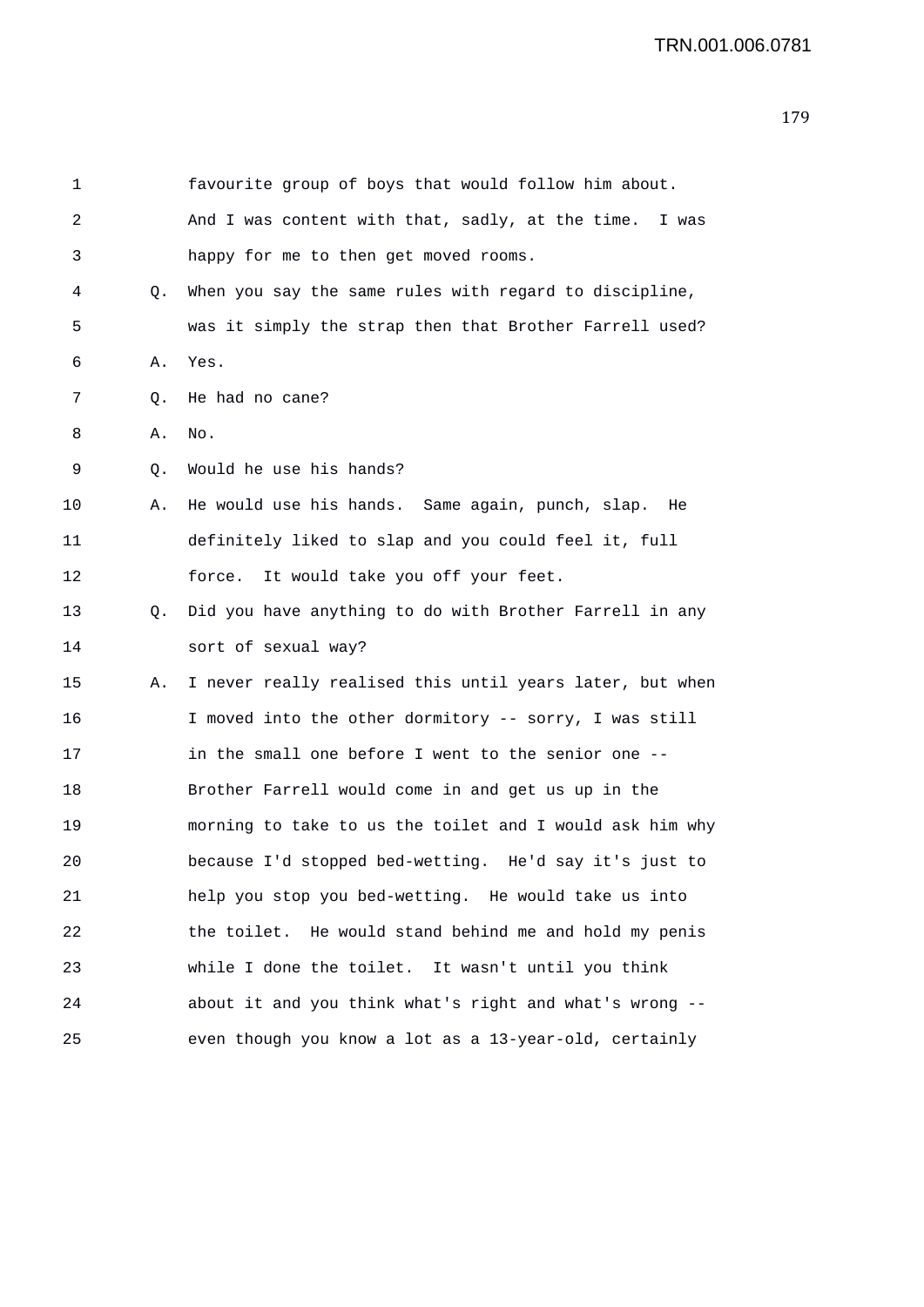| in your adult life, you think, no, that's not right at |  |  |  |  |  |
|--------------------------------------------------------|--|--|--|--|--|
| all.                                                   |  |  |  |  |  |

3 He would then sort of make me do the toilet in 4 a masturbating fashion. But I was always half asleep 5 and although I never went -- if he'd asked me to go in 6 any rooms, I'd never have done it, and because this was 7 different from what Brother LNA had done, I kind of 8 foolishly accepted that as common practice because 9 nobody had ever done that before.

10 And I thought, "That must be what adults do", like 11 brothers or whatever do when they're taking somebody to 12 the toilet. I think back now and I think how stupid 13 am I.

14 Q. How long did this go on for?

15 A. It was fairly soon that that I got moved to the senior 16 dormitory and that bed got took up by someone else.

17 Q. Did you have anything to do with Brother Kelly once he 18 came on the scene?

19 A. No. He was there -- again, (inaudible) but I never had 20 any real sort of relationship with him as such. He 21 never bothered me. The general stance was to try and 22 stay away from all the brothers. You didn't go out of 23 Your way -- I learned my lesson after Brother LNA you 24 don't go out of way to reach out to any of the brothers, 25 just let them go about their lives. It was as if we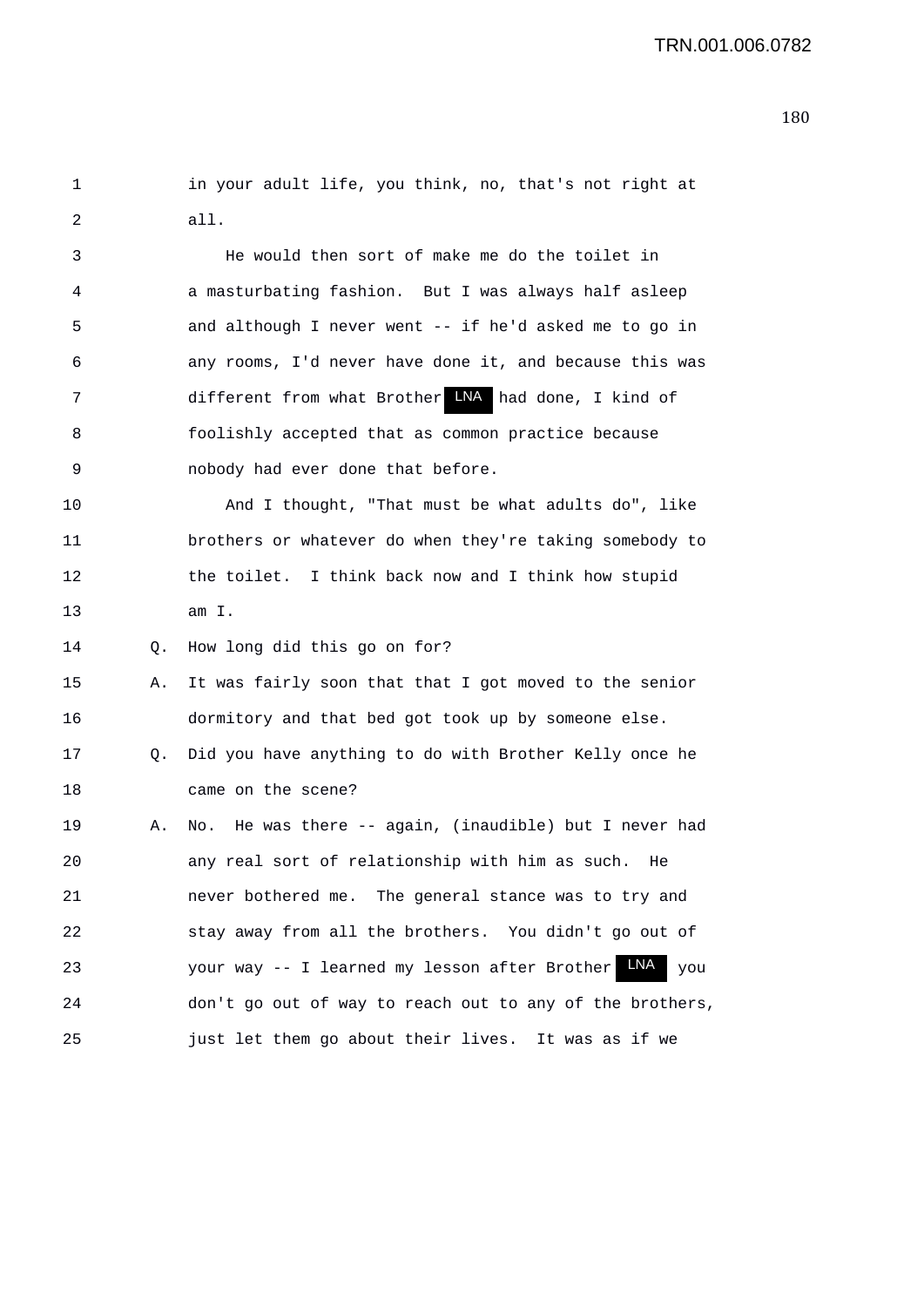| 1  |    | were living in one building, but living different lives |
|----|----|---------------------------------------------------------|
| 2  |    | at different times. So I stayed away from Brother Kelly |
| 3  |    | as well.                                                |
| 4  | Q. | You mentioned brothers having favourite boys. You have  |
| 5  |    | talked about Brother LNA<br>Brother Farrell and         |
| 6  |    | Brother Kelly, did they have their own favourite boys?  |
| 7  | Α. | Yes.                                                    |
| 8  | Q. | And how would this manifest itself on a daily basis?    |
| 9  | Α. | It's so sad now, but you look back and kids that are    |
| 10 |    | lacking in -- they've not had the emotional upbringing  |
| 11 |    | that probably I have done with my kids to an extent or  |
| 12 |    | thought I did  They would reach out for this            |
| 13 |    | affection as if they needed it. You wanted to be the    |
| 14 |    | favourite boy as such and you wanted the kiss, the      |
| 15 |    | cuddles and all the rest of it off these brothers.      |
| 16 |    | Each one of them had their own group, three or four     |
| 17 |    | boys, probably one of them was the main boy. And that's |
| 18 |    | the way they followed about that brother throughout the |
| 19 |    | day or whatever it was, and they were at his beck and   |
| 20 |    | call.                                                   |
| 21 | Q. | Just so we can try and develop a picture of this then,  |
| 22 |    | if Brother Farrell was to be walking along, would he    |
| 23 |    | have two or three boys with him?                        |
| 24 | Α. | Yes.                                                    |
| 25 | Q. | And similarly Brother Kelly?                            |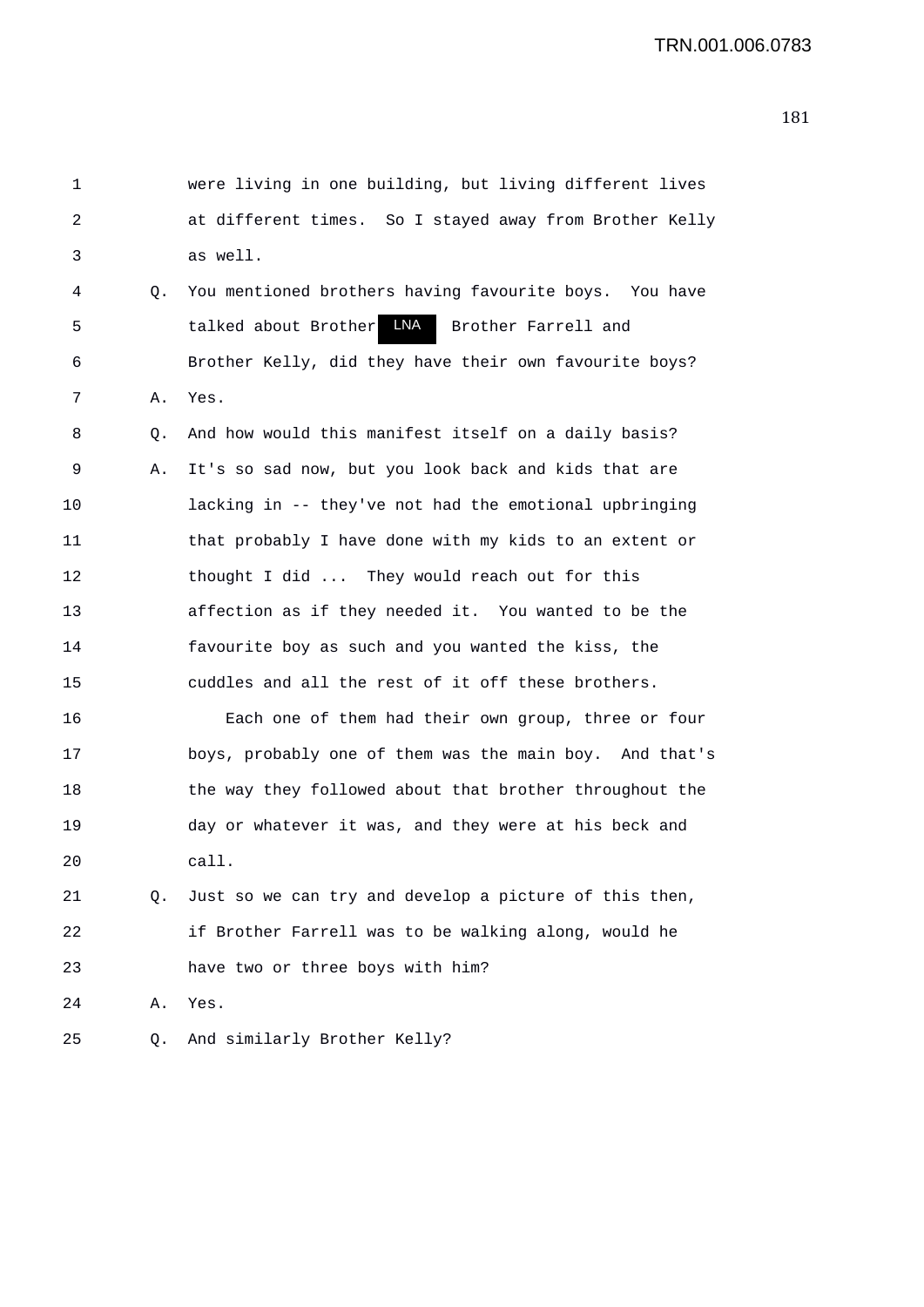| 1  | Α. | Yes. He would get the boys falling in line and kind of      |
|----|----|-------------------------------------------------------------|
| 2  |    | chasing after him.                                          |
| 3  | Q. | Were there distinct groups then?                            |
| 4  | Α. | Yes.                                                        |
| 5  | Q. | Was there the Farrell group and the Kelly group?            |
| 6  | Α. | That's the way I seen it, yes.                              |
| 7  | Q. | LNA<br>You have mentioned two particular brothers,<br>and   |
| 8  |    | Farrell, who may have had some sexual interest in you.      |
| 9  |    | Do you know if other brothers, or other members of          |
| 10 |    | staff, would be aware of any sexual misdemeanours going     |
| 11 |    | on at St Ninian's?                                          |
| 12 | Α. | They were all in the showers at the same time watching      |
| 13 |    | us every morning, or any time anything was wrong. But       |
| 14 |    | other than that, I was that young and I couldn't really     |
| 15 |    | say. I would like to believe that none of them              |
| 16 |    | witnessed anything because that would be just too far,      |
| 17 |    | but other than that, I don't know the answer to that.       |
| 18 | Q. | Can I then take you $-$ - I know that time is marching on,  |
| 19 |    | but we might just get there without having to bring you     |
| 20 |    | back tomorrow morning.                                      |
| 21 |    | LADY SMITH: Is that okay with you, Alex? If you prefer to   |
| 22 |    | stop now, we can do that, but I'm thinking there's maybe    |
| 23 |    | not that much longer.                                       |
| 24 |    | There's not; hopefully we'll be finished by<br>MR MacAULAY: |
| 25 |    | 5ish.                                                       |
|    |    |                                                             |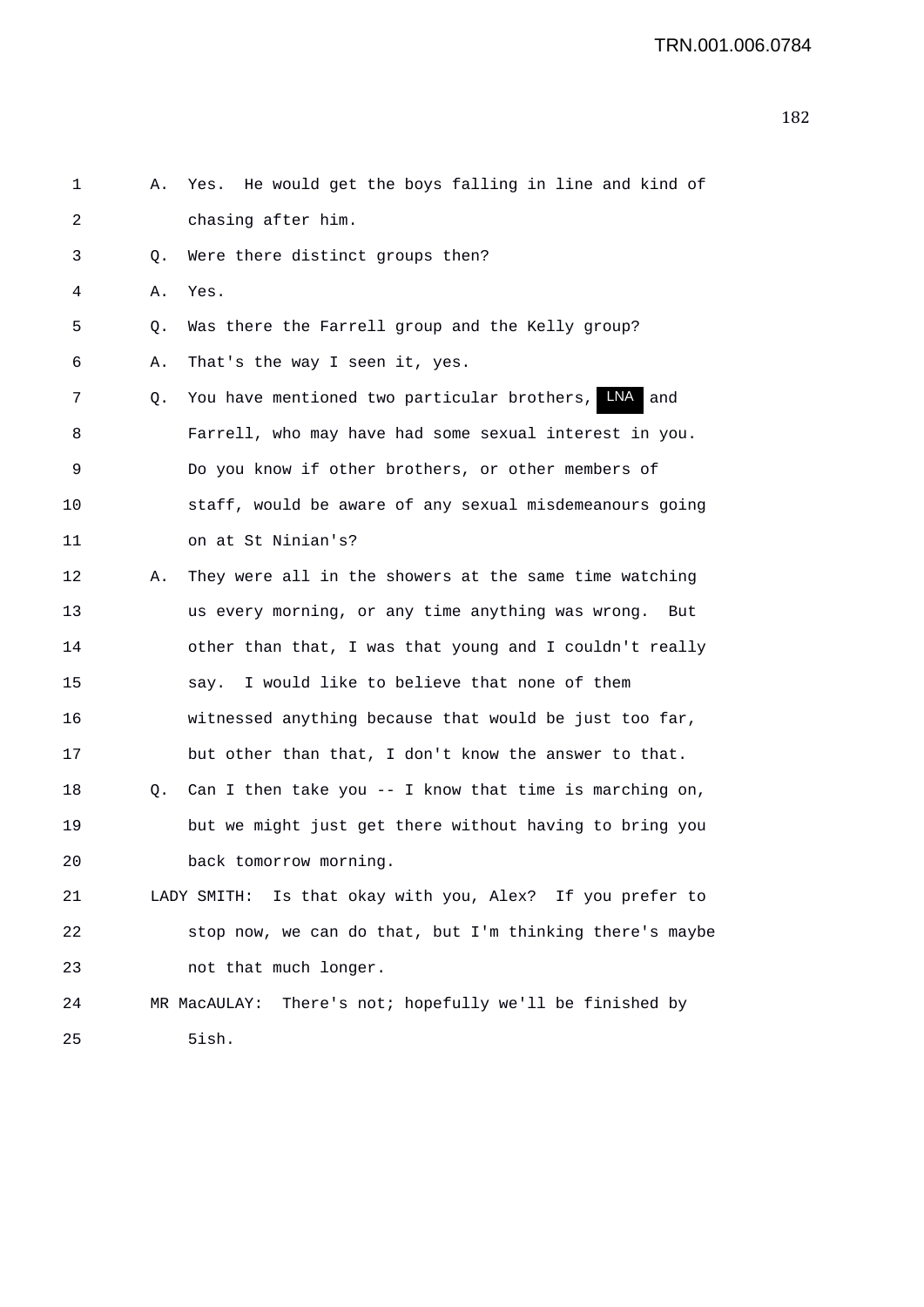1 You left St Ninian's on 10 April 1981 when you were 2 15. Is it right to say that by then, the abuse, the 3 sexual abuse you have talked about, had stopped? 4 A. Yes. 5 Q. Because you were older of course, you were 15. 6 7 A. See, people kind of 8 don't understand that everything that really happened to 9 me happened in the first eight months there. Thereafter 10 I was happy, if that makes sense, happy to the extent 11 where I managed to find solace in my wee world. I was 12 appointed the house captain. I don't know if that was 13 a control mechanism for whatever for those to be abused 14 or potentially ... I don't know. But I adopted that 15 stance that as long as it wasn't me, it was somebody 16 else, but nothing happened to me thereafter and I was 17 fine to be honest. 18 Q. Looking beyond your life in care then, you joined the 19 army in January 1983; is that right? 20 A. Yes. 21 Q. So you'd be very young? 22 A. 16. 23 Q. I think you had got into some sort of trouble before you 24 joined the army, but you managed to fortunately avoid 25 any serious trouble.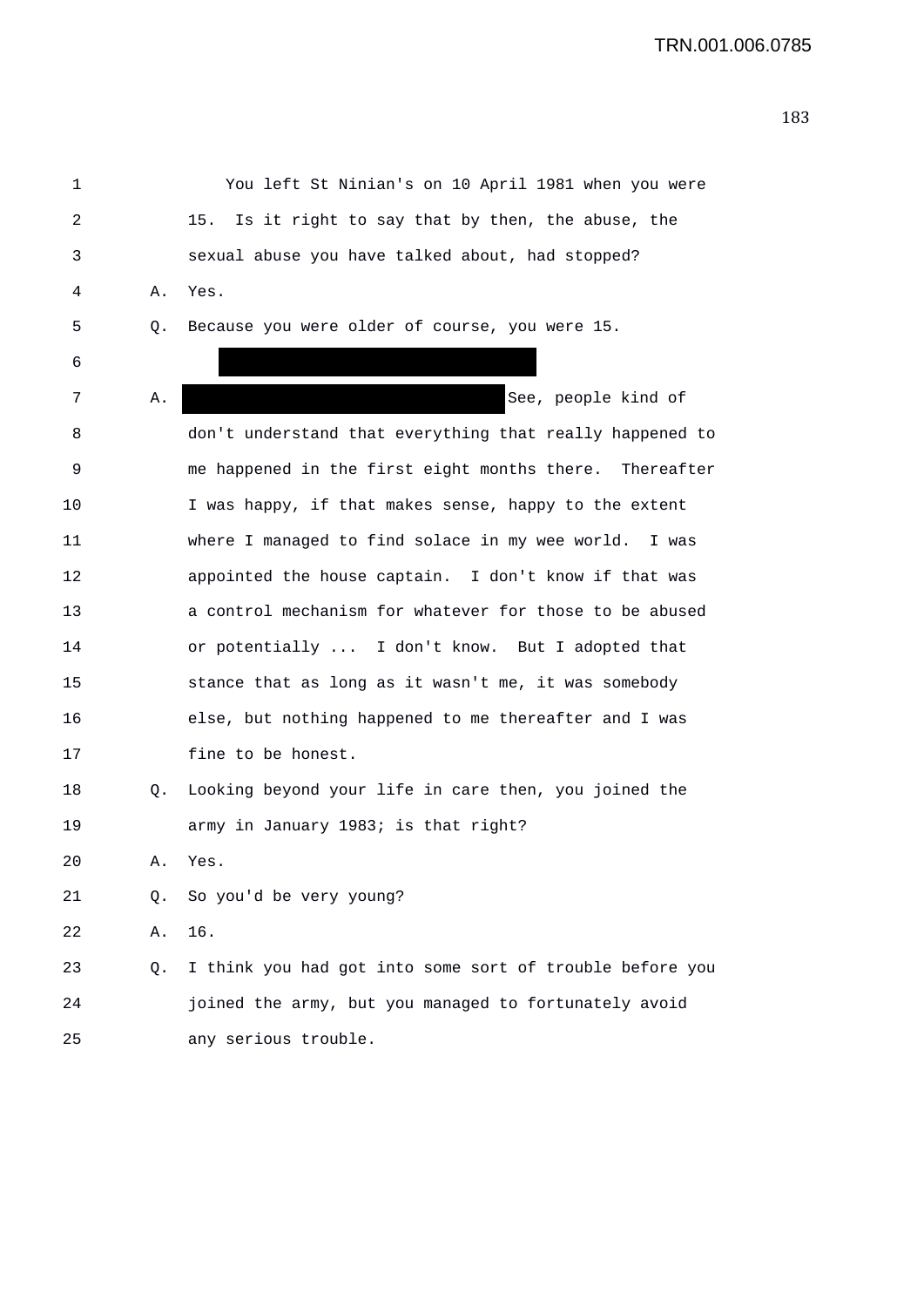| 1  | Α. | Yes.                                                     |
|----|----|----------------------------------------------------------|
| 2  | Q. | As you told us at the beginning, you're now a captain    |
| 3  |    | and you worked up the ranks to that particular position? |
| 4  | Α. | Yes.                                                     |
| 5  | Q. | You've provided us with some personal family             |
| 6  |    | circumstances in your statement, and we're quite happy   |
| 7  |    | to look at that, but you've had various postings over    |
| 8  |    | the years, West Germany, South Armagh, Bosnia, to name   |
| 9  |    | three.                                                   |
| 10 | Α. | Yes.                                                     |
| 11 | Q. | You've also, studied and gained a degree in psychology?  |
| 12 | Α. | Yes, I done psychology and I done my postgraduate        |
| 13 |    | diploma in counselling.                                  |
| 14 | Q. | Does that qualify you to work with the National Health   |
| 15 |    | Service as a counsellor at Veterans First Point, working |
| 16 |    | with veterans?                                           |
| 17 | А. | Yes, a mental health practitioner.                       |
| 18 | Q. | You've also, I think, published an autobiography?        |
| 19 | Α. | Yes.                                                     |
| 20 | Q. | And you do touch upon life at St Ninian's, but it's a    |
| 21 |    | much broader story than that, isn't it?                  |
| 22 | Α. | The point -- and this is what I was hammered for<br>Yes. |
| 23 |    | by the Queen's Counsel for the defence in court, which   |
| 24 |    | I understand, they've got a job to do. But I never went  |
| 25 |    | to the police because that's the world we sort of lived  |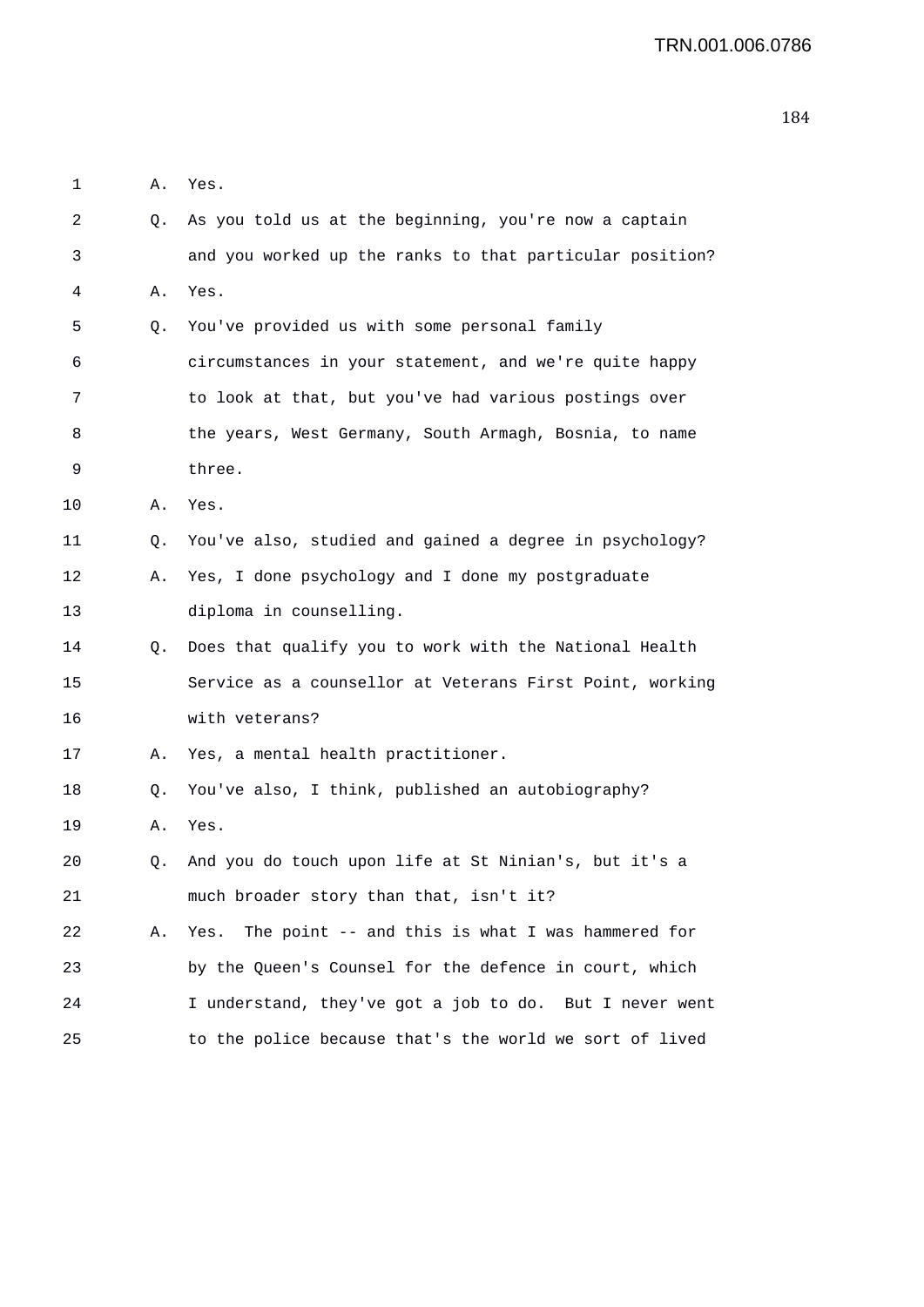| 1  |    | in in Glasgow. The police came to me in 2011 with an          |
|----|----|---------------------------------------------------------------|
| 2  |    | investigation that had been going on since 2003 because       |
| 3  |    | somebody had highlighted to them that there was a             |
| 4  |    | chapter in the book that goes on about St Ninian's.<br>And    |
| 5  |    | the whole point to that chapter was trying to -- because      |
| 6  |    | the whole point to the book was supposed to be a story        |
| 7  |    | of hope whilst in despair, but the publishers and the         |
| 8  |    | so-called other author who done the book came in with         |
| 9  |    | different agendas, and I had to accept that.                  |
| 10 |    | But when I went to court,                                     |
| 11 |    |                                                               |
| 12 |    | But I was took up and spent three and                         |
| 13 |    | a half days in the High Court dock and only for that          |
| 14 |    | 10-minute period, only for 10 minutes did they ask me         |
| 15 |    | about the children's home and the sexual abuse, and           |
| 16 |    | I found that terrible.                                        |
| 17 | Q. | How long did you spend in the witness box?                    |
| 18 | Α. | Three and a half days in the High Court witness dock.         |
| 19 |    | Just to be clear, you were in the witness box.<br>LADY SMITH: |
| 20 | А. | Yes.                                                          |
| 21 |    | You weren't in the dock.<br>LADY SMITH:                       |
| 22 | Α. | I was in the witness box as a witness for three and           |
| 23 |    | a half days in the High Court for only being up and           |
| 24 |    | accusing somebody of<br>and yet what they done                |
| 25 |    | was they -- I understand what they were trying to do and      |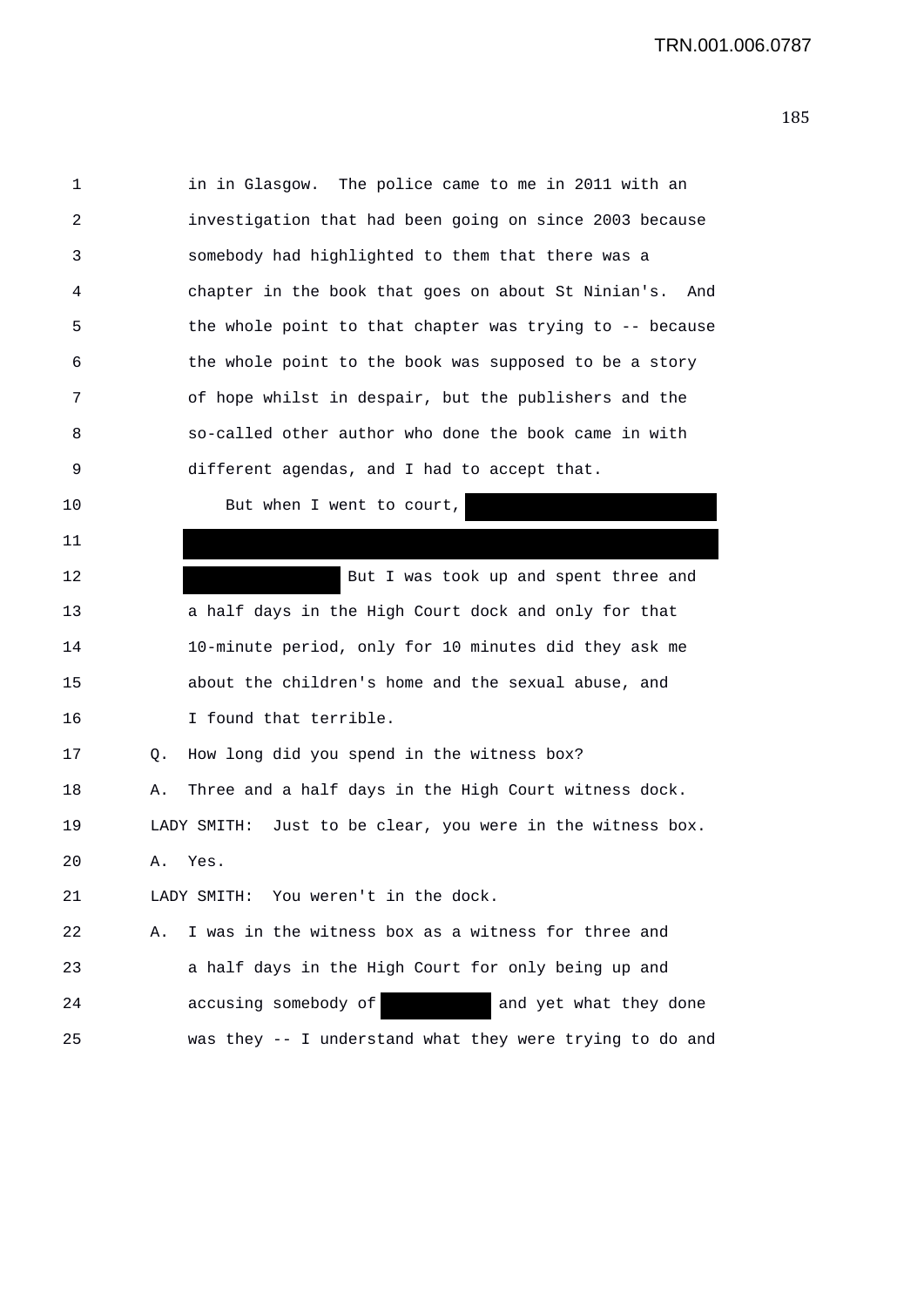| 1  |    | I get that in defence, where you're trying to discredit    |
|----|----|------------------------------------------------------------|
| 2  |    | the witness. But in discrediting me, it was                |
| 3  |    | discrediting 50 other kids, and that's what they were      |
| 4  |    | trying to achieve. I found that -- and then only giving    |
| 5  |    | me 10 minutes to speak about what happened to me was       |
| 6  |    | a disgrace and I found that hurtful.                       |
| 7  |    | MR MacAULAY: Indeed, what you tell us in your statement is |
| 8  |    | that the impact of that experience was one that really     |
| 9  |    | caused you a number of problems?                           |
| 10 | Α. | Yes, throughout my life. I never knew until they           |
| 11 |    | diagnosed me with PTSD, mainly to do with Civilian         |
| 12 |    | Street and what happened in the children's home. My        |
| 13 |    | daughter took her own life on<br>at<br>years of            |
| 14 |    | age and she had -- due to some of the things that I was    |
| 15 |    | imposing on her as a young life, body dysmorphia. So       |
| 16 |    | I now have to live with that, I'm now living with two      |
| 17 |    | grandkids at 6 and 8 and bringing them up. So I've got     |
| 18 |    | a lot to remember about St Ninian's.                       |
| 19 | Q. | It was the trial experience, I think, that mostly --       |
| 20 | Α. | That whole three years since that trial, I went<br>Yes.    |
| 21 |    | down from 12.5 stone to 9 stone 11. Everything just --     |
| 22 |    | I'd never experienced depression or anything before my     |
| 23 |    | whole army career, and everything just spiralled out of    |
| 24 |    | control. I was really, really struggling.                  |
| 25 | Q. | And I think in your army career, when we look at some of   |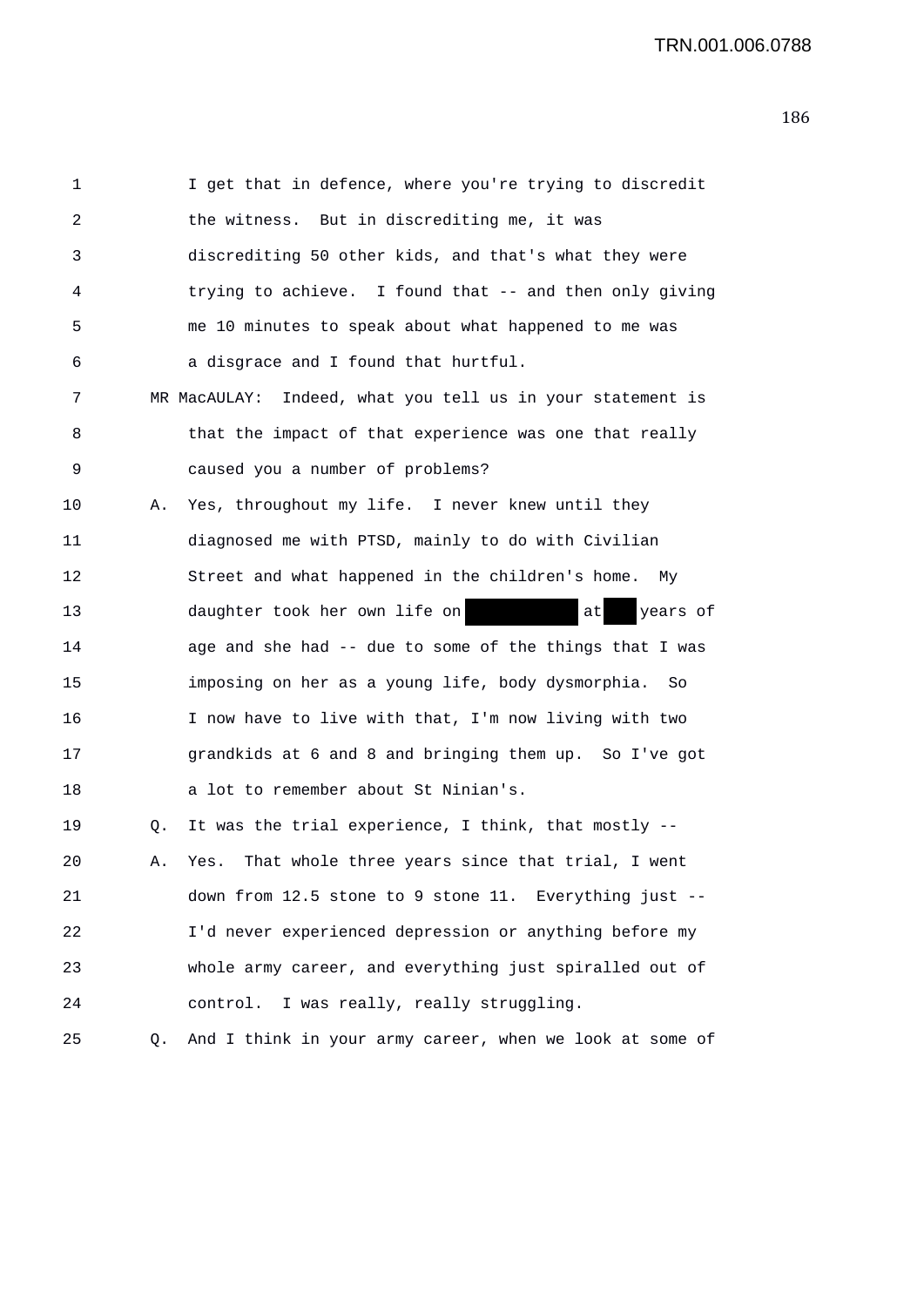| 1  |    | the places you'd been, you were exposed to some quite   |
|----|----|---------------------------------------------------------|
| 2  |    | significant issues?                                     |
| 3  | Α. | Yes.                                                    |
| 4  | Q. | Can we then look at the section of your statement that  |
| 5  |    | deals with lessons to be learned? At paragraph 174,     |
| 6  |    | what you say is this:                                   |
| 7  |    | "There was no communication with the social workers     |
| 8  |    | who took us to St Ninian's.                             |
| 9  |    |                                                         |
| 10 | Α. | Yes.                                                    |
| 11 | Q. | That was your perception of the time, that that's what  |
| 12 |    | happened?                                               |
| 13 | Α. | Yes. It was just exactly what my stepfather had done    |
| 14 |    | off the day before, or that morning,<br>when he dropped |
| 15 |    | at the social work department with a note, and they had |
| 16 |    | done exactly the same when they dropped<br>off at       |
| 17 |    | St Ninian's. It was exactly what he done and            |
| 18 |    | left there to survive, just as what had happened        |
| 19 |    | to survive.<br>throughout my life: it was up to         |
| 20 | Q. | The other point you make, and we just touched on this   |
| 21 |    | a moment ago, at 176:                                   |
| 22 |    | "People don't understand the impact of giving           |
| 23 |    | evidence in court."                                     |
| 24 | Α. | Yes.                                                    |
| 25 | Q. | That has been a major thing for you?                    |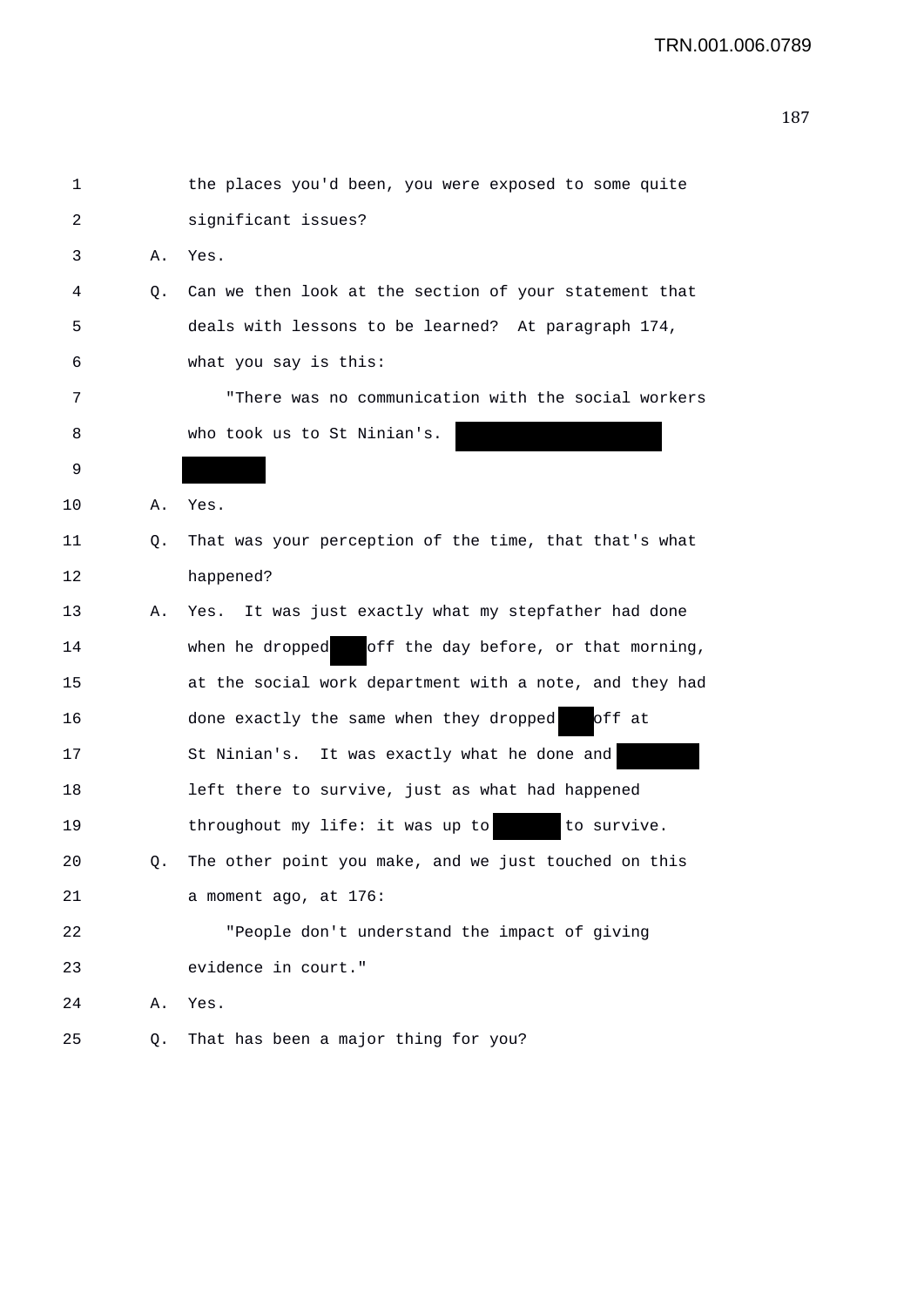1 A. Major. I mean, I referenced my daughter there, and it's 2 not just me it impacts, it impacts on the whole family. 3 Now, I know this probably sounds wrong to legal teams, 4 but I never once picked up the phone and went to the 5 police because that embarrassment and everything was 6 still inside me, and I tried to keep that ... It's 7 probably formed this personality that I've got that is 8 kind of lacking in emotions and feelings. That's why 9 I probably do psychology and counselling to try and find 10 myself.

11 But the impact on the wider family I didn't expect 12 and I seen my daughter's life going downhill and then 13 **ultimately**, on **going**. So everything 14 just -- it was like a perfect storm, so it's been 15 a massive thing for us. I just wish in all honesty -- 16 I say this and I don't mean it, that I wouldn't have got 17 involved, but at the end of the day I know there's a 18 reason for this, and hopefully young kids following up 19 behind me don't suffer at the hands of anybody or any 20 organisation in the future. So hopefully somebody can 21 learn from my mistakes or organisation's mistakes. 22 Q. The final thing I want to just put to you, Alex, is to 23 let you know that the statement you provided to us, 24 we've put the various points you have raised against 25 **MBV** and Brother Farrell and indeed Brother Kelly, MBV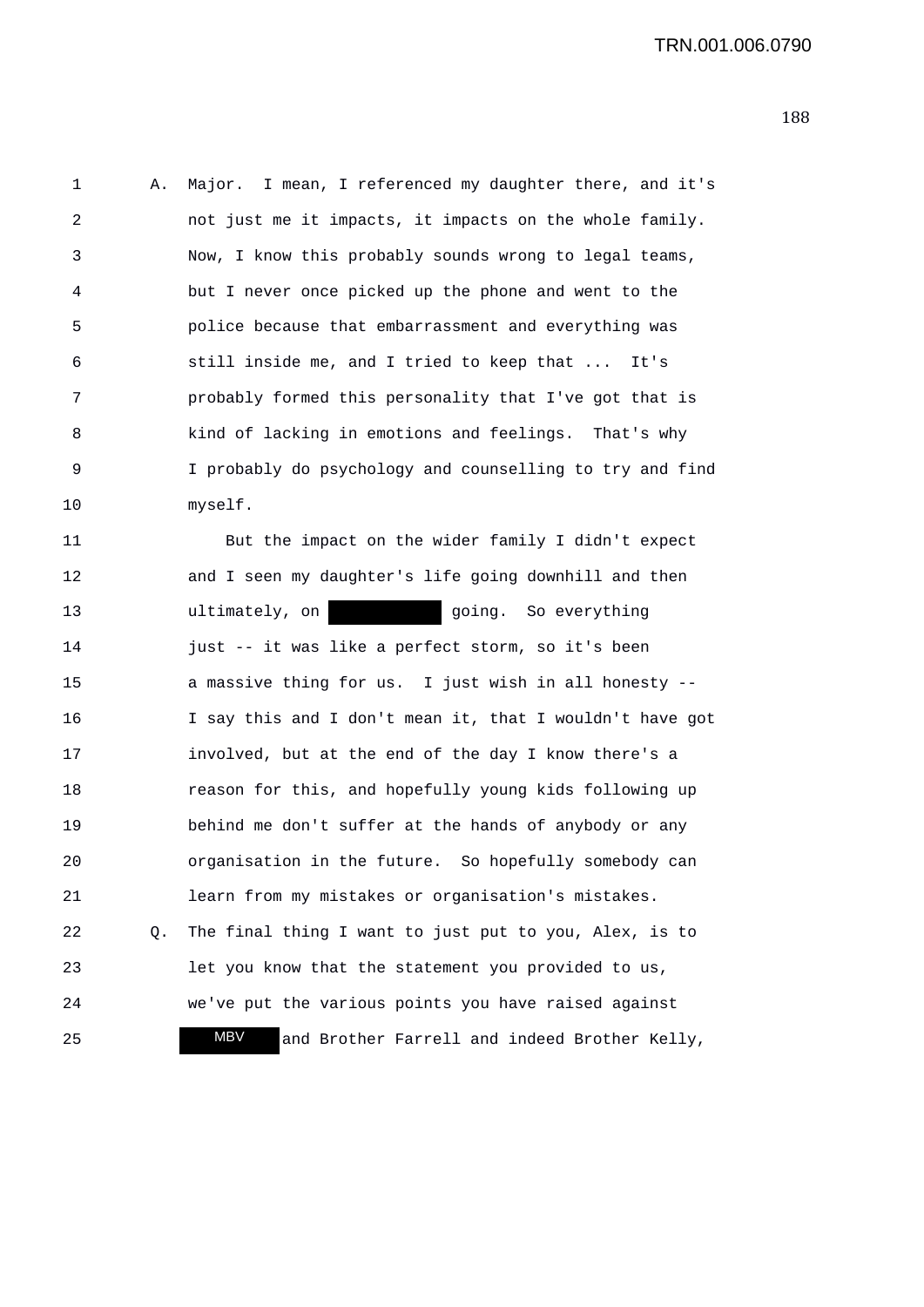```
1 particularly in connection with the showers, to them, 
2 and they essentially deny any of these issues. Perhaps 
3 that doesn't surprise you. 
4 A. No. Well, Brother Kelly and Brother Farrell are in 
5 prison, so ... So 
6 that's about all I can say. 
7 MR MacAULAY: Very well, Alex. We've managed to fortunately 
8 finish today. Thank you very much indeed for coming to 
9 give evidence to this inquiry. I hope it hasn't been as 
10 bad an experience as it was when you gave evidence 
11 at the trial. I haven't been asked to put any questions 
12 to you. 
13 A. Thank you very much. Much appreciated.
14 LADY SMITH: Are there any outstanding applications for 
15 questions of this witness? 
16 Alex, those are all the questions. Can I echo, 
17 first of all, Mr MacAulay's apology for the fact that we 
18 started late with your evidence. Sometimes the evidence 
19 of other witnesses takes longer than we can have 
20 predicted and that is what happened today. Thank you 
21 for bearing with us for that. Thank you very much for 
22 your statement. It's very helpful to me. That is 
23 evidence before me, but also, of course, I now have the 
24 oral evidence which you have given us today, which is 
25 very clear and extremely helpful in the work that I have
```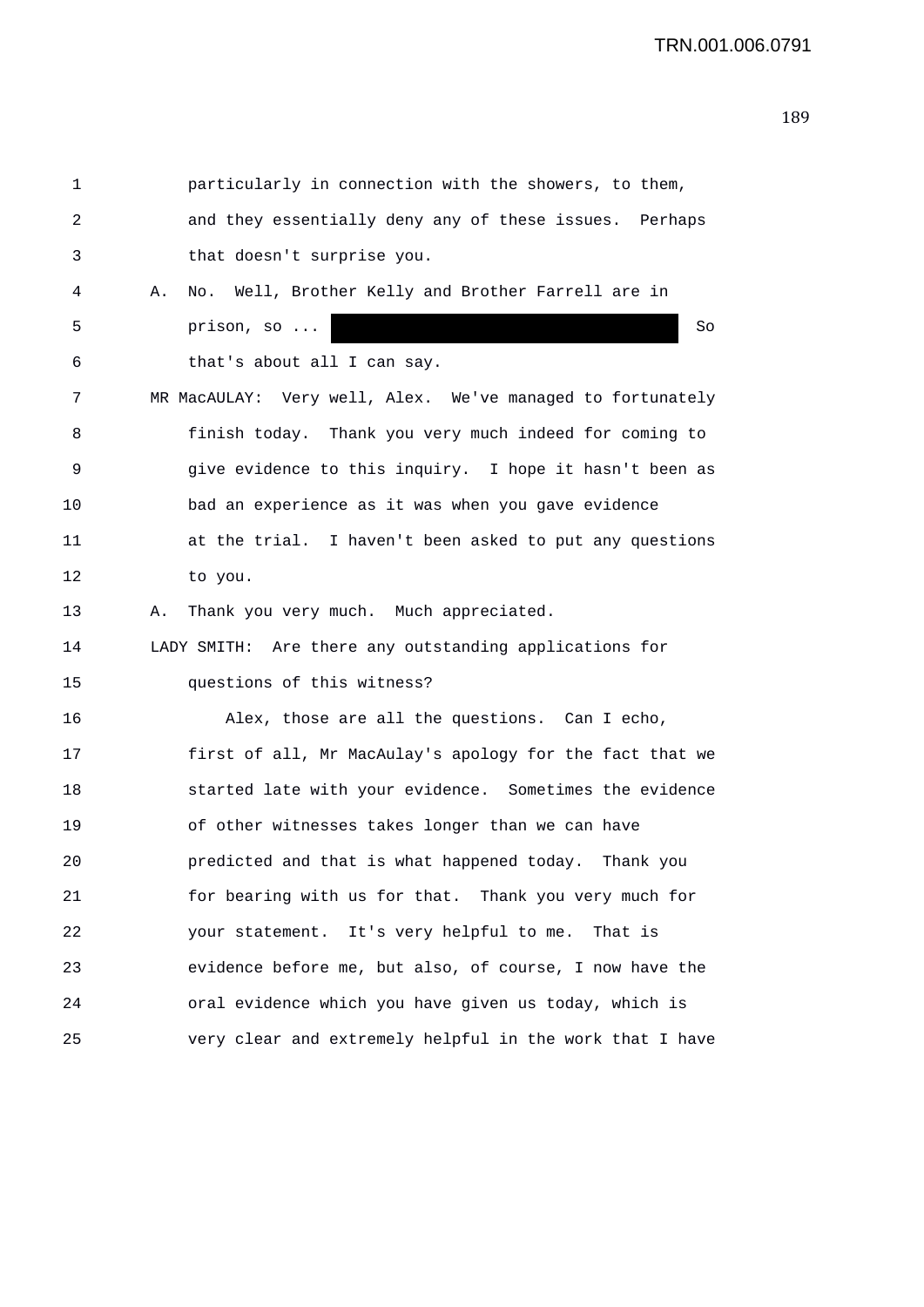1 to do here. I'm very grateful to you for that. 2 Can I say separately, wearing my judicial hat, I'm 3 very interested to hear everything you have to say about 4 your experience giving evidence in the High Court. 5 You're not the first person who's sat in that chair and 6 explained similar feelings to me. They are not lost on 7 me. That's all I can say at the moment. But it's also 8 very helpful. Thank you. Now I can let you go. 9 A. Thank you very much. 10 (The witness withdrew) 11 LADY SMITH: So that must be it for today, Mr MacAulay. 12 MR MacAULAY: That is it for today, my Lady. Tomorrow 13 we have two oral witnesses, beginning in the morning. 14 We then have perhaps one or two read-ins and we also 15 have what I've mentioned earlier, namely setting out the 16 evidence that has been extracted from people who have 17 died since the trial or before the trial. 18 LADY SMITH: Yes. That's very helpful as a guide to what 19 happens tomorrow, with the usual 10 o'clock start, 20 I think; is that right? 21 MR MacAULAY: Yes. 22 LADY SMITH: Can I also publicly thank the stenographers. 23 They've had a very long day and they've sat quietly, not 24 complaining about that. It's much appreciated. 25 Now I will rise until tomorrow.